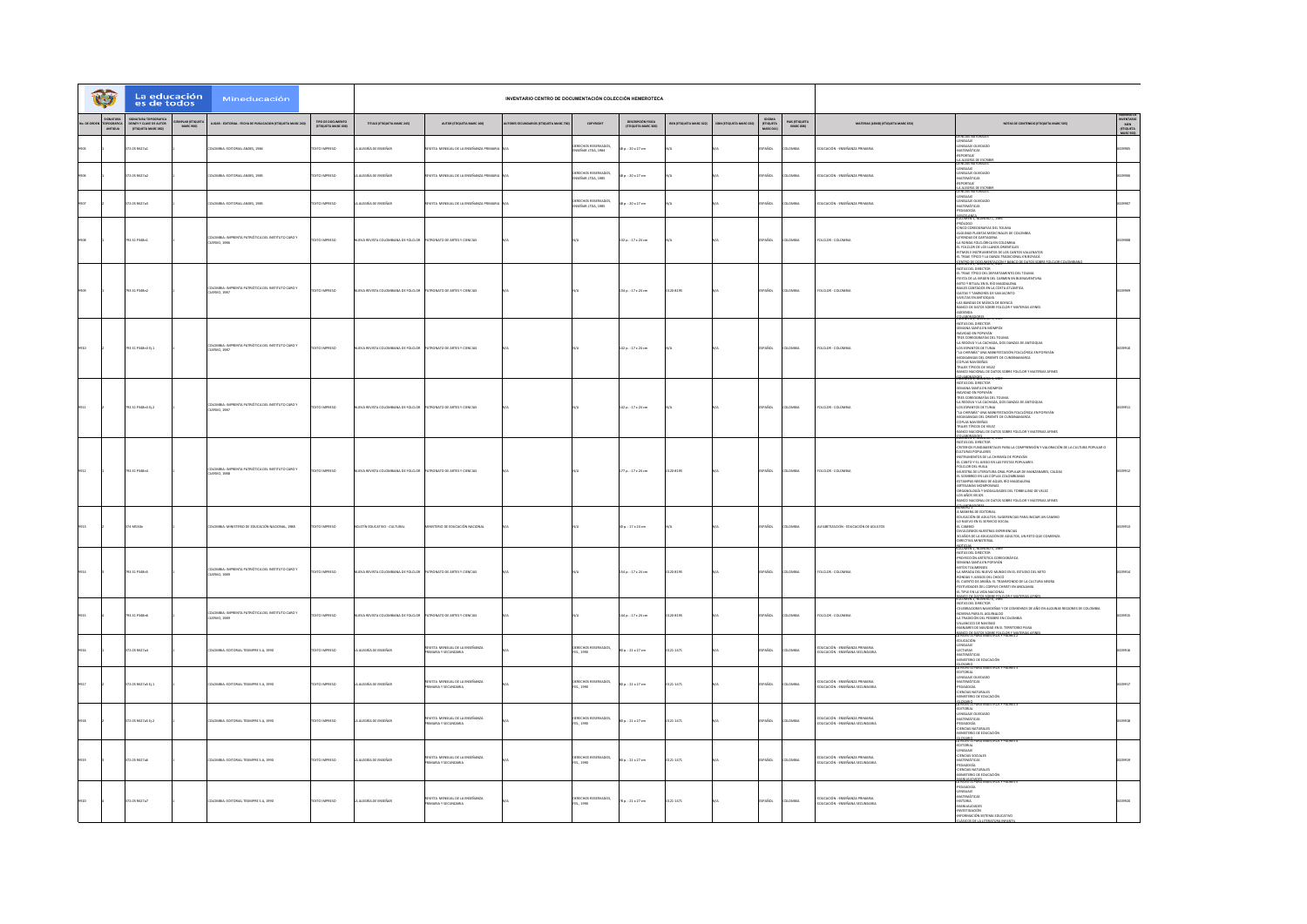|  |                |                                                                 |                      |                                            |                                                            |                                                       |                                          |                     |              |               |               |                                                                   | LA REVISTA PARA MAISTRI                                                                                                                                                                                                                                                                                                                                                                                                                                                  |  |
|--|----------------|-----------------------------------------------------------------|----------------------|--------------------------------------------|------------------------------------------------------------|-------------------------------------------------------|------------------------------------------|---------------------|--------------|---------------|---------------|-------------------------------------------------------------------|--------------------------------------------------------------------------------------------------------------------------------------------------------------------------------------------------------------------------------------------------------------------------------------------------------------------------------------------------------------------------------------------------------------------------------------------------------------------------|--|
|  | 2.05 R527a8    | LOMBIA: EDITORIAL TESMPRE S.A., 1990                            | XTO IMPRESO          | ALEGRÍA DE ENSEÑAR                         | REVISTA MENSUAL DE LA ENSEÑANZA                            |                                                       | DERECHOS RESERVADOS,<br>FES., 1990       | 78 p. : 21 x 27 cm  | 121-1471     | AÑOL          | oway          | educación - enseñanza primaria<br>Educación - enseñana secundaria | LA REVISTA PARA MAESTROS Y PADRES<br>- EENGLOGÍA<br>- EENGLOAT<br>- EENGLOAT<br>- CERCAS SOCIALES<br>- CERCAS SOCIALES<br>- TESTINGORO DE MAESTROS<br>- TESTINGORO DE ESCLOCACIÓN<br>- AFRICANACIÓN SISTEMA EDUCATIVO<br>- AFRICATERO DE ESCLOCACIÓN NACI<br><b>ANGOS REJAJUTATURA PITANGU</b>                                                                                                                                                                           |  |
|  | 70.1 M534a     | ILOMBIA:, 1990                                                  | OZSRRMI OTX3         | TÍCULOS DE REVISTA SOBRE EDUCACIÓN         | INSTERIO DE EDUCACIÓN NACIONAL                             | VILLAMIL C., FELIPE;<br>CRUZ ALEA, YOLANDA            |                                          | 149 p.: 22 x 27 cm  |              | PAÑOL         | OMBIA         | ATÍCULOS DE REVISTAS - EDUCACIÓN - COLOMBIA                       | JEATIVOS<br>JISIÓN DE DOCUMENTACIÓN E INFORMACIÓN EDUCATIVA<br>DLUMEN 1 NÚMERO 1, 1990<br>-VOLUMENT I NUMERO I, 1990<br>- ALCANCE<br>- ORDENACIÓN DEL MATERIAL<br>- RESTRUCCIONES PARA EL USO<br>- ANDER DE DESCRIPTORES Y AUTORES<br>- ANDER DESCRIPTORES                                                                                                                                                                                                               |  |
|  | 793.31 P348n7  | OMBIA: IMPRENTA PATRIÓTICA DEL INSTITUTO CARO Y<br>JERVO, 1990  | TO IMPRESO           | EVA REVISTA COLOMBIANA DE FOLCLOR          | <b>TRONATO DE ARTES Y CIENCIAS</b>                         |                                                       |                                          | 196 p. : 17 x 25 cm | 120-8195     | SPAÑOL        | LOMBIA        | FOLCLOR - COLOMBU                                                 | <b>Magners</b> away 7 1995<br>NOTAS DEL DIRECTOR<br>APANGA DE POPAYÁN<br>-LAS CUADRILLAS DE SAN MARTIN<br>-DANZA DEL CAIMAN EN CIENAGA<br>-SIMIZA OLI LAMANTIN L'INDIANANISMO EN EL PUERTO DE LA DORADA<br>-MEDICINA, YERBATERÍA Y HUMANISMO EN EL PUERTO DE LA DORADA<br>-CITAVO SUEÑO<br>-LA CULTURA MATERIAL DEL FIQUE<br>-MAGACIONIS SOBRE TAMALES Y ENVUELTOS<br>-MYAGACIONIS SOBR                                                                                  |  |
|  | 793.31 P348n8  | LOMBIA: IMPRENTA PATRIÓTICA DEL INSTITUTO CARO Y<br>JERVO, 1990 | <b>DZERNI OTXI</b>   | VUEVA REVISTA COLOMBIANA DE FOLCLOR        | ATRONATO DE ARTES Y CIENCIAS                               |                                                       |                                          | 162 p. : 17 x 25 cm | 120-8195     | SPAÑOL        | LOMBIA        | FOLCLOR - COLOMBIA                                                | NOTAS DEL DIRECTOR<br>EL FOLKLORE COMO ANTROPOLOGÍA<br>EL DESFILE DE SILLETEROS. FIESTA Y DRAMA EN UNA CELEBRACIÓN URBANA<br>-EL DUELO CON MACHETE<br>- EL DUELO CON MACHETE<br>- PROCESIÓN DE CORPUS CHRISTI EN ATANQUEZ, KUKAMBAS, DIABILOS Y NEGRITOS<br>ISTA PARA DIARETA SA HASIBIL PA                                                                                                                                                                              |  |
|  | 72.05 R627a9   | <b>JLOMBIA: EDITORIAL TESMPRE S.A, 1991</b>                     | <b>DZERNI OTXIT</b>  | A ALEGRÍA DE ENSEÑAR                       | REVISTA MENSUAL DE LA ENSEÑANZA<br><b>MARAY SECUNDARIA</b> |                                                       | DERECHOS RESERVADOS,<br>FES., 1991       | 76 p.: 20 x 27 cm   | 121-1471     | SPAÑOL        | LOMBIA        | educación - enseñanza primaria<br>Educación - enseñana secundaria | <b>EDAGOGÍA</b><br>JENGIAS NATURALES<br>-LENGUAIE<br>-CENCIAS SOCIALES<br>-MATEMÁTICAS<br><b>TESTIMONIOS DE MAESTROS</b><br>EXPERIENCIAS PEDAGÓGICAS<br>EDUCACIÓN Y SOCIEDAD<br>ESCUELAS Y MAESTROS<br>WITHOUT FOOT AGE                                                                                                                                                                                                                                                  |  |
|  | 72.05 R527a10  | <b>JLOMBIA: EDITORIAL TESIMPRE S.A. 1991</b>                    | DESIRAN OTX3T        | A ALEGRÍA DE ENSEÑA                        | REVISTA MENSUAL DE LA ENSEÑANZA<br>MARIA Y SECUNDARIA      |                                                       | ERECHOS RESERVADOS,<br>FES., 1991        | 77 p.: 20 x 27 cm   | 121-1471     | SPAÑOL        | LOMBA         | EDUCACIÓN - ENSEÑANZA PRIMARIA<br>EDUCACIÓN - ENSEÑANA SECUNDARIA | <b>PEDAGOGÍA</b><br>MANUALIDADES<br>CIENCIAS NATURALES<br>CIENCIAS SOCIALES<br>-LIENUAS SUGHAES<br>- INVESTIGACIÓN<br>- ENVESTIGACIÓN<br>- ENVESTIGO DE EDUCACIÓN NACIONAL<br>- MARSTRIO DE EDUCACIÓN NACIONAL<br>- MARSTRIO DE EDUCACIÓN NACIONAL<br>- MARSTRIO DE INUNIO                                                                                                                                                                                               |  |
|  | 72.05 R527a11  | KOMBIA: EDITORIAL TESMPRE S.A, 1991                             | EXTO IMPRESO         | A ALEGRÍA DE ENSEÑA                        | IEVISTA MENSUAL DE LA ENSEÑANZA<br>HIMARIA Y SECUNDARIA    |                                                       | DERECHOS RESERVADOS,<br>1ES., 1991       | 75 p. : 20 x 27 cm  | $121 - 1471$ | SPAÑOL        | LOMBIA        | educación - enseñanza primaria<br>Educación - enseñana secundaria | <del>KATÉRI KONTINY</del><br>MAESTROS DEL MUNDO<br>CIENCIAS SOCIALES<br><b>PEDAGOGÍA</b><br>-SALUD<br>-CIENCIAS NATURALES<br>-TESTIMONIO DE MAESTROS<br>«EDUCACIÓN Y SOCIEDAD<br>«MATEMÁTICAS<br>«METEMO DE EDUCACIÓN NACIONAL<br>» METURS                                                                                                                                                                                                                               |  |
|  | 70.1 MS34a1    | 10MBIA: , 1991                                                  | EXTO IMPRESO         | <b>ITÍCULOS DE REVISTA SOBRE EDUCACIÓN</b> | ANSTERIO DE EDUCACIÓN NACIONAL                             | VILLAMIL C., FELIPE;<br>CRUZ ALEA, YOLANDA            |                                          | 112 p.: 22 x 27 cm  |              | SPAÑOL        | LOMBIA        | ATÍCULOS DE REVISTAS - EDUCACIÓN - COLOMBIA                       | <b>THIN CHARGE OF CARD</b><br><b>DUCATIVOS</b><br>ISIÓN DE DOCUMENTACIÓN E INFORMACIÓN EDUCATIVA<br>-DIVISION DE DOCUMENTACION<br>-PRESENTACIÓN<br>-PRESENTACIÓN<br>-LISTADO GENERAL<br>-MIDICE DE AUTORES<br>-MIDICE DE DISCRIPTORES<br>-LISTADO GENERAL<br>-LISTADO GENERAL<br>-LISTADO GENERAL<br>NOCE DE PESCRIPTOTES Y.AL                                                                                                                                           |  |
|  | 793.31 P348m9  | OMBIA: IMPRENTA PATRIÓTICA DEL INSTITUTO CARO Y<br>JERVO, 1991  | <b>DZSRRMI OTX</b>   | IVA REVISTA COLOMBIANA DE FOLCLOR          | RONATO DE ARTES Y CIENCIAS                                 |                                                       |                                          | 147 p. : 17 x 24 cm | 120-8195     | <b>SPAÑOL</b> | LOMBIA        | FOLCLOR - COLOMBI                                                 | -<br>NOTAS DEL DIRECTOR<br>-LOS CASTILLOS DE GUADUAS DE PAN EN SAN PEDRO DE JONGOVITO<br>- LOS GALLINACIOTOS, JUGUETE CORDOGRÁFICO<br>- LOS GALLINACIOTOS, JUGUETE CORDOGRÁFICO<br>- EL SOTENERO, BAMBUCO CAUCANO Y POPAYANEJO<br>STAUTENBURG MORDERLU VALIMAN T FANN PAREJU<br>ARCHIM CALLER ET MORDERLU VALIMAN PAREJUS DE CONLINITOS Y FESTIVALES DE GAITA EN LA COSTA<br>ARCHIMOS FLEMANTOS CARACTERÍSTICOS DE CONLINITOS Y FESTIVALES DE GAITA EN LA COSTA<br>CARBE |  |
|  | 03.31 P348n20  | NTA PATRIÓTICA DEL INSTITUTO CARO Y<br>IERVO, 1991              | CESRRINI OTX         | JEVA REVISTA COLOMBIANA DE FOLCLOR         | <b>TRONATO DE ARTES Y CIENCIAS</b>                         |                                                       |                                          | 204 p.: 17 x 24 cm  | 120-8195     | <b>SPAÑOL</b> | LOMBIA        | FOLCLOR - COLOMB                                                  | -APROXIMACION AL FANDANGO SINUANO<br>-MITOS Y LEYENDAS DE CORDOBA<br>-MITOIDAS AGRÍCOLAS EN LA COSTA DEL CARIBE<br>-REFRANES POPULARES<br>HANNA PUNUMA<br>-RRTESANÍAS<br>-TALLER FOLCLÓRICO DE CORDOBA<br>-FESTIVIDADES, INSTRUMENTOS Y RITMO<br>TRADICIÓN CRAL GRITOS Y CANTOS DEL SINU Y LA SABANA<br>AIDA TÍPICA<br><u>uka kieran matvianism</u>                                                                                                                      |  |
|  | 372.05 R627a12 | <b>JLOMBIA: EDITORIAL TESMPRE S.A, 1992</b>                     | <b>DESIRAN OTX3T</b> | LA ALEGRÍA DE ENSEÑAR                      | REVISTA MENSUAL DE LA ENSEÑANZA<br>MARIA Y SECUNDARIA      |                                                       | <b>IRECHOS RESERVADOS,</b><br>FES., 1992 | 77 p. : 21 x 27 cm  | 121-1471     | <b>SPAÑOL</b> | LOMBIA        | EDUCACIÓN - ENSEÑANZA PRIMARIA<br>EDUCACIÓN - ENSEÑANA SECUNDARIA | REVISTA PARA MAESTROS Y PADRES 30<br>ADUCACIÓN ESPECIAL<br>«FEDUCACIÓN ESPECIAL<br>«FEDACIOSIA<br>«INTERNATION<br>«FEDACION<br>»<br>APUCSTIGACIÓN<br>«INTERNATION»<br>GUAJE<br>ERIENCIAS PEDAGÓGICAS<br><b>NIP AND DESCRIPTION</b>                                                                                                                                                                                                                                       |  |
|  | 72.05 R627a13  | <b>JLOMBIA: EDITORIAL TESMPRE S.A, 1992</b>                     | DZERNI OTX3T         | LA ALEGRÍA DE ENSEÑAR                      | REVISTA MENSUAL DE LA ENSEÑANZA<br>AREA Y SECUNDARIA       |                                                       | DERECHOS RESERVADOS,<br>FES., 1992       | 72 p. : 21 x 27 cm  | 121-1471     | SPAÑOL        | LOMBIA        | educación - enseñanza primaria<br>Educación - enseñana secundaria | EDUCACIÓN AMB<br>SALUD ESCOLAR<br>-<br>MAESTIGACIÓN<br>-MAESTINOS DEL MUNDO<br>SOCIALES<br>ESCUELA DE PADRES<br>MATEMÁTICAS<br>PEDAGOGÍA<br><b>ENCIAS</b>                                                                                                                                                                                                                                                                                                                |  |
|  | 72.05 R527a14  | LOMBIA: EDITORIAL TESIMPRE S.A. 1992                            | OZSRRNI OTX3         | A ALEGRÍA DE ENSEÑAR                       | EVISTA MENSUAL DE LA ENSEÑANZA<br>AREA Y SECUNDARIA        |                                                       | DERECHOS RESERVADOS,<br>TES., 1992       | 72 p. : 21 x 27 cm  | 121-1471     | SPAÑOL        | <b>LOMBIA</b> | educación - enseñanza primaria<br>Educación - enseñana secundaria | NSTRIGPLERYAS<br>REVISIA PARA MAESI RU<br>-EDUCACIÓN AMBIENTA<br>-SALUD ESCOLAR<br>-INVESTIGACIÓN<br>MAESTROS DEL MUNDO<br>-SOCIALES<br>-ESCUELA DE PADRES<br><b>MATEMÁTICAS</b><br>DAGOGÍA<br>INCIAS                                                                                                                                                                                                                                                                    |  |
|  | 72.05 R627a15  | .<br>ILOMBIA: EDITORIAL TESIMPRE S.A., 1992                     | OZERNI OTXI          | LA ALEGRÍA DE ENSEÑAR                      | STA MENSUAL DE LA ENSEÑANZA<br>AARIA Y SECUNDARIA          |                                                       | DERECHOS RESERVADOS,<br>1ES., 1992       | 76 p. : 21 x 27 cm  | $121 - 1471$ | PAÑOL         | owax          | educación - enseñanza primaria<br>Educación - enseñana secundaria | MARTERO PLAYAGA (MANGER)<br>REVISIA PARA MAESI ROS V PAIDES 13<br>- ORT SHOOS DEL IDIOMA ESPAÑOL<br>-KSTRÓLOGOS ARABES Y RAVIGANTES EUROPEOS<br>-EL SAGOR DEL NULVO MUNDO<br>-SLOURIAS GENTES DEL NULVO MUNDO<br>-ALGURIAS GENTES DEL NULVO MUNDO<br>RESCUENTIONS ON ONE                                                                                                                                                                                                 |  |
|  | 3.352 M534n3   | LOMBIA: , 1992                                                  | TO IMPRESO           | utvo país                                  | ERIO DE EDUCACIÓN NACIONAL                                 | ORIGUEZ VALDERRAMA, MAURICIO;<br>RZON FORERO, ALFREDO |                                          | 11 p. : 21 x 27 cm  |              |               | .<br>MBA      | ERCHOS HUMANOS - DERECHOS DE LOS NIÑOS                            | TIVIDADES PEDAGÓGICAS<br>REGLAS DEL JUEGO "VUELTA A COLOMBIA" LOS DERECHOS DEL NIÑO<br>-DERECHO A LA VIDA<br>-DERECHO A LA INTEGRIDAD FÍSICA<br>NAINTEN A LA SALUD V LA SEGUIRIDAD SOCIAL<br>CONTECTO A LA SALUD V LA SEGUIRIDAD SOCIAL<br>CONTECTO A LA VAIMENTACIÓN EQUILIBIDAD<br>CONTECTO A UN NOMERCY A UNA INCLONALIDAD<br>CONTECTO A TANTA UNA FAMILIA Y NO SER SEPARADO DE ELLA<br>CO                                                                            |  |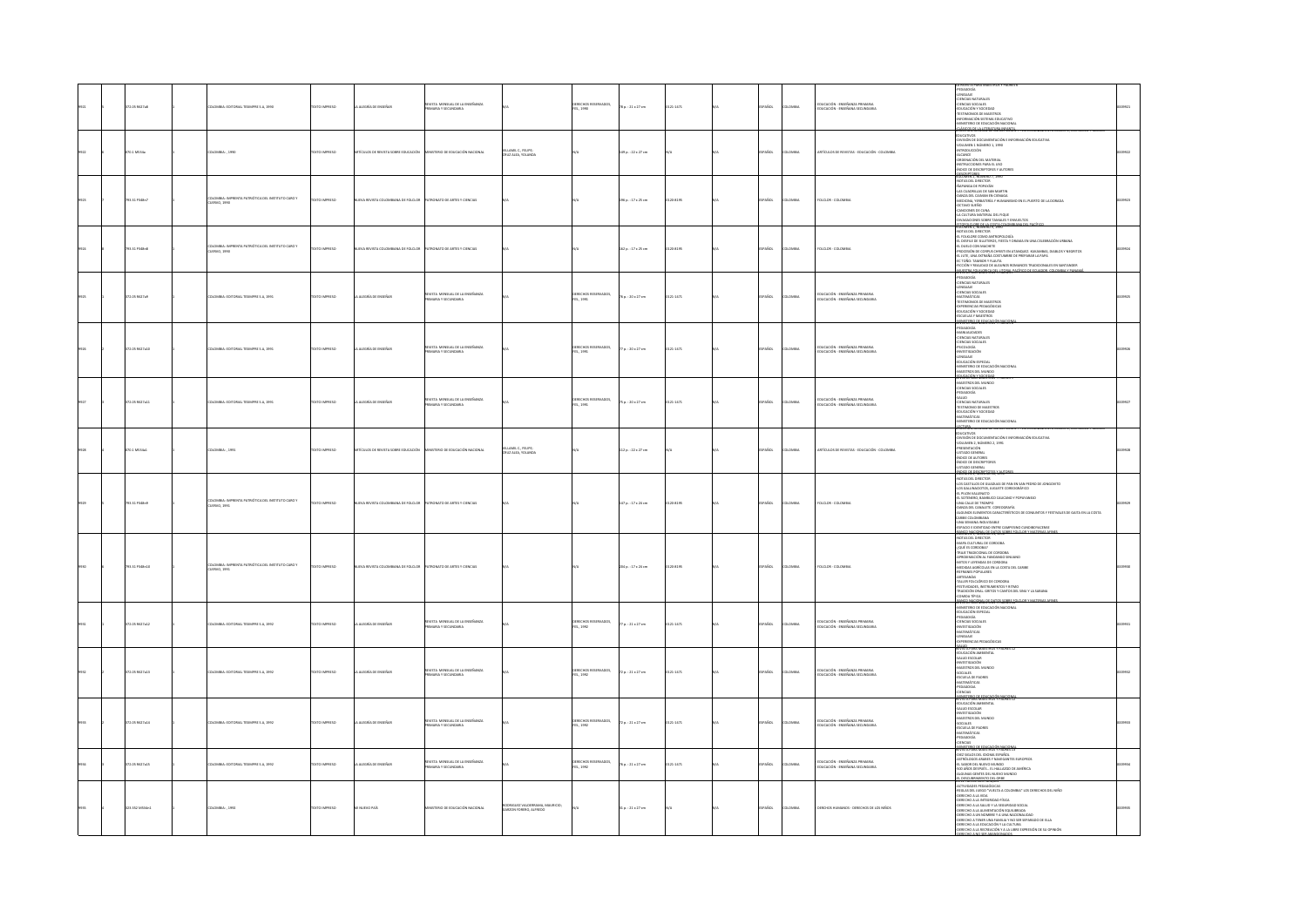|  | 23.352 MS34n2         | LOMBIA: 1992                                            | OZSRRNI OTX3       | I NUEVO PAÍS                                      | ISTERIO DE EDUCACIÓN NACIONAL                            | GUEZ VALDERRAMA, MAURICIO:<br><b>RZON FORERO, ALFREDO</b> |                                        | 31a. : 21x27cm          |           | PAÑOL         | LOMBIA         | DERCHOS HUMANOS - DERECHOS DE LOS NIÑOS                                | TIVIDADES PEDAGÓGICAS<br>REGLAS DEL JUEGO "VUELTA A COLOMBIA" LOS DERECHOS DEL NIÑO<br>DERECHO A LA VIDA<br>OERECHO A LA INTEGRIDAD FÍSICA<br>OERECHO A LA SALUD Y LA SEGURIDAD SOCIAL<br>OERECHO A LA ALIMENTACIÓN EQUILIBRADA<br>OERECHO A UN NOMBRE Y A UNA NACIONALIDAD<br>OERECHO A TENER UNA FAMILIA Y NO SER SEPARADO DE ELLA<br>OERECHO A LA EDUCACIÓN Y LA CULTURA<br>OERECHO A LA RECREACIÓN Y A LA LIBRE EXPRESIDÓN DE SU OPINIÓN<br>5669.1, NOMENO 12, 2002 POM          |  |
|--|-----------------------|---------------------------------------------------------|--------------------|---------------------------------------------------|----------------------------------------------------------|-----------------------------------------------------------|----------------------------------------|-------------------------|-----------|---------------|----------------|------------------------------------------------------------------------|--------------------------------------------------------------------------------------------------------------------------------------------------------------------------------------------------------------------------------------------------------------------------------------------------------------------------------------------------------------------------------------------------------------------------------------------------------------------------------------|--|
|  | 3.31 P348n13          | ILOMBIA: IMPRENTA PATRIÓTICA DEL INSTITU<br>JERVO, 1992 |                    |                                                   |                                                          |                                                           |                                        | 181 p.: 17 x 24 cm      | 20-8195   | <b>Scc</b>    | oway           | <b>DLCLOR-COLO</b>                                                     | $\begin{split} &\frac{\partial \mathbf{G}(\mathbf{W},\mathbf{W})}{\partial \mathbf{W}}\mathbf{H}(\mathbf{W},\mathbf{W})\mathbf{H}(\mathbf{W},\mathbf{W})\mathbf{H}(\mathbf{W},\mathbf{W})\\ &\mathbf{A}(\mathbf{W},\mathbf{W},\mathbf{W},\mathbf{W},\mathbf{W},\mathbf{W},\mathbf{W},\mathbf{W},\mathbf{W},\mathbf{W},\mathbf{W},\mathbf{W},\mathbf{W},\mathbf{W},\mathbf{W},\mathbf{W},\mathbf{W},\mathbf{W},\mathbf{W},\mathbf{W},\$                                               |  |
|  | 2.05 R627a16          | LOMBIA: EDITORIAL TESIMPRE S.A. 1993                    | OZSRRNI OTXT       | LA ALEGRÍA DE ENSEÑAR                             | IEVISTA MENSUAL DE LA ENSEÑANZA<br>MARIA Y SECUNDARIA    |                                                           | ERECHOS RESERVADOS.<br>ES., 1993       | 77 p. : 21 x 27 cm      | 121-1471  | PAÑOL         | OMBA           | EDUCACIÓN - ENSEÑANZA PRIMARIA<br>EDUCACIÓN - ENSEÑANA SECUNDARIA      | 1513 KARA MALEMBER YANGI<br><b>TESTIMONIO DE MAESTROS</b><br>ALUD ESCOLAR<br>PEDAGOGIA<br>TESMINONIO DE PADRES<br>LENGUAJE<br>ESCUELA DE PADRES<br>NISTERIO DE EDUCACIÓN NACIONAL<br><b>PERMITAS PEDAGOGICAS</b><br><b>MONGLIS NUMBER</b>                                                                                                                                                                                                                                            |  |
|  | 372.05 R627a17 EL1    | <b>JLOMBIA: EDITORIAL TESIMPRE S.A. 1993</b>            | OZSRRNI OTX        | A ALEGRÍA DE ENSEÑAR                              | EVISTA MENSUAL DE LA ENSEÑANZA<br><b>MRAY SECUNDARIA</b> |                                                           | RECHOS RESERVADOS.<br>ES. 1993         | 75 p. : 21 x 27 cm      | 121-1471  | SPAÑOL        | <b>LOMBIA</b>  | EDUCACIÓN - ENSEÑANZA PRIMARIA<br>EDUCACIÓN - ENSEÑANA SECUNDARIA      | <b>RMACIÓN EN LA AUTONOMÍA</b><br>DECISIÓN DEL MAESTRO Y EL CONFUCTO ESCOLAR<br>CUENTO DEL COCO<br>A LECTURA: UN MUNDO DE PALABRAS HABITADO POR EL HOMBRE<br>ESCRIBIR: UN ACTO DE RECONOCIMENTO<br>APRENDER A COMUNICARSE<br>OWNERS IN BARILO & BRITISH<br>UNA HISTORIA DEL GUAYACÁN<br>L MAESTRO DE EDUCACIÓN REGULAR FRENTE A LA EDUCACIÓN ESPECIAL<br>A ESCUELA FORMAL. EL CURRÍCULO ESCOLAR Y LOS DERECHOS HUMANOS<br>LA FAMILIA A LA ESCUELA<br><b>EXPROVABIONST TAINES 15"</b> |  |
|  | 72.05 R627a17 Ej.2    | <b>JLOMBIA: EDITORIAL TESMPRE S.A, 1993</b>             | DZERRIO INTE       | A ALEGRÍA DE ENSEÑAR                              | REVISTA MENSUAL DE LA ENSEÑANZA<br>MARA Y SECUNDARIA     |                                                           | ERECHOS RESERVADOS,<br>ES., 1993       | 75 p. : 21 x 27 cm      | 121-1471  | PAÑOL         | LOMBIA         | EDUCACIÓN - ENSEÑANZA PRIMARIA<br>EDUCACIÓN - ENSEÑANA SECUNDARIA      | JRMACIÓN EN LA AUTONOMÍA<br>I DECISIÓN DEL MAESTRO Y EL CONFLICTO ESCOLAR<br>-EL CUENTO DEL COCO<br>-LA LECTURA: UN MUNDO DE PALABRAS HABITADO POR EL HOMBRE<br>-ESCRIBR: UN ACTO DE RECONOCIMIENTO<br>APRINDER A COMUNICARSE<br>APRENDER A CUIDAR EL ENTORNO<br>-UNA HISTORIA DEL GUAYACÁN<br>EL MAESTRO DE EDUCACIÓN REGULAR FRENTE A LA EDUCACIÓN ESPECIAL<br>-LA ESCUELA FORMAL, EL CURRÍCULO ESCOLAR Y LOS DERECHOS HUMANOS<br>OE LA FAMILIA A LA ESCUELA                       |  |
|  | $2.05$ RS27a18 Ej.1   | LOMBA: EDITORIAL TESIMPRE S.A. 1993                     | EXTO IMPRESO       | ALEGRÍA DE ENSEÑAR                                | REVISTA MENSUAL DE LA ENSEÑANZA                          |                                                           | DERECHOS RESERVADOS,<br>FES., 1993     | 78 p.: 21 x 27 cm       | 121-1471  | AÑOL          | LOMBIA         | educación - enseñanza primaria<br>Educación - enseñana secundaria      | sta boon oarsynssy boons 12"<br>matato coña mesatrua y prunta 26<br>-UNA ESCUELA PARA APRENDER LA DEMOCRACIA<br>-IDENTIDAD EDUCATIVA Y GOBIERNO ESCOLAR<br>-TESTIMONIO DE MAESTROS<br>-EL MAESTRO Y LA SALUD<br>-PERFIL DEL GOBIERNO ESCOLAR EN COLOMBIA<br>L PLAN DEL DÍA COMO ESTRATEGIA PEDAGÓGICA QUE FAVORECE LA AUTONOMÍA<br>L GOBIERNO ESCOLAR EN LA ESCUELA NUEVA<br>N SECRETO SOBRE GOBIERNO ESCOLAR                                                                        |  |
|  | 72.05 R627a18 tj.2    | <b>ILOMBIA: EDITORIAL TESMPRE S.A., 1993</b>            | EXTO IMPRESO       | A ALEGRÍA DE ENSEÑAR                              | VSTA MENSUAL DE LA ENSEÑANZA<br>ARIA Y SECUNDARIA        |                                                           | XERECHOS RESERVADOS,<br>ES., 1993      | 78 p. : 21 x 27 cm      | 0121-1471 | SPAÑOL        | LOMBIA         | educación - enseñanza primaria<br>Educación - enseñana secundaria      | VISTA PARA MAESTROS Y PADRES 16<br>REVISTA PARA MAESTROS Y PADRES 16<br>-UNA ESCUELA PARA APRENDER LA DEMOCRACIA<br>-IDENTIDAD EDUCATIVA Y GOBIERNO ESCOLAR<br>SUERIIMONU EXIOARITY TUGUEENIU ESCULINI<br>- TESTIMONUO DE MAESTROS<br>- FESTIMONUO DE MAESTROS<br>- FERITA DEL CIÒRENDO ESCULAR EN COLOMBIA<br>- EL GOBIERNO ESCULAR EN LA ESCUELA NURVA<br>- EL GOBIERNO ESCULAR EN LA ESCUELA NURVA<br>N SECRETO SOBRE GOBIERNO ESCOLAR<br>RAS SECCIONES                           |  |
|  | 2.05 R627a19          | LOMBIA: EDITORIAL TESIMPRE S.A, 1991                    | O23R900 OTX        | A ALEGRÍA DE ENSEÑAR                              | VISTA MENSUAL DE LA ENSEÑANZA<br>ARIA Y SECUNDARIA       |                                                           | <b>IECHOS RESERVADOS,</b><br>IS., 1993 | 77 p. : 21 x 27 cm      | 121-1471  | PAÑOL         | wax            | EDUCACIÓN - ENSEÑANZA PRIMARIA<br>DUCACIÓN - ENSEÑANA SECUNDARIA       | A SITE AROS DEL 2002<br>VOLVER A LOS 21<br>CAMBRA Y ACARCAN<br>CAMBRA Y ACARCAN<br>CAMBRA Y ACARCAN<br>CAMBRA Y ACARCAN<br>CAMBRA ES PROVIDEN ES PERIODO A AMORTIA CON PRODUCCIÓN NACIONAL<br>COMANDO DE ANOS PARA NIÑOS<br>COMANDO DE ANOS PARA NIÑO<br>d-ven/exav-                                                                                                                                                                                                                 |  |
|  | <b>TI 26 MARGARET</b> | COMILA-TETA DEBIOTISMO 1991                             | CONSIGN CITY       | ISTE ES SABER : SISTEMA NACIONAL DE<br>IVALUACIÓN | STERO DE EDUCACIÓN NACIONAL                              |                                                           |                                        | $15a : 22 \times 28$ cm |           | a Sm          | numa           | VALUACIÓN - CALIDAD DE LA EDUCACIÓN - COLOMNA                          | ESTE ES SISTEMA NACIONAL DE EVALUACIÓN SABER<br>SABER EVALUAR LA CALIDAD DE LA EDUCACIÓN<br>SABER OFRECE RESULTADOS NACIONALES<br><b>BURN GIARDS</b><br><b>TRSAS MIRADAS SOBRE SABER</b><br>conquisance?                                                                                                                                                                                                                                                                             |  |
|  | 1.26 MS34e tj.2       | LOMBIA: ZETA PERIODISMO, 1991                           | <b>XTO IMPRESO</b> | ESTE ES SABER : SISTEMA NACIONAL DE<br>EVALUACIÓN | TERIO DE EDUCACIÓN NACIONAL                              |                                                           |                                        | 15 p. : 22 x 28 cm      |           | AÑOL          | LOMBIA         | VALUACIÓN - CALIDAD DE LA EDUCACIÓN - COLOMBIA                         | ANNALES DE SARRIA<br>- SATE ES SISTEMA NACIONAL DE EVALUADÓN SARER<br>- SARER EVALUAR LA CALIDAD DE LA EDUCADÓN<br>- SARER DYRECE RESULTADOS NACIONALES<br>- SAYER DANA SARER<br>- OVERSAS MIRADAS SORRE SARER<br>- OVERSAS MIRADAS SORRE SARER<br>JPOR QUÉ SABER)<br>OS PRIMEROS RESULTADOS                                                                                                                                                                                         |  |
|  | 71.27 MS34e Ej.1      | <b>ILOMBIA: ZETA PERIODISMO, 1993</b>                   | EXTO IMPRESO       | LUACIÓN PRIMARIA : LOS PRIMEROS<br>SULTADOS       | STERIO DE EDUCACIÓN NACIONAL                             |                                                           |                                        | 22 p.: 22 x 28 cm       |           | <b>SPAÑOL</b> | LOMBIA         | VALUACIÓN - CALIDAD DE LA EDUCACIÓN - COLOMBIA                         | -MATEMÁTICAS DE TERCER GRADO<br>-MATEMÁTICAS DE QUINTO GRADO<br>-LENGUAJE DE TERCER GRADO<br>-LENGUAIE DE QUINTO GRADO<br>-FACTORES ASOCIADOS<br>NCLUSIONES<br>45YTABOS SORRE LOS 2                                                                                                                                                                                                                                                                                                  |  |
|  | 71.27 MS34e D.2       | <b>ILOMBIA: ZETA PERIODISMO, 1991</b>                   | OZSRRNI OTX3       | LUACIÓN PRIMARIA : LOS PRIMEROS<br>ESULTADOS      | VISTERIO DE EDUCACIÓN NACIONAL                           |                                                           |                                        | $22a : 22 \times 28$ cm |           | SPAÑOL        | <b>COMBIA</b>  | EVALUACION - CALIDAD DE LA EDUCACIÓN - COLOMBIA                        | <b>MATEMATICAS DE TERCER GRADO</b><br>ATEMATICAS DE QUINTO GRADO<br>ENGUAIE DE TERCER GRADO<br>LENGUAJE DE QUINTO GRADO<br>FACTORES ASOCIADOS<br><b>CLUSIONES</b>                                                                                                                                                                                                                                                                                                                    |  |
|  | 1.28 MS34 D.1         | HOMBIA-7FTA PERIODISMO 1991                             | <b>XTO IMPRESO</b> | <b>IRME SOBRE REPITENCIA</b>                      | STERO DE EDUCACIÓN NACIONAL                              |                                                           |                                        | $15a : 22 \times 28$ cm |           | <b>AROL</b>   | owaw           | <b>EPITENCIA ESCOLAR</b>                                               | .<br>GMENTARIOS SOBRELOS<br>JAVIA A LUS MARSI HUSS<br>EPOR QUÉ SE ESTUDIO LA REPITENCIA EN COLOMBIA?<br>RESULTADOS DEL ANÁLISIS CUANTITATIVO<br>RESULTADOS DEL ANÁLISIS CUALITATIVO                                                                                                                                                                                                                                                                                                  |  |
|  | 1.28 M534 E12         | LOMBIA: ZETA PERIODISMO, 1991                           | <b>XTO IMPRESO</b> | DRME SOBRE REPITENCIA                             | STERIO DE EDUCACIÓN NACIONAL                             |                                                           |                                        | 15 p.: 22 x 28 cm       |           | AÑOL          | oway           | EPITENCIA ESCOLAR                                                      | CONCLUSIONES Y RECOMENDACIÓN<br>CARTA A LOS MAESTROS<br>-POR QUÉ SE ESTUDIO LA REPITENCIA EN COLOMBIA?<br>RESULTADOS DEL ANÁLISIS CUANTITATIVO<br>485ULTADOS DEL ANÁLISIS CUALITATIVO<br>NCLUSIONES Y RECOMENDACIONES                                                                                                                                                                                                                                                                |  |
|  | 72.05 R527x20         | DLOMBIA: EDITORIAL TESIMPRE S.A. 1994                   | DZERNI OTXIT       | LA ALEGRÍA DE ENSEÑAR                             | STA MENSUAL DE LA ENSEÑANZA PRIMA<br>SECUNDARIA          |                                                           | ECHOS RESERVADOS,<br>ES., 1994         | 77 p. : 21 x 27 cm      | 0121-1471 | SPAÑOL        | <b>AIRMOJO</b> | educación - enseñanza primaria<br>Educación - enseñana secundaria      | LA ESCUELA ACTIVA Y LA CONSTRUCCIÓN DEL CONOCIMIENTO<br>A TIERRA: UNA MÁQUINA VIVIENTE<br>LA LEY GENERAL DE EDUCACIÓN, SUS COMPONENTES BÁSICOS<br>-<br>DE QUE HABLAMOS CUANDO HABLAMOS DE CONSTRUCTIVISMO<br>- CONSTRUYENDO LA NOCIÓN DE TIEMPO HISTÓRICO<br><b>INSION DE CIENCIA, EDUCACIÓN Y DESARROLLO</b><br>SCANDO OTRA FORMA DE COMPRENDER LA EDUCACIÓN MATEMÁTICA<br>IMONIO DE MAESTROS<br>.<br>BA APRENCER A LEER LA LITERATURA INFANT<br>ISTA PARA MALSI ROS Y PADRES 19    |  |
|  | 2.05 R627x21          | LOMBIA: EDITORIAL TESIMPRE S.A., 1994                   | DZERRAI OT         | ALEGRÍA DE ENSEÑAR                                | VSTA MENSUAL DE LA ENSEÑANZA                             |                                                           | DERECHOS RESERVADOS,<br>TES., 1994     | 77 p. : 21 x 27 cm      | 121-1471  | .<br>Vice     | .<br>Danma     | .<br>Educación - Enseñanza Primaria<br>Educación - Enseñana secundaria |                                                                                                                                                                                                                                                                                                                                                                                                                                                                                      |  |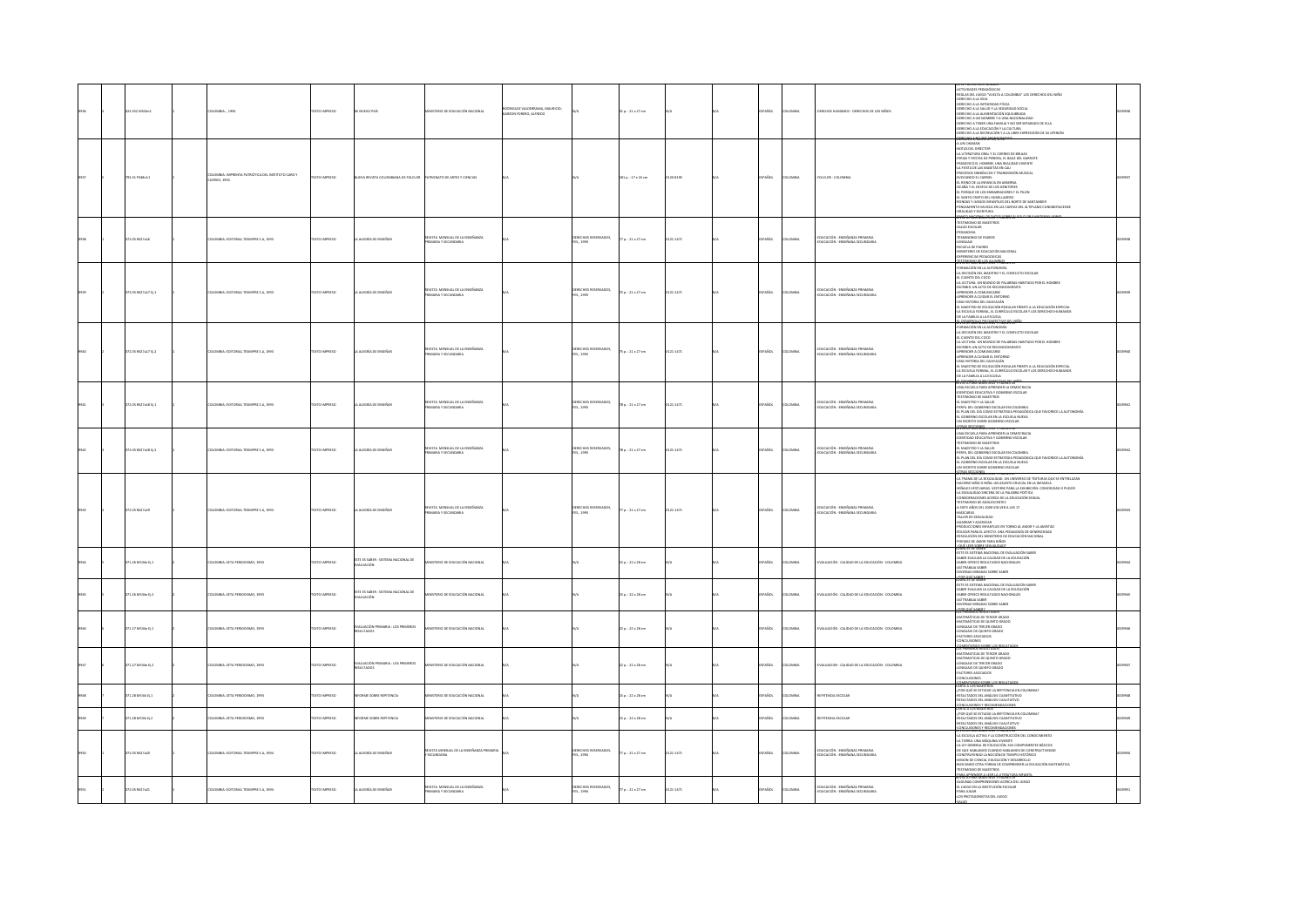|  | 372.05 RE27a22 Ej.1       | LOMBIA: EDITORIAL TESMPRE S.A, 1994                                     | DZERNA OTXIT         | A ALEGRÍA DE ENSEÑAR             | revista mensual de la enseñanza<br>Primaria y secundaria    |                                | DERECHOS RESERVADOS,<br>FES., 1994        | 78 p. : 21 x 27 cm      | 21-1471    | PAÑOL         | LOMBIA         | iducación - Enseñanza Primaria<br>Iducación - Enseñana Secundaria       | EL SABER PEDAGÓGICO EN MANOS DE LOS MAESTROS<br>MENSAJES ESCRITOS A LOS SEIS AÑOS<br>CON UNA FICHA QUE SE MUEVA<br>TRAS LAS HUELLAS DE LA HISTORIA<br>TODO EMPEZÓ POR UNA TORCAZA<br>-TODO IMPOIDS ON UNA COSCAL AND CONSUMING PARA APRINGER<br>SENTRI VIENAS, GODAL - NUCHOS SPIÓNINGS PARA APRINGER<br>4. A PRINSA EL COLO CADA CON EDUCACIÓN, OTRA INSTITUCIÓN<br>4. A PRINSA EL COLO DE LA ESCUELA<br>4. A PRINSA EL COLO D                                                                          |  |
|--|---------------------------|-------------------------------------------------------------------------|----------------------|----------------------------------|-------------------------------------------------------------|--------------------------------|-------------------------------------------|-------------------------|------------|---------------|----------------|-------------------------------------------------------------------------|----------------------------------------------------------------------------------------------------------------------------------------------------------------------------------------------------------------------------------------------------------------------------------------------------------------------------------------------------------------------------------------------------------------------------------------------------------------------------------------------------------|--|
|  | 72.05 MS27a22 tj.2        | ABIA: EDITORIAL TESMPRE S.A, 1994                                       | O IMPRESO            | LEGRÍA DE ENSEÑA                 | STA MENSUAL DE LA ENSEÑANZA                                 |                                | XERECHOS RESERVADOS,<br>ES., 1994         | $p. : 21 \times 27$ cm  |            |               |                | .<br>Ducación - Enseñanza Primaria<br>Ducación - Enseñana Secundar      | <b>STATARA MAESTROS</b><br>-EL SABER PEDAGÓGICO EN MANOS DE LOS MAESTROS<br>-EL SABER PEDAGÓGICO EN MANOS DE LOS MAESTROS<br>-CON UNA FICHA QUE SE MUEVA<br>COM UNA FORM QUE MININA.<br>C-TRA LAS HUGHA COM EN ARTICULA<br>STAN LAS HUGHA COMA - NUCHOS SINÓNIMOS PARA APRENDER<br>STANTA, VIERA GLODAC - NUCHOS SINÓNIMOS PARA APRENDER<br>STANTA MURA COLO PALA COMA<br>SA PRENSA SE COLÓ PALA LA                                                                                                      |  |
|  | .<br>172.05 R627a23 Ej. 1 | .<br>OMBIA: EDITORIAL TESIMPRE S.A., 1994                               | DESERVAL OTXET       | ALEGRÍA DE ENSEÑA                | EVISTA MENSUAL DE LA ENSEÑANZA<br><br>IARIA Y SECUNDARI     |                                | ERECHOS RESERVADOS,<br>ES., 1994          | 79 p. : 21 x 27 cm      | $1 - 1471$ | AÑOL          | oway           | EDUCACIÓN - ENSEÑANZA PRIMARIA<br>DUCACIÓN - ENSEÑANA SECUNDARIA        | LAS MAIUS AL RIVER<br>ACTIVITY AND MANUS COMPANY COMPANY OF PRODUCTION AND A PARTICULAR COMPANY OF THE STATE OF PRODUCTS AND A STATE OF PRODUCTS AND A STATE OF PRODUCTS AND A STATE OF PRODUCTS AND A STATE OF THE STATE OF THE<br>MINIMUM MANDADI DE SE CONTINUATION DE LA MINIMUM DE FANATIONALE EN EL INFRANCIA<br>DES CENTRALIZACIÓN DEL SECTOR EDUCATIVO<br>-EN SANTANDER DE QUILICHAO - CAUCA OCHO VEREDAS EN LA MIRA DE UN PROYECTO<br>INDICIOS DE GESTIÓN LOCAL EDUCATIVA EN COLOMBIA           |  |
|  | 372.05 R627x23 EL2        | COMBIA: EDITORIAL TESIMPRE S.A. 1994                                    | DZERNI OTXIT         | A ALDGRÍA DE ENSEÑAR             | EVISTA MENSUAL DE LA ENSEÑANZA<br><b>MARIA Y SECUNDARIA</b> |                                | <b>DERECHOS RESERVADOS,<br/>ES., 1994</b> | $9a. : 21 \times 27$ cm | $1-1471$   | PAÑOL         | LOMBIA         | :<br>Ducación - Enseñanza Primaria<br>:Ducación - Enseñana Secundaria   | -RODOS DE GESTÓN LOCA LOCATA EN COLOMBIA<br>4 MAY 100 - MARCIA DE COLOR EN LA COLORIDA<br>5 MAI 100 - MARCIA DE COLOR DE VIA COMUNIDADO I PARA LA PARTIDIPADÓN<br>45 MAI 100 MADEMINO, DE DEUCACIÓN: UNA PEDAGOGÍA PARA LA PARTIDIPADÓN<br>A RIDROXITO DE UNA CARTA DE NAVERACIÓN PARA EL PROXIMO MELNIO POR UN PAÍS.<br>DE LOS NIÑOS COMA DE COFINANCACIÓN, UN POTRUMINTO PARA NACER BECTIVA LA<br>RELOCTIVITALIZACIÓN DE LECTOR EDUCATOR<br>LECTORITALIZACIÓN DE COLUCIÓN TESTI<br>1008101100000014905 |  |
|  | 793.31 P348n12            | LOMBIA: IMPRENTA PATRIÓTICA DEL INSTITUTO CARO Y<br><b>CUERVO, 1994</b> | <b>DZERNI OTX3</b>   | EVA REVISTA COLOMBIANA DE FOLCLO | ATRONATO DE ARTES Y CIENCIAS                                |                                |                                           | 00 p.: 17 x 24 cm       | 20-8195    | PAÑOL         | AIRMOJO        | FOLCLOR - COLOMBIA                                                      | NOTAS DEL DIRECTOR<br>CURIOSIDADES DEL LENGUAJE BOGOTANO<br>"CALSANTO ECCE HOMO, UNA TRADICIÓN ORAL<br>"EL SANTO ECCE HOMO, UNA TRADICIÓN ORAL<br>"EL SEÑOR CAÍDO, DE MONSERRATE: CULTO UTILITARIO"<br>-PARKIUMA TELAKIE DE LOCHARES<br>-ROBERT ROSS: DENTISTA Y CURANDERO DEL SUR<br>-ESTE PEDAZO DE ACORDEÓN<br>-EL MAÍZ Y ALGUNAS MEDIDAS EMPLEADAS EN COLOMBIA<br>PANORAMA FOLCLÓRICO DE COLOMBIA<br>-FAMILIA<br>-EA MULA<br>-EL PESABRE EN AMÉRICA<br>-EL ORIGEN DE LAS MOJIGANGAS EN FOMEQUE       |  |
|  | 370.19342 MS34w Ej.1      | KOMBIA: GENTE NUEVA EDITORIAL, 1994                                     | DESERVAL OTXET       |                                  | CHON DE VILLAMIZAR, MARUJA                                  | ISTERIO DE EDUCACIÓN NACIONAL  |                                           | 9 p. : 17 x 24 cm       |            | PAÑOL         | toway          | OEDUCACIÓN - EDUCACIÓN INDÍGENA<br><b>GENAS DE COLOMBI</b>              | RE CHORAS ENREGISTA EGADINA<br>FASCÍCULO NO. 1<br>-DIRECCIÓN GENERAL DE EDUCACIÓN<br>ORIECCON GENERAL DE EDUCACIÓN<br>ORIENTACIÓN<br>PRISTENCIÓN<br>FRISTENCIÓN<br>TERRITORIOS<br>TERRITORIO<br>CORIENTACIÓN<br>CORIENTACIÓN<br>CORIENTACIÓN<br>CORIENTACIÓN<br>CORIENTACIÓN<br>CORIENTACIÓN<br>CORIENTACIÓN<br>CORIENTACIÓN<br>CORIENTACIÓN<br>CORIENTACIÓN                                                                                                                                             |  |
|  | 370.19342 MS34w Ei.2      | DLOMBIA: GENTE NUEVA EDITORIAL, 1994                                    | DZERNI OTXIT         |                                  | PACHON DE VILLAMIZAR, MARUJA                                | MSTERIO DE EDUCACIÓN NACIONAL  |                                           | 9 p. : 17 x 24 cm       |            | SPAÑOL        | AIRMOJO        | TNOEDUCACIÓN - EDUCACIÓN INDÍGENA<br>DIGENAS DE COLOMBIA                | CRITICION<br>THE CONTRACT CONTRACT CONTRACT CONTRACT CONTRACT CONTRACT CONTRACT CONTRACT CONTRACT CONTRACT CONTRACT CONTRACT CONTRACT CONTRACT CONTRACT CONTRACT CONTRACT CONTRACT CONTRACT CONTRACT CONTRACT CONTRACT CONTRACT<br>-VESTIGO<br>-ECONOMÍA<br>-ORGANIZACIÓN SOCIAL<br>GOBERNO<br>-GOBERNO<br>-CREDICAS                                                                                                                                                                                     |  |
|  | 170.19342 MS34c Ej.1      | LOMBIA: GENTE NUEVA EDITORIAL, 1994                                     | <b>DZERRINI OTX:</b> |                                  | CHON DE VILLAMIZAR, MARLIJA                                 | STERIO DE EDUCACIÓN NACIONAL   |                                           | 6p.: 17 x 24 cm         |            | AÑOL          | LOMBIA         | AVISION KÖLSKOLD - VÖLSKOLDUTS<br><b>SIGENAS DE COLOMBIA</b>            | SERIE GRUPOS ETNICOS DE COLOMBIA<br>-FASCÍCULO NO. 2<br>-DIRECCIÓN GENERAL DE EDUCACIÓN<br>DIVISIÓN DE ETNOEDUCACIÓN<br><i>PRESENTACIÓN</i><br>-TERRITORIO<br>-<br>NVIENDA<br>-DRGANIZACIÓN SOCIAL<br>AMORE-<br>OCITZZY-<br><b>DUCACIÓN</b>                                                                                                                                                                                                                                                              |  |
|  | 370.19342 MS34c D.2       | DLOMBIA: GENTE NUEVA EDITORIAL, 1994                                    | DZERNI OTXIT         | <b>IBFO</b>                      | ACHON DE VILLAMIZAR, MARUJA                                 | ISTERIO DE EDUCACIÓN NACIONAL  |                                           | $6a. : 17x24$ cm        |            | PAÑOL         | <b>LOMBIA</b>  | <b>ETNOEDUCACIÓN - EDUCACIÓN INDÍGENA</b><br>DÍGENAS DE COLOMBIA        | SERIE GRUPUS ETNICUS DE CUL<br>-FASCÍCULO NO. 2<br>-DIRECCIÓN GENERAL DE EDUCI<br>AL DE EDUCACIÓN<br>-PRESENTACIÓN<br>-TERRITORIO<br>-NWIENDA<br>-ECONOMÍA<br>ORGANIZACIÓN SOCIAL<br>-IDIOMA<br>-VESTIDO                                                                                                                                                                                                                                                                                                 |  |
|  | 370.19342 MS34 EL1        | DLOMBIA: GENTE NUEVA EDITORIAL, 1994                                    | <b>DZERNI OTX3</b>   |                                  | ARABIA BETTER, ARTURO                                       | ISTERIO DE EDUCACIÓN NACIONAL  |                                           | 7a. : 17x24cm           |            | PAÑOL         | <b>LOMBIA</b>  | ANSIGNI KÓLOACIÓN - KÖLDATUGEDAT<br>DÍGENAS DE COLOMBIA                 | SERIE GROPOS ETNICOS DE COLOMBIA<br>FASCÍCULO NO. 3<br>-DIRECCIÓN GENERAL DE EDUCACIÓN<br>-DIRECCION GENERAL DE EDUCA<br>-DIVISIÓN DE ETNOEDUCACIÓN<br>-PRESENTACIÓN<br>-NUESTRA HISTORIA<br>-NULSING HUIDEAN<br>-QUIENES SOMOS<br>-ORGANIZACIÓN SOCIAL<br>NUESTRAS INSTITUCIONES                                                                                                                                                                                                                        |  |
|  | 370.19342 MS34 Ej.2       | 100514- GENTE NUEVA EDITORIAL 1994                                      | TEXTO IMPRESO        |                                  | SARADIA BETTER, ARTURO                                      | INSTERIO DE EDUCACIÓN NACIONAL |                                           | 7p.: 17 x 24 cm         |            | <b>SPAÑOL</b> | <b>OLOMBIA</b> | <b>ETNOEDUCACIÓN - EDUCACIÓN INDÍGENA</b><br>DIGENAS DE COLOMBIA        | -DIDISE V SIMIDIOS<br>SENSI ACTIVIS - THE CONTRACT MANUSCRIPS<br>- ANGELIUS NO. 3<br>- ONCECLON GRAVEN LIE EDUCACIÓN<br>- ONCESSINACIÓN<br>- PRESENTACIÓN<br>- SULTENES SCIMIOS<br>- OU VUINTES SCIMIOS<br>- OU VUINTES SCIMIOS<br>- OU QUE VUIN<br>-DE COL VIVINGS<br>-NUESTRAS INSTITUCIONES<br>-DIOSES Y SÍMBOLOS                                                                                                                                                                                     |  |
|  | 370.19342 MS34s           | DLOMBIA: GENTE NUEVA EDITORIAL, 1994                                    | TEXTO IMPRESO        |                                  | ARABIA BETTER, ARTURO                                       | NSTERIO DE EDUCACIÓN NACIONAL  |                                           | 7p.: 17 x 24 cm         |            | PAÑOL         | <b>DLOMBIA</b> | <b>IDI ICACIÓN - FOI ICACIÓN INDÍGENA</b><br><b>DIGENAS DE COLOMBIA</b> | RÉ GROVOS ETNICO<br>SENE GAUPOS ENCORRENA<br>TRACICLION NO. 4<br>CONSIDERATION CONTRAL DE EDUCACIÓN<br>CONSIDERAT EN ENTORIO CONSIDERAT<br>PRESENTACIÓN<br>-<br>PRESENTACIÓN<br>CO QUERES SCANDES<br>CO QUERES SCANDES<br>CO QUERES SCANDES<br>CO QUERES SCANDES<br>CONS<br>20JOBNEY STORES                                                                                                                                                                                                              |  |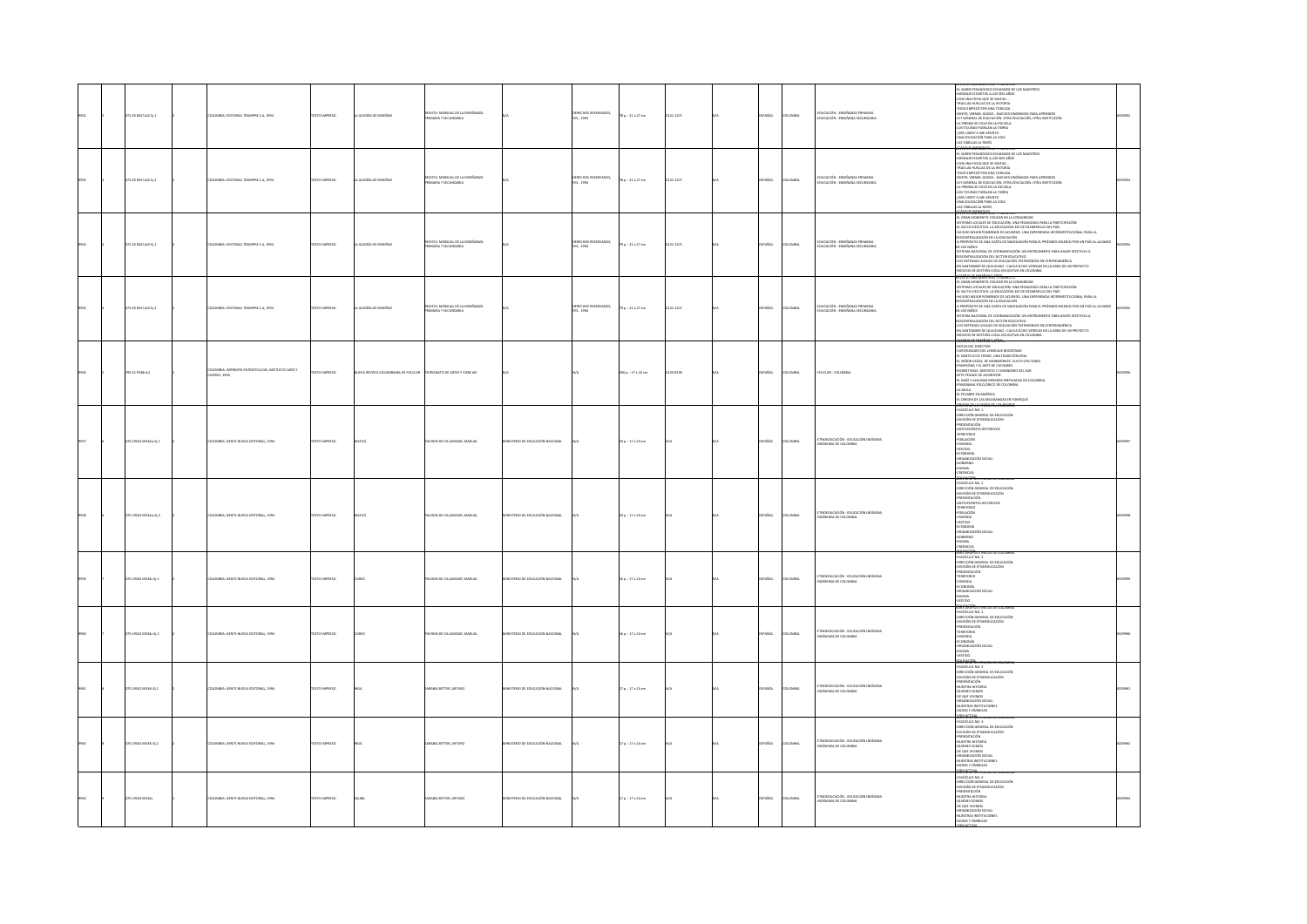|  | 70.19342 MS34n Ej.1  | OMBIA: GENTE NUEVA EDITORIAL, 1994           | <b>CTO IMPRESO</b> |                                                                       | NO DEZ, JAIME                                            | ISTERIO DE EDUCACIÓN NACIONAL |                                         | 9 p.: 17 x 24 cm      |          | AÑOL        | <b>OMBY</b> | OFDUCACIÓN - FEUCACIÓN IN<br><b>CENAS DE COLO</b>                       | <b>THE WISPON EINER DE LOCUMIER</b><br>FORECON GENERAL DE EDUCACIÓN<br>FORECOÓN GENERAL DE EDUCACIÓN<br>FRESENTACIÓN<br>NUESTRA HISTORIA<br>FUELSTRA HISTORIA<br>-DISEALIAN GELA<br>-EDUCACIÓN<br>-EDUCACIÓN<br>-ALIMENTACIÓN<br>-NIVENDA<br>-ECONOMÍA Y TRABAJO<br>-MEDICINA PROPIA<br><b>AMONA</b><br>ORGANIZACIÓN SOCIAL<br>marca<br>FASCÍCULO NO. 5<br>AL DE EDUCACIÓN                                                                                                                                                                                                                                                                 |  |
|--|----------------------|----------------------------------------------|--------------------|-----------------------------------------------------------------------|----------------------------------------------------------|-------------------------------|-----------------------------------------|-----------------------|----------|-------------|-------------|-------------------------------------------------------------------------|--------------------------------------------------------------------------------------------------------------------------------------------------------------------------------------------------------------------------------------------------------------------------------------------------------------------------------------------------------------------------------------------------------------------------------------------------------------------------------------------------------------------------------------------------------------------------------------------------------------------------------------------|--|
|  | 370.19342 MS34n EL2  | CMBLA: GENER NUEVA EDITORIAL 1994            | OZERNI OTXT        |                                                                       | NGO DEZ, JAME                                            | MSTERIO DE EDUCACIÓN NACIONAL |                                         | 9 p.: 17 x 24 cm      |          | PAÑOL       | LOMBIA      | TNOEDUCACIÓN - EDUCACIÓN INDÍGENA<br><b>SCENAS DE COLOMBI</b>           | -DIRECCION GENERAL LA LAYAN<br>-DIVISIÓN DE ETNOEDUCACIÓN<br>PRESENTACIÓN<br>-NUESTRA HISTORIA<br>-UBICACIÓN GEOGRÁFICA<br>CULTURA<br>EDUCACIÓN<br>-ALIMENTACIÓN<br>NUMBER<br>-NWIENDA<br>-BECHONA PROPIA<br>-<br>DRGANIZACIÓN SOCIAL                                                                                                                                                                                                                                                                                                                                                                                                      |  |
|  | 370.19342 MS34m EL1  | DLOMBIA: ENLACE EDITORES LTDA. 2994          | DZERNIK OTXET      | LOS MEINAME                                                           | <b>NILA FSCORAR GERMAN</b>                               | MSTERIO DE EDUCACIÓN NACIONAL |                                         | $8a. : 17x24$ cm      |          | PAÑOL       | LOMBIA      | <b>TNOFOLICACIÓN - FOLICACIÓN INDÍGENA</b><br>GENAS DE COLO             | ORGANIZACION SOCIAL<br>AMERICANO NO SERVIZACION<br>CHINECON GENERAL DE EDUCACIÓN<br>CHINECON GENERAL DE EDUCACIÓN<br>CHINECON GENERAL CULTURA MUINAME<br>CHINECON GENERAL CULTURA MUINAME<br>CHINECON GENERAL CALLONA<br>CHINECON GENERAL COMPANDO<br>DRGANIZACIÓN SOCIAL Y POLITICA<br>ninas<br>EDUCACIÓN<br>$\begin{array}{c} \text{Jtx.}\\ \text{ARTI}\\ \text{WENDA}\\ \text{W} \end{array}$                                                                                                                                                                                                                                           |  |
|  | 170.19342 MS34m Ej.2 | .<br>OMBIA: ENLACE EDITORES LTDA, 2994       | EXTO IMPRESO       | OS MUINAM                                                             | ILA ESCOBAR, GERMAN                                      | STERIO DE EDUCACIÓN NACIONAL  |                                         | 8 p.: 17 x 24 cm      |          | son-        | owas        | teucación - Educación int<br>DÍGENAS DE COLOMBIA                        | $\begin{minipage}[t]{.0\textwidth}\begin{subfigure}[t]{.0\textwidth}\begin{subfigure}[t]{.0\textwidth}\begin{subfigure}[t]{.0\textwidth}\begin{subfigure}[t]{.0\textwidth}\begin{subfigure}[t]{.0\textwidth}\begin{subfigure}[t]{.0\textwidth}\begin{subfigure}[t]{.0\textwidth}\begin{subfigure}[t]{.0\textwidth}\begin{subfigure}[t]{.0\textwidth}\begin{subfigure}[t]{.0\textwidth}\begin{subfigure}[t]{.0\textwidth}\begin{subfigure}[t]{.0\textwidth}\begin{subfigure}[t]{.0\textwidth}\begin{subfigure}[t]{.0\textwidth}\begin{subfigure}[t]{.0\textwidth}\begin{subfigure}[t]{.0\$<br><b>AANTRIAPINAS<br/>TOLECCIÓN MATEMÁTICAS</b> |  |
|  |                      |                                              |                    | DIAS PEDAGÓGICAS, LO NUMÉRICO 1 : LA<br>NSTRUCCIÓN DEL PENSAMIENTO AD | TAÑO GARCIA, JORGE                                       |                               |                                         | : 20 x 26 cm          |          | .<br>No     |             |                                                                         | SERIE LO NUMÉRICO<br>-LA COMPRENSIÓN DE PROBLEMAS ADITIVOS IMPLICA DEMANDAS LÓGICAS<br>.<br>CÓMO COMPRENDER Y RESUELVEN LOS NIÑOS PROBLEMAS ADITIVOS?<br>CÓMO AYUDAR A LOS NIÑOS A CONSTRUIR UN PENSAMIENTO?<br>.<br>INA TIENDA EN PREESCOLAR                                                                                                                                                                                                                                                                                                                                                                                              |  |
|  | 2.6 MS34             | MBIA: MINISTERIO DE EDUCACIÓN NACIONAL, 1995 | XTO IMPRESO        | AS PEDAGÓGICAS, TEXTOS 1 :<br>ISTRUCCIÓN DE TEXTOS CON SENTIDO        | NEGRET P., JUAN CARLOS                                   |                               |                                         | : 20 x 26 cm          |          | .<br>Not    | .<br>Wili   | GUAIL                                                                   |                                                                                                                                                                                                                                                                                                                                                                                                                                                                                                                                                                                                                                            |  |
|  | 2.05 R\$27a24        | MBIA: EDITORIAL TESMPRE S.A, 1995            | EXTO IMPRESO       | ALEGRÍA DE ENSEÑAR                                                    | FUSTA MENSIAI DE LA FINERANZA<br>.<br>MARA Y SECUNDARIA  |                               | ERECHOS RESERVADOS.<br>ES., 1995        | 6 p. : 21 x 27 cm     | 1471     | .<br>Scc    |             | THICACIÓN - FMSFRANZA PRIMARIA<br><b>DUCACIÓN - ENSEÑANA SECUNDARIA</b> | $\begin{tabular}{l c c c} \hline & \multicolumn{2}{l}{\multicolumn{2}{l}{\multicolumn{2}{l}{\multicolumn{2}{l}{\multicolumn{2}{l}{\multicolumn{2}{l}{\multicolumn{2}{l}{\multicolumn{2}{l}{\multicolumn{2}{l}{\multicolumn{2}{l}{\multicolumn{2}{l}{\multicolumn{2}{l}{\multicolumn{2}{l}{\multicolumn{2}{l}{\multicolumn{2}{l}{\multicolumn{2}{l}{\multicolumn{2}{l}{\hskip .}}} \hline & \multicolumn{2}{l}{\multicolumn{2}{l}{\hskip .}}} \hline & \multicolumn{2}{l}{\hskip .$                                                                                                                                                         |  |
|  | 372.05 R627a25 Ej.1  | LOMBIA: EDITORIAL TESMPRE S.A, 1995          | DZERNA OTXIT       | LA ALEGRÍA DE ENSEÑA                                                  | IEVISTA MENSUAL DE LA ENSEÑANZA<br>ARAY SECUNDARIA       |                               | XERECHOS RESERVADOS,<br>ES., 1995       | 5 p. : 21 x 27 cm     | 21-1471  | PAÑOL       | LOMBY       | jucación - Enseñanza Primaria<br>Jucación - Enseñana Secundaria         | CARRONO DE VIDORES TEMPORADO E EN EL CARRON DE SETA EL VISTA DE MESTINA EL CARRON EN EN EL CARRONO DE MESTINA<br>LES PROPECTOS PEDAGÓGICOS DE AULA EN EL LENTE DE ESTA ELVISTA<br>LES PROPECTOS PEDAGÓGICOS DE AULA UN EL LENTE DE E<br>ESTADOS MAININGOS EN EN ALIGREO CON LOS MASTROS UNA OTORTUNIDAD PARA TRABANA POE LA GUERRA DE ALIGREO CON LOS MASTROS UNA OTORTUNIDAD PARA TRABANA POE LA GUERRA DE ANALISA<br>CALICADE NA ARADINA<br>CALICADE NA ARADINA<br>POEMA ARA                                                                                                                                                             |  |
|  | 172.05 R627x25 EL2   | OMBIA: EDITORIAL TESIMPRE S.A. 1995          | DZERNIK OTXET      | A ALDGRÍA DE ENSEÑAR                                                  | revista mensual de la enseñanza<br>Primaria y secundaria |                               | DERECHOS RESERVADOS,<br>FES., 1995      | $5p.:21 \times 27$ cm | $1-1471$ | <b>AROL</b> | LOMBIA      | educación - enseñanza primaria<br>Educación - enseñana secundaria       | RVISTA PARA MAESTROS Y PADRES 23<br>LOS PROYECTOS PEDAGÓGICOS DE AULA EN EL LENTE DE ESTA REVISTA<br>NAI FRONCEIOS FEDROÓDICOS DE AUAN UNA PROPUESTA QUE POTENCIA EL DESARROLLO HUMANO<br>455 FRONCEIOS FEDROÓDICOS DE AUAN.<br>41 M.E.N. INFORMA EL ACUERDO CON LOS MAESTROS UNA OPORTUNIDAD PARA TRABAJAR POR LA<br>CALIDAD DE LA EDUCACIÓN<br>-EXCURSIÓN AL AMAZONAS<br>JOVENES DE ROLDANILLO INVESTIGANDOSE A SÍ MISMOS<br>PRIMERA APROXIMACIÓN A LA ESTRUCTURA DE LA MATERIA<br>AGU 30 ARUTHER AVENUES DE<br>RED DE MAESTROS ESCRITORES VIENTOS DE CAMBIO<br>NOTICIAS EDUCATIVAS<br>RIVISTA PARA MAESTROS Y PADRES 24                 |  |
|  | 372.05 R627a26 Ej.1  | KOMBIA: EDITORIAL TESMPRE S.A., 1995         | DZERNA OTXIT       | LA ALEGRÍA DE ENSEÑAR                                                 | REVISTA MENSUAL DE LA ENSEÑANZA<br>PRIMARIA Y SECUNDARIA |                               | ERECHOS RESERVADOS,<br>ES., 1995        | 75 p. : 21 x 27 cm    | 21-1471  | PAÑOL       | <b>OMBY</b> | )<br>JUCACIÓN - ENSEÑANZA PRIM<br>JUCACIÓN - ENSEÑANA SECUN             | <b>NOTE AN ABSORPED THAN A MANY BY ESTATION AND A MANY BOARD OF A MANY BOARD OF A MANY BOARD OF A MANY BOARD OF A MANY BOARD OF A MANY BOARD OF A MANY BOARD OF A MANY BOARD OF A MANY BOARD OF A MANY BOARD OF A MANY BOARD OF</b>                                                                                                                                                                                                                                                                                                                                                                                                        |  |
|  | 372.05 R627a26 Ej.2  | DLOMBIA: EDITORIAL TESMPRE S.A, 1995         | TEXTO IMPRESO      | LA ALEGRÍA DE ENSEÑAR                                                 | EVISTA MENSUAL DE LA ENSEÑANZA<br>MARIA Y SECUNDARIA     |                               | CRECHOS RESERVADOS,<br>FES., 1995       | 75 p. : 21 x 27 cm    | 21-1471  | PAÑOL       | LOMBIA      | EDUCACIÓN - ENSEÑANZA PRIMARIA<br>EDUCACIÓN - ENSEÑANA SECUNDARIA       | <b>ALOTSIA VADU GATISMU</b> S 1 PALMES 24<br>-LA EDUCACIÓN TECNOLÓGICA EN LA LENTE DE ESTA REVISTA<br>JPDR QUÉ TECNOLOGÍA EN LA EDUCACIÓN BÁSICA?<br>MAGOS ARTESANOS Y CIVILIZACIONES<br>-EL MEN INFORMA EL PET XXI, UN PROGRAMA DE EDUCACIÓN EN TECNOLOGÍA<br>HACER SABIENDO Y SABER HACIENDO<br>-RECUPEREMOS NUESTRO ENTORNO<br>-EXPLORACIÓN VOCACIONAL VS. EDUCACIÓN EN TECNOLOGÍA<br>LA EDUCACIÓN EN TECNOLOGÍA EN LA CLASE DE LENGUAJE CONSTRUYÓ UN AMBIENTE DE ESTUDIO<br>EN MI HOGAR<br>-DE LOS INTENTOS ESTAMOS APRENDIENDO                                                                                                        |  |
|  | 172.05 M527a27 Ej.1  | <b>DLOMBIA: EDITORIAL TESPAPRE S.A. 1995</b> | EXTO IMPRESO       | ALEGRÍA DE ENSEÑA                                                     | ISTA MENSUAL DE LA ENSEÑANZA<br>AARIA Y SECUNDARIA       |                               | XERECHOS RESERVADOS,<br>ES., 1995       | 4 p. : 21 x 27 cm     | 121-1471 | AÑOL        | <b>OMBI</b> | ducación - Enseñanza Primaria<br>Ducación - Enseñana Secundaria         | SI CUS INTERNOS ESTADOS APRIMONIDOS<br>ARTES DE ANGUESA EN ANCIENTE ESTADOS EN ANGUESA EL ENTRE EN ANGUESA EL ENTRE EN ANGUESA EL ENTRE EN ANGUESA EL ENTRE EN ANGUESA EL ENTRE EN ANGUESA EL ENTRE EN ANGUESA EL ENTRE EN ANGUE<br><b>10 PASON OUT MEETS LA RIBUOTE</b>                                                                                                                                                                                                                                                                                                                                                                   |  |
|  | 2.05 R627a27 EJ.2    | OMBIA: EDITORIAL TESIMPRE S.A. 1995          | OZERNA OTX:        | ALDGRÍA DE ENSEÑAR                                                    | .<br>VSTA MENSUAL DE LA ENSEÑANZA<br>IMARIA Y SECUNDARIA |                               | <b>ERECHOS RESERVADOS,</b><br>ES., 1995 | 74 p. : 21 x 27 cm    | 1471     | <b>Scc</b>  | MB)         | :<br>Ducación - Enseñanza Primaria<br>Ducación - Enseñana Secundar      | ROTOR FANK MARTÍNSKÝ FRÁNDES SE<br>4 sverienna se oracstros en la lente de esta revista<br>4 sveriennas de marstros en la lente de esta revista<br>4 si fuan decenia de educación palabra de todos<br>4 síños habitados for seres imaginar<br>:<br>MIERANDO Y COSECHANDO PARTICIPACIÓN COMUNITARIA<br>NA ACAMPADA EN EL PREESCOLAR<br>.<br>Na pasión que nace en la biblioteca.<br>Troduction hacia una nueva educación sexual en la escuela                                                                                                                                                                                               |  |
|  | 372.372 M534r Ej.1   | DLOMBIA: EDITORIAL NORMA, 1995               | EXTO IMPRESO       | <b>EVISTA EDUCACIÓN INTEGRAL</b>                                      | STERIO DE EDUCACIÓN NACIONAL                             | DADON SANTH LANA              |                                         | 0p.: 21 x 27 cm       |          | AÑOL        | LOMBY       | EDUCACIÓN SEXUAL                                                        | <b>FTO NATIONAL DE EDIT</b><br>)<br>Dejetivos<br>(Tica y Educación en la sexualidad Humania)<br><b>ENTOS GENER</b><br>-FUNDAMENTOS GENERALES<br>-ÉTICA DE LA EDUCACIÓN SEXUAL ASPECTOS ESPECÍFICOS                                                                                                                                                                                                                                                                                                                                                                                                                                         |  |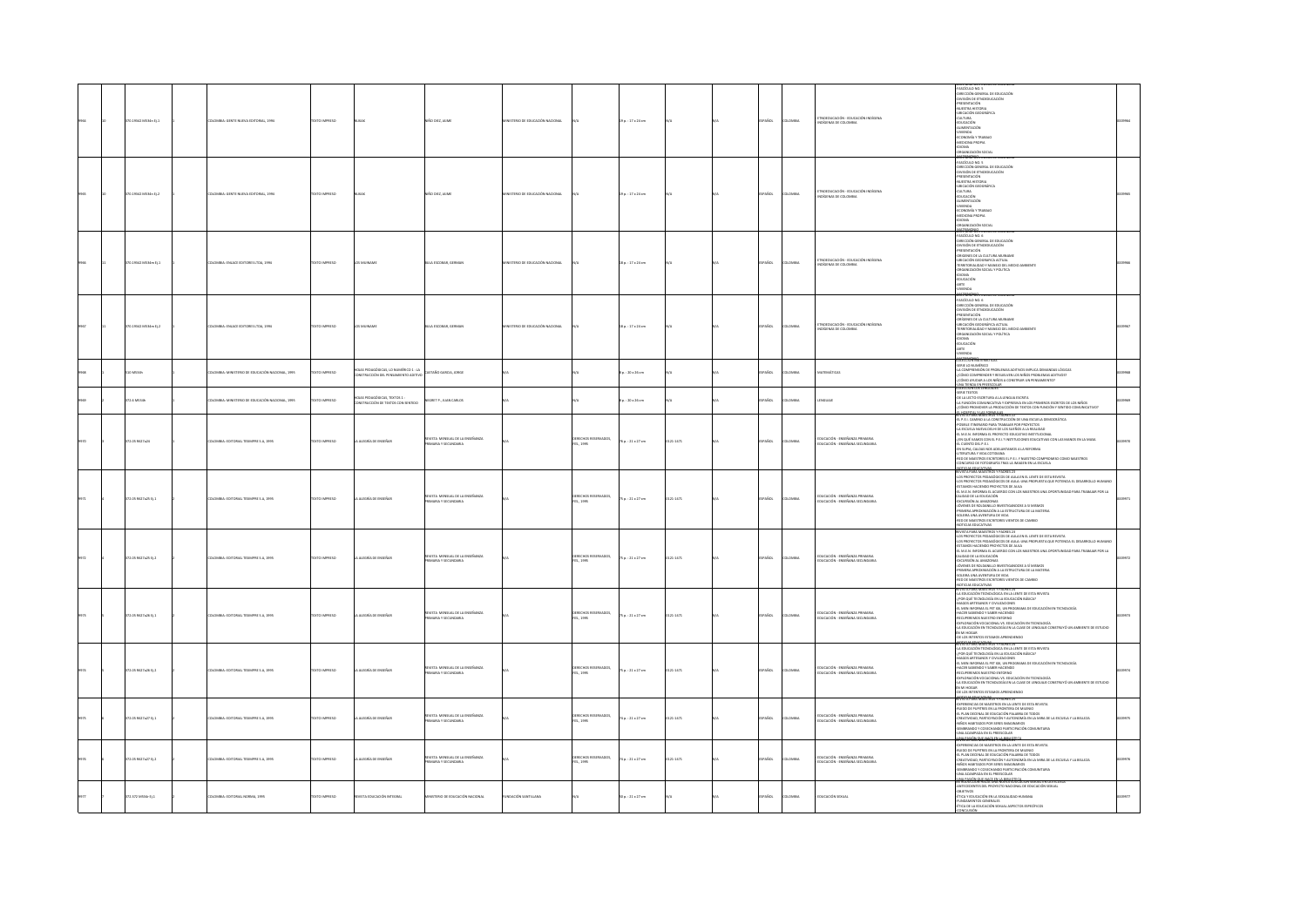|  |                     |                                                                        |                      |                                                                                                   |                                                               |                               |                                    |                         |          |                             |                                                                   | ITECEDENTES DEL PROYECTO NACIONAL DE EDUCACIÓN SEXUAL                                                                                                                                                                                                                                                                                                                                                                                                                                                                                                                                                                                                                                                                                                                    |  |
|--|---------------------|------------------------------------------------------------------------|----------------------|---------------------------------------------------------------------------------------------------|---------------------------------------------------------------|-------------------------------|------------------------------------|-------------------------|----------|-----------------------------|-------------------------------------------------------------------|--------------------------------------------------------------------------------------------------------------------------------------------------------------------------------------------------------------------------------------------------------------------------------------------------------------------------------------------------------------------------------------------------------------------------------------------------------------------------------------------------------------------------------------------------------------------------------------------------------------------------------------------------------------------------------------------------------------------------------------------------------------------------|--|
|  | 2.372 MS34r Ej.2    | OMBIA: EDITORIAL NORMA, 1995                                           |                      |                                                                                                   | ERIO DE EDUCACIÓN NACIONAL                                    | ACIÓN SANTILLAN               |                                    | $p. : 21 \times 27$ cm  |          |                             | <b>UCACIÓN SEXUAI</b>                                             | BJETIVOS<br>NGA Y EDUCACIÓN EN LA SEXUALIDAD HUMANA<br>JNDAMENTOS GENERALES<br>NCA DE LA EDUCACIÓN SEXUAL ASPECTOS ESPECÍFICOS                                                                                                                                                                                                                                                                                                                                                                                                                                                                                                                                                                                                                                           |  |
|  | 2.05 R527a28        | OMBIA: EDITORIAL TESIMPRE S.A, 1996                                    | XTO IMPRESO          | <b>LEGRÍA DE ENSEÑA</b>                                                                           | REVISTA MENSUAL DE LA ENSEÑANZA PRIMAR<br>Y SECUNDARIA        |                               | DERECHOS RESERVADOS,<br>FES., 1996 | $9p.:21 \times 27$ cm   | 21-1471  | Acc.<br>owau                | DUCACIÓN - ENSEÑANZA PRIMARIA<br>DUCACIÓN - ENSEÑANA SECUNDARI    | CONCLUSIÓN<br>VISÍA PARA MARISTROS Y PADRES 26<br>LOGRAFÍAS DE MARISTROS EN EL LENTE DE ESTA REVISTA<br>L PODER DEL EDUCADOR HACIA UNA REDEFINICIÓN DE LA PROFESIÓN DE EDUCADOR<br>OMENAJE MAESTRO Y VIDA<br>STAS PARA ESCRIBIR UNA BIOGRAFÍA<br>: PERIGRINAJE DE ARGEMIRO RUIZ, MAESTRO INDÍGENA<br>.<br>OS MAESTROS ESCRIBEN SUS BIOGRAFÍAS<br>1945 LA IMAGEN DEL MAESTRO EN LA ESCUELA                                                                                                                                                                                                                                                                                                                                                                                |  |
|  | 2.05 R627a29 EJ.1   | .<br>Mila: Editorial Tesimpre S.A, 1996                                | O IMPRESO            | EGRÍA DE ENSEÑA                                                                                   | ISTA MENSUAL DE LA ENSEÑA<br>:CUNDARIA                        |                               | DERECHOS RESERVADOS,<br>FES., 1996 | sp.: 21 x 27 cm         | $-1471$  |                             | DUCACIÓN - ENSEÑANZA PRIM<br>DUCACIÓN - ENSEÑANA SECUN            | MAIS ISSUANISTRO RESIGNATION<br><del>CAN DI XWENDER THOMAS (VI)</del><br>EL PARAMENTAL DE ENGUACIÓN PUE LEUTE DE LA REVISTA<br>LOS MARCINAL DE ENGUACIÓN PUE LEUTE DE LA REVISTA<br>LOS MARCINA DE PARA DESCRITA DE PUES DE CANADO HECHA<br>CHIVAR DE TURIO DE JA AN ESCRITA<br>CHIVAR                                                                                                                                                                                                                                                                                                                                                                                                                                                                                   |  |
|  | 72.05 R527x29 EL2   | DLOMBIA: EDITORIAL TESMPRE S.A. 1996                                   | OZSRRA OTX:          | ALEGRÍA DE ENSEÑAR                                                                                | VISTA MENSUAL DE LA ENSEÑANZA PRIMAR<br>o'ri iwnama           |                               | ERECHOS RESERVADOS.<br>FES., 1996  | 75a.:21x27cm            | 121-1471 | <b>AROL</b><br>LOMBIA       | DUCACIÓN - ENSEÑANZA PRIMARIA<br>DICACIÓN - ENSEÑANA SECUNDARIA   | <b>SEEP BLES MAP CENTRY BANKER 37</b><br>EL PLAN DECENAL DE EDUCACIÓN EN EL LENTE DE LA REVISTA<br>)<br>MARSTROS EN EL PLAN DECENAL 1996 - 2005 Y YO, ¿QUÉ PUEDO HACER?<br>MINISTERIO COMPROMETIDO CON EL PLAN DECENAL<br>N PUENTE ENTRE DOS MUNDOS<br>AT POURTIL UN TIN USA PROVINCIAL<br>INTRÁS DEL TELON DEL PLAN DECENAL<br>INNIOS À LA OBRA CINCO GRANDES ACCIONES PARA PONER EN MARCHA EL PLAN<br>IOS MARSTROS SI PUEDEN INTERVENIR<br>.<br>V CAMBIO EN MARCHA EN AMÉRICA LATINA<br>PROPÓSITO DE LAS HOIAS PEDAGÓGICAS. DOS EXPERIENCIAS PEDAGÓGICAS: MATEMÁTICAS EN<br><b>STATING MAESTROS Y PADRES 28</b>                                                                                                                                                        |  |
|  | 72.05 R527a30       | LOMBIA: EDITORIAL TESMPRE S.A., 1996                                   | EXTO IMPRESO         | ALEGRÍA DE ENSEÑAR                                                                                | <b>IEVISTA MENSUAL DE LA ENSEÑANZA PRIMARI</b><br>SECUNDARIA  |                               | DERECHOS RESERVADOS,<br>FES., 1996 | 75 p. : 21 x 27 cm      | 21-1471  | <b>ACC</b><br>oway          | educación - enseñanza primaria<br>Educación - enseñana secundaria | ARTERIALES EDUCATIVOS EN EL LENTE DE ESTA REVISTA<br>CERCA DE LOS BUENOS LIBROS DE TEXTOS<br>ABE ESCOGER SUS UBROS DE TEXTI<br>ATERIALES ESCRITOS EN BUSCA DE SUS LECTORES<br>SÍ SON LAS NUEVAS CARTILLAS<br><b>COS Y MATERIALES EN LA POLÍTICA COLOMBIANA</b><br>ONOLOGO PARA MAESTROS APASIONADOS<br>TUVIERA EN DEUDA CON LA VIDA SI.<br>CALDÍA Y EDUCACIÓN: UN SOLO FRENTE EN ZARZAL                                                                                                                                                                                                                                                                                                                                                                                  |  |
|  | 72.05 R627a31 Ej.1  | <b>JLOMBIA: EDITORIAL TESIMPRE S.A. 1996</b>                           | DZERRAI OTX31        | ALEGRÍA DE ENSEÑA                                                                                 | EVISTA MENSUAL DE LA ENSEÑANZA<br><b><i>RAY SECUNDARY</i></b> |                               | DERECHOS RESERVADOS,<br>FES., 1996 | 78 p. : 21 x 27 cm      | 121-1471 | AÑOL<br>OMBIA               | DUCACIÓN - ENSEÑANZA PRIMARIA<br>UCACIÓN - ENSEÑANA SECUND        | ILICALIST I LUGUARIANI, UN JUGU FRANCIA RASSIGNI.<br>VISITA PARA MARSISTOS Y PARAIS 25<br>SCUELAS RURALES COLOMBIANAS EN EL LENTE DE ESTA REVISTA.<br>A INCREBILE Y AGOTADORA HISTORIA DE COMO SE HIZO ESTE NÚMERO DE ALEGRÍA.<br>53 TEXTOS SOBRE LA ESCUELA RURAL LOS MAESTROS SI ESCRIBEN<br>RES VISIONES SOBRE LA ESCUELA RURAL COLOMBIANA<br>ICUELA NUEVA MÁS ALLÁ DE NUESTRAS FRONTERAS<br>SCUELAS POBRES, ESCUELAS RICAS<br>LCASA DEL ARCOIRIS<br>AGASE EL AGUA Y ELLOS LA HICIERON<br>CONVOCATIONA DE LA RED DE MAISTROS ESCRITORES ESCUELAS                                                                                                                                                                                                                      |  |
|  | 2.05 MS27x31 Ej.2   | .<br>CMBIA: EDITORIAL TESIMPRE S.A, 1996                               | XTO IMPRESO          | ALDGRÍA DE ENSEÑA                                                                                 | <b>EVSTA MENSUAL DE LA ENSEÑANZA</b><br>ARIA Y SECUNDARIA     |                               | DERECHOS RESERVADOS,<br>FES., 1996 | 78 p. : 21 x 27 cm      | 21-1471  | Acc.<br>OMBI                | DUCACIÓN - ENSEÑANZA PRIMARIA<br>DUCACIÓN - ENSEÑANA SECUNDARIA   | EVISIA PARA MAESI KUS TYAUKES 2N ELENTE DE ESTA REVISTA.<br>SCUELAS RUPALES COLONIBANAS EN EL LENTE DE ESTA REVISTA.<br>A INCREIBLE Y AGOTADORA HISTORIA DE COMO SE HIZO ESTE NÚMERO DE ALEGRÍA.<br>ISI TEXTOS SOBRE LA ESCUELA RUPAL L<br>RES VISIONES SOBRE LA ESCUELA RURAL COLOMBIANA<br>SCUELA NUEVA MAS ALLÁ DE NUESTRAS FRONTERAS<br>SCUELAS POBRES, ESCUELAS RICAS<br>A CASA DEL ARCOIRIS<br>IAGASE EL AGUA Y ELLOS LA HICIEROI<br>CONVOCATORIA DE LA RED DE MAESTRO                                                                                                                                                                                                                                                                                             |  |
|  | 72.372 M534r1       | LOMBIA: GENERAR EDICIONES, 1996                                        | <b>DESIRAIO DTX:</b> | VISTA EDUCACIÓN INTEGRAL                                                                          | STERIO DE EDUCACIÓN NACIONAL                                  | <b>VDACIÓN SANTILLANA</b>     |                                    | 7p.: 21 x 27 cm         |          | <b>AÑOL</b><br><b>AIGMO</b> | DUCACIÓN SEXUAL                                                   | CAMINOS RECORRIDOS POR LA ESCUELA<br>TRO CAMINO PARA VIVIR LA SEXUALIDAD EN LA ESCUELA                                                                                                                                                                                                                                                                                                                                                                                                                                                                                                                                                                                                                                                                                   |  |
|  | 72.372 MS34r2 B.1   | LOMBIA: GENERAR EDICIONES, 1996                                        | <b>DZERNI OTX3</b>   | VISTA EDUCACIÓN INTEGRAL                                                                          | STERIO DE EDUCACIÓN NACIONAL                                  | <b>DACIÓN SANTILLANA</b>      |                                    | $48a : 21 \times 27$ cm |          | <b>AROL</b><br>LOMBIA       | DUCACIÓN SEXUAL                                                   | NECTIVIDAD Y EDUCACIÓN<br>ITRODUCCIÓN: EDUCACIÓN PARA LA SEXUALIDAD AVANCES Y RETOS<br>PRIMER ENCUENTRO DISTRITAL DE EXPERIENCIAS PEDAGÓGICAS EN EDUCACIÓN SEXUAL<br>PROYECTO DE EDUCACIÓN SEXUAL BASADO EN LA ADQUISICIÓN DEL CONOCIMIENTO, Y LA<br>RMACIÓN DE VALORES Y EL RESPETO PROPIO<br>PRENDER A VIVIR EN EL AMOR<br>UYRINDER A VIVIR EN EL AMOR<br>L'SENTIDO DEL PROYECTO DEL PROCESO DE FORMACIÓN COMO ESPECIALISTA EN EDUCACIÓN SEXUA<br>VESTIGAR UN PROCESO FUNDAMENTAL PARA LA VIDA<br>TADO DEL ARTE DE LA INVESTIGACIÓN EN SEXUALIDAD EN COLOMBIA                                                                                                                                                                                                          |  |
|  | 72.372 MS34r2 8:2   | DLOMBIA: GENERAR EDICIONES, 1996                                       | DZERNI OTXIT         | WASTA EDUCACIÓN INTEGRAL                                                                          | INSTERIO DE EDUCACIÓN NACIONAL                                | NDADON SANTILLANA             |                                    | $48a : 21 \times 27$ cm |          | PAÑOL<br>LOMBIA             | EDUCACIÓN SEXUAL                                                  | ITRODUCEIÓN: EDUCACIÓN PARA LA SEXUALIDAD AVANCES Y RETOS<br>RIMER ENCUENTRO DISTRITAL DE EXPERIENCIAS PEDAGÓGICAS EN EDUCACIÓN SEXUAL<br>OYECTO DE EDUCACIÓN SEXUAL BASADO EN LA ADQUISICIÓN DEL CONOCIMIENTO, Y LA<br>MACIÓN DE VALORES Y EL RESPETO PROPIO<br>PRENDER A VIVIR EN EL AMOR<br>L SENTIDO DEL PROYECTO DEL PROCESO DE FORMACIÓN COMO ESPECIALISTA EN EDUCACIÓN SEXUA<br>ESTIGAR UN PROCESO FUNDAMENTAL PARA LA VIDA<br>TADO DEL ARTE DE LA INVESTIGACIÓN EN SEXUALIDAD EN COLOMBIA                                                                                                                                                                                                                                                                        |  |
|  | 0 MS34h1            | LOMBIA: MINISTERIO DE EDUCACIÓN NACIONAL, 1996                         | CESRRINI OTX         | UAS PEDAGÓGICAS, LO NUMÉRICO 2 : LOS<br>ROCEDIMENTOS PARA RESOLVER<br><b>OBLEMAS ADITIVOS</b>     | <b>NEGRET P., JUAN CARLOS</b>                                 | ISTERIO DE EDUCACIÓN NACIONAL |                                    | $1:20 \times 27$ cm     |          | <b>AROL</b><br>LOMBIA       | ATEMÁTICAS                                                        | <b>DLECCIÓN MATEMÁTICAS</b><br><b>SERIE LO NUMÉRICO</b><br>PRESENTACIÓN MENTAL DE PROBI FMAS ADITIVOS<br>OCEDIMENTOS UTILIZADOS POR LOS NIÑOS PARA RESOLVER PROBLEMAS ADITIVOS<br>LGO MÁS PARA AYUDAR A LOS NIÑOS A CONSTRUIR UN PENSAMIENTO ADITIVO<br>BA FORMA DE COMPRENDER LA ORGANIZACIÓN DEL AULA                                                                                                                                                                                                                                                                                                                                                                                                                                                                  |  |
|  | .<br>MS34h2         |                                                                        | <b>SAMARY</b>        | DIAS PEDAGÓGICAS, LO NUMÉRICO 3 : LA<br>INSTRUCCIÓN DEL PENSAMENTO<br>ULTIPLICATIVO SIMPLE        | <b>SET P., JUAN CARLOT</b>                                    |                               |                                    | : 20 x 27 cm            |          |                             |                                                                   | <b>COLICION MATERIA</b><br>HA COMPRESIÓN DE PROBLEMAS MULTPULATIVOS HACE EXIGENCIAS LÓGICAS<br>-{CÓMEO APRENDEN Y RESUELVEN LOS NIÑOS PROBLEMAS MULTIPULATIVOS?<br>-{CÓMEO APRENDEN Y RESUELVEN LOS NIÑOS PROBLEMAS MULTIPULATIVOS?<br>-{CÓMEO<br>(HORA AYUDO A LOS NIÑOS DE OTRA FORMA<br>DLECCIÓN MATEMÁTICAS                                                                                                                                                                                                                                                                                                                                                                                                                                                          |  |
|  | 0 MS34h3            | OMBIA: MINISTERIO DE EDUCACIÓN NACIONAL, 1996                          | TO IMPRESO           | PEDAGÓGICAS, LO NUMÉRICO 4 : LA<br>ONSTRUCCIÓN DEL PENSAMENTO<br>ITIPLICATIVO COMPUESTO           | NEGRET P., JUAN CARLOS                                        | STERIO DE EDUCACIÓN NACIONAL  |                                    | $1:20 \times 27$ cm     |          | <b>ACC</b><br>owau          | TEMÁTICAS                                                         | COUNTINUM OJ 1R12<br>RESENTACIÓN MENTAL DE LOS PROBLEMAS MULTIPLICATIVOS COMPUESTOS<br>A COMPRESIÓN DE LOS PROBLEMAS MULTIPLICATIVOS COMPUESTOS<br>VIUDAR A LOS NIÑOS A CONSTRUIR UN PENSAMIENTO MULTIPLICATIVO COMPUESTO<br>Y LAS TABLAS DE MULTIPLICAR QUÉ?                                                                                                                                                                                                                                                                                                                                                                                                                                                                                                            |  |
|  | 72.6 MS14h1         | LOMBIA: MINISTERIO DE EDUCACIÓN NACIONAL, 1996                         | OZERNI OTX           | as presendencas Tratos 2 -<br><b>JRAFICACIÓN Y DIAGRAT</b><br>AADON DE LOS<br><b>ALROS TEXTOS</b> | NEGRET P., JUAN CARLOS                                        | AMODAM MÓLIACIÓN ED OIRETZIA  |                                    | $120 \times 27$ cm      |          | <b>AROL</b><br>oway         | <b>INGUAJE</b>                                                    | SERIE TEXTOS<br>CRISIS TAMBIÉN PS CRAFICAR<br>.<br>L'OISPOSICIÓN GRÁFICA EN LOS PRIMEROS ESCRITOS DE LOS NIÑOS<br>CÓMO PROMOVER LA PRODUCCIÓN DE TEXTOS CON FORMATOS EN LOS NIÑOS?<br><b>ELABORACIÓN DE UN PERIÓDICO</b><br>ILECCIÓN LOS LENGUAJES                                                                                                                                                                                                                                                                                                                                                                                                                                                                                                                       |  |
|  | 6 MS34k2            | MBIA: MINISTERIO DE EDUCACIÓN NACIONAL, 1996                           | <b>IMPRESO</b>       | S PEDAGÓGICAS, TEXTOS 3 : INICIOS<br>E LA CODIFICACIÓN                                            | CORET P., JUAN CARLOS                                         | TERIO DE EDUCACIÓN NACIONAL   |                                    | : 20 x 27 cm            |          |                             |                                                                   | IERIE TEXTOS<br>JE LAS GRÁFICAS A LAS LETRAS<br>L INN MARILINA A LAS LEI IMAS<br>L'EVOLUCIÓN DE LAS HIPÓTESIS SOBRE LAS GRAFÍAS EN LOS NIÑOS<br>LÓMO PROMOVER LA PRODUCCIÓN DE TEXTOS CON LAS LETRAS CONVENCIONALES?<br>AARIA ELVIRA SI SABE ESCRIBIR.<br>OLECCIÓN LOS LENGUAJES                                                                                                                                                                                                                                                                                                                                                                                                                                                                                         |  |
|  | 72.6 MS34h3         | KOMBIA: MINISTERIO DE EDUCACIÓN NACIONAL, 2996                         | <b>CERRINI OTX</b>   | 103AS PEDAGÓGICAS, TEXTOS 4 :<br><b>AENTACIÓN DE LOS PR</b><br>tos TEXTOS                         | NEGRET P., JUAN CARLOS                                        | JAMODAM MÓCACIÓN SO CIRTIER   |                                    | $1.120 \times 27$ cm    |          | AÑOL<br>oway                | <b>ENGUAJE</b>                                                    | ERE TEXTOS<br>LA ESTRUCTURA SEGMENTADA DE LOS TEXTOS ESCRITOS<br>A EVOLUCIÓN DE LA SEGMENTACIÓN EN LOS PRIMEROS TEXTOS<br>(CÓMO PROMOVER LA SEGMENTACIÓN DE LOS TEXTOS EN LOS NIÑOS?<br>CONTENT BU 19902 VORMAN                                                                                                                                                                                                                                                                                                                                                                                                                                                                                                                                                          |  |
|  | 93.31 P348n13 Ej.1  | IMPRENTA PATRIÓTICA DEL INSTITUTO CARO Y<br>ILOMBIA: IM<br>IERVO, 1996 | <b>CTO IMPRESO</b>   | VA REVISTA COLOMBIANA DE FOLCLOR                                                                  | ATRONATO DE ARTES Y CIENCIA                                   |                               |                                    | 125 p.: 17 x 24 cm      | 120-8195 | AÑOL<br>LOMBU               | FOLCLOR - COLON                                                   | OTAS DEL DIRECTOR<br>ORTE DE SANTANDER, UN RINCÓN DE COLOMBIA PARA CONOCER Y AMAR.<br>VINO NIÑO HUERFANTO - PAMPLONA.<br>ASÍ ES EL TRAJE TRADICIONAL EN EL NORTE DE SANTANDER<br>LGURAS CREENCIAS Y SUPERSTICIONES DE LA CIUDAD DE OCAÑA<br>MENDAS DE LA CIUDAD DE OCAÑA<br>MENDAS DE LA CIUDAD DE OCAÑA<br>6 DE ENERO EN RÍO DE ORO: MATANZA DEL TIGRE Y TARDE DE DISFRACES<br>SPECTOS RELATIVOS AL FOLCLOR DE SILOS<br>NICO NACIONAL DE DATOS SOBRE FOLCLOR Y MATERIAS AFINES<br>COMO ES NUESTRA DANZA FOLCLÓRICA<br>RECOMENDACIONES PRRA LOS ENCUENTROS DE DANZAS FOLCLÓRICAS COLOMBIANAS<br>TABLA DE CLALIFICACIÓN PARA LA DANZA FOLCLÓRICA COLOMBIANA<br>ENCUENTROS DE DANZAS FOLCLÓRICAS QUE SE DESTACAN POR SU ORGA                                               |  |
|  | 793.31 P348n13 Ej.2 | COMBIA: IMPRENTA PATRIÓTICA DEL INSTITUTO CARO Y<br>UERVO, 1996        | OZSRRNI OTX          | VA REVISTA COLOMBIANA DE FOLCLOR                                                                  | ATRONATO DE ARTES Y CIENCIAS                                  |                               |                                    | 125 p.: 17 x 24 cm      | 120-8195 | AÑOL<br>OMBIA               | FOLCLOR - COLOMBIA                                                | <b>COMA'S, ROGANTIA, 2008 * *</b><br>OTAS DEL DIRECTOR<br>ORTE DE SANTANDER, UN RINCÓN DE COLOMBIA PARA CONOCER Y AMAR<br>VINO NIÑO HUERFANITO - PAMPLONA<br>ASÍ ES EL TRAJE TRADICIONAL EN EL NORTE DE SANTANDER<br>GUNAS CREENCIAS Y SUPERSTICIONES DE LA CIUDAD DE OCAÑA<br>EYENDAS DE LA CIUDAD DE OCAÑA<br>6 DE ENERO EN RÍO DE ORO: MATANZA DEL TIGRE Y TARDE DE DISFRACES<br>SPECTOS RELATIVOS AL FOLCLOR DE SILOS<br>MNCO NACIONAL DE DATOS SOBRE FOLCLOR Y MATERIAS AFINES<br>OMO ES NUESTRA DANZA FOLCLÓRICA<br>COMENDACIONES PARA LOS ENCUENTROS DE DANZAS FOLCLÓRICAS COLOMBIANAS<br>ABLA DE CLALIFICACIÓN PARA LA DANZA FOLCLÓRICA COLOMBIANA<br>ENCUENTROS DE DANZAS FOLCLÓRICAS QUE SE DESTACAN POR SU ORGANIZACIÓN Y<br>IF ARE ITAIN A MTF ACCEPTED INCH |  |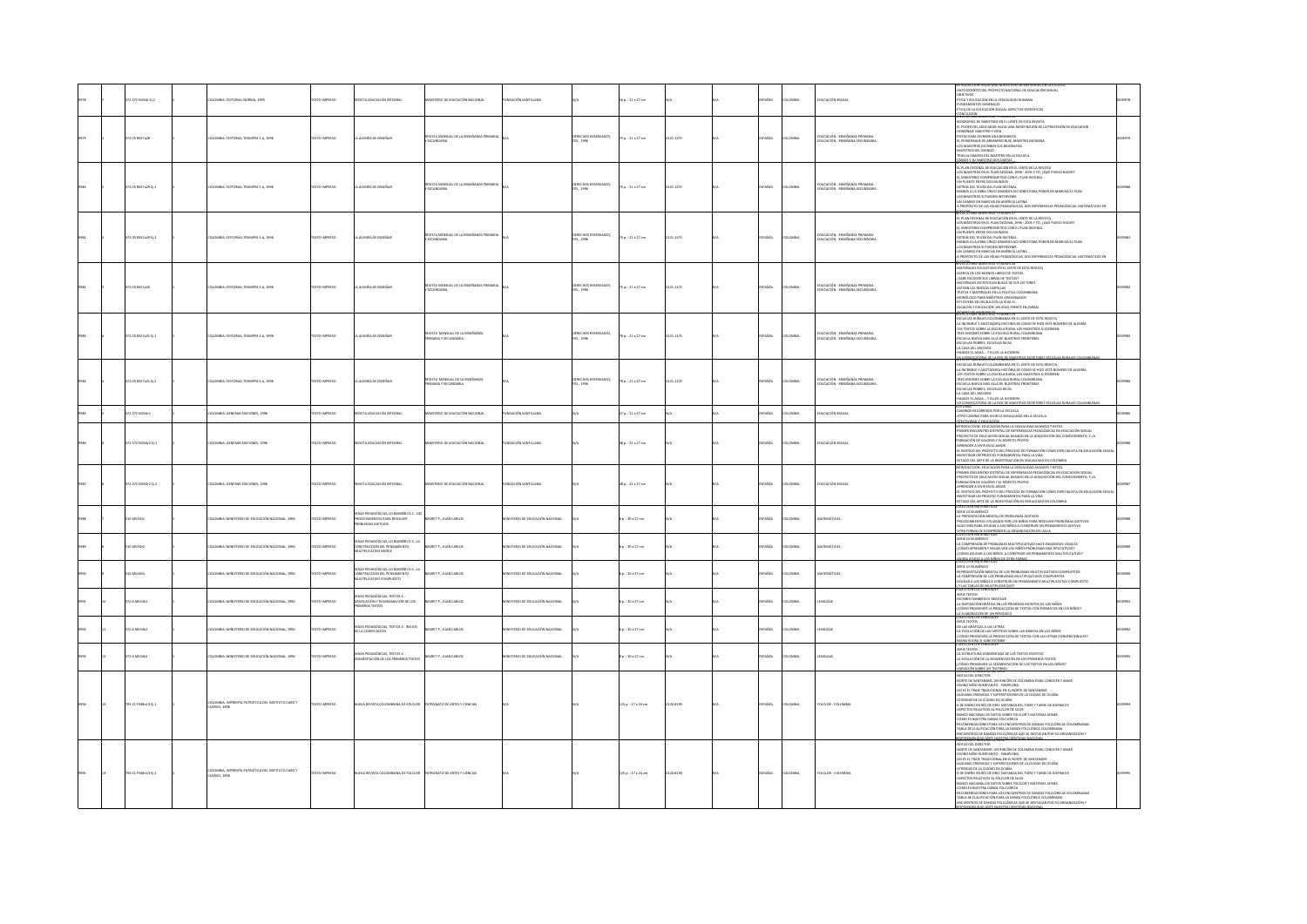|  | 2.05 R627a32 EJ.3        | OMBIA: EDITORIAL TESMPRE S.A, 1997             | <b>CTO IMPRESO</b>  | <b>LLEGRÍA DE ENSEÑA</b>                                                                                          | EVSTA MENSUAL DE LA ENSEÑANZA                                  |                              | ERECHOS RESERVADOS,<br>IS., 1997      | 79 p.: 21 x 27 cm       | 121-1471     |               | MBI.         | educación - enseñanza primaria<br>Educación - enseñana secundari      | EDUCACIÓN RURAL EN EL LENTE DE ESTA REVISTA<br>TOS Y POSIBILIDADES DE LA ESCUELA NUEVA<br>CIA UNA NOCIÓN DE RURALIDAD EN EDUCACIÓN<br>FORM OR MISCONTA HUMANISMO PRINCIPAL AND SALEDAS<br>LOS MICHOLOGENEOS: UNA OFICIALISMO SPARA EL CAMBIO<br>JC DESPUÉS DE LA PRINARA, QUÉ?<br>EN REGIA DE LES PRINARA, QUÉ?<br>EN REGIA DE LES PRINARA QUÉ?<br>ESTUDOS SCAURE EN LA ESCUELA RUR                                                                                                                          |  |
|--|--------------------------|------------------------------------------------|---------------------|-------------------------------------------------------------------------------------------------------------------|----------------------------------------------------------------|------------------------------|---------------------------------------|-------------------------|--------------|---------------|--------------|-----------------------------------------------------------------------|--------------------------------------------------------------------------------------------------------------------------------------------------------------------------------------------------------------------------------------------------------------------------------------------------------------------------------------------------------------------------------------------------------------------------------------------------------------------------------------------------------------|--|
|  | 2.05 R627a32 Ej.2        | LOMBIA: EDITORIAL TESIMPRE S.A, 1997           | XTO IMPRESO         | ALDGRÍA DE ENSEÑAR                                                                                                | REVISTA MERSUAL DE LA ENSEÑANZA                                |                              | DERECHOS RESERVADOS,<br>"ES., 1997    | 79 p. : 21 x 27 cm      | 121-1471     | AÑOL          | oway         | .<br>Educación - Enseñanza Primaria<br>Educación - Enseñana Secundari | YA YAKA YAKEYNSEY YAYABILIYI<br><b>UCACIÓN RURAL EN EL LENTE DE ESTA REVISTA</b><br>TOS Y POSIBILIDADES DE LA ESCUELA NUEVA<br>-HACIA UNA NOCIÓN DE RURALIDAD EN EDUCACIÓN<br>-FORMULANDO PREGUNTAS, BUSCANDO SALIDAS<br>-LOS MICROCENTROS: UNA OPORTUNIDAD PARA EL CAMBIO<br>NAMES CONTRACT AND MANUAL CONTRACT CONTRACT CONTRACT CONTRACT CONTRACT CONTRACT CONTRACT CONTRACT CONTRACT CONTRACT CONTRACT CONTRACT CONTRACT CONTRACT CONTRACT CONTRACT CONTRACT CONTRACT CONTRACT CONTRACT CONTRACT CONTRAC |  |
|  | 72.05 R627a33 Ej.1       | LOMBIA: EDITORIAL TESMPRE S.A. 1997            | <b>DZSRRMI OTX3</b> | A ALEGRÍA DE ENSEÑAR                                                                                              | EVSTA MENSUAL DE LA ENSEÑANZA<br><b>MEAY SECUNDARIA</b>        |                              | DERECHOS RESERVADOS,<br>FES., 1997    | 74 p. : 21 x 27 cm      | 121-1471     | <b>SPAÑOL</b> | <b>LOMBA</b> | educación - enseñanza primaria<br>Educación - enseñana secundaria     | 114986-1866516081-598-8251<br>L CONOCIMIENTO Y LA ESCUELA EN LA LENTE DE ESTA REVISTA<br>ESCUELA, CASA DE ESTUDIO<br>NVERSACIONES CON SÁBATO<br>LA CLAVE ES COMPRENDER<br>CENAS DE LA REALIDAD VIRTUAL<br>AGMENTOS DE LA VIDA ESCOLAR<br>-SALIDA AL ZODLÓGICO<br>-UN COLEGIO VESTIDO DE PROYECTOS DE AULA<br>-EL CUENTO DE LA GUACAMAYA O EL DÍA CUANDO LOS ANIMALES DEIARON DE HABLAR<br>MUNDO PEZIXTOS EN A INVESTIGAR                                                                                     |  |
|  | 372.05 R627a33 Ej.2      | <b>JLOMBIA: EDITORIAL TESMPRE S.A, 1997</b>    | DZERNI OTX3T        | LA ALEGRÍA DE ENSEÑAR                                                                                             | EVSTA MENSUAL DE LA ENSEÑANZA<br>AIRANDRUZZ Y AIRAN            |                              | RECHOS RESERVADOS,<br>FES., 1997      | 74 p. : 21 x 27 cm      | 121-1471     | <b>SPAÑOL</b> | LOMBIA       | EDUCACIÓN - ENSEÑANZA PRIMARIA<br>EDUCACIÓN - ENSEÑANA SECUNDARIA     | .<br>CONOCIMIENTO Y LA ESCUELA EN LA LENTE DE ESTA REVISTA.<br>ESCUELA: CASA DE ESTUDIO<br><b>JONES CON SABATO</b><br>LA CLAVE ES COMPRENDER<br>ESCENAS DE LA REALIDAD VIRTUA<br>FRAGMENTOS DE LA VIDA ESCOLAR<br>SALIDA AL ZOOLÓGICO<br>IN COLEGIO VESTIDO DE PROYECTOS DE AULA<br>CUENTO DE LA GUACAMAYA O EL DÍA CUANDO LOS ANIMALES DEJARON DE HABLAR                                                                                                                                                    |  |
|  | 72.05 R\$27a34 EL1       | <b>JLOMBIA: EDITORIAL TESIMPRE S.A. 1997</b>   | <b>XTO IMPRESO</b>  | A ALEGRÍA DE ENSEÑAR                                                                                              | STA MENSUAL DE LA ENSEÑANZA<br>ARIA Y SECUNI                   |                              | CHOS RESERVADOS,<br>TES., 1997        | 75 p. : 21 x 27 cm      | 121-1471     | SPAÑOL        | LOMBIA       | educación - enseñanza primaria<br>Educación - enseñana secundaria     | EC CORNUL DE TANDARIAN DE LONGO LOS ANIMATIONS<br>CONOCIMENTO Y LENGUAR EN LA LENTE DE ESTA RENSTA<br>CONOCIMENTO Y LENGUAR EN LA LENTE DE ESTA RENSTA<br>AUNA SISTORIA QUE PARTE DE LAS HISTORIAS<br>AVEN RISTORIA QUE PARTE DE LAS HISTO<br><b>IDIZAJE DE LAS CIENCIAS</b><br>QUÉ QUIEREN DECIR TODOS ESOS GARABATOS?<br>A MATEMÁTICA DE LAS HISTORIAS<br>ADAS EN TORNO AL CUERPO EN LA EDUCACIÓN<br>LA PAZ DE LOS MIL DIAS<br><b>KOLVIN</b><br>MOS DE PONERLE NOMBRE A NUESTROS SUEÑOS                    |  |
|  | 72.05 R627a34 EL2        | .<br>Camia-Fritrina: Tesaster S.A. 1997        | XTO IMPRESO         | LA ALEGRÍA DE ENSEÑAR                                                                                             | VISTA MENSUAL DE LA ENSEÑANZA<br>ABAY SECURE                   |                              | <b>IECHOS RESERVADOS,</b><br>ES. 1997 | 75 p. : 21 x 27 cm      | 121-1471     | PAÑOL         | LOMBIA       | EDUCACIÓN - ENSEÑANZA PRIMARIA<br>EDUCACIÓN - ENSEÑANA SECUNDARIA     | AIGN CHARAMOS DE POMERA INVANIRA A NUESTROS SUEÑOS<br>ALANCA MARIA EN EN LA LENTE DE ESTA REVISTA.<br>COMO DATATO V LENGUALE EN LA LENTE DE ESTA REVISTA.<br>COMO MARIO Y LENGUALES<br>ALANCARENDO SOCIA, ARGUMENTACIÓN Y APRENDIZAJE DE<br>DIZA IF DE LAS CIENCIAS<br><b>RADAS EN TORNO AL CUERPO EN LA EDUCACIÓN</b><br>LA PAZ DE LOS MIL DIAS<br>OS OLVIDAMOS DE PONERLE NOMBRE A NUESTROS SUEÑOS                                                                                                         |  |
|  | .<br>72.05 R627a35 Ej. 1 | .<br>ILOMBIA: EDITORIAL TESIMPRE S.A., 1997    | <b>EXTO IMPRESO</b> | A ALEGRÍA DE ENSEÑAR                                                                                              | STA MENSUAL DE LA ENSEÑANZA                                    |                              | ERECHOS RESERVADOS,<br>IS., 1997      | 79 p. : 21 x 27 cm      | $121 - 1471$ | PAÑOL         | owax         | educación - enseñanza primaria<br>Educación - enseñana secundaria     | AND CANONAIGN EXPORTED THE NEWSTAPE AND MONEY AND SERVED ASSAULTED FOR THE MAIN PROPERTY AND SERVED ASSAULT IN THE SERVED AND CONSIDER CONSIDERATION OF THE SERVED ASSAULT CONSIDER A CONSIDERATION OF THE SERVED ASSAULT CON<br><b>BEAMS AND STROS Y PADRES AT</b>                                                                                                                                                                                                                                          |  |
|  | 72.05 R627a35 Ej.2       | <b>JLOMBIA: EDITORIAL TESMPRE S.A, 1997</b>    | DZERRIO INTE        | A ALEGRÍA DE ENSEÑAR                                                                                              | VSTA MENSUAL DE LA ENSEÑANZA<br><b><i>REA Y SECUNDARIA</i></b> |                              | XERECHOS RESERVADOS,<br>ES., 1997     | 79 p. : 21 x 27 cm      | 121-1471     | PAÑOL         | LOMBIA       | EDUCACIÓN - ENSEÑANZA PRIMARIA<br>DUCACIÓN - ENSEÑANA SECUNDARIA      | NINTAIN FORMESALENTES EN LA LENTE DE ESTA REVISTA<br>-LOS PEI SOBRESALIENTES EN LA LENTE DE ESTA REVISTA<br>-DESARROLLO CURRICULAR EN LOS PROVECTOS EDUCATIVOS INSTITUCIONALES<br>PEI CONSTRUYENDO LA DIVERSIDAD CULTURAL EN EL PAÍS<br>-UN RECORRIDO POR LOS PEI SOBRESALIENTES DE COLOMBIA<br>UNA ESCUELA WAYUU<br>EL PEI UNA ALTERNATIVA PARA EL DESARROLLO<br>REDANDO EL FUTURO<br>I PROYECTO PARA LA VIDA<br>HARLEMAN DE DEL                                                                            |  |
|  | 72.372 MS34r3 EJ.1       | LOMBIA: GENERAR EDICIONES, 1997                | TO IMPRESO          | STA EDUCACIÓN INTEGRAL                                                                                            | STERIO DE EDUCACIÓN NACIONAL                                   |                              |                                       | .<br>7 p.: 21 x 28 cm   |              | usce.         | <b>OMBIA</b> | DUCACIÓN SEXUAL                                                       | EDITORIAL<br>-EDUCACIÓN SEXUAL EDUCACIÓN PARA LA VIDA Y EL AMOR<br>-ESTADO DEL ARTE DE LOS PROYECTOS ESCOLARES EN EDUCACIÓN SEXUAL<br>SALUD SEXUAL Y REPRODUCTIVA: UN DERECHO DE LA JUVENTUD COLOMB                                                                                                                                                                                                                                                                                                          |  |
|  | 2.372 MS34r3 B.2         | COMBIA: GENERAR EDICIONES, 1997                | OZSRRNI OTX         | VISTA EDUCACIÓN INTEGRAL                                                                                          | STERO DE EDUCACIÓN NACIONAL                                    |                              |                                       | 12 o. : 21 x 28 cm      |              | <b>Vice</b>   | owax         | DUCACIÓN SEXUAL                                                       | EDUCACIÓN SEXUAL EDUCACIÓN PARA LA VIDA Y EL AMOR<br>TADO DEL ARTE DE LOS PROYECTOS ESCOLARES EN EDUCACIÓN SEXUAL<br>LUD SERIJAL Y REPRODUCTIVA: UN DERECHO DE LA JUVENITUD COLOMBIAN<br>ISENTACION                                                                                                                                                                                                                                                                                                          |  |
|  | 71.912 INS9b EJ.1        | <b>ILOMBIA: INSOR, 1997</b>                    | DZERRIO INTE        | BILINGÜÍSMO DE LOS SORDOS :<br>MEMORIAS IV CONGRESO<br>LATINOAMÉRICANO DE EDUCACIÓN<br>INGÜE PARA SORDOS          | TUTO NACIONAL PARA SORDOS - INSOR                              |                              |                                       | 104 p.: 21 x 27 cm      |              | PAÑOL         | LOMBIA       | EDUCACIÓN DE SORDOS - BILINGÚÍSMO -COLOMBIA                           | AS NARRATIVAS TRADICIONALES EN LA EDUCACIÓN DE LOS SORDOS: TRAYECTORIAS DESDE LA<br>CACIÓN ESPECIAL HACIA LOS ESTUDIOS CULTURALES EN EDUCACIÓN<br>REENCIAS Y PRÁCTICAS EN LA EDUCACIÓN DE SORDOS<br><b>IPUCACIONES TEÓRICAS</b><br>LA EDUCACIÓN BILINGÚE PARA SORDOS<br>RSPECTIVA SOCIO ANTROPOLÓGICA DE LA SORDERA<br>LA IMPORTANCIA DE LA COMUNIDAD SORDA EN EL MODELO BILINGÜE DE EDUCACIÓN DE SORDOS<br>GUARE EUDENTIDAD: EL LATINO SOBDO EN LOS ESTADOS LIB                                             |  |
|  | 1.912 INS9b EJ.2         | OMBIA: INSOR, 1997                             | TO IMPRESO          | el Bilingüísmo de los sordos :<br>Memorias IV congreso<br>Latingaméricano de educación<br>Bilingüe Para sordos    | UTO NACIONAL PARA SORDOS - INSOR                               |                              |                                       | 104 p. : 21 x 27 cm     |              | AÑOL          | owas         | DUCACIÓN DE SORDOS - BILING                                           | PREMINANON<br>LAS MARIATIVAS TRADICIONALES EN LA EDUCACIÓN DE LOS SORDOS: TRAVECTORIAS DEDE LA<br>CALINOACHI PERSA, INCA EL ESTADO CALINIARIS EN EUGLICIÓN<br>CALINOACHI PERSA, EN LA EDUCACIÓN DE SORDOS<br>CALINOACHI PERSA, EN LA EDUCA<br>FRED LAST E STEWERS                                                                                                                                                                                                                                            |  |
|  | 9.158 C651e EL1          | CMBLA: CORCAS FOCTORES LTDA 1997               | <b>DIMENS</b>       | .<br>JUÍA PARA LA AUTOEVALUACIÓN CON<br>INES DE ACREDITACIÓN DE PROGRAMAS                                         | NACIONAL DE ACREDITACIÓN                                       | TERIO DE EDUCACIÓN NACIONA   |                                       | 43 p. : 17 x 24 cm      |              | <b>AROL</b>   | was          | <b>BAND COLORADO</b>                                                  | INGODEDIA<br>RENTACIONES GENERALES<br>- PROCESO DE AUTOEVALUACIÓN<br>MEDIANE DE AUTOEVALUACIÓN<br>NTORME DE AUTOEVALUACIÓN<br>NTES E INSTRUMENTOS DEL PROCESO DE AUTOEVALUACIÓN                                                                                                                                                                                                                                                                                                                              |  |
|  | 9.158 $C651g$ $t$ $2$    | LOMBIA: CORCAS EDITORES LTDA. 1997             | TO IMPRESO          | JÍA PARA LA AUTOEVALUACIÓN CON<br>NES DE ACREDITACIÓN DE PROGRAMAS<br>! PREGRADO: GUÍA DE PROCEDIMIENTO,<br>4A 02 | EIO NACIONAL DE ACREDITACIÓN                                   |                              |                                       | 143 p.: 17 x 24 cm      |              | <b>SOL</b>    | owas         |                                                                       | <b><i>BACTERÍSTICAS</i></b><br>RODUCION<br>FRICESO DE AUTOEVALISA<br>PROCESO DE AUTOEVALUACIÓN<br>INTES E INSTRUMENTOS DEL PROCESO DE AUTOEVALUACIÓN<br>ENTES E INSTRUMENTOS DEL PROCESO DE AUTOEVALUACIÓN<br>ABACTERÍSTICAS                                                                                                                                                                                                                                                                                 |  |
|  | 9.158 C651g1 tj.1        | LOMBIA: CORCAS EDITORES LTDA, 2997             | <b>XTO IMPRESO</b>  | GUÍA PARA LA EVALUACIÓN CON FINES DE<br>ACREDITACIÓN DE PROGRAMAS DE<br>PREGRADO : GUÍA DE PROCEDIMIENTO,<br>1000 | SEIO NACIONAL DE ACREDITACIÓN                                  |                              |                                       | .<br>24 p. : 17 x 24 cm |              | <b>ARDL</b>   | owax         | 445 DE REFORADO - COLOMBI                                             | <b>WENTPIRG"</b><br>ARMARTMANIS GENERALES<br>UNDAMENTACIÓN DE LA EVALUACIÓN EXTERNA<br>RITERAS NORMANIVOS PARA LA ACTUACIÓN DE LOS PARIS ACADÉMICOS<br>ESPONSABILIDADES DE LA INSTITUCIÓN VISITADA<br>ECURIOS A DISPOSICIÓN DE LOS PARIS ACADÉMICO                                                                                                                                                                                                                                                           |  |
|  | 9.158 0551x1 ti.2        | CMBLA-CORCAS FOCTORES LTDA 1997                | TO IMPERSO          | JÍA PARA LA EVALUACIÓN CON FINES DE<br>TREDITACIÓN DE PROGRAMAS DE<br>IEGRADO : GUÍA DE PROCEDIMIENTO,            | IO NACIONAL DE ACREDITACIÓN                                    | FRIO DE EDUCACIÓN NACIONAL   |                                       | 14 m · 17 x 14 cm       |              | usni          | numa         | <b>BEDITACIÓN PROGRAMAS DE PREGRADO - COLOMBIA</b>                    | 800850.08<br><b>PENTACIONES GENERALES</b><br>IENI MUUNES UENENALES<br>NEMMENT ACIÓN DE LA EVALUACIÓN EXTERNA<br>ITERIOS NORMATIVOS PARA LA ACTUACIÓN DE LOS PARES ACADÉMICOS<br>SPONSABILIDADES DE LA INSTITUCIÓN VISITADA<br>UPSOS A DISPOSICIÓN DE LOS PARES ACADÉMICOS                                                                                                                                                                                                                                    |  |
|  | 0 MS34b4 Ej.1            | LOMBIA: MINISTERIO DE EDUCACIÓN NACIONAL, 1997 | <b>Dansen</b>       | HOJAS PEDAGÓGICAS, LO NUMÉRICO 5 : LA<br>FORMULACIÓN DE PROBLEMAS<br>ARTIMÉTICOS                                  | STAÑO GARCIA, JORGE                                            | STERIO DE EDUCACIÓN NACIONAL |                                       | p.: 20 x 26 cm          |              | <b>Vice</b>   | <b>OMBIA</b> | TEMÁTICAS                                                             | RALINGUA FUGU CADINALIS IN LUITENIA<br>EL PROCESO DE EVALUACIÓN EXTERNA<br>LAS FORMULACIONES QUE UN PROBLEMA ARITMÉTICO<br>LAS FORMULACIONES QUE HACEN LOS NIÑOS DE PROBLEMAS ARITMÉTICOS<br>SITUACIONES PARA INVENTAR PROBLEMAS                                                                                                                                                                                                                                                                             |  |
|  | 0 MS34h4 Ej.2            | LOMBIA: MINISTERIO DE EDUCACIÓN NACIONAL, 1997 | O IMPRESO           | MAS PEDAGÓGICAS, LO NUMÉRICO 5 : LA<br><b>IRMULACIÓN DE PROBLEMAS</b><br>MÉTICOS                                  | AÑO GARCIA, JORGE                                              | TERIO DE EDUCACIÓN NACIONAL  |                                       | p.: 20 x 26 cm          |              | <b>SOL</b>    | <b>OMBIA</b> | TEMÁTICAS                                                             | <u>VOLARON, NAVEGARON E INVENTARON PROBLEMAS.</u><br>STRUCTURA SINTÁCTICA DE UN PROBLEMA ARITMÉTICI<br>S FORMULACIONES QUE HACEN LOS NIÑOS DE PROBLEMAS ARITMÉTICOS<br>JACIONES PARA INVENTAR PROBLEMAS<br>-VOLARON, NAVEGARON E INVENTABON PROBLEMAS<br>LA COMPRENSIÓN DEL SISTEMA DECIMAL DE NUMERACIÓN HACE DEMANDAS LÓ                                                                                                                                                                                   |  |
|  | 0 MS34h5                 | LOMBIA: MINISTERIO DE EDUCACIÓN NACIONAL, 1997 | TO IMPRESO          | .<br>DJAS PEDAGÓGICAS, LO NUMÉRICO 6 : EL<br>EMA DECIMAL DE NUMERACIÓN                                            | STAÑO GARCIA, JORGE                                            | JANOIDAN NÒCACIÓN NACIONAL   |                                       | 0.120 x 26 cm           |              | <b>Sm</b>     | LOMBIA       | <b>STEMATICAS</b>                                                     | -<br>Estudiar los significados que los niños asignan a los numerales<br>Ayudar a construir el sistema decimal<br>.<br>HE TINTAS FORMAS DE HACER CUENTAS.<br>PRENIDER A CALCULAR : MUCHO MAS OUR UN ENTRENAMIENTO                                                                                                                                                                                                                                                                                             |  |
|  | O MS34h6                 | OMBIA: MINISTERIO DE EDUCACIÓN NACIONAL, 1997  | <b>DIMENSION</b>    | DIAS PEDAGÓGICAS, LO NUMÉRICO :<br><b>CULAR</b>                                                                   | AÑO GARCIA, JORGE                                              | TERIO DE EDUCACIÓN NACIONAL  |                                       | p.: 20 x 26 cm          |              |               | <b>OMBIA</b> | <b>ATEMÁTICAS</b>                                                     | HAFTN FURNTAS<br>ESTUDIAR LAS FORMAS ESPONTANEAS COMO COS NIN<br>AYUDAR A CONSTRUIR EL SISTEMA DECIMAL<br><u>LAS CUENTAS ESCONDIDAS: UNA MARAVIUA POR DES</u><br>LA EVALUACIÓN DE UN PROCESO                                                                                                                                                                                                                                                                                                                 |  |
|  | 0 MS34h7                 | OMBIA: MINISTERIO DE EDUCACIÓN NACIONAL, 1997  | TO IMPRESO          | 101AS PEDAGÓGICAS, LO NUMÉRICO B :<br>UADÓN DEL PENSAMIENTO<br><b>MÁTICO</b>                                      | AÑO GARCIA, JORGE                                              | TERIO DE EDUCACIÓN NACIONAL  |                                       | p.: 20 x 26 cm          |              |               | AIDMO        | TEMÁTICAS                                                             | QUE EVALUAR<br>COMO EVALUAR<br>-ELLOS PIDEN LA EVALUACIÓN                                                                                                                                                                                                                                                                                                                                                                                                                                                    |  |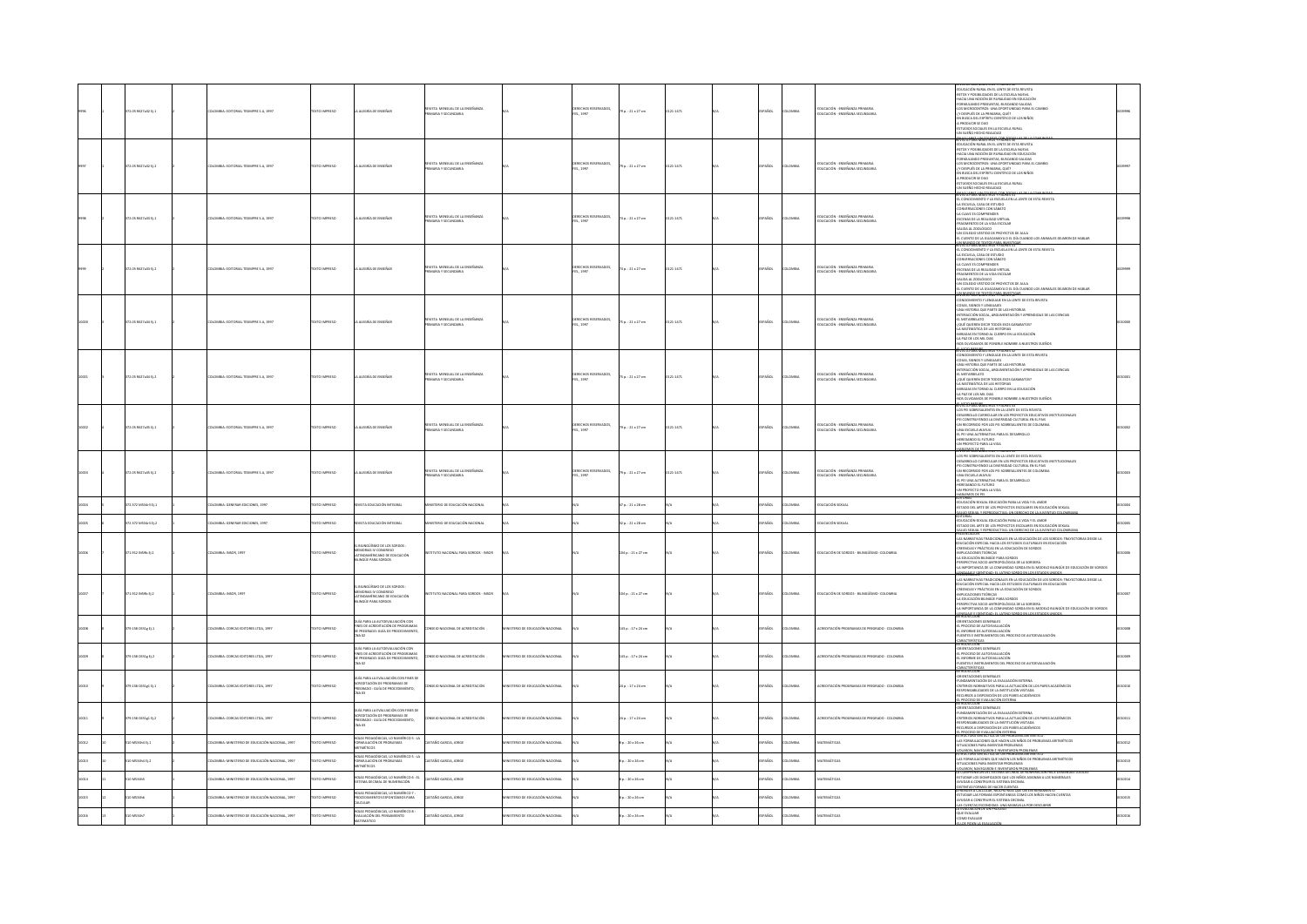|  | 2.6 MS14b4 D.1      | MBIA: MINISTERIO DE EDUCACIÓN NACIONAL, 1997  | OZSRRNI OTX        | OJAS PEDAGÓGICAS, TEXTOS S : LA<br>DDIFICACIÓN ALFABÉTICA                 | <b>NEGRET P., JUAN CARLOS</b>                         | STERIO DE EDUCACIÓN NACIONAL        |                                                 | $1.120 \times 26$ cm  |          |             |               |                                                                        | <b>SSTEMAS DE CODIEICACIÓN DE LA ESCRITURA -</b><br>-LA EVOLUCIÓN DE LA SEGMENTACIÓN EN LOS PRIMEROS TEXTOS<br>-{CÓMO PROMOVER LA SEGMENTACIÓN DE LOS TEXTOS EN LOS NIÑOS?<br>ILTABLERO DE AUTOCONSULTA.<br>STEMAS DE CODIFICACIÓN DE LA ESCRITURA                                                                                                                                                                                                                                                                                                                             |  |
|--|---------------------|-----------------------------------------------|--------------------|---------------------------------------------------------------------------|-------------------------------------------------------|-------------------------------------|-------------------------------------------------|-----------------------|----------|-------------|---------------|------------------------------------------------------------------------|--------------------------------------------------------------------------------------------------------------------------------------------------------------------------------------------------------------------------------------------------------------------------------------------------------------------------------------------------------------------------------------------------------------------------------------------------------------------------------------------------------------------------------------------------------------------------------|--|
|  | 2.6 M53464 E/2      | OMBIA: MINISTERIO DE EDUCACIÓN NACIONAL, 1997 | TO IMPRESO         | IOJAS PEDAGÓGICAS, TEXTOS 5 : LA<br>IODIFICACIÓN ALFABÉTICA               | CORET P., JUAN CARLOS                                 | <b>STERIO DE EDUCACIÓN NACIONAL</b> |                                                 | : 20 x 26 cm          |          |             | .<br>Danima   | GUAIL                                                                  | .<br>Evolución de la segmentación en los primeros textos<br>Ómo promover la segmentación de los textos en los niños?<br>-<br>LA EVALUACIÓN DE UN PROCESO                                                                                                                                                                                                                                                                                                                                                                                                                       |  |
|  | 2.6 MS34hS          | MILA: MINISTERIO DE EDUCACIÓN NACIONAL, 1997  | TO IMPRESO         | .<br>NS PEDAGÓGICAS, TEXTOS 6 : LA<br>LUACIÓN DE LA ESCRITUA INICIAL I    | GRET P., JUAN CARLOS                                  | TERIO DE EDUCACIÓN NACIONAL         |                                                 | : 20 x 26 cm          |          |             | owaw          |                                                                        | EVALUALIUN DE UN PROCESO<br>DESARROLLO COMO PROCESO CON LOGROS Y NIVELES DE LOGRO<br>ÓMO EVALUAR EL PROCESO A PARTIR DE LOS TEXTOS ESCRITOS DE LOS NIÑOS?                                                                                                                                                                                                                                                                                                                                                                                                                      |  |
|  | 2.6 MS34h5          | MBIA: MINISTERIO DE EDUCACIÓN NACIONAL, 1997  | TO IMPRESO         | OJAS PEDAGÓGICAS, TEXTOS 7 : LA<br>LUACIÓN DE LA ESCRITUA INICIAL II      | GRET P., JUAN CARLOS                                  | TERIO DE EDUCACIÓN NACIONAL         |                                                 | : 20 x 26 cm          |          | kо.         | .<br>Mili     | <b>SUAJE</b>                                                           | -UN TEXTO EVALUADO<br>UN PROCESO QUE SE CUANTIFICA<br>-{CÓMO GENERAR LOS REPORTES CUALITATIVOS?<br>CMO GENERAR LOS REPORTES CUANTITATIVOS                                                                                                                                                                                                                                                                                                                                                                                                                                      |  |
|  | 2.6 MS34h7          | OMBIA: MINISTERIO DE EDUCACIÓN NACIONAL, 1997 | TO IMPRESO         | DIAS PEDAGÓGICAS, TEXTOS 8:<br><b>JEITURA, FONÉTICA Y MÚSICA</b>          | EGRET P., JUAN CARLOS                                 | STERIO DE EDUCACIÓN NACIONAL        |                                                 | $: 20 \times 26$ cm   |          | AROL        | <b>AIBMO</b>  | NGUAIL - MÚSICA                                                        | <b>NGUNAS RESPUESTAS A PREGUNTAS USUALES.</b><br>LOIDO, UNA CLAVE PARA CODIFICAR<br>LA SEGMENTACIÓN FONÉTICA<br>LA MÚSICA, UNA ALIADA DE LA ESCRITURA                                                                                                                                                                                                                                                                                                                                                                                                                          |  |
|  |                     |                                               |                    |                                                                           |                                                       |                                     |                                                 |                       |          |             |               |                                                                        | CANTANDO Y ESCRIBIENDO                                                                                                                                                                                                                                                                                                                                                                                                                                                                                                                                                         |  |
|  | 93.31 P348n14       | OMBIA: MINISTERIO DE EDUCACIÓN NACIONAL, 1997 | OZSRRA OTX:        | VA REVISTA COLOMBIANA DE FOLCLOR                                          | ATRONATO DE ARTES Y CIENCIAS                          |                                     |                                                 | 210 p. : 17 x 24 cm   | 120-8195 | SPAÑOL      | <b>COMBIA</b> | FOLCLOR - COLOMBIA                                                     | RODINITY, NIMINY OF THE FOLLOW Y LA AUTHYMICIDAD INGLOMAL<br>ANOTAS DEL DIRECTOR EL FOLLOWY LA AUTHYMICIDAD INGLOMAL<br>AL BITMO DE TAMBORS CHAMBONES<br>AL BITMO DE TAMBORS CHAMBONES<br>EL DID DE TAMBORS CHAMBONES<br>EL DID DE TAMBORS CH<br>-<br>-<br>- VALLEDUPAR, TRADICIÓN POPULAR Y TRADICIÓN CULTA<br>EL ARMADILLO EN EL FOLCLOR COLOMBIANO<br>-HISTORIA Y COCINA EN CARTAGENA DE INDIAS<br>-MITOS Y LEYERIAS DEL MAGDALERIA<br>-ELEMENTOS DEL FOLCLOR LLANERO COMO PRINCIPIOS DE IDENTIDAD R<br>-ESCALONA Y EL DERECHO PENAL<br>-ESCALONA Y EL DERECHO PENAL        |  |
|  | 172.05 R627a36 Ej.1 | LOMBIA: EDITORIAL TESMPRE S.A., 1998          | EXTO IMPRESO       | ALDGRÍA DE ENSEÑA                                                         | EVISTA MENSUAL DE LA ENSEÑANZA PRIMAR<br>SECUNDARIA   |                                     | XERECHOS RESERVADOS,<br>ES., 1998               | 74 p. : 21 x 27 cm    | 121-1417 | PAÑOL       | OMBIA         | educación - enseñanza primaria<br>Educación - enseñana secundaria      | <b><i>REPORTED A CORPORATION CONTROLLED</i></b><br>-<br>ENSEÑAR CENCIA VS HACER CIENCIA<br>-SARAH EN LA VILLETTE<br><b>PROYECTO PLEYADE</b><br>SÓLIDO, LÍQUIDO Y GASEOSO<br>-EL AULA ES EL BOSQUE<br><b>NATIONAL COMPANY CONTRACTS</b><br>- UN SEMILIERO DE CIENCIAS<br>- LA HUERTA ESCOLAR COMO ECOSISTEMA<br>- ANGELA RESTREPO: BICHOS, BICHOS V MAS BICHOS<br>- ANGELA PORA BIALSITAIS I PRUNES 34                                                                                                                                                                          |  |
|  | 172.05 R627a36 Ej.2 | OMBIA: EDITORIAL TESIMPRE S.A. 1998           | EXTO IMPRESO       | ALEGRÍA DE ENSEÑAR                                                        | EVISTA MENSUAL DE LA ENSEÑANZA PRIMARIA<br>ECUNDARIA  |                                     | RECHOS RESERVADOS.<br>ES., 1998                 | 4p.: 21 x 27 cm       | 121-1417 | PAÑOL       | LOMBIA        | educación - enseñanza primaria<br>Educación - enseñana secundaria      | -<br>ENSEÑAR CIENCIA VS HACER CIENCIA<br>SARAH EN LA VILLETTE<br><b>PROYECTO PLEYADE</b><br>sóupo, ulguipo y gastoso<br>-SOURO, URUNDO VANSIOSO<br>-EL AULA ES EL BOSQUE<br>-UN SEMILLENO DE CIENCIAS<br>-ANUERTA ESCOLAR CONGES<br>-ANUELA ESTREPO: BICHOS, BICHOS Y MAS BICHOS<br>-BINNEA PARA ERASTROS Y PACINES 35<br>-BINNEA PARA ERASTROS Y PACINES 35                                                                                                                                                                                                                   |  |
|  | 172.05 R627a37 EL1  | LOMBIA: EDITORIAL TESMPRE S.A. 1998           | OZERNI OTX         | ALEGRÍA DE ENSEÑAR                                                        | EVISTA MENSUAL DE LA ENSEÑANZA PRIMAR<br>SECUNDARIA   |                                     | <b>IRECHOS RESERVADOS,</b><br><b>FES., 1998</b> | 6a.21x27cm            | 121-1417 | PAÑOL       | <b>OMBA</b>   | EDUCACIÓN - ENSEÑANZA PRIMARIA<br>EDUCACIÓN - ENSEÑANA SECUNDARIA      | maturi PMM MME31MJ3 Y PADRES 35<br>-ESPÍNITU CIENTÍFICO EN LA LENTE DE ESTA REVISTA<br>-ALEGRÍA EN EL FORO FERIA<br>-<br>TIEMPO Y ESPACIO<br>-EDUCACIÓN PARA UN MUNDO CON SENTIDO<br>-HACIA LA RECUPERACIÓN DE LA CULTURA NIDÍGENA DEL AMAZONAS<br>-EL FUTURO PRESENTE<br>-GUANNÍA: LA SABIDURÍA DE LOS VIEIOS<br>-ENTREVISTA A VIRGINIA GUITERREZ DE PINEDA                                                                                                                                                                                                                   |  |
|  | 172.05 R627a37 EL2  | OMBIA: EDITORIAL TESIMPRE S.A. 1998           | OZSRRA OTX:        | ALEGRÍA DE ENSEÑAR                                                        | EVISTA MENSUAL DE LA ENSEÑANZA PRIMAR<br>SECUNDARIA   |                                     | RECHOS RESERVADOS.<br>ES., 1998                 | 6a:21x27cm            | 121-1417 | PAÑOL       | <b>OMBIA</b>  | educación - enseñanza primaria<br>Educación - enseñana secundaria      | 44 I INVANTO ARCA DE CRISTAL<br>REVISIÓ PARA IMAESI PASS Y PADRES 35<br>-ESPÍRITU CIENTÍFICO EN LA LENTE DE ESTA REVISTA<br>-ALEGRÍA EN EL FORO FERIA<br>-<br>EDUCACIÓN PARA UN MUNDO CON SENTIDO<br>HACIA LA RECUPERACIÓN DE LA CULTURA INDÍGENA DEL AMAZONAS<br>EL FUTURO PRESENTE<br>: FUTURO PRESENTE<br>UAINÍA: LA SABIDURÍA DE LOS VIEJOS<br>VIREVISTA A VIRGINIA GUTIERREZ DE PINEDA                                                                                                                                                                                    |  |
|  | 172.05 R627a38 EL1  | DLOMBIA: EDITORIAL TESIMPRE S.A. 1998         | TEXTO IMPRESO      | ALDGRÍA DE ENSEÑAR                                                        | STA MENSUAL DE LA ENSEÑANZA PRIMAR<br>SECUNDARIA      |                                     | ECHOS RESERVADOS,<br><b>FES., 1998</b>          | 75a::21×27cm          | 121-1417 | SPAÑOL      | <b>AIRMOJ</b> | EDUCACIÓN - ENSEÑANZA PRIMARIA<br>EDUCACIÓN - ENSEÑANA SECUNDARIA      | <b>STRUCTURE AND AN ANGELE AND AN ANNOUNCEMENT OF STARTING AND AN ANTIFACTOR CONSUMER SCOPE AND AN ANNOUNCEMENT OF STARTING AN ANOTHER CONSUMER CONSUMER AND AN ANGELE OF STARTING AN AN ANGELE OF STARTING AND AN ANGELE OF STA</b><br>THE JUSTICE EN LA EXPERIENCIA DESCUBRO LA MATEMÁTICA<br>410 TENGA MIEDO DE LOS LIBROS<br>411 BAUL, JABANA<br>CARLOS JULIO VARGAS<br>AMESTRO DE COMPO                                                                                                                                                                                   |  |
|  | 172.05 R627a38 EL2  | LOMBIA: EDITORIAL TESMPRE S.A. 1998           | EXTO IMPRESO       | ALDGRÍA DE ENSEÑAR                                                        | EVISTA MENSUAL DE LA ENSEÑANZA PRIB<br>SECUNDARIA     |                                     | RECHOS RESERVADOS,<br>ES. 1998                  | $50.121 \times 27$ cm | 121-1417 | PAÑOL       | LOMBIA        | EDUCACIÓN - ENSEÑANZA PRIMARIA<br>EDUCACIÓN - ENSEÑANA SECUNDARIA      | REVISIA PARA RAISINUS T PAURES 36<br>-JUEGO, MATERIALES DIDÁCTICOS Y CONOCIMIENTO EN LA LENTE DE ESTA REVISTA<br>-CONOCIMIENTO, JUEGO Y MATERIALES EDUCATIVOS<br>-UN MAESTRO QUE SEPA JUGAR<br>-UM IMMATING ADDITIONAL MODERN<br>- LENGUAIE Y COGNICIÓN<br>- HABLA UNA ENTIDAD EJECUTORA<br>- EL JUEGO EN LA EXPERIENCIA DESCUBRO LA MATEMÁTICA<br>NO TENGA MIEDO DE LOS LIBROS<br>-EL BAUL, JAIBANA<br>-CARLOS JULIO VARGAS                                                                                                                                                   |  |
|  | 172.05 R627a39 EL1  | LOMBIA: EDITORIAL TESMPRE S.A. 1998           | EXTO IMPRESO       | ALEGRÍA DE ENSEÑAR                                                        | EVISTA MENSUAL DE LA ENSEÑANZA PRIMARIA<br>SECUNDARIA |                                     | RECHOS RESERVADOS.<br>ES. 1998                  | $70.121 \times 27$ cm | 121-1471 | PAÑOL       | owaw          | EDUCACIÓN - ENSEÑANZA PRIMARIA<br>EDUCACIÓN - ENSEÑANA SECUNDARIA      | <b>MHERBARGANYA YANAK 17</b><br>EVISIA MARA MASSI RUSI T PRURES 3/<br>CONVIVENCIA Y DEMOCRACIA EN LA LENTE DE ESTA REVISTA<br>.05 IMAGINARIOS DE LAS URBANDADES EN LA FORMACIÓN CÍVICA DE LOS EST<br>.A EDUCACIÓN EN Y PARA LA DEMOCRACIA EN COLOMBIA<br>UNA PROPUESTA DE MOVILIZACIÓN<br>BARRANCA: LA ESCUELA EN ZONA DE GUERRA<br>-EL PROYECTO EDUCATIVO COMUNITARIO<br>-CALDAS: CONVIVENCIA CAFETERA<br>HABLAN LOS MAESTROS<br>MISTRO DE MAESTROS                                                                                                                           |  |
|  | 172.05 R627a39 EL2  | OMBIA: EDITORIAL TESIMPRE S.A. 1998           | EXTO IMPRESO       | ALEGRÍA DE ENSEÑAR                                                        | EVISTA MENSUAL DE LA ENSEÑANZA PRIMARIA<br>SECUNDARIA |                                     | <b>IERECHOS RESERVADOS,</b><br>ES., 1998        | $n: 21 \times 27$ cm  | 21-1471  | PAÑOL       | owaw          | .<br>Educación - Enseñanza Primaria<br>Educación - Enseñana Secundaria | EVISION PANA MAESTICIS Y PADISS 37<br>CONVIVENCIA Y DEMOCRACIA EN LA LENTE DE ESTA REVISTA<br>LOS IMAGINARIOS DE LAS URBANDADES EN LA FORMACIÓN CÍVICA DE LOS ESTU<br>A EDUCADÓN EN Y PARA LA DEMOCRACIA EN COLOMBIA<br>JINA PROPULSTA DE<br>BARRANCA: LA ESCUELA EN ZONA DE GUERRA<br>-<br>- EL PROYECTO EDUCATIVO COMUNITARIO<br>- CALDAS: CONVIVENCIA CAFETERA<br>-HABLAN LOS MAESTROS<br>MASSIBO DE MAESTROS.<br>CONSEJO NACIONAL DE ACREDITACION                                                                                                                          |  |
|  | 179.158 C651a2      | OMBIA: CORCAS EDITORES LTDA. 1998             | <b>XTO IMPRESO</b> | CIACIÓN DE CONDIC<br><b>ONES INICIALES</b>                                | INSEIO NACIONAL DE ACREDITACIÓN                       | <b>TERIO DE EDISCACIÓN NACIONAL</b> |                                                 | 0 p.: 17 x 24 cm      |          | ARCC.       | wa            |                                                                        | LOUGICI OMALING CE MARICI IALEM<br>- GULUNDA RISIONI (MICHAEL CE MARI)<br>- GULUNDA RISIONI (MICHAEL PARA INGRISAR AL SISTEMA NACIONAL DE ACREDITACION<br>- CONDICIONARINTO PARA LA APRECIACIÓN DE CONDICIONIS INICIALIS<br>- PROCEDIMENTO<br>exios<br>NSEIO NACIONAL DE ACREDIT                                                                                                                                                                                                                                                                                               |  |
|  | 79.158 C651a3 D.1   | OMBIA: CORCAS EDITORES LTDA. 2998             | CO IMPRESO         | .<br>Waliozaliwana wa mwaka mwaka<br>CREDITACIÓN DE PROGRAMAS DE<br>GRADO | SEIO NACIONAL DE ACREDITACIÓN                         | <b>TRIO DE EDUCACIÓN NACIONAL</b>   |                                                 | 55 p. : 17 x 24 cm    |          | <b>AROL</b> | owaw          | MAS DE REFORADO - COLOMBIA                                             | CONSEIO NACIONAL DE ALREDITAL<br>-GUÍA DE PROCEDIMIENTO, CNA 02<br>-SEGUNDA EDICIÓN<br>-INTRODUCCIÓN<br>CREWTACHOMES GENERALES<br>PROCESO DE AUTOEVALUACIÓN<br>INFORME DE ANTOEVALUACIÓ                                                                                                                                                                                                                                                                                                                                                                                        |  |
|  | 79.158 0551a3 tj.2  | OMBIA: CORCAS EDITORES LTDA, 1998             | OZSRRNI OTX        | DEVALUACIÓN CON FINES DE<br>CREDITACIÓN DE PROGRAMAS DE<br>SRADO          | SEIO NACIONAL DE ACREDITACIÓN                         | TERIO DE EDUCACIÓN NACIONAL         |                                                 | 155 p.: 17 x 24 cm    |          | AÑOL        | MAGIA         | AS DE PREGRADO - COLOMBI                                               | GUÍA DE PROCEDIMIENTO, CNA 02<br>SEGUNDA EDICIÓN<br>«INTRODUCCIÓN<br>ORENTACIONES GENERALES<br>PROCESO DE AUTOEVALUA<br><b>EL INFORME DE AUTOEVALUACIÓN</b>                                                                                                                                                                                                                                                                                                                                                                                                                    |  |
|  | 5.008 MS34r DL1     | CMBLA-INTERLINEA FOITCRES, 1998               | OZERNI OTX:        | EDU.CO : REVISTA DE ESTUDIOS EN<br>EDUCACIÓN                              | TERIO DE EDUCACIÓN NACIONAL                           |                                     |                                                 | 19 p.: 17 x 24 cm     | 14706    | AÑDL        | wax           | NECACIÓN FOI CATIVA - CURRÍCULO                                        | MESINIMADE<br>- THE ASPECTOR DE LA POLÍTICA DE PVALUACIÓN DEL RANSITERO DE EDUCACIÓN NACIONAL<br>- GRESIA), NETODO CALVI PESIA POLÍTICA DE TRICEN ESTUDO INTENSACIONAL DE NATIONATICA Y<br>- UN SISTEMA NACIONAL DE FUNLUACIÓN PARA UNA<br>ACÓMIO ARTICONA (OS SIMPACATOS DE DECEPTORES LA DECOVATIÓN<br>PRESENTACIÓN                                                                                                                                                                                                                                                          |  |
|  | 15.008 MS34r Ej.2   | OMBIA: INTERLINEA EDITORES, 1998              | DZERRINI OTX3      | <b>3U.CO : REVISTA DE ESTUDIOS EN</b><br><b>DUCACIÓN</b>                  | TERIO DE EDUCACIÓN NACIONAL                           |                                     |                                                 | 19 p.: 17 x 24 cm     | 123-4705 | Acc.        | MAGIA         | LANIFICACIÓN EDUCATIVA - CURRÍCULOS                                    | TRES ASPECTOS DE LA POLÍTICA DE EVALUACIÓN DEL MINISTERIO DE EDUCACIÓN NACIONAL<br>-DISEÑO, METODOLOGÍA Y RESULTADOS DEL TERCER ESTUDIO INTERNACIONAL DE MATEMÁTICAS Y<br><b>CENCIAS</b><br>-UN SISTEMA NACIONAL DE EVALUACIÓN PARA UNA EDUCACIÓN EN LA DEMOCRACIA Y UNA<br>DEMOCRACIA EN LA EDUCACIÓN<br>MRES EDUCATIVOS INTERNACIONALES<br>OMO ASICTAN LOS SNOVESTOS DE DECEESDE                                                                                                                                                                                             |  |
|  | 79.1 MS14r EL1      | <b>LOMBIA: INTERLINEA EDITORES, 1998</b>      | OZSRRNI OTXT       | IDU.CO : REVISTA DE ESTUDIOS EN<br>IDUCACIÓN                              | STERIO DE EDUCACIÓN NACIONAL                          |                                     |                                                 | 175 p. : 17 x 24 cm   | 123-4705 | SPAÑOL      | <b>AIRMOJ</b> | FINANCIACIÓN DE LA EDUCACIÓN<br>DESCENTRALIZACIÓN DE LA EDUCACIÓN      | ESTIGACIÓN<br>ANCIACIÓN, ASIGNACIÓN Y GESTIÓN DESCENTRALIZADA: RETOS DE LA POLÍTICA EDUCATIVA<br>ASIGNACIÓN DE RECURSOS POR CAPITACIÓN Y LA REFORMA DEL SECTOR EDUCATIVO EN<br>— — — ;<br>-<br>-<br>FINANCIACIÓN EQUITATIVA Y EFICIENTE DEL SECTOR EDUCATIVO<br>-ESTRUCTURA DE COSTOS DE LOS COLEGIOS OFICIALES CON REND<br><b>CORCIALES CON RENDIMENTO ALTO EN LA RELIERA DE</b><br>-LA EFICACIA DE LA ESCUELA: EL CASO DE LOS ALUMNOS DE GRADO ONCE<br>SCENTRALIZACIÓN FINANCIERA Y EQUIDAD EN EL SECTOR EDUCATIVO<br>DAD SOCIAL EN EDUCACIÓN, EVALUACIÓN Y ASISNACIÓN DE RE |  |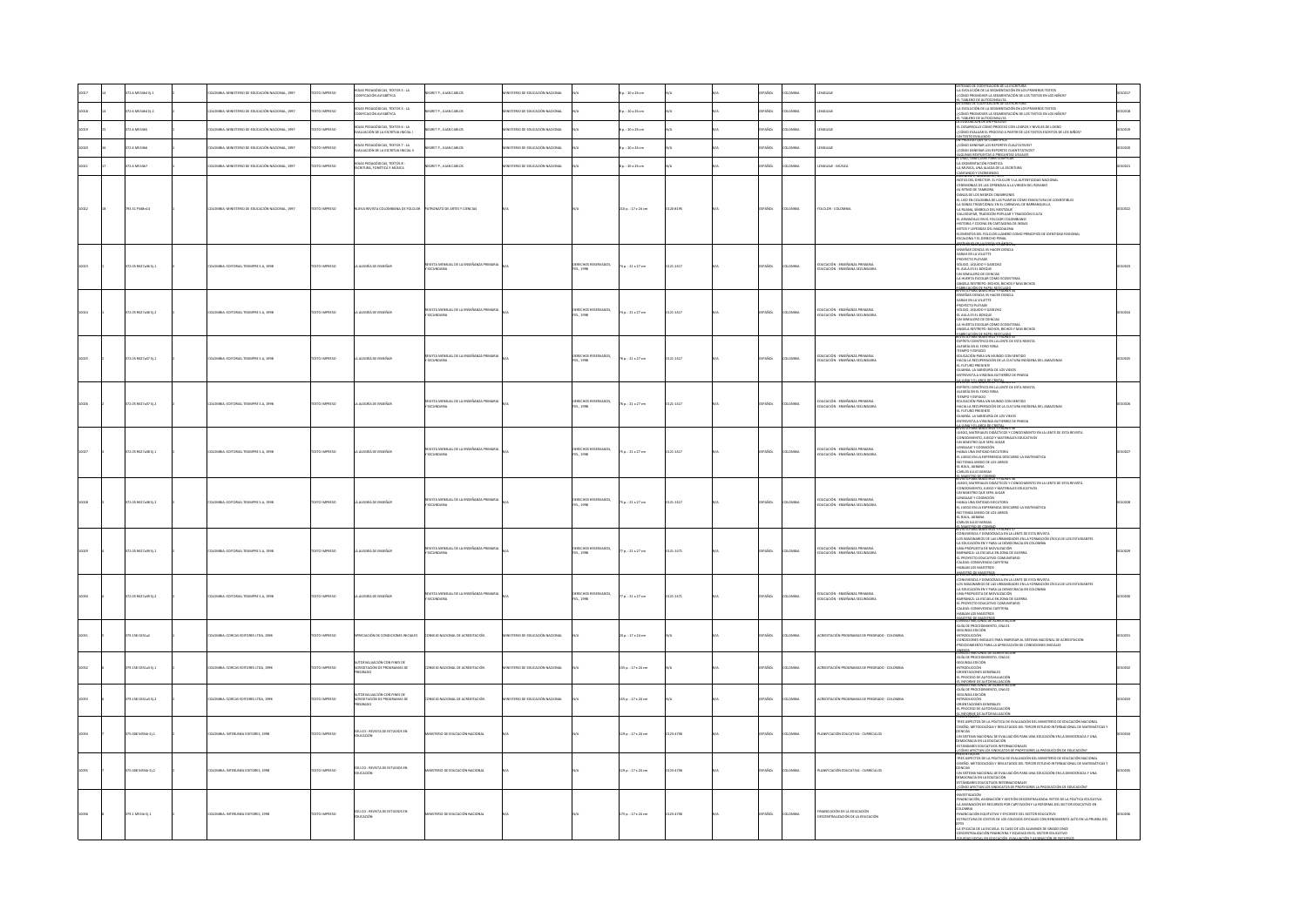|  |                      |                                                                                           |                      |                                                                                                   |                                      |                                  |                          |          |               |               |                                                                   | .<br>NESTIGACIÓN<br>NANCIACIÓN, ASIGNACIÓN Y GESTIÓN DESCENTRALIZADA: RETOS DE LA POLÍTICA EDUCATIVA.                                                                                                                                               |  |
|--|----------------------|-------------------------------------------------------------------------------------------|----------------------|---------------------------------------------------------------------------------------------------|--------------------------------------|----------------------------------|--------------------------|----------|---------------|---------------|-------------------------------------------------------------------|-----------------------------------------------------------------------------------------------------------------------------------------------------------------------------------------------------------------------------------------------------|--|
|  | 79.1 MS34r Ej.2      | LOMBIA: INTERLINEA EDITORES, 1998                                                         | DZERRINI OTX31       | U.CD : REVISTA DE ESTUDIOS EN                                                                     | STERIO DE EDUCACIÓN NACIONAL         |                                  | 75 p.: 17 x 24 cm        | 123-4705 | AÑDL          | <b>AIRMOJ</b> | 'INANCIACIÓN DE LA EDUCACIÓN<br>JESCENTRALIZACIÓN DE LA EDUCACIÓN | A ASIGNACIÓN DE RECURSOS POR CAPITACIÓN Y LA REFORMA DEL SECTOR EDUCATIVO EN<br>OLOMBIA<br>FINANCIACIÓN EQUITATIVA Y EFICIENTE DEL SECTOR EDUCATIVO                                                                                                 |  |
|  |                      |                                                                                           |                      | <b>JCACIÓN</b>                                                                                    |                                      |                                  |                          |          |               |               |                                                                   | STRUCTURA DE COSTOS DE LOS COLEGIOS ORICIALES CON RENDIMIENTO ALTO EN LA PRUEBA DEL                                                                                                                                                                 |  |
|  |                      |                                                                                           |                      |                                                                                                   |                                      |                                  |                          |          |               |               |                                                                   | KTES<br>-LA EFICACIA DE LA ESCUELA: EL CASO DE LOS ALUMNOS DE GRADO ONCE<br>-DESCENTRALIZACIÓN FINANCIERA Y EQUIDADE EN EL SECUENTATO DE 2000                                                                                                       |  |
|  |                      |                                                                                           |                      |                                                                                                   |                                      |                                  |                          |          |               |               |                                                                   | ICERDAD SOCIAL EN EDUCACIÓN, EVALUACIÓN Y ASID<br>DISORIAL                                                                                                                                                                                          |  |
|  | 2.372 M534r4         | MILA: GENERAR EDICIONES, 1998                                                             | CTO IMPRESO          | TA EDUCACIÓN INTEGRAL                                                                             | TERIO DE EDUCACIÓN NACIONAL          |                                  | $p.:21 \times 28$ cm     |          |               |               | <b>UCACIÓN SEXUAL</b>                                             | EDITORIAL<br>-PROYECTO DE GLOBALIZACIÓN, AFIANZAMIENTO Y PROFUNDIZACIÓN DE LA EDUCACIÓN SEXUAL<br>-PROYECTO DE EDUCACIÓN Y PROYENCIÓN DE LAS ETS/VIH/SIDA, MEDIANTE LA CAPACITACIÓN<br>-REDYECTO DE CRUACICIÓN Y PROYENCIÓN DE LAS ETS/             |  |
|  |                      |                                                                                           |                      |                                                                                                   |                                      |                                  |                          |          |               |               |                                                                   | <b>EDITORIAL ANNIMATES TURICRADOR COM MATERIA DE DESENIO<br/>PURSON COM CON ÍTICA DEL PROTECTO MACIONAL DE EDUTADO MONAL ATITICADOR COM MATERIA EN ENFORMACIÓN SON<br/>ATITICADADES<br/>AD MONTENOS<br/>AD MONDENTOS<br/>AD MONDENTOS</b>           |  |
|  | 2.372 MS34r5         | MINA: GENERAR EDICIONES, 1998                                                             | <b>XTO IMPRESO</b>   | .<br>Tá FDI CáclÓN INTEGRA                                                                        | .<br>TERIO DE EDUCACIÓN NACIONAL     |                                  | $p. : 21 \times 28$ cm   |          |               |               | <b>UCACIÓN SEXUA</b>                                              |                                                                                                                                                                                                                                                     |  |
|  |                      |                                                                                           |                      |                                                                                                   |                                      |                                  |                          |          |               |               |                                                                   |                                                                                                                                                                                                                                                     |  |
|  |                      |                                                                                           |                      |                                                                                                   |                                      |                                  |                          |          |               |               |                                                                   |                                                                                                                                                                                                                                                     |  |
|  |                      |                                                                                           |                      |                                                                                                   |                                      |                                  |                          |          |               |               |                                                                   | ANII INDIECTO PEDAGÓGICO DE LA RED DE EDUCACIÓN PARA LA PAZ<br>-REPERENTE LEGAL<br>-{QUÉ ES UNA RED?                                                                                                                                                |  |
|  | 70.11 MS34d Ej.1     | ILOMBIA: CORPORACIÓN COMUNICAR, 1998                                                      | EXTO IMPRESO         | SDE LA EDUCACIÓN, EL PROYECTO                                                                     | STERIO DE EDUCACIÓN NACIONAL         |                                  | $1 p. : 21 \times 28$ cm |          | PAÑOL         | MON           | LANFICACIÓN EDUCATIVA - DESARROLLO EDUCATIVO                      | -<br>COMUNIDAD ACADÉMICA<br>-LA DEMOCRACIA EN LA AUTONOMÍA<br>-LA DEMOCRACIA EN LA EDUCACIÓN POR LA PAZ                                                                                                                                             |  |
|  |                      |                                                                                           |                      | AGÓGICO POR LA PAZ                                                                                |                                      |                                  |                          |          |               |               |                                                                   |                                                                                                                                                                                                                                                     |  |
|  |                      |                                                                                           |                      |                                                                                                   |                                      |                                  |                          |          |               |               |                                                                   |                                                                                                                                                                                                                                                     |  |
|  |                      |                                                                                           |                      |                                                                                                   |                                      |                                  |                          |          |               |               |                                                                   | 4A DEBRACAMENTE DE COMPONACIÓN DE EQUIPOS<br>41 TRABAD EN GRUPO Y LA COMPONACIÓN DE EQUIPOS<br>41 CONFLETO<br>41 CONFLETO<br>41 MARSTRO EN LA EDUCACIÓN PARA LA PAZ<br>62 MARSTRO EN LA EDUCACIÓN PARA LA PAZ<br>62 MARSTRO EN LA EDUCACIÓN PARA    |  |
|  |                      |                                                                                           |                      |                                                                                                   |                                      |                                  |                          |          |               |               |                                                                   | IL PROYECTO PEDAGÓGICO DE LA RED DE EDUCACIÓN PARA LA PAZ                                                                                                                                                                                           |  |
|  |                      |                                                                                           |                      |                                                                                                   |                                      |                                  |                          |          |               |               |                                                                   | -EL PROYECTO PEDAGOGICO DE LA RED DE EDUCAC<br>- REPERINTE LEGAL<br>- CQUÉ ES UNA RED)<br>- CQUÉ ES UNA RED)<br>- LA FORMACIÓN EN LA AUTONOMÍA<br>- LA TORNACIANA EN LA EDUCACIÓN POR LA PAZ<br>- EL TRABAD EN GRUPO Y LA CONFORMACIÓN DE E<br>- EL |  |
|  | 70.11 MS34d tj.2     | OMBIA: CORPORACIÓN COMUNICAR, 1998                                                        | XTO IMPRESO          | DE LA EDUCACIÓN, EL PROYECTO<br>NGÔGICO POR LA PAZ                                                | <b>STERIO DE EDUCACIÓN NACIONAL</b>  |                                  | $1p.:21\times28$ cm      |          | AÑOL          |               | .<br>ANIFICACIÓN EDUCATIVA - DESARROLLO EDUCATIVO                 | .<br>Ny fir Frictions                                                                                                                                                                                                                               |  |
|  |                      |                                                                                           |                      |                                                                                                   |                                      |                                  |                          |          |               |               |                                                                   |                                                                                                                                                                                                                                                     |  |
|  |                      |                                                                                           |                      |                                                                                                   |                                      |                                  |                          |          |               |               |                                                                   | SA LEONFLISTO<br>EL CONFLICTO<br>EL MANUAL DE CONVIVENCIA<br>EL MAESTRO EN LA EDUCACIÓN PARA LA PAZ                                                                                                                                                 |  |
|  |                      |                                                                                           |                      |                                                                                                   |                                      |                                  |                          |          |               |               |                                                                   | <b>COLECCIÓN MATEMATICAS</b><br>GOINBAN OJ 3R12                                                                                                                                                                                                     |  |
|  | 849425               | MBIA: MINISTERIO DE EDUCACIÓN NACIONAL, 1998                                              | CTO IMPRESO          | AS PEDAGÓGICAS, LO NUMÉRICO 9 :<br>LGO MÁS SOBRE EVALUACIÓN DEL<br>ENSAMIENTO MATEMÁTICO          | STAÑO GARCIA, JORGE                  |                                  | $1:20 \times 26$ cm      |          | AÑOL          | MBM           | ATEMÁTICAS                                                        | -LAS TIPOLOGÍAS Y JERARQUIZACIONES DE LOS PROBLEMAS<br>-ANÁLISIS DE LAS PRODUCCIONES DE LOS NIÑOS<br>-EJEMPLOS DE TIPOLOGÍAS JERARQUIZADAS                                                                                                          |  |
|  |                      |                                                                                           |                      |                                                                                                   |                                      |                                  |                          |          |               |               |                                                                   | SENSORA CULINATION EVALUO MEIOR                                                                                                                                                                                                                     |  |
|  |                      |                                                                                           |                      |                                                                                                   |                                      |                                  |                          |          |               |               |                                                                   |                                                                                                                                                                                                                                                     |  |
|  |                      | OMBIA: MINISTERIO DE EDUCACIÓN NACIONAL, 1998                                             | CTO IMPRESO          | HOJAS PEDAGÓGICAS, LO NUMÉRICO 10 :<br>FORMULACIÓN DE PROBLEMAS<br>MULTIPLICATIVOS, SU EVALUACIÓN | TAÑO GARCIA, JORGE                   |                                  | $\ldots$ 20 x 26 cm      |          | <b>ACC</b>    |               | <b>TEMÁTICA</b>                                                   |                                                                                                                                                                                                                                                     |  |
|  |                      |                                                                                           |                      |                                                                                                   |                                      |                                  |                          |          |               |               |                                                                   | SOURCED MUMERICS<br>-SERIE LO NUMÉRICO<br>-SERIE LO NUMÉRICO DE LA ENUNCIACIÓN DE UN PROBLEMA<br>-SL ESTUDIO DE LAS FORMULACIONES QUE INICEN LOS NIÑOS<br>-SVALUACIÓN DE LAS FORMULACIONES DE LOS NIÑOS<br>-SULCEOON LOS LENGUAIS<br>-COLECCIÓN     |  |
|  | 5 MS34h3             | MILA: MINISTERIO DE EDUCACIÓN NACIONAL, 1998                                              | TO IMPRESO           | UAS PEDAGÓGICAS, TEXTOS 9 :<br>CIACIÓN LECTORA Y NUEVA LITERATURA                                 | CGRET P., JUAN CARLOS                |                                  | $1:20 \times 26$ cm      |          | AÑOL          |               | NGUAIE - LITERATURA                                               | COLENA-HOT ----<br>- SERIE TEXTOS<br>- EL ORIGEN DE LA NUEVA LITERATURA INFANTIL<br>- ----------- A I IRROS CAUTIVADORES                                                                                                                            |  |
|  |                      |                                                                                           |                      |                                                                                                   |                                      |                                  |                          |          |               |               |                                                                   | -UN VISTAZO A LIBROS CAUTIVADORES<br>-PISTAS PARA SELECCIONAR TEXTOS PARA NIÑOS                                                                                                                                                                     |  |
|  |                      |                                                                                           |                      |                                                                                                   |                                      |                                  |                          |          |               |               |                                                                   | -/Y DÓNDE ESTÁN ESOS UBRO<br>COLECCIÓN LOS LENGUAJES                                                                                                                                                                                                |  |
|  | 6 MS146              | MBIA: MINISTERIO DE EDUCACIÓN NACIONAL, 1998                                              | TO IMPRESO           | AS PEDAGÓGICAS, TEXTOS 10 : LA<br>INERSACIÓN CON LOS LIBROS: UN<br>EINO HACIA LA LECTURA          | GRET P., JUAN CARLOS                 |                                  | : 20 x 26 cm             |          |               |               | NGUAIE - LITERATUR                                                | COLECCION LOS LENGUAIES<br>-SERE TEXTOS<br>-HACIA UN MICOELO DE LECTURA CONJETURAL<br>-UN VISTAZO A LA LECTURA<br>-HACIENDO PREGUNTAS DURANTE LA LECTURA                                                                                            |  |
|  |                      |                                                                                           |                      |                                                                                                   |                                      |                                  |                          |          |               |               |                                                                   | LA VOZ DE UN SENSIBLE PADRE DE FAMILIA                                                                                                                                                                                                              |  |
|  | 1.307 8 MS34n EL1    | OMBIA: PUNTO EXE EDITORES, 1998                                                           | DO IMPRESO           | TROS JUEGOS DE INFANCIA                                                                           | <b>TERO DE EDICACIÓN NACIONAL</b>    |                                  | $n: 17 \times 24$ cm     |          | Srx           |               | <b>UEGOS - INFANCIA</b>                                           | PROTEL IU Londendum<br>Comunicación<br>-Organización de Estados Américanos, OEA<br>-LOCALIDAD 4" SAN CRISTOBAL                                                                                                                                      |  |
|  |                      |                                                                                           |                      |                                                                                                   |                                      |                                  |                          |          |               |               |                                                                   | mitarión                                                                                                                                                                                                                                            |  |
|  |                      |                                                                                           |                      |                                                                                                   |                                      |                                  |                          |          |               |               |                                                                   | -PRESEN I MULIUN<br>- 41. IURGO EN LA VIDA INFANTIL<br>PROYECTO EDUCACIÓN INFORMAL SOBRE DESARROLLO INFANTIL, UTILIZAN                                                                                                                              |  |
|  | 1.307 8 M534n Ej.2   | .<br>MBIA: PUNTO EXE EDITORES, 1998                                                       | CTO IMPRESO          | STROS JUEGOS DE INFANCIA                                                                          | .<br>TERIO DE EDUCACIÓN NACIONAL     |                                  | sp.: 17 x 24 cm          |          | AÑOL          |               | UEGOS - INFANCIA                                                  | TONUNICACIÓN<br>OMUNICACIÓN<br>ORGANIZACIÓN DE ESTADOS AMÉRICANOS, OEA<br>LOCALIDAD 4" SAN CRISTOBAL                                                                                                                                                |  |
|  |                      |                                                                                           |                      |                                                                                                   |                                      |                                  |                          |          |               |               |                                                                   |                                                                                                                                                                                                                                                     |  |
|  | 1.307 8 MS34n1 D.1   | MBIA: PUNTO EXE EDITORES, 1998                                                            | TO IMPERSO           | TROS ILIFOOS DE INFANCIA                                                                          | <b>TERO DE EDUCACIÓN NACIONAL</b>    |                                  | $n: 17 \times 24$ cm     |          | stra          |               | <b>UEGOS - INFANCIA</b>                                           | PROYECTO ELHURITAN HIPPANILLE ----<br>COMUNICACIÓN<br>-ORGANIZACIÓN DE ESTADOS AMÉRICANOS, OEA<br>-PRESENTACIÓN                                                                                                                                     |  |
|  |                      |                                                                                           |                      |                                                                                                   |                                      |                                  |                          |          |               |               |                                                                   |                                                                                                                                                                                                                                                     |  |
|  |                      | MBIA: PUNTO EXE EDITORES, 1998                                                            | <b>XTO IMPRESO</b>   | TROS JUEGOS DE INFANCIA                                                                           | <b>TERO DE EDUCACIÓN NACIONAL</b>    |                                  | $n: 17 \times 24$ cm     |          | stra          | was           |                                                                   | 41 RIEGO DE LA VIDA<br>PROYECTO EDUCACIÓN INFORMAL SOBRE DESARROLLO INFANTIL, UTILI<br>ROYECTO EDUCACION INFORM<br>OMUNICACIÓN<br>JRGANIZACIÓN DE ESTADOS /<br>PRESENTACIÓN                                                                         |  |
|  | 1.307 8 MS34n1 Ej.2  |                                                                                           |                      |                                                                                                   |                                      |                                  |                          |          |               |               | <b>UEGOS - INFANCIA</b>                                           | ANOS, OEA                                                                                                                                                                                                                                           |  |
|  |                      |                                                                                           |                      |                                                                                                   |                                      |                                  |                          |          |               |               |                                                                   | TREASTREAD.<br>- EL BUEGO DE LA VIDA<br>FROYECTO EDUCACIÓN INFORMAL SOBRE DESARROLLO INFA                                                                                                                                                           |  |
|  | 1.307 8 MS34n2 tj.1  | MILA: PUNTO EXE EDITORES, 1998                                                            | TO IMPRESO           | TROS JUEGOS DE INFANCIA                                                                           | TERIO DE EDUCACIÓN NACIONAL          |                                  | p.: 17 x 24 cm           |          | <b>vice</b>   |               | UEGOS - INFANCIA                                                  | COMUNICACIÓN<br>COMUNICACIÓN<br>-PRESENTACIÓN DE ESTADOS AMÉRICANOS, OEA                                                                                                                                                                            |  |
|  |                      |                                                                                           |                      |                                                                                                   |                                      |                                  |                          |          |               |               |                                                                   | -EL JUEGO DE LA VIDA<br>PROYECTO EDUCACIÓN INFORMAL SOBRE DESARROLLO INFANTIL; UTIL                                                                                                                                                                 |  |
|  | $1.3078$ MS34n2 tj.2 | MINA: PUNTO EXE EDITORES, 1998                                                            | XTO IMPRESO          | STROS JUEGOS DE INFANCIA                                                                          | TERIO DE EDUCACIÓN NACIONAL          |                                  | p.: 17 x 24 cm           |          |               |               | EGOS - INFANCIA                                                   | COMUNICACIÓN<br>- ORGANIZACIÓN DE ESTADOS AMÉRICANOS, OEA<br>- FRESENTACIÓN<br>- ALURGO DE LA VIDA<br>- DRIGEO ESPECIALMENTE A: PAREJAS EN CRISIS, N                                                                                                |  |
|  |                      |                                                                                           |                      |                                                                                                   |                                      |                                  |                          |          |               |               |                                                                   |                                                                                                                                                                                                                                                     |  |
|  |                      |                                                                                           |                      |                                                                                                   |                                      |                                  |                          |          |               |               |                                                                   | SEXUALIDAD INFANTIL<br>-SEXUALIDAD INFANTIL<br>-IMPORTANCIA DEL AMOR Y AFECTO EN LA FAMILIA                                                                                                                                                         |  |
|  | 05.85 M534 LEL1      | LOMBIA: PUNTO EXE EDITORES, 1998                                                          | OZSRRNI OTXT         | LLAMADO DE ATENCIÓN                                                                               | STERIO DE EDUCACIÓN NACIONAL         |                                  | $4a. : 17 \times 24$ cm  |          | ARCC.         | LOMBIA        | <b>ESARROLLO FAMILIAR</b>                                         | -IMPURTANCIA DEL AMORT ARECTO EN LA FAMILIA<br>-DEBERES Y OBLIGACIONES DE LOS HUOS FRENTE A LOS PADRES<br>-DEBERES Y OBLIGACIONES DE LOS PADRES FRENTE A LOS HIJOS<br>-COMUNICACIÓN EN FAMILIA                                                      |  |
|  |                      |                                                                                           |                      |                                                                                                   |                                      |                                  |                          |          |               |               |                                                                   | <b>RECREACIÓN FAMILIAR</b><br>SITUACIONES Y COMPORTAMIENTOS DE LA NIÑEZ<br>CRISIS INTRA FAMILIAR                                                                                                                                                    |  |
|  |                      |                                                                                           |                      |                                                                                                   |                                      |                                  |                          |          |               |               |                                                                   | <b>MUSIC PERFORMAN</b>                                                                                                                                                                                                                              |  |
|  |                      |                                                                                           |                      |                                                                                                   |                                      |                                  |                          |          |               |               |                                                                   | DIRIGID L'ESPERANTIER : PORTAS EN CRISI, MAURES CARE<br>- SEXUALIDAD INFANTI.<br>- SEXUALIDAD INFANTI.<br>- DEBIERES Y OBLIGACIONES DE LOS HUGS FRENTE A LOS PADRES<br>- DEBIERES Y OBLIGACIONES DE LOS PADRES FRENTE A LOS HUGS<br>- CERRICI       |  |
|  | 36.85 MS34II Ej.2    | LOMBIA: PUNTO EXE EDITORES, 1998                                                          | DZERNI OTXT          | LLAMADO DE ATENCIÓN                                                                               | <b>ISTERIO DE EDUCACIÓN NACIONAL</b> |                                  | p.: 17 x 24 cm           |          | AÑDL          | wax           | <b>ESARROLLO FAMILIAR</b>                                         |                                                                                                                                                                                                                                                     |  |
|  |                      |                                                                                           |                      |                                                                                                   |                                      |                                  |                          |          |               |               |                                                                   |                                                                                                                                                                                                                                                     |  |
|  |                      |                                                                                           |                      |                                                                                                   |                                      |                                  |                          |          |               |               |                                                                   | SITUACIONES Y COMPORTAMIENTOS DE LA NIÑEZ<br>CRISIS INTRA FAMILIAR<br>MUER CABEZA DE FAM                                                                                                                                                            |  |
|  | 12.357 MS34h EL1     | 300MBIA: . 1998                                                                           | <b>EXTO IMPRESO</b>  | HABLEMOS DEL MEDIO AMBIENTE DE LOS                                                                | STERIO DE EDUCACIÓN NACIONAL         |                                  | 2a:17x24cm               |          | SPAÑOL        | AIRMOJO       | DUCACIÓN AMBIENTA                                                 | CONTTACS                                                                                                                                                                                                                                            |  |
|  | 72.357 M534h Ej.2    | LOMBIA: , 1998                                                                            | XTO IMPRESO          | HABLEMOS DEL MEDIO AMBIENTE DE LOS                                                                | .<br>STERIO DE EDUCACIÓN NACIONAL    |                                  | 2 p. : 17 x 24 cm        |          | PAÑOL         | <b>MEN</b>    | <b>UCACIÓN AMBIENTAL</b>                                          | -<br>- EVITA QUE LOS NIÑOS JUEGEN CON EL AGUA DEL CAN<br>- INTRODUCCIÓN<br>- OBJETIVOS                                                                                                                                                              |  |
|  |                      |                                                                                           |                      |                                                                                                   |                                      |                                  |                          |          |               |               |                                                                   | -<br>EVITA QUE LOS NIÑOS JUEGEN CON EL AGUA DEI                                                                                                                                                                                                     |  |
|  |                      |                                                                                           |                      |                                                                                                   |                                      |                                  |                          |          |               |               |                                                                   | PRUTEL TO EDUCATION INFORMAL SOBRE DESNIR<br>COMMUNICACIÓN<br>-ORGANIZACIÓN DE ESTADOS AMÉRICANOS, OEA<br>-EOCALIDAD 4" SAN CRISTOBAL<br>-PRESENTACIÓN                                                                                              |  |
|  |                      |                                                                                           |                      |                                                                                                   |                                      |                                  |                          |          |               |               |                                                                   | -<br>-OBJETIVO GENERAL<br>-OBJETIVOS ESPECÍFICOS                                                                                                                                                                                                    |  |
|  | 72.82 MS34c          | COLOMBIA: . 1998                                                                          | <b>OZSRRINI OTXT</b> | IN CANTO A LA ESPERANZA                                                                           | INSTERIO DE EDUCACIÓN NACIONAL       |                                  | $12a. : 17x24$ cm        |          | <b>SPAROL</b> | AIRMOJO       | EDUCACIÓN FAMILIAI                                                | PASOS PARA MANTENER UNA BUENA RELACIÓN                                                                                                                                                                                                              |  |
|  |                      |                                                                                           |                      |                                                                                                   |                                      |                                  |                          |          |               |               |                                                                   | CÓMO EDUCAR A NUESTROS HUOS?<br>.<br>EDUQUEMOS ADECUADAMENTE EN LA SEXUALIDAD<br>EL ALCOHOLISMO Y LA DROGA (MATAN)                                                                                                                                  |  |
|  |                      |                                                                                           |                      |                                                                                                   |                                      |                                  |                          |          |               |               |                                                                   | -MADRE CABEZA DE FAMILIA<br>-NIÑO SANO Y BIEN NUTRIDO                                                                                                                                                                                               |  |
|  |                      |                                                                                           |                      |                                                                                                   |                                      |                                  |                          |          |               |               |                                                                   | FROLOGO <sup>RE</sup>                                                                                                                                                                                                                               |  |
|  | 1.897 MS34p          | MBIA: VICEMINISTERIO DE LA JUVENTUD, 1998                                                 | TO IMPRESO           | .<br>ERIODISMO QUE NOTA                                                                           | CUTHTING A 3D GIRSTENN               | .<br>TERIO DE EDUCACIÓN NACIONAL | 2 p. : 16 x 24 cm        |          | .<br>Viol     |               |                                                                   | -<br>- LA INFORMACIÓN<br>- GUENA IMPRESIÓN<br>- DÍAS DE RADIO                                                                                                                                                                                       |  |
|  |                      |                                                                                           |                      |                                                                                                   |                                      |                                  |                          |          |               |               |                                                                   | <b><i>SRSNA DESTRASOR</i></b>                                                                                                                                                                                                                       |  |
|  |                      |                                                                                           |                      |                                                                                                   |                                      |                                  |                          |          |               |               |                                                                   | -PRESENTACIÓN<br>-ANTECEDENTES DE ORDEN LEGAL                                                                                                                                                                                                       |  |
|  |                      |                                                                                           |                      |                                                                                                   |                                      |                                  |                          |          |               |               |                                                                   | OEFINICIÓN<br>-OBJETIVOS                                                                                                                                                                                                                            |  |
|  | $1.007 M534m$ Ej.1   | :<br>OLOMBIA: DIVISIÓN DE PROCESOS EDITORIALES DE LA<br>ECRETARÍA GENERAL DEL ICFES, 1998 | TO IMPRESO           | UAL CIUDADANO                                                                                     | .<br>STERIO DE EDUCACIÓN NACIONA     |                                  | p.: 17 x 24 cm           |          |               |               | TENCIÓN AL CIUDADANO - ADMINISTRACIÓN PÚBLICA                     | ALCANCE<br>ESTRATEGIA                                                                                                                                                                                                                               |  |
|  |                      |                                                                                           |                      |                                                                                                   |                                      |                                  |                          |          |               |               |                                                                   | "-<br> -<br> -UNCONES<br> - CARACTERÍSTICAS<br> -<br> -TRÁNITE DE LAS QUELAS Y RECLAMOS<br> -TRÁNITE DE LAS QUELAS<br> -TRÁNITE DE LAS QUELAS<br> -TRÁNITE DE LAS QUELAS                                                                            |  |
|  |                      |                                                                                           |                      |                                                                                                   |                                      |                                  |                          |          |               |               |                                                                   |                                                                                                                                                                                                                                                     |  |
|  |                      |                                                                                           |                      |                                                                                                   |                                      |                                  |                          |          |               |               |                                                                   | TÉRMINOS                                                                                                                                                                                                                                            |  |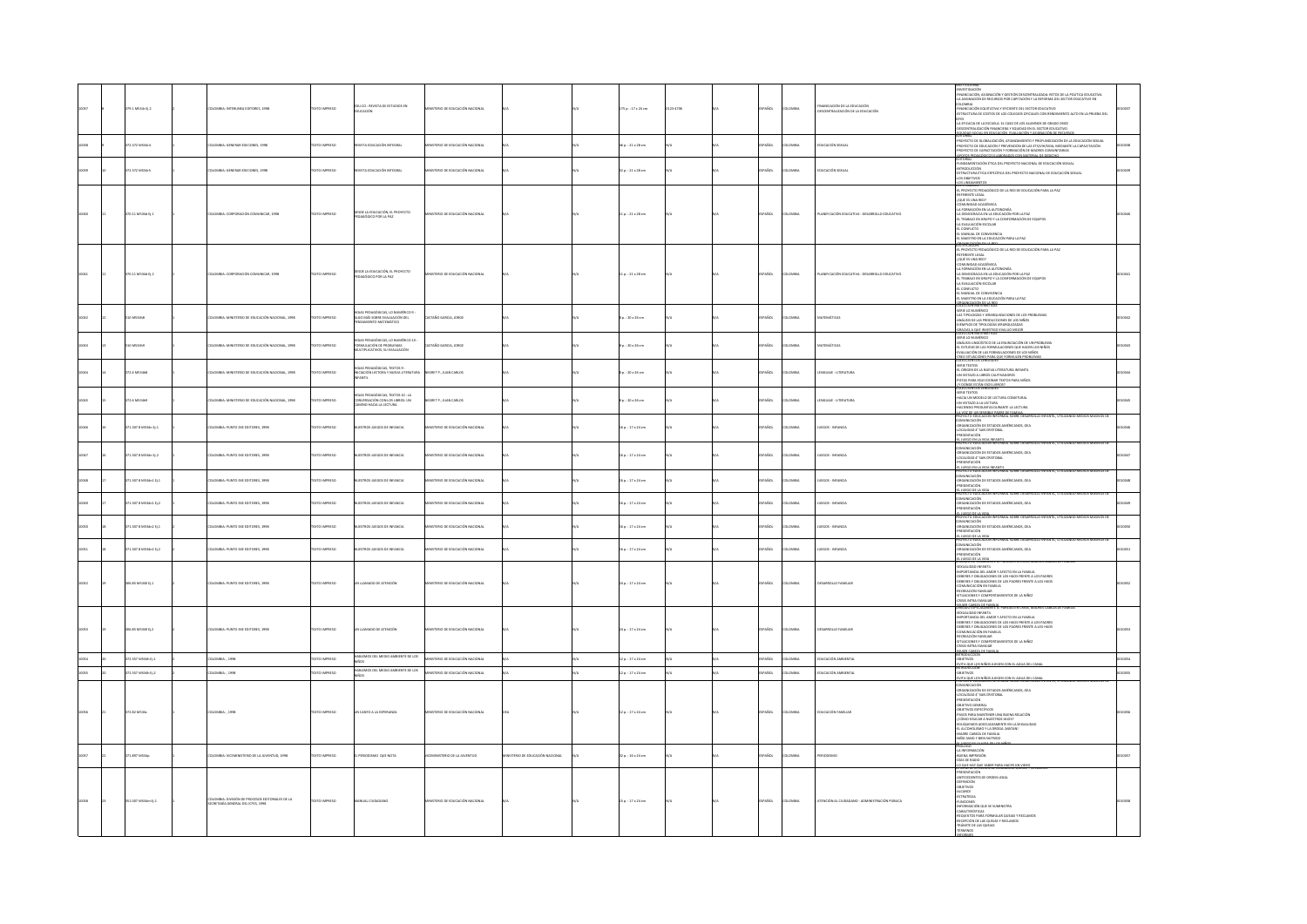|  | 351.007 M534m Ej.2  | MBIA: DIVISIÓN DE PROCESOS EDITORIALES DE LA<br>CRETARÍA GENERAL DEL ICFES, 1998 | <b>CERRIN OTX</b>    | NUAL CIUDADAN                                                     | TERIO DE EDUCACIÓN NACIONA                                    |            |                                                  | 15 p.: 17 x 24 cm   |              | AÑOL        | <b>OMBIA</b>   | ENCIÓN AL CIUDADANO - AD<br>MOÓN PÚBLICA                              | -PRESENTACIÓN<br>-ANTECEDENTES DE ORDEN LEGAL<br>-DEFINICIÓN<br>-OBJETIVOS<br>-ALCANCE<br>MARINE<br>ASTRATIGIA<br>ANNODRAS<br>ANNONACIÓN QUE SE SUMINISTRA<br>AEQUISITOS PRIA FORMULAR QUEIXA Y RECLANDS<br>AEQUISITOS PRIA FORMULAR Y RECLANDS<br>-TRÁMITIDE LAS QUEIXA Y RECLANDS<br>-TRÁMITIDE LAS QUEIXA Y RECLANDS<br>-TRÁMITIDE LAS QUEIXA<br>TÉRMINOS                                                                                                                                                                                                                          |  |
|--|---------------------|----------------------------------------------------------------------------------|----------------------|-------------------------------------------------------------------|---------------------------------------------------------------|------------|--------------------------------------------------|---------------------|--------------|-------------|----------------|-----------------------------------------------------------------------|---------------------------------------------------------------------------------------------------------------------------------------------------------------------------------------------------------------------------------------------------------------------------------------------------------------------------------------------------------------------------------------------------------------------------------------------------------------------------------------------------------------------------------------------------------------------------------------|--|
|  | 4.2 MS34e           | LOMBIA:, 1998                                                                    | XTO IMPRESO          | LOD MAESTRO                                                       | STERIO DE EDUCACIÓN NACIONAL                                  | AL COLOMBY |                                                  | 21 p. : 19 x 25 cm  |              | PAÑOL       |                | <b>TLEVISIÓN EDUCATIV</b>                                             | ENTONAL<br>-PRIMARIA<br>-JÓVENES<br>-JÓVENES, DOCENTES Y ALUMNOS<br>-TELEVISIÓN EDUCATIVA IBERDAMERICANA<br>-RECOMENDACIONES PARA EL DOCENTE<br>-{QUÉ OPINA?<br>.<br>Minala sy regoerately si                                                                                                                                                                                                                                                                                                                                                                                         |  |
|  | 793.31 P348n15 Ej.1 | ILOMBIA: CAMACHO SANCHEZ IMPRESORES, 1998                                        | DZERRA OTX           | NA DE FOLCLOR<br>VA REVISTA COLOR                                 | ATRONATO DE ARTES Y CIENCIAS                                  |            |                                                  | 264 p. : 17 x 24 cm | 0120-8195    | SPAÑOL      | <b>DLOMBIA</b> | <b>DLCLOR - COLOMB</b>                                                | FANAHEN 3, NUMERU 18, ZWB<br>CORRESPONDENCIA ACERCA DE LA LEY 433 DE 1998<br>-NOTAS DEL DIRECTOR<br>NOTAS DE DRECTOR (1994)<br>A ATRIS DE MANESALES, UNA TRADICIÓN DE CALTURA, FOICIDE E HEMIGUIA<br>4.4 FERING CALTURES (1994)<br>A ATRIS DE MANESALES (1994)<br>A AS BRUAIS TAN ACTIVATIVA DEL DANADO LA COLORES (1994)<br>A ATRIS DE MANESALE<br>LA CONVERSACIÓN Y LAS RIÑAS DE GALLOS                                                                                                                                                                                             |  |
|  | 793.31 P348n15 EL2  | LOMBIA: CAMACHO SANCHEZ IMPRESORES, 1998                                         | OZERNI OTX           | A REVISTA COLOMBIANA DE FOLCLOR                                   | ATRONATO DE ARTES Y CIENCIAS                                  |            |                                                  | 264 p.: 17 x 24 cm  | 120-8195     | PAÑOL       | oway           | DLCLOR - COLOMBIA                                                     | LA CONVIRTACIÓN VAS BIÑAS EN GALLOS<br>ANGONO PRODUCTIVA ACERCA DE LA LEY SI DE 1998<br>ANGONO PRODUCTA ACERCA DE LA LEY 433 DE 1998<br>ANGONO DE DIRECTOR<br>LA PUNTAS DE LA HISTORIA MUSICAL DEL DEPARTAMENTO DE CALDAS<br>AFUNTAS DE LA HI<br>-LAS BRUIAS EN LA ITERRA DEL DIABLO MESTIZO<br>-APUNTES SOBRE BROMATOLOGÍA CALDENSE<br>-ESTUDIO SOCIOEULTURAL DEL CARNAVAL DE RICISUCIO<br>-COREOGRAFÍA PAREIA PASILLO LENTO Y PASILLO FIESTERO<br>MUESTRA DE FOLCLOR DE MANZANARES<br>FACETAS MÍTICAS DEL DIABLO DEL CARNAVAL DE RIOSUCIO<br>-LA CONVERSACIÓN Y LAS RIÑAS DE GALLOS |  |
|  | 172.05 R627a40 EL1  | OOK A 2 NORMAL TECHNICAL SIDNAL                                                  | <b>OZSRRINI OTXT</b> | ALFORM OF FRONTA                                                  | IEVISTA MENSUAL DE LA ENSEÑANZA<br>FRIMARIA Y SECUNDARIA      |            | <b>DERECHOS RESERVADOS,<br/>ES., 1999</b>        | 80 p. : 20 x 26 cm  | 0121-1471    | SPAÑOL      | COMBA          | :<br>Ducación - Enseñanza Primaria<br>:Ducación - Enseñana Secundaria | <b>AL SENSITATION WAS CITED AND ASSESSED AT A TANGULAR POWERFUL ASSESSED AND A TABLE OF STAR PAYSTAL AND ASSESSED AT A TABLE OF STAR PAYSTAL AND AND ASSESSED AT A TABLE OF STAR PAYSTAL AND A TABLE OF STAR PAYSTAL AND A TABLE</b><br>-UN VISIAGO AL PANORAMA INIERIBEIGINA<br>-FACTORES ASOCIADOS AL LOGRO EDUCATIVO<br>-EVALUACIÓN DE COMPETENCIAS PARA LA PRODUCCIÓN DE TEXTOS<br>-EVALUACIÓN DE COMPETENCIAS PARA LA PRODUCCIÓN DE TEXTOS<br>LA EVALUACIÓN: UNA TORRE DE BABEL<br><b>PROMOCIÓN DE LA LECTURA EN EL AULA</b>                                                     |  |
|  | 172.05 RE27a40 Ej.2 | LOMBIA: EDITORIAL TESIMPRE S.A, 1999                                             | EXTO IMPRESO         | ALEGRÍA DE ENSEÑAR                                                | revista mensual de la enseñanza<br>Primaria y secundaria      |            | DERECHOS RESER<br>1ES., 1999<br>ADOS,            | 00 p. : 20 x 26 cm  | $121 - 1471$ | AÑOL        | mau            | .<br>Ducación - Enseñanza Primaria<br>Ducación - Enseñana Secundar    | <b>PROMOCION DE LA LICENTE DE AUGUST MEN AUGUST DE LA CARACTER DE LA REVISIÓ DE LA CARACTER EN LA CARACTER EN LA<br/>EL MONTANT DE LA CARACTER DE LA CARACTER DE LA REVISIÓ DE LA CARACTER EL LA CARACTER EL LA CARACTER EL LA CARAC</b><br>ción de textos<br><b><i>REGANDEL ROXUMAE VERMISTA"</i></b>                                                                                                                                                                                                                                                                                |  |
|  | 72.05 R627a41 Ej.1  | LOMBIA: EDITORIAL TESIMPRE S.A. 1999                                             | XTO IMPRESO          | ALEGRÍA DE ENSEÑAR                                                | .<br>Revista mensual de la enseñanza<br>Primaria y secundaria |            | XERECHOS RESERVADOS,<br>ES., 1999                | 81 p. : 20 x 26 cm  | $121 - 1471$ | añol        | mau            | EDUCACIÓN - ENSEÑANZA PRIMARIA<br>EDUCACIÓN - ENSEÑANA SECUNDARI      | -LA EVALUACIÓN EN EDUCACIÓN EN LA LENTE DE ESTA REVISTA<br>-TIMSS: LA EVALUACIÓN DEL CURRÍCULO COLOMBIANO EN MATEMÁTICAS<br><b>THIS LIFE VALUADO PRO CHINECIA COLORINALES IN MATEMATICA SECURE ACCORDINATION CONTINUES ANOTHER COMMISSION CONTINUES AND COMMISSION CONTINUES AND COMMISSION CONTINUES AND COMMISSION CONTINUES AND COMMISSION CONTINUES AND</b>                                                                                                                                                                                                                       |  |
|  | 72.05 R627a41 Ej.2  | OMBIA: EDITORIAL TESMPRE S.A, 1991                                               | XTO IMPRESO          | ALEGRÍA DE ENSEÑA                                                 | EVSTA MENSUAL DE LA ENSEÑANZA<br>ARAY SECUNDARIA              |            | XERECHOS RESERVADOS,<br>ES., 1999                | 81 p. : 20 x 26 cm  | 121-1471     | <b>Vice</b> |                | educación - enseñanza primaria<br>educación - enseñana secundaria     | LA EVISIA PARA MAESIRUS 1 PAURES 39<br>-LA EVALUACIÓN EN EDUCACIÓN EN LA LENTE DE ESTA REVISTA<br>TIMSS: LA EVALUACIÓN DEL CURRÍCULO COLOMBIANO EN MATEMÁTICAS<br>-LLECE : ¿EDUCACIÓN RURAL EN COLOMBIA. LA MEJOR DEL PAÍS?<br>EVALUACIÓN DE COMPETENCIAS EN COMPRESIÓN DE TEXTOS. ¿QUÉ EVALÚAN LAS PRUEBAS MAS<br>EVALUACIÓN DE LORES-LA HINA (HALLACIÓN)<br>CLORICO, CRETINO O INDICADORES DE EVALUACIÓN)<br>MIDICACIÓNES Y EVALUACIÓN CUALITATIVA, UNA EXPERIENCIA EN LA FRIMARIA DEL LICEO JUAN<br>MIDICACIÓNES IMPORTANTES<br>ARADIANO ELECTRICHE MANETA                         |  |
|  | 172.05 R627a42 Ej.1 | LOMBIA: EDITORIAL TESIMPRE S.A. 1999                                             | <b>DESIRAIO DTX:</b> | ALEGRÍA DE ENSEÑA                                                 | REVISTA MENSUAL DE LA ENSEÑANZA<br>PRIMARIA Y SECUNDARIA      |            | DERECHOS RESERVADOS,<br>TES., 1999               | 82 p.: 20 x 26 cm   | 121-1471     | AÑOL        | MOV            | educación - enseñanza primaria<br>Educación - enseñana secundari      | -MAESTROS, LECTURA Y ESCRITURA EN LA LENTE DE ESTA REVISTA<br>-MAESTROS, LECTURA Y ESCRITURA EN LA LENTE DE ESTA REVISTA<br>-ACTITUDES Y VALORES SOBRE LA COMPOSICIÓN ESCRITA<br>ARTHURE TWO MORE SORE AND COMPOSITION ENTIRE CONTRACT AND A THROUGH A CHARGE CONTRACT AND A CHARGE CONTRACT AND CONSULTED A CHARGE CONTRACT AND CONSULTED AND CONSULTED AND CONSULTED AND CONSULTED AND CONSULTED AND CONSULT                                                                                                                                                                        |  |
|  | 72.05 R627a42 tj.2  | LOMBIA: EDITORIAL TESMPRE S.A., 1999                                             | XTO IMPRESO          | ALEGRÍA DE ENSEÑAR                                                | .<br>Nivsta mensual de la enseñanza<br>Nimaria y secundaria   |            | DERECHOS RESERVADOS,<br>TES., 1999               | 12 p. : 20 x 26 cm  | 121-1471     | AÑOL        |                | educación - Enseñanza Primaria<br>Educación - Enseñana Secundar       | SAMEL HER UNIDS LANGUAGE LA COMPOSICIÓN ESCRITA<br>ACTIVIDES Y VALORES SOME LA COMPOSICIÓN ESCRITA<br>CAN HISTORICAL EL CERTAIN Y EL COMPOSICIÓN DE COCENTES<br>ACTIVIDES DE SERVITORIO EN EN LA CONDINIDADE INGÍGEIRAS DEL AMAIGUNA<br>C<br><b>EQSONANZAMESTING TVASALS RT*</b>                                                                                                                                                                                                                                                                                                      |  |
|  | 72.05 R627a43 Ej.1  | OMBIA: EDITORIAL TESIMPRE S.A. 1999                                              | XTO IMPRESO          | ALEGRÍA DE ENSEÑA                                                 | REVISTA MENSUAL DE LA ENSEÑANZA<br>PRIMARIA Y SECUNDARIA      |            | DERECHOS RESERVADOS,<br>FES., 1999               | 00 p. : 20 x 26 cm  | 121-1471     | So.         | usu            | educación - enseñanza primaria<br>Educación - enseñana secundari      | .<br>LA EVALUACIÓN DOCENTE Y LA CAUDAD DE LA EDUCACIÓN EN LA LENTE DE ESTA REVISTA.<br>-LA EDUCACIÓN EN LA PUERTA DEL NUEVO SIGLO<br>-PANCRAMA INTERNACIONAL: ¿CÓMO SE EVALÚAN LOS DOCENTES EN OTROS PAÍSES?<br>-PARAMAM INTERNACIONAL (COMO SE FANLUARI LOS DOCENTES EN OTROS PARSES<br>-{PRAR QUE EVALUADOS A LOS MARSITIOS}<br>-{PRAR QUE EVALUADOS A LOS MARSITIOS}<br>-{PRAR QUE EVALUADOS IN ES (QUE PROPORTE EL MEN Y LA FECIDE SOBRE LA EVALUAC<br><b><i>KROSYATSEKTERISTINSEYTABARS!</i></b>                                                                                 |  |
|  | 2.05 R627a43 Ej.2   | OMBIA: EDITORIAL TESMPRE S.A., 1999                                              | CTO IMPRESO          | ALEGRÍA DE ENSEÑAR                                                | .<br>Nivsta mensual de la enseñanza<br>Nimaria y secundaria   |            | DERECHOS RESERVADOS,<br>1ES., 1999               | 80 p. : 20 x 26 cm  | 121-1471     | AÑOL        |                | EDUCACIÓN - ENSEÑANZA PRIMARIA<br>EDUCACIÓN - ENSEÑANA SECUNDARI      | THE MANAGEMENT REPORTED TO INVESTIGATION CONTINUES IN OTHER PRODUCTS AND A SHARAR QUE WAS CONSIDERED UNITS AND CONTINUES IN OTHER PARTICULAR CONSIDERATION CONTINUES IN OUR CONSIDERATION OF A SHARAR COMPANY CONSIDERATION C<br><b>BIOMAN AT THE NUMBER THE</b>                                                                                                                                                                                                                                                                                                                      |  |
|  | 171.854 5G523c      | LOMBIA: EDITORA GUADALUPE LTDA, 1999                                             | <b>DZSRRMI OTX3</b>  | LOMBIA: UN CAMINO HACIA EL FUTURO 50CIEDAD GEOGRÁFICA DE COLOMBIA |                                                               |            | IOLETÍN DE LA SOCIEDAD<br>JEOGRÁFICA DE COLOMBIA | 146 p.: 16 x 23 cm  | 0037-85-77   | PAÑOL       | OMBIA          | CIENCIAS - INVESTIGACIÓNES - INFORMES                                 | NOTA EDITORIAL<br>-VIDA ACADÉMICA<br>-HECHOS CENTÍFICOS<br>-PROVECTOS Y ACTIVIDADES<br>NENCIAS: COLOMBIA: UN CAMINO HACIA EL FUTURO<br>NOTAS SOBRE MIEMBROS DE LA SOCIEDA                                                                                                                                                                                                                                                                                                                                                                                                             |  |
|  | 79.1 MS14           | HOMILA-GENERAR FOICIONES, 1999                                                   | <b>DZERNI OTXE</b>   | MSTA FRICACIÓN INTEGRAL                                           | <b>ISTERO DE EDUCACIÓN NACIONAL</b>                           |            |                                                  | 6 p.: 22 x 28 cm    |              | PAÑOL       | LOMBIA         | NUCACIÓN SEXUAL                                                       | $\frac{\text{AGW}(\text{MSE})}{\text{AGW}(\text{MSE})} \begin{minipage}{0.99\text{--0.5}} \begin{tabular}{ l l } \hline \text{AGW}(\text{MSE}) & \text{AGW}(\text{MSE}) & \text{AGW}(\text{MSE}) \\ \hline \text{GW}(\text{MSE}) & \text{GW}(\text{MSE}) & \text{GW}(\text{MSE}) \\ \hline \text{GW}(\text{MSE}) & \text{GW}(\text{MSE}) & \text{GW}(\text{MSE}) & \text{GW}(\text{MSE}) \\ \hline \text{GW}(\text{MSE}) & \text{GW}$<br>POLÍTICAS Y HORIZONTE DEL PLAN                                                                                                               |  |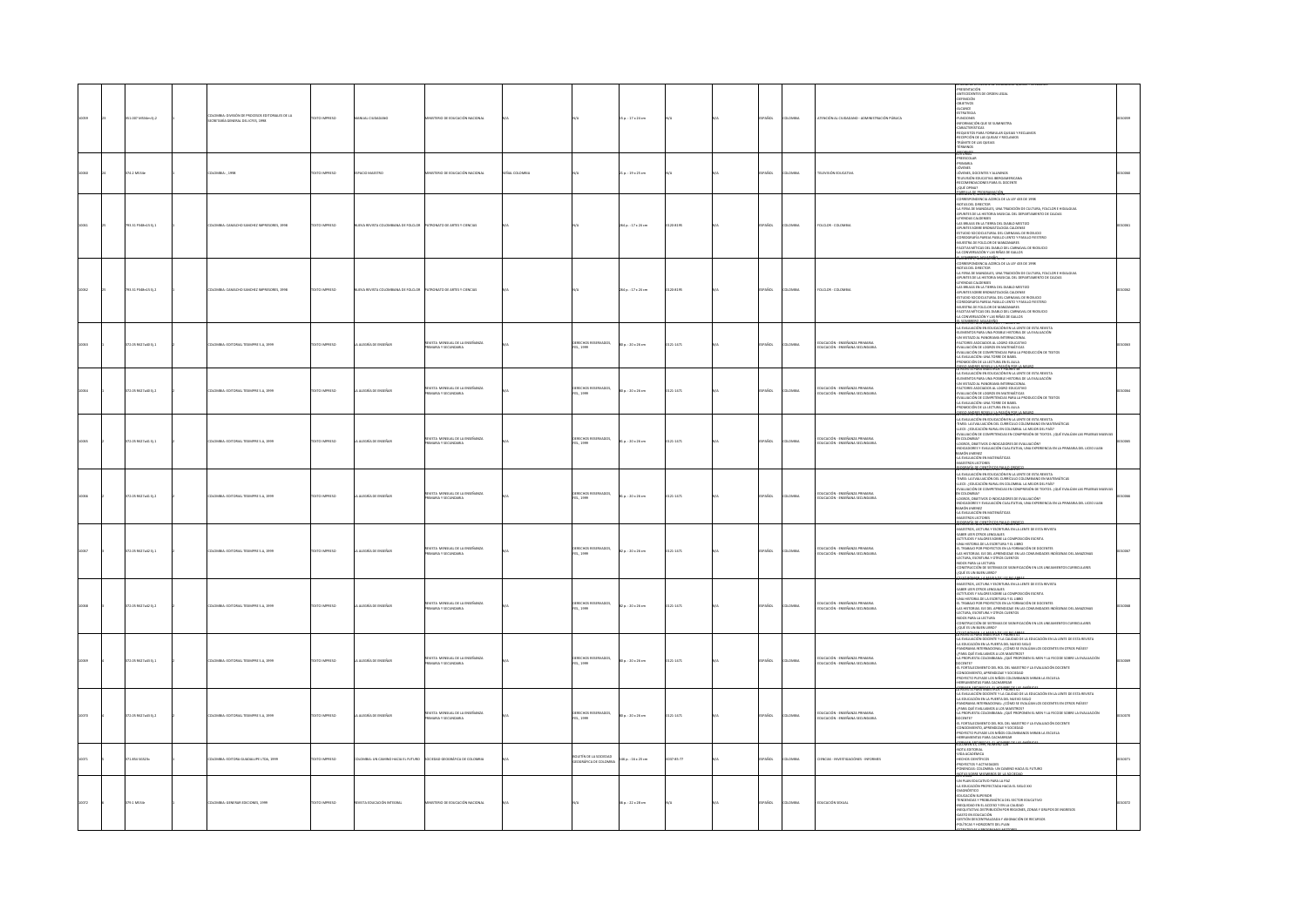| <b>DEPARTMENT</b>       | COMILE-MINISTERIO DE EDUCACIÓN NACIONAL 1999  | OZSRRNI OTX3        | OUNTA AVANCE Y DESARROU O                                                                                                          | <b>MSTERO DE EDUCACIÓN NACIONAL</b>                       |                                 |                                              | $20.122 \times 28$ cm    |           | nasne        | numa          | <b>PSAROLLO FDUCATIVO - COLOMBIA</b>                                                              | REPLANTEAR LA EDUCACIÓN: UN COMPROMISO<br>SERVIENTREGA EN EL PROGRAMA DE LOS NIÑOS<br><b>ENTIDADES ADSCRITAS AL MINISTERIC</b><br>FOR UN PAÍS AL ALCANCE DE LOS NIÑOS<br>A FORMA DIFFERATE DE VER EL MUNDO<br>OEBATE QUE CAUSA RONCHA<br>EL INSOR SE HACE OIR<br>EL MARK AL MALE UN<br>ESTIMULO GRANDE PARA LA EDUCACIÓN<br>ELECCIÓN PARA SEGUIR AL PIE DE LA LETRA                                                                                                                                                                                                                                                                                                                                                                                                                                                                                                                                                                                                                                     |  |
|-------------------------|-----------------------------------------------|---------------------|------------------------------------------------------------------------------------------------------------------------------------|-----------------------------------------------------------|---------------------------------|----------------------------------------------|--------------------------|-----------|--------------|---------------|---------------------------------------------------------------------------------------------------|---------------------------------------------------------------------------------------------------------------------------------------------------------------------------------------------------------------------------------------------------------------------------------------------------------------------------------------------------------------------------------------------------------------------------------------------------------------------------------------------------------------------------------------------------------------------------------------------------------------------------------------------------------------------------------------------------------------------------------------------------------------------------------------------------------------------------------------------------------------------------------------------------------------------------------------------------------------------------------------------------------|--|
| 03.31 P348n10           | CMBLE-CAMACHO SANCHEZ IMPRESORES, 1998        | <b>CERRINI OTX</b>  | EVA REVISTA COLOMBIANA DE EDICIOR                                                                                                  | <b>TRONATO DE ARTES Y CIENCIAS</b>                        |                                 |                                              | 15 p.: 17 x 24 cm        | 120-8195  | <b>PAROL</b> | <b>DAMINA</b> | DLCLOR - COLOMBI                                                                                  | <b>MARY CRANDED BOARD</b><br>VOLUMEN v, morti rat, arr.<br>-NOTAS DEL DIRECTOR<br>-EL INSTITUTO CARD Y CUERVO Y EL FOLCLOR COLOMBIANO<br>-SEMBLANZAS DEL MATACHÍN<br>SANIDANAS DEL INTERNA<br>LA COPLA TOLIMENSE<br>-LOS MUNICIPIOS DEL TOLIMA Y SUS FESTIVIDADES<br>-BROMATOLOGÍA DEL TOLIMA<br>-<br>HIVER VALLE DE SAN JUAN<br>-LA VIRGEN DEL CARMEN DE APICALA<br>-UNA PÁGINA DEL FOLCLOR TOLIMENSI<br>-EL SAN JUAN EN EL TOLIMA<br>-EL SAN JUAN EN EL TOLIMA<br>L SANJUANERO TOLIMENSI                                                                                                                                                                                                                                                                                                                                                                                                                                                                                                              |  |
| 178.12 C651p Ej.1       | OMBIA:, 2000                                  | <b>XTO IMPRESO</b>  | Y EDUCACIÓN : REFLEXIONE<br>SOBRE EL DECRETO 272 DE 1998, PARA LA<br>EREDITACIÓN PREVIA DE PROGRAMAS DE<br>JUCACIÓN                | ISEIO NACIONAL DE ACREDITACIÓN                            | STERIO DE EDUCACIÓN NACIONAL    |                                              | 281 p. : 21 x 27 cm      | 23-5222   | PAÑOL        |               | MMACIÓN DOCENTE - CURRÍCULOS - COLOMBIA                                                           | 0385580385509918360<br>LONDAU MANAMA LA MANAMINALAN, UN<br>-COMPLIACIÓN DE DOCUMENTOS PREPARADOS POR DISTINTOS AUTORES<br>-COMPLIACIÓN DE DOCUMENTOS DE REFLEXIÓN NO 2<br>-REUCABILIDAD Y ENSEÑABILIDAD<br>-EDUCABILIDAD Y ENSEÑABILIDAD<br>"-DIMENSIÓN HISTÓRICO EPISTEMOLÓGICA DE LA PEDAGOGÍA<br>-DIMENSIÓN HISTÓRICO EPISTEMOLÓGICA DE LA PEDAGOGÍA<br>-LA EVALUACIÓN FRENTE A LOS CONCEPTOS DE ENSEÑABLIDAD Y EDUCABIUDAD<br>ENSEÑABLIDAD Y PEDAGOGÍA<br>REFLEXIONES EN TORNO AL NUCLEO REALIDADES Y TENDENCIAS SOCIALES Y EDUCATIVAS<br>TUCIONALES, NACIONALES E INTERNACIONALES: LA DIMENSIÓN ÉTICA, CULTURAL Y LA POLÍTICA<br><b>THA BEFREEDINGERE AERO THE CARE</b>                                                                                                                                                                                                                                                                                                                            |  |
| 78.12 C651o E1.2        | LOMBIA: 2000                                  | OZSRRNI OTX         | OGÍA Y EDUCACIÓN : REFLEXIONES<br>SOBRE EL DECRETO 272 DE 1998, PARA LA<br>ACREDITACIÓN PREVIA DE PROGRAMAS DE<br><b>EDUCACIÓN</b> | DNSEJO NACIONAL DE ACREDITACIÓN                           | INSTERIO DE EDUCACIÓN NACIONAL  |                                              | 281 p. : 21 x 27 cm      | 23-5222   | PAÑOL        | <b>AIRMOJ</b> | DRMACIÓN DOCENTE - CURRÍCULOS - COLOMBIA                                                          | COMPILACIÓN DE DOCUMENTOS PREPARADOS POR DISTINTOS AUTORES<br>COLECCIÓN DE DOCUMENTOS DE REFLEXIÓN NO.2<br>WIRDCUCDON<br>EDUCABILIDAD Y ENSEÑABILIDAD<br>OMENSIÓN HISTÓRICO EPISTEMOLÓGICA DE LA PEDAGOGÍA<br>LA EVALUACIÓN FRENTE A LOS CONCEPTOS DE ENSEÑABLIDAD Y EDUCABLIDAD<br>INSEÑABLIDAD Y PEDAGOGÍA<br>TUCIONALES. NACIONALES E INTERNACIONALES: LA DIMENSIÓN ÉTICA, CULTURAL Y LA POLÍTICA<br>VARTEKKY ONESHAS V PADRES 42                                                                                                                                                                                                                                                                                                                                                                                                                                                                                                                                                                    |  |
| <b>T2 OS BEZTABERLY</b> | THOMAS - FORTOBLE TESTAPER S.A. 2000          | OZSRRNI OTXT        | A ALFORÍA DE FINIFÍAR                                                                                                              | FUSTA MENSIAI DE LA FINERANZA<br>ama y seri inmany        |                                 | <b>IECHOS RESERVADOS</b><br>ES. 2000         | 20.2227                  | 121.1471  | nasne        | numa          | .<br>Ducación - Enseñanza Primaria<br>Ducación - Enseñana Secundaria                              | SEIS RETOS DE LA ESCUELA PARA EL NUEVO MILENIO EN LA LENTE DE ESTA REVISTA<br>SEE RITO DE LA MEGUELA PARA EL VIROYO MILENO DE LA LIBERTO DE SESA RIE AL ESTO DEL OBSARDALLO FURANDO<br>4. IL RETO DEL OBSARDALLO FURANDO<br>4. IL RETO DEL OBSARDALLO FURANDO<br>4. IL REULCADO DE ANTIGITA COMO CAMBIO DE TRANSFORM                                                                                                                                                                                                                                                                                                                                                                                                                                                                                                                                                                                                                                                                                    |  |
| 172.05 R627a44 Ej.2     | OMBIA: EDITORIAL TESIMPRE S.A. 2000           | EXTO IMPRESO        | ALEGRÍA DE ENSEÑAR                                                                                                                 | REVISTA MENSUAL DE LA ENSEÑANZA<br><b>MEAY SECUNDARIA</b> |                                 | XERECHOS RESERVADOS,<br>ES., 2000            | 12 p. : 21 x 27 cm       | 121-1471  | AÑOL         |               | educación - enseñanza primaria<br>Educación - enseñana secundaria                                 | AMONA PANCAROON<br>RIVISTA PANCAROSTROS Y PADRES 42<br>41 RETO DEL DESARROLLA PARA EL NUEVO MILENIO EN LA LENTE DE ESTA REVISTA<br>41 RETO DEL DESARROLLO HUMANO<br>44 CIENCIA EN LA ESCUELA<br>CONEXIONES<br>LA EDUCACIÓN ARTÍSTICA COMO CAMINO DE TRANSFORMACIÓN CULTURAL<br>-BETOS DE LA EDUCACIÓN AMBIENTAL PARA EL SIGLO XXI<br>-BELACIONES ENTRE EDUCACIÓN, TRABAJO Y CIUDADANÍA<br>-HACIA UNA NUEVA CULTURA ESCOLAR PARA UNA ESCUELA DEMOCRÁTICA<br>LA POESÍA AL ALCANCE DE LOS NIÑOS                                                                                                                                                                                                                                                                                                                                                                                                                                                                                                            |  |
| 172.05 R627a45 EL1      | DLOMBIA: EDITORIAL TESMPRE S.A. 2000          | <b>OZSRRINI OTX</b> | A ALEGRÍA DE ENSEÑAR                                                                                                               | EVSTA MENSUAL DE LA ENSEÑANZA<br><b>MRAY SECUNDARIA</b>   |                                 | <b>RECHOS RESERVADOS.</b><br>FES., 2000      | 2a:21x27cm               | 121-1471  | PAÑOL        | DMBIA         | EDUCACIÓN - ENSEÑANZA PRIMARIA<br>EDUCACIÓN - ENSEÑANA SECUNDARIA                                 | <b>TIMALSINUS</b> 4<br>TECNOLOGÍA, CULTURA Y ESCUELA EN LA LENTE DE ESTA REVISTA<br>INVENTAR CALIDOSCOPIOS<br>INVESTIGACIÓN COMPARTIDA DESDE LOS PRIMEROS AÑOS<br>SABER Y SABER HACER<br>LUDOMÁTICA<br>MATEMÁTICAS ESCOLARES Y TECNOLOGÍA<br>IL USO DE LA CALCULADORA, HERRAMIENTA TECNOLÓGICA EN EL AULA<br>LA BUSQUEDA DE CRONOPIOS INVENTORES<br>OS SECRETOS DEL CORAZÓN<br>VISTA PARA PAURES T MARSIRUS 43                                                                                                                                                                                                                                                                                                                                                                                                                                                                                                                                                                                          |  |
| 2.05 RE27a45 Ej.2       | MINA: EDITORIAL TESMPRE S.A, 2000             | <b>CESTRATION</b>   | A ALEGRÍA DE ENSEÑAR                                                                                                               | REVISTA MENSUAL DE LA ENSEÑANZ<br>PRIMARIA Y SECUNDARIA   |                                 | DERECHOS RESERVADOS,<br>FES., 2000           | 12 p. : 21 x 27 cm       | 21-1471   | <b>AROL</b>  |               | .<br>Educación - Enseñanza Primaria<br>Iducación - Enseñana Secundar                              | TECNOLOGÍA, CULTURA Y ESCUELA EN LA LENTE DE ESTA REVISTA<br><b>NVENTAR CALIDOSCOPIC</b><br>NESTIGACIÓN COMPARTIDA DESDE LOS PRIMEROS AÑOS<br>-INVESTIGATION COMPARTION DESDE LOS<br>-SABER Y SABER HACER<br>-LUDOMÁTICA<br>-MATEMÁTICAS ESCOLARES Y TECNOLOGÍA<br>EL USO DE LA CALCULADORA, HERRAMENTA TECNOLÓGICA EN EL AULA.<br>A LA BUSQUEDA DE CRONOPIOS INVENTORES                                                                                                                                                                                                                                                                                                                                                                                                                                                                                                                                                                                                                                |  |
| 172.372 MS34r6          | OMBIA: MINISTERIO DE EDUCACIÓN NACIONAL, 2000 | XTO IMPRESO         | IVISTA EDUCACIÓN INTEGRAL                                                                                                          | TERIO DE EDUCACIÓN NACIONAL                               |                                 |                                              | ili p.: 22 x 28 cm       | 124-8705  | PAÑOL        | OMBIA         | DUCACIÓN SEXUA                                                                                    | EDITORIAL<br>EDITORIAL<br>-EL PEI Y LA CONSTRUCCIÓN DE LA DEMOCRACIA EN LA INSTITUCIÓN ESCOLAR<br>POLÍTICAS ACTUALES DEL MINISTERIO DE EDUCACIÓN NACIONAL, EN EDUCACIÓN SEXUAL<br>-ESCUELAS SALUDABLES<br>-ESCUELAS AMIGAS DE LOS NIÑOS Y NIÑAS<br>-<br>PROYECTOS EDUCATIVOS INSTITUCIONALES SOBRESALEINTES "MÉRITO A LA INTEGRACIÓN EDUCATIVA<br>-LAS ESCUELAS ASOCIADAS A LA UNESCO EN COLOMBIA Y LA CULTURA DE LA PAZ.<br>-ACELERACIÓN DEL APRENDIZAIE COMO ESTRATEGIA PARA EL DESARROL<br>EDUCACIÓN RURAL                                                                                                                                                                                                                                                                                                                                                                                                                                                                                           |  |
| 338.986126 C651p        | COMBIA: EDITORIAL GUADALUPE LTDA, 2000        | OZSRRNI OTX3        | PLANEACIÓN REGIONAL, BOGOTÁ Y SU<br>company                                                                                        | CCEDAD GEOGRÁFICA DE COLOMBIA                             | INISTERIO DE EDUCACIÓN NACIONAL | OLETÍN DE LA SOCIEDAD<br>GRÁFICA DE COLOMBIA | $179a : 16 \times 23$ cm | 037-85-77 | PAÑOL        | LOMBIA        | PLANEACIÓN REGIONAL - BOGOTÁ                                                                      | -BOLETÍN DE LA SOCIEDAD GEOGRÁFICA DE COLOMBIA<br>-SOCIEDAD GOGRÁFICA DE COLOMBIA, ACADEMIA DE CIENCIAS GEOGRÁFICAS<br>MOTA EDITORIAL<br><b>PONENCIAS</b><br>COLOMBIA VISIÓN PROSPECTIVA<br>SOACHA: PLAN DE ORDENAMIENTO TERRITORIAL<br>LA ESTRUCTURA ECOLÓGICA PRINCIPAL DE LA SABANA DE BOGOTÁ<br>EL POT DEL DISTRITO CAPITAL<br>DOGOTÁ Y LA REGIÓN: PERSPECTIVA DE ORDENAMIENTO TERRITORIAL Y DESARROLLO ECONÓMICO<br>UNA NUEVA FORMA DE VER EL DESARROLLO REGIONAL<br>.<br>FLANIFICACIÓN DE BOGOTÁ Y FLANIFICACIÓN REGIONAL : DESARROLLO INSEPARABLE<br>UN ESPACIO PARA LAS CIENCIAS DE LA TIERRA.                                                                                                                                                                                                                                                                                                                                                                                                  |  |
| 2.42 INSID              | OMBIA: IMPRENTA NACIONAL, 2000                | XTO IMPRESO         | BLINGUÍSMO DE LOS SORDOS                                                                                                           |                                                           | ISTERIO DE EDUCACIÓN NACIONAL   |                                              | 144 p. : 21 x 28 cm      | 23-0123   | PAÑOL        |               | <b>INOS SORDOS - REVISTA</b>                                                                      | SIMBER DELEN PROVINCIA SERVICIS<br>PROGRAMA BILINGÜE DE ATENCIÓN INTEGRAL AL MENOR SORDO DE CINCO AÑOS<br>ESTUDIOS SORDOS Y ESTUDIOS CULTURALES EN EDUCACIÓN<br>EL DERECHO DE LOS NIÑOS SORDOS A CRECER BILINGÜES<br>SOBRE ADQUISICIÓN DEL LENGUAJE Y CONSTITUCIÓN DEL SUJETO<br>ACUERDOS Y CONTROVERSIAS EN INTERVENCIÓN TEMPRANA CON NIÑOS SORDOS<br>MINIMUMO E LUMENTO DE MÉSICO: UNA ETRIA IDRIVIMUM NUN HINDO AUROLO<br>LA COMUNIDAD SILENTE DE MÉSICO: UNA ETRIA IDRIVINDA<br>LAS COMUGURACIONES MANUALES CLASIFICADORAS EN LA LENGUA DE SEÑAS COLOMBIANA<br>LA LENGUA ESCRITA COMO SEGU<br>LA SERVICA EJERNIA CONTO JEGONIA LENGUA PARA LE NINO JOROGO.<br>LA TRAVISÍA FIN LA CONSTRUCCIÓN DE LINA DECIRIESTA FOLICATIVA BILINGÜE PARA SORDOS.<br>LA INTEGRACIÓN ESCOLAR DEL SORDO: ¿UN PROBLEMA MÁS ALLÁ DE LO LEGAL?<br>ASPECTOS DESCURSIVOS Y SEMBÓTICOS DE LA LENGUA DE SEÑAS<br>LA INTEGRACIÓN ESCOLAR DEL SORDO: ¿UN PROBLEMA MÁS ALLÁ DE LO LEGAL?<br><b>DISTIGADE MALL SERIORA TOTAL</b> |  |
| 1.158 0551              | DMBIA: CORSAS EDITORES LTDA, 2000             | XTO IMPRESO         | LINEAMIENTOS PARA LA ACREDITACIÓN<br>INSTITUCIONAL: VERSIÓN PRELIMINAR                                                             | <b>ISEIO NACIONAL DE ACREDITACIÓN</b>                     | ISTERIO DE EDUCACIÓN NACIONAL   |                                              | 58 p. : 17 x 24 cm       | 122-7874  | AÑOL         |               | .<br>CREDITACIÓN (EDUCACIÓN) - COLOMBIA<br>ALIDAD DE LA EDUCACIÓN SUPERIOR - C<br>tion - colombia | VERSIÓN PRELIMINA<br><b>REFORMED TO</b><br>vremor in niño<br>A ACREDITACIÓN INSTITUCIONAL EN COLOMINA<br>-LA ACREDITACIÓN RENTUCIONAL EN COLORADO<br>- CARTIFICIO ES LA ACREDITACIÓN RENTUCIONAL<br>- FACTORIS EN LA EVALUACIÓN RENTUCIONAL<br>- FACTORIS EN LA EVALUACIÓN DE LA CALIDAD<br>- FACTORIS COLORADOR DE LA CALIDA<br>- FACTORIS EN LA EVA                                                                                                                                                                                                                                                                                                                                                                                                                                                                                                                                                                                                                                                   |  |
| 793.31 P348n17 Ej.1     | DMBIA: CAMACHO SANCHEZ IMPRESORES, 2000       |                     |                                                                                                                                    |                                                           |                                 |                                              | 157 p. : 17 x 24 cm      | 120-8195  | PAÑOL        |               | DLCLOR - COLOMBI                                                                                  | <b>ROCKER ETNORGETAL 200</b><br>NOTAS DEL DIRECTOR<br>-NOTAS DEL DRECTOR<br>- HISTORIAS, MITOS, TRADICIONES Y LEVENDAS DE CHIVATA<br>- 41 ADORPOLIA<br>- 4.4 BORROLIS<br>- 4.5 PORTUS MÁGICOS DEL HELECHO MACHO<br>- 4.7 REQUIRAY SU FOLCLOR<br>- 4.7 REL INCIGORIO - DAVAS FOLCLÓRICAS DE BOYACÁ<br>- 4.<br>COPLAS Y REFRANES EN MONGUI<br>UNA FIESTA POPULAR DE CARÁCTER RELIGIOSO: EL BAILE DE SAN PASCUAL<br>CMIDA BOYACENSE<br>APUNTES SOBRE EL FOLCLOR DE CHIQUINQUIRA Y SU ENTORNO<br>-UNA MOLIENDA EN EL VALLE DE LENGUPA<br>-LAS ROMERÍAS EN BOYACÁ<br>CURRENT BOULDINGS                                                                                                                                                                                                                                                                                                                                                                                                                       |  |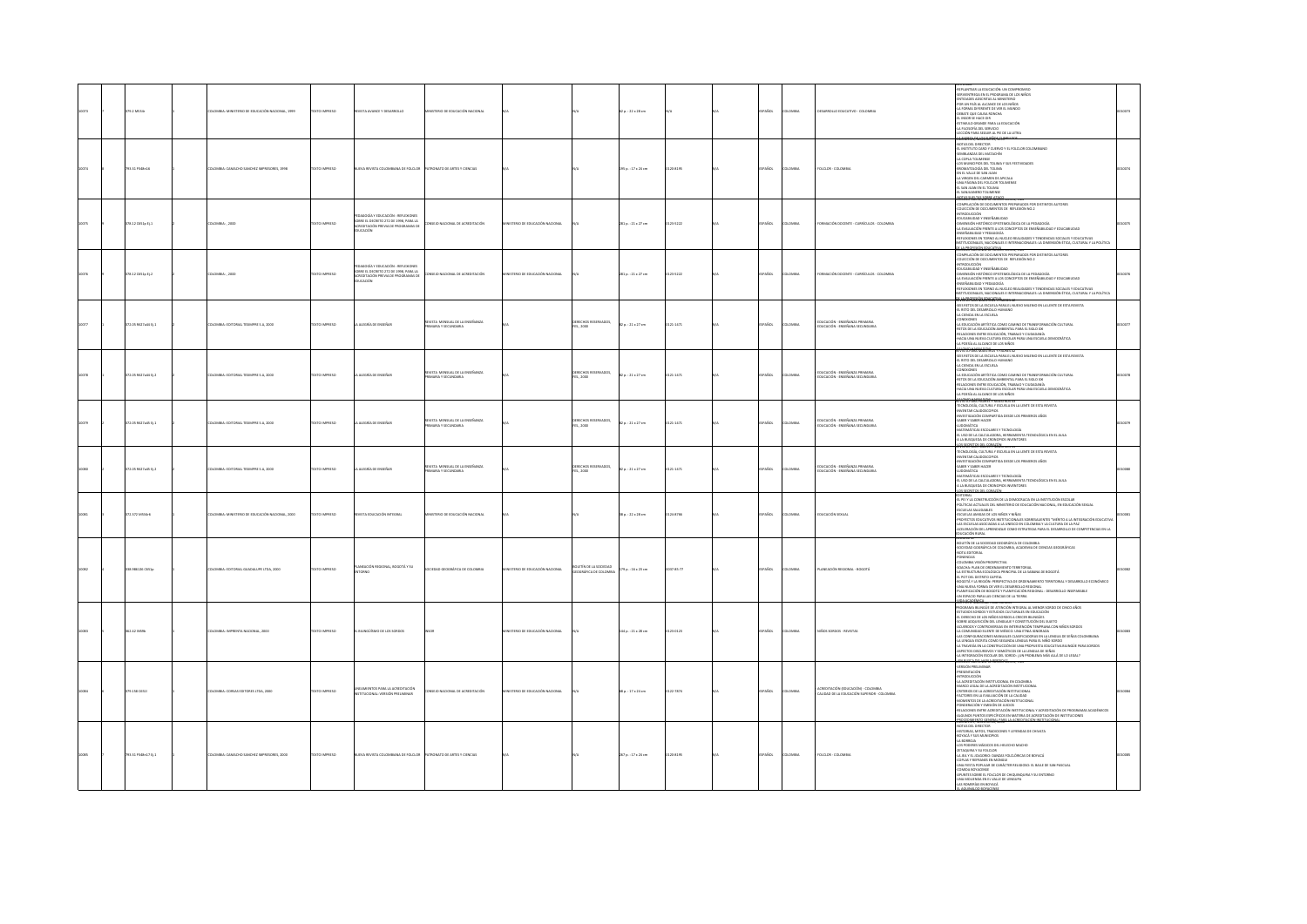|  | 93.31 P348n17 Ej.2  | ILOMBIA: CAMACHO SANCHEZ IMPRESORES, 2000      | TO IMPRESO         | EVA REVISTA COLOMBIANA DE FOLCLOF                                                                                            | <b>ONATO DE ARTES Y CIENCIAS</b>                     |                            |                                            | 267 p. : 17 x 24 cm | 120-8195     | AÑOL          | LOMBIA       | FOLCLOR - COLOMBIA                                                      | POLIVINTA RUMANTA (UNIX 2002)<br>460 MONARCHI (UNIX 2003)<br>460 MONARCHI (UNIX 2004 MONARCHI 12 LEVENDAS DE CHIVATA<br>460 MONARCHI (UNIX 2004 MONARCHI)<br>475 MONARCHI (UNIX 2004 MONARCHI 12004 MONARCHI 14 MONARCHI 14 MONARCHI 14 MO<br>-UNA FIESTA POPULAR DE CARÁCTER RELIGIOSO: EL BAILE DE SAN PASCUAL<br>-COMIDA BOYACENSE<br>-APUNTES SOBRE EL FOLCLOR DE CHIQUINQUIRA Y SU ENTORNO<br>UNA MOLIENDA EN EL VALLE DE LENGUPA<br>LAS ROMERÍAS EN BOYACÁ<br><b>ACUMULADORFERME.</b>                                                                                                                                                                                                                                  |  |
|--|---------------------|------------------------------------------------|--------------------|------------------------------------------------------------------------------------------------------------------------------|------------------------------------------------------|----------------------------|--------------------------------------------|---------------------|--------------|---------------|--------------|-------------------------------------------------------------------------|------------------------------------------------------------------------------------------------------------------------------------------------------------------------------------------------------------------------------------------------------------------------------------------------------------------------------------------------------------------------------------------------------------------------------------------------------------------------------------------------------------------------------------------------------------------------------------------------------------------------------------------------------------------------------------------------------------------------------|--|
|  | 72.05 R627a46 Ej.1  | <b>JLOMBIA: EDITORIAL TESIMPRE S.A. 2001</b>   | DESIRAN OTX3T      | LA ALEGRÍA DE ENSEÑAR                                                                                                        | REVISTA MENSUAL DE LA ENSEÑANZA<br>ARIA Y SECUNDARIA |                            | DERECHOS RESERVADOS,<br>1ES., 2001         | 79 p. : 21 x 27 cm  | $121 - 1471$ | SPAÑOL        | LOMBIA       | .<br>Educación - Enseñanza Primaria<br>Educación - Enseñanza Secundaria | VISIA PARA ROMENTALE I PAURES 44<br>ESARDOLLO HUMANO Y ESCUELA: UNA REFLEXIÓN PENDIENTE<br>15ICACIÓN VITALIOA<br>15ICHILA: ENTRE LA OPCIÓN DE EDUCAR HACIA EL DESARROLLO HUMANO O LA CONDICIÓN<br>15ICHILA: ENTRE LA OPCIÓN DE EDUCAR HACI<br>HUMANA<br>«NDICADORES DEL DESARROLLO HUMANO EN COLOMBIA EN LA DÉCADA DE LOS AÑOS NOVENTA<br><b>JUCAR EN COMPETENCIAS</b><br>EDUCACIÓN Y EFECTOS PSICO-SOCIALES DEL DESPLAZAMIENTO<br>-EDUCACIÓN TRADICIONAL SACÁNDOLE EL CUERPO AL CUERPO<br>-LA RELACIÓN ESCUELA Y ENTORNO COMO ENTRADA A LA CIUDAD EDUCADORA<br>ILLERMO PÁRAMO EL ENCANTO POR LAS PEQUEÑAS COSAS                                                                                                             |  |
|  | 372.05 R627a46 Ej.2 | DLOMBIA: EDITORIAL TESIMPRE S.A, 2001          | DZERNI OTX3T       | LA ALEGRÍA DE ENSEÑAR                                                                                                        | VSTA MENSUAL DE LA ENSEÑANZA<br>ARIA Y SECUNDARIA    |                            | DERECHOS RESERVADOS,<br>res., 2001         | 79 p. : 21 x 27 cm  | 0121-1471    | SPAÑOL        | <b>LOMBA</b> | EDUCACIÓN - ENSEÑANZA PRIMARIA<br>EDUCACIÓN - ENSEÑANA SECUNDARIA       | NOTIFICATION AND LE ENSINO FOR DISPLACIONAL CODE<br>LA ESCUELA: ENTRE LA OPCIÓN DE EDUCAR HACIA EL DESARROLLO HUMANO O LA CONDICIÓN<br>HUMANA<br>«NDICADORES DEL DESARROLLO HUMANO EN COLOMBIA EN LA DÉCADA DE LOS AÑOS NOVENTA<br>EDUCAR EN COMPETENCIAS<br>-EDUCAR EN CUMPETENCIAS<br>-EDUCACIÓN Y EFECTOS PSICO-SOCIALES DEL DESPLAZAMIENTO<br>EDUCACIÓN TRADICIONAL SACÁNDOLE EL CUERPO AL CUERPO<br>LA RELACIÓN ESCUELA Y ENTORNO COMO ENTRADA A LA CIUDAD EDUCADORA<br>LLERMO PARAMO EL ENCANTO POR LAS PEQUEÑAS COSAS<br><b>ISTA DALA MARISTROS Y PADRES 45</b>                                                                                                                                                       |  |
|  | 72.05 R627a47 EL1   | <b>JLOMBIA: EDITORIAL TESIMPRE S.A. 2001</b>   | OZSRRNI OTXT       | LA ALEGRÍA DE ENSEÑAR                                                                                                        | EVISTA MENSUAL DE LA ENSEÑANZA<br>MRAY SECUNDARY     |                            | RECHOS RESERVADOS,<br>ES., 2001            | 79 p. : 21 x 27 cm  | 0121-1471    | <b>SPAÑOL</b> | LOMBIA       | EDUCACIÓN - ENSEÑANZA PRIMARIA<br>EDUCACIÓN - ENSEÑANA SECUNDARIA       | LA EDUCACIÓN AMBIENTAL UN RETO Y UNA OPORTUNIDAD PARA LA ESCUELA<br>OCES Y ESCRIBANOS<br>A FOUCACIÓN AMERICAS EN COLOMBIA<br>EDUCACIÓN, MEDIO AMBIENTE Y POLÍTICA<br>A ENSEÑANZA DE LA ECOLOGÍA EN EL PATIO DE LA ESCUELA EEPE<br>ANIA-ESCUELA AMALAKA<br>N CAMINO RECORREDO EN LA FORMACIÓN DE DINAMIZADORES<br>OY AQUÍ PARA AYUDAR A TODO AQUEL QUE CREA QUE ME NECESITA<br><b>SERAS DE LIBROS</b><br>ISTA PARA MAESTRUS T PAURES 45                                                                                                                                                                                                                                                                                       |  |
|  | 2.05 R627a47 Ej.2   | LOMBIA: EDITORIAL TESIMPRE S.A, 2001           | EXTO IMPRESO       | ALDGRÍA DE ENSEÑAR                                                                                                           | REVISTA MENSUAL DE LA ENSEÑANZA<br>ARIA Y SECUNDARIA |                            | DERECHOS RESERVADOS,<br>1ES., 2001         | 79 p. : 21 x 27 cm  | 121-1471     | PAÑOL         | oway         | educación - enseñanza primaria<br>educación - enseñana secundaria       | RUTALI PAPA ROSLAVIA TEMUNIS AS<br>LA EDUCACIÓN AMBERITAL UN RETO Y UNA OPORTUNIDAD PARA LA ESCUELA<br>LA EDUCACIÓN AMBERITAL EN COLOMBIA<br>EDUCACIÓN AMBERITAL EN COLOMBIA<br>EDUCACIÓN, MENO AMBERITAL TOUÍTICA<br>JA ENGÉÑARZA DE LA ECOL<br>I CAMINO RECORRIDO EN LA FORMACIÓN DE DINAMIZADORES<br>TOY AQUÍ PARA AYUDAR A TODO AQUEL QUE CREA QUE ME NECESITA                                                                                                                                                                                                                                                                                                                                                           |  |
|  | 72.372 MS34r7       | COMBIA: MINISTERIO DE EDUCACIÓN NACIONAL, 2000 | OZSRRNI OTX        | WASTA EDUCACIÓN INTEGRAL                                                                                                     | VISTERIO DE EDUCACIÓN NACIONAL                       |                            |                                            | 12 p.: 21 x 28 cm   | 124-8705     | PAÑOL         | LOMBIA       | EDUCACIÓN SEXUAL                                                        | <b>FOR AS DE LIBROS.</b><br>FRODUCCIÓN<br>INSTALACIÓN DEL EVENTO<br>SEXUALIDAD Y EDUCACIÓN SEXUAL EN COLOMBIA<br>TERVENCIÓN DE EXPERTOS<br>CRUSURA DEL EVENTO<br>OS DOCUMENTOS                                                                                                                                                                                                                                                                                                                                                                                                                                                                                                                                               |  |
|  | 9.1 C651c           | LOMBIA: EDITORIAL GUADALUPE LTDA, 2001         | <b>XTO IMPRESO</b> | COLOMBIA POSIBLE HACIA EL FUTURO<br>E LA EDUCACIÓN                                                                           | GRÁFICA DE COLOMBIA                                  | 10 DE EDUCACIÓN NACIONAL   | <b>Influence Association</b>               | 141 p.: 16 x 23 cm  | 037-8577     | AÑOL          | oway         | ESARROLLO EDUCATIVO - COLI                                              | OLETÍN DE LA SOCIEDAD GEOGRÁFICA DE COLOMBIA<br>CIEDAD GOGRÁFICA DE COLOMBIA, ACADEMIA DE CIENCIAS GEOGRÁFICAS<br>ALROTORIAL<br><b>NENETAS</b><br>- UNIVERSITY<br>COLOMBIA - POLÍTICA HACIA ATLIEBA<br>COLOMBIA: POLÍTICA HACIA AFUERA<br>LIAN NACIONAL: UNA NUEVA COLOMBIA<br>PITEROSCIPLINABIEDAD: SALIDA AL NUEVO PAÍS<br>PIOYECTO DE NACIÓN A PARTIR DE LA UNIVERSIDAD<br>PIOYECTO NACIÓN A PARTIR LO EN EL SIGLO XVI<br>LITOPÁS PARA EL DESARRO<br>UN ESPACIO PARA LAS CIENCIAS DE LA TIERRA                                                                                                                                                                                                                            |  |
|  | 8.986126 0651r      | <b>ILOMBIA: EDITORIAL GUADALUPE LTDA, 2001</b> |                    |                                                                                                                              | GRÁFICA DE COLOMBIA                                  | TRIO DE EDUCACIÓN NACIONAL | etín de la sociedad<br>Igráfica de Colombi | 162 p.: 16 x 23 cm  | 037-8577     | PAÑOL         | owax         |                                                                         | waran<br>BOLETÍN DE LA SOCIEDAD GEOGRÁFICA DE COLOMBIA<br>OEDAD GEOGRÁFICA DE COLOMBIA, ACADEMIA DE OENCIAS GEOGRÁFICAS<br>NOTA EDITORIAL<br>FONENCIAS: RELIGIÓN Y ORDENAMIENTO TERRITORIAL<br>LA PRIMERA ENISIÓN REGIONAL DE COLOMBIA<br>LA PRIMERIADA REGIONAL Y LOCAL<br>LA REGIÓN EN EL CONTEXTORIA DI LORDENAMIENTO T<br>PATRAPIA INFIRIETE DESPREJA DI LORDENAMIEN<br>-<br>-KAZIYADU: RECENTE DESPERTAR DEL ORDENAMIENTO TERRITORIAL<br>-LA REGIÓN Y LA LEY DE ORDENAMIENTO TERRITORIAL<br>-REGIÓN Y ORDENAMIENTO TERRITORIAL: LA ENCRUCIADA DEL PROYECTO TERRITORIAL NACIONAL<br>MODELOS DE DESARROLLO REGIONAL: TEORÍAS Y FACTORES DETERMINANTES<br>-VIAIE A LA REGIÓN<br>-UN ESPACIO PARA LAS CIENCIAS DE LA TIERRA |  |
|  | 9.158 C651c1 Ej.1   | LOMBIA: CORCAS EDITORES LTDA, 2001             | TO IMPRES          | criterios y procedimientos para el<br>registro calificado de programas<br>readémicos de pregrado en cienci<br>de la salud    | EIO NACIONAL DE ACREDITACIÓN                         | TRIO DE EDUCACIÓN NACIONAL |                                            | 126 p. : 17 x 24 cm |              | AÑOL          | .<br>DMBIA   | ACREDITACIÓN DE LA CALIDAD - PROGRAMA<br>REGRADO<br>- CIENCIAS DE LA    | macadata, u punu nu<br>ONSEJO NACIONAL DE ACREDITACIÓN<br><b>RSIÓN PRELIMINAR</b><br>KRISON PRISLIMINAR<br>ANCOL LIGAL<br>PRISENTACIÓN<br>JIRINGPOSI QUE ORIENTAN LA VERIFICACIÓN DE LOS ESTÁNDARES DE CALIDAD<br>JIRINGO, ENTRE EL CUMPLIMIENTO DE ESTÁNDARES DE LA CALIDAD Y LA ACREDITACIÓN DE ALTA<br>ALIDAD<br>-EL PROCESO DE VERIFICACIÓN DEL CUMPLIMIENTO DE ESTÁNDARES DE CALIDAD PARA OBTENER<br><b>STATISTICS AND AN INFORMATION CONTINUES IN CHARGE PRODUCTION CONTINUES.</b><br><b>EXAMPLE CONTRACT CONTINUES IN A CHARGE PRODUCT TRANSPORTED IN LOS PROGRAMAS</b><br><b>PRODUCTION CONTRACT CONTINUES IN A CHARGE PRODUCT CONTINUES IN A CA</b><br><b>ATA PART LA LEAST ACÉA DE L'UR</b>                        |  |
|  | 9.158 C651c1 tj.2   | LOMBIA: CORCAS EDITORES LTDA, 2001             |                    | CRITERIOS Y PROCEDIMIENTOS PARA EL<br>REGISTRO CALIFICADO DE PROGRAMAS<br>NEVATÁNICOS DE PREGRADO EN CIENCIAS<br>DE LA SALUD | EIO NACIONAL DE ACREDITACIÓN                         | 10 DE EDUCACIÓN NACIONAL   |                                            | 126 p.: 17 x 24 cm  |              | AÑOL          | owax         | CREDITACIÓN DE LA CALIDAD - PROGRAMAS PREGRADO<br>CENCIAS DE LA         | SANTAN MARAMARKAN SERIKAN DI MENUNJUK DI SEBENJARAN SELI BILI DI SERIKAN DI SERIKAN DI SERIKAN DI SERIKAN DI S<br>2006 DENGARKAN DI SERIKAN MARAMARKAN DI SERIKA SERIKAN DI SERIKAN<br>2006 DENGAN<br>2018 DENGARKAN DI SERIKA LAWAHINT<br>CALIDAD<br>-EL PROCESO DE VERIFICACIÓN DEL CUMPUMIENTO DE ESTÁNDARES DE CALIDAD PARA OBTENER<br>ISTRO CALIFICADO DE PROGRIMAS DE SALUD<br>S ESTÁNDARES DE CALIDAD PARA LA CREACIÓN Y FUNCIONA<br>ENTO DE LOS PROGRAMAS<br>ACADÉMICOS DE PREGIADO EN CIENCAS DE LA SALUD<br>- PROCEDIMENTO PARA LA VERIFICACIÓN DE LOS ESTÁNDARES DE CALIDAD Y OTORGAMIENTO DEL<br>REGISTRO CALINCADO<br><b><i>TAANALANDROOT</i></b>                                                               |  |
|  | 158 0551c2 tj.1     | DMBIA: CORCAS EDITORES LTDA, 2001              |                    | RITERIOS Y PROCEDIMIENTOS PARA EL<br>"GISTRO CALIFICADO DE PROGRAMAS<br>"ADÉMICOS DE INGENIERÍA                              | <b>EJO NACIONAL DE ACREDITACIÓN</b>                  | 10 DE EDUCACIÓN NACIONAL   |                                            | 1 p.: 17 x 24 cm    |              |               |              |                                                                         | CONSEIO NACIONAL DE ACREDITACIÓN<br>-VERSIÓN PRELIMINAR<br>-PRESENTACIÓN<br>-PRESIDENCIA/I<br>- SAMECO LICAL<br>- SPANCIPOLICAL CRIENTANI LA VERIFICACIÓN DE LOS ESTÁNDARES DE CALIDAD Y LA ACREDITACIÓN DE ALTA<br>- CHIPRIPICAS ENTRE EL CUMPLIMIENTO DE ESTÁNDARES DE LA CALIDAD Y LA ACREDITACIÓN DE ALTA<br>- CHI<br>-EL PROCESO DE VERIFICACIÓN DEL CUMPLIMIENTO DE ESTÁNDARES DE CALIDAD PARA OBTENER<br>GISTRO CALIFICADO<br>405 ESTÁNDARES DE CALIDAD PARA LA CREACIÓN Y FUNCIONAMIENTO DE LOS PROGRAMAS<br>ACADÉMICOS DE INGENERÍA<br>-PROCEDIMENTO PARA LA VERIFICACIÓN DE LOS ESTÁNDARES DE CALIDAD Y PARA EL<br>ORGAMIENTO DEL REGISTRO CAUFICADO<br>1204100100002020020170.001                                 |  |
|  | 9.158 C651c2 tj.2   | ILOMBIA: CORCAS EDITORES LTDA, 2001            | <b>CTO IMPRESO</b> | EERIOS Y PROCEDIMIENTOS PARA EL<br>ISTRO CALIFICADO DE PROGRAMAS<br>IDÉMICOS DE INGENIERÍA                                   | EIO NACIONAL DE ACREDITACIÓN                         | ERIO DE EDUCACIÓN NACIONAL |                                            | 11 p.: 17 x 24 cm   |              |               | wa.          | CREDITACIÓN DE LA CALIDAD - PROGR                                       | HEMA NALIUNAL LE ALRELEHALUN<br>DNSEJO NACIONAL DE ACREDITACIÓN<br>ERSIÓN PRELIMINAR<br>RESENTACIÓN<br>IDSA (MANI).<br>RINGO IDGAL<br>RINGO IDGAL CRIENTAN LA VERIFICACIÓN DE LOS ESTÁNDARES DE CALIDAD Y LA ACREDITACIÓN DE ALTA<br>IFRENCIAS DITRE EL CUMPLIMIENTO DE ESTÁNDARES DE LA CALIDAD Y LA ACREDITACIÓN DE ALTA<br>PROCESO DE VERIFICACIÓN DEL CUMPUMIENTO DE ESTÁNDARES DE CALIDAD PARA OBTENER<br>ISTRO CALIFICADO<br>35 ESTÁNDARES DE CALIDAD PARA LA CREACIÓN Y FUNCIONAMIENTO DE LOS PROGRAMAS<br>OÉMICOS DE INGENERÍA<br>DESDIMENTO PARA LA VERIFICACIÓN DE LOS ESTÁNDARES DE CALIDAD Y PARA EL<br>CRGAMIENTO DEL REGISTRO CAUFICADO<br><b>BARA LA VERIENCACIÓN DEL CURAN</b>                               |  |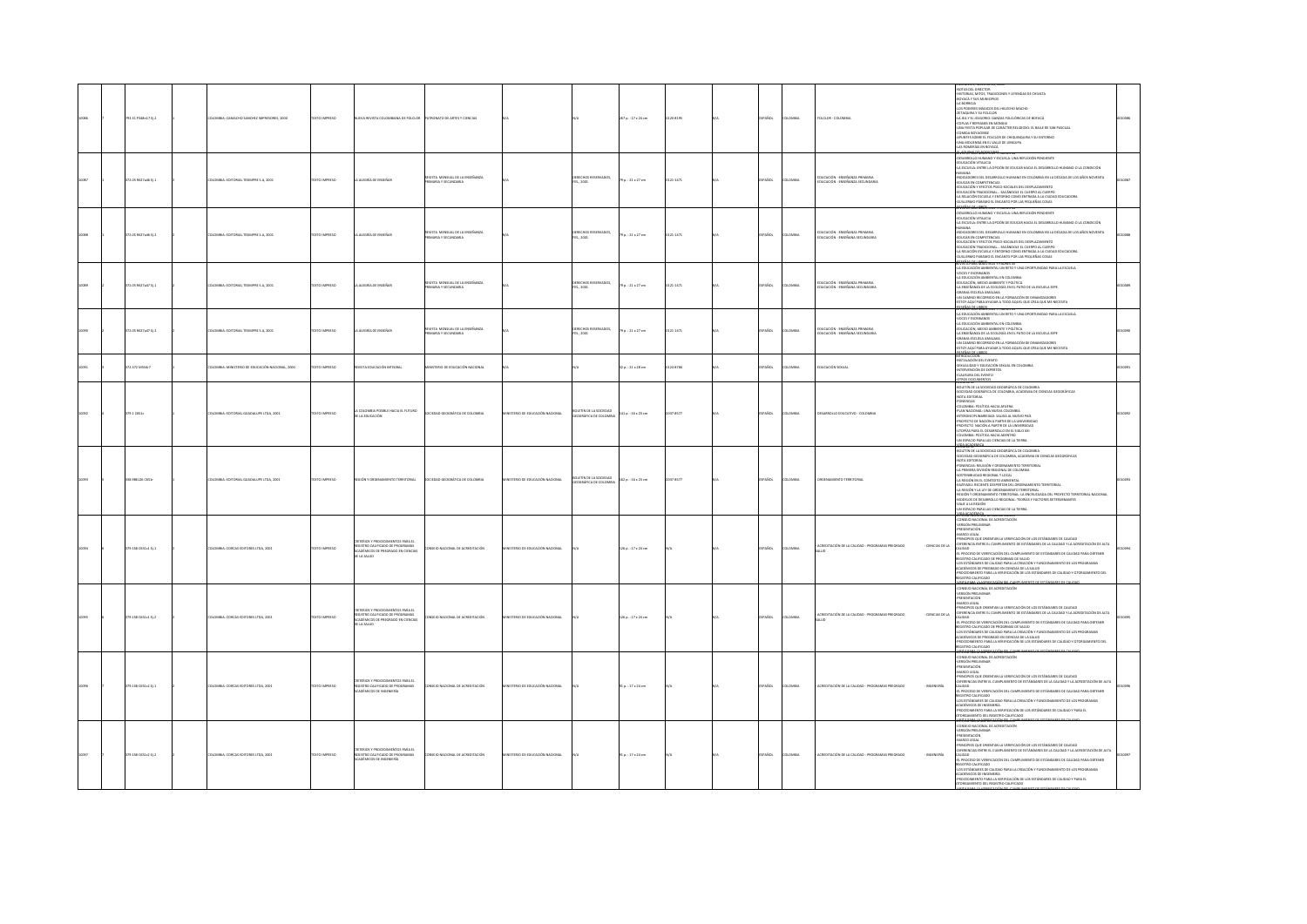|  | 158 0551c3 tj.1     |                                                                 |                      | FRICK Y PROCEDIMIENTOS PARA LA<br>UNTERIUS T PRUCECIMIENTOS PARA LA<br>VERIFICACIÓN DE ESTÁNDARES DE CALIDA<br>DE PROGRAMAS ACADÉMICOS DE<br>PREGRADO EN INGENIERÍA         | MACIONAL DE ACREDITACIÓN            |                                                                |                       | p.: 17 x 24 cm          |           |        |               |                                                                    | STEMA NACIONAL DE ACREDITACIÓN<br>XISEIO NACIONAL DE ACREDITACIÓN<br>IÓLOGO<br>ANALYS<br>HARDWOOD COMPANY IN VERIFICADIN DE LOS ESTÁNDARES DE CALIDAD<br>PROCEITORADO<br>ORIGENICANO DE ORIENTAN LA VERIFICADIN DE LOS ESTÁNDARES DE CALIDAD VIA ACIEDITADOÑ DE ALTA<br>ORIENTACAS DIFINE EL CAMPLIMIENTO DE ESTÁNDARE<br>ASSISTING CALIFICADO<br>-LOS ESTÁNDARES DE CALIDAD PARA LA CREACIÓN Y FUNCIONAMIENTO DE LOS PROGRAMAS<br>ACADÉMICOS DE INGENIERÍA<br>-PROCEDIMENTO PARA LA VERIFICACIÓN DE LOS ESTÁNDARES DE CALIDAD Y PARA EL<br>OTORGAMIENTO DEL REGISTRO CAUFICADO<br><b>21.9100.0007000000000000000</b>                                                                                 |  |
|--|---------------------|-----------------------------------------------------------------|----------------------|-----------------------------------------------------------------------------------------------------------------------------------------------------------------------------|-------------------------------------|----------------------------------------------------------------|-----------------------|-------------------------|-----------|--------|---------------|--------------------------------------------------------------------|-------------------------------------------------------------------------------------------------------------------------------------------------------------------------------------------------------------------------------------------------------------------------------------------------------------------------------------------------------------------------------------------------------------------------------------------------------------------------------------------------------------------------------------------------------------------------------------------------------------------------------------------------------------------------------------------------------|--|
|  | 379.158 C651c3 tj.2 | LOMBIA: CORCAS EDITORES LTDA, 2001                              | <b>DZERRINI OTX:</b> | ERIOS Y PROCEDIMIENTOS PARA LA<br>VERIFICACIÓN DE ESTÁNDARES DE CALIDAD<br>DE PROGRAMAS ACADÉMICOS DE<br>PREGRADO EN INGENIERÍA                                             | NSEIO NACIONAL DE ACREDITACIÓN      | STERIO DE EDUCACIÓN NACIONAL                                   |                       | 99 p.: 17 x 24 cm       | 23-7985   | PAÑOL  | OMBIA         | REDITACIÓN DE LA CALIDAD - PROGRAMAS PREGRADO<br><b>INGENIERÍA</b> | -<br>SISTEMA NACIONAL DE ACREDITACIÓN<br>-CONSEJO NACIONAL DE ACREDITACIÓN<br>coojóns-<br><b>PRESENTACIÓN</b><br>-MARCO LEGAL<br>-PRINCIPIOS QUE ORIENTAN LA VERIFICACIÓN DE LOS ESTÁNDARES DE CALIDAD<br>OFFIENCIAS ENTRE EL CUMPUMIENTO DE ESTÁNDARES DE CALIDAD Y LA ACREDITACIÓN DE ALTA.<br>CALIDAD<br>CALIDAD<br>-EL PROCESO DE VERIFICACIÓN DEL CUMPUMIENTO DE ESTÁNDARES DE CALIDAD PARA OBTENER<br>ESCRIPTORA DE MARIA DE MARIA CON EN EL CONTRADO DE LA PARADIANA DE LOS CARRIEROS DE LA CARRIERA DE LA CARRIERA<br>CON ESTÁNGIMES DE CALIDAD PARA LA CIENCIÓN Y FUNCIONAMENTE DE LOS PROGRAMAS<br>CONDIÁNCIOS DE NORMERÍA VERIFICACIÓ                                                      |  |
|  | 79.158 C651o4 tj.1  | OMBIA: CORCAS EDITORES LTDA, 2001                               | <b>XTO IMPRESO</b>   | <b>ICS Y DROCYTIMETATOS DARA LA</b><br>I ERROS T PROCEDIMIENTOS PARA LA<br>RIFICACIÓN DE ESTÁNDARES DE CALIDAD<br>PROGRAMAS ACADÉMICOS DE<br>IGRADO EN CIENCIAS DE LA SALUD | NSEIO NACIONAL DE ACREDITACIÓN      | TERIO DE EDUCACIÓN NACIONAL                                    |                       | 137 p. : 17 x 24 cm     | 123-7985  | PAÑOL  | owax          | - OENCIAS DE LA                                                    | -SISTEMA NACIONAL DE ACREDITACIÓN<br>-CONSEJO NACIONAL DE ACREDITACIÓN<br>-PRESENTACIÓN<br>-BANKO LEGAL<br>-BRINENCIO QUE ORIENTAN LA VERIFICACIÓN DE LOS ESTÁNDARES DE CALIDAD<br>-DIFIENDICO<br>CALIDAD<br>CALIDAD<br>REGISTRO CALIFICADO DE PROGRAMAS DE SALUD<br>-LOS ESTÁNDARES DE CALIDAD PARA LA CREADÓN Y FUNCIONAMIENTO DE LOS PROGRAMAS<br>O EMICOS DE PREGRADO EN CIENCIAS DE LA SALUD<br>PROCEDIMENTO PARA LA VERIFICACIÓN DE LOS ESTÁNDARES DE CALIDAD Y OTORGAMIENTO DE<br>OGAZITILAD ORTZE<br>www.assettech.com                                                                                                                                                                        |  |
|  | 379.158 C651o4 EL2  | LOMBIA: CORCAS EDITORES LTDA, 2001                              | OZSRRA OTX:          | ERIOS Y PROCEDIMIENTOS PARA LA<br>-<br>VERIFICACIÓN DE ESTÁNDARES DE CALIDAD<br>DE PROGRAMAS ACADÉMICOS DE<br>PREGRADO EN CIENCIAS DE LA SALUD                              | NSEIO NACIONAL DE ACREDITACIÓN      | TERIO DE EDUCACIÓN NACIONAL                                    |                       | 137 p. : 17 x 24 cm     | 123-7985  | SPAÑOL | <b>LOMBIA</b> | ACREDITACIÓN DE LA CALIDAD - PROGRAMAS PREGRADO<br>- DENCIAS DE LA | SERIE: ESTANDARES BASILUS DE CALIDA<br>SISTEMA NACIONAL DE ACREDITACIÓN<br>-<br>PRESENTACIÓN<br>MARCO LEGA<br>INCIDIOS OLIF ORIENTAN LA VERIEICACIÓN DE LOS ESTÁNDARES DE CALIDAD<br>ERENCIA ENTRE EL CUMPLIMIENTO DE ESTÁNDARES DE LA CALIDAD Y LA ACREDITACIÓN DE ALTA<br>CALIDAD<br>EL PROCESO DE VERIFICACIÓN DEL CUMPUMIENTO DE ESTÁNDARES DE CALIDAD PARA OBTENER<br>REGISTRO CALIFICADO DE PROGRAMAS DE SALUD<br>-LOS ESTÁNDARES DE CALIDAD PARA LA CREACIÓN Y FUNCIONAMIENTO DE LOS PROGRAMAS<br>ACADÉMICOS DE PREGRADO EN CIENCIAS DE LA SALUD<br><b>IENTO DEL</b>                                                                                                                           |  |
|  | 79.158 C651c5 Ej.1  | OMBIA: CORCAS EDITORES LTDA, 2001                               | <b>XTO IMPRESO</b>   | NEAMIENTOS PARA LA ACREDITACIÓN<br>STITUCIONAL                                                                                                                              | SEIO NACIONAL DE ACREDITACIÓN       |                                                                |                       | $2 p. : 17 * 24 cm$     | 22-7874   | Acc    | LOMBIA        | DÓN INSTITUCIONAL - COLON                                          | <b>IETULICUMENTOSTIMOVÉ</b><br>SISTEMA NACIONAL DE ACREDITACIÓN<br>CONSEJO NACIONAL DE ACREDITACIÓN<br>00000044<br>PRESENTACIÓN<br>INTRODUCCIÓN<br>-LA ACREDITACIÓN INSTITUCIONAL EN COLOMBIA<br>-MARCO LEGAL DE LA ACREDITACIÓN INSTITUCIONAL<br>-OBJETIVOS DE LA ACREDITACIÓN INSTITUCIONAL<br>-CRITERIOS DE LA ACREDITACIÓN INSTITUCIONAL<br>CTORES EN LA EVALUACIÓN DE LA CALIDAD INSTITUCIONAL<br>OMENTOS DE LA ACREDITACIÓN INSTITUCIONAL<br>INDERACIÓN Y EMISIÓN DE JUICIOS<br><b><i>ECONOMISTIC CARACTER</i></b>                                                                                                                                                                              |  |
|  | 379.158 C651c5 tj.2 | <b>ILOMBIA: CORCAS EDITORES LTDA, 2001</b>                      | DESRRAI OTXT         | LINEAMIENTOS PARA LA ACREDITACIÓN<br>NSTITUCIONAL                                                                                                                           | NSEJO NACIONAL DE ACREDITACIÓN      | TERIO DE EDUCACIÓN NACIONAL                                    |                       | 72 p. : 17 x 24 cm      | 122-7874  | SPAÑOL | LOMBIA        | CREDITACIÓN INSTITUCIONAL - COLOR                                  | -SISTEMA NACIONAL DE ACREDITACIÓN<br>CONSEJO NACIONAL DE ACREDITACIÓN<br>ODOJÓR4-<br>-<br>PRESENTACIÓN<br><b>INTRODUCCIÓN</b><br>-RETRODUCION<br>ALACEDOTACIÓN INSTITUCIONAL EN COLOMBIA<br>AMACO LIGAL DE LA ACEDITACIÓN INSTITUCIONAL<br>CRIETINGS DE LA ACEDITACIÓN INSTITUCIONAL<br>CRIETINGS DE LA ACEDITACIÓN INSTITUCIONAL<br>ACEDITACIÓN INSTITUCIONAL<br>ACEDITACIÓN Y E<br><b>SGEN'T, ASSIMATELY 2001</b>                                                                                                                                                                                                                                                                                   |  |
|  | 3.31 P348n25        | XOMBIA: IMPRENTA PATRIÓTICA DEL INSTITUTO CARO Y<br>JERVO, 2001 | TO IMPRESO           |                                                                                                                                                                             | DE ARTES Y CIENCIA                  |                                                                |                       | 12 p. : 17 x 24 cm      | 0-8195    |        |               | $occon-co$                                                         | TAS DEL DIRECTOR<br>ADVIS ON ORIGINAL RESULTING, A RESULTING AND AN UNIVERSIDAD COMMUNISTIC CONTINUES AND CONSULTING AN INTERFERING CONTINUES AND CONSULTING A SUB-TROOP OF THE STATE AND CONTINUES ARE CONTINUES AND CONTINUES ARE CONTINUES AND                                                                                                                                                                                                                                                                                                                                                                                                                                                     |  |
|  | 172.372 MS34rB tj.1 | LOMBIA: GENERAR EDICIONES, 2002                                 | <b>DZERNI OTXE</b>   | <b>ISTA EDUCACIÓN INTEGRAL</b>                                                                                                                                              | STERIO DE EDUCACIÓN NACIONAL        | <b>COANZACIÓN DE ESTADOS</b><br><b>DAMERICANOS</b>             |                       | 56 p.: 22 x 28 cm       | 124-8705  | AÑOL   | LOMBIA        | DUCACIÓN CÍVICA - CIUDADANÍA                                       | ANGELIA<br>MORIAS ENCUENTRO INTERNI<br><b>INTRODUCCIÓN</b><br><b>EXPERIENCIAS INTERNACIONALES</b><br>ATODOB 30 ADMISSION<br><b>PERSPECTIVA NACIONAL</b><br>MORIAS ENCUENTRO INTERNACIONAL DE EDUCACIÓN                                                                                                                                                                                                                                                                                                                                                                                                                                                                                                |  |
|  | 72.372 MS34r8 B.2   | LOMBIA: GENERAR EDICIONES, 2002                                 | OZSRRNI OTX3         | <b>ISTA EDUCACIÓN INTEGRAL</b>                                                                                                                                              | STERIO DE EDUCACIÓN NACIONAL        | ANIZACIÓN DE ESTADOS<br><b>DAMERICANOS</b>                     |                       | $6a. : 22 \times 28$ cm | 124-8705  | PAÑOL  | <b>LOMBIA</b> | EDUCACIÓN CÍVICA - CIUDADANÍA                                      | TRODUCEIÓN<br>PERIENCIAS INTERNACIONALES<br>EXPERIENCIA DE BOGOTÁ<br>PERSPECTIVA NACIONAL<br>MORIAS ENCUENTRO INTERNACIONAL DE EDUCACION QUE                                                                                                                                                                                                                                                                                                                                                                                                                                                                                                                                                          |  |
|  | 72.372 M534r9 EJ.1  | LOMBIA: GENERAR EDICIONES, 2002                                 | OZSRRNI OTXT         | <b>STA FOUCACIÓN INTEGRAL</b>                                                                                                                                               | <b>STERIO DE EDUCACIÓN NACIONAL</b> |                                                                |                       | $a. : 22 \times 28$ cm  | 24-8705   | PAÑOL  | LOMBIA        | DUCACIÓN BÁSICA - ESTÁNDARES CURRICULARES                          | <b>MEMORIAS ENCUENTRE) RITERRACIONAL EX EUGLALIUM LIGUINUMIN<br/>400 LA ESPERANZA DE QUIENTS SOLO TERNE ESPERANZA</b><br>4MANIFIESTO DE APOYO AL MELORAMIENTO DE LA EDUCACIÓN BÁSICA<br>4STÁNDARES CURRICULARES Y EDUCACIÓN PARA LA EXCELENCI<br>TÁNDARES ACADÉMICOS EN EL CONTEXTO ESCOLAR COLOMBIANO<br>TÁNDARES PARA LA EXCELENCIA EN LA EDUCACIÓN                                                                                                                                                                                                                                                                                                                                                 |  |
|  | 372.372 MS34r9 EL2  | DLOMBIA: GENERAR EDICIONES, 2002                                | DZER WIOTEKT         | EVISTA EDUCACIÓN INTEGRAL                                                                                                                                                   | INSTERIO DE EDUCACIÓN NACIONAL      |                                                                |                       | $44a:22 \times 28$ cm   | 124-8705  | SPAÑOL | LOMBIA        | EDUCACIÓN BÁSICA - ESTÁNDARES CURRICULARES                         | .<br>STÁNDARES CURRICULARES PARA LAS ÁREAS BÁSICAS.<br>EMORIAS ENCUENTRO INTERNACIONAL DE EDUCACIÓN CIUDADAN<br>NIMINING DINLUIN INI INI ENIMALIONAL OK EUGLALIUM LIGUNUMIN<br>40R ILA ESPERARZA DE QUIENES SOLO TIENEN ESPERARZA<br>4MARIFIESTO DE APOYO AL MEJORAMIENTO DE LA EDUCACIÓN BÁSICA<br>4STÁNIDARES ACADÉMICOS EN EL CONTEXTO ESCILAR COLOM<br>ANDARES PARA LA EXCELENCIA EN LA EDUCACIÓN                                                                                                                                                                                                                                                                                                 |  |
|  | 138.986126 C651r    | OMBIA: EDITORA GUADALUPE LTDA, 2002                             | O23RWH 0TX:          | ENTO TERRITORIAL DE<br>COLOMBIA COMPO                                                                                                                                       | <b>TEDAD GEOGRÁFICA DE COLOMBIA</b> | MESO DE EDUCACIÓN NACIONAL                                     | OLETÍN DE LA SOCIEDAD | 102 p. : 16 x 24 cm     | 037-85-77 | PAÑOL  | <b>COMBIA</b> |                                                                    | ESTÁNDARES CURRICULARES PARA LAS ÁREAS BÁSICAS<br>$\begin{split} &\underbrace{\textbf{G}[\textbf{G}[\textbf{G}]\textbf{G}[\textbf{G}]\textbf{G}[\textbf{G}]\textbf{G}[\textbf{G}]\textbf{G}[\textbf{G}] \textbf{G}[\textbf{G}] \textbf{G}[\textbf{G}] \textbf{G}[\textbf{G}] \textbf{G}[\textbf{G}] \textbf{G}[\textbf{G}] \textbf{G}[\textbf{G}] \textbf{G}[\textbf{G}] \textbf{G}[\textbf{G}] \textbf{G}[\textbf{G}] \textbf{G}[\textbf{G}] \textbf{G}[\textbf{G}] \textbf{G}[\textbf{G}] \$<br>UN ORDENAMIENTO TERRITORIAL PARA LA ESTRATEGIA ECOLÓGICA.<br>COLOMBIA: POTENCIA HÍDRICA<br>LA ORNOQUÍA: VISIÓN PROSPECTIVA<br>VÉRICA DEL SUR: LA GRAN MERCANCIA, GEOPOLÍTICA DE LA REGIÓN AMAZÓNICA |  |
|  | 0.7124 0851f        | LOMBIA: CORCAS EDITORES LTDA, 2002                              | OZERNO DTX:          | LA FORMACIÓN DE INGENIEROS EN EL<br>SIGLO XXI                                                                                                                               | MODARDONAL DE ACREDITACIÓN          | )<br>Añon Rodriguez, Juio Cesar<br>Añon Rodriguez, Julio Cesar |                       | 9 p. : 17 x 24 cm       | 57-8201   | AÑOL   | <b>OMBIA</b>  | CRMACIÓN - INGENIEROS                                              | <b>DAACADÓME</b><br>PRESENTACION<br>-REFLEXIONES EN TORNO A LA FORMACIÓN DE LOS INGENIEROS EN EL SIGLO XXI<br>-PARA RESCATAR AL HUMANISMO DEL MUNDO DE LOS OBJETOS                                                                                                                                                                                                                                                                                                                                                                                                                                                                                                                                    |  |
|  | 379.158 C651 Ej.1   | LOMBIA: CORCAS EDITORES LTDA, 2003                              | <b>DZERNI OTXIT</b>  | LINEAMIENTOS PARA LA ACREDITACIÓN<br>NSTITUCIONAL DE PROGRAMAS                                                                                                              | INSEIO NACIONAL DE ACREDITACIÓN     |                                                                |                       | 128 p.: 17 x 24 cm      | 122-7874  | PAÑOL  | LOMBIA        | <b>ACREDITACIÓN - FOI MACIÓN SI REBIOS</b>                         | INVERSATORIO.<br>IEMA RALIONAL DE ALREDITALIONI<br>CONSEJO NACIONAL DE ACREDITACIÓN<br>CONDID MAGNETICAL<br>SATURD MAGNETICAL CONTINUES INTO A DISPOSIT BACK COMO PART DEL<br>SATURD MAGNETICAL CONTINUES IN A NA LANDA VIA LA CAUSA COMO PART DE<br>SATURA NATIONALE DE LA CAUSA PARTINHA DE LA CAUSA<br>SATURD DE LA CAUSA CON<br>QUISITOS Y CONDICIONES INICIALES PARA INGRESAR AL SISTEMA NACIONAL DE ACREDITACIÓN<br><b>FACTORES</b>                                                                                                                                                                                                                                                             |  |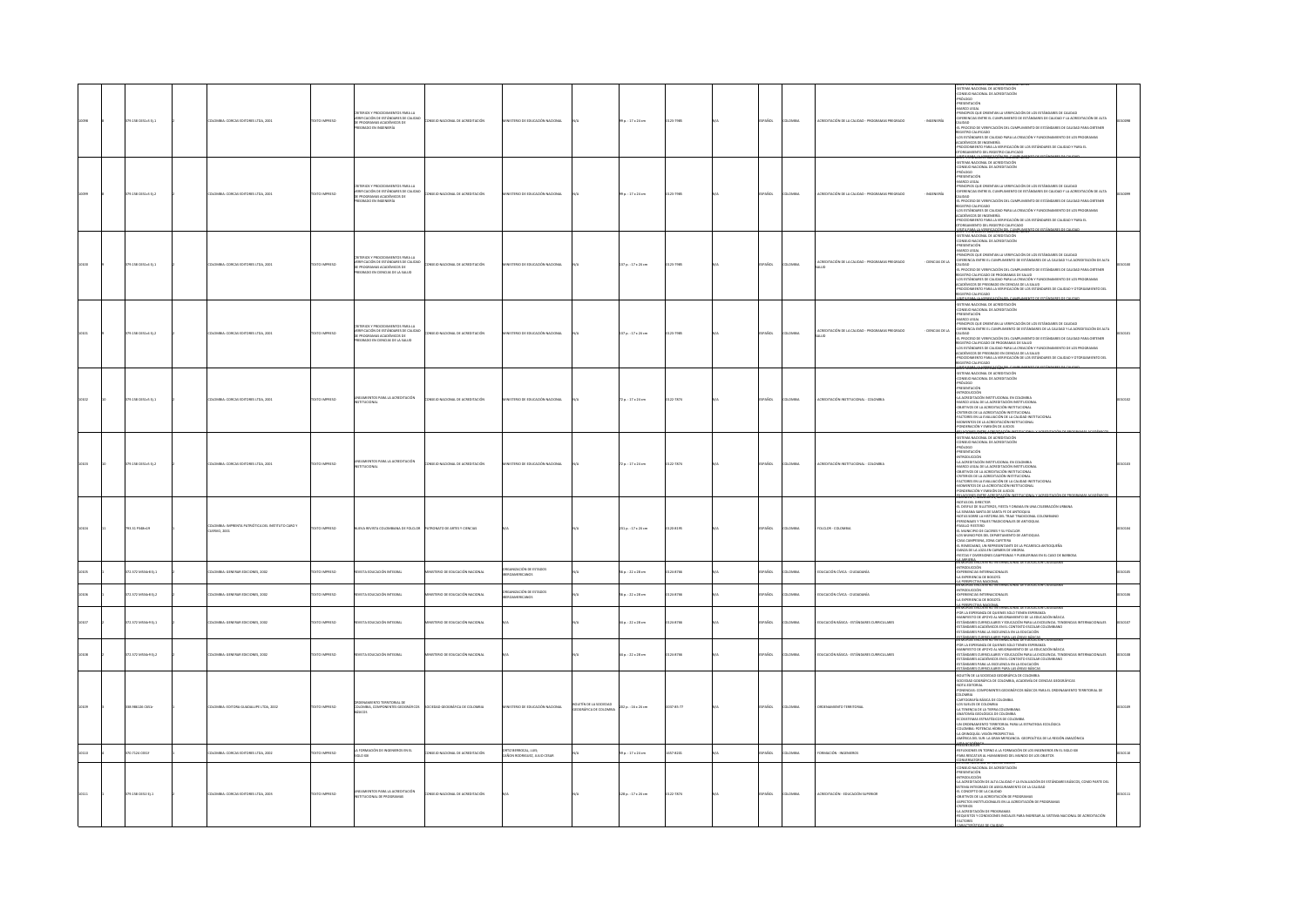|  | 79.158 C651 Ej.2          | LOMBIA: CORCAS EDITORES LTDA, 2003                                        | <b>XTO IMPRESO</b>  | .<br>MENTOS PARA LA ACREDITACIÓN<br>AWELL WATER ALL                                                                         | SEIO NACIONAL DE ACREDITACIÓN                                            |                               | 128 p.: 17 x 24 cm  | 122-7874  | PAÑOL         | LOMBIA         | CREDITACIÓN - EDUCACIÓN :    | SOLIDINA MALIONAL DE ACRIDITATION<br>-PRESENTACIÓN<br>-RESENTACIÓN<br>-LA ACREDITACIÓN DE ALTA CALIDAD Y LA EVALUACIÓN DE ESTÁNDARES BÁSICOS, COMO PARTE DEL<br>-LA ACREDITACIÓN DE ALTA CALIDAD Y LA EVALUACIÓN DE ESTÁNDARES BÁSICOS, CO<br>$\downarrow$ a Acatemicach de Alta (Calinar) e l'a publicache destàrbanes básicos, como parte del<br>1537 dans integrado de Assolumentato de La Calinar<br>1537 dans integrado de Assolumentato de La Calinary<br>Aspectos IV dans integradore<br>CTORES                                                          | 0112 |
|--|---------------------------|---------------------------------------------------------------------------|---------------------|-----------------------------------------------------------------------------------------------------------------------------|--------------------------------------------------------------------------|-------------------------------|---------------------|-----------|---------------|----------------|------------------------------|-----------------------------------------------------------------------------------------------------------------------------------------------------------------------------------------------------------------------------------------------------------------------------------------------------------------------------------------------------------------------------------------------------------------------------------------------------------------------------------------------------------------------------------------------------------------|------|
|  | 793.31 P348n20            | XOMBIA: IMPRENTA PATRIÓTICA DEL INSTITUTO CARO Y<br>JERVO, 2003           | O23R9001 OTX        | UEVA REVISTA COLOMBIANA DE FOLCLOR                                                                                          | TRONATO DE ARTES Y CIENCIAS                                              |                               | 254 p.: 17 x 24 cm  | 120-8195  | SPAÑOL        | <b>LOMBA</b>   | FOLCLOR - COLOMBIA           | VOLUMEN 7. NÚMERO 22. 2003<br>NOTAS DEL DIRECTOR<br>-NOI AS USE LUBEC (UN DINAMARCA, EL BAMBUCO CUNDINAMERQUES Y LA RUMBA CRIOLLA ANTILLANA<br>-EONADAS, CANTOS Y DANZAS FOLCLORICAS DEL DEPARTAMENTO DE CUNDINAMARCA<br>ATON RI OLIV ORA J3-<br>LL CARAMELO ROSADO DE ZIPAQUIRA<br>-LA COCINA EN CUNDINAMARCA<br>LOS MUNICIPIOS EN EL MUNICIPIO DE CUNDINAMARCA<br>TRAJE TRADICIONAL CAMPESINO DE CUNDINAMARCA<br>-FESTIVAL NACIONAL DEL TORBELLINO EN TABIO<br>LOS JUEGOS INFANTILES EN EL MUNICIPIO DE COTA<br>RIÑAS DE GALLOS Y VOCAVULARIO DE GALLINISTICA |      |
|  | <b>408 AC167b</b>         | ILOMBIA: EDITORA GUADALUPE LTDA, 2004                                     | EXTO IMPRESO        | <b>JOUT IN DE LA ACADEMIA COLOMBANA</b>                                                                                     | ADEMIA COLOMBIANA                                                        | JANOIDAN NÒIDADOS 30 OIRSTE   | 197 p.: 17 x 24 cm  | 0001-1773 | SPAÑOL        | <b>ILOMBIA</b> | ENGUAIE - BILINGÜÍSMO        | HOMENAUE A LA MEMORIA DEL POETA Y ACADÉMICO FERNANDO CHARRY LARA<br>-POSESIONES<br>-EN LA ACADEMIA<br>-TRABAJOS DE LOS ACADÉMICOS<br>-COLABORACIONES<br>-CRÓNICA DE LA ACADEMIA<br>-VIDA DEL IDIOMA<br>-NOTAS BIBLIOGRÁFICAS<br>-MESA REDONDA SOBRE LA EDUCACIÓN BILINGÜE                                                                                                                                                                                                                                                                                       |      |
|  | 78.1661C15e               | XOMBIA: SECRETARÍA GENERAL , GRUPO DE PROCESOS<br>XTORIALES - ICFES, 2004 | O23R9MI OTX         | INES DE ESTADO DE CALIDAD DE LA<br>EDUCACIÓN SUPERIOR ; GUÍA DE<br>ORIENTACIÓN                                              | INSTITUTO COLOMBIANO PARA EL FOMENTO DE<br>LA EDUCACIÓN SUPERIOR - ICFES |                               | 31 p.: 16 x 23 cm   | 194-595X  | PAÑOL         | LOMBIA         | <b>KÁMENES DE ESTADO</b>     | <b>MARISORA PUBLICA</b><br>NIADUMA FUBULA<br>VOLUCIÓN EDUCATIVA, COLOMBIA APRENDE<br>$rac{1}{2}$<br>-K-FES<br>-PRESENTACIÓN<br>-REFERENTES DE EVALUACIÓN EL EXAMEN                                                                                                                                                                                                                                                                                                                                                                                              |      |
|  | 93.31 P348n21 Ej.1        | LOMBIA: IMPRENTA PATRIÓTICA DEL INSTITUTO CARO Y<br>IERVO, 2004           | TO IMPRESO          | EVA REVISTA COLOM<br>MNA DE FOLCLOP                                                                                         | <b>ONATO DE ARTES Y CIENCIAS</b>                                         |                               | 292 p. : 17 x 24 cm | 120-8195  | PAÑOL         | LOMBIA         | <b>DLCLOR - COLOMB</b>       | GANIZACIÓN DE LA APLICACIÓN DEL EXAM<br>$\begin{array}{l} \frac{\partial \mathbf{G}(\mathbf{X},\mathbf{X},\mathbf{X},\mathbf{X},\mathbf{X},\mathbf{X},\mathbf{X},\mathbf{X},\mathbf{X},\mathbf{X},\mathbf{X},\mathbf{X},\mathbf{X},\mathbf{X},\mathbf{X},\mathbf{X},\mathbf{X},\mathbf{X},\mathbf{X},\mathbf{X},\mathbf{X},\mathbf{X},\mathbf{X},\mathbf{X},\mathbf{X},\mathbf{X},\mathbf{X},\mathbf{X},\mathbf{X},\mathbf{X},\mathbf{X},\mathbf{X},\mathbf{X},\mathbf{X$<br>ACTIVIDAD PESQUERA<br>TRAJES TRADICIONALES Y LOS PEINADOS                          |      |
|  | 793.31 P348n21 B12        | CIMBIA: IMPRENTA PATRIÓTICA DEL INSTITUTO CARO Y<br>UERVO, 2004           | OZSRRNI OTX         | UEVA REVISTA COLOMBIANA DE FOLCLOR                                                                                          | TRONATO DE ARTES Y CIENCIAS                                              |                               | 202 p. : 17 x 24 cm | 0120-8195 | SPAÑOL        | <b>COMBIA</b>  | FOLCLOR - COLOMBIA           | <b>AUCORAL PYRIGME AT LE VIGAT CHOCONIO.</b><br>-NOTAS DEL DIRECTOR, EL FOLCLOR DE CHOCÓ<br>DANZAS Y RITMOS FOLCLÓRICOS DEL CHOCÓ<br>EL AGUABAJO<br>-LA RELIGIOSIDAD DEL CHOCÓ<br>-<br>-MUNICIPIOS DEL CHOCÓ<br>-<br>-CARACTERÍSTICAS DEL ESPAÑOL CHOCOANO COMO VARIANTE DIALECTAL<br>ALABAOS Y ROMANCES UN TEMA CLAVE EN EL CHOCÓ<br>CELEBRACIONES FAMILIARES<br>ARTESANÍAS<br><b>MINERÍA</b><br>-LOS JUEGOS Y RONDAS INFANTILES DEL DEPARTAMENTO DEL CHOCÓ<br>ACTIVIDAD PESQUERA<br>TRAJES TRADICIONALES Y LOS PEINADOS                                       |      |
|  | 0 MS34a Ej.1              | KOMBIA: MINISTERIO DE EDUCACIÓN NACIONAL, 2005                            | O23R900 OTX         | 1005 AÑO DE LAS COMPETENCIAS<br>ENTÍFICAS PARA COMPRENDER Y                                                                 | <b>ISTERIO DE EDUCACIÓN NACIONAL</b>                                     |                               | 34 p.: 11 x 28 cm   |           | PAÑOL         | <b>AIRMOJ</b>  | INFERENCIAS - CIENCIAS       | MITOS Y LINERAIS DEL FOLCLOR CHOCOANO.<br>ITINERARIO DE ACTIVIDADES PARA EL AÑO DE LAS COMPETECIAS CIENTÍFICAS.<br>REVOLUCIÓN EDUCACTIVA, COLOMBIA APRENDE                                                                                                                                                                                                                                                                                                                                                                                                      |      |
|  | MS34a tj.2                | LOMBIA: MINISTERIO DE EDUCACIÓN NACIONAL, 2005                            | TO IMPRESO          | ANSFORMAR EL MUNDO<br>05 AÑO DE LAS COMPETENCIAS<br>INTÍFICAS PARA COMPRENDER Y<br>ANSFORMAR EL MUNDO                       | <b>TERIO DE EDUCACIÓN NACIONAL</b>                                       |                               | 34 p. : 11 x 28 cm  |           | Acc.          | .<br>DMBIA     | <b>IFERENCIAS - CIENCIAS</b> | ITINERARIO DE ACTIVIDADES PARA EL AÑO DE LAS COMPETECIAS CIENTÍFICAS<br>-REVOLUCIÓN EDUCACTIVA, COLOMBIA APRENDE                                                                                                                                                                                                                                                                                                                                                                                                                                                |      |
|  | 9.158 C651a E11           | LOMBIA: CORCAS EDITORES LTDA., 2006                                       | TO IMPRESO          | CIACIÓN DE CONDICIONES INICIALES                                                                                            | SEIO NACIONAL DE ACREDITACIÓN                                            | STERIO DE EDUCACIÓN NACIONAL  | 20 p.: 17 x 24 cm   | 22-9050   | <b>AROL</b>   | owax           | CREDITACIÓN FOI CATIVA       | NTRODUCCIÓN<br>.<br>CONDICIONES INCIALES PARA INGRESAR AL SISTEMA NACIONAL DE ACREDITACIÓN<br>PROCEDIMIENTO PARA LA APRECIACIÓN DE CONDICIONES INICIALES<br>ANEXOS<br>MTRODUCCIÓN                                                                                                                                                                                                                                                                                                                                                                               |      |
|  | 9.158 $C651a$ $t$ $j$ $2$ | LOMBIA: CORCAS EDITORES LTDA., 2006                                       | <b>DZERRAI OTX</b>  | CIACIÓN DE CONDICIONES INICIALES                                                                                            | NSEJO NACIONAL DE ACREDITACIÓN                                           | JANODAN NÓCACIÓN SER ESTERIO  | 20 p. : 17 x 24 cm  | 22-9050   | AÑOL          | <b>AIRMO</b>   | <b>REDITACIÓN EDUCATIVA</b>  | INTRODUCIÓN<br>-CONDICIONES INICIALES PARA INGRESAR AL SISTEMA NACIONAL DE ACREDITACIÓN<br>-PROCEDIMIENTO PARA LA APRECIACIÓN DE CONDICIONES INICIALES<br>ANEXOS<br>AMERICACION                                                                                                                                                                                                                                                                                                                                                                                 |      |
|  | 79.158 C651e1 D.1         | DLOMBIA: CORCAS EDITORES LTDA., 2006                                      | OZSRRNI OTX         | (A PARA LA EVALUACIÓN EXTERNA CON<br>TINES DE ACREDITACIÓN DE PROGRAMAS<br>ADÉMICOS DE PREGRADO                             | INSEIO NACIONAL DE ACREDITACIÓN                                          | JAMOIDAN MÓLIADUSE ED OIRETT  | 24 p.: 17 x 24 cm   | 122-9050  | SPAÑOL        | <b>COMBIA</b>  | ACREDITACIÓN EDUCATIVA       | .<br>Orientaciones generales<br>Fundamentación de la evaluación externa<br>CRITERIOS NORMATIVOS PARA LA ACTUACIÓN DE LOS PARES ACADÉMICOS<br>ESPONSABILIDADES DE LA INSTITUCIÓN VISITADA<br>ECURSOS A DISPOSICIÓN DE LOS PARES ACADÉMICOS<br><b>PROCESO DE EVALUACIÓN EXTERNA</b><br>TRODUCTION                                                                                                                                                                                                                                                                 |      |
|  | 9.158 C651g1 tj.2         | LOMBIA: CORCAS EDITORES LTDA., 2006                                       | TO IMPRESO          | UÍA PARA LA EVALUACIÓN EXTERNA CON<br>INES DE ACREDITACIÓN DE PROGRAMAS<br>CADÉMICOS DE PREGRADO                            | SEIO NACIONAL DE ACREDITACIÓN                                            | TERIO DE EDUCACIÓN NACIONAL   | 24 p.: 17 x 24 cm   | 22-9050   | AÑOL          | .<br>DMBIA     | <b>BEDITACIÓN FOLICATIVA</b> |                                                                                                                                                                                                                                                                                                                                                                                                                                                                                                                                                                 |      |
|  | 9.158 C651g2 tj.1         | LOMBIA: CORCAS EDITORES LTDA., 2006                                       | TO IMPRESO          | (Á PARA LA RENOVACIÓN DE LA<br>REDITACIÓN DE PROGRAMAS<br>ADÉMICOS DE PREGRADO                                              | EIO NACIONAL DE ACREDITACIÓN                                             | TRIO DE EDUCACIÓN NACIONAL    | 13 p.: 17 x 24 cm   | 122-9050  | usce.         | .<br>DMBIA     | CREDITACIÓN EDUCATIVA        | $\begin{split} &\frac{\partial \mathbf{H}(\mathbf{R}(\mathbf{R}(\mathbf{R}(\mathbf{R}(\mathbf{R}(\mathbf{R}(\mathbf{R}(\mathbf{R}(\mathbf{R}(\mathbf{R}(\mathbf{R}(\mathbf{R}(\mathbf{R}(\mathbf{R}(\mathbf{R}(\mathbf{R}(\mathbf{R}(\mathbf{R}(\mathbf{R}(\mathbf{R}(\mathbf{R}(\mathbf{R}(\mathbf{R}(\mathbf{R}(\mathbf{R}(\mathbf{R}(\mathbf{R}(\mathbf{R}(\mathbf{R}(\mathbf{R}(\mathbf{R}(\mathbf{R}(\mathbf{R}(\mathbf{R}$                                                                                                                                |      |
|  | 79.158 C651g2 tj.2        | <b>ILOMBIA: CORCAS EDITORES LTDA., 2006</b>                               | EXTO IMPRESO        | GUÍA PARA LA RENOVACIÓN DE LA<br>ACREDITACIÓN DE PROGRAMAS<br>ADÉMICOS DE PREGRADO                                          | ISEIO NACIONAL DE ACREDITACIÓN                                           | TERIO DE EDUCACIÓN NACIONAL   | 13 p. : 17 x 24 cm  | 122-9050  | SPAÑOL        | LOMBIA         | ACREDITACIÓN EDUCATIVA       | WIRDDUCDÓN<br>-LA CALIDAD COMO PROCESO<br>-<br>- CARÁCTER TEMPORAL DE LA ACREDITACIÓN<br>- PROCEDIMIENTO PARA LA RENOVACIÓN DE LA ACREDITACIÓN<br>OESCRIPCIÓN DEL INFORME DE AUTOEVALUACIÓN CON FINES DE RENOVACIÓN DE LA ACREDITACIÓN<br>AWRITKI WÓDALIAV3-<br>ALUACIÓN FINAL                                                                                                                                                                                                                                                                                  |      |
|  | 79.158 C651g3 Ej.1        | ILOMBIA: CORCAS EDITORES LTDA., 2006                                      | <b>CESRRINI OTX</b> | JÍA PARA LA AUTOEVALUACIÓN CON<br>FINES DE ACREDITACIÓN DE PROGRAMAS<br>DE PREGRADO : GUÍA DE PROCEDIMENTO.<br>ZAA 03       | INSEIO NACIONAL DE ACREDITACIÓN                                          | STERIO DE EDUCACIÓN NACIONAL  | 30 p.: 17 x 24 cm   | 123-0506  | SPAÑOL        | <b>LOMBA</b>   | ACREDITACIÓN EDUCATIVA       | CONSEJO NACIONAL DE ACREDITACIÓN<br><b>CUARTA EDICIÓN</b><br>GUÍA DE PROCEDIMIENTO, CNA 03<br><b>INTRODUCCIÓN</b><br>EL PROCESO DE AUTOEVALUACIÓN<br>ORENTACIONES ESPECÍFICAS<br>FUENTES E INSTRUMENTOS DEL PROCESO DE AUTOEVALUACIÓN                                                                                                                                                                                                                                                                                                                           |      |
|  | 79.158 C651e3 D.2         | LOMBIA: CORCAS EDITORES LTDA., 2006                                       | <b>XTO IMPRESO</b>  | JÍA PARA LA AUTOEVALUACIÓN CON<br><b>FINES DE ACREDITACIÓN DE PROGRAMAS</b><br>E PREGRADO : GUÍA DE PROCEDIMENTO,<br>ED ANT | ISEIO NACIONAL DE ACREDITACIÓN                                           | JANOIDAN NÒCACIÓN NACIONAL    | 30 p.: 17 x 24 cm   | 123-0506  | SPAÑOL        | <b>LOMBIA</b>  | CREDITACIÓN EDUCATIVA        | INFORME DE AUTORVALIJACIÓN<br>-<br>GUARTA EDICIÓN<br>GUÍA DE PROCEDIMIENTO, CNA 03<br>-<br>EL PRODUCCIÓN<br>EL PROCESO DE AUTOEVALUACIÓN<br>ORENTACIONES ESPECÍFICAS<br>ENTES E INSTRUMENTOS DEL REOCESO DE AUTORVALUACIÓN                                                                                                                                                                                                                                                                                                                                      |      |
|  | 79.158 C651g4 EJ.1        | <b>ILOMBIA: CORCAS EDITORES LTDA., 2006</b>                               | XTO IMPRESO         | ENTACIONES PARA LA EVALUACIÓN<br>ERNA CON FINES DE ACREDITACIÓN<br>TITUCIONAL                                               | SEIO NACIONAL DE ACREDITACIÓN                                            | STERIO DE EDUCACIÓN NACIONAL  | 36 p.: 17 x 24 cm   | 122-9050  | <b>SPAÑOL</b> | <b>LOMBIA</b>  | ACREDITACIÓN EDUCATIVA       | <b>REGENLES ALTER XENEGRAM</b><br>SEGUNDA EDICIÓN<br>GUÍA DE PROCEDIMIENTO, CNA 05<br>-PRESENTACIÓN<br>-INTRODUCCIÓN<br>ORENTACIONES GENERALES<br>-RESPONSABILIDADES DE LA INSTITUCIÓN VISITADA<br>-RECURSOS A DISPOSICIÓN DE LOS PARES<br><b>PROCESO DE EVALUACIÓN EXTERNA</b><br><b>REDEFILE BANAL LE XERIBITAT EN</b>                                                                                                                                                                                                                                        |      |
|  | 79.158 C651g4 tj.2        | LOMBIA: CORCAS EDITORES LTDA., 2006                                       | <b>DZERNI OTXIT</b> | INTACIONES PARA LA EVALUACIÓN<br>EXTERNA CON FINES DE ACREDITACIÓN<br>TITUCIONAL                                            | <b>NSEIO NACIONAL DE ACREDITACIÓN</b>                                    | JAMOIDAN MÒIDADES SO OIRSTEIN | 36 p. : 17 x 24 cm  | 0122-9050 | SPAÑOL        | <b>AIRMOJ</b>  | ACREDITACIÓN EDUCATIVA       | SEGUNDA EDICIÓN<br>GUÍA DE PROCEDIMIENTO, CNA 05<br>-PRESENTACIÓN<br>-INTRODUCCIÓN<br>ORENTACIONES GENERALES<br><b>BESPONSABILIDADES DE LA INSTITUCIÓN VISITADA</b><br>RECURSOS A DISPOSICIÓN DE LOS PARES<br>PROCESO DE EVALUACIÓN EXTERNA                                                                                                                                                                                                                                                                                                                     |      |
|  |                           |                                                                           |                     |                                                                                                                             |                                                                          |                               |                     |           |               |                |                              |                                                                                                                                                                                                                                                                                                                                                                                                                                                                                                                                                                 |      |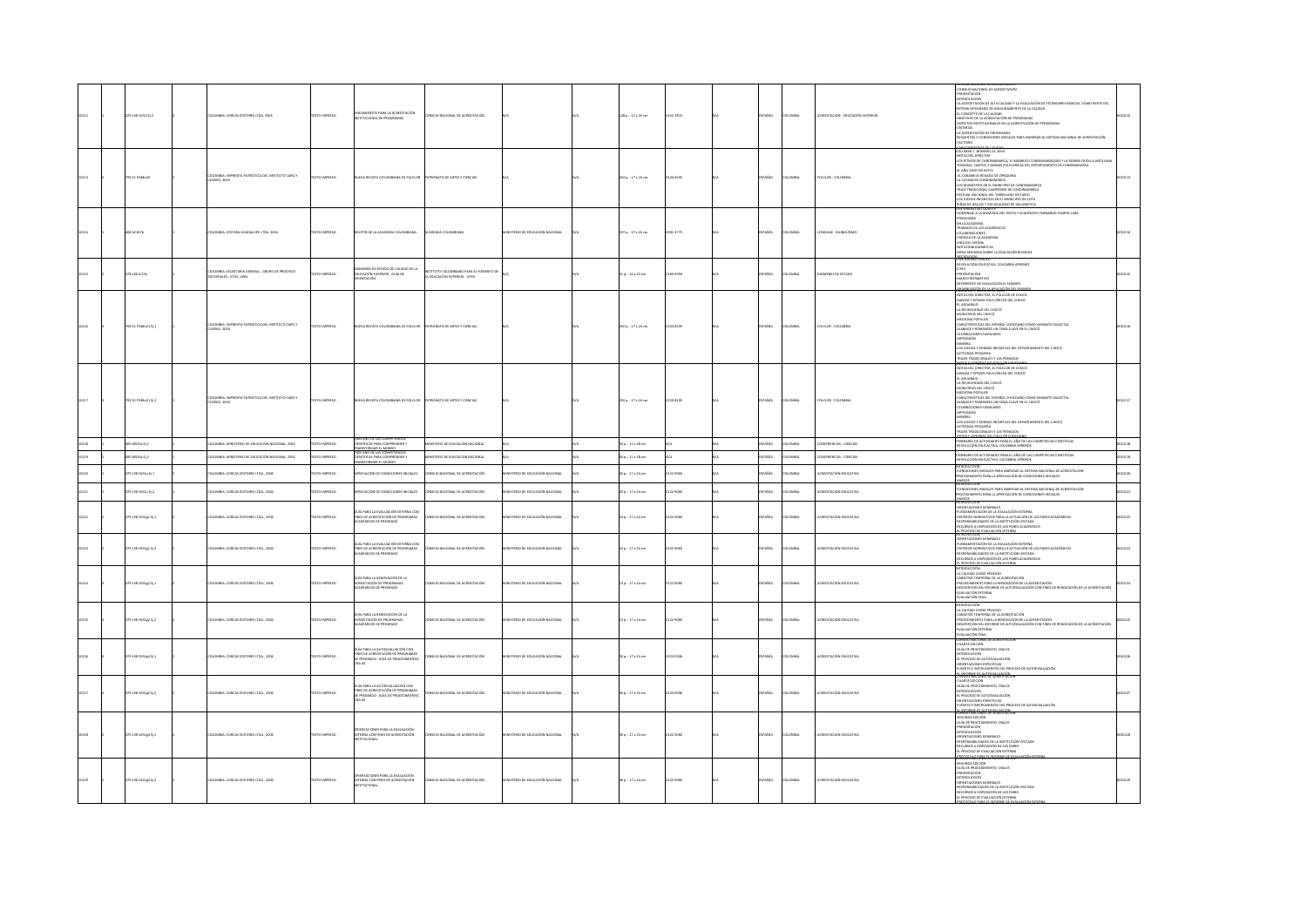|  | 71.334 CS51e            | OMBIA: CORCAS EDITORES LTDA., 2006      | EXTO IMPRESO         | INGS VIRTUALES EN LA EDUCACIÓN                                                                                                              | ONSEIO NACIONAL DE ACREDITACIÓN        | STERIO DE EDUCACIÓN NACIONAL                    | 191 p.: 17 x 24 cm       |           | SPAÑOL      | LOMBA          | EDUCACIÓN A DISTANCIA<br>EDUCACIÓN VIRTUAL | PRESENTACIÓN<br>«INTRODUCCIÓN<br>CALIDAD DE LA EDUCACIÓN CON ÉNFASIS EN UTILIZACIÓN DE TECNOLOGÍA<br>-EL ESTADO DEL DESARROLLO DE LA EDUCACIÓN A DISTANCIA Y LA UTILIZACIÓN DE LOS ENTORNOS<br>VIRTUALES EN LA EDUCACIÓN SUPERIOR EN COLOMBIA<br>-<br>- EL ESTADO DE DESARROLLO DE LA EDUCACIÓN A DISTANCIA Y LA UTILIZACIÓN DE LOS ENTORNOS<br>VIRTUALES EN LA EDUCACIÓN SUPERIOR EN AMÉRICA LATINA<br>-FUNDAMENTOS PEDAGÓGICOS EN ENTORNOS VIRTUALES DE APRENDIZAJE<br>-FURDINGITIGS YNDIAGOGIOUS DY INTOINING YN IN OLAIS AN AMENIADAIR DY CHRONICHION INDIANA CHRONICAL COMPANY (CHRONICAL CHRONICAL CHRONICAL CHRONICAL CHRONICAL CHRONICAL CHRONICAL CHRONICAL CHRONICAL CHRONICAL CHRONICAL CHRO<br><b>ERNIACOR</b> |  |
|--|-------------------------|-----------------------------------------|----------------------|---------------------------------------------------------------------------------------------------------------------------------------------|----------------------------------------|-------------------------------------------------|--------------------------|-----------|-------------|----------------|--------------------------------------------|----------------------------------------------------------------------------------------------------------------------------------------------------------------------------------------------------------------------------------------------------------------------------------------------------------------------------------------------------------------------------------------------------------------------------------------------------------------------------------------------------------------------------------------------------------------------------------------------------------------------------------------------------------------------------------------------------------------------------|--|
|  | 179.158 C65111 Ej.1     | LOMBIA: CORCAS EDITORES LTDA., 2006     | DZERNI OTXIT         | LINEAMIENTOS PARA LA ACREDITACIÓN DE<br>PROGRAMAS                                                                                           | CONSEIO NACIONAL DE ACREDITACIÓN       | STERIO DE EDUCACIÓN NACIONAL                    | 128 p.: 17 x 24 cm       | 0122-7874 | PAÑOL       | LOMBIA         | ACREDITACIÓN EDUCATIVA                     | <b>INTRODUCCIÓN</b><br>MARCO LEGAL<br>-LA ACREDITACIÓN DE ALTA CALIDAD Y LA EVALUACIÓN DE ESTÁNDARES BÁSICOS, COMO PARTE DEL<br>SISTEMA INTEGRADO DE ASEGURAMENTO DE LA CALIDAD<br>-EL CONCEPTO DE CALIDAD<br>-<br>- OBJETIVOS DE LA ACREDITACIÓN DE PROGRAMAS<br>- ASPECTOS INSTITUCIONALES EN LA ACREDITACIÓN DE PROGRAMAS<br>- CRITERIOS<br>ANTICS                                                                                                                                                                                                                                                                                                                                                                      |  |
|  | 179.158 C65111 EL2      | LOMBIA: CORCAS EDITORES LTDA., 2006     | OZERNI OTX           | TOS PARA LA ACREDITACIÓN DE<br>70000                                                                                                        | CONSEJO NACIONAL DE ACREDITACIÓN       | <b>TERIO DE EDISCACIÓN NACIONAL</b>             | 128 p.: 17 x 24 cm       | 122-7874  | PAÑOL       | <b>OMBA</b>    | <b>ACREDITACIÓN FOLICATIVA</b>             | FRAMININAIRE<br>-INTRODUCCIÓN<br>-MARCO LEGAL<br>-LA ALRESTIALIUN DE AL IA CALINAD T LA EVALUADON DE<br>SISTEMA INTEGRADO DE ASEGURAMIENTO DE LA CALIDAD<br>-EL CONCEPTO DE CALIDAD<br>-OBJETIVOS DE LA ACREDITACIÓN DE PROGRAMAS<br>-<br>ASPECTOS INSTITUCIONALES EN LA ACREDITACIÓN DE PROGRAMAS<br>-CRITERIOS<br>ANDUDS                                                                                                                                                                                                                                                                                                                                                                                                 |  |
|  | 19.158 C65112 Ej.1      | VISIA: CORCAS EDITORES LTDA., 2006      | <b>DIMPRESO</b>      | EAMENTOS PARA LA ACREDITACIÓN<br>TITUCIONAL                                                                                                 | O NACIONAL DE ACREDITACIÓN             |                                                 | 2p.: 17 x 24 cm          |           |             | us.            |                                            | -<br>-FONDERACIÓN Y EMISIÓN DE JUICIOS<br>-RELACIONES ENTRE ACREDITACIÓN INSTITUCIONAL Y ACREDITACIÓN DE PROGRAMAS ACADÉMICOS<br>LGUNOS PUNTOS ESPECÍFICOS EN MATERIA DE ACREDITACIÓN DE INSTITUCIONES                                                                                                                                                                                                                                                                                                                                                                                                                                                                                                                     |  |
|  | 379.158 06510 012       | OMBIA: CORCAS EDITORES LTDA., 2006      | OZSRRNI OTXT         | INEAMIENTOS PARA LA ACREDITACIÓN<br>NSTITUCIONAL                                                                                            | SEIO NACIONAL DE ACREDITACIÓN          | TERIO DE EDUCACIÓN NACIONAL                     | $72a. : 17 \times 24$ cm | 122-7874  | SPAÑOL      | LOMBIA         | ACREDITACIÓN EDUCATIVA                     | -MOMENTOS DE LA ACREDITACIÓN INSTITUCIONAL<br>-PONDERACIÓN Y EMISIÓN DE JULCIOS<br>RELACIONES ENTRE ACREDITACIÓN INSTITUCIONAL Y ACREDITACIÓN DE PROGRAMAS ACADÉMICOS<br>ALGUNOS PUNTOS ESPECÍFICOS EN MATERIA DE ACREDITACIÓN DE INSTITUCIONES                                                                                                                                                                                                                                                                                                                                                                                                                                                                            |  |
|  | 79.158 C651             | MBIA: CORCAS EDITORES LTDA., 2006       | XTO IMPRESO          | INDICADORES PARA LA AUTOEVALUACIÓN<br>CON FINES DE ACREDITACIÓN<br>INSTITUCIONAL                                                            | <b>SEIO NACIONAL DE ACREDITACIÓN</b>   | CIACIÓN COLOMBIANA DE<br>VERSIDADES ASCUN       | $0p.:17\times21$ cm      | 94-2152   | io.         | <b>MEN</b>     |                                            | REDEMARKADE REABHALLAN<br><b>IDADES, ASCUN</b><br>NAMEN' MALUMAL DE MUSEUITACION<br>- SERIE: DOCUMENTOS ESPECIALES NO.1<br>- SERIE: DOCUMENTOS ESPECIALES NO.1<br>- PRESENTACIÓN<br>- REFERENCION<br>- REFERENCE CHRACTER(STICAL, APPERTOR)<br>FACTORES, CARACTERÍSTICAS, ASPECTOS QU                                                                                                                                                                                                                                                                                                                                                                                                                                      |  |
|  | .<br>79.158 C65111 Ej.1 | .<br>CMMIA: CORCAS EDITORES LTDA., 2006 | XTO IMPRESO          | INDICADORES PARA LA AUTOEVALUACIÓN<br>CON FINES DE ACREDITACIÓN DE<br>PROGRAMAS DE PREGRADO EN EDUCACIÓN                                    | SEJO NACIONAL DE ACREDITACIÓN          | JACIÓN COLOMBIANA DE<br>ERSIDADES ASCUN         | il p. : 17 x 21 cm       | 794-2152  | AÑOL        | .<br>DMBIA     | CREDITACIÓN EDUCATIVA                      | -<br>- ASOCIACIÓN COLOMBIANA DE UNIVERSIDADES, ASCUN<br>- SERIE: DOCUMENTOS ESPECIALES NO.2<br>- ASOCIACIÓN COLOMBIANA DE FACULTADES DE EDUCACIÓN, ASCOFADE<br>ASOCIACIÓN COLOMBIANA DE FACUL<br>PRESENTACIÓN<br>MARCO DE LA PROFESIÓN DOCENTE<br>ACTORES, CARACTERÍSTICAS, VARIABL<br>ONSEIG NACIONAL DE ACREDITACIÓN                                                                                                                                                                                                                                                                                                                                                                                                     |  |
|  | 19.158 C65111 Ej.2      | OMBIA: CORCAS EDITORES LTDA., 2006      | XTO IMPRESO          | INDICADORES PARA LA AUTOEVALUACIÓN<br>CON FINES DE ACREDITACIÓN DE<br>PROGRAMAS DE PREGRADO EN EDUCACIÓN                                    | SEJO NACIONAL DE ACREDITACIÓN          | )<br>CIACIÓN COLOMBIANA D<br>IVERSIDADES ASCUN  | 8 p. : 17 x 21 cm        | 34-2152   | AÑOL        | ovax           | REDITACIÓN EDUCATIVA                       | CONSIDE VACOUR L'EXPRESSIONALES, ASCAN<br>ASOCIACIÓN COLOMBIANA DE UNIVERSIDADES, ASCAN<br>ASOCIACIÓN COLOMBIANA DE UNIVERSIDADES, ASCAN<br>PRESENTACIÓN COLOMBIANA DE FACULTADES DE EDUCACIÓN, ASCOFADE<br>PRESENTACIÓN<br>ASANCO DE LA PROF                                                                                                                                                                                                                                                                                                                                                                                                                                                                              |  |
|  | 371.334 05512 011       | LOMBIA: CORCAS EDITORES LTDA., 2006     | TEXTO IMPRESO        | DICADORES PARA LA AUTOEVALUACIÓN<br>CON FINES DE ACREDITACIÓN DE<br>PROGRAMAS DE PREGRADO EN LAS<br>MODALIDADES A DISTANCIA Y VIRTUAL       | <b>SEIO NACIONAL DE ACREDITACIÓN</b>   | OCIACIÓN COLOMBIANA DE<br>IVERSIDADES ASCUN     | 74 p. : 17 x 21 cm       | 794-2152  | SPAÑOL      | <b>COMBIA</b>  | EDUCACIÓN A DISTANCIA<br>EDUCACIÓN VIRTUAL | LOINSEU NAULINAL DE ALREDITALIUN<br>ASOCIACIÓN COLOMBIANA DE UNIVERSIDADES, ASCUN<br>-SERIE: DOCUMENTOS ESPECIALES NO.3<br>-SEGUNDA EDICIÓN<br>PRESENTACIÓN<br>INTRODUCCIÓN<br>CONCEPTO DE LA EDUCACIÓN A DISTANCIA<br>TO THE REAL CONSUMERS AN INTERNATIONAL STATE OF COLOMBIA<br>TRIVICENCIAS DE LA EDUCACIÓN SUPERIOR A DISTANCIA EN COLOMBIA<br>-NUEVO PARADIGMA<br><b>CONCLUSIONES</b>                                                                                                                                                                                                                                                                                                                                |  |
|  | 171.334 C6512 EL2       | DLOMBIA: CORCAS EDITORES LTDA., 2006    | TEXTO IMPRESO        | <b>CORES PARA LA AUTOEVALUACIÓN</b><br>CON FINES DE ACREDITACIÓN DE<br>PROGRAMAS DE PREGRADO EN LAS<br>.<br>Militares a restancia v vietual | <b>DISEIO NACIONAL DE ACREDITACIÓN</b> | <b>CALLON COLOMBIANA DE</b><br>VERSIDADES ASCUN | 74a. : 17x21cm           | 794-2152  | SPAÑOL      | <b>AIRMOJO</b> | EDUCACIÓN A DISTANCIA<br>EDUCACIÓN VIRTUAL | CONCLUSIONS<br>CONSULTING AND CONSULTING AND ASSOCIATION<br>ASSOCIATION COLOMINAN DE UNIVERSIDADES, ASCUN<br>SERIE DOCUMENTOS ESPECIALES NO.3<br>SERIENTACIÓN<br>SERIENTACIÓN<br>SERIENTACIÓN<br>SERIENTACIÓN<br>-INTRUDUCTUR<br>- CONCEPTO DE LA EDUCACIÓN A DISTANCIA<br>- TENDENCIAS DE LA EDUCACIÓN A DISTANCIA<br>-MARCO LEGAL DE LA EDUCACIÓN SUPERIOR A DISTANCIA EN COLOMBIA<br>NUEVO PARADIGMA<br><b>CLUSIONES</b><br>INFAMENTOS PARA LA AUTORVALL<br>DUCACIÓN Y DESARROLLO RURAL                                                                                                                                                                                                                                 |  |
|  | 70.19346 UP65a Ej.1     | LOMBIA: EL MOLDE GRÁFICAS, 2008         | DZERRAI OTX31        | QUÍ NACEN PROYECTOS DE VIDA:<br>SOCIALIZACIÓN DE ESTRATEGIAS Y<br>MODELOS DE EDUCACIÓN MEDIA RURAL                                          | ERSIDAD DE PAMPLONA                    | STERIO DE EDUCACIÓN NACIONAL                    | 102 p.: 21 x 28 cm       | 032-6579  | <b>AÑOL</b> | <b>OMBIA</b>   | EDUCACIÓN RURAL                            | 1" ENCUENTRO NACIONAL DE EXPERIENCIAS DE EDUCACIÓN MEDIA RURAL DEL MINISTERIO DE<br>CACIÓN NACIONAL<br><b><i>PRESENTACIÓN</i></b><br>INSTITUCIONES EDUCATIVAS<br>COORDINADORES DEL PER<br>EDUCACIÓN Y DESARROLLO RURAL                                                                                                                                                                                                                                                                                                                                                                                                                                                                                                     |  |
|  | 70.19346 UP65a EL2      | LOMBIA: EL MOLDE GRÁFICAS, 2008         | OZERNI OTX           | QUÍ NACEN PROYECTOS DE VIDA:<br>SOCIALIZACIÓN DE ESTRATEGIAS Y<br>ODELOS DE EDUCACIÓN MEDIA RURAL                                           | <b>RSIDAD DE PAMPLONA</b>              | JAKODAN KÖLNZUCH 30 ORTH                        | 102 p.: 21 x 28 cm       | 0324579   | PAÑOL       | <b>OMBA</b>    | <b>EDUCACIÓN RURAL</b>                     | " ENCUENTRO NACIONAL DE EXPERIENCIAS DE EDUCACIÓN MEDIA RURAL DEL MINISTERIO DE<br>UCACIÓN NACIONAL<br>PRESENTACIÓN<br><b>ISTITUCIONES EDUCATIVAS</b>                                                                                                                                                                                                                                                                                                                                                                                                                                                                                                                                                                      |  |
|  | 33.31 P348n22           | MILA: CAMACHO SANCHEZ IMPRESORES, 2008  | <b>IMPRESO</b>       | STA COLOMBIANA DE FOLCLO                                                                                                                    | O DE ARTES Y CIENCIA                   |                                                 | 165 p. : 17 x 24 cm      | 04195     |             |                | <b>DLCLOR - COLOMI</b>                     | CONSINADORES DEL PER<br>VICONIER 7, ROMERO 29, 2008<br>HOMENAIE AL DOCTOR JOAQUÍN PIÑEROS<br>HOMENAIE AL DOCTOR IGNACIO CHAVES ESCUEVAS<br>HOMESTAN AL DOCTOR ISRAEL ON MAYS ESCURA<br>AL MARINE AL PROFESOR DIGINAL DIGINAL CONTRACTOR COMMISSION CONTRACTOR<br>CON MARINE AL PROFESOR EN LOS AÑOS 3393-3942<br>ARTISANIAS<br>ARTISANIAS<br>COMAS ARATADORAS DE SANTANDER<br>COMAS ARATADO                                                                                                                                                                                                                                                                                                                                |  |
|  | 93.31 P348n22           | OMBIA: CAMACHO SANCHEZ IMPRESORES, 2008 | <b>DESIRAIO DTX:</b> | EVA REVISTA COLOMBIANA DE FOLCLOR                                                                                                           | PATRONATO DE ARTES Y CIENCIAS          |                                                 | 195 p. : 17 x 24 cm      | 120-8195  | AÑOL        | <b>OMBIA</b>   | FOLCLOR - COLOMBIA                         | <b>1946-78-RIGHTS-19-20</b><br>NOTAS DEL DIRECTOR, EL TOUMA EN LA NUEVA REVISTA COLOMBIANA DE FOLCLOR<br>-HOMENAIE A BLANCA ALVAREZ<br>-SEMBLANZA DEL MATACHÍN<br>STANDARIZA DEL MATACHIN<br>1. A COPLA TOLIMENSE<br>1. AS COPLA TOLIMENSE<br>1. AS MUNICIPOS DEL TOLIMA Y SUS FESTIVIDADES<br>1.<br>4. NAVISCIN DE SAN JUAN<br>1. AN INGENI DEL CARMEN DEL ANTI-LUI AU PÁGINA<br>1. AN INGENIO DE LO COMMENCE<br>2. NAV<br>0285 5182 785 50886 87600 J                                                                                                                                                                                                                                                                    |  |
|  | 171.912 INS9b           | LOMBIA: PUBLISTUDIO LTDA, 2009          | DZERNI OTXIT         | BOLETÍN OBSERVATORIO SOCIAL<br>POBLACIÓN SORDA COLOMBIANA                                                                                   |                                        | STERIO DE EDUCACIÓN NACIONAL                    | 39 p.: 22 x 22 cm        | 145-6509  | PAÑOL       | <b>OMBA</b>    | EDUCACIÓN DE SORDOS                        | POBLACIÓN SORDA COLOMBIANA<br>PASOR<br>-BASOR<br>-BASOR<br>-PRESENTACIÓN<br>-BCERCA DEL OBSERVATORIO SOCIAL<br>CIFRAS Y CONCLUSIONES DESTACADAS<br>CIFRAS GENERALES DE LA POBLACIÓN SORDA COLOMBIANA<br>-TRABAJO EN CIFRAS<br>-SALUD EN CIFRAS<br>EDUCACIÓN EN CIFRAS<br>-PARTICIPACIÓN EN CIFRAS<br>CASTMO ACSONTS 1                                                                                                                                                                                                                                                                                                                                                                                                      |  |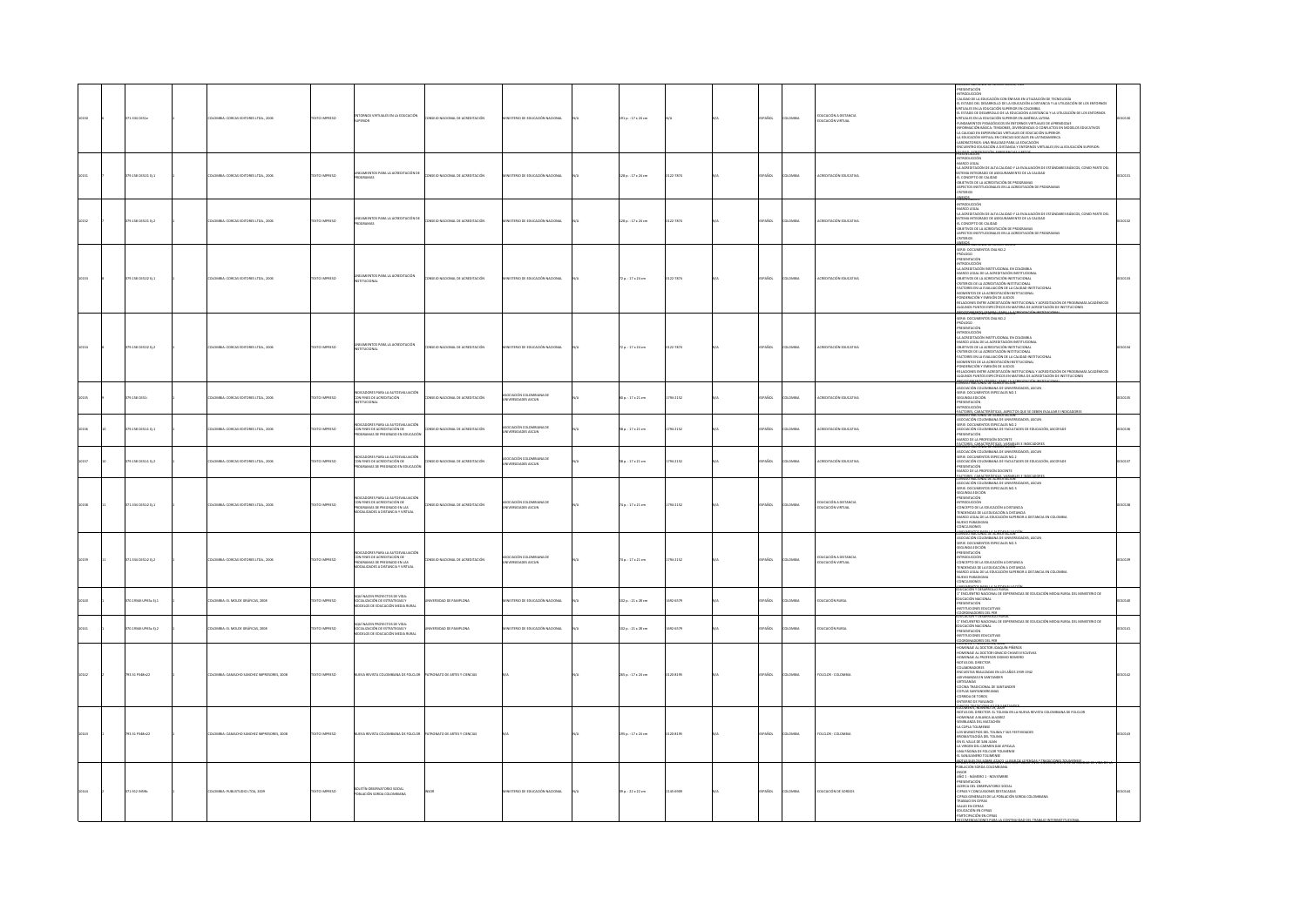| 1.11 P348n23        | MBIA: CAMACHO SANCHEZ IMPRESORES, 2010          | O IMPRESO           |                                                                                                                   | <b>RONATO DE ARTES Y CIENCIAS</b> |                                  | 6 p. : 17 x 24 cm         | 20-8195  | <b>AROL</b>  |               | <b>DLCLOR - COLOMB</b>                                                                                                                                            | VOLUMEN 3, NUMERO 13, AUGU<br>AIOTAS DEL DRECTOR, EL FOLCLOR Y LA HISTORIA DE LA VIDA COTIDIANA<br>41. DEPARTAMENTO DE NARIÑO<br>4N STA DE SAN DIEGO MUELLAMUES<br>FIESTA DE SAN DIEGO MUELLAMUES<br>-FIESTA DE SAN UNEGO MUELLIAMUS<br>- CAT CON PAPAS, SECRETOS DE LA COMIDA TRADICIONAL<br>- ANTO DE SAN FIRANCISCO Y LA COMIDA<br>- CARRAVIAL ANONO DE NEGROS Y BLANCOS EN PASTO<br>- LA RENGONA, LA DESCALZA MUERI DEL PUEBLO<br>- HISTORIA D                                                                                                                                      |  |
|---------------------|-------------------------------------------------|---------------------|-------------------------------------------------------------------------------------------------------------------|-----------------------------------|----------------------------------|---------------------------|----------|--------------|---------------|-------------------------------------------------------------------------------------------------------------------------------------------------------------------|-----------------------------------------------------------------------------------------------------------------------------------------------------------------------------------------------------------------------------------------------------------------------------------------------------------------------------------------------------------------------------------------------------------------------------------------------------------------------------------------------------------------------------------------------------------------------------------------|--|
| 733.31 P348n23      | DMBIA: CAMACHO SANCHEZ IMPRESORES, 2010         | TO IMPRESO          | A REVISTA COLOMBIANA DE EDUCIOR                                                                                   | RONATO DE ARTES Y CIENCIAS        |                                  | 167 p.: 17 x 24 cm        |          | AÑOL         | <b>AIRMOJ</b> | FOLCLOR - COLOMB                                                                                                                                                  | NOTAS DEL DIRECTOR, EL PUEBLO BOYACENSE Y SU FOLCLOR<br>HISTORIAS, MITOS, TRADICIONES Y LEYENDAS DE CHIVATA<br><b>BOYACÁ Y SUS MUNICIPIOS</b><br>-LA BORRAJA<br>-LOS PODERES MÁGICOS DEL HELECHO MACHO<br>ZETAQUIRA Y SU FOLCLOR<br>-GEINGUIRA T SU FULLUR.<br>-LA JEA TEL JOUGORIO: DANZAS FOLCLÓRICAS DE BOYACÁ.<br>-COPLAS Y REFRANES EN MONGUI<br>-<br>COMIDA BOYACENSE<br>-APUNTES SOBRE EL FOLCLOR DE CHIQUINQUIRA Y SU ENTORNO<br>UNA MOLIENDA EN EL VALLE DE LENGUPA                                                                                                            |  |
| 1.912 (N59b1        | MBIA: IMPRENTA NACIONAL DE COLOMBIA, 2011       | <b>CERRINI OTX</b>  | IOLETÍN OBSERVATORIO SOCIAL<br>POBLACIÓN SORDA COLOMBIANA                                                         |                                   | STERIO DE EDUCACIÓN NACIONAL     | 55 p.: 22 x 22 cm         | 148-5821 | AÑOL         |               | DUCACIÓN DE SORDO                                                                                                                                                 | CONTROLOGY AND COLOMBIANA<br>-insor<br>-año 2- número 2 noviembre<br>-presentación<br>-INFORMACIÓN PARA LA INCLUSIÓN SOCIAL DE LA POBLACIÓN SORIA EN COLOMBIA<br>-AMÁLISE DE INFORMACIÓN ESTADÍSTICA POR TEMAS<br>-PARTICIPACIÓN CIUDADANA<br>SECTOR EDUCACIÓN<br>-SECTOR SALUD<br>-SECTOR TRABAIO                                                                                                                                                                                                                                                                                      |  |
| 1.911 IN37c tj.1    | DMBIA: EDITORIAL INCI, 2011                     | TO IMPRESO          | LÍ CUCLÍ EL LENGUAJE : REVISTA DE<br>ICIAS PARA NIÑAS Y NIÑOS                                                     | TUTO NACIONAL PARA CIEGOS - INCI  | TERIO DE EDUCACIÓN NACIONAL      | p.: 22 x 28 cm            |          | AÑOL         |               | <b>UCACIÓN DE CIEGOS</b>                                                                                                                                          | SECON TRANSIC CONTROL DESIGNATION CONTROL CONTROL CONTROL CONTROL CONTROL CONTROL CONTROL CONTROL CONTROL CONTROL CONTROL CONTROL CONTROL CONTROL CONTROL CONTROL CONTROL CONTROL CONTROL CONTROL CONTROL CONTROL CONTROL CON<br><b>CONTRACT WALL TO POST BEING</b>                                                                                                                                                                                                                                                                                                                     |  |
| $71.911$ IN37c Ej.2 | LOMBIA: EDITORIAL INCI, 2011                    | EXTO IMPRESO        | CUCLÍ CUCLÍ EL LENGUAJE : REVISTA DE<br>CIENCIAS PARA NIÑAS Y NIÑOS                                               | TUTO NACIONAL PARA CIEGOS - INCI  | AMOUNT REQUIRED IN STREET        | s9 p. : 22 x 28 cm        |          | AÑOL         |               | DUCACIÓN DE CI                                                                                                                                                    | <b>HOMOR WAN TOO IS INVESTIGATION AND A STATISTICS INVESTIGATION OF A STATISTIC CANNOT AND A STATISTIC CONTINUOUS PROCESS IN A STATISTIC CONTINUOUS CONTINUOUS CONTINUOUS CONTINUOUS CONTINUOUS CONTINUOUS CONTINUOUS CONTINUOUS</b><br><b>STRATURA</b>                                                                                                                                                                                                                                                                                                                                 |  |
| 1.911 IN37c1        | MILA: EDITORIAL INCI, 2012                      | TO IMPRESO          | .<br>Cucli cucli, el agua : revista de<br>Cifronas para niñas y miños                                             | TUTO NACIONAL PARA CIEGOS - INCI  | TERIO DE EDUCACIÓN NACIONAL      | 2 p. : 22 x 28 cm         | 21-3148  | vios.        |               | UCACIÓN DE CIEGO                                                                                                                                                  | $\begin{array}{l} \textbf{H}^2 \textbf{W} \textbf{R} \textbf{M} \textbf{M} \textbf{R} \textbf{B} \textbf{B} \textbf{R} \textbf{B} \textbf{M} \textbf{M} \textbf{N} \textbf{N} \\ \textbf{Q} \textbf{C} \textbf{M} \textbf{D} \textbf{S} \textbf{I} \textbf{A} \textbf{B} \textbf{M} \textbf{A} \textbf{M} \textbf{A} \textbf{C} \textbf{D} \\ \textbf{Q} \textbf{M} \textbf{W} \textbf{M} \textbf{D} \textbf{B} \textbf{A$<br>1494/14948-1440                                                                                                                                           |  |
| DAC2M 10.85         | DLOMBIA: MINISTERIO DE EDUCACIÓN NACIONAL, 2012 | OZSRRNI OTXT        | DIRECCIÓN DE FOMENTO DE LA EDUCACIÓN                                                                              | INSTERIO DE EDUCACIÓN NACIONAL    |                                  | $2a. : 22 \times 15$ cm   |          | <b>PAROL</b> | LOMBIA        | DUCACIÓN SUPERIOR                                                                                                                                                 | ADOCALISM DE CALIFIC, LE CARRIER<br>-REGIONALIZACIÓN Y FLEXIBLIZACIÓN<br>-RINGVACIÓN<br>-INNOVACION<br>-CALIDAD<br>-FINANCIACIÓN<br>-MODELOS DE GESTIÓN<br>ESTIÓN DEL CAPITAL HUMANO<br>PRESENTACIÓN                                                                                                                                                                                                                                                                                                                                                                                    |  |
| 1.912 INS9b3        | OMBIA: IMPRENTA NACIONAL DE COLOMBIA, 2012      | TO IMPRESO          | OLETÍN OBSERVATORIO SOCIAL<br>DBLACIÓN SORDA COLOMBIANA                                                           |                                   | STERIO DE EDUCACIÓN NACIONAL     | 8 p.: 22 x 22 cm          | 15-6509  | AÑOL         |               | DUCACIÓN DE SORDOS                                                                                                                                                | PRESENTACIÓN<br>- AMÁLTES DE INFORMACIÓN ESTACÍSTICA POR TEMAS<br>- CAMACTESIZACIÓN SOCIOEMOGRÁFICA DE LA POBLACIÓN SORDA COLOMBIANA<br>- SECTOR ERAUG<br>- SECTOR TRABAJO<br>- SECTOR TRABAJO                                                                                                                                                                                                                                                                                                                                                                                          |  |
| 19121N5963          | OMBIA: IMPRENTA NACIONAL DE COLOMBIA, 2012      | TO IMPRESO          | ALDOZ QURDTANRERD IT<br>DELACIÓN SORDA COLOMBIANA                                                                 |                                   | STERIO DE EDUCACIÓN NACIONAL     | 1p.: 22 x 22 cm           | 15-6509  | AÑOL         | MBA           | DUCACIÓN DE SORDOS                                                                                                                                                | PANCISAMA DEL S<br>PRESENTACIÓN<br>ANÁLISIS DE INFORMACIÓN ESTADÍSTICA POR TEMAS<br>-PRIMERA INFANCIA Y EDUCACIÓN INICIAL<br>-EDUCACIÓN BÁSICA Y MEDIA<br><b>DUCACIÓN SUPERIOR</b><br>DIMENSIÓN ELECTROLIC CARRA                                                                                                                                                                                                                                                                                                                                                                        |  |
| 33 AC167b           | OMBIA: GRAFIWEB PUBLICISTAS IMPRESORES, 2013    | <b>CERRINI OTX</b>  | OLETÍN DE LA ACADEMIA COLOMBIANA                                                                                  | CADEMIA COLOMBIANA                | NSTERIO DE EDUCACIÓN NACIONAL    | $191a. : 17 \times 23$ cm | 01-1771  | PAÑOL        | owaw          | INGÜÍSTICA - PUBLICACIONES SERIADAS<br>ITERATURA - PUBLICACIONES SERIADAS                                                                                         | HOMENAIE A OTTO MORALES BENITEZ<br>CELEBRACIÓN DEL DÍA DEL IDIOMA<br>TRABAJOS DE LOS ACADÉMICOS<br>PRESENTACIÓN DE LIBROS<br><b>COLABORACIONES</b><br><b>INFORMES</b><br>-<br>NDA DEL IDIOMA<br>NOTAS BIBLIOGRÁFICAS                                                                                                                                                                                                                                                                                                                                                                    |  |
| 51.432 56523a       | LOMBIA: EDITORIAL KIMPRES LTDA, 2013            | XTO IMPRESO         | <b>LAS ALTAS MONTAÑAS ECUATORIALES DE</b><br>COLOMBIA: REFLEXIONES Y APUESTAS PARA<br>DEFENSA Y CONTINUIDAD       | COCEDAD GEOGRÁFICA DE COLOMBIA    | INSTERIO DE EDUCACIÓN NACIONAL   | 00 p.: 14 x 21 cm         | 46-3880  | AÑOL         | MBA           | COSISTEMAS DE MONTAÑAS COLOMBIA<br>ECOLOGÍA DE MONTAÑAS - COLOMBIA<br>ONSERVACIÓN DE MONTAÑAS - COLOMBIA                                                          | <b>MANA ACTUAL OF</b><br>WIRDUCEDN<br>A CONDICIÓN ECUATORIAL DE LAS MONTAÑAS ANDINAS<br>COMPROMISO GEOGRÁFICO: DEFENDER Y PROTEGER LAS MONTAÑAS<br>EL CONCEPTO PÁRAMO Y OTROS CONCEPTOS ASOCIADOS<br>EN TORNO DE CONCEPTOS TRANSPLANTADOS LIMITANTES<br>EL TERRITORIO, UN CONCEPTO GEOGRÁFICO ESTRATÉGICO<br>HACIA UNA TERRITORIALIZACIÓN DE LAS ALTAS MONTAÑAS ECUATORIALES ANDINAS<br>-PROBLEMÁTICA AMBIENTAL Y TERRITORIAL DE LAS MONTAÑAS<br>-TERRITORIO, GEOPOLÍTICA Y TERRITORIALIDAD<br>TERRITORIALIDAD Y GEOPOLÍTICA DE LAS MONTAÑAS<br>TERRITORIO, ANCESTRALIDAD Y GEOPOLÍTICA |  |
| 12.5 50523a         | OMBIA: EDITORIAL KIMPRES LTDA, 2013             | OZSRRNI OTX         | LGUNAS CARACTERÍSTICAS QUE<br>EVIDENCIAN LAS CONDICIONES DE<br>MARGINALIDAD DEL SUROCCIDENTE<br>OMBIANO           | OCEDAD GEOGRÁFICA DE COLOMBIA     | ISTERIO DE EDUCACIÓN NACIONAL    | 7p.:14×21cm               | 0881-091 | AÑOL         | MAGIA         | OBREZA - COLOMBIA<br>AARGINALIDAD SOCIAL - COLOMBIA<br>OLOMBIA - CONDICIONES SOCIALES                                                                             | <b>ENTREND CORATA</b><br>-MAL ESTADO DE LAS VÍAS Y FRAGMENTACIÓN TERRITORIAL<br>reducido tráfico de automotores a través de sus carreteras<br>El caso particular de ausencia de datos para el año 2007 en Nariño<br>CONDICIONES TOPOGRÁFICAS Y RELIEVE MONTAÑOSO<br>ASPECTOS GENERALES DE LA PRODUCCIÓN ECONÓMICA DEL SUROCCIDENTE                                                                                                                                                                                                                                                      |  |
| 1220223-012         | DLOMBIA: EDITORIAL KIMPRES LTDA. 2013           | <b>EXTO IMPRESO</b> | LAGO DE TOTA: UN EJEMPLO DE LO QUE<br>NO SE DEBE HACER EN MATERIA<br><b>SENTAL</b>                                | CCEDAD GEOGRÁFICA DE COLOMBIA     | INISTERIO DE EDUCACIÓN NACIONAL  | $161a:14 \times 21 cm$    | 146-1830 | PAÑOL        | <b>CMBIA</b>  | ROENAMIENTO TERRITORIAL<br>ONSERVACIÓN DE CUENCAS HIDROGRÁFICAS<br>OMUNICACIÓN EN GESTIÓN AMBIENTAL                                                               | ONCLUSIONES<br>TRODUCCION<br>ANTECEDENTES LEGALES<br>-EL INCUMPLIMIENTO DE LAS NORMAS LEGALES Y ADMINISTRATIVAS<br>-EL CASO DE LA RESOLUCIÓN 1786 DE 2012<br>MITOS ALREDEDOR DEL LAGO DE TOTA<br>LOS PROBLEMAS REALES<br>CONCLUSIONES Y RECOMENDACIONES<br><b>BOGEN IS DO LIMINOS CONSULTADO</b>                                                                                                                                                                                                                                                                                        |  |
| 00.12 56523e        | LOMBIA: ARTESANOS IMAGEN CREATIVA, 2013         | <b>XTO IMPRESO</b>  | GEOPOLÍTICA DEL CARIBE: PÉRDIDA DE MAR<br>TERRITORIAL COLOMBIANO POR ACCIÓN DE<br>CORTE INTERNACIONAL DE JUSTICIA | SOCIEDAD GEOGRÁFICA DE COLOMBIA   | MINISTERIO DE EDUCACIÓN NACIONAL | 10.14x21cm                | 146-1830 | PAÑOL        | LOMBIA        | GEOPOLÍTICA - REGIÓN CARIBE<br>AGUAS JURISDICCIONALES - ASPECTOS JURÍDICOS                                                                                        | -LA GEOGRAFÍA Y SUS RELACIONES CON EL ESTADO<br>LA GEOGRAFÍA, ESPACIO Y PODER<br>LA GEOGRAFÍA ECONÓMICA FRENTE A LA GLOBALIZACIÓN<br>LA GEOPOLÍTICA Y SU METAMORFOSIS<br>GEOPOLÍTICA DEL CARIBE E INTERESES FORÁNEOS<br>LAS FRONTERAS DE COLOMBIA<br>OTROS INTENTOS DE CANAL INTEROCEÁNICO<br>ESTRATEGIAS DE RECONOLIZACIÓN EN LATINOAMÉRICA<br>NICARAGUA Y LA NECESIDAD DE RECURSOS<br>TERENDO CON NICARAGUA, ALERTA DE UN PROBLEMA MAYOR<br>ALLO DE LA CORTE INTERNACIONAL DE JUSTICIA<br><b>BAGGION</b>                                                                              |  |
| 26.8505234          | LOMBIA: ARTESANOS IMAGEN CREATIVA, 2013         | OZSRRNI OTX3        | GEOMÁTICA: REALIDAD FICCIÓN O<br><b>KÓLNSTEITUDU</b>                                                              | OCEDAD GEOGRÁFICA DE COLOMBIA     | MINISTERIO DE EDUCACIÓN NACIONAL | 0a:14x21cm                | 146-1830 | AÑOL         | <b>AIGMO</b>  | STEMAS DE INFORMACIÓN GEOGRÁFICA - HISTORIA - COLOMBIA<br>EDMÁTICA - APLICACIONES<br>OZU - HTRA3 3.0000<br>ARTOGRAFÍA - PROCESAMIENTO DE DATOS<br>AAPAS DIGITALES | -INTRODUCCIÓN<br>ANTECEDENTES<br>SISTEMAS DE INFORMACIÓN GEOGRÁFICA<br>PROCESOS RUTINARIOS<br>APLICACIONES ESPECÍFICAS<br><b>DPERACIÓN Y MANTENIMIENTO</b>                                                                                                                                                                                                                                                                                                                                                                                                                              |  |
| 8.61 50523d         | OMBIA: ARTESANOS IMAGEN CREATIVA, 2013          | O IMPRESO           | MITACIÓN DE LAS REGIONES<br>RALES                                                                                 | CEDAD GEOGRÁFICA DE COLOMBIA      | ISTERIO DE EDUCACIÓN NACIONAL    | 13 p.: 14 x 21 cm         | 46-1880  | <b>AROL</b>  | Maia          | OLOMBIA - GEOGRAFÍA<br>ECURSOS NATURALES - COLOMBIA<br>OLOMBIA - LÍMITES                                                                                          | APRECIACIONES FINALES<br>INTRODUCLUM<br>ANETODOLOGÍA<br>-OTRAS PROPUESTAS DE DELIMITACIÓN<br>-OESCRIPCIÓN DE LOS LÍMITES PROPUESTOS                                                                                                                                                                                                                                                                                                                                                                                                                                                     |  |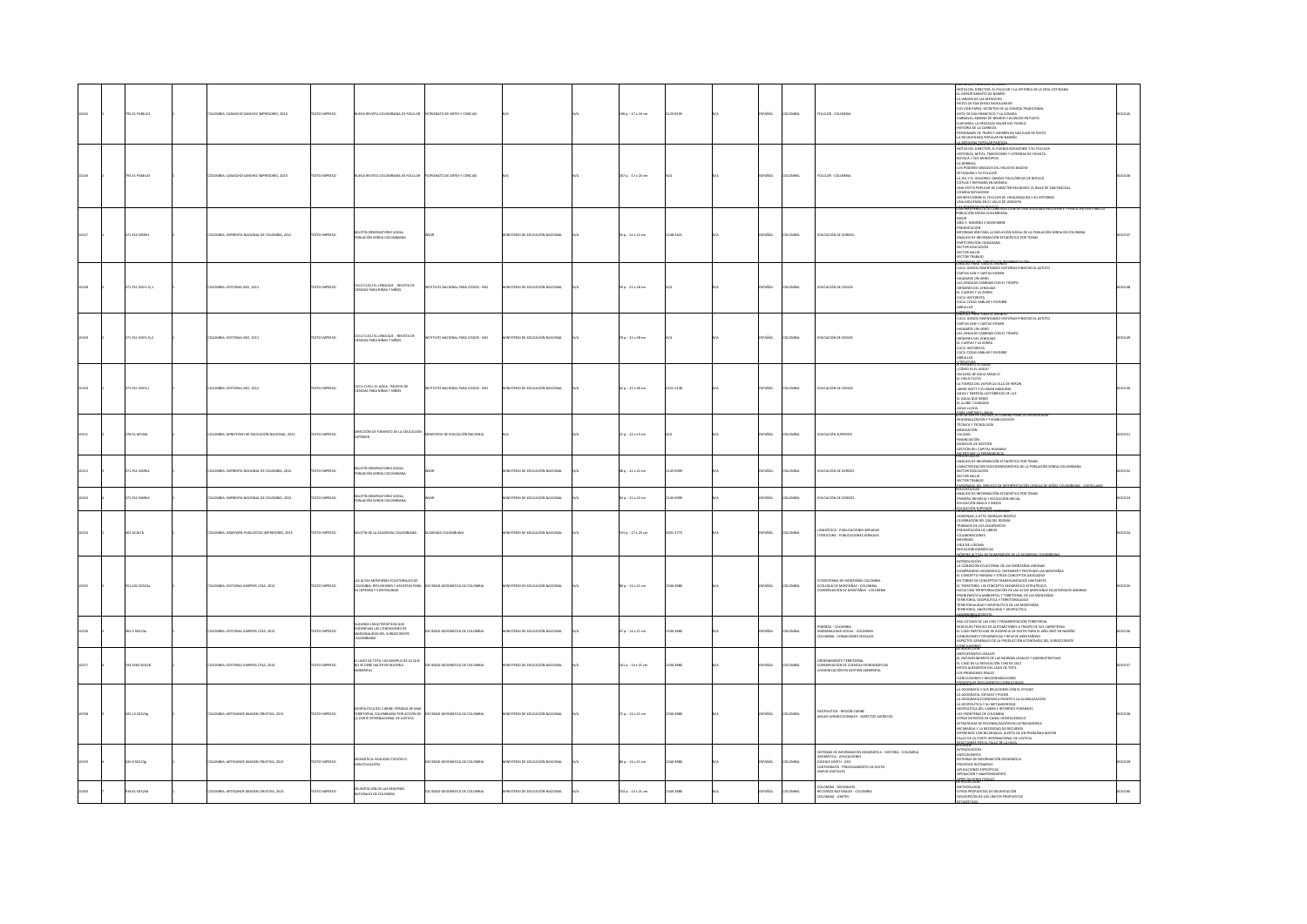|  | 20.12 50523        | LOMBIA: ARTESANOS IMAGEN CREATIVA, 2013                                                           | <b>OZSRRINI OTX3T</b> | CTURAS DE GEOPOLÍTICA: UN ENFOQUE<br><b>BOISORI</b>              | SOCIEDAD GEOGRÁFICA DE COLOMBIA                     | INISTERIO DE EDUCACIÓN NACIONAL |                       | $262a : 14 \times 21$ cm | 2346-3800      | <b>PAROL</b>  | <b>LOMBIA</b>  | <b>POROLÍTICA - ASPETOS SOCIOECONÓMICO</b><br>GLOBALIZACIÓN - COLOMBIA<br>AUDIOIR - COLOMBIA                                                                    | GEOPOLÍTICA Y LOS IMPERIOS: DEL DESARROLLO TERRITORIAL A LA CONQUISTA DE MERCADOS<br>OE LA GEOPOLÍTICA A LA GEOECONOMÍA, UNA VIRTUAL FORMA DE COLONIZACIÓN<br>OGRAFÍA POLÍTICA DE COLOMBIA. FRONTERAS Y CONFLICTOS VECINALES: PROBLEMAS ENDÉMICO<br>DIRETT SOLUCIÓN<br>UEVOS ACTORES DE LA GEOPOLÍTICA, PLAN COLOMBIA Y PLAN MERIDA: DOS GUERRAS AJENAS<br>LTURA, NACIONALISMO Y GEOPOLÍTICA: FACTORES DE DESESTABILIZACIÓN EN ORIENTE MEDIO<br>DPOLÍTICA DEL AGUA EN COLOMBIA: LA SEGURIDAD HUMANA FRENTE A LOS INTERESES<br><b>BANSNACIONALES</b><br>MANGUARD MANGE 2000 DE 1000 VIII 2000                                                                                                                                                                                                                                                                          |  |
|--|--------------------|---------------------------------------------------------------------------------------------------|-----------------------|------------------------------------------------------------------|-----------------------------------------------------|---------------------------------|-----------------------|--------------------------|----------------|---------------|----------------|-----------------------------------------------------------------------------------------------------------------------------------------------------------------|-----------------------------------------------------------------------------------------------------------------------------------------------------------------------------------------------------------------------------------------------------------------------------------------------------------------------------------------------------------------------------------------------------------------------------------------------------------------------------------------------------------------------------------------------------------------------------------------------------------------------------------------------------------------------------------------------------------------------------------------------------------------------------------------------------------------------------------------------------------------------|--|
|  | 1.912 (NS9b        | MBIA: IMPRENTA NACIONAL DE COLOMBIA, 2013                                                         |                       | BOLETÍN OBSERVATORIO SOCIAL<br>POBLACIÓN SORDA COLOMBIANA        |                                                     | TERIO DE EDUCACIÓN NACIONAL     |                       | 8 p.: 22 x 22 cm         |                | Řск.          |                | DUCACIÓN DE SORDOS                                                                                                                                              | 44LISS DE IMPOMANCION FOR TEMAS<br>CINACIÓN DE ACCESO AL SISTEMA EDUCATIVO DE LAS PERSONAS SORDAS EN COLOMBIA<br>ONDICIONES ACTUALES DEL GOCE DEL SERVICIO DE SALUD PARA LAS PERSONAS SORDAS<br>OSLADÓIÓN GENERAL DEL ESTADO ACTUAL DE<br>NORES DE 6 AÑOS<br>EVALENCIA SEGÚN CONFIGURACIÓN AUDIOMETRÍA DE PERDIDAS AUDITIVAS EN USUARIOS DEL<br>SOR ENTRE 2006 Y 2011<br>ESENTACIÓN                                                                                                                                                                                                                                                                                                                                                                                                                                                                                   |  |
|  | 71.912 INS955      | DLOMBIA: IMPRENTA NACIONAL DE COLOMBIA, 2013                                                      | <b>DZERRI OTXIT</b>   | JADO2 OUROTAVATORIO SOCIAL<br>DELACIÓN SORDA COLOMBIANA          |                                                     | ARCOUNT ROUGHAUDS 30 ORTHUM     |                       | 54 p. : 22 x 22 cm       | 248-5821       | PAÑOL         | LOMBIA         | EDUCACIÓN DE SORDOS                                                                                                                                             | SENTALIUN<br>IÁLISIS DE INFORMACIÓN POR TEMAS<br>IMERA INFANCIA Y EDUCACIÓN INICIAL<br>CARACTERIZACIÓN DE LA ATENCIÓN OFRECIDA A LOS NIÑOS SORDOS DE LA SECRETARÍA DISTRITAL DE<br>INTEGRACIÓN SOCIAL<br>OPCIONES LINGÜÍSTICAS Y COMUNICATIVAS PARA LA ATENCIÓN DE NIÑOS Y NIÑAS SORDOS DE 6<br>AÑOS: ORIENTACIÓN A LAS FAMILIAS<br>ius: Unien iaciun a las familias<br>Tención a las niñas y los niños sordos desde un enfoque diferencial, en el marco de la<br><b>VOLUSIAL DE ATENCIONES A LA DISABERA INFANC</b>                                                                                                                                                                                                                                                                                                                                                  |  |
|  | 20 sc416           | NOMBLE-FORDBILL KELLY 2014                                                                        | DZERNI OTYTE          | MIOS A LA INGENIERÍA NACIONAL:<br>MATCHERS 2014                  | CERNA COLOMBIANA DE INCENIEROS                      | NISTERIO DE EDUCACIÓN NACIONAL  | EDAD COLOME<br>ENEROS | $27n - 14 + 21$ cm.      | <b>NAT COD</b> | <b>COARCH</b> | <b>VOMBIA</b>  | <b>NOTINITELA</b> - PETRAIOS - COLOMBIA                                                                                                                         | PREMIO NACIONAL DE INGENIERÍA<br>-PREMIO MANUEL PONCE DE LEON<br>PREMIO LORENZO CODAZZ<br>PREMIO DIODORO SANCHEZ<br><b>JOENNA FMELOUR MORALES</b><br>EMIO PRESIDENCIA SOCIEDAD COLOMBIANA DE INGENIEROS<br>PREMIO FUNDADORES DE LA SOCIEDAD COLOMBIANA DE INGENIEROS<br>THE FILE 29 LADING COMPANY COMPT<br><b>DANGE</b>                                                                                                                                                                                                                                                                                                                                                                                                                                                                                                                                              |  |
|  | <b>COSTINARY</b>   | CMBLA-TINIMINITIO 2014                                                                            | DZER BRAND            | LORAL LOV OURBOUR & MORLEY                                       |                                                     |                                 |                       | $050:22 \times 28$ cm    | 189,750        | <b>PAROL</b>  | course         | <b>SCUTS WALLER LEDGED AND MOREON</b>                                                                                                                           | UNA EDUCACIÓN SUPERIOR INCLUSIVA: LA PROPUESTA DE INVESTIGACIÓN<br>UM NORONOM SIPERIOR INCLUSIVE DI FRUTOLITA DE INVESTIGACIÓN<br>TENERARIOS DE INCLUSIÓN<br>L'USO DE LA TECNOLOGÍA EN AMBIENTES EDUCATIVAS<br>CONFIGURACIÓN INTEGRAL DE LAS POLÍTICAS CON ÉNFASIS SOCIAL DESDE LA ACTUACIÓN DEL<br>CONFIDUANCIÓN INTEGRAL DE LAS POLÍTICAS CON ÉMPASS SOCIAL DESDE LA ACTUACIÓN DEL<br>XRANO XOCIAL PARA LE DESARROLLO Y CONTINUES DEL DEL ATA ESTATION DE SERVICIOS PÚBLICOS<br>LOS CONTES DE DESARROLLO Y CONTINUES DOCALE DEL APRIST                                                                                                                                                                                                                                                                                                                              |  |
|  | 0.5 UP71r1         | MBIA: IMPRENTA Y PUBLICACIONES DE LA UNIVERSIDAD<br>GÓGICA Y TECNOLÓGICA DE COLOMBIA, 2009        | <b>DZERNI OTX3</b>    | VSTA HISTORIA DE LA EDUCACIÓN                                    | RSIDAD PEDAGÓGICA Y TECNOLÓGICA DI<br><b>AIRMOJ</b> |                                 |                       | 135 p. : 17 x 24 cm      | 0122-7238      | SPAÑOL        | LOMBIA         | EDUCACIÓN - REVISTAS                                                                                                                                            | BRIENDO NUEVOS ESPACIOS ACADÉMICOS Y OENTÍFICOS: PRIMERAS EDUCADORAS EN LA<br>VERSIDAD PEDAGOGÍA Y TECNOLÓGICA DE COLOMBIA<br>ON VASCO DE QUIROGA PROMOTOR DE LA EDUCACIÓN INDÍGENA<br>A STASIBULDAD INTERCULTURAL EN PAULO EREIRI<br>INSAMENTO FOLICATIVO DE ANTENOS OSPECO<br>L'EDIRENTO LOGONTRO DE PRI L'INOR ORIGINAL<br>L'EDIRESTO DE MAESTRO EN ACCIÓN CULTURAL POPULAR<br>L'PROFESOR UNIVERSITARIO DE AMÉRICA LATINA: HACIA UNA RESPO<br>LIDAD ÉTICA, CIENTÍFICA<br>$\overline{\phantom{a}}$<br>NAURA.<br>RSEÑAR Y CATEQUIZAR EL MANDATO DE LOS PROFESORES JESUITAS DE LA CÓRDOBA DEL TUCUMA<br>LEL XVII<br>L'PAPEL DE LA ESCUELA EN LA CONSTRUCCIÓN DE LA NACIONALIDAD EN COLOMBIA. UNA                                                                                                                                                                      |  |
|  | 0.5102322          | MINA: IMPRENTA Y PUBLICACIONES DE LA UNIVERSIDAD<br><b>IGÓGICA Y TECNOLÓGICA DE COLOMBIA 2010</b> | DZERMI OTYT           | <b>MTA HISTORIA DE LA EDUCACIÓN</b>                              | FUDAD PEDAGÓGICA Y TECNOLÓGICA D<br><b>HOMES</b>    |                                 |                       | 83 p. : 17 x 24 cm       | 0122-7238      | <b>PAROL</b>  | LOMBIA         | <b>POLICACIÓN - BENISTAS</b>                                                                                                                                    | MACIÓN A LA ESCUELA ELEMENTAL, 1900-1930<br>PRESENTACIÓN<br>JUSTO SIDRA EL MAESTRO DE AMÉRICA FUNDADOR DE LA UNIVERSIDAD NACIONAL DE MÉXICO<br>L MINISTERIO DE EDUCACIÓN DURANTE EL PERONISMO: IDEOLOGÍA, CENTRALIZACIÓN.<br>BURDCRATIZACIÓN Y RACIONALIZACIÓN ADMINISTRATIVA<br>CONTRIVOS LOCALES Y EDUCACIÓN EN CHILE EN EL SIGLO XIX: UNA APROXIMACIÓN HISTÓRICA<br>EDUCACIÓN Y DESARROLLO HUMANO, UNA PROPUESTA DE EDUCACIÓN HUMANISTA PARA<br><b>TROAMFRITA</b><br>.<br>Caliban y fxofeifivola doctivite en educación superior<br>OS EXILIADOS ESPAÑOLES DE LA GUERRA CIVIL EN LOS CENTROS SUPERIORES DE ENSEÑANZA DE<br>OS KRIÁROS ESPANOLIS DE LA GUERRA CIVIL EN LOS CENTROS SUPERIORIS DE ENSENANZA DE<br>CONDAÑA DE AMÉRICA LATINA<br>A UTORIA DE QUA ENFERÍANZA BILINGUE DESTINDA A ADDIDISTA EN LA ARGENTENA DEI SULO XIX<br>LOSO DE LA INVENTIVARIA EN C |  |
|  | 70.5 UP71r3        | MBIA: IMPRENTA Y PUBLICACIONES DE LA UNIVERSIDAD<br>AGÓGICA Y TECNOLÓGICA DE COLOMBIA, 2011       | <b>OZSRRI OTXT</b>    | VIOLATION OF LA EDUCACIÓN<br><b>TINOAMERICANA</b>                | SIDAD PEDAGÓGICA Y TECNOLÓGICA DI<br><b>AIRMOJO</b> |                                 |                       | 123 p. : 17 x 24 cm      | 0122-7238      | SPAÑOL        | <b>COMBIA</b>  | EDUCACIÓN - REVISTAS                                                                                                                                            | G.M. BRUÑO SAN MIGUEL FEBRES CORDERO. EL HERMANO CRISTIANO DE LOS TEXTOS ESCOLARES<br>NSAR LA HISTORIA PATRIA: MATERIALIDAD, SEGUNDA MITAD DEL SIGLO XIX<br>EUROPEOS Y NO EUROPEOS EN MANUALES ESCOLARES DE GEOGRAFÍA UNIVERSAL, COLOMBIA 1970<br>-<br>-ANÁLISIS DE LOS TEXTOS ESCOLARES DE HISTORIA. ESTUDIO DE CASO SOBRE LA POSGUERRA CIVIL.<br><b>ESPAÑOLA</b><br>EL USO DE LOS CATEGISMOS EN LA ENSEÑANZA DE LA RELIGIÓN CATÓLICA EN EL PERÍODO<br>-LA TEOLOGÍA COMO DOGAA CURRICULAR Y EL INICIO DEL LAICISMO JURÍDICO EN LA UNIVERSIDAD DE<br>-<br>-LA TEOLOGÍA COMO DOGAA CURRICULAR Y EL INICIO DEL LAICISMO JURÍDICO EN LA UNIVERSIDAD DE<br>LIADALAJARA<br>.05 MANUALES ESCOLARES COMO POSIBILIDAD INVESTIGATIVA PARA LA HISTORIA DE LA EDUCACIÓN<br>N'AVIANA 2222<br>VTOS PARA UNA D<br><b>Promotion</b> Burner                                           |  |
|  | 1.5 UP71r4         | LOMBIA: IMPRENTA Y PUBLICACIONES DE LA UNIVERSIDAD<br>GÓGICA Y TECNOLÓGICA DE COLOMBIA, 2012      | OZSRRNI OTX3          | REVISTA HISTORIA DE LA EDUCACIÓN                                 | ERSIDAD PEDAGÓGICA Y TECNOLÓGICA DE<br>Chesa        |                                 |                       | 97 p.: 17 x 24 cm        | 0122-7238      | AÑOL          | owau           | <b>JUCACIÓN - REVISTAS</b>                                                                                                                                      | <b>BESENTACIÓN</b><br>"AN INITIATAL FRANKELINNA DE LA EDUCACIÓN VIRTUAL EN AMÉRICA LATINA.<br>"ADRIANTNIDAD Y REFORMAS DE LA EDUCACIÓN VIRTUAL EN AMÉRICA LATINA.<br>APERIQUEM E NI LOS SPACION PRIDADES Y DOCUMENTAL QUE INTERPRETAN EL CONDOMIENTO Y EL<br><br>INDENCIAS EN LA CONGRUENCIA PARA EL USO DE LAS TIC                                                                                                                                                                                                                                                                                                                                                                                                                                                                                                                                                   |  |
|  | 171.1 1291         | LOMBIA: PRENSA MODERNA, 2016                                                                      | TEXTO IMPRESO         | IEVISTA EDUCACIÓN Y CULTURA:<br>IORMACIÓN DE MAESTROS            |                                                     |                                 |                       | 9 p.: 21 x 29 cm         |                | PAÑOL         | LOMBIA         | <b>ORMACIÓN DE MAESTRO</b>                                                                                                                                      | CARTA DEL DIRECTOR<br><b>ORIAL</b><br>-TEMA CENTRAL: FORMACIÓN DE MAESTROS<br>-TEMA CENTRAL: FORMACIÓN ES DEL MAESTRO EN LA CONSTRUCCIÓN DE SU IDENTIDAD SEXUAL<br>-INTERNACIONAL: FORMACIÓN PARA LA TRANSFORMACIÓN<br>-CULTURA: UNA PEQUEÑA HISTORIA CON EL ARTE DE LOS HERMANOS ZULETA DIAZ EN TUNIA<br><b>MOR</b>                                                                                                                                                                                                                                                                                                                                                                                                                                                                                                                                                  |  |
|  | 56.120 UA11r       | MILA: IMPRENTA UNIVERSIDAD DE ANTIOQUIA, 2014                                                     | <b>DZERNI OTXT</b>    | VISTA DEBATES                                                    | RSIDAD DE ANTIOQUIA                                 |                                 |                       | $9p.:21 \times 28$ cm    | 657-429X       | PAÑOL         | LOMBIA         | PUBLICACIONES UNIVERSITARIAS - REVISTAS - COLOMBIA                                                                                                              | <b>DUE LEER</b><br>-LA UNIVERSIDAD DE ANTIOQUIA, COMPROMETIDA CON LA EQUIDAD<br>-REDUCIR EL ABANDONO UNIVERSITARIO ES UN DESAFÍO<br><b>BADO MEILA A DEBATE</b><br>-HIRNO WILLIA KANNI.<br>AEFLEXIONES SOBRE LA FORMACIÓN TÉCNICA PROFESIONAL Y TECNOLÓGICA EN EL SISTEMA DE<br>EDUCACIÓN SUPERIOR COLOMBIANO<br>-CIENCIA E INNOVACIÓN: UN VÍNCULO FUNDAMENTAL<br>LAS RELACIONES PEDAGÓGICAS NO PUEDEN SER MODERADAS BAJO LA FIGURA DEL UNO<br>FOR OUR ESTA HECHA LA EDUCACIÓN?<br>CACIÓN PARA EL POSCONFLICTO: SUPERAR LOS ABISMOS IDEOLÓGICOS                                                                                                                                                                                                                                                                                                                        |  |
|  | 0.986 PBSSo        | OMBIA- I ITOGRAFÍA DINÁMICA MEDIELÍN                                                              | <b>XTO IMPRESO</b>    | <b>MA LIBRE</b>                                                  | DENCIA DE LA REPÚBLICA                              |                                 |                       | $4 p. : 21 \times 28$ cm |                | <b>AROL</b>   | OMBIA          | DESARROLLO ECONÓMICO - COLOMBIA<br>OLOMBA - POLÍTICA Y GOBIERNO                                                                                                 | .<br>DEMAN PERCOVATAS: PREGUNTAS DOR RES<br>PAÍS VA PALO ARRIBA<br>EL PAIS VA PALO ARRIBA<br>-DE LA ESCUELA RURAL EN SALGAR AL PALACIO DE NARIÑO<br>-POR LA COLOMBIA QUE TODOS QUEREMOS<br>-COLOMBIA POR LOS CAMINOS DEL PROGRESO                                                                                                                                                                                                                                                                                                                                                                                                                                                                                                                                                                                                                                     |  |
|  | 78.005 IC15e1 Ej.1 | OMBIA: EDITORIAL LEGIS, 2011                                                                      | <b>EXTO IMPRES</b>    | <b>UCACIÓN &amp; DESARROLLO REVISTA</b><br>TITUCIONAL DEL ICETEX |                                                     |                                 |                       | 12 p. : 22 x 28 cm       | 127-9450       | AÑOL          |                | - EDUCACIÓN SUPERIOR - COLOMBIA - PUBLICACIONES SERIADAS<br>- POLÍTICA EDUCATIVA<br>- DESARROLLO EDUCATIVO<br>- CRÉIREO LODUCATIVO<br>- CALIDAD DE LA EDUCACIÓN | CALORING PRODUCTION COLUMNATION<br>CONTROL CONTROL CONTROL CONTROL CONTROL CONTROL CONTROL CONTROL CONTROL CONTROL CONTROL CONTROL CONTROL CONTROL CONTROL CONTROL CONTROL CONTROL CONTROL CONTROL CONTROL CONTROL CONTROL CONTR<br>-PARADIGMAS DE LA EDUCACIÓN<br>-RENDICIÓN DE CUENTAS DEL ICETEX<br>-EDUCAR: LA MEJOR FORMA DE COMBATIR LA POBREZA<br><b>TELEPHOLEN PRINTENSY GATEITS CHRIS</b>                                                                                                                                                                                                                                                                                                                                                                                                                                                                    |  |
|  | 78.005 IC15e2      | LOMBIA: EDITORIAL LEGIS, 2012                                                                     | DZSRRMI OTX3T         | DUCACIÓN & DESARROLLO REVISTA<br><b>ITUCIONAL DEL ICETEX</b>     |                                                     |                                 |                       | 0 p.: 22 x 28 cm         | 027-9450       | PAÑOL         | DMBIA          | EDUCACIÓN SUPERIOR - COLOMBIA - PUBLICACIONES SERIADAS<br>- POLÍTICA EDUCATIVA<br>- DESARROLLO EDUCATIVO<br>OVITADUCA OTICIA<br>CALIDAD DE LA EDUCACIÓN         | DRES OPPENHEIMER DICE BASTA<br>DAGOGÍA RETICULAR<br>ACIDITOS Y RIESGOS DE LOS PROGRAMAS CONJUNTOS, DOBLES Y CONSECUTIVOS<br>40 BUENO, LO MALO Y LO INESPERADO<br>MACIÓN EN INTERNACIONALIZACIÓN<br>BRECHAS POR CERRAR, CAMINOS POR ABRIR<br>REFORMA A LA EDUCACIÓN SUPERIOR<br>BECAS INTERNACIONALES                                                                                                                                                                                                                                                                                                                                                                                                                                                                                                                                                                  |  |
|  | 379.1212 UA11u     | COLOMBIA: UNIVERSIDAD DE ANTIOQUIA, 2010                                                          | OZSRRNI OTX3          | ODATES AZERRING GACIER SY                                        | ERSIDAD DE ANTIQQUIA                                |                                 |                       | $73a. : 21 \times 28$ cm | 011-4842       | PAÑOL         | <b>AIRMOJO</b> | POLITICA DE EDUCACIÓN SUPERIOR - COLOMBIA                                                                                                                       | 2014 OF UN 00 NY FOLK<br>A ANTE- UN DUPNTE DARA DROMOVER LA INNOVACIÓN REGIONAL ENTRE LAS FREDESAS<br>CONOCIMIENTO CORPORATIVO DE ARGOS. INSUMO EN LA RELACIÓN UNIVERSIDAD-EMPRESA<br>A UNIVERSIDAD NACIONAL LE SIGUE APOSTANDO A LA TRANSFERENCIA TECNOLÓGICA<br>DELLIN TIENE CARA PUJANTE Y SELLO DE DISGREGACIÓN<br>ACCORDO MA MODARNIA<br>COMPETITIVIDAD TAMBIENSE GESTA EN LAS UNIVERSI                                                                                                                                                                                                                                                                                                                                                                                                                                                                          |  |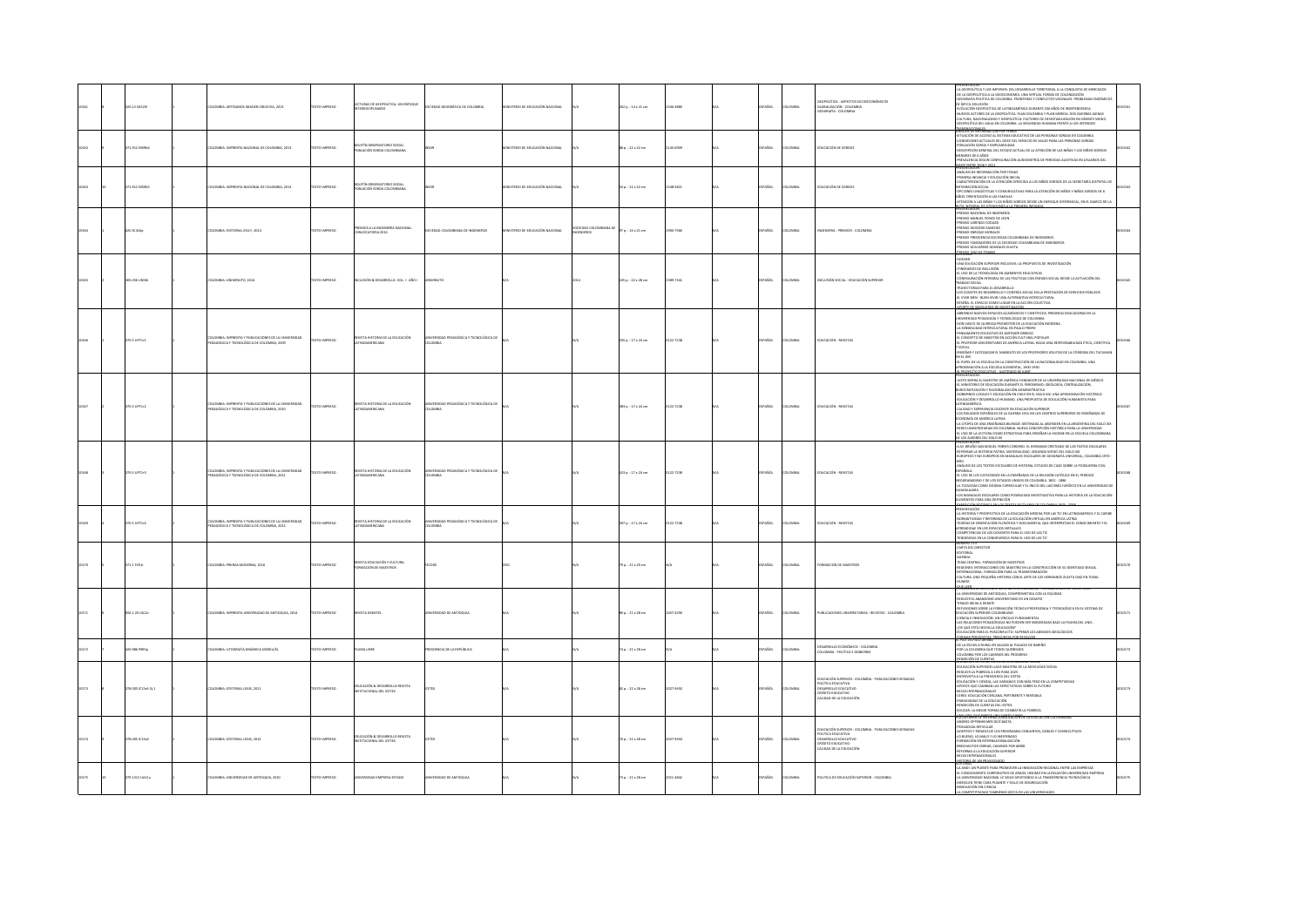|       | 1.005 IC15e      | MBIA: EDITORIAL LEGIS, 2012                        | DZED BARTINI          | DUCACIÓN & DESARROLLO REVISTA<br>AL DEL ICETE                                                     |                                                                          |  | $0.122 \times 28$ cm    | 7-9450    |              |                | <b>UCACIÓN SUPERIOR - COLOMBIA - PUBLICACIONES SERIADAS</b><br><b>POLÍTICA EDUCATIVA</b><br>DESARROLLO EDUCATIVO<br>reform mural<br>CALIDAD DE LA EDUCACIÓN | L'RETO DE LA PERTINENCIA CONEXION ENTRE SOCIEDAD Y UNI<br>INTRIVISTA CON EL VICEMINISTRO DE EDUCACIÓN SUPERIOR<br>CONTRIBUCIÓN DEL CRÉOTTO EDUCATIVO A LA PERTINENCIA<br>JEUNGÓÉMIO PARA LA COMPETITIVIDAD<br>OS PROFESIONALIS QUE NECESIT<br>JINA ELIULACION INI LANTAJONAL FARA LIA ILLI ILLI ILLI<br>JA EDUCACIÓN SUPERIOR EN AMÉRICA LATINA Y EL CARIEE<br>A LUUCHUM SUYLIIGIN LII MIRISIO LABORAL<br>JNN EDUCACIÓN PARA EL MERCADO LABORAL<br>JNIVERSIDAD TRANSFORMADORA SOCIALMENTE<br><b>ECAS INTERNACIONALES</b><br>LA BUTA QUETZAL EN COLOR<br>VIESENTACIÓN                                                                                                                                                                                                                                                 |        |
|-------|------------------|----------------------------------------------------|-----------------------|---------------------------------------------------------------------------------------------------|--------------------------------------------------------------------------|--|-------------------------|-----------|--------------|----------------|-------------------------------------------------------------------------------------------------------------------------------------------------------------|----------------------------------------------------------------------------------------------------------------------------------------------------------------------------------------------------------------------------------------------------------------------------------------------------------------------------------------------------------------------------------------------------------------------------------------------------------------------------------------------------------------------------------------------------------------------------------------------------------------------------------------------------------------------------------------------------------------------------------------------------------------------------------------------------------------------|--------|
| 10177 | 78.101 ASB15p    | LOMBIA: EDITORIAL KIMPRES LTDA, 2011               | DZER BARTOTEK         | PENSAMIENTO UNIVERSITARIO: LA<br>VIVERSIDAD COLOMBIANA ANTE LA<br>TRAAL DE LA FELICACIÓN SUPERIOR |                                                                          |  | 144 p.: 21 x 28 cm      | 124.3541  | <b>PAROL</b> | LOMBIA         | EDUCACIÓN SUPERIOR - REFORMA EDUCATIVA - COLOMBIA                                                                                                           | ESEMPRANI<br><i>G</i> TOTUCIONAL<br>JORTES DE LOS RECTORES<br>JUGUNOS ELEMENTOS DEL CONTEXTO INTERNACIONAL<br><b>NEXOS</b>                                                                                                                                                                                                                                                                                                                                                                                                                                                                                                                                                                                                                                                                                           |        |
| 10178 | 056.1 R294r1 EL1 | LOMBIA: REVISTA DE LA EDUCACIÓN EN CIENCIAS, 2003  | <b>OZSRRINI OTX3T</b> | <b>EVISTA DE EDUCACIÓN EN CIENCIAS</b>                                                            | <b>NSTA DE EDUCACIÓN EN CIENCIAS</b>                                     |  | 109 p.: 21 x 28 cm      | 124-5481  | SPAÑOL       | LOMBIA         | -<br>Cencia - Enseñanza<br>- Nétodos de Enseñan<br>- Revistas Científicas                                                                                   | ITORIAL<br>TRODUCCIÓN A LA INGENIERÍA: EVALUACIÓN DE UN CURSO DE ESCUELA SECUNDARIA<br>iana nufuntina<br>I INSUCCIÓN A UN INSURANCE L'ENSIMILIA DE UN CONSULTAT TEMPERATURA?<br>COLQUÉ LOS ESTUDIANTES CONFUNDEN ENERGÍA CALÓRICA Y TEMPERATURA?<br>L'OESARROLLO CURRICULAR EN CIENCIAS COMO UNA TECNOLOGÍA BASADA EN EL CONOCIMIENTO<br>LUMO PALEK COMPRINSIBLES LOS URBUSOS QUE SUELEN ILUS HANCA TORNAULUN DE INAUENES<br>POR QUÉ RECESTAMOS REPARAR NUESTROS PROCESOS DE EVALUACIÓN?<br>A COMPRENSIÓN DE LOS FUTUROS PROFESORES DE CIENCIAS CON RESPECTO A EVAPORACIÓN Y<br><br><b>VOLUTION TERMINE TO ANTIQUARE LICENSE IN THE FOULD ALUMNOS?</b><br>VOLUTION TERMINE TO AND THE HISTORICAL CONTRACTS ALUMNOS?                                                                                                  | 100178 |
|       | 36.1 R294r1 Ej.2 | LOMBIA: REVISTA DE LA EDUCACIÓN EN CIENCIAS, 2003  | EXTO IMPRESO          | IVISTA DE EDUCACIÓN EN CIENCIAS                                                                   | EVISTA DE EDUCACIÓN EN CIENCIAS                                          |  | 09 p. : 21 x 28 cm      | 124-5481  | PAÑOL        | oway           | - OENCIA - ENSEÑANZA<br>- MÉTODOS DE ENSEÑANZ<br>EVISTAS CENTÍFICAS                                                                                         | <b>JAIROTH</b><br>-MITRODUCCIÓN A LA INGENIERÍA: EVALUACIÓN DE UN CURSO DE ESCUELA SECUNDARIA<br>-<br>- FOR QUÉ LOS ESTUDIANTES CONFUNDEN ENERGÍA CALÓRICA Y TEMPERATURA?<br>- EL DESARROLLO CURRICULAR EN CIENCIAS COMO UNA TECNOLOGÍA BASADA EN EL CONOCIMENTO<br>DIDÁCTICO<br>-COMO HACER COMPRENSIBLES LOS DIBLUOS QUE SUELEN ILUSTRAR LA FORMACIÓN DE IMÁGENES<br>-{FOR QUÉ NECESITAMOS REPARAR NUESTROS PROCESOS DE EVALUACIÓN?<br>-LA COMPRENSIÓN DE LOS FUTUROS PROFESORES DE CIENCIAS CON RESPECTO A EVAPORACIÓN Y<br>ULLICIÓN ESTUDIO A PEQUEÑA ESCALA EN TRES PAÍSES<br>JUÉ SIGNIFICA APRENDER A EXPLORAR LAS IDEAS DE LOS ALUMNOS?<br>Afraga or Assured or Marin                                                                                                                                         |        |
|       | 6.1 R294r2 EL1   | MILA-BEVITA DE LA EDUCACIÓN EN CIENCIAS, 2004      | TO IMPRESO            | <b>PATA DE EDUCACIÓN EN CIENCIAS</b>                                                              | .<br>Sta ne ensirarido en ciencias                                       |  | $39a.:21 \times 28$ cm  | 4,5481    | <b>PAROL</b> | LOMBIA         | - CIENCIA - ENSEÑANZA<br>- MÉTODOS DE ENSEÑANZ<br>- REVISTAS CIENTÍFICAS                                                                                    | EDITORIAL<br>JUEGO CIENTÍRCO EN LA EDUCACIÓN - AUDREZ EN EL AULA<br>PROBLEMAS PARA ALCANZAR LA COMPETENCIA EN LOS ESTUDIOS EN LA ESCUELA SUPEROR<br>UNA PROPUESTA DIDÁCTICA CON ENFOQUE CTS PARA EL ESTUDIO DEL RUIDO EN LA ENSEÑANZA<br>ECUNDARIA<br>MODELIZACIÓN DE REACCIONES QUÍMICAS EN EL SOFTWARE DE BASE DE DATOS<br>-BOLAS DE NIÑOS DE PREESCOLAR SOBRE FLOTANTES<br>IURAS DE NINAS DE MEESLUGAN SOBRE FUJIANIES<br>ESTRATEGAS META COGINTIVAS DE APRENDIZAJE EN LA PLANFICACIÓN DE UNA SECUENCIA<br>DIDÁCTICA SOBRE DIGESTIÓN, PARA ALUMNOS DE ENSEÑANZA BÁSICA<br>EL IMPACTO DE LAS EXPERIMENTACIONES Y EX<br><b>BNADFEO</b>                                                                                                                                                                              |        |
|       | 6.1 R294/2 Ej.2  | LOMBIA: REVISTA DE LA EDUCACIÓN EN CIENCIAS, 2004  | EXTO IMPRESO          | VISTA DE EDUCACIÓN EN CIENCIAS                                                                    | ASTA DE EDUCACIÓN EN CIENCIAS                                            |  | 9 p.: 21 x 28 cm        |           | PAÑOL        | owau           | - CIENCIA - ENSEÑANZA<br>- MÉTODOS DE ENSEÑANZ<br>- REVISTAS CIENTÍFICAS                                                                                    | -EDITORIAL<br>-JUEGO CHIVITATO EN LA EDUCACIÓN - ARDREZ EN EL AULA<br>-PROBLEMAS PARA ALCANZAR LA COMPETENCIA EN LOS ESTUDIOS EN LA ESCUELA SUPERIOR<br>-UNO PROPUESTA DIDÁCTICA CON ENFOQUE CTS PARA EL ESTUDIO DEL RUIDO EN LA ENSEÑA<br><b>MITCHING AND ANNOUNCEMENT CONTINUES IN A REPORT OF THE CONTINUES AND A SCIENCE AND A SCIENCE AND A SCIENCE AND A SCIENCE AND A SCIENCE AND A SCIENCE AND A SCIENCE AND A SCIENCE AND A SCIENCE AND A SCIENCE AND A STATE AND </b><br><b>TOATOGOAS ACARDOSES DE LOS FSTUDIANTES AL BALAN</b>                                                                                                                                                                                                                                                                            |        |
| 10182 | 056.1 R294r EL1  | DLOMBIA: REVISTA DE LA EDUCACIÓN EN CIENCIAS, 2004 | DZERNI OTXIT          | EVISTA DE EDUCACIÓN EN CIENCIAS                                                                   | EVISTA DE EDUCACIÓN EN CIENCIAS                                          |  | $121a:21 \times 28$ cm  | 0124-5481 | SPAÑOL       | <b>AIRMOJO</b> | CIENCIA - ENSEÑANZA<br>- MÉTODOS DE ENSEÑANZA<br>INSTAS CENTÍFICAS                                                                                          | <b>LOTORIAL</b><br><b>OUCCIÓN DE ANTIBIÓTICOS POR ACTINOMICETOS MARINOS</b><br>-LA TEORÍA CINÉTICO MOLECULAR DE LOS GASES EN UBROS DE FÍSICA: UNA PERSPECTIVA BASADA EN<br>HISTORIA Y FILOSOFÍA DE LA CIENCIA<br>INFLUENCIA DE UNA METODOLOGÍA ACTIVA EN EL PROCESO DE ENSEÑAR Y APRENDER FÍSICA<br>-UN CASO DE INCERTIDUMERE EN LA EDUCACIÓN EN CIENCIAS<br>-DWORD DE INCENTIDOMINE DE DI EDUCACION EN CENCIAL<br>-EXPERIENCIA CON ALUMNOS DE MAGISTERIO: EMPUJE DE ARQUÍMEDES<br>-LAS DIFICULTADES PARA INTERPRETAR EL PRINCIPIO DE ARQUÍMEDES DE OBJETOS QUE FLOTAN EN EL<br>ONSTRUCTIVA ILUSTRADA POR EL CONCEPTO DE ENERGÍA                                                                                                                                                                                     |        |
|       | 56.1 R294r EL2   | LOMBIA: REVISTA DE LA EDUCACIÓN EN CIENCIAS, 2004  | <b>OZSRRINI OTX3T</b> | IVISTA DE EDUCACIÓN EN CIENCIAS                                                                   | VISTA DE EDUCACIÓN EN CIENCIAS                                           |  | 121 p.: 21 x 28 cm      | 0124-5481 | SPAÑOL       | LOMBIA         | - CENCIA - ENSEÑANZA<br>- MÉTODOS DE ENSEÑANZ<br>- REVISTAS CIENTÍFICAS                                                                                     | <b>100273.9000002.2000 mm</b><br>RENTO A ESTUDIANTES QUE REALICEN INVESTIGACIONES INDEPENDIENTES SOBRE LA<br>DE ANTIBIÓTICOS POR ACTINOMICETOS MARINOS<br><b>NICOÓN DE ANTIN</b><br>PRODUCCION DE ANTIBIOTICOS POR ACTINOMICETOS MARINOS<br>4.A TEORÍA CINÉTICO MOLECULAR DE LOS GASES EN LIBROS DE FÍSICA: UNA PERSPECTIVA BASADA EN<br>1.A HISTORIA Y FILOSOFÍA DE LA CIENCIA<br>«INFLUENCIA DE UNA METODOLOGÍA ACTIVA EN<br>INFLUENCIA DE DINA INELIGIDADUM ACTIVA EN EL PIRACISO DE ENSENANT TAPIENDEN FISICA<br>UN CASO DE INCERTIDUMIBIE EN LA EDUCACIÓN EN CENCIAS<br>LISPERENCIA CON ALUMNOS DE MAGISTERIO: EMPUJE DE ARQUÍMIEDES<br>LAS DIFICULTADES PARA INT<br>.<br>LUGAR DE LA TECNOLOGÍA EDUCATIVA EN EL APRENDIZAJE DE LAS CIENCIAS: UNA PERSPECTIVA<br>STRUCTIVA ILUSTRADA POR EL CONCEPTO DE ENERGÍA |        |
|       | 89.6305 IC17b    | DLOMBIA: ICONTEC, 2015                             | <b>DZERRINI OTX3T</b> | CATAMING THE RITIGS                                                                               | <b>NTEC</b>                                                              |  | 20 p.: 21 x 30 cm       | 0120-0593 | PAÑOL        | LOMBIA         | NORMALIZACIÓN - REVISTAS - COLOMBIA                                                                                                                         | <b>GOBLER'S ANDREE, ORTHUGENTES EXPESSIVE PRO</b><br>APARILLA DE AFIDADES EN GUATEMALA, UN PROCESO SEGURO Y DE CALIDAD<br>MOTUMA S.A. DE PERÚ CON SISTEMA INTEGRADO DE GESTIÓN<br>-NORTE DE SANTANDER APORTA AL CRECIMIENTO DE COLOMBIA<br>-SECRETARÍA DE EDUCACIÓN DE BOLIVAR DEMUESTRA, UNA VEZ MAS, SU CALIDAD<br>ARUADOS A ICONTEC ANTIOQUIA CONOCIERON LA RUTA HACIA LA SOSTENBILIDAD<br>SUCARAMANGA SE COMPREMETE CON EL PROGRESO EMPRESARIAL<br>«CONTEC INTERNACIONAL PRESENTE EN UN ENCUENTRO CON LA SOS<br><b>AVEC INTER</b>                                                                                                                                                                                                                                                                                |        |
|       | 178.19 AS\$15p1  | LOMBIA: EDITORIAL KIMPRES LTDA, 2012               | EXTO IMPRESO          | ENSAMIENTO UNIVERSITARIO: SOBRE<br>VEGUIDAD Y LA IGUALDAD EN LA<br>JUCACIÓN SUPERIOR              | scuw                                                                     |  | 09 p.: 21 x 28 cm       | 0124-1541 | PAÑOL        | LOMBIA         | DUCACIÓN SUPERIOR                                                                                                                                           | INSTITUCIONAL<br>ALGUNAS REFLEXIONES Y COMENTARIOS DEL TRABAJO DE ASCUN SOBRE LOS PROCESOS DE<br>CESIBILIDAD, INCLUSIÓN, EQUIDAD DE GRUPOS DIVERSOS A LA EDUCACIÓN SUPERIOR<br><b>AUTLEXIONES</b><br>ENTRE LA IGUALDAD FORMAL Y DESIGUALDAD REAL<br>FORTES DE LOS RECTORES<br>AS MINORÍAS SOCIALES Y EL ACCESO A LA EDUCACIÓN 5<br>IESENTACIÓN                                                                                                                                                                                                                                                                                                                                                                                                                                                                       |        |
|       | 178.19 AS815p2   | LOMBIA: EDITORIAL KIMPRES LTDA, 2012               | DZERRAI OTX31         | ENSAMIENTO UNIVERSITARIO: SOBRE<br>EQUIDAD Y LA IGUALDAD EN LA<br><b>UCACIÓN SUPERIOR</b>         | scur                                                                     |  | 22 p.: 21 x 28 cm       | 0124-1541 | PAÑOL        | LOMBIA         | EDUCACIÓN SUPERIOR                                                                                                                                          | NSTITUCIONAL<br>ALGUNAS REFLEXIONES Y COMENTARIOS DEL TRABAJO DE ASCUN SOBRE LOS PROCESOS DE<br>ACCESIBILIDAD, INCLUSIÓN, EQUIDAD DE GRUPOS DIVERSOS A LA EDUCACIÓN SUPERIOR<br><b>ASTLEXIONES</b><br>-ENTRE LA IGUALDAD FORMAL Y DESIGUALDAD REAL<br>ORTES DE LOS RECTORES<br>.<br>LAS MINORÍAS SOCIALES Y EL ACCESO A LA EDUCA<br>HERRAMIENTAS DE DIBUJO Y DE ESCRITURA                                                                                                                                                                                                                                                                                                                                                                                                                                            |        |
|       | 71.912 IN37o     | DLOMBIA: EDITORIAL INCI, 2012                      | <b>DZERNI OTXT</b>    | RTAFOLIO DE PRODUCTOS                                                                             | UTO NACIONAL PARA CIEGOS                                                 |  | $13a : 21 \times 27$ cm |           | PAÑOL        | LOMBIA         | EDUCACIÓN DE CIEGOS                                                                                                                                         | MATERIAL DE BAJA VISIÓN<br>ATERIAL DE MOVIUDAD<br>MATERIAL DE MEDICIÓN<br>ATERIAL PARA EL APRESTAMIENTO DE LA ESCRITURA EL BRAILLE                                                                                                                                                                                                                                                                                                                                                                                                                                                                                                                                                                                                                                                                                   |        |
|       | 123.042 R627m    | OLOMBIA: EDITORIAL ZAPATA, 2011                    | <b>DZERRINI GTX31</b> | DGRÁFICO EN: JUVENTUD Y<br>PRÁCTICAS POLÍTICAS EN AMÉRICA LATINA<br>EL CARIBE                     | IEVISTA LATINOAMERICANA DE CIENCIAS<br><b>SOCIALES, NIÑEZ Y JUVENTUD</b> |  | 66 p. : 21 x 27 cm      | 1092-715X | SPAÑOL       | LOMBIA         | PARTICIPACIÓN CIUDADANA - JUVENTUD                                                                                                                          | EGOS<br>NIGGRAFICO ERE JUVENTUO Y PRACTICAS POLITICAS EN AMERICA LATINA Y EL CAR<br><b>JAIROTH</b><br>LA PARTICIPACIÓN CIUDADANA JUVENIL COMO RECURSO EXTERNO AL GOBIERNO<br>OVENES EN ACCIONES COLECTIVAS Y MOVIMIENTOS SOCIALES PARA DEFINIR LOS ESPACIOS PÚBLICOS<br><b>Y LAS PRÁCTICAS CIUDADANAS</b><br>T DIS PRACTICAS CIUDADINAIS<br>-DEBATES SOBRE LO POLÍTICO ENTRE JÓVENES MAPUCHE EN ARGENTINA<br>JUICIOS, DISCURSOS Y ACCIÓN POLÍTICA EN GRUPOS DE JÓVENES ESTUDIANTES UNIVERSITARIOS DE<br><b>GOTA</b><br>JÓVENES EN COLOMBIA<br>VENES EN COLONIAN.<br>D'ELYAVIDAD DIALÓGICA EN EL ESTUDIO DE JÓVENES Y PRÁCTICAS POLÍTICAS<br>BÉCTICAS PARTICIPATIVAS EN CIRIENTS ILIMENTES DE CHIDAD DE LA HAB                                                                                                        | 10188  |
|       | 70.1 UC16h       | .<br>CMBIA: EDITORIAL KIMPRES LTDA, 2015           | DZERRA OTXT           | UAS UNIVERSITARIAS                                                                                | ERSIDAD CENTRA                                                           |  | 77 p. : 20 x 27 cm      | 0120-1301 | PAÑOL        | owax           | PUBLICACIONES UNIVERSITARIAS<br>UBLICACIONES SERIADA                                                                                                        | DTOGRAFIA<br>RÓNICA<br>NTREVISTA<br>ONE<br>BROS                                                                                                                                                                                                                                                                                                                                                                                                                                                                                                                                                                                                                                                                                                                                                                      |        |
|       | 612.65 R177      | DLOMBIA:, 2015                                     | DZERRINI OTX3         | INFANCIA EDUCAR DE O A 6 AÑOS                                                                     | REVISTA DE LA ASOCIACIÓN DE MAESTROS ROSA                                |  | 15 p.: 10 x 21 cm       |           | ANDL.        | LOMBIA         | DESARROLLO INFANTIL - PRIMERA INFANCIA                                                                                                                      | MIRAR LA ESCUELA<br>PEDAGOGÍA RACIONAL DE LORIS MALAGUZZI<br>-EL CESTO DE LOS TESOROS<br>JUNTOS APRENDEN<br>-EL PODER DE LA LITERATURA<br>-OTRAS PROPUESTAS DE CLASE COMO ALTERNATIVA AL TRABAJO CON FICHAS<br>-¿QUÉ UTILIZAMOS PARA TRANSPORTAR LOS BEBÉS Y A LOS NIÑOS PEQUEÑOS?<br><b>ATTNE COMMISSIONS ARRAIGNMENTS</b>                                                                                                                                                                                                                                                                                                                                                                                                                                                                                          |        |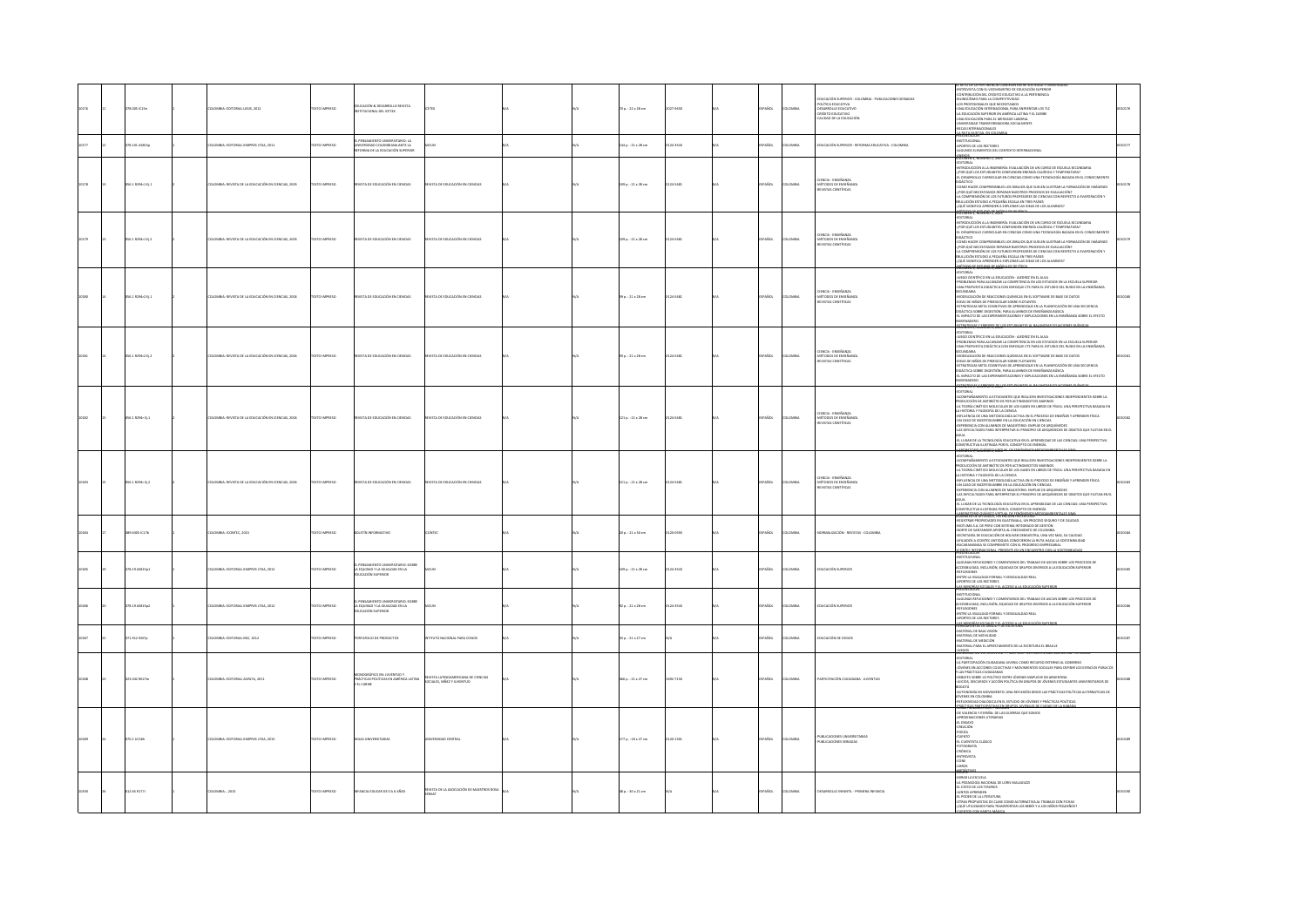|  |                             |                                          |                      |                                                                                                            |                                                                           |  |                        |          |               |                |                                                              | seartar in                                                                                                                                                                                                                                                                                                                                                                                                                                                                                                       |  |
|--|-----------------------------|------------------------------------------|----------------------|------------------------------------------------------------------------------------------------------------|---------------------------------------------------------------------------|--|------------------------|----------|---------------|----------------|--------------------------------------------------------------|------------------------------------------------------------------------------------------------------------------------------------------------------------------------------------------------------------------------------------------------------------------------------------------------------------------------------------------------------------------------------------------------------------------------------------------------------------------------------------------------------------------|--|
|  | 79.158 0651                 | LOMBIA: CORCAS EDITORES LTDA, 2005       | EXTO IMPRESO         | INDICADORES PARA LA AUTOEVALUACIÓN<br>CON FINES DE ACREDITACIÓN DE<br>PROGRAMAS DE REFORADO EN EDUCACIÓ    | NSEIO NACIONAL DE ACREDITACIÓN                                            |  | il p. : 27 x 22 cm     | 794-2152 | AÑOL          | <b>DLOMBIA</b> | CREDITACIÓN - EDUCACIÓN SUPERIOR                             | -MARCO DE LA PROFESIÓN DOCENTE<br>-FACTORES, CARACTERÍSTICAS, VARIABLES E INDICADORES<br>FACTOR MISIÓN Y PROYECTO INSTITUCIONAL<br>$\begin{array}{l} \textbf{31.422} \\ \textbf{42.433} \\ \textbf{43.445} \\ \textbf{44.45} \\ \textbf{45.45} \\ \textbf{46.45} \\ \textbf{47.45} \\ \textbf{48.45} \\ \textbf{49.45} \\ \textbf{40.45} \\ \textbf{41.45} \\ \textbf{42.45} \\ \textbf{43.45} \\ \textbf{44.45} \\ \textbf{45.45} \\ \textbf{46.45} \\ \textbf{47.45} \\ \textbf{48.45} \\ \textbf{49.45} \\ \$ |  |
|  | 0.005 UA11p                 | OLOMBIA: L. VIECO S.A.S., 2014           | <b>OZSRRI OTXI</b>   | ERFIL DE COYUNTURA ECONÓMICA                                                                               | MERSIDAD DE ANTIQQUIA                                                     |  | 92 p.: 17 x 24 cm      | 57-4214  | <b>SPAÑOL</b> | <b>DLOMBIA</b> | CONOMÍA - REVISTAS - COLOMBIA                                | LA PROBADA DEL MIGUELLA Y POBREZA EN LOS MUNICIPIOS DE COLOMBIA<br>-INEQUIDAD, VIOLENCIA Y POBREZA EN LOS MUNICIPIOS DE COLOMBIA<br>-IA PROBLEMÁTICA DEL ANÁLISIS LABORAL DE DEMANDA EN COLOMBIA<br>-LA PROBLEMÁTICA DEL ANÁLISIS LABOR<br>-LA PRUSIERMATILA USL ANALISIS LA BURNE DE DISULTANO EN CULUMISM<br>-DIVERSITO ACIÓN PRODUCTIVA Y EMPRESARIALIZAD INFORMAL: AMÉRICA LATINA EN 2000 Y 2010<br>-SITUACIÓN ACTUAL Y RETOS DE MEDIANO Y LARGO PLAZO DE LA PERLA DEL OTÚN                                  |  |
|  | 12.65 R177                  | LOMBIA: , 2015                           | DZERNI OTXE          | <b>IFANCIA EDUCAR DE 0 A 6 AÑOS</b>                                                                        | REVISTA DE LA ASOCIACIÓN DE MAESTROS ROSA                                 |  | 8 p.: 30 x 21 cm       |          | SPAÑOL        | LOMBIA         | <b>ESARROLLO INFANTIL - PRIMERA INFANCIA</b>                 | ECTOR CAÑO SURIA<br>DESCUELAS DE VERANO<br>DIAGNÓSTICO PRECOZ ETIQUETA PRECOZ?<br>-SAMONDO MELO EL LUGIDI MECCO (1915)<br>- A COMERNO A DI LUGO DE LOS DEMOCOS<br>- A COMERNO CON EL ESPACIO DE COMPRENDO SEL NHO<br>- ANTONOM, EDPESSIVACIÓN O COMPRENDO<br>- ANTONOM A DI LUGO DE COMPRENDO<br>- ANTONOM A COMPRENDO DE COMP                                                                                                                                                                                   |  |
|  | 79.056 (D19a EL1            | NONELLA IMPRENTA DISTRITAL 2016          | <b>EXTO IMPRESO</b>  | .<br>JLA URBANA: APORTES AL PLAN DE<br>DGOTÁ CIUDAD EDUCADORA: APORTES AL<br>AN DE BOGOTÁ CIUDAD EDUCADORA | TUTO PARA LA INVESTIGACIÓN EDUCATIVA<br>EL DESARROLLO PEDAGÓGICO - IDEP   |  | $70.128 \times 35$ cm  | 123.4242 | <b>COASCI</b> | cama.          | <b>PSTIGACIÓN EN EDICACIÓN - PRENSA - COLOMBIA - SOLO XX</b> | ISTEMA DE MONTONEO AL PLAN SELTONAL DE EDUCACION DE BOGOTA<br>DESATÍO DE LA POLÍTICA PÚBLICA: LA COMPRENSIÓN DEL DERECHO A LA EDUCACIÓN<br>LA REALIZACIÓN DE LOS FINES DE LA EDUCACIÓN EN LOS ESTUDIANTES COLOMBIANO:<br>APUESTAS DE BO<br>O DESING DE BOUGLIN MISSON FORM TODOS<br>AS POLÍTICAS DE INFANCIA EN EDOGOTÀ: ENTRE LOS PLANES DISTRITALES Y LOS APORTES DEL IDEP<br>.OS DOCENTES DEL NUEVO ESTATUTO                                                                                                  |  |
|  | 3.056 1019a 01.2            | <b>ILOMBIA: IMPRENTA DISTRITAL, 2016</b> | <b>EXTO IMPRESO</b>  | LA URBANA: APORTES AL PLAN DE<br>DTÁ CIUDAD EDUCADORA: APORTES A<br>AN DE BOGOTÁ QUIDAD EDUCADORA          | TITUTO PARA LA INVESTIGACIÓN EDUCATIVA<br>EL DESARROLLO PEDAGÓGICO - IDEP |  | $n: 28 \times 35$ cm   | 23-4242  | SPAÑOL        | LOMBIA         | STIGACIÓN EN EDUCACIÓN - PRENSA - COLOMBIA - SIGLO XX        | LOS DOCENTES DEL NUEVO ESTATUTO<br>SIEMA AS MARTIRAS DE RIVERTISACIÓN E INNENVACIÓN<br>SIEMA AS MARTIRAS DE RIVAN SECTORIAL DE EDUCACIÓN DE BOGOTÁ<br>LA REALIZAÇIÓN DE LOS FINIS DE LA COMPRENSIÓN DEL DEREDIO A LA EDUCACIÓN<br>DESANTAS<br>-LAS POLÍTICAS DE INFANCIA EN BOGOTÁ: ENTRE LOS PLANES DISTRITALES Y LOS APORTES DEL IDEP<br>-LOS DOCENTES DEL NUEVO ESTATUTO<br><b>JERAS MAESTRAS DE INVESTIGACIÓN E INNOVACIÓN</b><br>PINION                                                                     |  |
|  | 34.05 C993t Ej.1            | DLOMBIA: IMPRECAL LTDA, 2016             | <b>OZSRRAI OTXIT</b> | ADENCIAS 2017                                                                                              | OMPUTERWORLD COLOMBIA                                                     |  | 6 p.: 25 x 35 cm       | 122-2961 | SPAÑOL        | <b>DLOMBIA</b> | OMPUTADORES - REVISTAS COLOMBIA - SIGLO XX                   | onainos<br>CTUALIDAD<br>ESPECIAL ANIVERSARIO COMPUTERWORLD<br>-<br>- SPECIAL TENDENCIAS PARA EL 2017<br>- SEGUREDAD<br>- INFRAESTRUCTURA<br>CANALES<br>205.527                                                                                                                                                                                                                                                                                                                                                   |  |
|  | 4.05 C993t Ej.2             | LOMBIA: IMPRECAL LTDA, 2016              | EXTO IMPRESO         | DENCIAS 2017                                                                                               | <b>WPUTERWORLD COLOMBIA</b>                                               |  | 6 p. : 25 x 35 cm      | 122-2961 | AÑOL          | <b>LOMBIA</b>  | MPUTADORES - REVISTAS COLOMBIA - SIGLO XX                    | $n = 1$<br><b>GACILIAUT</b><br>-ESPECIAL ANIVERSARIO COMPUTERWORLD<br>-ESPECIAL TENDENCIAS PARA EL 2017<br>:<br> GURIDAD<br> FRAESTRUCTURA<br>NNALES                                                                                                                                                                                                                                                                                                                                                             |  |
|  | $cos cos 3i t$ <sub>1</sub> | OMBIA: IMPRECAL LTDA, 2016               | XTO IMPRESO          | FIBRA QUE RECORRE EL PAÍS                                                                                  | <b>DISTRATO DI COLOMBI</b>                                                |  | $p. : 25 \times 35$ cm | 2-2962   | AÑOL          | wax            | PUTADORES - REVISTAS COLOMBIA - SIGLO XX                     | UNINUM<br>-NCTUALIDAD<br>-FORO INNOVACIÓN<br>-ESPECIAL TELECOMUNICACIONES<br><b>MAIRS</b>                                                                                                                                                                                                                                                                                                                                                                                                                        |  |
|  | 4.05 C993f EL2              | DLOMBIA: IMPRECAL LTDA, 2016             | EXTO IMPRESO         | A FIBRA QUE RECORRE EL PAÍS                                                                                | OMPUTERWORLD COLOMBIA                                                     |  | 6 p.: 25 x 35 cm       | 122-2961 | SPAÑOL        | owax           | OMPUTADORES - REVISTAS COLOMBIA - SIGLO XX                   | CHR SET<br>UNINUM<br>-NCTUALIDAD<br>-FORO INNOVACIÓN<br>-ESPECIAL TELECOMUNICACIONES<br>WALES<br>CHP SET                                                                                                                                                                                                                                                                                                                                                                                                         |  |
|  | 4.05 C993s                  | LOMBIA: IMPRECAL LTDA, 2016              | <b>OZSRRINI OTX3</b> | P. SEPARACIÓN SALUDABLE                                                                                    | MPUTERWORLD COLOMBIA                                                      |  | $a: 25 \times 35$ cm   | 122-2961 | SPAÑOL        | <b>LOMBIA</b>  | OMPUTADORES - REVISTAS COLOMBIA - SIGLO XX                   | NOTIBITIOS<br>ACTUALIDAD<br>FORD DE LIDERES<br>-ESPECIAL INFRAESTRUCTURA<br>NALES<br>OIR SET                                                                                                                                                                                                                                                                                                                                                                                                                     |  |
|  | 34.05 C993g Ej.1            | <b>ILOMBIA: IMPRECAL LTDA, 2016</b>      | <b>DZERNI OTXE</b>   | NOES DE LA INFORMÁTICA. 20 AÑOS DE<br>STRO INFORME ESPECIAL                                                | OMPUTERWORLD COLOMBIA                                                     |  | 6 p.: 25 x 35 cm       | 122-2961 | <b>PAÑOL</b>  | <b>OMBIA</b>   | OMPUTADORES - REVISTAS COLOMBIA - SIGLO XX                   | NOTIBITIOS<br>ACTUALIDAD<br>ESPECIAL SO GRANDES<br>SEGURIDAD<br>«INFRAESTRUCTURA<br>NALES<br><b>MRSET</b>                                                                                                                                                                                                                                                                                                                                                                                                        |  |
|  | 0500000012                  | LOMBIA: IMPRECAL LTDA, 2016              | EXTO IMPRESO         | grandes de la informática. 20 años de<br>Nuestro informe especial                                          | PUTERWORLD COLOMBI                                                        |  | p. : 25 x 35 cm        | 22-2961  | AÑOL          | <b>COMBIA</b>  | MPUTADORES - REVISTAS COLOMBIA - SIGLO XX                    | corrance<br>ACTUALIDAD<br>-ESPECIAL 50 GRANDES<br>EGURIDAD<br>efraestructura<br>anales<br><b>MRSET</b>                                                                                                                                                                                                                                                                                                                                                                                                           |  |
|  | 05 0993 0.1                 | LOMBIA: IMPRECAL LTDA, 2016              | <b>XTO IMPRESO</b>   | ESIÓN: OUTSOURCING TOMA FUERZA                                                                             | MELITERADELD COLOMBIA                                                     |  | p.: 25 x 35 cm         | 22-2961  | PAÑOL         | LOMBIA         | MINITARCHES, BRASTAS COLOMBIA, SIGLO XX                      | CPINCH<br>-ACTUALIDAD<br>-ACTUALIDAD<br>-ESPECIAL IMPRESIÓN<br>-ESPECIAL INFRAESTRU<br>-SEGURIDAD<br>-CANALES                                                                                                                                                                                                                                                                                                                                                                                                    |  |
|  | 34.05 C993i Ej.2            | <b>ILOMBIA: IMPRECAL LTDA, 2016</b>      | <b>DZERNI OTXE</b>   | PRESIÓN: OUTSOURCING TOMA FUERZA                                                                           | OMPUTERWORLD COLOMBIA                                                     |  | 6 p.: 25 x 35 cm       | 122-2961 | SPAÑOL        | <b>DLOMBIA</b> | OMPUTADORES - REVISTAS COLOMBIA - SIGLO XX                   | <b>SHARE</b><br>NOTIBITIOS<br>ACTUALIDAD<br>-ACTOALISAD<br>-FORO DE LÍDERES<br>-ESPECIAL IMPRESIÓN<br>-ESPECIAL IMPRAESTRUCTURA<br>SEGURIDAD<br>ALES                                                                                                                                                                                                                                                                                                                                                             |  |
|  | 1.05 C991e tj.1             | LOMBIA: IMPRECAL LTDA, 2016              | EXTO IMPRESO         | NOMÍA DIGITAL Y SALUD                                                                                      | <b>MPUTERWORLD COLOMBIA</b>                                               |  | 0 p. : 25 x 35 cm      | 122-2961 | AÑOL          | <b>MBA</b>     | IMPUTADORES - REVISTAS COLOMBIA - SIGLO XX                   | <b>GRIEGE</b><br>$n = 1$<br>-ACTUALIDAD<br>-ESPECIAL SALUD<br>-ESPECIAL SEGURIDAD<br>urs                                                                                                                                                                                                                                                                                                                                                                                                                         |  |
|  | LOS C991e tj.2              | OMBIA: IMPRECAL LTDA, 2016               | EXTO IMPRESO         | CMÍA DIGITAL Y SALUD                                                                                       | PUTERWORLD COLOMBI                                                        |  | p.: 25 x 35 cm         | 22-2961  | AÑOL          | usu            | IPUTADORES - REVISTAS COLOMBIA - SIGLO XX                    | DHP SET<br>Shingin<br>-<br>ACTUALIDAD<br>- ESPECIAL SALUD<br>- ESPECIAL SEGURIDAD<br>- ESPECIAL SEGURIDAD<br>CHP SET                                                                                                                                                                                                                                                                                                                                                                                             |  |
|  | 4.05 C993e1 tj.1            | LOMBIA: IMPRECAL LTDA, 2016              | <b>EXTO IMPRESO</b>  | AS SE SUBIER<br>S EMPRESAS I<br>A NUBE                                                                     | MPUTERWORLD COLOMBIA                                                      |  | p. : 25 x 35 cm        | 22-2961  | PAÑOL         | <b>WEN</b>     | MPUTADORES - REVISTAS COLOMBIA - SIGLO XX                    | <b>MNION</b><br>KCTUALIDAD<br>ISPECIAL SOFTWARE<br>ISPECIAL NUBE<br>LANALES                                                                                                                                                                                                                                                                                                                                                                                                                                      |  |
|  | LOS C993e1 Ej.2             | OMBIA: IMPRECAL LTDA, 2016               | CESRRINI OTX         | AS EMPRES<br>LA NUBE<br>s se subiero                                                                       | <b>PUTTEWORLD COLOMBIA</b>                                                |  | $p. : 25 \times 35$ cm | 23.205   | AÑOL          |                | PUTADORES - REVISTAS COLOMBIA - SIGLO XX                     | HP SE<br>SPINION<br>NOTIBITIOS<br>ACTUALIDAD<br>ESPECIAL NUBE<br>ESPECIAL NUBE<br><b>PAIRS</b>                                                                                                                                                                                                                                                                                                                                                                                                                   |  |
|  | 4.05 C993b Ej.1             | <b>ILOMBIA: IMPRECAL LTDA, 2016</b>      | EXTO IMPRESO         | BANCA EN LA TRA<br>MCIÓN DIGITA                                                                            | OMPUTERWORLD COLOMBIA                                                     |  | 0 p.: 25 x 35 cm       | 22-2961  | PAÑOL         | owax           | MPUTADORES - REVISTAS COLOMBIA - SIGLO XX                    | <b>QUEST</b><br>HNUM<br>CTUALIDAD<br>SPECIAL FINANCIERO<br>-ESPECIAL FINANCIERO<br>-SEGURIDAD<br>-ESPECIAL CENTROS DE DATOS<br>-ESPECIAL MAYORISTAS                                                                                                                                                                                                                                                                                                                                                              |  |
|  | 04.05 C993b Ej.2            | <b>ILOMBIA: IMPRECAL LTDA, 2016</b>      | O23RWI OTX           | BANCA EN LA TRANSFORMACIÓN DIGITA                                                                          | MPUTERWORLD COLOMBIA                                                      |  | 0p.: 25 x 35 cm        | 22-2961  | AÑOL          | LOMBIA         | OMPUTADORES - REVISTAS COLOMBIA - SIGLO XX                   | CHIP SET<br><b>MOTHERS</b><br>ACTUALIDAD<br>ESPECIAL FINANCIERO<br>SEGURIDAD<br>-SEGURIDAD<br>-ESPECIAL CENTROS DE DATOS<br>$-$                                                                                                                                                                                                                                                                                                                                                                                  |  |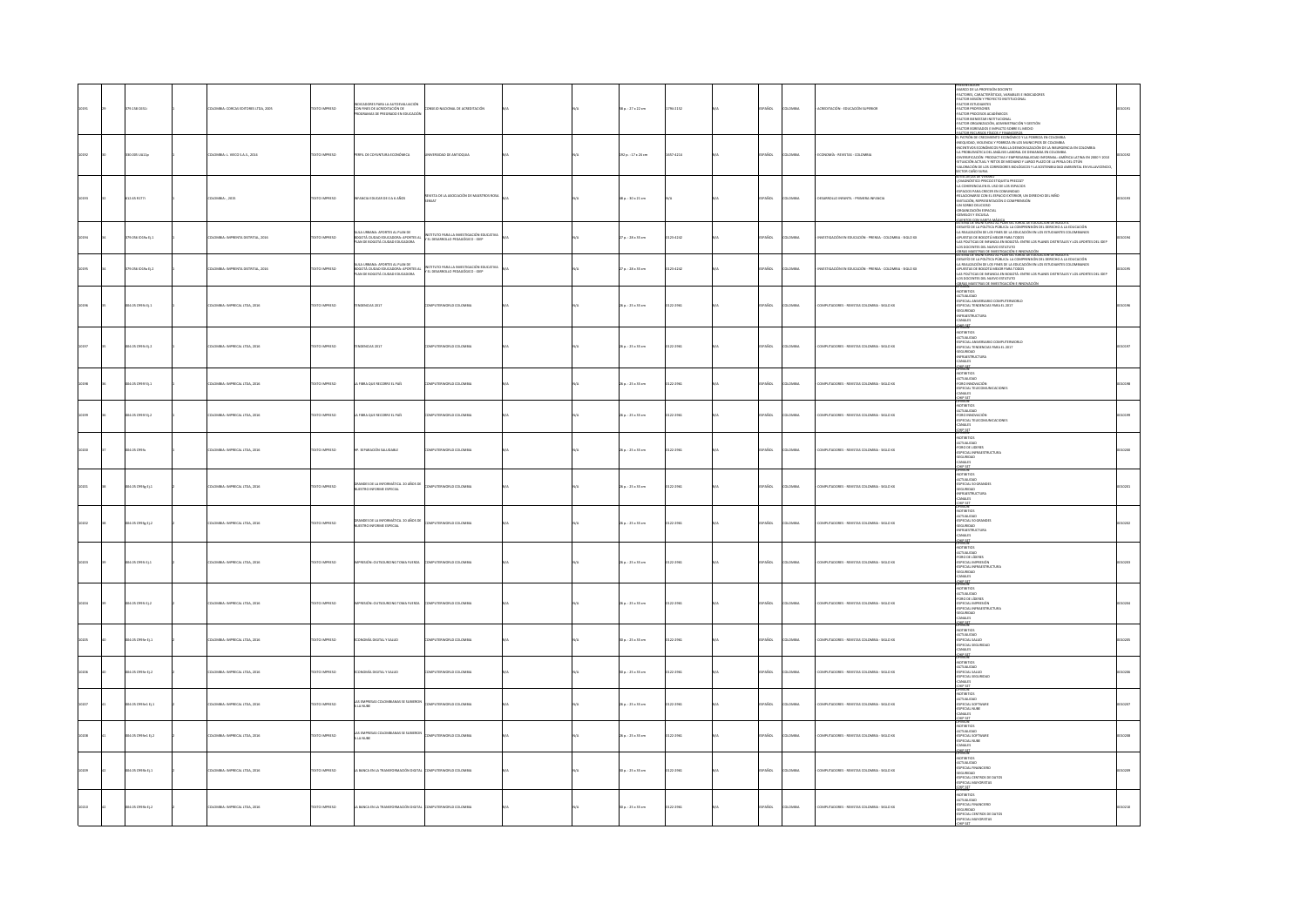|                | 70.4 52471a1       | LOMBIA: PUBLICACIONES SEMANA, 2016       | DZERNI OTXIT           |                                |                                                                    |  | 38 p.: 26 x 35 cm       | 10032-008     | PAÑOL         | AIGMOJ         | DIFUSIÓN DE LA CULTURA - PRENSA - COLOMBIA                                                                              |                                                                                                                                                                                                                                                                                                                                                                                                                                                                                                                                                                                                                  |  |
|----------------|--------------------|------------------------------------------|------------------------|--------------------------------|--------------------------------------------------------------------|--|-------------------------|---------------|---------------|----------------|-------------------------------------------------------------------------------------------------------------------------|------------------------------------------------------------------------------------------------------------------------------------------------------------------------------------------------------------------------------------------------------------------------------------------------------------------------------------------------------------------------------------------------------------------------------------------------------------------------------------------------------------------------------------------------------------------------------------------------------------------|--|
| 212            | 70.4 58471a2       | OMBIA: PUBLICACIONES SEMANA, 2016        | OZERNI OTXT            |                                |                                                                    |  | 70 p.: 26 x 35 cm       | 300-582X      | <b>SPAÑOL</b> | LOMBIA         | DIFUSIÓN DE LA CULTURA - PRENSA - COLOMBIA                                                                              | ROUCKE<br>LA MONA DE LA VIEJA ESCUELA<br>-LITERATURA                                                                                                                                                                                                                                                                                                                                                                                                                                                                                                                                                             |  |
|                | 070.4 52471a3 Ej.1 | OMBIA: PUBLICACIONES SEMANA, 2016        | <b>DZERRIO INFORMA</b> | CADU                           |                                                                    |  | 62 p.: 26 x 35 cm       | 3032-008      | SPAÑOL        | <b>AIRMOJ</b>  | DIFUSIÓN DE LA CULTURA - PRENSA - COLOMBIA                                                                              | -LITERATURA<br>-UNA PELÍCULA COLOMBIANA<br>-UNA PELÍCULA COLOMBIANA<br>-NIDA, MUERTE Y RESURRECCIÓN<br>-NIDA, MUERTE Y RESURRECCIÓN<br>-NEMINGWAY PROGRAMADOR<br>-REMINUWAT MILKARAMALIJK<br>-UN ALIEN CASI UNIVERSAL<br>-TODO PERIODISTA ES UN ACTIVISTA<br>-{Y SI FUERAMOS DIOSES?<br>$\begin{tabular}{ll} $C3$&\text{S}I$&\text{S}I$&\text{S}I$&\text{S}I$&\text{S}I$&\text{S}I$&\text{S}I$&\text{S}I$&\text{S}I$&\text{S}I$&\text{S}I$&\text{S}I$&\text{S}I$&\text{S}I$&\text{S}I$&\text{S}I$&\text{S}I$&\text{S}I$&\text{S}I$&\text{S}I$&\text{S}I$&\text{S}I$&\text{S}I$&\text{S}I$&\text{S}I$&\text{S}I$$ |  |
| 0214           | 070.4 SE471a3 Ej.2 | KOMBIA: PUBLICACIONES SEMANA, 2016       | TEXTO IMPRESO          |                                |                                                                    |  | 62 p. : 26 x 35 cm      | 000-589X      | SPAÑOL        | <b>OMBIA</b>   | DIFUSIÓN DE LA CULTURA - PRENSA - COLOMBIA                                                                              | -SPIPCAL: MUTANTIS DIGITALIS<br>HIMROWAY PROGRAMADOR<br>HIMROWAY PROGRAMADOR<br>-TODO PRINCIPCAL: MUTANTIS<br>-TODO PRINCIPCAL: MUTANTIS<br>-TODO PRINCIPCA DI LA SAGRADO<br>-NEMA MUTANTIS PROGRAMA<br>-NEMA MUTANTIS PROGRAMA<br>-NEMA MUTANTIS PROG                                                                                                                                                                                                                                                                                                                                                           |  |
| 0215           | 070.4 SE471a4 Ej.1 | LOMBIA: PUBLICACIONES SEMANA, 2016       | DZERNA OTXIT           |                                |                                                                    |  | 78 p. : 26 x 35 cm      | 500-589X      | SPAÑOL        | LOMBIA         | .<br>DEUSIÓN DE LA CULTURA - PRENSA - COLOMBIA                                                                          | THE CORE CONTROL CONTRACT CONTRACT PER CONTRACT PER CONTRACT PER CONTRACT PER CONTRACT PER CONTRACT CONTRACT CONTRACT CONTRACT CONTRACT CONTRACT CONTRACT CONTRACT CONTRACT CONTRACT CONTRACT CONTRACT CONTRACT CONTRACT CONT                                                                                                                                                                                                                                                                                                                                                                                    |  |
|                | 70.4 SE471a4 Ej.2  | MBIA: PUBLICACIONES SEMANA, 2016         | DZERRA OTXT            |                                |                                                                    |  | 78 p. : 26 x 35 cm      | 35.58%        | PAÑOL         | ovax           | .<br>DEUSIÓN DE LA CULTURA - PRENSA - COLOMBIA                                                                          | AQUÍ CABEMOS TODOS<br>-PAÍS HOMÓFOBO<br>-PAB HOMOTODO<br>- HERMOSAMENTE PENETRAILE<br>- GERMOSAMENTE PENETRAILE<br>- GERMONARIA LA CLIARTA PARED<br>- CERNINGER AVIVIR<br>- CAMPUS PARA LA PAZ<br>- APRENDER A VIVIR<br>- SU LUGAR EN EL MURDO<br>- SU LUGAR EN EL MURDO<br>- SU LUGAR EN EL MURD<br>ACREE THE RESIGN AND HAY                                                                                                                                                                                                                                                                                    |  |
| 0217           | 070.4 58471a5      | LOMBIA: PUBLICACIONES SEMANA, 2016       | DZERNA OTXIT           |                                |                                                                    |  | 46 p. : 26 x 35 cm      | 500-582X      | SPAÑOL        | <b>LOMBIA</b>  | DIFUSIÓN DE LA CULTURA - PRENSA - COLOMBIA                                                                              | AR BRUOTHCAY LA PAZ<br>ARCADA VERE<br>SHEST ARALEACOS<br>HISTORIA NATURAL DE LA DESTRUCCIÓN<br>HISTORIA NATURAL DE LA DESTRUCCIÓN<br>ARCADA NATURAL LOS CONCENSOS<br>CARLO AR ADIFINICATIVO<br>CON CONTE DE MEMORIA<br>CONSTRUCCIÓN POR MEMORIA<br>CONSTR                                                                                                                                                                                                                                                                                                                                                        |  |
| ois            | 070.4 SE471a6 Ej.1 | ATOC ARANY 2180 CATHERINE SHARING        | <b>OZSRRMI OTX31</b>   | ransa                          |                                                                    |  | 46 p.: 26 x 35 cm       | <b>WAY OR</b> | SPAÑOL        | <b>COMMA</b>   | .<br>DELISIÓN DE LA CULTURA - PRENSA - COLOMBIA                                                                         | $\begin{array}{l} \textbf{COMITAC} \textbf{MINUCON} \\ \textbf{MIMC} \textbf{MINC} \textbf{MINC} \textbf{MINC} \textbf{MINC} \textbf{MINC} \textbf{MINC} \textbf{MINC} \textbf{MINC} \textbf{MINC} \textbf{MINC} \textbf{MINC} \textbf{MINC} \textbf{MINC} \textbf{MINC} \textbf{MINC} \textbf{MINC} \textbf{MINC} \textbf{MINC} \textbf{MINC} \textbf{MINC} \textbf{MINC} \textbf{MINC} \textbf{MINC} \textbf$<br>CONTRA LA INTUICIÓN<br>-PASAR FUANDOSE<br>MARCHO                                                                                                                                              |  |
|                | 20.4 SE471e5 EL2   | OMBIA: PUBLICACIONES SEMANA, 2016        | OZSRRNI OTX3           |                                |                                                                    |  | $46a : 26 \times 35$ cm | 10082-008     | <b>SPAÑOL</b> | LOMBIA         | DIFUSIÓN DE LA CULTURA - PRENSA - COLOMBIA                                                                              | <b>RUBBING PLUSIES</b><br>CLOGAMÍAS SENTIMENTALES<br>CLAFFARE BOLAÑO<br>CA USTA ARCADA<br>CLESPECIAL DE VACACIONES<br>CLESPANTO QUE NOS UNE<br>CLESPANTO QUE NOS UNE<br>CHESPANTO QUE NOS UNE<br>CHESPANTO DE NOS UNEXANTOS<br>CHELE LO BALLO Y LO AMBIQUO<br>CHE<br>-LA EUFORIA MODERNISTA<br>-CONTRA LA INTUICIÓN<br>-PASAR FUANDOSE<br><b>AMARY TECH</b>                                                                                                                                                                                                                                                      |  |
|                | 333.7 CS78r        | LOMBIA: ZETTA COMUNICADORES S.A., 2015   | DZERNI OTXIT           | RESPONSABILIDAD SOSTENIBILIDAD | CENTRO INTERNACIONAL DE RESPONSABILIDAD<br>SOCIAL & SOSTENIBILIDAD |  | 15 p. : 24 x 33 cm      | 011-1894      | SPAÑOL        | <b>AIRMOJO</b> | RESPONSABILIDAD SOCIAL - PUBLICACIONES SERIADAS - COLOMBIA<br>DESARROLLO SOSTENIBLE - PUBLICACIONES SERIADAS - COLOMBIA | $\begin{array}{l} \frac{\partial \mathbf{S} \mathbf{B}}{\partial \mathbf{S}} \mathbf{B} \mathbf{B} \mathbf{B} \mathbf{B} \mathbf{B} \mathbf{B} \mathbf{B} \mathbf{B} \mathbf{B} \mathbf{B} \mathbf{B} \mathbf{B} \mathbf{B} \mathbf{B} \mathbf{B} \mathbf{B} \mathbf{B} \mathbf{B} \mathbf{B} \mathbf{B} \mathbf{B} \mathbf{B} \mathbf{B} \mathbf{B} \mathbf{B} \mathbf{B} \mathbf{B} \mathbf{B} \mathbf{B} \mathbf{B} \mathbf{B} \math$<br>0000000585                                                                                                                                                           |  |
| $\overline{1}$ | 883.7 CS78r EL1    | COLOMBIA: ZETTA COMUNICADORES S.A. 2015  | DZERNI OTXET           | CALIFORNIA DAD TANNING PACKER  | CENTRO INTERNACIONAL DE RESPONSABILIDAD<br>SOCIAL & SOSTENIBILIDAD |  | 130 p. : 24 x 33 cm     | 2011-1894     | SPAÑOL        | <b>AIRMOJO</b> | RESPONSABILIDAD SOCIAL - PUBLICACIONES SERIADAS - COLOMBIA<br>DESARROLLO SOSTENBLE - PUBLICACIONES SERIADAS - COLOMBIA  | <b>GREL'DEPORTA region profilo</b><br>-una sostenbilidad compartida para el territorio<br>-sostenbilidad económica y social<br>SOSTENBILIDAD ECONÓMICA Y SOCIAL<br>PAZ<br>EDUCACIÓN, CENCIA Y TECNOLOGÍA<br>CEMPERICMENTO<br>OESARROLLO URIANÁSTICO<br>CONSTRUCCIÓN CIUDADANA<br>-MEDIO AMBIENTE<br>-TURISMO SOSTENIBLE<br>-JUVENTUD                                                                                                                                                                                                                                                                             |  |
|                | 333.7 CS78r Ej.2   | COLOMBIA: ZETTA COMUNICADORES S.A., 2015 | DZERNI OTXIT           | CARLISON CONTRACTOR            | ONAL DE RESPONSABILID<br>SOCIAL & SOSTENIBILIDAD                   |  | 130 p.: 24 x 33 cm      | 2011-1894     | <b>SPAÑOL</b> | AIRMOJO        | RESPONSABILIDAD SOCIAL - PUBLICACIONES SERIADAS - COLOMBIA<br>DESARROLLO SOSTENBLE - PUBLICACIONES SERIADAS - COLOMBIA  | - OUTENTING<br>- OUTENT CAUCA REGIST PACIFICA<br>- SOSTINIBULDA D'ONGAN PROPA PA EL TERRITORIO<br>- SOSTINIBULDA D'ONGAN PRODA<br>- SOSTANIDA CAUCA PERANDORÍA<br>- CAUCA CAUCA (CAUCA)<br>- CAUCA D'ONGANIDA<br>- CAUCA D'ONGANIDA<br>- CAUCA D'ONGAN<br><b>JUVENTUD</b><br>$n \times n$                                                                                                                                                                                                                                                                                                                        |  |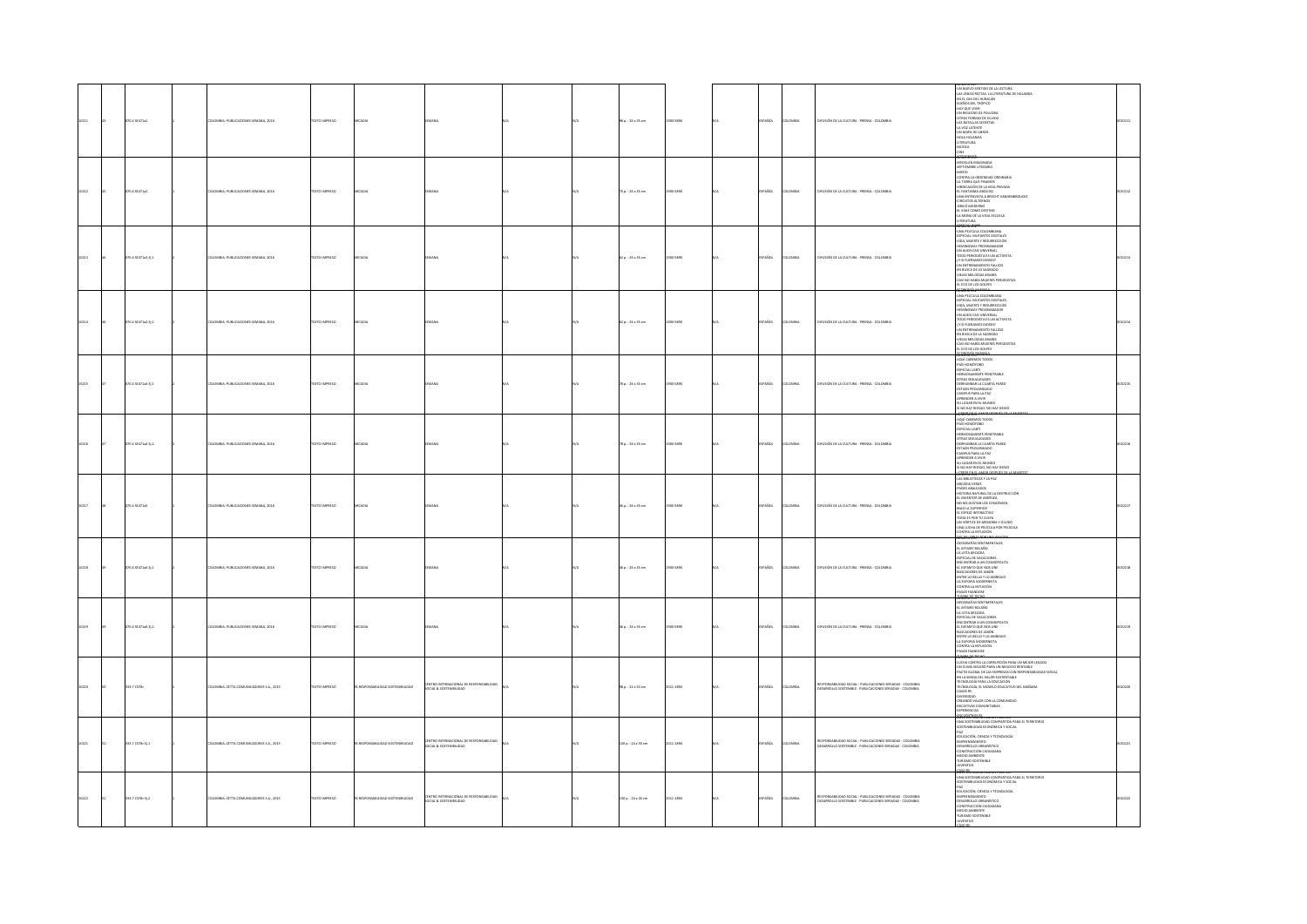| 10223 | 070.1 F288+1      | COLOMBIA: JAVEGRAF, 2017  | DZERNI OTXET          | <b>REVISTA JAVERIANA</b>                                | UNDACIÓN ESCRITORES                  |  | $2a:22x28$ cm           | 120-3088  | <b>PAROL</b> | <b>AIRMOJO</b> | PUBLICACIONES UNIVERSITARIAS - REVISTAS - COLOMBIA | VENTANA DE OPINIÓN DE LA CRISIS DE LA POLÍTICA DE LOS PARTIDOS<br>INTREVISTA EL FORTALECIMIENTO DE LA DIAN Y SU CRUZADA CONTRA LA EVACIÓN<br>-<br>VENCER AL CORRUPTO Y FRENAR AL EVASOR<br>-LA COYUNTURA GLOBAL: CARACTERÍSTICAS Y RETOS<br>PERSPECTIVAS COLOMBIANAS: REFORMA TRIBUTARIA, TRUMP Y PAZ<br>LA SOCIEDAD CIVIL Y EL ESTATUTO TRIBUTARIO<br>AHORRO: VIRTUD OLVIDADA<br>"HIMMIN". VHI UN UNITAINE SOBERINO SOBRE LA CONTABILIDAD TRIBUTARIA<br>-POSICIÓN ANTICIPADA DEL GOBIERNO SOBRE LA CONTABILIDAD TRIBUTARIA<br>-IMPLICACIONES DEL CONSUMO DE AZUCARES SIMPLES EN LA SALUD HUMANA<br>REDUCCIÓN DE LA POBREZA, DESIGUALDAD Y CORRUPCIÓN<br>EN BISCA DE UN COMPROMISO SOCIAL PARA RESCATAR A COLOMBIA |  |
|-------|-------------------|---------------------------|-----------------------|---------------------------------------------------------|--------------------------------------|--|-------------------------|-----------|--------------|----------------|----------------------------------------------------|--------------------------------------------------------------------------------------------------------------------------------------------------------------------------------------------------------------------------------------------------------------------------------------------------------------------------------------------------------------------------------------------------------------------------------------------------------------------------------------------------------------------------------------------------------------------------------------------------------------------------------------------------------------------------------------------------------------------|--|
| 10224 | 341.767 5 UNS4m1  | COLOMBIA: UNIMEDIOS, 2010 | <b>OZSRRINI OTX3T</b> | MATICES. HISTORIAS DETRÁS DE LA<br><b>INVESTIGACIÓN</b> | WATERIDAD NACIONAL DE COLOMBIA       |  | 16n:24×17cm             | 1011-950X | <b>PAROL</b> | <b>AIRMOJO</b> | WISTIGACIÓN CIENTÍFICA                             | EXPLORANDO EL URABÁ<br>-DOCE DÍAS CON MAR Y TIERRA<br>NONE DIVISION WAS CITED AND CONTINUES.<br>-ENTRE MANGLARES<br>-INTERACTUANDO CON LOS HABITANTES<br><b>ESTAR WERE CO-FORMATENTER LA RA</b>                                                                                                                                                                                                                                                                                                                                                                                                                                                                                                                    |  |
| 10225 | 41.767 S UNS4m2   | COMBIA: UNIMEDIOS, 2010   | <b>DZERNI OTXT</b>    | MATICES. HISTORIAS DETRÁS DE LA<br>NESTIGACIÓN          | VERSIDAD NACIONAL DE COLOMBIA        |  | 16a. : 24x17cm          | 11-9500   | PAÑOL        | LOMBIA         | VESTIGACIÓN CIENTÍFICA                             | <b>LIERR SWING GOL BURNICOLLUI</b><br>-NAS PLOMO<br>-YA SE DONDE ESTA EL INFIERNO<br>-EL REVOLTIJO CON PLOMO<br>-<br>- ÉRASE UNA VEZ<br>- RADIUM, EL SECRETO DE LA SEKUALIDAD<br>- CUESTIÓN DE ATOMOS<br>-CUESTION DE ATOMOS<br>-EN LOS HORNOS DE FUNZA<br>-LINA DE ATUNA PARA COLAZOR                                                                                                                                                                                                                                                                                                                                                                                                                             |  |
| 10226 | 141.767 5 UNS4m3  | DLOMBIA: UNIMEDIOS, 2010  | DZERNI OTXT           | MATICES. HISTORIAS DETRÁS DE LA<br>INVESTIGACIÓN        | MERSINAN NACIONAL DE COLOMBIA        |  | $16a : 24 \times 17$ cm | 011-950X  | <b>PAROL</b> | LOMBIA         | WESTIGACIÓN CIENTÍFICA                             | EL ESMALLE DEN IAL PRECISA I<br>-ACERCANDO LAS CIENCIAS<br>-EL PRIMER ALIADO<br>-EPR, UNA 30YA INADVERTIDA<br>-APOYO A LOS COLEGAS<br>-APUTO A LUS CULEWAS<br>-A LA PERSECUCIÓN DE UN DIENTE<br>-ESPUDRIÑANDO EN LOS DEFECTO<br>AGSTENT ENTAGETAN GENECINI                                                                                                                                                                                                                                                                                                                                                                                                                                                         |  |
|       | 41.767 S UNS4m4   | COMBIA: UNIMEDIOS, 2010   | OZERNI OTXT           | MATICES. HISTORIAS DETRÁS DE LA<br>INVESTIGACIÓN        | <b>FEUDAD NACIONAL DE COLOMBIA</b>   |  | $16a : 24 \times 17$ cm | 11-950X   | <b>PAROL</b> | Channa         | erstigande ciretire.                               | MISERIA EN TIERRA RICA<br>PRIMERA AYUDA: LLAMADA A UN AMIGO<br>EL MITO DEL COLTAN<br>-LAWING DEL COLIPAN<br>-ESTRIBO DE TECNOLOGÍA EN MINIAT<br>-AVENTURA DE AIRE, TIERRA Y AGUA<br>-NYENTURA DE AIRE, TERRA T ABOR<br>-EDERENDO POCO A POCO<br>-NO SE ANIMARON<br>-LOS PRIMEROS RESULTADOS<br>-MENTIRA, EL CONGO NO ES EL MAYOR PRODUCTOR                                                                                                                                                                                                                                                                                                                                                                         |  |
|       | 41.767 S UNS4m5   | COMBIA: UNIMEDIOS, 2010   | <b>DZERNI OTXT</b>    | MATICES, HISTORIAS DETRÁS DE LA<br><b>NVESTIGACIÓN</b>  | NERSIDAD NACIONAL DE COLOMBIA        |  | 16n:24×17cm             | 11-9500   | PAÑOL        | <b>AIRMOJ</b>  | VESTIGACIÓN CIENTÍFICA                             | .<br>IEVADOS COLOMBIANOS, EN INMINENTE EXTINCIÓ<br>EL IMPONENTE KUMANE<br>LAS CINCO ESTACIONES<br>-<br>- ENGARROTADOS POR EL FRÍO<br>- DATOS DERRETIMIENTO GLACIAR<br>- MIEL I, UN HITO PARA LA UN<br>UN IBM DEL SIGLO PASADO<br><b>ALUMODOMA CONTAK</b>                                                                                                                                                                                                                                                                                                                                                                                                                                                           |  |
|       | 341.767 S UNS4m6  | COMBIA: UNIMEDIOS, 2010   | OZERNI OTXT           | MATICES. HISTORIAS DETRÁS DE LA<br><b>ISTIGACIÓN</b>    | ERSIDAD NACIONAL DE COLOMBIA         |  | $16a : 24 \times 17$ cm | 11-9500   | PAÑOL        | <b>AIRMOJ</b>  | vestigación científica                             | ARTE CONTAMINANTE<br>OE LA MANO DE UN EXPERTO EN DESECHOS<br>A LA CASA DE ARTESANOS<br>A ECHARLE MANO A LA VIRUTA Y AL ASERRIN<br>-A ECHARLE MANO A LA VIRUTA Y AL ASERRIN<br>-TRASPIES PROPIOS<br>-LINA DONACIÓN ALEMANA, UTE, PERO ENGORROSA<br>-LINA DONACIÓN DE TELLA<br>-LINA PLANTA PILOTO Y OTROS RECONOCIMIENTOS N<br>-LINA PLANTA PILOTO Y OTROS RECONOCIMIENTOS N<br><b>CREATION PLANTERS</b>                                                                                                                                                                                                                                                                                                            |  |
| 10210 | 341.767 S UNS4m7  | DLOMBIA: UNIMEDIOS, 2010  | DZERNI OTXT           | MATICES. HISTORIAS DETRÁS DE LA<br>INVESTIGACIÓN        | INERSIDAD NACIONAL DE COLOMBIA       |  | $16a$ : 24 x 17 cm      | 011-950X  | <b>PAROL</b> | LOMBIA         | WISTIGACIÓN CIENTÍFICA                             | UNINVISTA PLASTITISADOS<br>-NBECE DE LA PLASTITICACIÓN<br>-NBECE DE LA PLASTITICACIÓN<br>-CORAZONES DE PIEDRA<br>-CORAZONES DE PIEDRA<br><b>CONDITION OF FUNDING<br/><i>PRIMERA CON HUMANOS</i></b><br>-DONAR UN CUERPO APORTE A LA CIENCIA                                                                                                                                                                                                                                                                                                                                                                                                                                                                        |  |
|       | 41.767 5 UNS4m8   | COMBIA: UNIMEDIOS, 2010   | EXTO IMPRESO          | MATICES. HISTORIAS DETRÁS DE LA<br>INVESTIGACIÓN        | <b>MERSINAD NACIONAL DE COLOMBIA</b> |  | 16 p.: 24 x 17 cm       | 11-9500   | PAÑOL        | owaw           | erstigación ciratítica                             | PROCESS OF BUSINESS OCTOBER OF CREATER<br>MERITORIO CAPITAL INTEL<br>-DE OCCIDENTE A ORIENTE<br><b>COLORADO DE MARCIA</b><br>-SU PRIMERA VEZ EN VERANO<br>-DIRECTO A LA INDUSTRIA<br>-SISTEMAS PARA MEDIR ARRUGAS Y OTROS DETALLITOS MAS<br>SISTEMAS PARA MEDIR ARROUAS T<br>ABO, EL PERRITO COMPETIDOR<br><del>CA RICELO DE CREATE CONDI</del> TION                                                                                                                                                                                                                                                                                                                                                               |  |
|       | 41.767 5 UNS4m9   | COMILA-LINEARTHOS 2010    | EXTO IMPRESO          | MATICES. HISTORIAS DETRÁS DE LA<br>INVESTIGACIÓN        | <b>FEUDAD NACIONAL DE COLOMBIA</b>   |  | $16a : 24 \times 17$ cm | 11-9500   | <b>AROL</b>  | was            | <b>METHOLOGICAL CHAMBUS</b>                        | -<br>LA ÚLTIMA COCA-COLA DEL DESIERTO<br>-UN ÁREOL DE INTELIGENCIA<br>GRIPE PORCINA<br><b>EL ADN EN EL LABORATORIO</b><br>PASO A PASO                                                                                                                                                                                                                                                                                                                                                                                                                                                                                                                                                                              |  |
|       | 11.767 S UNS4m10  | LOMBIA: UNIMEDIOS, 2005   | EXTO IMPRESO          | MATICES. HISTORIAS DETRÁS DE LA<br>INVESTIGACIÓN        | ERSIDAD NACIONAL DE COLOMBIA         |  | 16 p.: 24 x 17 cm       | 11-9500   | PAÑOL        | wax            | ersting<br><b>Surveyor</b>                         | EL PASAJE PARA ABORDAR EL SEWARD JHONSON<br>L PRIMER Y OTROS EMBARQUES<br><b>LAS FAENAS PROFUNDAS</b><br><b>SMPLES MACHUCONES</b><br>-SEGURIDAD ANTE TODO<br>-UNA HIPÓTESS DE DESCARTO<br>-UNA NUEVA ESPECIE<br>THE SPONGE GUIDE<br><b>6590001425656900001565</b>                                                                                                                                                                                                                                                                                                                                                                                                                                                  |  |
| 10214 | 341.767 S UNS4m11 | DLOMBIA: UNIMEDIOS, 2009  | <b>OZSRRINI OTX3T</b> | MATICES. HISTORIAS DETRÁS DE LA<br>INVESTIGACIÓN        | INERSIDAD NACIONAL DE COLOMBIA       |  | 16n:24×17cm             | 2011-050X | <b>PAROL</b> | <b>AIRMOJO</b> | WISTIGACIÓN CIENTÍFICA                             | ENVANAMATIC: 60 ENVANADAS PUR N<br>-GRANDES, MEDIANAS Y PEQUEÑAS<br>-GRADINGA DETRÁS DE LA EMPANADA<br>-DEAS EMPANADAS<br>-ENPANAMATIC SE IRAIO<br>NO MURIO VENCIO PARA HACER ROSCONES<br>UN BAÑO DE FAMA<br><b>UNIVERSITY OF TANK</b><br>CUANDO EL GRUPO SE DISOLVIO                                                                                                                                                                                                                                                                                                                                                                                                                                              |  |
|       | 41.767 S UNS4m12  | CMBLA-TRUMPTUCK 2009      | OZERNI OTXT           | MATICES. HISTORIAS DETRÁS DE LA<br>INVESTIGACIÓN        | <b>ESTAD NATIONAL DE COLOMBIA</b>    |  | 6a. : 24x17cm           | 11-9500   | a Sm         | was            |                                                    | <b><i><u>ELEMENTARY ENGINEERIN</u></i></b><br>A PATA, 14 MIL METROS SELVA A DENTRO<br>-A PATA, 14 MIL ME IRLO SELVA A MARIZA<br>-ENTRE EL GRAN BRÓCOLI<br>-EUREKA UN CAMPAMENTO NEUTRAL<br>-CARANA ENTRETEJIDA, UN TECHO DONDE VIVIR<br>-ARMAN ENTIRE EIGN<br>-2,2,3,4 HORAS DESPUÉS<br>-21,2,4 HORAS DESPUÉS<br>-21,2AFINE, UNA FAMILIA MUY PARTICULAR<br>-<br>-2N PERSIAURIS BOFACENSE CONMISCIONS  <br>-<br>- UN PERSIAURIS BOFACENSE CONMISCIONS                                                                                                                                                                                                                                                               |  |
|       | 11.767 5 UN54m13  | LOMBIA: UNIMEDIOS, 2009   | EXTO IMPRESO          | MATICES, HISTORIAS DETRÁS DE LA<br>INVESTIGACIÓN        |                                      |  | 6 p. : 24 x 17 cm       | 11-950X   | PAÑOL        |                |                                                    | -<br>TODO COMENZO CERCA DE UN C<br>PEDAZO A PEDAZO<br>-PEDATO A PEDATO<br>- SIN VACILACIÓN, ERA NUEVO NUEVO<br>- TEMBLES DE DEPREDADORES<br>- CLOCIONIA A INGLATERRA<br>- CUANDO EL MONSTRUO SALIO DE COLONBIA<br>- L'ANIMAL DETRÁS DE LOS HUESOS<br>- L'ANIMAL DETRÁS DE LOS HUESOS<br>- L'ANIMAL<br><b>AGE EXAMPLE PRODUCED</b>                                                                                                                                                                                                                                                                                                                                                                                  |  |
|       | 41.767 S UNS4m14  | DLOMBIA: UNIMEDIOS, 2009  | EXTO IMPRESO          | MATICES. HISTORIAS DETRÁS DE LA<br>INVESTIGACIÓN        | VERSIDAD NACIONAL DE COLOMBIA        |  | 16 p.: 24 x 17 cm       | 11-9500   | <b>PAÑOL</b> | LOMBIA         | WISTIGACIÓN CIENTÍFICA                             | LOS DEIMEROS TRASPET<br>LA BUENA RACHA<br>-<br>- ANORA SI EL REEE  DISEÑO<br>- A PUNTA DE INTERNET<br>-UNA OPORTUNA DONACIÓN<br>-UNA OPORTUNA DONACIÓN<br>- A PROPÓSITO DEL ESCEPTISIMO<br>- A PROPÓSITO DEL ESCEPTISIMO<br>- AFAS ITUE<br>- AUMEO A MUMBA! NOVA<br>- AUMEO A MUMBA! NOVA<br>- AUMEO A MUMBA! NOVA<br>- AUMEO A MUMBA! NOVA<br>- AUMEO A MUMBA! NOVA                                                                                                                                                                                                                                                                                                                                               |  |
|       | 341.767 S UNS4m15 | LOMBIA: UNIMEDIOS, 2009   | OZSRRNI OTX3          | MATICES. HISTORIAS DETRÁS DE LA<br>INVESTIGACIÓN        | <b>FEUDAD NACIONAL DE COLOMBIA</b>   |  | $16a : 24 \times 17$ cm | 1.05m     | stra         | was            |                                                    | 4RUJOS MERODEANDO<br>COMO SE MUEVE LA BRUIERÍA<br>-LA TRANSACCIÓN COMERCIAL<br>-FETICHES PARA ASEGURAR EL TRABAJITO<br>-SI ESTUDIA LA BRUIERÍA, HASTA BRUJO SERÁ<br>INDONA O NO?                                                                                                                                                                                                                                                                                                                                                                                                                                                                                                                                   |  |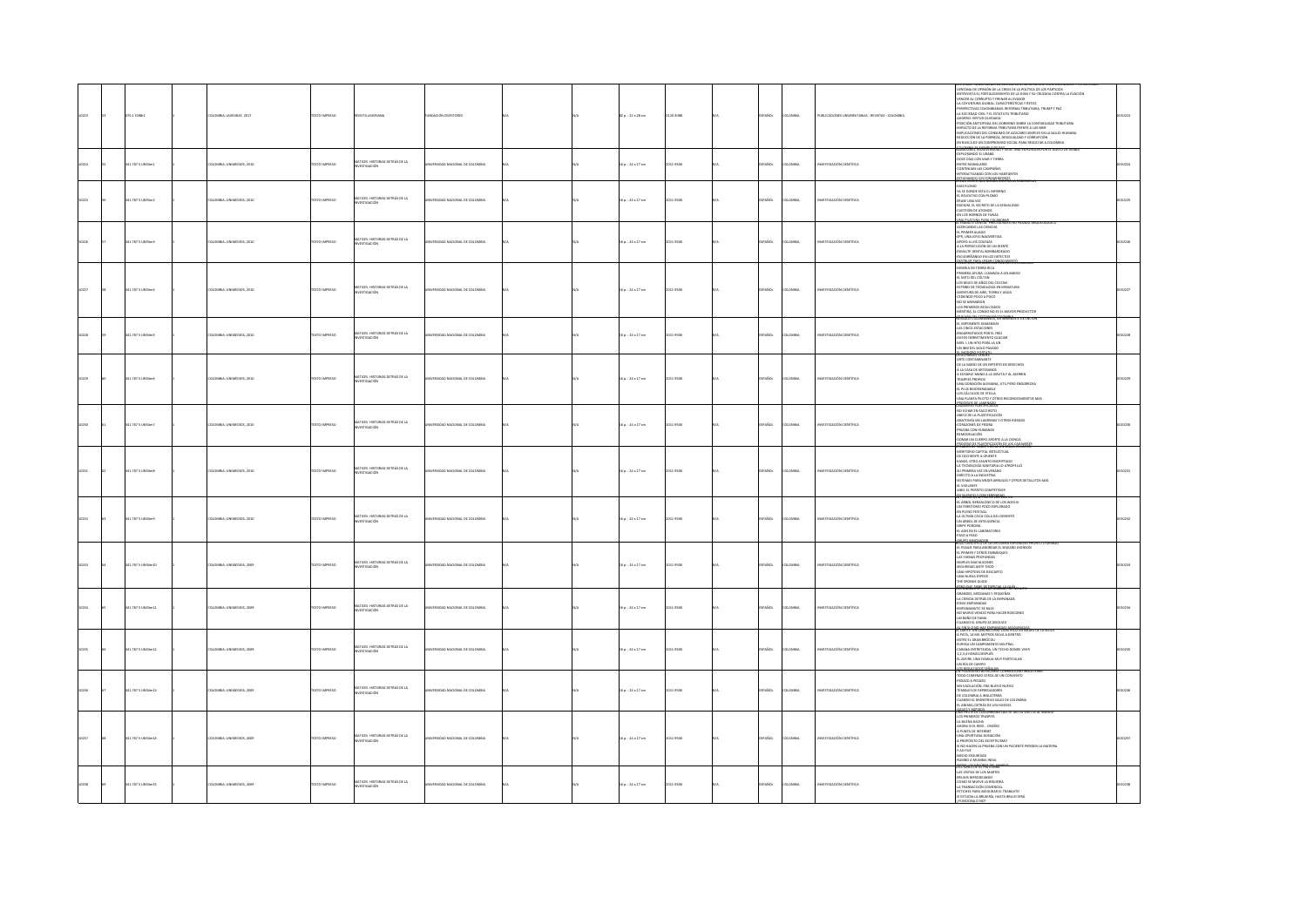|       | 1.767 S UNS4m     | MILA: UNIMEDIOS, 200                | TO IMPRESO          | MATICES, HISTORIAS DETRÁS DE LA<br><b>ESTIGACIÓN</b>                                                                                                                       |                               |  | $p. : 24 \times 17$ cm   |          |                                 |                                                                                                      | -INTRODUCCIÓN<br>-UNA DOBLE INTENCIÓN EMPEZÓ A CUAIAR<br>-UNA DOUE INTENCIÓN EMPEZÓ A CUANA<br>- LECENIS VACA<br>- LECENIS VACA<br>- LECENIS VACA<br>- LECENIS VACA<br>- LECENIS DES ROS Y EL SAMAIAS LA CERTIFICÓ<br>- LEVENS DES ROS Y EL SAMAIA NOGLE POCA PATA<br>- LEVENS DES ROS Y EL SAMAI<br>- MERICA A<br>NDUSTRAL, ¿CUÁNTO TRECHO)<br>OZIUD 10 ARODAJIH-<br>numan a                                                                                                                                                       |  |
|-------|-------------------|-------------------------------------|---------------------|----------------------------------------------------------------------------------------------------------------------------------------------------------------------------|-------------------------------|--|--------------------------|----------|---------------------------------|------------------------------------------------------------------------------------------------------|-------------------------------------------------------------------------------------------------------------------------------------------------------------------------------------------------------------------------------------------------------------------------------------------------------------------------------------------------------------------------------------------------------------------------------------------------------------------------------------------------------------------------------------|--|
|       | 0.05 AN612        | MILA: EDITORIAL KIMPRES S.A.S, 2016 | EXTO IMPRESO        | VISTA MEDICINA                                                                                                                                                             | DEMIA NACIONAL DE MEDICINA DE |  | $p.:21\times28$ cm       | 20-5498  | PAÑOL<br><b>DLOMBIA</b>         | VEDICINA COLOMBIANA - PUBLICACIONES SERIADAS                                                         | EMITAMENT SURE DE MONDERNE DE MARIA DE 1999 DE 1999 DE 1999.<br>1999 FRANCIA DE MARIA DE MARIA DE MARIA DE 1999 DE 1999 DE 1999 DE COMUNIDADES<br>1995 FRANCIA DE MARIA DE MARIA DE MARIA DE MARIA DE MARIA DE COMUNIDADES<br>COMUNACIÓ<br>EFIDEMICLÓGICA DE LA EMFERMEDAD RESPIRATORIA AGUDA EN UN LABORATORIO DE REFERENCIA<br>-DESEMPEÑO DIAGNÓSTICO DE LA RADIOGRAFÍA DE TORAX DIGITAL EN DECUBITO PARA LA<br>DETECCIÓN DE DERRAME PLEURAL<br>-INDICACIONES DE LA CIRUGÍA MICROGRÁFICA DE MOHS                                  |  |
|       | 78.25 UNS4c       | LOMBIA: UNIBIBLOS, 2007             | OZSRRNI OTX3        | CLAVES PARA EL DEBATE PÚBLICO:<br>OSCRADO EN COLOMBIA EL SABER COMO<br>GENTE DEL DESARROLLO SOCIECONÓMICO                                                                  | INTRIDAD NACIONAL DE COLOMBIA |  | $20.121 + 28$ cm         | 09-9095  | <b>PAÑOL</b><br>LOMBIA          | EDUCACIÓN SUPERIOR - ESTUDIOS COMPARADOS - COLOMBIA<br>NIVERSIDADES - ESTUDIOS COMPARADOS - COLOMBIA | SUMARIO<br>-<br>POSGRADOS EN COLOMBIA<br>- POSGRADOS EN EL EXTERIOR<br>PERTINENCIA DE LOS POSGRADOS EN COLOMBI                                                                                                                                                                                                                                                                                                                                                                                                                      |  |
|       | 18.007 UNS4c      | OMBA: UNIBIBLOS, 2007               | EXTO IMPRESO        | WES PARA EL DEBATE PÚBLICO: LAS<br>UNIVERSIDADES EN INTERNET, UN<br>PROPÓSITO CAPITAL EN LA DIFUSIÓN DEL<br>CONOCIMIENTO                                                   | SIDAD NACIONAL DE COLOMBIA    |  | $p. : 21 \times 28$ cm   | 03-9090  | PAÑOL                           | INTERNET EN LA EDUCACIÓN<br>TECNOLOGÍA EDUCATIVA                                                     | <b>NOMINO PRODUCTION CONSUMER SECURITIES</b><br><b>SUMBIUS CONSULTANT AND CONSUMER PRODUCT</b><br>ANIMIDAD MUNICIPAL VAMERICALISMS<br>ANIMIDAD DE COLOMBIA VAMÉRICALISMS<br>CALCED A INTENSE<br>CALCED A INTENSE<br>COLOMPICION DE ANIMOLOGICAL<br>CALCED CON<br><b>CONCLUSIONES</b>                                                                                                                                                                                                                                                |  |
|       | 07.21 UNS4c       | COMBIA: UNIBIBLOS, 2008             | <b>DZERNI OTXT</b>  | AVES PARA EL DEBATE PÚBLICO: CIENCIA<br>TECNOLOGÍA E INNOVACIÓN LA AUTOPISTA<br>DOLO 200                                                                                   | ERSIDAD NACIONAL DE COLOMBIA  |  | $a:21 \times 28$ cm      | 09-9096  | PAÑOL<br><b>OMBIA</b>           | MNOVACIONES TECNOLÓGICAS - SIGLO XXI<br>TCNOLOGÍA - INVESTIGACIÓNES - SIGLO XXI                      | <b>SUMARIO</b><br>REVOLUCIÓN TECNOLÓGICA 2020<br>PANORAMA DE COLOMBIA FRENTE AL MUNDO<br>INDICADORES DE CAPACIDAD CIENTÍFICA<br>- CÓMO VA ISERDAMÉRICA EN LA CARRERA POR EL DESARROLLO TECNOLÓGICO?<br>MINISTERIO DE CIENCIA, TECNOLOGÍA E INNOVACIÓ<br>NUMERO 12                                                                                                                                                                                                                                                                   |  |
|       | 9.1214 UNS4       | DMBIA: UNIBIBLOS, 2008              | <b>IXTO IMPRESO</b> | AVES PARA EL DEBATE PÚBLICO:<br>UNIVERSIDAD - EMPRESA - ESTADO.<br>NUANZA PARA EL DESARROLLO Y LA<br>COMPETITIVIDAD DEL PAÍS                                               | IDAD NACIONAL DE COLOMBIA     |  | $p. : 21 \times 28$ cm   | 09-9090  | <b>AÑOL</b><br>usu              | SISTENCIA EDUCATIVA - COLOMBIA                                                                       | NUMBED 12<br>- ANTECEDENTS<br>- ANTECEDENTS<br>- REALIDAD NACIONAL<br>- PARA TENER EN CUENTA<br>- OERECHOS DE AUTOR<br>-<br>ORMACIÓN DE ALTO NIN                                                                                                                                                                                                                                                                                                                                                                                    |  |
|       | 78.851 UNS4c      | DLOMBIA: UNIBIBLOS, 2008            | DZER IMPRESO        | LAVES PARA EL DEBATE PÚBLICO:<br>ESTATUTO ESTUDIANTIL, CAMINO A UNA<br>VERSIDAD NACIONAL MODERNA                                                                           | ERSIDAD NACIONAL DE COLOMBIA  |  | $a:21 \times 28$ cm      | 003-0095 | SPAÑOL<br><b>LOMBIA</b>         | ESTUDIANTES - ESTATUTOS - REGLAMENTOS                                                                | NUMERO 23<br>-UN ESTATUTO DESACTUALIZADO<br>-NUEVA CULTURA ACADÉMICA<br>-<br>CRÉDITOS ACADÉMICOS EN EL CONTEXTO NACIONAL<br>-UN PROMEDIO PARA LA CALIDAD<br>-PERFIL DE RENDIMIENTO ACADÉMICO<br>-BORRÓN Y CUENTA NUEVA<br>-CONCLUSIONES                                                                                                                                                                                                                                                                                             |  |
|       | <b>0861 UNS4</b>  | LOMBIA: UNIBIBLOS, 2008             | YTO IMPERSO         | AVES PARA EL DEBATE PÚBLICO:<br>CLAVES PARA EL UEBAI E PUBANA<br>TENDENCIAS Y ESTÁNDARES<br>INTERNACIONALES, PRODUCCIÓN DE<br>CONOCIMIENTO EN CIENCIA Y TECNOL             | RSIDAD NACIONAL DE COLOMBIA   |  | $4 p. : 21 \times 28$ cm | 13-3090  | PAÑOL<br>oway                   | <b>JENCIA Y TECNOLOGÍA - INVESTIGACIONES - COLOMBIA</b>                                              | AGMERS 15<br>TEMATICA<br>-TEIMAIND<br>- AMERICA LATINA Y EL CARIBE<br>- CALOMBIA EN CYT<br>- CALOMBIA<br>- CALOMBIA<br>- CALOMBIA<br>- CALOMBIA<br>- CALOMBIA<br>- CALOMBIA<br>- CALOMBIA<br>- CALOMBIA<br>- CALOMBIA<br>- CALOMBIA<br><b>INVESTO</b>                                                                                                                                                                                                                                                                               |  |
|       | 68.43 UNS4c       | LOMBIA: UNIBIBLOS, 2008             | EXTO IMPRESO        | LAVES PARA EL DEBATE PÚBLICO: PASIVO<br><b>ENSONAL UN ASUNTO DE INTERÉS</b><br>ACIONAL Y MUNDIAL                                                                           | RSIDAD NACIONAL DE COLOMBIA   |  | $p.:21\times28$ cm       | 09-9096  | PAÑOL<br><b>MAGIN</b>           | ENSIONES - INVESTIGACIONES<br>EGURIDAD SOCIAL - LEGISLACIÓN - COLOMBIA                               | <b>NUMBER 1999</b><br>- REMAINDANCING<br>- ANTRONACCION<br>- CHARGE CONSTRUCT SOME<br>- ANNO PERSONAL UNIVERSITATION<br>- PROVI LAS UNIVERSIDADES<br>- PROVI LAS UNIVERSIDADES<br>- PROVI LAS UNIVERSIDADES<br>- PROVI LAS UNIVERSIDADES<br>- PROVI LUIVINGUR                                                                                                                                                                                                                                                                       |  |
| 10248 | 162.11 21 UNS4c   | DLOMBIA: UNIBIBLOS, 2008            | EXTO IMPRESO        | LAVES PARA EL DEBATE PÚBLICO:<br>HOSPITALES UNIVERSITARIOS. MODELO D<br>VANGUARDIA EN LA PRESTACIÓN DE<br>ERVICIOS DE SALUD EN EL MUNDO                                    | ERSIDAD NACIONAL DE COLOMBIA  |  | $16a:21 \times 28$ cm    | 003-0095 | SPAÑOL<br><b>LOMBIA</b>         | <b>PITALIS LINIMERITABIOS</b><br>ERVICIOS DE SALUD PARA LA COMUNIDAD                                 | LIMERO 19                                                                                                                                                                                                                                                                                                                                                                                                                                                                                                                           |  |
|       | <b>78.4 UNS4c</b> | <b>BOOK 20 IRVINE - AURAD IO</b>    | DZER BRAND          | AVES PARA EL DEBATE PÚBLICO-<br>DECLARACIÓN DE BOLONIA, LA MAGNA<br>CHARTA UNIVERSITATUM                                                                                   | FEUDAD NACIONAL DE COLOMBIA   |  | $20.121 \times 28$ cm    | 003-0095 | <b>SPAÑOL</b><br><b>DLOMBIA</b> | FOUCACIÓN SUPERIOR - RAÍSES DE LA UNIÓN FUROREA                                                      | NUMERO 28<br>-SUMARIO<br>-INTRODUCCIÓN<br>-INICIOS<br>-WALION<br>-MAUSA CHARTA UNIVERSITABIUM - DECLARACIÓN DE BOLONIA<br>-LA VISSÓN COLOMBINA<br>-CONTRAPESO A LAS UNIVERSIDADES ESTADOUINEDENSES<br>-ENSEÑANZAS PARA AMÉRICA LATINA Y COLOMBIA<br>-ENSEÑANZAS PARA AMÉRICA LATINA Y COLOMBIA                                                                                                                                                                                                                                      |  |
|       | 96.043 UNS4c      | LOMBIA: UNIBIBLOS, 2008             | EXTO IMPRESO        | AVES PARA EL DEBATE PÚBLICO: DEPORT<br>INERSITARIO FACTOR DE DESARROLLO<br>LÉTICO, HUMANO E INTELECTUAL                                                                    | RSIDAD NACIONAL DE COLOMBIA   |  | 0 p. : 21 x 28 cm        | 03-9096  | PAÑOL<br>MBV                    | DEPORTES UNIVERSITARIOS - COLOMBIA<br>POLÍTICA DEPORTIVA - COLOMBIA                                  | <b>ACRAELES</b><br>SUMARIO<br>-INTRODUCCIÓN<br>-HISTORIA<br>-ARGENTINA DE LA GLORIA AL INFIERNO<br>-EL PRESENTE EN EL PAÍS<br>-EL PRESENTE EN EL PAÍS<br>-RENDIMIENTO DEPORTIVO Y / O ACADÉMICO<br>-LOS PROTAGONISTAS<br>UNIVERSIDAD NACIONAL DE COLOMBIA<br>ESCENARIOS                                                                                                                                                                                                                                                             |  |
|       | 378.05 UNS4c      | COMBIA: UNIBIBLOS, 2009             | DZER IMPRESO        | LAVES PARA EL DEBATE PÚBLICO:<br>FINANCIACIÓN EN LA UNIVERSIDAD<br>PÚBLICA: SOPORTE ACADÉMICO E<br>INVESTIGATIVO DE LA EDUCACIÓN SUPERI                                    | ERSIDAD NACIONAL DE COLOMBIA  |  | $4a. : 21 \times 28$ cm  | 003-0095 | SPAÑOL<br><b>DLOMBIA</b>        | NIVERSIDADES PÚBLICAS - ASPECTOS ECONÓMICOS - COLOMBIA<br>INANCIACIÓN DE LA EDUCACIÓN - COLOMBIA     | SUMARIO<br>-INTRODUCCIÓN<br><b>FINANCIAMIENTO, HERRAMIENTA VITAL</b><br>-FINANCIAMIENTO, HERRANIENTA VITAL<br>-TIPOS DE FINANCIAMIENTO<br>-CASO COLOMBIA<br>-RIESGOS<br>-COTROS MODELOS DE FINANCIAMIENTO                                                                                                                                                                                                                                                                                                                           |  |
|       | 04.68 UNS4c       | LOMBIA: UNIBIBLOS, 2009             | CTO IMPRESO         | CLAVES PARA EL DEBATE PÚBLICO:<br>VISIBILIDAD DE LA EDUCACION SUPERIOR<br>EN LA WEB. LA RED, UN ESPADO ININITO,<br>PARA LA DIVULGACIÓN DEL SABER<br>CIENTÍFICO Y ACADÉMICO | SIDAD NACIONAL DE COLOMBIA    |  | 4 p. : 21 x 28 cm        | 03-9090  | PAÑOL<br><b>OMBV</b>            |                                                                                                      | <b>GIRAMUS</b><br>-NORMAL<br>- ANTRODUCCIÓN<br>- AMÉRICA LATINA Y EL CARIBE<br>-NIMENIUM TEL CARINE<br>- COLOMNIA<br>- UNIVERSIDAD NACIONAL DE COLOMNIA<br>- UNIVERSIDAD DEL VALLE<br>- CENTROS DE 1+D<br>GREGUESONE                                                                                                                                                                                                                                                                                                                |  |
|       | 378.007 UNS4c     | LOMBIA: UNIBIBLOS, 2009             | EXTO IMPRESO        | VES PARA EL DEBATE PÚBLICO:<br>ENELLY MON EL DEBRIT POBLICO.<br>LA UNIVERSIDAD NACIONAL DE COLOMBIA<br>CONSTRUYE FUTURO CON SUS ESTUDIANTE                                 | ERSIDAD NACIONAL DE COLOMBIA  |  | 6 p. : 21 x 28 cm        | 09-9096  | SPAÑOL<br><b>DLOMBIA</b>        | NIVERSIDAD NACIONAL - INVESTIGACIONES                                                                | TABLA DE CONTENDO<br>-INTRODUCCIÓN<br>-METODOLOGÍA Y DESARROLLO DE LOS ENCUENTROS<br>-RESULTADOS<br>-FILANS Y ACCIONES<br>-FILANS Y ALCOCNES<br>-NAMES I ACCIONES<br>-INCENTIVAR LA INVESTIGACIÓN DESDE PREGRADO<br>-CONSOLIDAR LA POLÍTICA DE INVESTIGACIÓN DE LA UNIVERSIDAD<br>FORTALECER LA PUBLICACIÓN DE RESULTADOS<br>-CONVENIOS UNIVERSIDAD-EMPRESA<br>-PROGRAMAS DE INTERNACIONALIZACIÓN<br>-<br>EVITAR LA FUGA DE CEREBROS<br>-INFRAESTRUCTURA ADECUADA PARA LA INVESTIGACIÓN<br>I PAS APARAITEATUARRETE EL TEASA IN ACAP |  |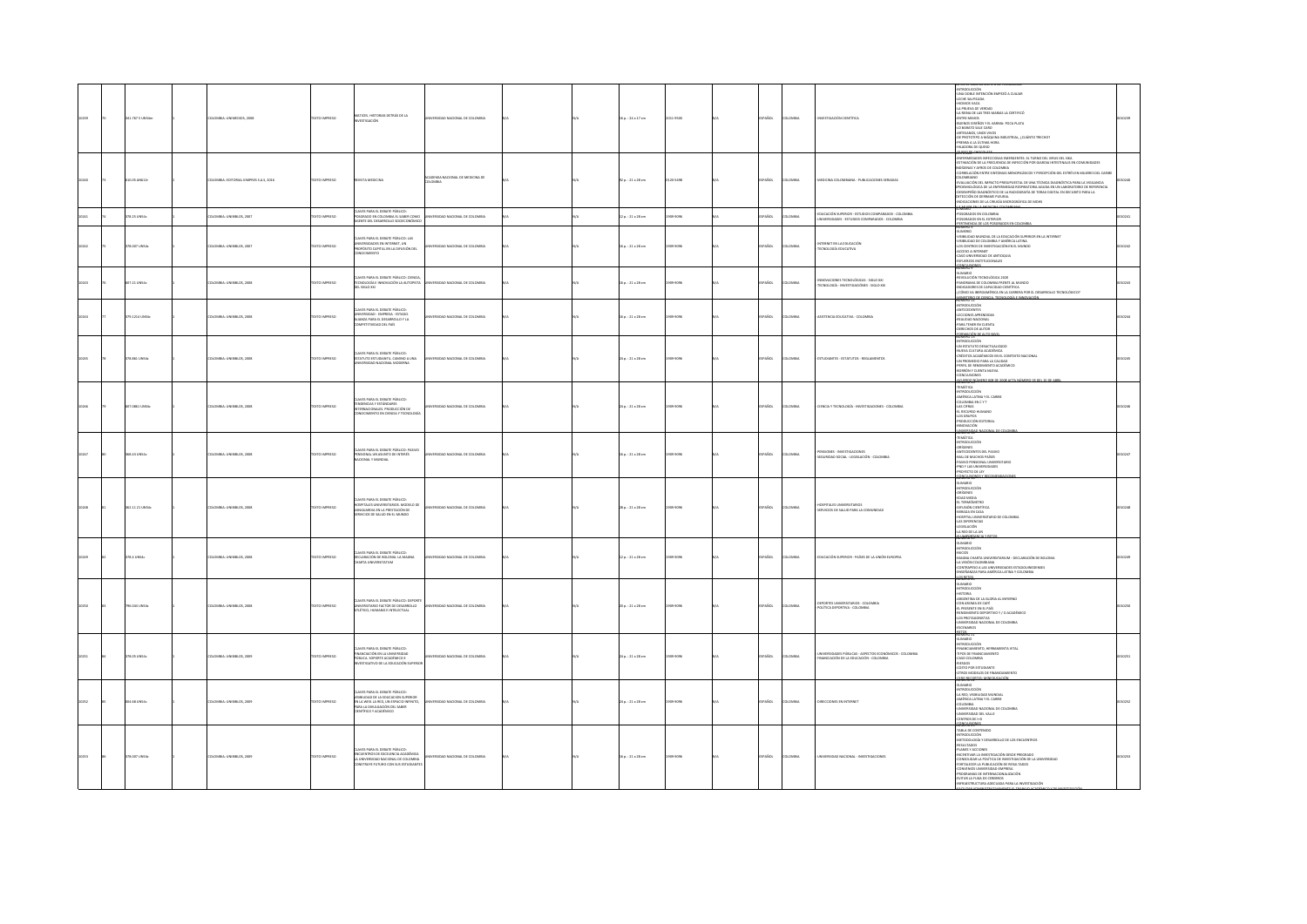|  | 78.2861098 UNS4c | 10MBA: UNIBIBLOS, 2009                           | EXTO IMPRESO       | CLAVES PARA EL DEBATE PÚBLICO:<br>POSGRADO EN COLOMBIA Y AMÉRICA<br>LATINA, NIVEL ACADÉMICO QUE<br>CONTRIBUYE AL DESARROLLO DEL<br>CONOCIMIENTO                                                     | RSIDAD NACIONAL DE COLOMBIA         |  | 24 p. : 21 x 28 cm      | 309-9095 | <b>SPAÑOL</b> | <b>LOMBIA</b> | POSGRADOS - COLOMBIA<br>POSGRADOS - AMÉRICA LATINA                                                                               | HUMMON<br>-INTRODUCCIÓN<br>-PUNTO DE PARTIDA DE LA INVESTIGACIÓN<br>-SU PESO EN LA SOCIEDAD<br>POSGRADOS EN AMÉRICA LATINA<br>COLOMBIA<br>-UNIVERSIDADES<br>VINTHAMINING<br>AURENTADÓN EN MAESTRÍAS Y DOCTORADOS<br>AMIRADA DESDE LO PÚBLICO Y PRIVADO<br>AERTLED DE PAÍS<br>-<br>PANDRAMA NACIONAL<br>PANDRAMA NACIONAL<br>PANDRAMA NACIONAL<br>NGHI R <sup>u</sup>                                                     |  |
|--|------------------|--------------------------------------------------|--------------------|-----------------------------------------------------------------------------------------------------------------------------------------------------------------------------------------------------|-------------------------------------|--|-------------------------|----------|---------------|---------------|----------------------------------------------------------------------------------------------------------------------------------|--------------------------------------------------------------------------------------------------------------------------------------------------------------------------------------------------------------------------------------------------------------------------------------------------------------------------------------------------------------------------------------------------------------------------|--|
|  | 9.158 UN54c      | <b>LOMBIA: UNIBIBLOS, 2009</b>                   | <b>CTO IMPRESO</b> | CLAVES PARA EL DEBATE PÚBLICO:<br>ACREDITACIÓN MUNDIAL VÍA PARA CRUZAI<br>LAS FRONTERAS EDUCATIVAS                                                                                                  | IDAD NACIONAL DE COLOMBI            |  | 24 p. : 21 x 28 cm      | 509-9096 | AÑOL          | LOMBIA        |                                                                                                                                  | -INTRODUCCIÓN<br>-PRIMEROS PASOS<br>-ESTADOS UNIDOS<br>ESTADOS MINOS<br>COGENECIAS<br>- LOG PROFESCRIES<br>- LOS PROFESCRIES<br>- LOS PROFESCRIES<br>- LOS PROFESCRIES<br>- LOGO PROFESCRIES<br>- LOGO PROFESCRIES<br>- LOGO PROFESCRIES<br>- LOGO PROFESCRIES<br>- LOGO PROFESCRIES<br>- LOGO PROFESCRIES<br>WENUTZ                                                                                                     |  |
|  | 168.169 UNS4c    | <b>ILOMBIA: UNIBIBLOS, 2009</b>                  | EXTO IMPRESO       | CLAVES PARA EL DEBATE PÚBLICO:<br>DESERCIÓN UNIVERSITARIA, UN FLAGELO<br>PARA LA EDUCACIÓN SUPERIOR                                                                                                 | ERSIDAD NACIONAL DE COLOMBIA        |  | 24 p. : 21 x 28 cm      | 309-9096 | SPAÑOL        | LOMBIA        | <b>ESERCIÓN UN</b>                                                                                                               | -<br>SUMARIO<br>-INTRODUCCIÓN<br>-<br>SANDOLOGION<br>- CALOMBA<br>COLOMBA<br>COLOMBA<br>COLOMBA<br>- COLOMBA<br>- COLOMBA<br>- COLOMBA<br>- COLOMBA<br>- COLOMBA<br>- COLOMBA<br>- ACLOHDO DE VOLUNTADES<br>- ACLOHDO DE VOLUNTADES<br>- ACLOHDO DE VOLUNTADES<br>- ACLOHDO DE VOLUNTADES<br>-                                                                                                                           |  |
|  | 11.54 UN54c      | LOMBIA: UNIBIBLOS, 2009                          | DZERNI OTX3        | CLAVES PARA EL DEBATE PÚBLICO:<br>EDITORIALES UNIVERSITARIAS. EL ROSTRO<br>DEL SABER ACADÉMICO EN LA SOCIEDAD<br>CRNA                                                                               | <b>ERSIDAD NACIONAL DE COLOMBIA</b> |  | 24 p. : 21 x 28 cm      | 509-9095 | PAÑOL         | LOMBIA        | TORIALES UNIVERSITARIAS                                                                                                          | <b>GIRAMUS</b><br><b>INTRODUCCIÓN</b><br>ANTECEDENTES<br>PANORAMA LATINO AMERICANO<br>PUBLICAR PARA QUÉ?<br>-COLOMBIA<br>-VITRINA NACIONAL Y MUNDIAL<br>-EXPERENCIAS EDITORIALES<br><b>COLLISIONS</b>                                                                                                                                                                                                                    |  |
|  | 179.11 UNS4c     | DLOMBIA: UNIBIBLOS, 2009                         | EXTO IMPRESO       | oves papa el penate público-<br>LIAVES PARA EL DEBATE PUBLICO:<br>UNIVERSIDAD PÚBLICA DESFINANCIADA<br>FUTURO DE LA EDUCACIÓN SUPERIOR<br>ESTATAL EN COLOMBIA AL BORDE DEL<br>inana r<br><b>GMO</b> | <b>FEUDAD NACIONAL DE COLOMBIA</b>  |  | $24a : 21 \times 28$ cm | 303-3095 | SPAÑOL        | <b>LOMBIA</b> | <b>PRICACIÓN SUPERIOR - ASPECTOS PCONÓMICOS - COLOMBIA</b>                                                                       | -SUMARIO<br>-RETRODUCCIÓN<br>-EDUCACIÓN SUPERIOR PÚBLICA Y SUS NECESIDADES<br>-PROPUESTA<br>-LA IMPORTANCIA DE LA EDUCACIÓN<br>.<br>Commatividad lesiya<br>CRECIMENTO DE LA UNIVERSIDAD PÚBLICA<br><b>MERCERS DR. FUTURO</b>                                                                                                                                                                                             |  |
|  | 44.046 UNS4c     | <b>ILOMBIA: UNIBIBLOS, 2009</b>                  | EXTO IMPRESO       | res para el debate público:<br>Stigación en biodiversidad o<br>Xia de soberanía, disyuntiva de la<br>Ninidad científica colombiana                                                                  | ERSIDAD NACIONAL DE COLOMBIA        |  | 24 p. : 21 x 28 cm      | 309-9095 | SPAÑOL        | LOMBA         | OBERANÍA - INVESTIGACIÓN - COLOMBIA                                                                                              | <b>MARIO</b><br>SUMMID<br>ANTECIDENTES<br>CLOMBIA<br>LE PROBUMA<br>CLOMBIA<br>CLOMBIA NACIONAL<br>STUDIO, RESULTADOS Y PROPUESTA<br>PANDORAMA NACIONAL<br>PANDORAMA NACIONAL<br>ACOMPAÑAMENTO INSTITUCIONAL<br>ACOMPAÑAMENTO INSTITUCIONAL<br>ACOMPAÑAMENTO INSTITUCIONAL                                                                                                                                                |  |
|  | 07.021 UNS4c     | 10MBIA: UNIBIBLOS, 2009                          | EXTO IMPRESO       | LAVES PARA EL DEBATE PÚBLICO:<br>MEDICIÓN DE LA CIENCIA Y LA TECNOLOGÍA<br>EN COLOMBIA: MODELO QUE PIERDE<br>VIGENCIA Y URGE DE CAMBIOS<br><b>JAMENTALES</b>                                        | FISIDAD NACIONAL DE COLOMBIA        |  | 24 p. : 21 x 28 cm      | 309-9095 | SPAÑOL        | LOMBIA        | JENCIA Y TECNOLOGÍA - INVESTIGACIONES - COLOMBIA<br>JNIVERSIDADES - INVESTIGACIONES - COLOMBIA                                   | <b>SMERGEST</b><br>-SUMARIO<br>-INTRODUCCIÓN<br>-INTRODUCION<br>- EL GRUPO DE INVESTIGACIÓN<br>- POLÍMICA<br>- PUNTOS FANORABLE<br>- ONDO SILE ESTURIO<br>- UNIVESIGAD NACIONAL<br>- ASSO DE ESTURIO<br>-<br>- PERFUISIOND RACIONAL<br>-<br>- PERFUISIOND RACIONAL<br>-<br>- PERFUISIOND RACIONAL<br>CONFILISIONE                                                                                                        |  |
|  | 27.2 UNS4c       | 10MBA: UNIBIBLOS, 2010                           | DZERRIO INTE       | AVES PARA EL DEBATE PÚBLICO:<br>NANNA FREG NA MARÍ E FUBLICO:<br>ARQUITECTURA ESCOLAR Y EDUCACIÓN.<br>DIGNIFICACIÓN DE LA FORMACIÓN Y DE LOS<br>CIANTES                                             | ERSIDAD NACIONAL DE COLOMBIA        |  | 24 p. : 21 x 28 cm      | 309-9095 | SPAÑOL        | LOMBIA        | ONSTRUCCIONES ESCOLARES - BOGOTÁ                                                                                                 | MONIMITY<br>- SUMMID<br>- ORIGENES<br>- ORIGENES<br>- MUSEUM<br>- SUMMIDIO MACCONAL DE COLOMBIA<br>- FRONT VYSIGENES - ORIGENESCO<br>- SUMMISIOND MACONAL DE COLOMBIA<br>-<br>- SUSPAY VYSIGER DE COLOMBIA<br>- SUSPAY VYSIGER DE COLOMBIA<br>PROS Y CONTRAS LOS BENEFICIOS TAMBIÉN HABLAN<br>XGROS<br>JINTOS NEGATIVOS                                                                                                  |  |
|  | 78.0011098 UN54c | 10MBA: UNIBIBLOS, 2010                           | <b>DZERRI OTXT</b> | AVES PARA EL DEBATE PÚBLICO: LOS<br>PESOS PESADOS DE LA EDUCACIÓN<br>SUPERIOR EN AMÉRICA LATINA, BRASIL,<br>MÉXICO, ARGENTINA Y CHILE, MODELOS DE<br>OS CUALES SE PUEDE APRENDER                    | ERSIDAD NACIONAL DE COLOMBIA        |  | 24 p. : 21 x 28 cm      | 309-9095 | SPAÑOL        | <b>LOMBA</b>  | EDUCACIÓN SUPERIOR - AMÉRICA LATINA - ESTADÍSTICAS                                                                               | <b>MEMPER</b><br>NUMMED<br>- SUMARIO<br>- SUMARIO LATINA Y EL CARIBE<br>- SIMAGIL<br>- SUMACO<br>- SUMACTURA<br>- SUMATINIS<br>- SUMATINIS<br>- SUMATINIS<br>SOLUCIONES<br>-ARGENTINA<br>-ORÍGENES<br>-NERAESTRUCTURA<br>-CHILE<br>CONCLUSIO                                                                                                                                                                             |  |
|  | 78.861 UNS4c     | COMBIA: UNIBIBLOS, 2010                          | <b>XTO IMPRESO</b> | VES PARA EL DEBATE PÚBLICO:<br>ESPONSABILIDAD SOCIAL UNIVERSITARIA<br>EN COLOMBIA. ATRIBUTO MISIONAL DE LA<br>EDUCACIÓN SUPERIOR CON CUENTAS<br>NOIENTES EN EL PAÍS                                 | <b>ERSIDAD NACIONAL DE COLOMBIA</b> |  | 24 p. : 21 x 28 cm      | 309-9096 | <b>SPAÑOL</b> | LOMBIA        | UNIVERSIDADES - ASPECTOS SOCIALES - COLOMBIA<br>EDUCACIÓN SUPERIOR - ASPECTOS SOCIALES - COLOMBIA                                | NUMERO SA<br>-SUMARIO<br>-ANTECEDENTES<br>-<br>-RESPONSABILIDAD SOCIAL<br>-COLOMBIA<br>-PÉRDIDA DE PROTAGONISMO<br>45U EN LA UNIVERSIDAD NACIONAL DE COLOMBIA<br><b>GRIELISONES</b>                                                                                                                                                                                                                                      |  |
|  | 8.002 UNS4c1     | LOMBIA: UNIBIBLOS, 2010                          | <b>CTO IMPRESO</b> | CLAVES PARA EL DEBATE PÚBLICO:<br>EDUCACIÓN SUPERIOR, CIENCIA Y<br>TECNOLOGÍA. PROPUESTAS CANDIDATOS<br>PRESIDENCIALES DE COLOMBIA 2010 - 2014                                                      | SIDAD NACIONAL DE COLOMBIA          |  | 24 p. : 21 x 28 cm      | 109-9096 | PAÑOL         | owaw          | DUCACIÓN SUPERIOR - COLOMBIA - PROYECTOS                                                                                         | $\begin{tabular}{l} &\textbf{S} \textbf{C} \textbf{M} \textbf{N} \textbf{N} \textbf{N} \textbf{N} \textbf{N} \textbf{N} \textbf{N} \textbf{N} \textbf{N} \textbf{N} \textbf{N} \textbf{N} \textbf{N} \textbf{N} \textbf{N} \textbf{N} \textbf{N} \textbf{N} \textbf{N} \textbf{N} \textbf{N} \textbf{N} \textbf{N} \textbf{N} \textbf{N} \textbf{N} \textbf{N} \textbf{N} \textbf{N} \textbf{N} \textbf{N} \textbf{N} \$ |  |
|  | 78.002 UN54c2    | 10MBA: UNIBIBLOS, 2010                           | EXTO IMPRESO       | AVES PARA EL DEBATE PÚBLICO:<br>REFLEXIONES DE EDUCACIÓN SUPERIOR<br>CIENCIA Y TECNOLOGÍA, VICERRECTORES DI<br>INVESTIGACIÓN SEÑALAN RETOS DEL<br>ANNO PRESIDENTE DE COLOMBIA                       | ERSIDAD NACIONAL DE COLOMBIA        |  | 24 p. : 21 x 28 cm      | 309-9095 | SPAÑOL        | LOMBIA        | EDUCACIÓN SUPERIOR - PROGRAMAS - COLOMBIA                                                                                        | SUMARIO<br>-INTRODUCCIÓN<br>-EDUCACIÓN SUPERIOR<br>-COBERTURA<br>-FINANCIAMIENTO<br>CIENCIA Y TECNOLOGÍA<br>-FORMACIÓN DOCTORAL<br>-LA LEY DE CIENCIA, TECNOLOGÍA E INNOVACIÓN                                                                                                                                                                                                                                           |  |
|  | 12861 UN54c      | LOMBIA: UNIBIBLOS, 2010                          | TO IMPRESO         | CLAVES PARA EL DEBATE PÚBLICO:<br>UNIVERSIDAD, EMPRESA Y ESTADO EN<br>COLOMBIA. ALTOS Y BAJOS EN LA<br>TRANSFERENCIA DEL CONOCIMIENTO EN<br>MENOS DE UNA DÉCADA                                     | IDAD NACIONAL DE COLOMBIA           |  | 24 p. : 21 x 28 cm      | 03-9096  | w.            | .<br>MBA      | educación y estado - colombia<br>Ciencia y tecnología - investigaciones - colombia<br>Universidades - investigaciones - colombia |                                                                                                                                                                                                                                                                                                                                                                                                                          |  |
|  | 6.004 (22)       | OMBIA: PANAMERICANA FORMAS E IMPRESOS S.A., 2016 | DZERRAI OT         | .<br>INCLUSIÓN, EQUIDAD Y MERCADO:<br>¿OBJETIVOS DE LA EDUCACIÓN SUPERIOR?                                                                                                                          |                                     |  | 278 p. : 21 x 28 cm     | 121-7550 | AÑOL          | <b>COMBIA</b> | IENCIAS SOCIALES - EQUIDAD - COLOMBIA                                                                                            | ONCLUSIONES<br>CREATED TO PRETTING WORLDWID 24 DO LORES<br>-EPISITENGLOWAS, INCLUSION T UNDERES DE GENERU<br>-REVISIÓN CRÍTICA DE LAS POLÍTICAS Y LA MISIÓN DE LA UNIVERSIDAD<br>-RYERICULTURALIDAD, MERITOCRACIA, EQUIDAD Y EXCLUSIÓN<br>-PEGAGOGÍAS, CUERPO Y VIOLENCIA DE GÉNERO<br>-PROCESOS DE CREACIÓN<br>NUEVOS NÓMADAS                                                                                           |  |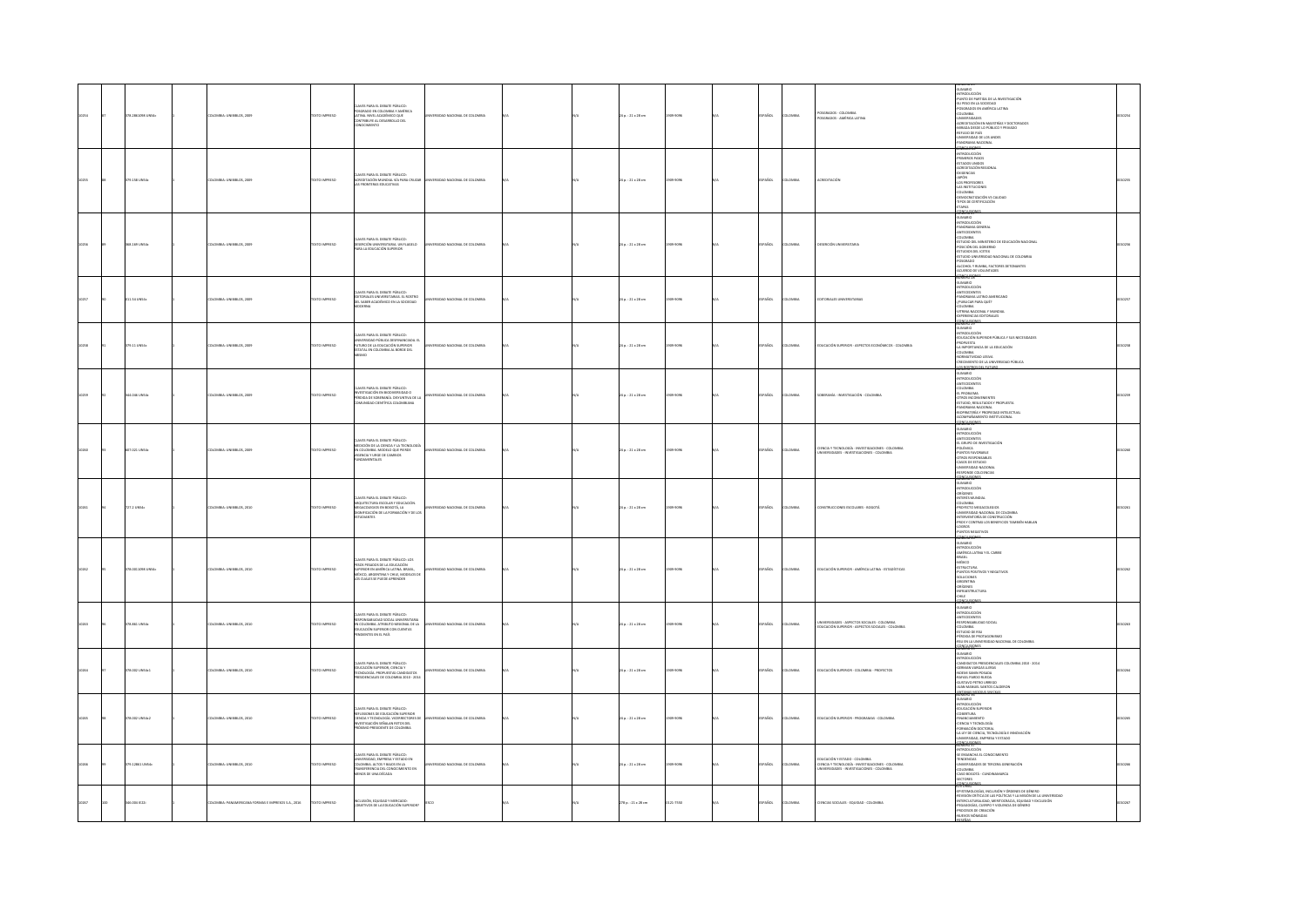|                | 89.6305 (C17b1     | LOMBIA: ICONTEC, 2016                           | <b>EXTO IMPRESO</b> |                                                                                                                           |                                                                                                       |  | 0 p. : 21 x 30 cm        | 00-05/23 | PAÑOL         | <b>OMBIA</b>  | VORMALIZACIÓN - REVISTAS - CO                                                                                                                                         |                                                                                                                                                                                                                                                                                                                                                                                                                                                                                                                                                                                                                                                                                                              |  |
|----------------|--------------------|-------------------------------------------------|---------------------|---------------------------------------------------------------------------------------------------------------------------|-------------------------------------------------------------------------------------------------------|--|--------------------------|----------|---------------|---------------|-----------------------------------------------------------------------------------------------------------------------------------------------------------------------|--------------------------------------------------------------------------------------------------------------------------------------------------------------------------------------------------------------------------------------------------------------------------------------------------------------------------------------------------------------------------------------------------------------------------------------------------------------------------------------------------------------------------------------------------------------------------------------------------------------------------------------------------------------------------------------------------------------|--|
|                | 89.6305 IC17b2     | LOMBIA: ICONTEC, 2016                           | <b>DZERNI OTXT</b>  | LET İN IN                                                                                                                 |                                                                                                       |  | 16 p.: 21 x 30 cm        | 120-0593 | SPAÑOL        | LOMBIA        | NORMALIZACIÓN - REVISTAS - COLOMBIA                                                                                                                                   | LE ASAMBLEA ORDINARIA DE AFILIADOS ICONTEC<br>-UNA CELEBRACIÓN EN GRANDE<br>-ALPINA, PRIMERA EMPRESA CON SELLO DE SOSTENIBILIDAD ICONTEC<br>INFORMACIÓN VERAZ Y DE CALIDAD<br>-GOBERNADÓN DE SANTANDER, PRIMERA CON CERTIFICADÓN ISO 14001 Y OHSAS 18001<br>-49 AÑOS DE COMPROMISO CON LA CALIDAD<br>-<br>FONDO NACIONAL DEL AHORRO: CUMPUENDO EL SUEÑO DE MÁS COLOMBIANOS<br>- CENTRO CULTURAL BIBLIOTECA "LUIS ECHAVARRIA VILLEGAS" DE LA UNIVERSIDAD EART, UN EIEMPLO<br>DE EXEELENCIA<br>EDUCACIÓN DE AVANZADA PARA SANTANDER<br>EQUION, UN EJEMPLO DE BUENAS PRÁCTICAS LABORALES<br>ARDIMAMA: COMPROMISO CON LA INFANCIA<br><b>ALL TRANSVERSE AREA ACCEPTED</b>                                         |  |
| 0270           | 196.05 R627g1      | DLOMBIA: BOLSA DE IDEAS, 2016                   | TEXTO IMPRESO       | IVISTA LA LIGA                                                                                                            | BOLSA DE IDEAS S.A.S.                                                                                 |  | 56 p. : 21 x 27 cm       | 346-2310 | <b>SPAÑOL</b> | LOMBIA        | DEPORTES - PUBLICACIONES SERIADAS<br>PUBLICACIONES SERIADAS COLOMBIA                                                                                                  | MARLOS, EL NUEVO FUTBOL MÁGICO Y RENDIDOR<br>GIRO DE ITALIA<br>ZIDANE, GALÁCTICO COMO JUGADOR, RESULTADISTA COMO TÉCNICO<br>-EL FUTBOL, COSA DE DOS<br>-RUMBO A MILAN<br>-MARCAS Y DEPORTISTAS, SUMA PERFECTA<br>-OMAR PINZON, NADANDO CONTRA LA CORRENTE<br>-COLOMBIA, FUTBOL DE REGIONES<br>CENTENARIO DEL CENTENARIO<br>CLARK TANARIA LA SETTIVA INSA                                                                                                                                                                                                                                                                                                                                                     |  |
|                | 96.05 R627g2 tj.1  | OMBIA: BOLSA DE IDEAS, 2016                     | EXTO IMPRESO        | ASTA LA LIGA                                                                                                              | OLSA DE IDEAS S.A.S.                                                                                  |  | 58 p. : 21 x 27 cm       | 146-2310 | <b>AÑOL</b>   | OMBIA         | deportes - publicaciones seriadas<br>Publicaciones seriadas colombia                                                                                                  |                                                                                                                                                                                                                                                                                                                                                                                                                                                                                                                                                                                                                                                                                                              |  |
|                | 196.05 R627g2 tj.2 | 300 2410 10 4210 4210 000                       | DZER BRAND          | <b>WSTA LA LIGA</b>                                                                                                       | THE R OF STARS CAR                                                                                    |  | 58 p.: 21 x 27 cm        | 346-2310 | <b>SPAÑOL</b> | Chang         | FROETES - PUBLICACIONES SEBIADA<br>PUBLICACIONES SERIADAS COLOMBIA                                                                                                    | " OS NUEVOS COLEGAS<br>-ENTREVISTA A ROGER MARTINEZ<br>-MAURO MANOTAS BUSCA UNA OPORTUNIDAD EN LA MLS<br>-<br>-<br>-<br>-<br>-<br>COPA LIBERTADORES<br>-<br>COPA AMÉRICA CENTENARIO<br>-LOPA AMERICA LENTER<br>-LA LIGA DEL CICLISMO<br>-AROHE DE LA LIGA<br>-RUMBO A RÍO 2016<br>LA LIGA DE MERCADEC                                                                                                                                                                                                                                                                                                                                                                                                        |  |
|                | 62.7 R627          | IMBIA: UNIVERSIDAD DE MANIZALES, 2010           | DZERNI OTX3         | IEVISTA LATINOAMERICANA DE CIENCIAS<br>IOCIALES, NIÑEZ Y JUVENTUD                                                         | CENTRO DE INVESTIGACIONES Y ESTUDIOS<br>AVANZADOS EN NIÑEZ, JUVENTUD EDUCACIÓN Y<br><b>DESARROLLO</b> |  | 280 p. : 21 x 28 cm      | 092-715X | PAÑOL         | <b>OMBIA</b>  | COLOMBIA - PUBLICACIONES SERIADAS<br>- DENCIAS SOCIALES<br>- NIÑOS<br><b>JUVENTUO</b>                                                                                 | EDITORIAL<br>-INFANCIA, DESARROLLO Y CONOCIMIENTO: LOS NIÑOS Y NIÑAS Y SU SOCIALIZACIÓN<br>-APUNTES SOBRE SOCIALIZACIÓN INFANTIL Y CONSTRUCCIÓN DE IDENTIDAD EN AMBIENTES<br>MULTICULTURALES<br>-LA MENTALIZACIÓN COMO ESTRATEGIA PARA PROMOVER LA SALUD MENTAL EN BEBÉS PREMATUROS<br>LA CALIDAD EN JARDÍN MATERNAL Y SU INFLUENCIA EN EL DESARROLLO COGNITIVO DE LOS NIÑOS<br>-CONCEPCIONES DE INFANCIA, ALFABETIZACIÓN INICIAL Y APRENDIZAIE DE LOS EDUCADORES<br>-DETERMINANTES DE LAS OPORTUNIDADES DE CRIANZA Y SOCIALIZACIÓN EN LA NIÑEZ Y EN LA<br>OLESCENCIA.<br>PATRONES DE CRIANZA Y CUIDADO DE NIÑOS Y NIÑAS EN BOYACÁ<br>-INFORMES Y ANÁLISIS<br>VOLUMEN 4, NUMENU 4, ENERU - UKJENIBRE DE 2016 |  |
|                | 18.405 R418r       | OMBIA: EDITORES CONARTE, 2016                   | EXTO IMPRESO        | <b>ASTA RETO: REVISTA ESPECIALIZADA E</b><br>TECNOLOGÍAS TRANSVERSALES DE LA<br>ORGANIZACIÓN, GESTIONANDO<br>CONOCIMIENTO | ETO - SENA                                                                                            |  | 115 p.: 21 x 28 cm       | 111-1059 | Acc.          | oway          | VACIONES TECNOLÓGICAS - PUBLICACIONES SERIADAS                                                                                                                        | -EDITORIAL<br>-ESTUDIO DE FACTIBILIDAD PARA LA CREACIÓN DE UNA SOCIEDAD ESPECIALIZADA EN DEPÓSITOS Y<br>-STADIO DE FACTIBILIDAD PARA AX PARACION DE UNA SOCIEDAD ESPECANZARA EN DEPOSITOS Y<br>PAGOS ELECTRÓNICOS EN COLOMBIA A CADA ELECTRÓNICA EN ELECTRÓNICA (LOGÍSTICO A 1993)<br>- PROPUESTA UTORANA, A VICIDAD LOGÍSTICA Y EL OBSERVAT<br>CREACIÓN DE NORMAS DE COMPETENCIA LABORAL CON LA UNIVERSIDAD SERGIO ARBOLEDA<br>-RAZÓN Y EMOCIÓN EN LA PEDAGOGÍA<br>-TECNOLOGÍA RFID AL SERVICIO DE LA LOGÍSTICA<br>-VALOR RAZONABLE: UN ANÁLISIS CRÍTICO<br>UNHKSYY NOVINABLE BERMAR DE 2015                                                                                                                |  |
|                | I71.1 C394r1       | MBIA: PANAMERICANA FORMAS E IMPRESOS SAS, 2015  | CO IMPRESO          | ORTA INTERNACIONAL MAGISTERIO                                                                                             | <b>STRATIVA FOITORIAL MAGISTERIO</b>                                                                  |  | $50.122 \times 28$ cm    | 032-4053 | <b>PAÑOL</b>  | <b>COMBIA</b> | .<br>Educación - Revistas - Colombia<br>Pedagogía - Revistas - Colombia                                                                                               | NUMERO 77, NOVIEMBRE - GICEMBRE DE 2015<br>- REDES PEDAGÓGICAS: URBIMBRE DEL FUTURO COMO POSIBULIDAD<br>- OBSERVATORIO Y REDES EDUCATIVAS EN CUNDINAMARCA, COLOMBIA CONSTRUCCIÓN DE REDES DE<br>CONICINAMARCA<br>CUNDINAMARCA<br>CUNDINAMARCA<br>CARDINAMICA (ASSIMOS Y MAESTROS INVESTIGADORES E INVESTIGATIVA (ASSIMOS PARA LA DIENTACIÓN DOCENTE<br>1. AS EUCES DE MAESTROS PARA LA DIENTACIÓN DOCENTE<br>1. A REO DE LINGUAR Y LA PEDADACÍA DOR PROYECTOS<br>2. A PODER NAESEROS, U<br>ADORES E INVESTIGADORAS: SU ACCIÓN                                                                                                                                                                                |  |
| $\overline{m}$ | 51.05 UNSTe        | LOMBIA: UNIVERSIDAD DE LOS ANDES, 2011          | DZERNI OTXET        | EGOB: REVISTA DE ASUNTOS PÚBLICOS                                                                                         | UNIVERSIDAD DE LOS ANDES                                                                              |  | 100 p.: 21 x 28 cm       | 027-2421 | SPAÑOL        | LOMBIA        | ADMINISTRACIÓN PÚBLICA - PUBLICACIONES SERIADAS<br>DEMOCRACIA - PUBLICACIONES SERIADAS<br>NOLKALIA - POINTLANDING JERMAIN<br>NOIAS POLÍTICAS - PUBLICACIONES SERIADAS | -EDITORIAL<br>-LA DONACIÓN DEL EX PRESIDENTE CESAR GAMRIA<br><b>JA DONGON DEL EX PRESIDENTE CESAR GA<br/>ANVERSARIO DE LA ESCUELA<br/>5 AÑOS APORTANDO DESDE LA ACADEMIA<br/>4 AÑOS APORTANDO DESDE LA ACADEMIA<br/>4 AÑOS DE EVIVITAS<br/>5 AÑOS DE EVIVITAS<br/>4 AÑOS DE EVIVITAS<br/>5 AÑOS DE EVIVITAS DE DESDIA POR</b>                                                                                                                                                                                                                                                                                                                                                                                |  |
|                | 0.11287g1          | MAERICANA FORMAS E IMPRESOS, 2003               | O IMPRESO           | GACETA                                                                                                                    | 4DO DE CULTURA ECONÓMICA FILIAL<br><b>DLOMBIA</b>                                                     |  | 0 p.: 23 × 32 cm         |          | AROL          | um.           | VCIAS SOCIALES - PUBLICACIONES SERIADAS - COLOMBIA                                                                                                                    | PRIMER CUNCIDED LEARNS LA CIENCIA PARA I<br>- CACENDER PARA TODOS<br>- CA CIENCIA PARA TODOS<br>- DE 14 POEMAS MICROSCÓPICOS<br>- EL MARAVILLOSO MUNDO DE LOS ARACNIDOS<br>CIRATIZES STMADSHA<br>THE EMISTERS OF A FROM SIDE<br>ALGEBRA EN TODAS PARTES<br>-NUEVOS ACERCAMIENTOS A LOS JÓVENES Y A LA LECTURA<br>-NUEVOS ACERCAMIENTOS A LOS JÓVENES Y A LA LECTURA<br>-FAULKNER, MISSISSIPPI                                                                                                                                                                                                                                                                                                                |  |
|                | ro.1 r287g2        | .<br>MBIA: PANAMERICANA FORMAS E IMPRESOS, 2004 | CTO IMPRESO         | A GACETA                                                                                                                  | CRISIO DE CULTURA ECONÓMICA EL 181<br>LOMBIA                                                          |  | p.: 23 x 32 cm           | 22:0411  | .<br>Scc      | .<br>Danma    | INCIAS SOCIALES - PUBLICACIONES SERIADAS - COLOMBIA                                                                                                                   | <b>E INFANTERIA CON INFANT</b><br>CTI IREF 2004 NI IMFRO 14<br>. IUBRE 2004, NUMERU 14<br>. FONDO DE CULTURA ECONÓMICA<br>15 COLECCIONES PERIÓDICAS<br>JBLICACIONES PERIÓDICAS<br>A COSECOÓN DE DIBUIO DEL M<br>OE ARTE DE LA NA                                                                                                                                                                                                                                                                                                                                                                                                                                                                             |  |
|                | 070.1 F287g1       | MILIA: PANAMERICANA FORMAS E IMPRESOS, 2004     | EXTO IMPRESO        | GACETA                                                                                                                    | NDO DE CULTURA ECONÓMICA FILIAL<br>MBIA                                                               |  | 47 p.: 23 x 32 cm        | 092-9411 | <b>SPAÑOL</b> | LOMBIA        | DENCIAS SOCIALES - PUBLICACIONES SERIADAS - COLOMBIA                                                                                                                  | <b>HOPMAN TON WORKING</b><br><b>FUILOR DE ANVIRSANO</b><br>FUILOR DE ANVIRSANO<br>445 ESPAÑOIS QUE CONQUISTARON AMÉRICA<br>SA CONTRIBUICÓN DE LOS EMERIADOS ESPAÑOLES A LA CONSOLIDACIÓN DEL PONDO DE OUTURA E<br>SA CONTRIBUICÓN DE LOS EMERIADOS ESPA<br>-M.<br>THERMAN CHARLES AND MANUAL AN AUTOMOBILISM, INDIA<br>ARRIENCE ANNOUNCE AND INTERNATIONAL AND ANNOUNCE AND APPROXIMATED FOR<br>APRIMINATION AC PRESSURENT DISPIES ON ENDRENT DISPIES<br>APRIMINATION AND CULTURE AND ASSAULTED AND A<br>ENART JAA' NOON                                                                                                                                                                                     |  |
|                | 2011128764         | LOMBIA: PANAMERICANA FORMAS E IMPRESOS, 2004    | <b>OZSRRI OTXT</b>  | A GACETA                                                                                                                  | I'ONDO DE CULTURA ECONÓMICA FILIAL<br>COLOMBIA                                                        |  | $470. : 23 \times 32$ cm | 032-0411 | SPAÑOL        | <b>AIRMOJ</b> | CIENCIAS SOCIALES - PUBLICACIONES SERIADAS - COLOMBIA                                                                                                                 | EDICIONES COLOMBIANAS 2002 - 2004<br>-SENTENCIAS Y HEREGÍAS<br>INTERPRETAR EL CRECIMIENTO ECONÓMICO<br>LA APERTURA LLEGÓ PARA QUEDARSE<br>ALIMIS ALA SUN WU-<br>-<br>UN ASEDIO AL MINISTERIO<br>-SENSUALIDAD Y CULINARIA<br>-VIAIE POR LA SELVA AMAZÓNICA<br>-<br>TRAS LOS VELOS DE LA MODERNIDAD<br>-REBELDIA Y HASTIO EN LA LITERATURA ALEMANA<br>-LIBROS COMO JOYAS<br>EL QUEOTE REGIOMONTANO<br>-MEDICINA TRADICIONAL AMAZÓNICA                                                                                                                                                                                                                                                                          |  |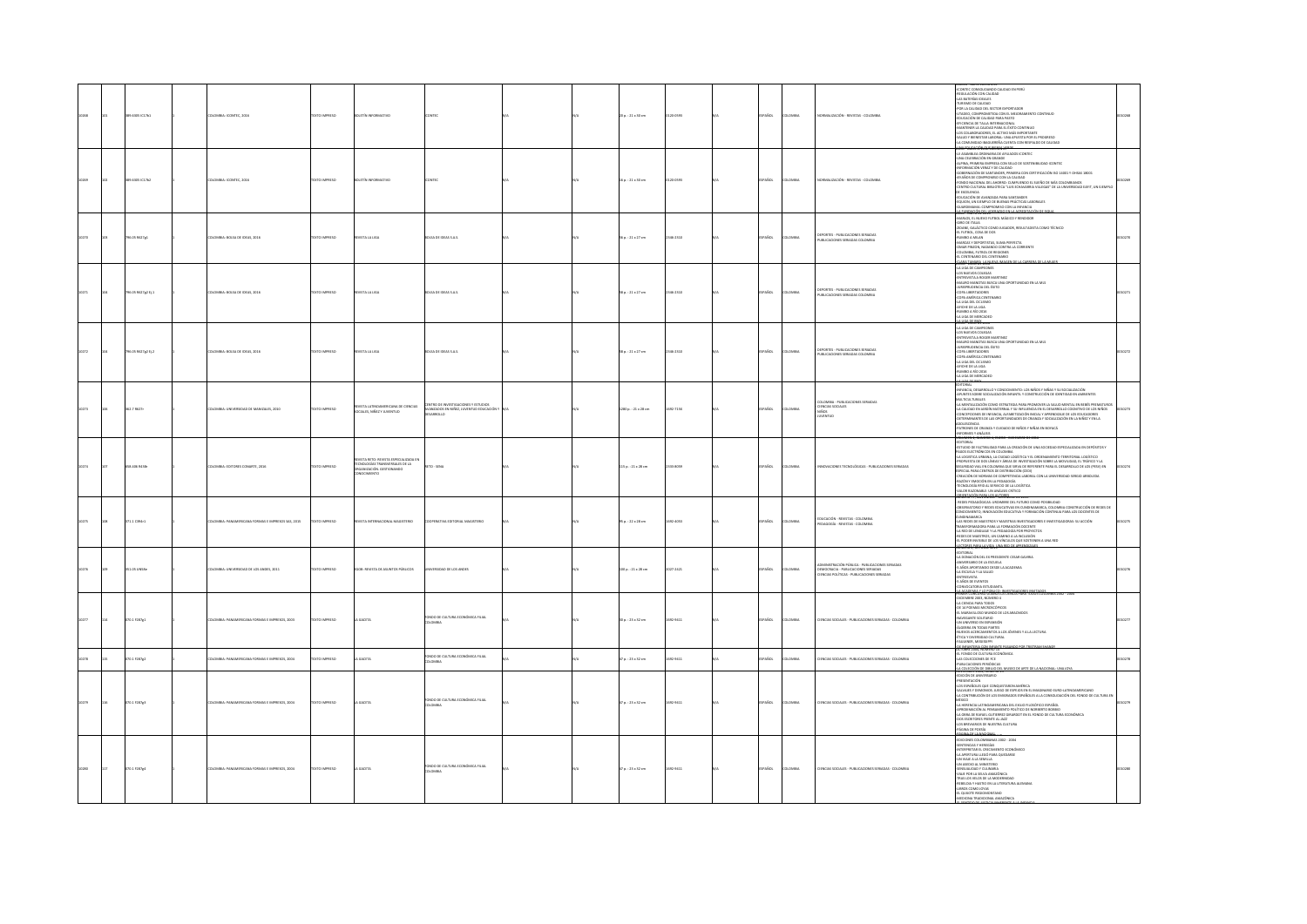|  | 0 R279r        | LOMBIA: PUBLICACIONES DIVERO LTDA, 2005                         | <b>XTO IMPRESO</b>   | CA3HO ATZV3                                                         | <b>BLICACIONES DINERO LTDA</b>      |  | $106$ p. : $21 \times 28$ cm |           | PAÑOL         | <b>LOMBIA</b>  | ECONOMÍA - REVISTAS - COLOMBIA                                                                                                                                               | MERU 232 MNU 11 - JU<br>GOCIOS NACIONALES<br>NEGOCIOS INTERNACIONALES<br>NUEVO ENFOQUE PARA LA EDUCACIÓN<br>RENTAS DE LA TIERRA Y TLC<br>LA CORTE CONSTITUCIONAL Y LOS ACTOS LEGISLATIVOS<br>-DANUBIO Y LA LEY DE BOSQUES<br>-MULTINACIONALES MIRAN A COLOMBIA<br>VÍA LIBRE<br>4.05 MEIORES COLEGIOS<br>4.A GRAN MOVIDA<br>ENTRE LA ESPADA Y LA PARED<br>BORATORIOS DE EMPRESAS<br><b>LINEO LURGOS LIN MERCAD</b><br>IÚMERO 12, JUNIO DE 2005                                                                                                                                                                                                                                                                                                                                                                                                               |  |
|--|----------------|-----------------------------------------------------------------|----------------------|---------------------------------------------------------------------|-------------------------------------|--|------------------------------|-----------|---------------|----------------|------------------------------------------------------------------------------------------------------------------------------------------------------------------------------|-------------------------------------------------------------------------------------------------------------------------------------------------------------------------------------------------------------------------------------------------------------------------------------------------------------------------------------------------------------------------------------------------------------------------------------------------------------------------------------------------------------------------------------------------------------------------------------------------------------------------------------------------------------------------------------------------------------------------------------------------------------------------------------------------------------------------------------------------------------|--|
|  | 71.897 PS31p   | COMBIA: PANAMERICANA FORMAS E IMPRESOS SA. 2005                 | <b>OZSRRAI OTX</b>   | L POLI                                                              | DLITÉCNICO GRAN COLOMBIANO          |  | 11a. : 20x27cm               | 657-7019  | SPAÑOL        | <b>DLOMBIA</b> | INIVERSIDADES - COLOMBIA - PUBLICACIONES SERIADAS<br><b>EVISTAS ESTUDIANTILES - COLOMBIA</b>                                                                                 | SALTO ACADÉMICO UN SALTO MUY ALTO<br>(NVESTIGAR / PARA QUÉ?<br>LA AUTOEVALUACIÓN<br>CON LOS CINCO SENTIDOS<br><u>A INTERNACIONALIZACIÓN</u><br>DLUMEN 7, NÚMERO 22, 2001                                                                                                                                                                                                                                                                                                                                                                                                                                                                                                                                                                                                                                                                                    |  |
|  | 93.31 P348n24  | LOMBIA: IMPRENTA PATRIÓTICA DEL INSTITUTO CARO Y<br>JERVO, 2003 | TO IMPRESO           | ANA DE FOLCLO<br>EVA REVISTA COLOM                                  | <b>ONATO DE ARTES Y CIENCIAS</b>    |  | 54 p.: 17 x 24 cm            | 120-8195  | AÑDL          | OMBV           | <b>DLCLOR - COLOMBI</b>                                                                                                                                                      | VOLUMEY, VAUMEN 23, 2003<br>400 March 2001 (2003) 2004 - 11 BAMBUCO CURDINAMIRGUES Y LA BUMBA CRIGLIA ARTILANA<br>400 March 2001 (2003) PARCH 201 LA BAMBUCO CURDINAMIRGUES Y LA BUMBA<br>41 AÑO VIED EN VOTA<br>14 AGOARD DESADO DE JEMEN<br>-LOS MUNICIPIOS EN EL DEPARTAMENTO DE CUNDINAMARCA<br>TRAJE TRADICIONAL CAMPESINO DE CUNDINAMARCA<br>FESTIVAL NACIONAL DEL TORBELLINO EN TABIO<br>LOS JUEGOS INFANTILES EN EL MUNICIPIO DE COTA<br>OF SAMP OF RUNG<br><b>GINAS IFYENDAS DE CUNDINAMARCA</b><br>LEYENDAS DE SAN NICOLAS DE TOLEN                                                                                                                                                                                                                                                                                                               |  |
|  | 1.1005 UD19o   | OMBIA: UNIVERSIDAD DISTRITAL FRANCISCO JOSE DE<br>LDAS, 2004    | XTO IMPRESO          | PCIONES PEDAGÓGICAS                                                 | ERSIDAD DISTRITAL FRANCISCO JOSE DE |  | 228 p.: 17 x 24 cm           | 121-4195  | PAÑOL         | <b>OMBV</b>    | DAGOGÍA - PUBLICACIONES SERIADA                                                                                                                                              | ermai inan ernandoira<br>EVALUACIÓN DE LA DOCENCIA. SU GENERACIÓN, SU ADJETIVACIÓN Y SUS RETOS<br>-JA FUNLINDÓN DE JA DOCENCIA: SU GENERACIÓN, EU AGIETIVACIÓN Y SUS RETOS<br>-POLÍTICAS EDUCATIVAS Y EVALUACIÓN EN LA ERA RECUBERAL<br>-EU CACACIÓN Y BYSTEMACIÓN<br>-LA CONSTRUCIÓN DEL SULFIO GLOBAL<br>-LOS CRUZADOS GUERRENOS DE DIOS:<br><b>CRIALISMO</b><br>-LOS ESTÁNDARES. LAS MATERIAS Y UN PASADO ROMÁNTICO<br>ESCUELAS CHARTER Y EMPRESAS  UNA ALIANZA ESTRATÉGICA                                                                                                                                                                                                                                                                                                                                                                              |  |
|  | <b>BASICIS</b> | <b>COMBIA: ICFES. 2004</b>                                      | CTO IMPRESO          | <b>GMF FINAL ECRTALFCIMENTO</b><br>TUCIONAL DE LAS IES PRIVADAS DEI |                                     |  | 15 p.: 17 x 24 cm            | 7-5725    | a Smi         | was            | educación superior - Colombia - Informes<br>Caurad de la Educación superior - Colombia<br>Crimación profesional - Colombia - Informes<br>JNIVERSIDADES - Colombia - Informes | -INTRODUCCIÓN<br>CONTEXTO: EDUCACIÓN SUPERIOR EN COLOMBIA<br>MARCO LIGAL DE LAS IES PRIVADAS<br>MARCO CONCEPTUAL DE GOBERNABLIDAD<br>EXPERENCIA COLOMBIANA EN INSPECCIÓN Y VIGILANCIA Y ASEGURAMENTO DE CALIDAD:<br>ASFENASI IDAD FYTFINA<br>UHERINHAIGULIN EXI EINIM<br>-DINENCETICO DE GOBERNABLIDAD DE LAS IES PRIVADAS DEL PAÍS<br>-ÍNDEC DE PROBLEMAS EN LA GOBERNABLIDAD<br>-BASES PARA POLÍTICAS CONDUCENTES A MEIORAR LAS CONDICIONES LABORALES Y ACADÉMICAS DE<br>LOS PROFESORES EN LAS IES PRIVADAS<br>FINANCIAMIENTO DE LAS INSTITUCIONES DE LA EDUCACIÓN SUPERIOR                                                                                                                                                                                                                                                                               |  |
|  | 1.1 C394r2     | LOMBIA: PANAMERICANA FORMAS E IMPRESOS SAS, 2015                | TO IMPRESO           | <b>ISTA INTE</b><br>NACIONAL MAGISTERIO                             | FRATIVA FOSTORIAL MAGISTERIO        |  | 2 p.: 22 x 28 cm             | 22-4053   | PAÑOL         |                | DUCACIÓN - REVISTAS - COLOMBIA<br>DAGOGÍA - REVISTAS - COLOMBIA                                                                                                              | <b>RECONDIDAD NESSEE TALIS ARTES A FITIAN</b><br>-NIÑAS Y NIÑOS CONSTRUYENDO CAMINOS HACIA LA SUBJETIVIDAD POLÍTICA<br>OE SER MAESTRA A SER INVESTIGADORA: PARA COMPRENDER LA INFANCIA EN MI CONTEXTO<br>ARGONAUTAS PERIPATÉTICOS Y LOCOS: LA IAP COMO ESTRATEGIA EN EL AULA<br>-LA ALFABETIZACIÓN INICIAL DESDE UNA PERSPECTIVA SEMIÓTICA. APORTES PARA EL DEBATE<br>CUCK TRAVEL CONDE ARRENDER ES UN ILIEGO DE NIÑOS<br>-LA PLANETCACIÓN DE LA UNIDAD DIDÁCTICA Y DE LA CLASE MATEMÁTICA: UN DESAFÍO EN LA<br>-A MARIFICALISM DE LA UNILISO DIDALTICAT DE LA LLASE MATEMA<br>FORMACIÓN DOCENTE INICIAL<br>-EL JURGO COMO ESTRATEGIA LÚDICA DE APRIMIENAIS:<br>-UN EMPOJUE DE RESOLUCIÓN DE PROBLEMAS: ESTUDIO DE CLASES<br>-UNA EXPERIENCIA ARTÍSTICA F<br>GAESINGHAM 2                                                                                   |  |
|  | 71.122 SA235:1 | DLOMBIA: SANTILLANA S.A., 2014                                  | <b>EXTO IMPRESO</b>  | A MAISTRA                                                           | NTILLANA                            |  | $80.121 \times 28$ cm        |           | <b>PAÑOL</b>  | <b>LOMBIA</b>  | APACITACIÓN DOCENTE - COLOMBIA - PUBLICACIONES SERIADAS                                                                                                                      | -<br>-EL FUTURO DE LAS POLÍTICAS EN AMÉRICA LATINA<br>-EL NUEVO ROL DEL DOCENTE PARA EL SIGLO XXI<br>EVIDENCIAS Y RETOS EN LAS POLÍTICAS DE DOCENTES: LA OPINIÓN DEL BID Y DE LA OCDE<br>PANORAMA DE LA INFORMACIÓN Y SELECCIÓN DE DOCENTES EN AMÉRICA LATINA<br>- COMO MEJORAR LA CAUDAD DE LA EDUCACIÓN PARA TODOS LOS COLOMBIANOS?<br>CENTRO DE LIDERAZGO EXE. UNA APUESTA POR LA INSTITUCIÓN EDUCATIVA QUE QUEREMOS<br>CONSTRUCCIÓN DE SENTIDOS IN STEU: ACOMPAÑAMENTO DE MAISTRES DE COLOMBIA<br>DIPLOMADOS VIRTUALES, UN SUEDO QUE CAMBINA A EDICACIÓN<br>DIPLOMADOS VIRTUALES, UN SUEDO QUE CAMBINA E EDICACIÓN<br>LA UNIVERSIDAD DE LA SALLE: SO AÑOS COMP<br>MIC XX SANTILLANA DE EVERENDAS FOI CATIVAS 2014 EDICIGO Ó                                                                                                                             |  |
|  | 71.1 C394r3    | LOMBIA: PANAMERICANA FORMAS E IMPRESOS SAS, 2015                | <b>XTO IMPRESO</b>   | MGISTERIO<br>VISTA INTERNAC                                         | CIRATIVA EDITORIAL MAGISTERIO       |  | 35 p. : 22 x 28 cm           | 692-4053  | <b>PAÑOL</b>  | way            | EDUCACIÓN - REVISTAS - COLOMBIA<br>EDAGOGÍA - REVISTAS - COLOMBIA                                                                                                            | NUMERU JU, SEPTIEMBIRE- ULITURIE ZUJA<br>-JUGUETES INGENIOSOS E INNOVADORES PARA ESTIMULAR EL DESARROLLO INTEGRAL<br>-MODELO BÁSICO PARA EL DESARROLLO DE LA RESILIENCIA INFANTIL<br>-MOURLO INSICU PARA EL DESMONJEU DE LA RESIERVEJA INFANII.<br>4 DUCACIÓN PARA LA SALUD: ENFOQUE EN LOS COMPORTAMIENTOS SALUDABLES<br>-LA DIDÁCTICA DE LAS CIENCIAE: UN CAMINO PARA EL DESARROLLO COGNITIVO<br>-OPORTUNIDADES PARA ARTIC<br>HISTORIAS PARA DANZAR JUEGOS COREDGRÁFICOS: UNA METODOLOGÍA PARA DIVERTIRSE Y<br><b>APRENDER</b><br>-PILOSOS Y COMUNICATIVOS ALTERNATIVAS CURRICULARES PARA ESTIMULAR EL DESARROLLO<br>GINTIVO EN LA EDUCACIÓN INICIAL Y PREESCOLAR<br>UCOTERAPIA Y PRIMERA INFANCIA: APORTES AL DESARROLLO SOCIOAFECTIVO, UNA MIRADA<br><b>TESTE LA PRÁCTICA EN KSUATIS</b><br>OGÍA DALCROZE PARA EL DESARROLLO DE LA INTELIGENCIA MUSICAL |  |
|  | 71.1 C394r4    | ILOMBIA: PANAMERICANA FORMAS E IMPRESOS SAS, 2014               | <b>DESIRING OTX:</b> | EVISTA INTERNACIONA<br><b>MGSTERIO</b>                              | PERATIVA EDITORIAL MAGISTERIO       |  | 35 p. : 22 x 28 cm           | (022-4053 | SPAÑOL        | <b>LOMBIA</b>  | DUCACIÓN - REVISTAS - COLOMBIA<br>DAGOGÍA - REVISTAS - COLOMBIA                                                                                                              | UMERO 67, MARZO - ABRIL 2014<br>ÚMERO 67, MARZO - ABRIL 2014<br>NOMINO CO, MARCO - ARINI, SOSIA CO, MA CHE CACCA COMALE DI LA SOCIEDAD Y EN LA ESCUELA<br>4. COMENDADO INCIDIZIONE DE CONTREGA - INCLUI DE CACCA CON MACEDIANA<br>6 CHE CACCARDO IN LA ESCUELA VICENE QUE CONTREGA - INCLUI DE CACCA<br>LA ESCUELA Y EL RETO DE EDUCAR, ALGUNAS NOTAS SOBRE LA EXPERIENCIA CUBANA<br>ORALIDAD, LECTURA Y ESCRITURA: PARA TODOS LOS CICLOS Y ÁREAS DEL CURRÍCULO ESCOLAR<br>ESCUELA NORMAL SUPERIOR DE VARONES: 100 AÑOS DE EXISTENCIA<br>-<br><i>- PRÉCISE RE INVOLUNTARIO EL MATOREO?</i><br><i>- PRÉCISE PROFESIONAL INTERNACIONAL</i><br><i>RUMERO EN, XULIO - PROSTO ZIDA</i>                                                                                                                                                                           |  |
|  | 1.1 C394r5     | OMBIA: PANAMERICANA FORMAS E IMPRESOS SAS, 2014                 | O IMPRESO            | STA INTERNACIONA<br>MAGISTERIO                                      | <b>ERATIVA EDITORIAL MAGISTERIC</b> |  | 5 p.: 22 x 28 cm             | 92-4053   | PAÑOL         |                | DUCACIÓN - REVISTAS - COLOMBIA<br><b>IDAGOGÍA - REVISTAS - COLOMBIA</b>                                                                                                      | -LOS PROYECTOS DEL AULA Y LA RENOVACIÓN DE LAS PRÁCTICAS ESCOLARES:<br>4:35 MONTED DEL MAIA VA MENOMODO DE LA SPÁCTIVACA SECARATS.<br>4 SEPTEMBRO DE MAIA VA ANTARO ESTADO DE LA SUA CARA EL MAIA DE LA MAIA DE LA MAIA VA ANTARA EL MAIA DE LA MAI<br>4 JUNA MENOR COMO COMO ESTANTARIA CONVINTANA EN EL<br>EL FUTBOL COLOMBIANO LLEVA UNA SOTANA POR DENTRO<br>L DESARROLLO DEL CONTROL INHIBITORIO DURANTE LA INFANCIA<br><b>EXECUTIVE A DE ARTENDER X LOS VEHÍCLILOS DEL SANFRIEN LAS I</b>                                                                                                                                                                                                                                                                                                                                                             |  |
|  | 71.1 C394r6    | LOMBIA: PANAMERICANA FORMAS E IMPRESOS SAS, 2014                | <b>YTO IMPERSO</b>   | VISTA INTERNACIONAL MAGISTERIO                                      | CERTIFICATION EDITORIAL MAGISTRON   |  | 35 p.: 22 x 28 cm            | 692-4053  | SPAÑOL        | OMBIA          | .<br>Ducación - Revistas - Colombi<br>Edagogía - Revistas - Colombi                                                                                                          | NEURO CIENCIAS EN LA EDUCACIÓN DEL FUTURO<br>ARQUITECTURA ESTRUCTURAL DEL CEREBRO Y SU FUNCION CREADORA<br>EDUCACIÓN Y NEUROCIENCIA: LOS DESAFÍOS DE UNA CONVERGENCIA NECESARIA<br>NEUROGENCIAS EN EL ÁMBITO EDUCATIVO: ESTILOS COGNITIVOS Y ESTRATEGIAS DE APRENDIZAJE<br>NEUROPLASTICIDAD Y EDUCACIÓN: UN ENFOQUE INTEGRADOR PARA EL AULA<br>-<br>ESTRÉS Y APRENDIZAIE<br>-IDEAS PRÁCTICAS PARA EL DESARROLLO DE LA INTELIGENCIA EMOCIONAL<br>-TRANSTORNOS COGNITIVOS Y ANSIEDAD EN ALUMNOS DE ESCUELAS PRIMARIAS<br>-LAS NEUROCIENCIAS, CLAVES PARA PREVENIR FRACASO ESCOLAR<br>AESTROS<br>40NCONES PARA U N APRENDIZAJE SIGNIFICATIVO                                                                                                                                                                                                                   |  |
|  | 71.1 C3947     | LOMBIA: PANAMERICANA FORMAS E IMPRESOS SAS. 2014                | <b>OZSRRAI OTX</b>   | CUSTA INTERNACIONAL MAGISTERIO                                      | OPERATIVA EDITORIAL MAGISTERIO      |  | 35 p. : 22 x 28 cm           | 1092-4053 | <b>SPAÑOL</b> | <b>DLOMBIA</b> | EDUCACIÓN - REVISTAS - COLOMBIA<br><b>EDAGOGÍA - REVISTAS - COLOMBIA</b>                                                                                                     | <b>SUGARUM CONTROLLER DE CONTROLLER DE CONTROLLER DE CONTROLLER DE CONTROLLER DE CONTROLLER DE CONTROLLER DE CONT<br/>JUDICIAL DE CONTROLLER DE CONSENVIENTO DE L'ENSENCIA DE CONTROLLER DE CONTROLLER DE CONTROLLER DE CONTROLLER D</b><br>OESARROLLO DEL PENSAMIENTO Y LA CREATIVIDAD DE LOS ESTUDIANTES<br><b>LAS ESTRATEGIAS DE APRENDIZAJE</b><br>-EL AULA COMO CULTURA DE PENSAMIENTO<br><b>DUCAR PARA CREAR</b><br>LEEMSAMENTO CRÍTICO REFI FXVO<br>-EL PENSAMIENTO CRITICO REFLEXIVO<br>-PRUEBAS SER: UN PASO HACIA LA FORMACIÓN INTEGRAL<br>-LA TRANSFORMACIÓN EDUCATIVA NO DA ESPERA EN EL PAÍS<br>-SE CONSOLIDA LA MOVILIZACIÓN PEDAGÓGICA Y SOCIAL<br>-UN PROFESOR QUE PROVOCA CON LAS TI                                                                                                                                                       |  |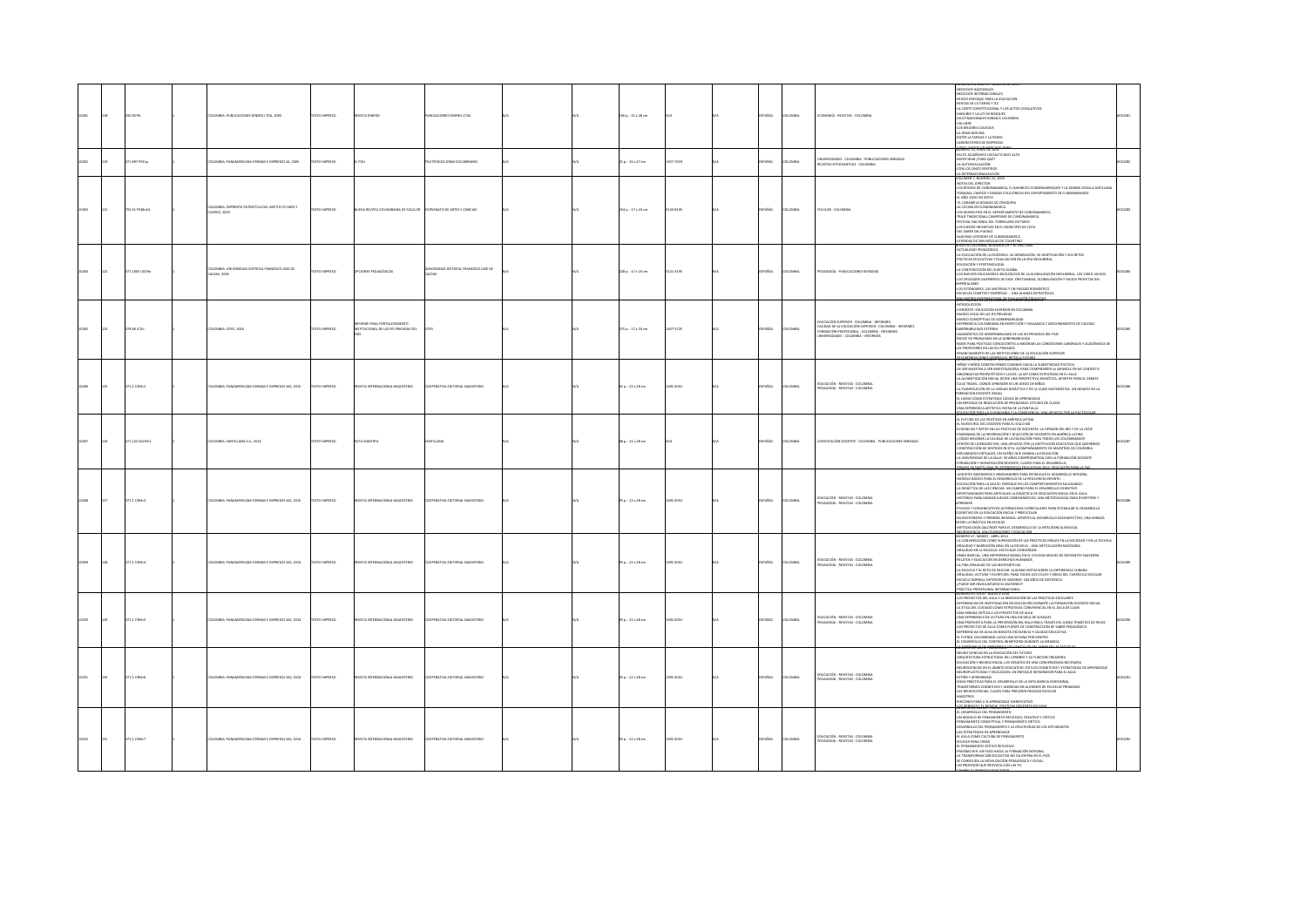|  | 71.1 C394r8       | MERICANA FORMAS E IMPRESOS SAS, 2017             | XTO IMPRESO         | <b>MAGISTERIO</b>                        |                                      |  | 7 p. : 22 x 28 cm        |                  | AÑOL         | mau           | EDUCACIÓN - REVISTAS - COLOMBIA<br>PEDAGOGÍA - REVISTAS - COLOMBIA       | MERO 83, DICIEMBRE - ENERO 2017<br>WARROLD (SCRIMINE) - DEND SIY<br>1962 PR. (MARCHA) - DENDER CATALOGRAPHICAL COMPANY - DENDER CATALOGRAPHICAL<br>2006 PR. (MARCHA) - DENDER CATALOGRAPHICAL COMPANY - DENDER CATALOGRAPHICAL<br>2006 PR. (MARCHA) - DENDER CATALOGRAPHI<br><b>CONTRACTOR</b>                                                                                                                                                                                                                                                                                                                                                                                             |  |
|--|-------------------|--------------------------------------------------|---------------------|------------------------------------------|--------------------------------------|--|--------------------------|------------------|--------------|---------------|--------------------------------------------------------------------------|--------------------------------------------------------------------------------------------------------------------------------------------------------------------------------------------------------------------------------------------------------------------------------------------------------------------------------------------------------------------------------------------------------------------------------------------------------------------------------------------------------------------------------------------------------------------------------------------------------------------------------------------------------------------------------------------|--|
|  | $1.1$ C394r9      | A FORMAS E IMPRESOS SAS, 2016                    | <b>XTO IMPRESO</b>  | ORTHOL                                   |                                      |  | $10.122 \times 28$ cm    | ADS1             | AÑOL         | was           | .<br>Educación - Revistas - Colombia<br>Pedagogía - Revistas - Colombia  | <b>MEDIAN LA PRÉTICA PROFESSIONAL</b><br>MEDICINAL INFERIORATIVA LA INTERIOR E FUNDA DE MARINA DE MARINA DE MARINA EN EN EL EN ENFERT (1993)<br>2. A MEDICINA VIA INSTERIORA DE FUNDA DE FUNDA<br>2. A MEDICINA DE MARINA EN ENFERT (199<br>SPAR INFORMATION IN A MARINE TO A MARINE EN ADAPTAB<br>CEREBRO - COMPUTADOR, USO DE UNA INTERFAZ EN ADAPTAB<br>RECHAZO E INDEFERENCIA ENTRE ESTUDIANTES<br>-UN CLIC PARA APRENDER JUGANDO<br><b>ILIDAD PARA SETFMAS F.I FARNING</b><br><b>JUCACIÓN PARA LA GESTIÓN DE NUEVAS REALIDADES</b>                                                                                                                                                    |  |
|  | 71.1 C394-10      | MBIA: PANAMERICANA FORMAS E IMPRESOS SAS. 2010   | <b>DZERNI OTXE</b>  | ORTA INTERNACIONAL MAGISTERIO            | <b>FRATIVA FOSTORIAL MAGISTERIC</b>  |  | $10.122 \times 28$ cm    | $2 - 4053$       | PAÑOL        | oway          | PRICACIÓN - REVISTAS - COLOMBIA<br><b>PERSONAL PERSONAL COLOMBIA</b>     | , NIMBARA AN ANGKONG KARATANG ANGKONG AT ANGKONG ANGKONG ANGKONG ANGKONG ANGKONG ANGKONG ANGKONG ANGKONG ANGKONG ANGKONG ANGKONG ANGKONG ANGKONG ANGKONG ANGKONG ANGKONG ANGKONG ANGKONG ANGKONG ANGKONG ANGKONG ANGKONG ANGK<br>-<br>GOBERNANDO LA EDUCACIÓN SUPERIOR, TEMAS Y PROBLEMAS ACTUALES<br>-UNA MIRADA AL ROL DE LAS TECNOLOGÍAS DIGITALES EN EDUCACIÓN<br>MISFORMACIÓN EDUCATIVA PARA LA VIDA UN COMPROMISO SOCIAL EMPRESARIAL POR LA<br>UCACIÓN POR LA EDUCACIÓN EN COLOMBIA<br>HISTORIA INVESTIGADA Y ENSEÑADA COMO CONOCIMIENTO SIGNIFICATIVO PARA LA EDUCACIÓ                                                                                                              |  |
|  | 71.1 C394-11      | OMBIA: PANAMERICANA FORMAS E IMPRESOS SAS, 2016  | OZSRRNI OTXT        | ORTA INTERNACIONAL MAGISTERIO            | <b>PERATIVA EDITORIAL MAGISTERIC</b> |  | $2a : 22 \times 28$ cm   | 2-4053           | <b>PAÑOL</b> | owax          | EDUCACIÓN - REVISTAS - COLOMBIA<br>PEDAGOGÍA - REVISTAS - COLOMBIA       | -JA HISTORIA INVESTIGADA Y ENSEMANA CONO CONOCIMIENTO SIGNIFICATIVO<br>- JA EDUCACIÓN EN HISTORIA EN LA SUDÁFRICA DEL POST-APARTHEID<br>- CANES PARA BAHAILE EL VOLUMEN A LOS ECOS DE LA GUERRA<br>- CANES PARA BAHAILE EL VOLUMEN A L<br>-CONSTRUCCION DE TOENTIQUO APROCOCOMINA<br>-PONENCIAS PARA LA PAZ<br>-PROVECTO TERRE<br>-PROVECTO TERRE<br>NECESITAMOS CIUDADANOS CAPACES DE TEJER SOCIEDAD<br>VIOLENCIA CERO<br>-VIULENCIA CERO<br>-LA CONVIVENCIA Y EL CONOCIMIENTO EN LA ESCUELA<br>-LAS ESCUELAS DE PERDÓN Y RECONCILIACIÓN CONSTRUYENDO ESCUELA CON LA COMUNIDAD<br>IN AN OWTA 2002 OT 31YO<br>ROMERCHEADEL FEORMANIA SONO                                                  |  |
|  | 371.1 C394r12     | MILIA: PANAMERICANA FORMAS E IMPRESOS SAS, 2016  | OZSRRMI OTX3        | VISTA INTERNACIONAL MAGISTERIO           | ERATIVA EDITORIAL MAGISTERIC         |  | 32 p.: 22 x 28 cm        | 92-4053          | PAÑOL        | OMBIA         | EDUCACIÓN - REVISTAS - COLOMBIA<br>PEDAGOGÍA - REVISTAS - COLOMBIA       | NUMERU BI, AGUSTU - SEPTEMBRE 2016<br>- CLAVES PARA BAIARLE EL VOLUMEN A LOS ECOS DE LA GUERRA<br>- ARIOS A LA GUERRA: LOS COLORES DE LA PAZ<br>-LA LEY DE VÍCTIMAS: POSIBILIDADES PARA UNA PEDAGOGÍA DE LA PAZ<br>CONSTRUCCIÓN DE IDENTIDAD AFROCOLOMBIANA A TRAVÉS DE LA HISTORIA<br>PONENCIAS PARA LA PAZ<br>ESCUELA ITINERANTE DE MÚSICA CAMPESINA<br>-<br>- PROYECTO TERRE<br>-NECESITAMOS CIUDADANOS CAPACES DE TEIER SOCIEDAD<br>-NIOLENCIA CERO<br>-VIOLENCIA CENU<br>4.A CONVINTACIA Y EL CONOCIMIENTO EN LA ESCUELA<br>4.AS ESCUELAS DE PERIÓN Y RECONCILIACIÓN CONSTRUYENDO ESCUELA CON LA COMUNIDAD<br>-PROYECTO EDUCATIVO MISAK<br>1000053120.071A0051070311                  |  |
|  | I71.1 C394r13     | OMBIA: PANAMERICANA FORMAS E IMPRESOS SAS, 2013  | <b>DZSRRMI OTX3</b> | DIRETZIGNAL MAGISTERIO<br><b>ISTAINT</b> | <b>RATIVA EDITORIAL MAGISTERIC</b>   |  | 96 p.: 22 x 28 cm        | 2-4053           | AÑOL         | way           | EDUCACIÓN - REVISTAS - COLOMBIA<br>EDAGOGÍA - REVISTAS - COLOMBIA        | -HERMENEÚTICA ANALÓGICA A TRAVÉS DE FILOSOFÍA PARA NIÑOS ESTUDIO DE CASO EN ALUMNOS DE<br>EDUCACIÓN BÁSICA<br>-<br>PRIMERA INFANCIA SOMOS COMPLICES DE AVENTURAS<br>PRIMIA MARACA DOST CONVICTOS A MATEMAS EM ANTERIOGUINAMENTO A CARA EL CONSTANTANTO DE LA CARA EL CONSTANTANTO EN EL CONSTANTANTO EL CONSTANTANTO EL CONSTANTANTO EL CONSTANTANTO EL CONSTANTANTO EL CONSTANTANTO EL CONSTANTA                                                                                                                                                                                                                                                                                          |  |
|  | 71.1 0394r14      | <b>MERICANA FORMAS E IMPRESOS SAS, 2013</b>      | XTO IMPRESO         | <b>STAINTE</b><br>ORSTERIO               |                                      |  | 5 p. : 22 x 28 cm        | 4053             | Řск.         |               | - EDUCACIÓN - REVISTAS - COLOMBIA<br>- PEDAGOGÍA - REVISTAS - COLOMBIA   | MENDON, SEPTIEMBRE - OCTOBRE 2013<br>LA TRANSICIÓN ESCUELA SECUNDARIA - UNIVERSIDAD. UN POSIBLE DISEÑO PARA LA ENSEÑANZA DE<br>LA MATEMÁTICA EN LAS CIENCIAS SOCIALES<br>-EDUCACIÓN MEDIA Y SUPERIOR PARA POBLACIONES RURALES EN COLOMBIA: POSIBLES DIÁLOGOS<br>STORICAL MINIMA TRANSPORTATION CONTINUES IN A MERODOLOGICAL PROPERTY AND CONSULTANTS IN THE CONSULTANT OF THE CONSULTANTS IN A MERODOLOGICAL CONSULTANTS IN A MERODOLOGICAL CONSULTANTS IN A MERODOLOGICAL CONSULTANTS IN A ME                                                                                                                                                                                             |  |
|  | 71.1 C394r15      | RESOS SAS, 2013                                  | XTO IMPRESO         |                                          |                                      |  | 35 p. : 22 x 28 cm       |                  |              |               | EDUCACIÓN - REVISTAS - COLOMBIA<br>PEDAGOGÍA - REVISTAS - COLOMBIA       | ARTICULATION THE MANNING AT MA LIMITED CONVERTING INTO THE MAIN CONTINUES IN THE MANNING CONTINUES IN THE MANNING IN THE MANNING CONTINUES IN THE MANNING CONTINUES IN THE MANNING CONTINUES IN THE MANNING CONTINUES IN THE<br>LOS OLVIDADOS EN COLOMBIA<br>MÁS ALLÁ DE LAS PALAMBAS                                                                                                                                                                                                                                                                                                                                                                                                      |  |
|  | 1109404           | MERICANA FORMAS E IMPRESOS SAS. 2015             | TO IMPRESO          | <b>KTA INT</b><br><b>ORNERS</b>          |                                      |  | $13a. : 22 \times 28$ cm | 100 <sup>2</sup> | AÑOL         | was           | :<br>Ducación - Revistas - Colombia<br>Pedagogía - Revistas - Colombia   | metatanan tokenal<br>-LA ECONOMÍA COMO FUNDAMENTO EN LA DEMOCRATIZACIÓN DE LA OPORTUNIDAD EDUCATIVA DEL<br>-<br>- Campa, Bio-Economía: Y Ética Para La Vida<br>- Ensedía: Economía: Y Ética Para La Vida<br>- Ensedía: Especia<br>- Efectos Económicos de Una Educación de Excelencia en La Equidad (E3) Potenciacón de<br>- Efectos Económicos de Una E<br>CAPACIDADES Y DESARROLLO A ESCALA HUMANI<br>LA ECONOMÍA DE LA ATENCIÓN Y EL PROCESO EDUCATIVO<br><b>JUCACIÓN Y GLOBALIZACIÓ</b><br>EDUCACIÓN EN UBERTAD<br>PENSAR LAS RELACIONES EDUCACIÓN Y DESARROLLO DESDE AMÉRICA LATINA<br>OESDE EL COLEGIO. FUTUROS PROFESIONALES COMPROMETIDOS CON EL DESARROLLO SOSTENBLE              |  |
|  | 71.1 C394r17 B.1  | LOMBIA: PANAMERICANA FORMAS E IMPRESOS SAS, 2016 | OZSRRNI OTX3        | OUSTA INTERNACIONAL MAGISTERIO           | OPERATIVA EDITORIAL MAGISTERIO       |  | 95 p. : 22 x 28 cm       | 22-4053          | <b>PAÑOL</b> | <b>AIGMOJ</b> | EDUCACIÓN - REVISTAS - COLOMBIA<br><b>PRAGOGÍA</b> - REVISTAS - COLOMBIA | <b>COME AND ANOTHER PROTECTIVE CONSUMER INTO A CONSUMER AND ANOTHER CONSUMER AND A CONSUMER AND ANOTHER AND A CONSUMER AND A CONSUMER AND A CONSUMER AND A CONSUMER AND A CONSUMER AND A CONSUMER AND A CONSUMER AND A CONSUMER </b><br>-LAS CUMUNIQUOS DE APRENDIANE EN MEXICO<br>-ASUMIR EL DESATÓ HACIA UNA NUEVA ESCUELA<br>-DIÁLOGOS CREATIVOS Y RELACIONES COLABORATIVAS ENTRE DOCENTES Y ESTUDIANTES<br>-LOS ENCUENTROS IREROAMERICANOS: UN ESPACIO PARA POTENCIAR LAS H<br><b>STIGATIVAS Y LA CULTURA PEDAGÓGICA</b><br>INNUMINALINA I UN COLIGNA FLUNDODO.<br>LA CARTOGRAFÍA PEDAGÓGICA: UN LENTE PARA INVESTIGAR LAS EXPERIENCIAS EDUCATIVAS<br>EL ARTE DE SER UNA BUENA PERSONA |  |
|  | 371.1 C394-17 D.2 | OMBIA: PANAMERICANA FORMAS E IMPRESOS SAS. 2016  | <b>DZERNI OTXE</b>  | CONTRADAN MACCONAUGHTER                  | OPERATIVA FOITORIAL MAGISTERIC       |  | $35a. : 22 \times 28$ cm | 23.4051          | <b>PAÑOL</b> | numa.         | .<br>Educación - Revistas - Colombia<br>Pedagogía - Revistas - Colombia  | EL ARTIE SES UNA REPAIREMENT (MODEL PRESS)<br>AMBRESSE (MODEL PRESS)<br>AMBRESSE (MODEL PRESS)<br>AMBRESSE (MODEL PRESS)<br>ARTIE (MODEL PRESS)<br>ARTIE (MODEL PRESS)<br>ARTIE (MODEL PRESS)<br>ARTIE (MODEL PRESS)<br>ARTIE (MODEL PRESS)<br>ARTIE (MO<br>LA CARTOGRAFÍA PEDAGÓGICA: UN LENTE PARA INVESTIGAR LAS EXPERIENCIAS EDUCATIVAS<br>ARTE DE SER UNA BUENA PERSONA                                                                                                                                                                                                                                                                                                               |  |
|  | 371.122 SA235r2   | DLOMBIA: SANTILLANA S.A., 2016                   | DZER WIOTEKT        | UTA MAESTRA                              | <b>ATLLANA</b>                       |  | 136 p. : 22 x 28 cm      | 322-7036         | <b>PAROL</b> | <b>AIRMO</b>  | CAPACITACIÓN DOCENTE - COLOMBIA - PUBLICACIONES SERIADAS                 | SLARIE DE SERVIN DEL DE MONTRE<br>AMERICAN DE LA REDUCADOR<br>EL CURRICULO EN LA ARDICA DEL DE MONTRE<br>CURRICULO EN LA ARDICA FOICATIVA 2010<br>CURRICULO, DESEÑAR Y KVALIACIÓN: UNA RIMANA EN DEUSA<br>SEPENSAR EL CURRICULO ESDE LA PERSP<br>ARA QUE UN COLEGIO<br>NOVACIONES CURRICULARES Y ESPACIOS DE PARTICIPACIÓN Y ESPACIOS<br>CONVERGENCIA MEDIÁTICA DIVERGENCIA PEDAGÓGICA<br>JES LA DESCENTRALIZACIÓN CURRICULAR UN PROBLEMA O UNA OPORTUNIDAD<br>(OS PUEDEN CAMBIAR EL CURRICULUM UNITALIA?<br>CONSTRUYENDO AL CURRÍCULO<br><b>ENTRAINMAN PAL CURRICULO EN 1</b>                                                                                                             |  |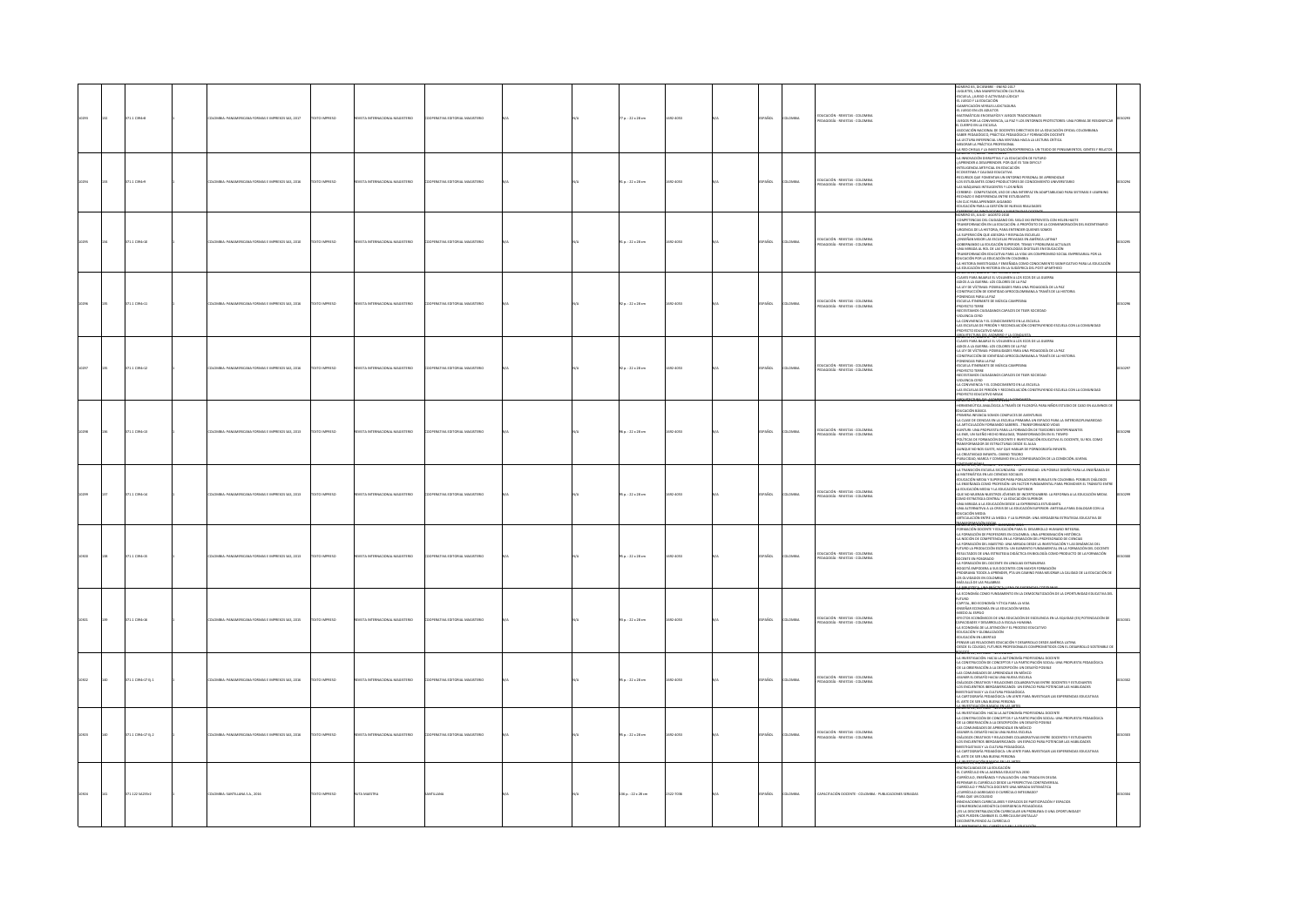|      | $1.3$ CF75r Ej.1    | OMBIA: EDITORIAL KIMPRES LTDA, 2013            |                     | AITAS: REVISTA DE CIENCIAS SOCIALES,<br>MANAS Y ARTES     |                                 |  | 99 p. : 21 x 28 cm      | 46-0504   | AÑOL          | MON           | <b>NDES - PUBLICACIONES SER</b>                             | LUMENT 1, NUMERU 1, ENERU - XVIRU ZULS<br>ALIARCIÓN DE MITOS SEXUALIS DE ACUERDO AL GÉNERO Y NIVEL DE FORMACIÓN EN JÓVENES<br>NURSITARIOS Y DE EDUCACIÓN MEDIA<br>LOMBIANO<br>LOMBIANO<br>LOMBIANO<br>LIDAD DE VIDA EN EX-INTEGRANTES DE UN GRUPO ARMADO ILEGAL REUBICADOS EN UNA CAPITA<br>URBANA<br>459400, TEMPO Y PRIVACIDAD EN LA COMUNICACIÓN MEVIR.<br>459400, TEMPO Y PRIVACIDAD EN CONSTRUCIÓN: ENTRE LO INIZIVIDIANI, LA HISTORIA, EL TIEMPO Y<br>44.ERCANDI FORTICO AL CONCEPTO DE SOLIDARIDAD<br>44.ERCANDIFION TORRICO AL<br>1998 <del>17, Kurzec 1, Brou 19.000 101</del>                                                                                        |  |
|------|---------------------|------------------------------------------------|---------------------|-----------------------------------------------------------|---------------------------------|--|-------------------------|-----------|---------------|---------------|-------------------------------------------------------------|--------------------------------------------------------------------------------------------------------------------------------------------------------------------------------------------------------------------------------------------------------------------------------------------------------------------------------------------------------------------------------------------------------------------------------------------------------------------------------------------------------------------------------------------------------------------------------------------------------------------------------------------------------------------------------|--|
|      | 001.3 C975r Ej.2    | LOMBIA: EDITORIAL KIMPRES LTDA, 2013           | EXTO IMPRESO        | REALITAS: REVISTA DE CIENCIAS SOCIALES,<br>UMANAS Y ARTES | DRACIÓN UNIVERSITARIA REFORMADA |  | 77 p. : 21 x 28 cm      | 146-0504  | <b>SPAÑOL</b> | LOMBIA        | MANDADES - PUBLICACIONES SERIADAS                           | EVALUACIÓN DE MITOS SEXUALES DE ACUERDO AL GÉNERO Y NIVEL DE FORMACIÓN EN JÓVENES<br>UNIVERSITARIOS Y DE EDUCACIÓN MEDIA<br>MALTRATO ENTRE IGUALES EN ADCLESCENTES DE ZONAS URBANAS Y RURALES EN EL CARIBE<br>OVAIRANO<br>CALIDAD DE VIDA EN EX-INTEGRANTES DE UN GRUPO ARMADO ILEGAL REUBICADOS EN UNA CAPITAL<br><b>URBANA</b><br>ESPACIO. TIEMPO Y PRIVACIDAD EN LA COMUNICACIÓN MOVIL<br>LA MEMORIA COLECTIVA COMO RE-CONSTRUCIÓN: ENTRE LO INDIVIDUAL, LA HISTORIA, EL TIEMPO 1<br>LESPACIO<br>CERCAMIENTO TEÓRICO AL CONCEPTO DE SOLIDARIDAD<br>4A MELANCOLIA ¿NEUROSIS OPSICOSIS?<br>ANO EXISTINGS NOTAS IN MANA-LINA REFERING INTRODUCTOR                              |  |
|      | 0.11 52444          | DMBIA: SECRETARÍA DE EDUCACIÓN Y CULTURA, 2015 |                     |                                                           | ARÍA DE EDUCACIÓN Y CULTURA     |  | .<br>28 p. : 24 x 32 cm |           |               | wa            | <b><i>AROLLO DE LA EDUCACIÓ</i></b>                         | $\begin{tabular}{l l l l } \hline &\multicolumn{3}{l}{\multicolumn{3}{l}{\multicolumn{3}{l}{\multicolumn{3}{l}{\multicolumn{3}{l}{\multicolumn{3}{l}{\multicolumn{3}{l}{\multicolumn{3}{l}{\multicolumn{3}{l}{\multicolumn{3}{l}{\multicolumn{3}{l}{\multicolumn{3}{l}{\multicolumn{3}{l}{\multicolumn{3}{l}{\multicolumn{3}{l}{\multicolumn{3}{l}{\multicolumn{3}{l}{\multicolumn{3}{l}{\multicolumn{3}{l}{\multicolumn{3}{l}{\multicolumn{3}{l}{\multicolumn{3}{l}{\multic$<br>VAMOS                                                                                                                                                                                         |  |
|      | 70.4833 P979p1 Ej.1 | ILOMBIA: UNIVERSIDAD JAVERIANA, 2017           | DZERRIO INTE        | SQUISA JAVERIANA                                          | TIFICIA UNIVERSIDAD JAVERIANA   |  | 19 p.: 23 × 30 cm       | 1909-8715 | PAÑOL         | LOMBIA        | EVISTAS ESTUDIANTILES - COLOMBIA - PUBLICACIONES SERIADAS   | <b>THE STATE OF THE STATE OF STATE</b><br>LA VEIEZ, ASUNTO DE TODAS LAS EDADES<br>STICIA TRANSICIONAL: LAS VÍCTIMAS EN EL CENTRO<br><b>IRANO A GRANO: UN RETRATO DE LA INFORMALDAD</b><br>EL PAÍS VISTO Y NARRADO A TRAVÉS DE CROMOS<br>INSACIABLE DESEO DE APRENDER<br>CONVERSAR CON LA NATURALEZA PARA APRENDER A CONOCERLA<br>EL ROSTRO DE LA INFANCIA EN EL VALLE DEL CAUCA<br>EDADES EDITORIALES                                                                                                                                                                                                                                                                          |  |
|      | 70.4833 P979p1 Ej.2 | ILOMBIA: UNIVERSIDAD JAVERIANA, 2017           | <b>DZSRRMI OTX3</b> | QUISA JAVERIANA                                           | TIFICIA UNIVERSIDAD JAVERIANA   |  | 19 p.: 23 × 30 cm       | 1909-8715 | <b>SPAÑOL</b> | LOMBIA        | REVISTAS ESTUDIANTILES - COLOMBIA - PUBLICACIONES SERIADAS  | <b>MINUS (NONMAR DE 2016 - FEBRERO DE 2017</b><br>-LA VEIEZ, ASUNTO DE TODAS LAS EDADES<br>-JUSTICIA TRANSICIONAL: LAS VÍCTIMAS EN EL CENTRO<br>-GRANO A GRANO: UN RETRATO DE LA INFORMALIDAD<br>-EL PAÍS VISTO Y NARRADO A TRAVÉS DE CROMOS<br>-INSACIABLE DESEO DE APRENDER<br>CONVERSAR CON LA NATURAL<br>EL ROSTAR CON LA NATURALEZA PARA APRIZIDER A CONOCERLA<br>-EL ROSTRO DE LA INFANCIA EN EL VALLE DEL CAUCA<br>-NOVEDADES EDITORIALES                                                                                                                                                                                                                               |  |
|      | 70.7 P974s1 Ej.1    | LOMBIA: PUBLICACIONES SEMANA, 201              | <b>XTO IMPRESO</b>  | oción                                                     | BLICACIONES SEMANA              |  | 56 p. : 21 x 27 cm      | 500-6193  | AÑOL          | owas          | DUCACIÓN - COLOMBIA - PUBLICACI                             | NOTION CONTINUES THE MANUFACTURE OF A SUBSECTIVITY OF A SUBSECTIVITY OF A SUBSECTIVITY OF A SUBSECTIVITY OF A SUBSECTIVITY OF A SUBSECTIVITY OF A SUBSECTIVITY OF A SUBSECTIVITY OF A SUBSECTIVITY OF A SUBSECTIVITY OF A SUB<br>MEKOTAY DETURNA LOT AND                                                                                                                                                                                                                                                                                                                                                                                                                       |  |
|      | 70.7 P974s1 Ej.2    | LOMBIA: PUBLICACIONES SEMANA, 2016             | EXTO IMPRESO        | A EDUCACIÓN                                               | JELICACIONES SEMANA             |  | 66 p.: 21 x 27 cm       | 500-6193  | PAÑOL         | OMBIA         | DUCACIÓN - COLOMBIA - PUBLICACIONES SERIADAS                | SEMANA EDUCACIÓN LE EXPUCA: / CÓMO EVALUAMOS A LOS MAESTROS ?<br>INIÓN NACIONAL: SER PILO PAGA, UNA PERTURBACIÓN EN UN SISTEMA<br>UTECH: LOS UNIVERSITARIOS Y SUS APPS<br>GUÍA PARA ACTUAR CUANDO LOS NIÑOS SE CONVIERTEN EN VÍCTIMAS<br>TENDENCIAS: EL LIBRO DE TEXTO PERTINENTE<br>-OPINIÓN INTERNACIONAL: UNA VENTANA DE OPORTUNIDAD PARA LA PAZ SUSTENTABLE<br>-ESPECIAL CUMBRE LÍDERES POR LA EDUCACIÓN<br>(CÓMO CONSEGUIR DINERO PARA ESTUDIAR)<br>-EL FUTURO LLAMADO STEM<br>-REFORMA EN LA EDUCACIÓN UNIVERSITARIA<br>UN PASADO OSCURO, UN FUTURO PROMETEDOR<br>MARINE INVESTIGATION CONTINUES.                                                                        |  |
|      | 0.7 P974p2 tj.1     | LOMBIA: PUBLICACIONES SEMANA, 2016             | <b>XTO IMPRESO</b>  | NA EDUCACIÓN                                              | BUCACIONES SEMANA               |  | 66 p.: 21 x 27 cm       | 00-6193   | <b>SPAÑOL</b> | LOMBIA        | DUCACIÓN - COLOMBIA - PUBLICACIONES SERIADAS                | ROBERTO AR, ROSERVIRKE DE 2020<br>- AR, SPROTECTOS PARA ALCANZAR LA EXCELENCIA<br>- LOS LOGROS DE LA EDUCACIÓN COLOMBIANA<br>- LOS LOGROS DE LA EDUCACIÓN COLOMBIANA<br>US LUGIKUS DE LA EDUCACIÓN COLOMBIANA<br>IUNDO: CINCO CLAVIS DEL ÉXITO EN LA EDUCACIÓN SE SHANGHAI<br>UNDACIONES QUE MIUEVEN EL MUNDO<br>PINIÓN NACIONAL: CUATRO TAREAS PARA SER LA MÁS EDUCADA<br>EL LUCIAN INO NEGULAR DAL ANNON<br>BECAS PARA LA EXEELENCIA DOCENTE<br>ONSEGUIR TRABAJO EN LA WEB<br>CÁMO ABORDAR LA SEXUALIDAD VIRTUAL EN NIÑOS Y ADOLESCENTES?<br>ANDO GLOBALIZAR LA EDUCACIÓN NO ES LA SOLUCIÓN<br>EDUCACIÓN RURAL EN COLOMBIA: SEMILLA PARA EL DESARROLLO                       |  |
|      | $0.7$ P974s2 Ej.2   | OMBIA: PUBLICACIONES SEMANA, 2016              | TO IMPRESO          | <b>A POLICACIÓN</b>                                       | LICACIONES SEMAN                |  | 66 p. : 21 x 27 cm      | 00-6193   | PAÑOL         | OMBIA         | DUCACIÓN - COLOMBIA - PUBLICACIONES SERIADAS                | LATED CONTINUES IN THE CONSTRUCTION CONTINUES AND CONTINUES IN THE CONTINUES IN THE CONTINUES IN THE CONTINUES IN THE CONTINUES IN THE CONTINUES IN THE CONTINUES IN THE CONTINUES IN THE CONTINUES IN THE CONTINUES IN THE C                                                                                                                                                                                                                                                                                                                                                                                                                                                  |  |
|      | 379.2 UNSile EL1    | LOMBIA: UNIVERSIDAD DE LOS ANDES, 2017         | OZSRRNI OTX         | OGRAMA EL ALTO GOBIERNO                                   | <b>ERSIDAD DE LOS ANDES</b>     |  | $80.121 \times 21$ cm   |           | SPAÑOL        | LOMBIA        | CALIDAD DE LA EDUCACIÓN - INSTITUCIONES PÚBLICAS - COLOMBIA | QUÉ ES EL PROGRAMA DE ALTO GOBIERNO<br>OUTEN VA DIRIGIDO?<br>MATO Y METODOLOGÍA DEL PROGRAMA<br>TEMAS DE ANÁLISIS<br>TESTIMONIOS DE LOS PARTICIPANTES<br>JUÉ SE NECESITA PARA APLICAR?<br>.<br>Dormeon General<br>Dorm El Liderazgo y la calidad en la co                                                                                                                                                                                                                                                                                                                                                                                                                      |  |
| 0315 | 79.2 UNSão EL2      | DLOMBIA: UNIVERSIDAD DE LOS ANDES, 2017        | OZSRRNI OTX3        | CARSIED OTALIS AMARGE                                     | MERSIDAD DE LOS ANDES           |  | $80.121 \times 21$ cm   |           | SPAÑOL        | <b>COMBIA</b> | CALIDAD DE LA EDUCACIÓN - INSTITUCIONES PÚBLICAS - COLOMBIA | QUÉ ES EL PROGRAMA DE ALTO GOBIERNO?<br>OUTEN VA DIRECTOR<br>MATO Y METODOLOGÍA DEL PROGRAMA<br><b>ZURIANA NO ZAMNY.</b><br><b>TIMONICK DE LOS PARTICIPANTES</b><br>QUÉ SE NECESITA PARA APLICAR?<br><b>COMODECTO*Lus</b>                                                                                                                                                                                                                                                                                                                                                                                                                                                      |  |
|      | 378.805 UE22e1 EJ.1 | ILOMBIA: UNIVERSIDAD EAFIT, 2016               | <b>DZSRRMI OTX3</b> | L EAFTENSE: EN EAFIT SE VIVEN LOS                         | ERSIDAD EAFIT                   |  | 185 p.: 16 x 24 cm      | 0124-3621 | SPAÑOL        | LOMBIA        | EDUCACIÓN SUPERIOR - PUBLICACIONES SERIADAS                 | UN ESPACIO INTERCULTURAL PARA MEDELLÍN Y COLOMBIA<br>- SE CUENTOS CURSOS TOMASTE. PERO DIME. PARA QUÉ ERES BUENO?<br>-<br>UMBERTO ECO: EL PROVOCADOR<br>-NO SE FRUSTRE, MEJOR APRENDA A APRENDER<br>-LA CANTERA DEL SUICIDA<br>-CUATRO SIGLOS DE EL POBLADO DE SAN LORENZO DE ABURRA: LA GÉNESIS DE MEDELLÍN<br>-HORIZON: TECNOLOGÍA QUE FOMENTA TRANSFORMACIONES EN LA EDUCACIÓN SUPERIOR<br>- EL NIÑO, LA CRISIS ENERGÉTICA Y LAS LECCIONES QUE SE APRINDIERON<br>- EL NIÑO, LA CRITENSE QUE BUSCA CONSTRUIR CIUDAD, PAÍS Y REGIÓN<br>-RUBEN DARIO, EL POETA AZUL<br>-UN CUARTO DE SIGLO PARA ESTRENAR Y CELEBRAR CON IDIOMAS EART<br>VICTORS & LZE ON AZZ (SEBASSED DENTIS) |  |
|      | 78.805 UE22e1 Ej.2  | <b>ILOMBIA: UNIVERSIDAD EAFIT, 2016</b>        | EXTO IMPRESO        | EAFITENSE: EN EAFIT SE VIVEN LOS                          | reunan ratif                    |  | 185 p. : 16 x 24 cm     | 0124-3621 | <b>SPAÑOL</b> | OMBIA         | DUCACIÓN SUPERIOR - PUBLICACIONES SERIADAS                  | LUICIUN NUMERIU 110 - JUIG<br>UN ESPACIO INTERCULTURAL PARA MEDELLÍN Y COLOMBIA<br>(3E CUENTOS CURSOS TOMASTE, PERO DIME, PARA QUÉ ERES BUENO?<br>UMBERTO ECO: EL PROVOCADOR<br>-UNBERTO CICO. EL PRODUCADOR<br>AO XE FRUSTRI, MEDIA ANHIDAR A APRINDER<br>CALININ DURCHI CRETA DELACIO DE SAN LORINDO DE ABURIA: LA GÉNESIS DE MEDILÍN<br>- HORIDOR: TECNOLOGÍA QUE FOMENTA TRANSFORMACIONES EN LA EDUCACIÓN SUPEROR<br>-<br>A MOLLA LAMITARA QUE MOLA CONSINUIR CULINU, PAU I ROUGH<br>IUBEN DARIO, EL POETA AZUL<br>JN CUARTO DE SIGLO PARA ESTRENAR Y CELEBRAR CON IDIOMAS EAMT                                                                                            |  |
|      |                     |                                                |                     |                                                           |                                 |  |                         |           |               |               |                                                             |                                                                                                                                                                                                                                                                                                                                                                                                                                                                                                                                                                                                                                                                                |  |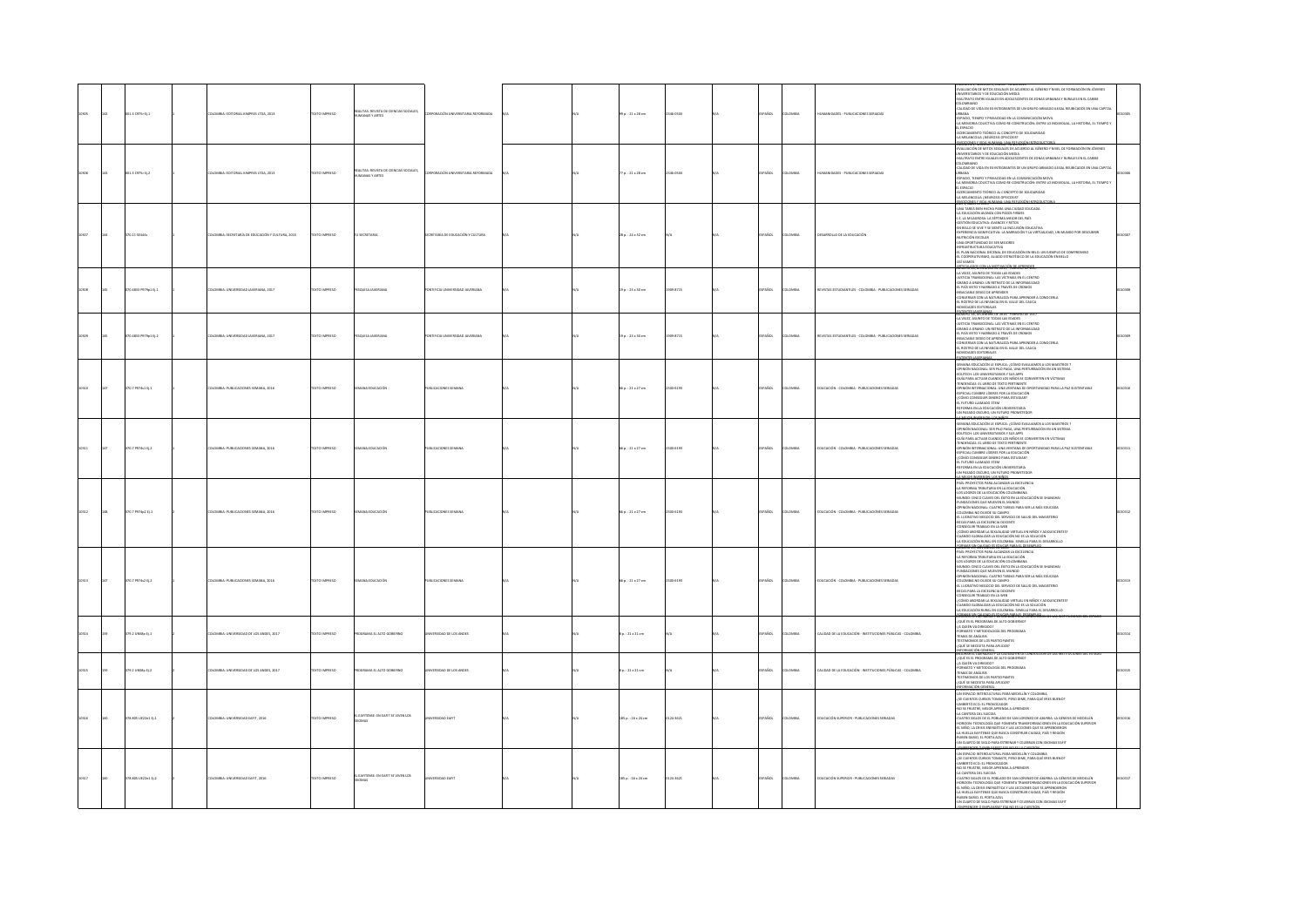|  | 1.5 UVS4r         | MSIL: UNIVERSIDAD VEIGA DE ALMEIDA, 2016              | <b>OZSRRAI OTX</b>   | VISTA INTERDIGIPLINAR                                                                                                                           | ERSIDAD VEIGA DE ALMEIDA                                |  | 05 p.: 16 x 23 cm            | 14-8846   | vouts        |                | VERSIDADES Y FACULTADES - PERIÓDICOS                   | MI A USL EUI IUR<br>VITERALES BETWEEN EXPLOBATORY PRACTICE AND EDUCATIONAL PSYCHOLOGY<br>ULTURAL PLURALITY IN MATERIALS DEVELOPED FOR TECHING ENGLISH AS A FOREING<br>IISTORY OF MADNESS AND PSYCHIATRY: THE PERCEPTION OF NURSEY STUDE<br>VERSITY IN RIO DE JANEIRO<br>VERSITY IN RIO DE JANEIRO<br>JG INTERACTIONS IN PATIENS AND ITS RELATION WITH MEDICINE SCHEDULING<br>UNIVERSIT<br>CONTRAST, CARNAVAUZATION AND CARICATURE: THE IMPERIAL RID DE JENEIRO IN MEMORIANS DE<br>UM SARGENTO DE MILICIAS<br>NEW INHABITIVAS IN MACAE: THE INMIGRATION PROCESS IN SEARCH OF FORMAL WORKING<br>CONDITIONS AND THE CITY CHAOTIC DEVELOPMENT<br>-THE IMPORTANCE OF IRREGULAR DISPOSAL OF SOLIDY RESIDUES TO AIRPORT SAFETY: TOM JOBIM<br><b>SBN-VISION-VACONES</b> |  |
|--|-------------------|-------------------------------------------------------|----------------------|-------------------------------------------------------------------------------------------------------------------------------------------------|---------------------------------------------------------|--|------------------------------|-----------|--------------|----------------|--------------------------------------------------------|-----------------------------------------------------------------------------------------------------------------------------------------------------------------------------------------------------------------------------------------------------------------------------------------------------------------------------------------------------------------------------------------------------------------------------------------------------------------------------------------------------------------------------------------------------------------------------------------------------------------------------------------------------------------------------------------------------------------------------------------------------------------|--|
|  | saicis            | OMBIA: LEGIS EDITORES S.A. 2013                       |                      | A DE SERVICIOS DEL ICETEX                                                                                                                       |                                                         |  | 01 p.: 19 x 23 cm            | 45-5821   | ARCK.        |                | ITOS EDUCATIVOS - EDUCACIÓN SUPERIOR COL               | DEFINICIÓN Y VENTAJAS DEL CRÉDITO<br>"AUTONICARY TYKE/ANS DEL CREDITO PARA ESTUDIOS DE PREGRADO<br>«INIMA ESPEDALES DE CRÉDITO PARA ESTUDIOS DE PREGRADO<br>«RENFICOS ADCICONARES PARA LOS JUSUAROS DEL KETEX<br>«CRÉDITOS CONDONARES? Y JUSIDIOS A PORACIONES ESPECIALES Y<br>OGBAMAS Y PAGAS INTER                                                                                                                                                                                                                                                                                                                                                                                                                                                            |  |
|  | 58.005 ES74a      | LOMBIA: IMPRENTA NACIONAL DE COLOMBIA, 2013           | <b>OZSRRAI OTX</b>   | INSTRACIÓN Y DESARROLLO                                                                                                                         | IFIA SIPPRIDE DE ADMINISTRACIÓN<br><b>UBLICA - ESAP</b> |  | 09 p. : 21 x 28 cm           | 0120-1754 | SPAÑOL       | <b>DLOMBIA</b> | INSTRACIÓN PÚBLICA - PUBLICACIONES SERIADAS            | DITORIAL<br>UNCIÓN PÚBLICA Y DERECHO AL TRABAJO: UNA PERSPECTIVA DE INCLUSIÓN SOCIAL<br>L SISTEMA DE EVALUACIÓN DEL DESEMPEÑO LABORAL EN COLOMBIA: UN CASO DE ALTA<br>"LA RENOLUCIÓ CON BAJA INSTITUCIONALIZACIÓN<br>FORMALIZACIÓN CON BAJA INSTITUCIONALIZACIÓN<br>-LA RENCIRACIA Y LA EQUIDAD EN LOS SECTORES PÚBLICO Y PRIVADO: ECONOMÍA DISTRIBUTIVA Y<br>JUSTICIA SOCIAL<br>AGAININ AGAINH<br>CON EL SISTEMA GENERAL DE PARTICIPACIÓN<br>LON EL SISTEMA GENERAL DE PARTICIPACIÓN<br>-LAS VEEDURÍAS CUDADANAS EN CUANTO MEDIACIONES / MEDIADORES DE LAS RELACIONES ESTADO-<br>LACCEDAD EN EL ÁMBITO LOCAL                                                                                                                                                   |  |
|  | 3.6305 IC17n      | LOMBIA: ICONTEC. 2016                                 | CTO IMPRESO          | MAS Y CALIDAD                                                                                                                                   |                                                         |  | 0 p. : 21 x 30 cm            |           | PAÑOL        | oway           | MITACIÓN - REVISTAS - COLOMBI                          | LA COMPTITUOS DE MOTIVOCHIS PRISTAGORA ES SEVICOS DE MAIS<br>COMPRO CONSUMIDO EN INSTITUCIONS PRISTAGORA ES SEVICIO<br>A CALIGNO TOGLO E VOLTO E VICINA<br>A CALIGNO TOGLO E VOLTO E VOLTO EN INSTITUCIONALES<br>ANDRE A CALIGNO TOGLORAD                                                                                                                                                                                                                                                                                                                                                                                                                                                                                                                       |  |
|  | 78.04 IC15        | LOMBIA: ICFES. 2002                                   | <b>XTO IMPRESO</b>   | TRIMPNTOS: GIIS GENERAI DARA LA<br>LICITUD DE RECONOCIMIENTO DE<br>SONERÍA JURÍDICA A INSTITUCIONES DE<br><b>CACIÓN SUPERIOR (IES) PRIVADAS</b> |                                                         |  | $100$ p. : $17 \times 24$ cm | 22-0546   | <b>PAÑOL</b> | LOMBIA         | DUCACIÓN SUPERIOR - EDUCACIÓN PRIVADA - COLOMBIA       | SERIE INSTRUMENTOS DE LA EDUCACIÓN SUPERIOR NÚMERO 3<br><b>PERSONALISM</b><br>INTRODUCCIÓN<br>MARCO LEGAL Y PROCEDIMENTO PARA LA PRESENTACIÓN DE LA SOLICITUD<br>GUÍA GENERAL PARA LA SOLICITUD DE RECONOCIMIENTO DE PERSONERÍA JURÍDICA A IES PRIVADAS<br><b>PMATOS</b><br><b>ICION 4. JULIO DE 2005</b>                                                                                                                                                                                                                                                                                                                                                                                                                                                       |  |
|  | 8.01 C389t        | LOMBIA: FERIVA IMPRESIÓN, 2005                        | <b>DESIRING OTX:</b> | H GENERATION                                                                                                                                    | TRO COLOMBIANO DE ESTUDIOS<br>FESIONALES - CEDEP        |  | $p_{1}: 21 \times 27$ cm     | 2-0031    | AÑOL         | way            | SARROLLO EDUCATIVO - COLOMBIA - PUBLICACIONES SERIADAS | -CEDEP CONSTRUYE FUTURO CON CALIDAD<br>-MINISTERIO DE EDUCACIÓN FUTURO CON CALIDAD<br>CEDEP TRABAJA CON LA COMUNIDAD<br>4UZON ABIERTO A LA COMUNIDAD<br>ZOOMASCOTAS, UN PROYECTO DE VIDA UN EGRESADO CERTIFICADO<br>-EMPRESARIOS VALLECAUCANOS SIGUEN ABRIENDO PUERTAS A ESTUDIANTES DEL CEDEP-<br>-EL CEDEP TRAS LAS MEJORAS PYMES DEL VALLE<br><b>ISCUELA DE DOCENTES</b><br>NTABILIDAD UNIVERSITARIA                                                                                                                                                                                                                                                                                                                                                         |  |
|  | 0.71 52474b       | ASIL: SENAC, 2015                                     | XTO IMPRESO          | <b>ETIN TÉCNICO DE SENAC</b>                                                                                                                    | STA DE EDUCACIÓN PROFESIONAL                            |  | 01 p.: 19 x 26 cm            | 102-549X  | RTUGÉS       | <b>SRASI</b>   | DUCACIÓN PROFESIONAL - PERIÓDICOS                      | -LANDARIDAD UNIVERSIDANA<br>- COMPARING TRANSPORT PRODUCT DE COMPARING 2013<br>- COMPARING TRANSPORT DE PRODUCT INFANCIO PRANCIS<br>- APRINDISH POR MEDIO DE PRANY V COMPORTAMENTO<br>- COMPARING PRODUCT DE PRODUCT DE PRODUCT DE PRODUCT<br>UCACION OBILIATORIA<br>RMACION DOCENTE: QUE TIPO DE PROFESIONAL FORMAR<br>UCACIÓN, TRABAJO Y TECNOLOGÍAS, FORMACIÓN DOCENTE PARA LA EDUCACIÓN DE PERSONAS<br>DEFICIENCIA                                                                                                                                                                                                                                                                                                                                          |  |
|  | 1.102 UNSE        | COMBIA: UNIMINUTO, 2014                               | <b>YTO IMPERSO</b>   | S PEDAGÓGICA: BEVISTA DE<br>DUCACIÓN E INNOVACIÓN SOCIAL                                                                                        |                                                         |  | 04 p. : 17 x 24 cm           | 124-1404  | <b>PAROL</b> | <b>OMBIA</b>   | nacocia - PHRICACIONES SERIADA                         | momono 44, 645/82 - UNLEMBRE, 2024<br>-BEFLEXIONES SOBBE LA CONCEPCIÓN DEL CUERPOY DEL MOVIMIENTO PARA UNA EDUCACIÓN<br>BYTEGRAL DE LA PRIMERA INFANCIA<br>-LAS NEURONAS ESPEIO Y EL DESARROLLO DE LA EMPATÍA FRENTE A LA AGRESIÓN Y EL<br>DISPOSITIVOS. SUBJETIVIDADES Y EDUCACIÓN MATEMÁTICA<br>LA INVESTIGACIÓN BIOGRÁFICO- NARRATIVA EN EDUCACIÓN: UN ENFOQUE DE INVESTIGACIÓN CO-<br>ONSTRUIDO DESDE LAS SUBJETIVIDADES, DESDE EL TEJIDO DE LA MULTIPLICIDAD DE REALIDADES<br>SABERES ESCOLARES Y SABERES CAMPESINOS. ENCUENTROS Y DESENCUENTROS EN LA ESCUELA<br>A MODO DE HISTOGRAFÍA DE LA EDUCACIÓN COLOMBIANA EN LOS PRIMEROS AÑOS DE                                                                                                                 |  |
|  | 2058451           | LOMBIA: UNIVERSIDAD SERGIO ARBOLEDA, 2012             | XTO IMPRESO          | ETÍN DEL INSTITUTO DE ESTUDIOS<br>TITUCIONALES: ESCUELA DE DERECH                                                                               | RSIDAD SERGIO ARBOLEDA                                  |  | 142 p. : 14 x 24 cm          | 1909-1977 | AÑOL         | oway           |                                                        | THE MINOR CALINDARY IN AN 2012 1993 AND AN ALLEN CONTRA MULTIPLES FACTORES, INCIDENCIA<br>RUMANICO 20 ENFRO - MARIZO 2012<br>41. DESARROLLO DE LA INFRAESTRUCTURA, UNA LUCHA CONTRA MULTIPLES FACTORES, INCIDENCIA<br>DE LA LEGISLACIÓN<br>DE LA LEGISLAUDIN EN LA INFRAESTRUCTURA<br>«INTERESES MORATORIOS PARA LAS ENTRADES PÚBLICAS<br>«LA INFRAESTRUCTURA EN COLOMBIA: UNA HISTORIA DESGRACIADA<br>«GARANTÍA O LIMITACIÓN AL DERECHO FUNDAMENTAL DE PETICIÓN?                                                                                                                                                                                                                                                                                               |  |
|  | usaac             | LOMBIA: UNIVERSIDAD SERGIO ARBOLEDA, 2012             | <b>CO IMPRESO</b>    | TÍN DEL INSTITUTO DE ESTUDIOS<br>ITUCIONALES: ESCUELA DE DERECH                                                                                 | <b>ISIDAD SERGIO ARBOLEDA</b>                           |  | p.: 14 x 24 cm               | 909-3977  | AÑOL         | .<br>MBJ       | RECHO CONSTITUCIONAL - REVISTAS - COLOMBI              | $\begin{array}{ll} \text{GOMMN}(G) \text{ on } \text{M} \text{M} \text{ on } \text{M} \text{ on } \text{M} \text{ on } \text{M} \text{ on } \text{M} \text{ on } \text{M} \text{ on } \text{M} \text{ on } \text{M} \text{ on } \text{M} \text{ on } \text{M} \text{ on } \text{M} \text{ on } \text{M} \text{ on } \text{M} \text{ on } \text{M} \text{ on } \text{M} \text{ on } \text{M} \text{ on } \text{M} \text{ on } \text{M} \text{ on } \text{M} \text{ on } \text{$                                                                                                                                                                                                                                                                                  |  |
|  | 79.851 G291e BL1  | OMBIA: GESTIÓN Y DESARROLLO DE COLOMBIA S.A.S., 2015  | IMPRES               | - GESTIÓN Y DESARROLI<br>WZA AMBICIOSO PLAN EN<br>AESTRUCTURA EDUCATIVA                                                                         | TIÓN Y DESARROLLO DE COLOMBIA - GDC                     |  | SE p. : 22 x 28 cm           |           | asmi         | way            | DUCACIÓN - COLOMBIA - PUBLICACIONES SERIADA            | <b>SILLY STATE OF REAL</b><br>CENTRO CULTURAL Y EDUCATIVO ESPAÑOL REYES CATÓLICOS<br>CRASCIA INTERA SERIORA DEL BOSARIO<br>-12 TIPS PARA UN MEJOR APRENDIZAJE<br>LOS RETOS DEL NUEVO PRESIDENTE DEL ICETEX<br>COLOMBIA LA MÁS EDUCADA DEBE SER UN PROPÓSITO NACIONAL<br>FABER-CASTELL, PINTANDO UN MUNDO MEJOR<br>NUEVO MODELO DE EVALUACIÓN PARA LOS PROFESORES<br>TENEMOS QUE PRESENTAR LAS PRUEBAS PARA SABER EN QUE TENEMOS QUE MEJORAR<br>SER PILO PAGA<br>NO HAY NINGÚN PAÍS DESARROLLADO QUE HAYA LLEGADO A SERLO SIN UNA APUESTA CLARA POR LA<br>DUCACIÓN                                                                                                                                                                                               |  |
|  | 9.861 G291g Ej.2  | MBIA: GESTIÓN Y DE<br>MOLLO DE COLOMBIA S.A.S., 2015  |                      | . crstnów y nesator<br>.<br>ZA AMBICIOSO PLAN EN<br>IESTRUCTURA EDUCATIVA                                                                       | N Y DESARROLLO DE COLOMBIA - GDC                        |  | p.: 22 x 28 cm               |           |              |                | CACIÓN - COLOMBIA - PUBLICA                            | LEASED DRAFTLE MESS AVAND PELA<br>HOVERING VIEN, NA KRIGATING ESPAÑOL REFERENCIOS<br>- COLTADO CULTURAL SEÑORA DEL ROSARIO<br>- COLTADO NUESTRA SEÑORA DEL ROSARIO<br>- 32 PES PARA UN MEIOR APRINDIZARE<br>- COLOMBIA LA MÁS EDUCADA DEBE SER UN PROPÓSITO NACIONAL<br>- COLOM<br>-<br>- FABER-CASTELL, PINTANDO UN MUNDO MEJOR<br>- NUEVO MODELO DE EVALUACIÓN PARA LOS PROFESORES<br>ENEMOS QUE PRESENTAR LAS PRUEBAS PARA SABER EN QUE TENEMOS QUE MEJORAR<br>SER PILO PAGA<br>IO HAY NINGÚN PAÍS DESARROLLADO QUE HAYA LLEGADO A SERLO SIN UNA APUESTA CLARA POR LA<br>VICACIÓN                                                                                                                                                                            |  |
|  | 9.861 0291g1 tj.1 | LOMBIA: GESTIÓN Y DESARROLLO DE COLOMBIA S.A.S., 2015 | CTO IMPRESO          | SDE - GESTIÓN Y DESARROLLO EDUCATIVO:<br>STUDAR EN EL EXTERIOR, UNA OPCIÓN A<br>TRER EN CUENTA                                                  | STIÓN Y DESARROLLO DE COLOMBIA - GDC                    |  | 112 p. : 22 x 28 cm          |           | PAÑOL        | way            | DUCACIÓN - COLOMBIA - PUBLICACIONES SERIADAS           | ARTISER LEGION AMERICA HADO DEL ADRENDEZAR<br>-COLOMBIA LE APUESTA A LA LECTURA<br>-LAS 15 COSAS QUE USTED NO SABÍA SOBRE LA LECTURA<br>COMO BUSCAR EL COLEGIO ADECUADO PARA LOS HUOS<br><b>I SAMU MUSCAR III, COLDIDO ADECUADO PARA LOS HUES<br/>EQUIRIMANTOS SE TOMAN COLEDIDO COLOMBANOS PARA ENSEÑAR INGLÉS<br/>EQUIRIMOS QUE COLOMBIA SEA EL PAÍS MÁS ADECUADO EN EL 2025<br/>ECOMO PROTEGIR A LOS MÁSOS DE LA INTERNET<br/>ES ANJO </b>                                                                                                                                                                                                                                                                                                                   |  |
|  | 9.851 G291e1 ft.2 | MBIA: GESTIÓN Y DESARROLLO DE COLOMBIA S.A.S., 2015   | MOSFU                | AR EN EL EXTERIOR, UNA OPCIÓN A<br>NER EN CUENTA                                                                                                | TON Y DESARROLLO DE COLOMBIA - GDC                      |  | 12 p.: 22 x 28 cm            |           |              |                | <b>JUCACIÓN - COLOMBIA - PUBLICACIONES SERIADAS</b>    | MATO 2015, EDICION NOMENO 2<br>COLOMBIA LE APUESTA A LA LECTURA<br>-LAS 15 COSAS QUE USTED NO SABÍA SOBRE LA LECTURA<br>-COMO BUSCAR EL COLEGIO ADECUADO PARA LOS HUOS<br>-LUMO BOSCAR EL CULEGIO AUELONDO PARA LUS MUIS<br>-EXTRANIEROS SE TOMANI COLEGIOS COLOMBINADS PARA ENSEÑAR INGLÉS<br>-QUEREMOS QUE COLOMBIA SEA EL PAÍS MÁS ADECUADO EN EL 2025<br>-COMO PROTEGER A LOS NIÑOS DE LA INTERNET<br>S FALSO QUE LOS ESTUDIANTES SE ENDEUDAN TODA LA VIDA CON EL ICETEX<br>L'AJEDREZ BUSCA SU LUGAR EN LAS AULAS<br>DIAR EN EL DOTERIOR, UNA OPCIÓN A TENER EN CUENTA                                                                                                                                                                                      |  |
|  | 1.42 R255r        | LOMBIA: EDITORIAL DEL CONGRESO, 2011                  | XTO IMPRESO          | EXIÓN E INVESTIGACIÓN                                                                                                                           | <b>ISTA DEL CONGRESO POR UNA EDUCACIÓN</b><br>CALIDAD   |  | 24 p. : 21 x 28 cm           | 45-9436   | PAÑOL        | LOMBIA         | .<br>NGACIÓN - CALIDAD DE LA EDUCACIÓN - COLOMBIA      | EDITORIAL: LA MOVILIZACIÓN SOCIAL CONVOCA EL GRAN ACUERDO NACIONAL POR UNA EDUCACIÓN<br>3E CALIDAD<br>-LA PARTICIPACIÓN SOCIAL EN LA EDUCACIÓN<br>-OPORTUNIDAD PARA CONCRETAR, O PARA RENUNCIAR, AL DERECHO UNIVERSAL A LA EDUCACIÓN DI<br>CALIDAD<br>UN MODULISTA DESDE EL FUAN INACIDIAL DE EDUCACIÓN 2005-2015<br>- AMERINATION DE LA ESCURIA<br>- AMERINATION DE LA CALIDAD DE LAS INSTITUCIONES DE EDUCACIÓN BÁSICA Y MEDIA<br>- AMERINA DE LA EDUCACIÓN CON IMPUNTO SOCIAL<br>- AM                                                                                                                                                                                                                                                                        |  |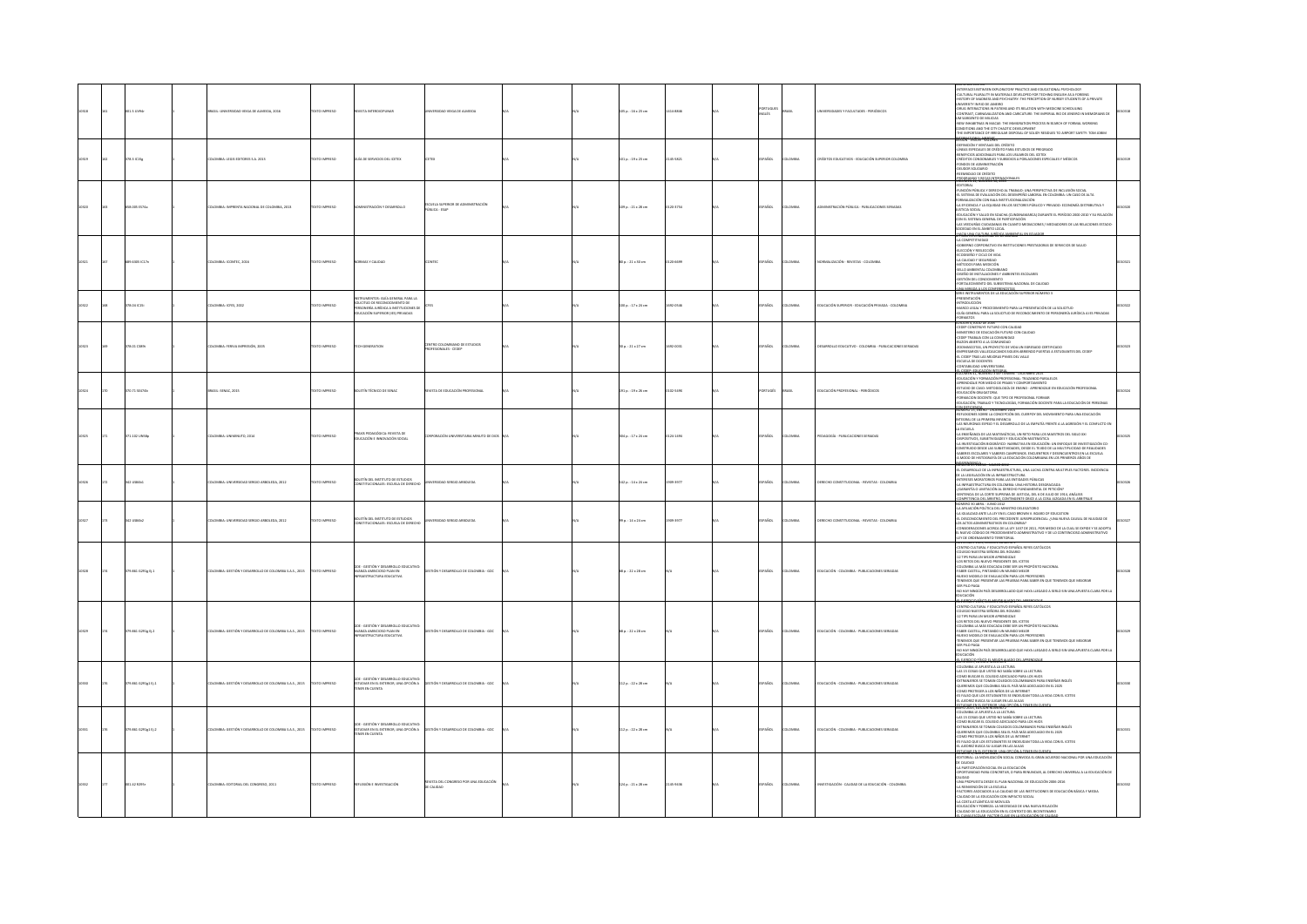|  | UNS4              | LOMBIA: EDITORIAL ANDINA, 2000                        | TEXTO IMPRESO         |                                                                                      | NIVERSIDAD NACIONAL DE COLOMBIA                                             |  | 218 p.: 17 x 25 cm    | 120-0216  | SPAÑOL      | <b>AIRMOJ</b> | ITERATURA COLOMBIANA - REVISTAS - COLOMBIA                                                                                                                                | MOIÓN DEL DESTERRADO / POEMA EN MUNUSCRITO<br>-PRESENTACIÓN: UNA GENERACIÓN DE PENSAMENTO LIBRE<br>-OSTRACISMO E INSENSIBILIDAD<br><b>BUENOS TIEMPOS</b><br>SERVIDUMBRES DE INTELECTUALES Y PROFESORES EN POLÍTICA<br>INTELECTUALES POLÍTICOS<br>-LOS INTELECTUALES Y EL PODER: SU DISTANCIAMENTO EN COLOMBIA<br>LOS INTELECTUALES Y EL PODER: TRES METÁFORAS LITERARIAS<br><b>LEYMON FROM ROLL AND</b>                                                                                                                                                                                                                                               |  |
|--|-------------------|-------------------------------------------------------|-----------------------|--------------------------------------------------------------------------------------|-----------------------------------------------------------------------------|--|-----------------------|-----------|-------------|---------------|---------------------------------------------------------------------------------------------------------------------------------------------------------------------------|-------------------------------------------------------------------------------------------------------------------------------------------------------------------------------------------------------------------------------------------------------------------------------------------------------------------------------------------------------------------------------------------------------------------------------------------------------------------------------------------------------------------------------------------------------------------------------------------------------------------------------------------------------|--|
|  | 070.78 1019p tj.1 | OMBIA: SUBDIRECCIÓN IMPRENTA DISTRITAL, 2015          | <b>DZERRAI OTXIT</b>  | PREMO A LA INVESTIGACIÓN E<br><b>SVACIÓN EDUCATIVA</b>                               | ISTITUTO PARA LA INVESTIGACIÓN EDUCATIVA<br>EL DESARROLLO PEDAGÓGICO - IDEP |  | 160 p.: 16 x 23 cm    | 2462-781X | PAÑOL       | <b>OMBIA</b>  | EDAGOGÍA - INVESTIGACIONES - PREMIOS - COLOMBIA                                                                                                                           | TRABAJOS GANADORES CATEGORÍA INVESTIGACIÓN<br>HETEROTOPÍAS ESCOLARES<br>-INTERCAMBIO EN TANDEM POR COMUNICACIÓN MEDIADA POR COMPUTADOR PARA EL APRENDIZA<br>DE INGLÉS<br>ESTA ES LA HISTORIA DE BILLY THE BULL: ¿POR QUÉ LA MAESTRA QUIERE QUE LOS NIÑOS Y NIÑAS<br>CONOZCAN A BILLY?<br>COMERON A RILLY IN UNIVERSITY PRESS MISSION DE RECORDERENTO DE MARILDADES<br>COMERON A DESERVADA VEREGUEERA EN LOS ESTUDAMENTS DE CARROLLO DE MARILDADES (DE COMERON DE COMERON DE COMERCIA<br>COLORIO RUINA, DESERVADA VEREGUEERA E                                                                                                                         |  |
|  | 370.78 (019p t) 2 | LOMBIA: SUBDIRECCIÓN IMPRENTA DISTRITAL, 2015         | <b>DZERRAI OTXIT</b>  | PREMO A LA INVESTIGACIÓN E<br>OVACIÓN EDUCATIVA                                      | ISTITUTO PARA LA INVESTIGACIÓN EDUCATIVA<br>EL DESARROLLO PEDAGÓGICO - IDEP |  | 160 p.: 16 x 23 cm    | 2462-781X | SPAÑOL      | <b>AIGMOJ</b> | PEDAGOGÍA - INVESTIGACIONES - PREMIOS - COLOMBIA                                                                                                                          | TRABAJOS GANADORES CATEGORÍA INVESTIGACIÓN<br>-HETEROTOPÍAS ESCOLARES<br>-INTERCAMBIO EN TANDEM POR COMUNICACIÓN MEDIADA POR COMPUTADOR PARA EL APRENDIZ<br>DE INGLÉS<br>-<br>ESTA ES LA HISTORIA DE BILLY THE BULL: ¿POR QUÉ LA MAESTRA QUIERE QUE LOS NIÑOS Y NIÑAS<br>-SAIRLY AND MUNICIPALE IN THE SAIL (2001) AND ANNOUNCED AT A LOT AND MUNICIPALE CONDUCTS ON THE SAIL (2001) AND CONDUCTS IN THE SAIL (2001) AND CONDUCTS ON THE SAME CONDUCTS OF THE SAME CALL (2001) IS CONDUCTS ON THE SAME                                                                                                                                                |  |
|  | 36.1 ITB9m        | OMBIA: ARTES GRÁFICAS Y PUBLICACIONES ITM, 2004       | XTO IMPRESO           | <b>NORIA: RELACIONAR AL ESTUDIAN</b><br>ON LA VIDA COTIDIANA Y PRODUCTIVA            | STITUTO TECNOLÓGICO METROPOLITANO                                           |  | 8 p.: 14 x 21 cm      | 12-0168   | PAÑOL       | <b>KOMBIA</b> | PUBLICACIONES SERIADAS - COLOMBIA                                                                                                                                         | ITHER AND AN INCENTIVE US 2009<br>-RELACIONAR AL ESTUDIARTE CON LA VIDA COTIDIANA Y PRODUCTIVA DEL PAÍS<br>-LA ESTRUCTURA DE LA EDUCACIÓN MEDIA EN EL SISTEMA EDUCATIVO ARGENTINO<br>RÚMERO 24, ENERO DE 2005                                                                                                                                                                                                                                                                                                                                                                                                                                         |  |
|  | 03.483 (TBSm      | OMBIA: ARTES GRÁFICAS Y PUBLICACIONES ITM, 2005       | CTO IMPRESO           | emoria: responsabilidad social de la<br>Encia y la tecnología                        | ΟΜΑΤΙΔΡΟΠΙΚΑ ΟΣΙΔΟΔΟΣΟΥ ΟΤΙΠΤΖΑ                                             |  | 9 p. : 14 x 21 cm     | 692-0168  | AÑOL        | <b>DMBIA</b>  | DESARROLLO CIENTÍFICO Y TECNOLÓGICO<br>CIENCIA Y TECNOLOGÍA<br>RESPONSABILIDAD SOCIAL                                                                                     | RESPONSABILIDAD SOCIAL DE LA CIENCIA Y LA TECNOLOGÍA<br>PRESENTACIÓN<br>ALOGO CON LEON OLIVE                                                                                                                                                                                                                                                                                                                                                                                                                                                                                                                                                          |  |
|  | 01.3 UA11p        | LOMBIA: GRÁFICAS DEL LITORAL S.A.S., 2016             | OZERNI OTX            |                                                                                      | ERSIDAD AUTONOMA DEL CARIBE                                                 |  | 135 p.: 21 x 27 cm    | 462-7739  | SPAÑOL      | <b>AIRMOJ</b> | HUMANDADES - PUBLICACIONES SERIADAS                                                                                                                                       | SUADRO COM LENGI MENINE CONTRACTOR CONTRACTOR CONTRACTOR CONTRACTOR CONTRACTOR CONTRACTOR CONTRACTOR CONTRACTOR CONTRACTOR CONTRACTOR CONTRACTOR CONTRACTOR CONTRACTOR CONTRACTOR CONTRACTOR CONTRACTOR CONTRACTOR CONTRACTOR<br>ONORIS CAUSA PM CIPMOAS SOCIALES<br>-HONORIS CAUSA EN CIENCIAS SOCIALES<br>-UN CONFLICTO DE CINCO DÉCADAS TIENE MAS DE UN DIABLO<br>-LA CONSTRUCCIÓN DE PAZ DESDE LAS RELACIONES INTERNACIONALES<br>CONSTRUYENDO PAZ DESDE LA EDUCACIÓN<br>-VENGO A BUSCAR VIDA<br>-UNA CULTURA QUE FORJA EL CAMINO DE LA PAZ<br>,,,,,,,,,                                                                                           |  |
|  | 38.6048851 CB82   | OMBIA: ZETTA COMUNICADORES S.A., 2013                 | TEXTO IMPRESO         | NFORME NACIONAL DE C<br>1013 - 2014                                                  |                                                                             |  | 267 p. : 21 x 28 cm   | 016-1430  | PAÑOL       | <b>MON</b>    | COMPETITIVIDAD - COLOMBIA - INFORMES<br>ECONOMÍA - COLOMBIA - INFORMES<br>POLÍTICA ECONÓMICA - COLOMBIA                                                                   | EDUCACIÓN<br>SALUD<br>-<br>PENSIONES<br>-<br>CIENCIA, TECNOLOGÍA E INNOVACIÓN<br>CIDICAL TECNICOGIAL RIMOVICION<br>ANNASTRICTURA, TRANSPORTEY LOGÍSTICA<br>ATENICUCIÓNS DE LA IMPORMACIÓN Y LAS COMUNICACIORES<br>SISTEMA TRIMORIO<br>SISTEMA TRIMORIO<br>FROMOCIÓN Y PROTECTÓN DE LA COMPETENCIA<br>CORRUPCIÓN<br>CORRUPCIÓN<br>CORRUP                                                                                                                                                                                                                                                                                                               |  |
|  | <b>DATABASE</b>   | VISIA: IMPRENTA NACIONAL DE COLOMBIA, 2013            | CPRESS OF             | .<br>Ley de Presupuesto general de la<br>Nación: Hacia un desempeño efica<br>ncaz na | TERO DE HACIENDA Y CRÉDITO RÚBLICO.                                         |  | 83 p.: 21 x 28 cm     | 1,4582    | <b>AROL</b> | <b>MARINA</b> | RESIDENTO - COLOMBIA - RUBLICACIONES SEBIADAS                                                                                                                             | <b>ROMOT, SOLIC ANNO ACTIVITY IN ALL</b><br>OETALLE DE LAS APROPIACIONES POR SECCIONES<br>-DITAILL US LON APPARAMAMENTAL AND ANNOUNCED CONSISTANTS ON LA REPORTANT DANNING DE PLANEACON<br>- CONSISTANTS OUR LA REPORTATION PACIONAL DE PLANEACON<br>- AUNISTERIO DE RELACIONES EXTERIORES<br>- AUNISTERIO DE LA DELDIA PÚBLICA N<br>INVIUU DE LA DEDEA POBLILA NACIONAL<br>INISTERIO DE DEFENSA NACIONAL<br>INISTERIO DE SALUD Y PROTECCIÓN SOCIAL<br>INISTERIO DE SALUD Y PROTECCIÓN SOCIAL<br><b>STERO OF MINASY FRED</b>                                                                                                                          |  |
|  | CAFFAR METAL      | CMBLA-IMPRENTA NACIONAL DE COLOMBIA 2013              | DZER BARTOTEK         | EY DE PRESUPUESTO GENERAL DE LA<br>vación: Hacia un desempeño eficaz del<br>Istado   | BIO DE HACIENDA Y CRÉDITO DÚBLICO<br><b>ACIENDA</b>                         |  | 687 p. : 21 x 28 cm   | 011-4982  | PAÑOL       | OMMA          | <b>PRESIDENTO - COLOMBIA - PERISTACIONES SEBIADAS</b>                                                                                                                     | <b>NORTH MANUFACTURE AND AN ARTIST CONDUCT AN ARTIST CONDUCTIONS</b><br>MINISTER OF TRANSVIRT (2) A NACON<br>PRODUCTION CHARACTER AND NATIONAL CONDUCTIONS<br>PRODUCTION CHARACTER AND NATIONAL CONDUCTION<br>RAMATION CHARACTER AND NATIONAL C<br>HIMITANIO DE CULTURA<br>INNISTERIO DE CULTURA<br>INNISTERIO DE COMERCIO, INDUSTRIA Y TURBANO<br>INNISTERIO DE COMERCIO, INDUSTRIA Y TURBANO<br>MINISTERIO DE TRABAJO<br>ANNISTERIO DEL INTERIOR<br><b>UNISTRO OLYMPIA GUOVOLER</b>                                                                                                                                                                 |  |
|  | 2010 MS343        | LOMBIA: IMPRENTA NACIONAL DE COLOMBIA, 2013           | DZERNI OTXJT          | .<br>Ley de Presupuesto General de la<br>Nación: Hacia un desempeño eficaz del       | TERIO DE HACIENDA Y CRÉDITO PÚBLICO -<br><b>HACIENDA</b>                    |  | 372 p. : 21 x 28 cm   | 2011-4982 | SPAÑOL      | <b>AIRMOJ</b> | PRESUPUESTO - COLOMBIA - PUBLICACIONES SERIADAS                                                                                                                           | -<br>PRESUPUESTO DE RENTAS Y RECURSOS DE CAPITAL<br>RECURSOS SUBCUENTA DE SOLIDARIDAD DEL FOSYGA<br>THE LAS RESERVAS PRESUPULSTALES Y CUENTAS POR PAGAR<br>-DE LOS RENTAS Y RECURSOS<br>-DE LOS RESERVAS PRESUPULSTALES Y CUENTAS POR PAGAR<br>OE LAS VIGENCIAS FUTURAS<br>-DISPOSICIONES VARIAS<br>-DECRETO DE LIQUIDACIÓN Nº 2715 DE 2012<br>ANEXO GASTO SOCIAL<br><b>BEBERG OF JANADIAN</b>                                                                                                                                                                                                                                                        |  |
|  | 0.175 UNSB        | <b>BIA: PANAMERICANA FORMAS E IMPRESOS S.A., 2009</b> | O IMPRESO             | <b>INCIA DE NOTICIAS</b>                                                             | VINEIAD DE MEDIOS DE COMUNICACIÓN                                           |  | 59 p. : 16 x 24 cm    |           | AÑOL        | .<br>Militê   | <b>ISIDAD NACIONAL DE COLOMBIA - NOTICIAS - REVISTAS</b>                                                                                                                  | <b>WELLINE WITHOUT STATE AND STATE AND SERVE AND STATE AND STATE AND STATE AND STATE AND STATE AND STATE AND STATE AND STATE AND STATE AND STATE AND STATE AND STATE AND STATE AND STATE AND STATE AND STATE AND STATE AND STATE</b><br><b>DROTÁ NO DERE EXTENDERSE HACIA EL NORTE</b>                                                                                                                                                                                                                                                                                                                                                                |  |
|  | 03.85148 AM491a   | LOMBIA: ALCALDÍA MAYOR DE BOGOTÁ, 2001                | <b>DZERRINI GTX31</b> | ATODOB 30 JAPO2 OJJORRAZ                                                             | ALCALDÍA MAYOR DE BOGOTÁ                                                    |  | 148 p.: 19 x 24 cm    | 657-6640  | AÑOL        | <b>OMBA</b>   | DESARROLLO SOCIAL - BOGOTÁ - PUBLICACIONES SERIADAS<br>- INDICADORES SOCIALES - BOGOTÁ - PUBLICACIONES SERIADAS<br>- PROBLEMAS SOCIALES - BOGOTÁ - PUBLICACIONES SERIADAS | MOGRAFÍA<br>EDUCACIÓN<br>SALUD Y SEGURIDAD SOCIAL<br>-BIENESTAR SOCIAL<br>VIOLENCIA Y CRIMINALIDAD<br>-DESPLAZADOS<br><b>RYICIOS PÚBLICOS DOMICILIARIO</b>                                                                                                                                                                                                                                                                                                                                                                                                                                                                                            |  |
|  | 5213ACL85g        | LOMBIA: MARK EDITORES, 2007                           | DESERVAL OTXET        | UÍA EDUCATIVA NACIONAL ACOPEX                                                        |                                                                             |  | 68 p. : 22 x 28 cm    | 794-6085  | PAÑOL       | <b>OMBA</b>   |                                                                                                                                                                           | CRÉDITO ACCES CON CALIDAD PARA LA EDUCACIÓN SUPERIOR, YA SUPERA LOS 60 MIL<br><b>EXAMPLE AND A CONTRACT STORE CONSUMER APPARENT DEL PRESIDENT CONTRACT ACCORD AND A CONTRACT CONTRACT AND A CONTRACT CONTRACT AND A CONTRACT CONTRACT AND A CONTRACT CONTRACT AND A CONTRACT AND A CONTRACT CONTRACT AND A CON</b><br>-<br>CUBA ES UNO DE LOS PAÍSES QUE MÁS BECAS PARA MEDICINA APORTA AL PAÍS<br>MÁS CRÉDITO PARA FINANCIAR LA EDUCACIÓN SUPERIOR DEFINE EL ICETEX<br>UN ICETEX CON MÁS RECURSOS PARA FINANCIAR LA EDUCACIÓN. ES EL SUEÑO DEL GOBIERNO<br>UKRN KNI, NUKRIKI SIY, SEGUNDO SEMESTRE DE 2002                                           |  |
|  | 1.05 UN54c        | MILA: UNIBIBLOS, 2002                                 | XTO IMPRESO           | DERNOS DE ECONOMÍA                                                                   | NACIONAL DE COLOMBIA                                                        |  | 48 p. : 15 x 23 cm    | 21-4772   |             | .<br>Militê   | ONOMÍA - REVISTAS - COLOMBI                                                                                                                                               | EL MODELO DE CICLO Y CRECIMIENTO DE RICHARD GOODWIN. UNA EVALUACIÓN EMPÍRICA PARA<br>$\begin{minipage}[t]{0.8\textwidth} \begin{tabular}{lcccc} \multicolumn{2}{l}{\textbf{C}1} & \multicolumn{2}{l}{\textbf{C}2} & \multicolumn{2}{l}{\textbf{C}3} & \multicolumn{2}{l}{\textbf{C}4} & \multicolumn{2}{l}{\textbf{C}5} & \multicolumn{2}{l}{\textbf{C}5} & \multicolumn{2}{l}{\textbf{C}6} & \multicolumn{2}{l}{\textbf{C}7} & \multicolumn{2}{l}{\textbf{C}8} & \multicolumn{2}{l}{\textbf{C}8} & \multicolumn{2}{l}{\textbf{C}$<br>N ALIMENTADO EL BECALIDO LAS BEEDBMAS TRIBUTABLAS EN BOGOTÁ?<br>.<br>COLOMBA ASOS SO INDUSTRALES, OG DELA Y DES |  |
|  | 83.79 UNS4b       | LOMBIA: EDICIONES ANTROPOS, 2004                      | OZSRRNI OTX3          | <b>DLETÍN DEL OBSERVATORIO COLOMBIANO</b><br>E ENERGÍA                               | UNIVERSIDAD NACIONAL DE COLOMBIA                                            |  | $70.121 \times 28$ cm | 57-4800   | AÑOL        | <b>AIRMOJ</b> | PRODUCCIÓN DE ENERGÍA ELÉCTRICA - REVISTAS - COLOMBIA                                                                                                                     | EL FUTURO DEL CARBÓN EN EL MUNDO DE LOS ENERGÉTICOS Y LA INSERCIÓN DE COLOMBIA EN ESE<br>UEVO ESCENARIO<br>VALUACIÓN ECONÓMICA DEL NUEVO CONTRATO PETROLERO<br>MERCADO ACTUAL DE LA GASOLINA Y DEL ACPM EN COLOMBIA E INFLA                                                                                                                                                                                                                                                                                                                                                                                                                           |  |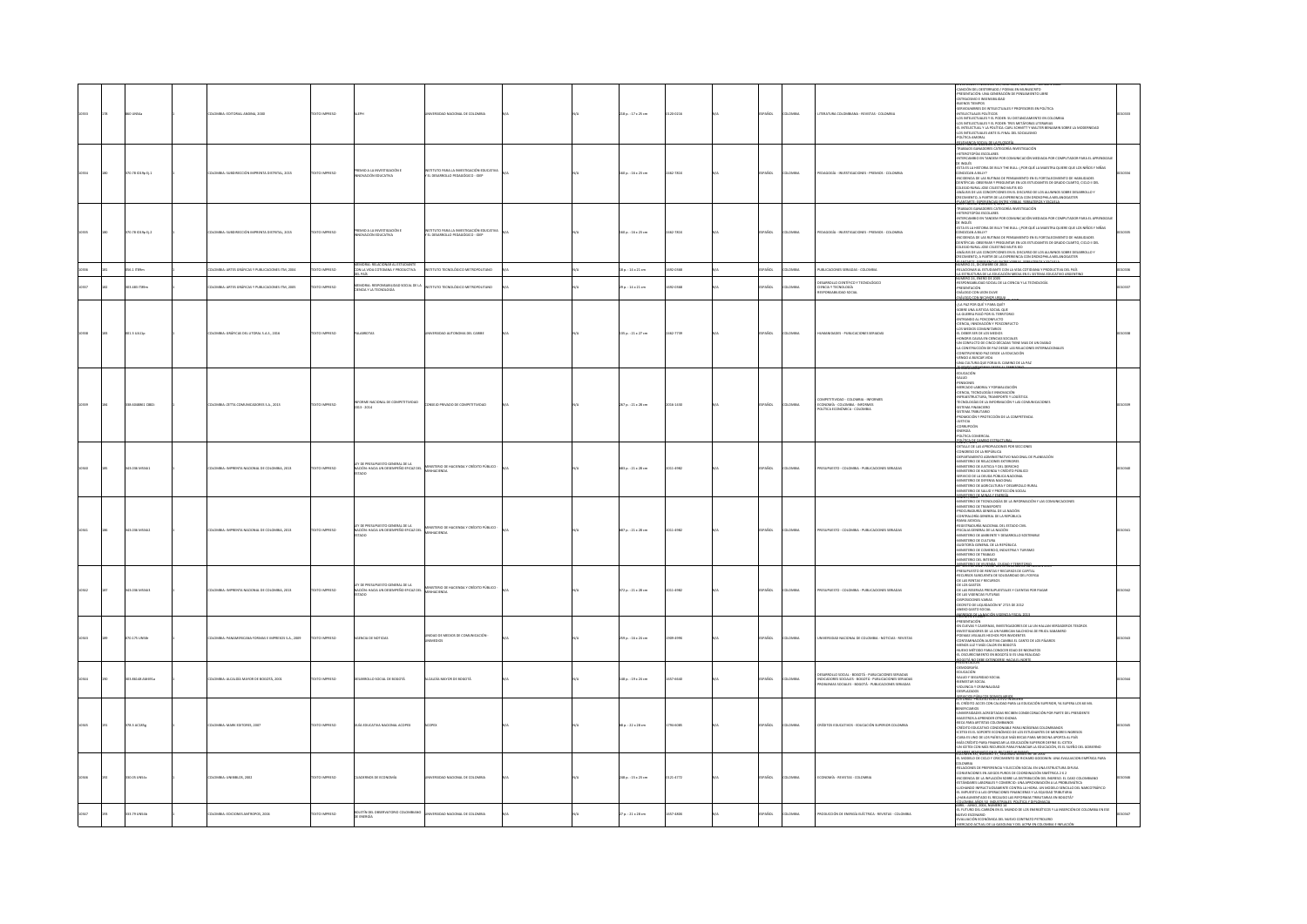|       |                    |                                               |                     |                                                                                         |                                                                                |  |                        |          |                              |                                                    | ιχτο ιΝ\$ΤΙΤυΩΩ                                                                                                                                                                                                                                                                                                                                                                                                                                                                                                                                                                                                                                                                                                                                  |  |
|-------|--------------------|-----------------------------------------------|---------------------|-----------------------------------------------------------------------------------------|--------------------------------------------------------------------------------|--|------------------------|----------|------------------------------|----------------------------------------------------|--------------------------------------------------------------------------------------------------------------------------------------------------------------------------------------------------------------------------------------------------------------------------------------------------------------------------------------------------------------------------------------------------------------------------------------------------------------------------------------------------------------------------------------------------------------------------------------------------------------------------------------------------------------------------------------------------------------------------------------------------|--|
|       | 78.056 UC16b       | <b>ILOMBIA: TALLER DE EDICIÓN, 2015</b>       | <b>DZERNI OTXIT</b> | MLANCE SOCIAL                                                                           | INERSIDAD COOPERATIVA DE COLOMBIA                                              |  | 5 p.: 21 x 27 cm       | 339-4838 | <b>PAÑOL</b><br><b>LOMBA</b> | INTRSIDAD COOPERATIVA DE COLOMBIA - INFORMES       | COMENSIÓN UNIVERSITARIA<br>- GESTIÓN EDUCATIVA<br>- GESTIÓN DEL CONOCIMIENTO<br>- GESTIÓN SOCIAL<br>- GESTIÓN ORGANIZACIONAL<br>-DIMENSIÓN AMBIENTAL<br>-DIMENSIÓN ECONÓMICA<br>TANA GRI ENERO - MARI                                                                                                                                                                                                                                                                                                                                                                                                                                                                                                                                            |  |
|       | cisi               | MBIA: LEGIS, 2016                             |                     |                                                                                         |                                                                                |  | $p. : 21 \times 28$ cm | 1471     |                              |                                                    | -PROGRAMA DE GOBIERNO PRESIDENTE NACIONAL Y VICEPRESIDENTE NACIONAL<br>-DE LA COMPETENCIA A LA COOPETENCIA ENTRE PLATAFORMAS DE TV<br>TOTA J ARAS ATUR 30 AIDIH<br>-<br>SEGURIDAD DIGITAL PARA COLOMBIA<br>ANE FORTALECERA REGULACIÓN FRENTE A CEM PRODUCIDOS POR ANTENAS<br>иминалисти                                                                                                                                                                                                                                                                                                                                                                                                                                                          |  |
|       | 383.124 OU93p      | TADOS UNIDOS: , 2016                          | EXTO IMPRESO        | CHOLOGY                                                                                 | FORD UNIVERSITY PRESS                                                          |  | $5p.:21\times21$ cm    |          | vouts<br>TADOS UNIDOS        | PSICOLOGÍA - LIBROS - CATÁLOGOS                    | NEW TITLES 2015 - 2016<br>CLINICAL PSINTCHOLOGY<br>COGNITIVE PSYCHOLOGY<br>OEVELOPMENTAL AND C<br>-DEVELOPMENTAL AND LI<br>-FORENSIC PSYCHOLOGY<br>-GENERAL INTEREST<br>-MUSIC PSYCHOLOGY<br>-NEDROPSYCHOLOGY<br>-NEUROSCIENCE<br>-ORGANIZATIONAL / INDUSTRIAL PSYCHOLOGY<br>-POSITIVE PSYCHOLOGY<br>SOCIAL PSYCHOLOGY                                                                                                                                                                                                                                                                                                                                                                                                                           |  |
|       | 4.02 F641s         | SPAÑA: M&C IMPRESIÓN MERCED S.L. 2015         | OZSRRA OTX:         | URIDAD Y PROMOCIÓN DE LA SALUD:<br>VISTA DE FUNDACIÓN MAFRI                             | <b>INDACIÓN MAPFRE</b>                                                         |  | 0a.:23×30cm            | 88-5438  | PAÑOL<br><b>DARA</b>         | ROMOCIÓN DE LA SALUD - REVISTAS                    | 25 13 Mail 2014<br>ENTREVISTA, DAVID CANTERO, PERIODISTA<br>-PREVENCIÓN Y ADOLESCENCIA: UNA ESTRATEGIA EDUCATIVA INTERGENERACIONAL<br>-EL RIESGO PARA LA VISTA EN LA UTILIZACIÓN DE PANTALLAS<br>OBESIDAD, ACTIVIDAD FÍSICA Y DOLOR LUMBAR                                                                                                                                                                                                                                                                                                                                                                                                                                                                                                       |  |
| 10352 | 070.5 AS\$16s Ej.1 | <b>DLOMBIA: HIPERTEXTO LTDA, 2016</b>         | EXTO IMPRESO        | INILIBROS DE COLOMBIA: LO QUE DEBE<br>SABER PARA QUE UNA PUBLICACIÓN SEA<br>MÁS VISIBLE | SOCIACIÓN DE EDITORIALES UNIVERSITARIAS<br>E COLOMBIA - ASEUC                  |  | 38 p.: 22 x 28 cm      | 57-8848  | SPAÑOL<br>OMBIA              | EDITORIALES - REVISTAS - COLOMBIA                  | -2007)<br>14 SECEMBRA CON SENTIDO, EL AUTOR EN LOS LIBROS UNIVERSITARIOS<br>-14 ESCERIDORÍA ERL AUTOR ACADÉRACO: DEL PLACER TEMPRANO AL MIEDO PARALIZANTE<br>-20NER PUBLICAR: EDICIÓN, DISTRIBUCIÓN Y COMERCIALIZACIÓN DE PUBLICACIONES<br>EN LATINOAMÉRICA<br>-LA ENCRUCIADA DE LA EDICIÓN UNIVERSITARIA<br>-LA PRODUCCIÓN DE TEXTOS UNIVERSITARIOS Y SU VISIBILIDAD<br>ESPACIOS DE VISIBILIDAD EN EDICIÓN<br>CATÁLOGO                                                                                                                                                                                                                                                                                                                          |  |
|       | 0.5 AS\$16s E .2   | LOMBIA: HIPERTEXTO LTDA, 2016                 | <b>CTO IMPRESO</b>  | INILIBROS DE COLOMBIA: LO QUE DEBE<br>SABER PARA QUE UNA PUBLICACIÓN SEA                | <b>MODE DE FOTOBA</b><br>DE COLOMBIA - ASEUC                                   |  | 38 p.: 22 x 28 cm      | 57-884   | PAÑOL<br>way                 | DITORIALES - REVISTAS - COLOMBIA                   | <b>USER BEATING</b><br>-LA ESCRITURA CON SENTIDO. EL AUTOR EN LOS LIBROS UNIVERSITARIOS<br>-LA PSICOLOGÍA DEL AUTOR ACADÉMICO: DEL PLACER TEMPRANO AL MIEDO PARALIZANTE<br>OONDE PUBLICAR: EDICIÓN, DISTRIBUCIÓN Y COMERCIALIZACIÓN DE PUBLICACIONES UNIVERSIT<br>EN LATINOAMÉRICA<br>-LA ENCRUCIADA DE LA EDICIÓN UNIVERSITARIA<br>-LA PRODUCCIÓN DE TEXTOS UNIVERSITABLOS Y SU VISIBILIDAD<br>-LA PRODUCCIÓN DE TEXTOS UNIVERSITABLOS Y SU VISIBILIDAD<br>-ESPACIOS DE VISIBILIDAD EN EDICIÓN<br><b>RUZGEO DE</b>                                                                                                                                                                                                                              |  |
|       | 78.2 F287u         | MBIA: UNIVERSIDAD EXTERNADO, 2016             | EXTO IMPRESO        | 30 AÑOS                                                                                 | ACULTAD DE DERECHO DEPEI<br>NTO DE<br>ED10 ECONÓMICO                           |  | 0 p. : 21 x 28 cm      |          | AÑOL<br>way                  |                                                    | MENTAIREMENT<br>453110CTUM ACADÉMICA<br>453110CTUM ACADÉMICA<br>4760204 COS EN SERVICIOS PÚRICOS<br>4760204 COS EN SERVICIOS PÚRICOS<br>420020400 CONTINUAN<br>4200 CHOR CONTINUAN<br>4200 CHOR CONTINUAN<br>4200 CHOR CONTINUAN<br>-DIPLOMADOS<br>-DIPLOMADO ACTUALIZACIÓN EN SERVICIOS PÚBLICOS<br>-DIPLOMADO EN REGULACIÓN DE LOS SERVICIOS PÚBLICOS<br>-DIPLOMADO EN GESTIÓN Y CONTROL DE LAS EMPRESAS DE SERVICIOS PÚBLICOS                                                                                                                                                                                                                                                                                                                 |  |
|       | 070.1 UC16h EL1    | LOMBIA: UNIVERSIDAD CENTRAL, 2015             | <b>DZERNI OTXT</b>  | <b>OJAS UNIVERSITARIA</b>                                                               | ERSIDAD CENTRA                                                                 |  | 77 p. : 20 x 27 cm     | 120-1301 | SPAÑOL<br><b>LOMBIA</b>      | PUBLICACIONES UNIVERSITABLAS - REVISTAS - COLOMBIA | SUBMINISTRATION AND ACTIVITY OF THE RESIDENCE OF THE RESPONSE OF THE VALUE OF THE SUBMINISTRATION SAMALED AND A SUBMINISTRATION OF THE SUBMINISTRATION SAMALED<br>ODCENCIA EN EL SOCIALISMO DEL SIGLO XXI: UNA APROXIMACIÓN AL DEBER SER<br>EL ENSAYD<br>-LA NARRATIVA DE JOSE SARAMAGO: TÉCNICA, TEMAS Y MENSAJE DEL AUTOR<br>-LA CARROZA DE BOLIVAR: UNA REVISIÓN DE LA VERDAD OFICIAL DE UN MAL LLAMADO LIBERTADOR<br>POESA<br>CUENTO<br>EL CUENTISTA CLÁSICO<br>-FOTOGRAFÍA<br>-CRÓNICA<br>-ERÓNICA<br>-ENTREVISTA                                                                                                                                                                                                                           |  |
|       | $0.1$ UC16h Ej.2   | MBIA: UNIVERSIDAD CENTRAL, 2015               | <b>IMPERS</b>       |                                                                                         |                                                                                |  | 7 p.: 20 x 27 cm       | 0.1101   |                              | <b>JELICACIONES LI</b>                             | OE VALENCIA Y ESPAÑA: DE LAS GUERRAS QUE SOMOS<br>CSTACIÓN SABATO<br>OCCENCIA EN EL SOCIALISMO DEL SIGLO XXI: UNA APROXIMACIÓN AL DEBER SER<br>EL ENSAYD<br>LA NARRATIVA DE JOSE SARAMAGO: TÉCNICA, TEMAS Y MENSAJE DEL AUTOR<br>-14 MARRATING DE DES SARAMAGES TÉDICA, TEMA SE MES DE DE MITOR<br>-14 CARRIER DE BELVAR: UNA REVISIÓN DE LA VIEIDAD D'ICUAL DE UN MAI LIAMADO LIBERTADE<br>-14 CARRIER<br>-14 CARRIER<br>-CARRIER<br>-19 ME<br>-19 ME<br>-19 ME                                                                                                                                                                                                                                                                                 |  |
|       | 70.71 T175m        | OMBIA: EDITORIAL LIPISLAZULI, 2014            | XTO IMPRESO         | STROS QUE DEJAN HUELLA:<br>MACIÓN SITUADA Y ROL DEL TUTOR                               | .<br>NGC AAPRENDER PROGRAMA PA<br>TLENCIA DOCENTE Y ACADEMIA<br><b>PARA LA</b> |  | $0p.:17 \times 23$ cm  | 20-0318  | PAÑOL<br>way                 | EDUCACIÓN - PUBLICACIONES SERIADA                  | MAND - OR-IMBIT OR 2014<br>- HALL COMPARTING COMPARTING UNITS AND MANDAMERIAL ESSACHTAR PARA LA PAZ, A<br>- HAMANTOMIAL COMPARTING COMPARTING UNITS AND ALL COMPARTING UNITS AND A LA PAZZONIA COMPARTING A CHANGE OF A<br>- FAMILING A<br>-EL FI K-LUS DUCENTES ALOMPANIAUS T EL TOTOR<br>-ESTRATEGIAS PARA EL DESARROLLO DEL PENSAMIENTO LATERAL EN COMUNIDADES DE APRENDIZAJE<br>UN APORTE DESDE EL TRABAJO DEL PROGRAMA TODOS A APRENDER<br>-EL PTA EN LA RURALIDAD DE SATIVA NORTE, UN RECORRIDO TRANSFORMADOR<br><b>CONTRACTORY/CASHIER AND DRIVE</b>                                                                                                                                                                                      |  |
|       | $unset-1$          | DMBIA: UNIVERSIDAD NACIONAL DE COLOMBIA, 2016 | <b>OZSRRINI OTX</b> | ISTORIA Y SOCIEDAD                                                                      | RSIDAD NACIONAL DE COLOMBIA                                                    |  | 68 p. : 17 x 24 cm     | 121-8417 | PAÑOL<br><b>DMBIA</b>        | OLOMBA - HISTORIA - PUBLICACIONES SERIADAS         | -<br>PRESENTACIÓN. REFLEXIONES SOBRE LA MICROHISTORIA ITALIANA: CONCEPTOS, MÉTODO Y ESTUDIO<br>DE CASOS<br>ENTRE EL NACHLEBEN Y EL PARADIGMA INDICIARIO: CARLO GINZBURG Y EL WARBURGUIANO EN LA<br>HISTORIA DEL ARTE<br>-ANACRONISMO EN LA HISTORIA: ERROR O POSIBILIDAD? A PROPÓXYO DE LAS REFLEXONES SOBRE EL<br>-TIEMPO DE CARLO GIRCEURO, AMAC BLOCH Y GEORGES DIDI-HUBERIANI<br>-<br>ANCROHISTORIA ITALIANA, ANTROPOLOGÍA Y ARCHIVOS JUDICIALES<br>-LECTURA COMPARADA DE EL QUESO Y LOS GUSANOS DE CARLO GINZBURG Y LA HERENCIA<br>L'ELL'OURS COMMERCIAIN DE L'EST LES GROSSIONS DE CORLO GIRLISMO I LA IRANIALIA<br>NIMATERIAL DE GIOCANIN LEVI<br>LIBERTAD CIVIL Y PATRIOTISMO EN EL RÍO DE LA PLATA REVOLUCIONARIO: LA EXPERENCIA DE LOS |  |
|       |                    | MBIA: UNIVERSIDAD NACIONAL DE COLOMBIA, 2016  | CONSIGN CD          | nela y societan                                                                         | <b>UDAD NACIONAL DE COLOMBIA</b>                                               |  | 6 p.: 17 x 24 cm       | 21.8417  | afire                        | CMBA - HISTORIA - RUN ICACIONES SERIADA            | <b>THE BANDARY OF THE MANUFACTURE</b><br>EL REY ANTE EL TRIBUNAL DE LA REVOLUCIÓN: NUEVA GRANADA 1808 - 1819<br>A PUBLICIDAD ALIMENTARIA COMO FACTOR DE CAMBIO EN LAS PRÁCTICAS ALIMENTARIAS EN LA<br>CIUDAD DE MEDELLÍN, 1950 - 1970<br>CURDO DE MEDIUI, 1959 - 1970<br>1970 - EN CHELIA (MARCON DE PRODUCCIÓN LA PROMATISTANDE DE 15 DE 1500 DE LA CURDO DE LA CURDO DE LA CURDO DE L<br>1970 - EN CHELIA (MARCON DE LA CURDO DE CONSTANTANTO DE CONSTANTANTE DE DESPERANTE                                                                                                                                                                                                                                                                    |  |
|       | 10.05 AN612r       | OMBIA: EDITORIAL KIMPRES S.A.S, 2016          | DZERRINI OTX3       | IVISTA MEDICINA                                                                         | EMIA NACIONAL DE MEDICINA DE<br>AISMO                                          |  | 0 p.: 21 × 28 cm       | 20-5498  | MISMA                        | MEDICINA COLOMBIANA - PUBLICACIONES SERIADAS       | <b>LAD PRODUCE OR MANIMODO CONSTRUCTION OF INVESTIGATION CONSTRUCTS</b><br><b>CONSTRUCTION CONSTRUCTS</b><br><b>CONSTRUCTS</b><br><b>CONSTRUCTS</b><br><b>CONSTRUCTS</b><br><b>CONSTRUCTS</b><br><b>CONSTRUCTS</b><br><b>CONSTRUCTS</b><br><b>CONSTRUCTS</b><br><b>CONSTRUCTS</b><br><b>CONSTRUCTS</b><br><b></b><br>-MANEJO DE LAS NAUSEAS Y VOMITOS EN EL EMBARAZO, BOGOTÁ, 2016<br>-MANEJO DE LAS NAUSEAS Y VOMITOS EN EL EMBARAZO, BOGOTÁ, 2016<br>-CANCER DE PIEL NO MELANCIMA                                                                                                                                                                                                                                                              |  |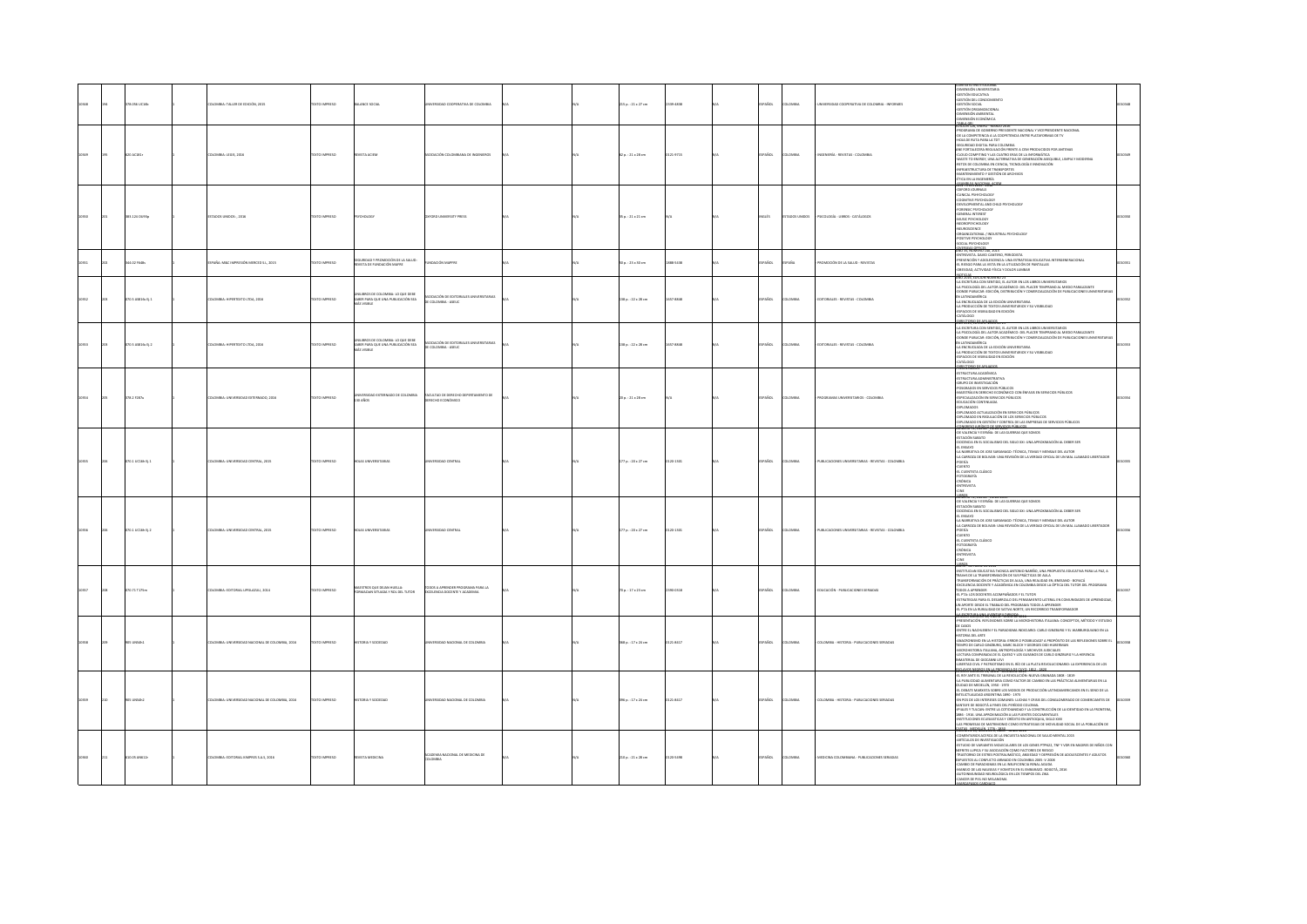|  | 0 AC181+ tj.1     | OMBIA: LEGIS, 2016                               | EXTO IMPRESO         | <b>STA ACIEN</b>              | OCIACIÓN COLOMBIANA DE INGENEROS        |  | 2 p.: 21 x 28 cm       | 121-9715 | AÑOL            | <b>MON</b>   | NGENIERÍA - REVISTAS - COLOMBI                                                                                                     | OGRAMA DE GOBIERNO PRESIDENTE NACIONAL Y VICEPRESIDENTE NACIONAL<br>OE LA COMPETENCIA A LA COOPETENCIA ENTRE PLATAFORMAS DE TV<br>-HOJA DE RUTA PARA LA TOT<br>-SEGURIDAD DIGITAL PARA COLOMBIA<br>-SEUURIDAD DISITAL PARA COLOMBIA<br>AMETODICA COMPUTIBITATI A CEM PRODUCIDOS POR ANTENAS<br>ANE CONTAPUTIBIO TALCA CANTO ERAS DE LA INFORMÁTICA<br>ANTO DE COLOMBIA Y CINEA A TENGUA EL INFORMÁTICA<br>ANTON DE INVENTAIRA DE CANTEERAL CO                                                                                                                                                                                                                                                                                                                                           |  |
|--|-------------------|--------------------------------------------------|----------------------|-------------------------------|-----------------------------------------|--|------------------------|----------|-----------------|--------------|------------------------------------------------------------------------------------------------------------------------------------|-----------------------------------------------------------------------------------------------------------------------------------------------------------------------------------------------------------------------------------------------------------------------------------------------------------------------------------------------------------------------------------------------------------------------------------------------------------------------------------------------------------------------------------------------------------------------------------------------------------------------------------------------------------------------------------------------------------------------------------------------------------------------------------------|--|
|  | O ACURLE D. 2     | COMBIA: LEGIS, 2016                              | OZERNA OTX'          | <b>STA ACITA</b>              | CIACIÓN COLOMBIANA DE INCENIEROS        |  | $20.121 \times 28$ cm  | 121-9715 | PAÑOL           | owaw         | MOTNIFER - EFVISTAS - COLOMBI                                                                                                      | 6W12N, WARNO WAARD SU<br>THE REPORT OF THE REPORT OF THE REPORT OF THE REPORT OF THE REPORT OF THE REPORT OF THE REPORT OF THE REPORT OF THE REPORT OF THE REPORT OF THE REPORT OF THE REPORT OF THE REPORT OF THE REPORT OF THE REPORT OF THE REPORT<br>FOR LA TRANSFORMACIÓN DE UNA MEJOR BUCARAMANGA                                                                                                                                                                                                                                                                                                                                                                                                                                                                                 |  |
|  | <b>DEATH ATTN</b> | CMBLE-ICONTEC 2016                               | OPERATIONS           | erda o                        |                                         |  | $60.121 \times 30$ cm  | 20.0521  | PAÑOL           | Change       | COMALIZACIÓN - REVISTAS - COLOMBIA                                                                                                 | -POLA TRANSIONALCÓN CE UNA MEDIE BLOADAMNICA<br>-ASAMBLEA RADONAL ACIDE<br>-BY-MERGIPPOLY CHART-THEORY (1995)<br>- AU MERGIP OCHART-THEORY (1995)<br>- AU MERGIP ON A PERSAN DIA GESTIÓN DEL RESSIÓ<br>- AU MERGIP ON A PERSAN DE SALUR PARA<br>-Furnmuur en bande<br>-Un departamento de Calidad por Tradición<br>-Finanzas con responsabilidad social<br>-Asopormen: un trabajo de Calidad por la Infancia con discapacidad<br>-<br>SUCURSAL DE QUIPUX EN ÁFRICA OBTIENE CERTIFICACIÓN ISO 9001: 2008<br>-NTC-ISO 50001, POR UNA MEJOR GESTIÓN DE LA ENERGÍA<br>-COMO CONTRIBUYEN LAS NORMAS A LAS ECONOMÍAS GLOBALES<br>GRANG UNTERVISIONING SENIOR PRO                                                                                                                              |  |
|  | 56.1 UNSB=        | MILA: PRINTER COLOMBIA S.A.S., 2016              | <b>IXTO IMPRESO</b>  |                               | RSIDAD DE LOS ANDES                     |  | $2p.:22*27$ cm         | 124-1165 | <b>AROL</b>     | MAGIA        | ERSIDAD DE LOS ANDES - PUBLICACIONES SERIADAS - COLOMBI                                                                            | <b>GADO: NUEVA NEGOCIACIÓN</b><br>RECONCILIACIÓN: EL SUEÑO DE 4 ACTORES DE LA GUERRA<br>MUJERES, CLAVES CONTRA LA POBREZA<br>PREOCUPA NIVEL DE ASBESTO EN TALLERES DE FRENOS<br>-EL LIDERAZGO SE EJERCE EN PLURAL<br>EL INDRAZIO SE IDENTE EN PURAL<br>- GIBIETA DE APUNTES<br>- COMO CONSERVA MENALIA MANVIEL<br>- COMO CONSERVA EL OS 20 ANGINO<br>- COMO CONSERVA EL OS 20 ANGINO<br>- COLO CONSERVA ESERVA AMENGADA<br>- GELEROSS MALTPLE : LA GENÉTICA NOS FAVOR                                                                                                                                                                                                                                                                                                                   |  |
|  | 1.122542351       | OMBIA: SANTILLANA S.A., 2013                     | OZERNI OTX           |                               |                                         |  | 3 p.: 21 x 28 cm       | 122-7036 | PAÑOL           | wax          | APACITACIÓN DOCENTE - COLOMBIA - PUBLICACIONES SERIADAS                                                                            | CERNANTS TRAVA HOMORIC DE TATINO (1992)<br>ASSEMBLANCE DE CARACTER DE CANADEMIA (1992)<br>A METRICIPACA DO PARTICULA DE MONTENEIRA<br>A METRICIPACA DO CAL 4. UNA PROTENDA NACIONAL<br>A CARACTER DE MONTENEIRA (1992)<br>A MATINOLA VIETNE,<br>PROYECTO GESTORES EN CONVIVENCIA ESCOLAR<br>INTERACCIÓN CONSTRUCTIVA: POSIBILIDAD Y PRÁCTICA DE VALORES<br>DISAFI <sup>N</sup> ARJINA INTATI <sup>0</sup>                                                                                                                                                                                                                                                                                                                                                                               |  |
|  | 171.122 5A235r3   | OMBIA: SANTILLANA S.A., 2013                     | EXTO IMPRESO         |                               |                                         |  | 88 p. : 21 x 28 cm     | 122-7036 | vouts<br>SPAÑOL | MAGIA        | APACITACIÓN DOCENTE - COLOMBIA - PUBLICACIONES SERIADAS                                                                            | -WHY AND WHY NOT?<br>-WHY AND WHY NOT?<br>-INTERCULTURAL FOCUS<br>COLOMBIA BILINGUE<br>A FRESH APPROACH TO BILINGUAL LEARNING<br>WHAT DO WE MEAN BY, SPEAK ENGLISH?<br>-HOW CAN TECHNOLOGY HELP LANGUAGE LEARNING?<br>-PERSONALIZING READING FOR STUDENTS LEARNING A FOREIG LANGUAGE<br>-CHALLENGES OF BILINGUAL EDUCATION IN THE COLOMBIAN CONTEXT<br>RRITORIOS NARRADOS: UNA EXPEDICIÓN PEDAGÓGICA POR LA RECUPERACIÓN DE LA LENGUA<br>LITERIA<br>ASERVACIÓN DEL NEURODESARROLLO INFANTIL<br>CÓMO PODEMOS FORTALECER EL BILINGÜÉSMO EN JARDINES Y COLEGIOS PRESCOLARES NO<br>CÓMO PODEMOS FORTALECER EL BILINGÜÉSMO EN JARDINEN BA                                                                                                                                                    |  |
|  | 0.1 F288r2        | BIA: UNIVERSIDAD JAVERIANA, 2016                 | TO IMPRESO           |                               |                                         |  | p.: 21 x 28 cm         |          | .<br>Scc        |              | MS SOCIALES - PUBLICACIONES SERIADAS - COLOMBIA                                                                                    | ric DE Alis, numeru bas, fund 152, and de fublicalium ba<br>omercio justo: perspectivas y posibilidades en américa latina<br>OMERCIO JUSTO Y SOLIDARIO EN AMÉRICA LATINA? TEJIENDO CAMINOS ENTRE<br>FOQUES Y EXPERIENCIAS<br>IS DESAFÍOS DEL COMERCIO JUSTO Y LA ECONOMÍA SOLIDARIA<br>SAD DESPIRO DE LOMBINO JUDITO E INDANESIA SOLDIARI E COMERCOLÓGICOS<br>CELEBRA MODEL EL COMERCO JUDITO EN INMENSION I EDIDERADOS AGROECOLÓGICOS<br>CELEBRA MODELLO, UNA ORNEHADAD POR ARENTANA EL COMERCO JUSTO EL COMERCO JUDITO E                                                                                                                                                                                                                                                              |  |
|  | 71.1 C394-18      | OMBIA: PANAMERICANA FORMAS E IMPRESOS SAS. 2014  | OZSRRA OTX:          | VSTA INTERNACIONAL MAGISTERIO | PERATIVA EDITORIAL MAGISTERIO           |  | $50.122 \times 28$ cm  | 692-4053 | PAÑOL           | <b>DMBIA</b> | EDUCACIÓN - REVISTAS - COLOMBIA<br>EDAGOGÍA - REVISTAS - COLOMBIA                                                                  | <b>LA ROCATA POR LO COMEDO AUTO</b><br>LAS DAMENDANS ANTENIAIS, RUMALEY SOCIALES DEL COMERCO JUSTO REFILERONES SCRIPE (NESTRE COMERCO POR LO COMERCO DE COMERCO POR LO COMERCO DE COMERCO DE COMERCO DE COMERCO DE COMERCO DE COMERCO<br><br>SARROLLO DEL PERSAMIENTO Y LA CREATIVIDAD DE LOS ESTUDIANTES MEDIANTE EL DISEÑO DE<br>DDUCTOS CREATIVOS<br>LAS ESTRATEGIAS DE APRENDIZAJE DESDE UNA DIDÁCTICA DESARROLLADORA<br>41 AULA COMO CULTURA DE PENSAMIENTO: UNA RESPUESTA POSIBLE AL GATOPARDISMO ESCOLAR<br>EDUCAR PARA CREAR<br>-EULLAR PARA LREAR<br>-EL PENSAMIENTO CRÍTICO REFLEXIVO COMO HERRAMENTA PARA LA EDUCACIÓN DE LA<br>IMPETENCIA SOCIOEMOCIONAL<br>EUEBAS SER: UN PASO HACIA LA INFORMACIÓN INTEGRAL<br><b>BEE-ANSECRAPSECRUSSIERS TERR<sup>ATO DA FSPER</sup></b> |  |
|  | 0.1 P979h1 Ej.1   | OMBIA: JAVEGRAF, 2016                            | <b>DZERRINI OTX:</b> | EN LA JAVERIAN                |                                         |  | 7p.: 22 x 28 cm        | 121-6023 | <b>Sos</b>      | MISH         | PUBLICACIONES UNIVERSITARIAS - REVISTAS - COLOMBIA                                                                                 | -LA TECNOLOGÍA: POSIBILIDADES Y LIMITES<br>-HONGO QUE AFECTA A LOS ANFIBIOS ESTÁ EN COLOMBIA DESDE LOS 80<br>PESQUISA, EL RETO DE RELATAR LA INVESTIGACIÓN JAVERIANA<br>-NUEVAS MAESTRÍAS<br>-UNA MIRADA A LA FORMACIÓN DE DOCENTES UNIVERSITARIOS<br>HUELLAS DE MATEO RICCI, S.J.<br>-HULIAN CE MATIO RICO, S.A.<br>- 28 AÑOS ECHANDO EL CUENTO<br>- 28 AÑOS ECHANDO EL CUENTO<br>- UN LIAMADO A CUIDAR LA CASA COMON<br>- UN LIAMADO A CUIDAR LA CASA COMON<br>- SECARIS DA SU ALMA MATER SO AÑOS DESPUÉS<br>- SECARIS DA UN NURSITA                                                                                                                                                                                                                                                  |  |
|  | 0.1 P979h1 EL2    | MBLA-MAFGRAE 2016                                | CTO IMPRESO          |                               |                                         |  | $70.122 \times 28$ cm  | 1.4023   | <b>AROL</b>     |              | <b>CALIFORNIAE BELIEVAE COLORADI</b>                                                                                               | L'AND, AND 55, NUMERU 1<br>MMY 2005/MODS, NORMAND 1.12<br>4-A TECNOLOGÍA: POSIBILIARAES Y LIMITES<br>9 MONGO QUE APECTA A LOS ANFIROS ESTÁ EN COLOMBIA DESDE LOS BO<br>9 FESQUISA, EL RETO DE RELATAR LA INVESTIGACIÓN JAVERIANA<br>9 MIN MIRIADA A LA FORMACIÓN DE D<br>-UNA MIRADA A LA FURMACIÓN DE DUCENTES UNIVERSITARIOS<br>-HUELLAS DE MATEO RICO, S.J.<br>-28 AÑOS ECHANDO EL CUENTO<br>-ENSEÑANDO POR COLOMBIA: ENSEÑANDO POR UN PAÍS MEJOR<br>-UN LLAMADO A CUIDAR LA CASA COMÚN<br>-MEDIO AMBIENTE Y PAZ<br>REGRESO A SU ALMA MATER 50 AÑOS DESPUÉS<br>-15 AÑOS DE UNIVERSITAS PSYCHOLÓGICA<br>MERAMIENTOS                                                                                                                                                                   |  |
|  | 56.1 UA11r1       | OMBIA: PANAMERICANA FORMAS E IMPRESOS S.A., 2015 | <b>OZSRRI OTXT</b>   | AUDOITINA 3G GAGIZERNU ATZIVI | ERSIDAD DE ANTIQQUIA                    |  | 135 p. : 21 x 27 cm    | 120-2367 | PAÑOL           | LOMBIA       | CIENCIAS SOCIALES - PUBLICACIONES SERIADAS<br>HUMANIDADES - PUBLICACIONES SERIADAS<br>TERATURA COLOMBIANA - PUBLICACIONES SERIADAS | <b>GTOMARYSM</b> www.<br>ASSOCIATE IN PREDICT DE LA CUIMERA<br>CONFERENCIA ZULETA Y LA DEMOCRACIA LIBERAL<br>A MARIPOSA COMO FANTASMA DE LA ORUGA<br>LAS VOCES DE MARRAKESH<br>DAS Y MUERTES DEL SEÑOR T.S. ELIOT<br>ENTRE LOS PULGARES DE MONTAIGNE Y LOS DEDOS DE DAU<br>LA EVOLUCIÓN DE LA FÍSICA<br>ENVERMEDAD DESCONOCIDA DE RAFAEL NUÑEZ<br>AS RELIAS X CITEDS TERRITORS MOTTLIBNOS                                                                                                                                                                                                                                                                                                                                                                                               |  |
|  | 10.05 AN612r      | OMBIA: EDITORIAL KIMPRES S.A.S. 2016             | EXTO IMPRESO         | VISTA MEDICINA                | DEMIA NACIONAL DE MEDICINA DE<br>LOMBIA |  | $50.121 \times 28$ cm. | 1037408  | PAÑOL           | <b>OMBA</b>  | MEDICINA COLOMBIANA - PUBLICACIONES SERIADAS                                                                                       | VOLUMENT JI FINDRUSU SUB, REIRINJ - KAMBU JUGO<br>-BARS AÑOS A LA VIDA, MAS VIDA A LOS AÑOS<br>-BARJUCACIONES Y COSTO-EFECTIVIDAD DEL ALTA TEMPRANA DEL BINDMIO MADRE-HIJO DESPUÉS DE<br>-EFRUSÍA ENDOSCÓPICA TRANSLUMINAL: ES POSIBLE<br><br>-<br>CUARENTA Y SEIS AÑOS EN LA HISTORIA DE UNA NARIZ<br>-BASURA ELECTRÓNICA: CUANDO EL PROGRESO ENFERMA AL FUTURO<br>CONCEPTOS ACTUALES SOBRE NEFROPATÍA DIABÉTICA<br>CONCEPTOS MODERNOS SOBRE PSIQUIATRÍA, PSICOANÁLISIS Y SALUD MENTAL<br>-LA MEDICINA EN LA OBRA DE GABRIEL GARCIA MARQUEZ: GABO, MÉDICO FRUSTRADO<br>-EL MORTERO. DEL ALIMENTO AL MEDICAMENTO<br>-GUÍAS PRÁCTICAS PARA LOS LABORATORIOS DE BACTERIOLOGÍA CLÍNICA<br><b><i><u>PAYMENTAIL COMPANY</u></i></b>                                                          |  |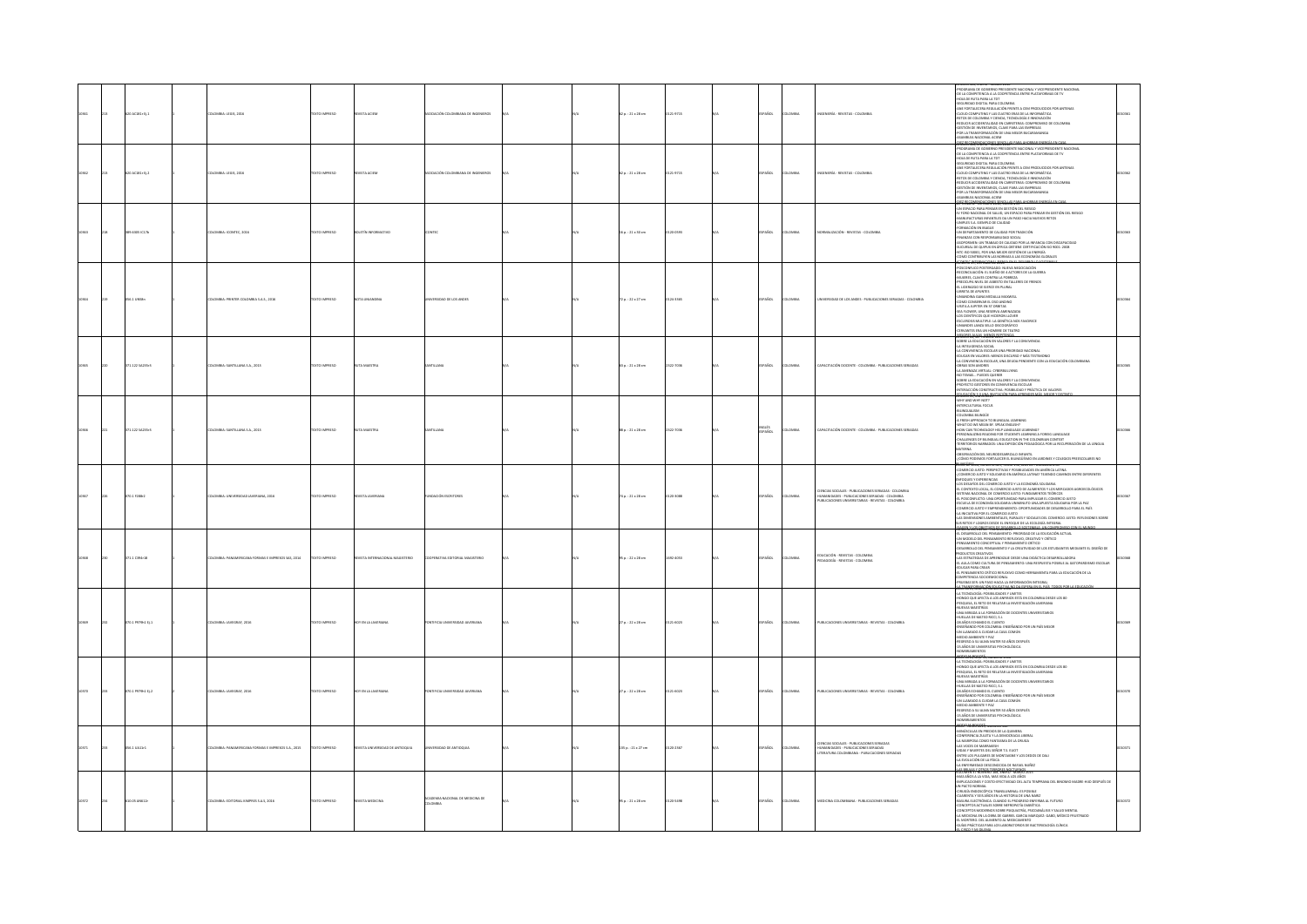|       |  | 0.05 AN612                              | OMBIA: EDITORIAL KIMPRES S.A.S, 2016                                                                  | XTO IMPRESO                   |                                                                                                                                            | JEMIA NACIONAL DE MEDICINA DE<br>JMBIA                                     |     | 01 p. : 21 x 28 cm                            |                       |     |                                                     |                                                                        | VOLUME 17 VIOLENCE, AME JAND 2013<br>COLORES TRONGER (AND ANGELES AND STANDARD TRANSPORTATIONS TUAGENT AND CONSTRUCT AND A CONSTRUCT TRANSPORTATION<br>CONSTRUCT TRANSPORTATION CONSTRUCT AN INTERFERING A STANDARD CONSTRUCT AND C<br><b>DICA COLOMBIANA</b><br>(CÁNCER DIFERENCIADO DE TIROIDES ¿POR QUÉ ESTÁ AUMENTANDO SU FRECUENCIA?<br>PENSAR LA MEDICINA<br>TENSAR LA MEDICINA                                                                                                                                                                                                                                                                                |               |
|-------|--|-----------------------------------------|-------------------------------------------------------------------------------------------------------|-------------------------------|--------------------------------------------------------------------------------------------------------------------------------------------|----------------------------------------------------------------------------|-----|-----------------------------------------------|-----------------------|-----|-----------------------------------------------------|------------------------------------------------------------------------|----------------------------------------------------------------------------------------------------------------------------------------------------------------------------------------------------------------------------------------------------------------------------------------------------------------------------------------------------------------------------------------------------------------------------------------------------------------------------------------------------------------------------------------------------------------------------------------------------------------------------------------------------------------------|---------------|
|       |  | 351.05 UNSEa                            | LOMBIA: EDITORIAL KIMPRES S.A.S, 2016                                                                 | EXTO IMPRESO                  | RIBUNA, REVISTA DE ASUNTOS PÚBLICOS                                                                                                        | <b>JNIVERSIDAD DE LOS ANDES</b>                                            |     | 7p.:21×28 cm                                  | 422-3557              |     | <b>AROL</b><br>LOMBIA                               | INSTRACIÓN PÚBLICA - PUBLICACIONES SERIADA                             | UMERO 12 FEBRERO DE 2016<br>AS OPORTUNIDADES DE LA PAZY LA PAZ TERRITORIAL<br>11 CONFUCTO EN COLOMBIA: ¿CÓMO LLEGAMOS HASTA AQUÍ?<br>A GENERACIÓN DE LA ESPERANZA<br>)<br>SACUERDOS DE PAZ Y EL GASTO PÚBLICO<br>JUÁLES SON LAS GRANDES NECESIDADES DE GASTO DEL POSCONFLICTO?<br><b>WRESAS POR LA RECONDIJACIÓN</b><br>CTIMAS, NO VÍCTIMAS Y SUS OPINIONES SOBRE LA JUSTICIA TRANSICIONAL: HALLAZGOS DEL CASO<br>ILOMBIANO<br>DLOMBIA Y LAS MISIONES DE PAZ DE NACIONES UNIDAS<br>DRRALADOS EN EL RÍO: EL DERECHO A LA CIUDAD DE LOS HABITANTES DE CALLE EN MEDELLÍN<br>LVER A LA TIERRA<br>IMPORTANCIA DE PODER VOLVER<br><b>JMEN'SENDWORD E ENGINE-JUNIE 2015</b> |               |
|       |  | 01.4 0291a1 031                         | LOMBIA: GIMNASIO CAMPESTRE, 2015                                                                      | EXTO IMPRESO                  | ASTROLABIO                                                                                                                                 | ASIO CAMPESTRE                                                             |     | 117 p.: 22 x 28 cm                            | 124-213X              |     | ARDL<br>LOMBY                                       | ESTIGACIÓN - REVISTAS - COLOMBI                                        | CRECIMENTO DE LOS DISCOS EN METAMORFOS DE DENDROPSOPHUS<br>HELINIKH VU VE LUS VOKJÖS EN METANORFOS DE DERKOROPSOPHUS<br>ROYECTO DE BIOARTE COMO GENERADOR DE INTERROGANTES FRENTE AL PAPEL DE LA CIENCIA<br>JMO MEDIO PARA DESCUBRIR LO QUE SE ENTIENDE POR VERDAD<br>COMO MESO PARA RECORDINATO QUE ME INTERIDE PORTUGALES IN A MARIAM CONSUMERANTE DE MARIAM CONSUMERANTE DE MARIAM<br>ANALISI DE MARIAM CONSUM A SURVANTE LOS MÁS 2017 VIENE<br>ANALISI DE MARIAM DENTRA CONTRA CONSUMER PER EN FRANCAS                                                                                                                                                           |               |
|       |  | 01.4 6291a1 0j.2                        | LOMBIA: GIMNASIO CAMPESTRE, 2015                                                                      | DESIRAI OTX3T                 | CIEALORTZA                                                                                                                                 | <b><i>LASIO CAMPESTRE</i></b>                                              |     | 117 p.: 22 x 28 cm                            | 124-213X              |     | <b>AÑOL</b><br>LOMBU                                | STIGACIÓN - REVISTAS - COLOMBI                                         | RECIMENTO DE LOS DISCOS EN METAMORFOS DE DENDROPSOPHUS<br>ROYECTO DE BIOARTE COMO GENERADOR DE INTERROGANTES FRENTE AL PAPEL DE LA OENCIA<br>MO MEDIO PARA DESCUBRIR LO QUE SE ENTIENDE POR VERDAD<br>IDUCACIÓN MUSICAL, ¿CONSTRUCCIÓN O NECESIDAD?<br>IVOLUCIÓN DEL CICLO SOLAR 24 DURANTE LOS AÑOS 2012 Y 2013<br>4-YAALAUN KA CICLO SOLAN 24 GUUNNITE (157 ARG) 2012 V 2013<br>AAMAISE OE SIMILTUD ENTRE POLIFINDI, CIROASAS PERTENECENTES A ESPECIES DE LA FAMILIA<br>DELMACARE Y DETENINIMOZION EN DU BILACÓN INDOEMÉTICA<br>DE LA CIRONA I A POLA EN                                                                                                           |               |
|       |  | 4.9861 UNS4c                            | LOMBIA: UNIBIBLOS, 2015                                                                               | DZERNI OTX3                   | WES PARA EL DEBATE PÚBLICO:<br>DESAFIOS EN LAS PRINCIPALES CIUDADES<br>DEL PAIS: ANALISIS DE CARA A LAS<br>CCIONES DE ALCALDES 2016 - 2019 | SIDAD NACIONAL DE COLOMBIA                                                 |     | 22 p. : 21 x 28 cm                            | 10095                 |     | AÑOL<br>DMBV                                        | LECCIONES MUNICIPALES - COLOMBIA - 2016-2019                           | NTRODUCCION<br>INTECEDENTES<br>EGURIDAD EN LAS CIUDADES: UNA PERSPECTIVA INTEGRAL<br>AS CIUDADES ANTE EL POSCONYULTO<br>JESEARPLO E INTORALIDAD, RETOS PARA LA ECONOMIA URBANA<br>ICONOMIA URBANA E INTORAMAIDAD<br>MOVILIDAD URBANA, CUESTION DE IGUALDAD                                                                                                                                                                                                                                                                                                                                                                                                           |               |
|       |  | 0.175 0421                              | LOMBIA: COPYGRAFICAS, 2015                                                                            | EXTO IMPRESO                  | <b>ISTA CESCA</b>                                                                                                                          | TRO DE ESTUDIOS CAQUETENCES - CESCA                                        |     | 28 p.: 21 x 29 cm                             |                       |     | <b>ACC</b><br>LOMBIA                                | CAQUETA (COLOMBIA) - PUBLICACIONES SERIADAS                            | servacios queliacos dominiumenos y caudadi.<br>Vão 4, número e primer semestre 2015<br>ISTORICA VALORACION POLITICO ADMINISTRATIVA COMARCAL<br>L USO DEL DE Y EL DEL EN LOS TOPONIMOS<br>ACIA UN DESARROLLO SUSTENTABLE EN LA REGION AMAZONENSE COLOMBIANA<br>VIDENCIAS POR QUE LOS GENTILICIOS FLORENTINO-CAQUETENSE SON LOS CORRECTOS Y DEBEN<br>LIZARSE<br>OS PARQUES NACIONALES NATURALES DEL CAQUETA<br>IS COLOMBIAS<br>VENDAS - EL TORO DE DON CHEPE<br>25 PROBLEMAS DE LA PAC ASPECTOS DEL PRE Y POSCONFLICTO<br>5 AÑOS DE LUCHAS AGRARIAS ANUC<br>VITAIRUN                                                                                                   |               |
|       |  | 0.175 N146a Ej.1                        | TADOS UNIDOS: , 2016                                                                                  | EXTO IMPRESO                  | AFSA 2016 ANNUAL CONFERENCE & EXPO                                                                                                         | ASSOCIATION OF INTERNATIONAL EDUCATORS                                     |     | 5 p.: 21 x 28 cm                              |                       |     | Acc.<br>owau                                        | DUCACIÓN - REVISTAS                                                    | HENRICH<br>-REGISTER, BOOK BUILD<br>-PROFESSIONAL LEARNING<br>PRECONFERENCE WORKSHOPS<br>VISIT DENVER<br>TRAVEL INFORMATION<br>SIGNATURE PROGRAMS<br>DWOLAND #                                                                                                                                                                                                                                                                                                                                                                                                                                                                                                       |               |
|       |  | 70.175 N146a EL2                        | STADOS UNIDOS: . 2016                                                                                 | OZERNI OTXT                   |                                                                                                                                            | VAFSA 2016 ANNUAL CONFERENCE & EXPO ASSOCIATION OF INTERNATIONAL EDUCATORS |     | $15a : 21 \times 28$ cm                       |                       |     | <b>AROL</b><br>LOMBIA                               | DUCACIÓN - REVISTAS                                                    | EGISTER, BOOK BUILD<br>IGHLIGHTS<br>10FESSIONAL LEARNING<br>WORESSIONAL LEARNING<br>RECONFERENCE WORKSHOPS<br>IST DENVER<br>IGNATURE PROGRAMS<br>IGNATURE PROGRAMS<br>COSCIE AND PARTNER INCO                                                                                                                                                                                                                                                                                                                                                                                                                                                                        |               |
|       |  | 9.13005 F137r                           | <b>ILOMBIA: PANAMERICANA FORMAS E IMPRESOS S.A., 2016</b>                                             | OZERNI OTX                    | AÚTICA FUERZA AÉREA                                                                                                                        | <b>JERZA AÉREA COLOMBIANA</b>                                              |     | $2a : 20 \times 28$ cm                        |                       |     | <b>AROL</b><br>LOMBIA                               | ERONAÚTICA - REVISTAS - COLOMBIA                                       | NUMI ARE<br>ERCITO DE ENTRENAMIENTO TÁCTICO DE ESCUADRONES INFIERNO ROJO<br>EMORIAS DEL CONFUCTO ARMADO EN COLOMBIA<br>ARZA AÉREA DE TUGRES EN SAN VALENTIN<br>OFEDICIONARIOS FAC EN LA ANTARTIDA<br>ISPEDICIONARIOS FAC EN LA ANTARTIDA<br>MURIR PILOTO CON CORAZÓN DE HALCÓN<br>A EXPRESIÓN MÁXIMA DEL VUELO PLANEADORES STEMME S10-VT<br>FERIFONEO AÉREO NUEVA PERSPECTIVA PARA EL POSCONFLICTO<br>AGUNA DE FUQUENE<br>SCUELA BÁSICA DE ARTS<br>ERACIÓN TRUENO INMEDIATO<br>INTOS AERONAÚTICOS 2016<br>WIRD 15, MARC - AGOSTO 201                                                                                                                                 |               |
|       |  | 0.4813 P979o2 EL1                       | LOMBIA: CASA EDITORIAL EL TIEMPO, 2016                                                                | OZBRRA OTX                    | <b>QUISA JAVERIANA</b>                                                                                                                     | FICIA UNIVERSIDAD JAVERIANA                                                |     | 19 p.: 23 × 30 cm                             | 09-8715               |     | <b>AROL</b><br>LOMBIA                               | EVISTAS ESTUDIANTILES - COLOMBIA - PUBLICACIONES SERIADAS              | INTRADICOONES ENTRE QUERER INFORMARSE SOBRE CIENCIA. TECNOLOGÍA E INNOVACIÓN Y EN<br>N IRAUN, LIGNIUS LYKINI, LIGNINAI INFORMANIAI, JOHNA, LIGNIUM, IL<br>LIDAD HACERLO<br>MORIAS REPARADORAS, CLAVE PARA SEGUIR HACIA EL FUTURO<br>ESARROLLO DE LA CIENCIA IMPERCEPTIBLE<br><b>ENTÍFICOS RESTAURAN PAISAJE DEL NEUSA</b><br>TULACIÓN COLECTIVA EN TERRITORIOS AFROCARIBEÑOS: UN PROCESO A UN INCIERTO<br>VEDADES EDITORIALES<br>INN CAMILO CAMPOS: EN LA INVESTIGACIÓN ENCONTRÉ COMO SERVIR A LA COMUNIDAD                                                                                                                                                          |               |
|       |  | 70.4833 PS7962 EL2                      | LOMBIA: CASA EDITORIAL EL TIEMPO, 2016                                                                | OZERNI OTX                    | QUISA JAVERIANA                                                                                                                            | FICIA UNIVERSIDAD JAVERIANA                                                |     | 19 p.: 23 x 30 cm                             | 009-8715              |     | <b>AROL</b><br>LOMBIA                               | EVISTAS ESTUDIANTILES - COLOMBIA - PUBLICACIONES SERIADAS              | UUM COMES COMPOS EN LA MATERIACIÓN ENCORTE CORO SENVIA LA COMUNIDAD<br>CONTRACTOR EN MARCA EL MATERIA DE MARCA EL MATERIAL EN INDEXIDADE EN INFORMACIÓN Y EN<br>MARCA EL MATERIAL DE MARCA EL MATERIAL EN MARCA EL FUENDO (EL EN INF<br>VEDADES EDITORIALES<br>UVELINUES EUTORIALES<br>IAN CAMILO CAMPOS: EN LA INVESTIGACIÓN ENCONTRÉ COMO SERVIR A LA COMUNIDAD                                                                                                                                                                                                                                                                                                    |               |
|       |  | 0.4833 UD19                             | LOMBIA: UNIVERSITY S.A.S., 2016                                                                       | DO MPRESO                     | VISTA EXTENSIÓN                                                                                                                            | ERSIDAD DISTRITAL FRANCISCO JOSE DE                                        |     | 61 p. : 21 x 28 cm                            | 422-2798              |     | <b>vice</b><br>owau                                 | ASTAS ESTUDIANTILES - COLOMBIA - PUBLICACIONES SERIADAS                | <b>BARBAH</b><br>RESENTACIÓN<br>onvenios y contratos de edición con sentido social.<br>I construcción<br>N LOS ZAPATOS DE<br>NLAZATE CON LAS FACULTADES DE EXTENSIÓN                                                                                                                                                                                                                                                                                                                                                                                                                                                                                                 |               |
|       |  | 34 PODEc1                               | MINA, BOLIVIA, CHILE, ECUADOR, PERÚ: , 2016                                                           | O IMPRESO                     | INDOR                                                                                                                                      | AMENTO ANDINO                                                              |     | p.: 22 x 28 cm                                |                       |     | wax                                                 | MENTO ANDINO - CONFERENCIAS - PUBLICACIONES SERIADAS                   | AINGHAINEAN<br>DISCORRE (NATIO 2015)<br>COLOGIO NUISTIRA SEÑOPA DEL ROSANDO PARTICIPA EN ESCUEUAS AL PARLAMENTO<br>FOCREO NUISTIRA SEÑOPA DEL ROSANDO PARTICIPA EN ESCUEUAS AL PARLAMENTO<br>FOCREO NU COLOMINAL PARLAMENTOS JUATRILES Y U                                                                                                                                                                                                                                                                                                                                                                                                                           |               |
|       |  | 1.34 P096c2                             | OMBIA, BOLIVIA, CHILE, ECUADOR, PERÚ: , 2016                                                          | O IMPRESO                     | ONDOR                                                                                                                                      | AMENTO ANDINO                                                              |     | .<br>7 p.: 22 x 28 cm                         | 2-0388                |     | oway                                                | AMENTO ANDINO - CONFERENCIAS - PUBLICACIONES SERIADAS                  | A EDUCACIÓN CONDUCE AL PROGRESO<br>NÁLOGO ENTRE LO ANCESTRAL Y EL PRESENTE<br>TUCHIN, CUNA DE UN SÍMBOLO CULTURA, DE COLOMBIA.<br>VÚMERO 22                                                                                                                                                                                                                                                                                                                                                                                                                                                                                                                          |               |
| 10387 |  | 070.175 IT89m Ej.1<br>70.175 (TBSm D.2) | DLOMBIA: ARTES GRÁFICAS Y PUBLICACIONES ITM, 2004<br>LOMBIA: ARTES GRÁFICAS Y PUBLICACIONES ITM, 2004 | TEXTO IMPRESO<br>EXTO IMPRESO | MEMORIA<br><b>VEMORIA</b>                                                                                                                  | INSTITUTO TECNOLÓGICO METROPOLITANO<br>CIATIJO TECNOLÓGICO METROPOLITANO   | N/A | 16 p.: 14 x 21 cm<br>$19a. : 14 \times 21$ cm | 1692-0168<br>022-0368 | N/A | <b>ESPAÑOL</b><br>COLOMBIA<br><b>AROL</b><br>LOMBIA | PUBLICACIONES SERIADAS - COLOMBIA<br>PUBLICACIONES SERIADAS - COLOMBIA | CONSIDERACIONES SOBRE LA FINANCIACIÓN DE LA EDUCACIÓN MEDIA TÉCNICA EN COLOMBIA<br>EDUCACIÓN MEDIA UN PROBLEMA DE EQUIDAD, EFICIENCIA Y MUCHA INNOVACIÓN<br>EDUCACIÓN MEDIA: ALGUNOS REFE<br>NTES DE ANÁLISIS<br>.<br>DE QUE FORTALECER LA EDUCACIÓN MEDIA TÉCNICA Y TECNOLÓGICA.<br>LENLACE CON LA EDUCACIÓN SUPERIOR: UN POTENCIAL PARA EL FORTALEOMINETO DE LA<br>UCACIÓN MEDIA<br>INANCIACIÓN DE LA EDUCACIÓN MEDIA                                                                                                                                                                                                                                              | 010187<br>385 |
|       |  | 070.1 P979h2 EL1                        | DLOMBIA: JAVEGRAF, 2016                                                                               | DZERNI OTXIT                  | HOY EN LA JAVERIANA                                                                                                                        | TIFICIA UNIVERSIDAD JAVERIANA                                              |     | $27a. : 21 \times 28$ cm                      | 121-6023              |     | AÑOL<br>LOMBIA                                      | PUBLICACIONES UNIVERSITARIAS - REVISTAS - COLOMBIA                     | THANGE AND DESCRIPTION MEDICAL CONSUMING AND CONSUMER AND CONSUMER AND CONSUMER AND ACCORDING TO THE MANUSCRIPTION OF THE MANUSCRIPTION OF THE MANUSCRIPTION OF THE MANUSCRIPTION OF THE MANUSCRIPTION OF THE MANUSCRIPTION OF<br>UNIVERSIDAD COMPROMETIDA CON EL MOMENTO HISTÓRICO QUE VIVE EL PAÍS<br>NTONIO SPADARO EN EL CONGRESO INTERNACIONAL DE TEOLOGÍA<br>TRAS LOS PASOS DE JOAQUIN SABINA<br>OMBRAMIENTOS<br>OTICIAS BOGOTÁ                                                                                                                                                                                                                                |               |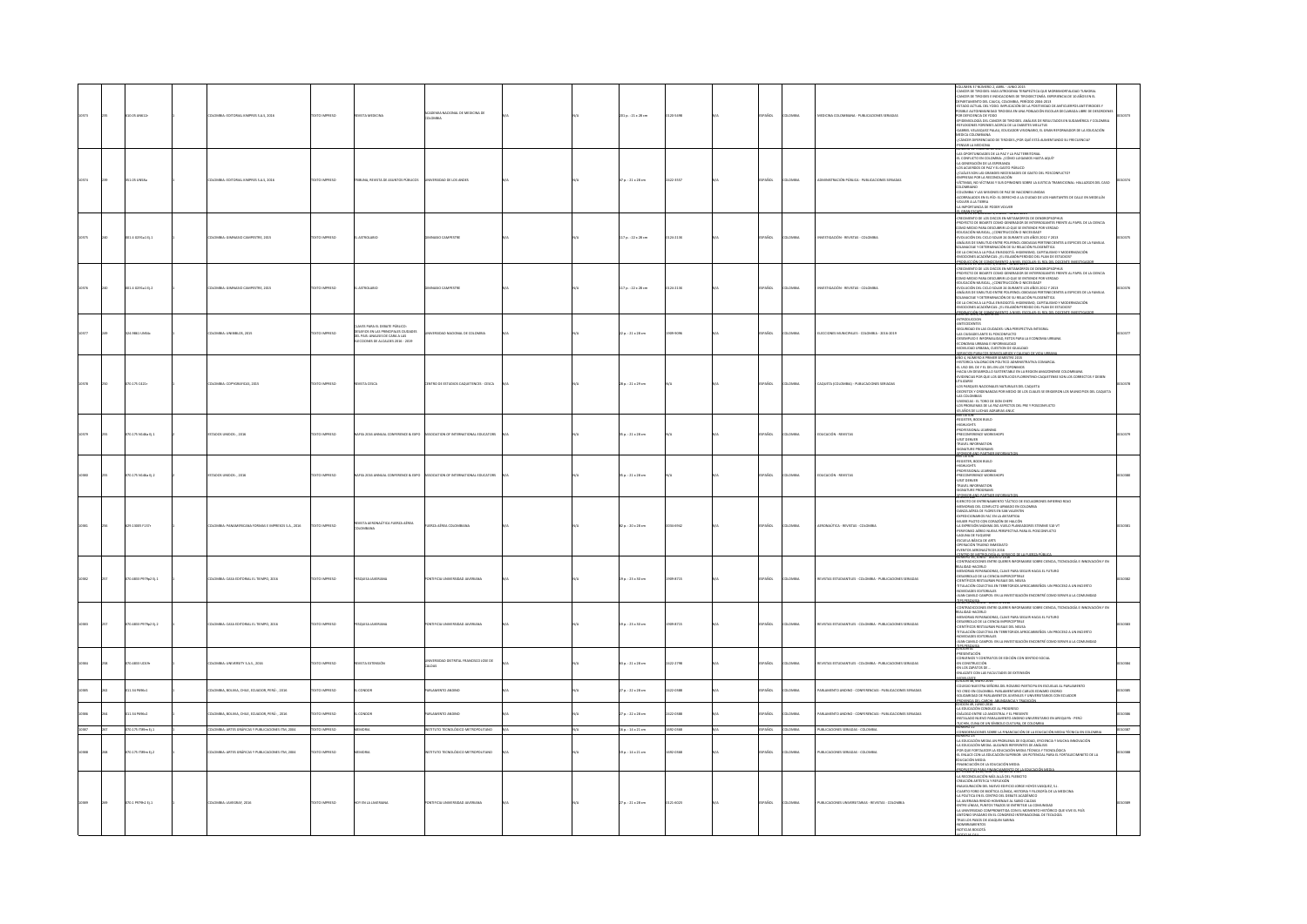|  | 070.1 PS79h2 Ej.2 | ILOMBIA: JAVEGRAF, 2016                          | DESIRAI OTX3T       | <b>IDY EN LA JAVERIANA</b>                                                                                                                                              | NTIFICIA UNIVERSIDAD JAVERIANA              |  | 27 p.: 21 x 28 cm   | 121-6023 | PAÑOL       | <b>LOMBA</b>   | PUBLICACIONES UNIVERSITARIAS - REVISTAS - COLOMBIA                                                                                                               | A RECONCLUAÇION MÁS ALLÁ DEL PLEBICITO<br>N RECONDIDATION MAS ALLA DEL PLEBILITO<br>REACÓN ARTÍSTICA Y REFLEXIÓN<br>LAUGURACIÓN DEL NUEVO EDIFICIO JORGE HOYOS VASQUEZ, S.J.<br>LARTO FORO DE BIOÉTICA CLÍNICA, HISTORIA Y FILOSOFÍA DE LA MEDICINA<br>A FOLÍTICA EN EL CENTRO DEL DEBATE ACADÉMICO<br>LA JAVERIANA RINDIO HOMENAJE AL SABIO CALDAS<br>ENTRE LÍNEAS, PUNTOS TRAZOS SE ENTRETEJE LA COMUNIDAD<br>A UNIVERSIDAD COMPROMETIDA CON EL MOMENTO HISTÓRICO QUE VIVE EL PAÍS<br>NTONIO SPADARO EN EL CONGRESO INTERNACIONAL DE TEOLOGÍA<br>RAS LOS PASOS DE JOAQUIN SABINA<br>CARDIAMENTOS<br>mrias nonorá<br><b>DEMI-GESULE</b> NON                                                                                                                                                                                                                                                                                                                                                               |  |
|--|-------------------|--------------------------------------------------|---------------------|-------------------------------------------------------------------------------------------------------------------------------------------------------------------------|---------------------------------------------|--|---------------------|----------|-------------|----------------|------------------------------------------------------------------------------------------------------------------------------------------------------------------|------------------------------------------------------------------------------------------------------------------------------------------------------------------------------------------------------------------------------------------------------------------------------------------------------------------------------------------------------------------------------------------------------------------------------------------------------------------------------------------------------------------------------------------------------------------------------------------------------------------------------------------------------------------------------------------------------------------------------------------------------------------------------------------------------------------------------------------------------------------------------------------------------------------------------------------------------------------------------------------------------------|--|
|  | 70.1 F288r3       | OMBIA: UNIVERSIDAD JAVERIANA, 2016               | EXTO IMPRESO        | EVSTA JAVERIANA                                                                                                                                                         | NOACIÓN ESCRITORE                           |  | 78 p.: 22 x 28 cm   | 20-3088  | AÑOL        | LOMBI          | oencias sociales - publicaciones seriadas - colonibia<br>Humanidades - publicaciones seriadas - colonibia<br>Publicaciones universitarias - revistas - colonibia | <b>PSPETIVAS FEOMORAÇAS ERENTE AL CAMBIO</b><br>NTANA DE ORNIÓN DE LAS AMNISTÍAS E INDULTOS, HISTORICAMENTE MÁS RECIPATES<br>JESTRA META ES QUE COLOMBIA SEA EL PAÍS MAS COMPETITIVO DE LA REGIÓN EN 2020<br>IUESTIA NEI A ES QUE CULUMBIA SEA EL PAIS MAS CUMPETITIVO DE LA RE<br>017: DE VUELTA A LA REALIDAD TRAS LA EUFORIA PETROLERA<br>RECIMENTO, PRECIOS E IMPUESTOS<br>OLÍTICA ECONÓMICA EN COLOMBIA: RESPUESTAS LOCALES A RETOS MUNI<br>MITOS Y REALIDADES DE LA TASA DE CAMBIO EN COLOMBIA<br>COLOMBIA: VOLVER A LO BÁSICO PARA IR HACIA ADELANTE<br>RODUCTIVIDAD, APUESTAS PRODUCTIVAS LOCALES Y CLUSTERS: ¿LA ESTRATEGIA PARA FORTALECER<br>EMPRESA EN COLOMBIA?<br>A PREMISA EQUIVOCADA<br><b>MAND IMPORT</b><br>0100006010                                                                                                                                                                                                                                                                   |  |
|  | 44.079111 IN37a   | LOMBIA: EDITORIAL INCI, 2009                     | TEXTO IMPRESO       | TERIDAD                                                                                                                                                                 | <b>ITUTO NACIONAL PARA CIEGOS</b>           |  | 98 p. : 25 x 20 cm  | 124-5392 | <b>Scc.</b> | LOMBY          | DERECHO SOCIAL - CIEGOS - REVISTAS - COLOMBIA                                                                                                                    | SUDAD Y JUSTICIA SOCIAL: CONDICIONES PARA LOGRAR LA GARANTÍA DE LOS DERECHOS DE LAS<br>SONAS CON DISCAPACIDAD<br>SOCIEDAD ES LA QUE LIMITA CONVERSACIÓN CON EL PRESIDENTE DE CONALIVI<br>H JOURNAL LA LINGURAL COMPANY CON LIMITACIÓN VISUAL DE LOMPATIAMENTOS<br>ESARROLLO HUMANO DE LAS PERSONAS CON LIMITACIÓN VISUAL POR DEPARTAMENTOS<br>ICIDENCIA DE LAS REPRESENTACIONES SOCIALES EN EL ACCESO DE LA POBLACIÓN CON LIM<br>NGURINGA DE DAS REPRESENTACIONES SOCIALES EN EL ACCESO DE LA POBRACION CON LIMITAGION<br>SUAL A LA EDUCACIÓN BÁSICA PRIMANIA<br>A COGPERACIÓN INTERNACIONAL PARA EL LOGRO DE LOS OBJETIVOS DE DESARROLLO DEL MILENIO<br>V COLOMBIA: LOG<br>LIFERAR LA PROFUNDA INEQUIDAD REGIONAL, EL MAYOR RETO DE LA DESCENTRALIZACIÓN<br>LA RED PENSAR DESDE LA DIFERENCIA PARA SUMARNOS A LO COLECTIVO<br>HACIA EL GOCE EFECTIVO DE LOS DERECHOS DE LAS PERSONAS DESPLAZADAS CON DISCAPACIDAD<br>ISTICIA DE GÉNERO PARA MUJERES Y NIÑAS CON DISCAPACIDADES<br>110737.1500*11011161700 |  |
|  | 60 UA11e          | <b>JLOMBIA: EDITORIAL L. VIECO, 2016</b>         | DZERNI OTXT         | <b>NOIDS DE LITERATURA COLOMBIANA</b>                                                                                                                                   | MMERVOAD DE ANTIOQUIA                       |  | 186 p.: 17 x 24 cm  | 23-4412  | PAÑOL       | <b>DLOMBIA</b> | TERATURA COLOMBIANA - REVISTAS - COLOMBIA                                                                                                                        | ABOR Y DOLOR EN LA CEIBA DE LA MEMORIA<br>A RECREACIÓN DE LOS ORIXIES EN CHANGO<br>EMORIA, DUELO Y RESISTENCIA EN PALABRAS COMO CUERPOS DE SAUL GOMEZ MANTILLA<br>N EL CORAZÓN DE LA AMÉRICA VIRGEN DE JULIO QUIÑONES: UNA ALTERNATIVA EN LA NOVELÍSTICA<br>IDA INTELECTUAL Y ENSAYO EN REYES, VOLVI Y OSPINA<br>VIM INTIALISTICKE I ENANGE CONTRACTE DE PRESIDENTA<br>FOETAS DE LOS AÑOS SETENTA EN COLOMBIA: DENOMINACIONES Y SINGULARIDADES<br>FOETAS DE LOS AÑOS SETENTA EN COLOMBIA: DENOMINACIONES Y SINGULARIDADES<br>ANDRES CAICEDO CUENTISTA KA<br>INQUIETUDES COLONIALES: LITERATURA E HISTORIOGRAFÍA LITERARIA DE COLOMBIA<br>ROMULO BUSTOS EN SUS EN SUS PROPIAS PALABRAS<br>A POÉTICA DEL CUERPO EN LA OBRA DE CARMEN CECILIA SUAREZ<br><b>USAR MUNIU - NORMÁN CRÍTICAS DE MUITRES ARROBESCENDO</b><br><b>STES OF AMER</b>                                                                                                                                                                    |  |
|  | <br>070.1 UA11e   | COMBIA: LIBRERÍA AUTÓNOMA, 2014                  | OZERNI OTX          |                                                                                                                                                                         | MERSINAD ALITONOMA DE COLOMBIA              |  | 205 p. : 21 x 24 cm | 12-6250  | AÑOL        | LOMBIA         | AANDADES - PUBLICACIONES SERIADAS - COLOMBIA                                                                                                                     | JILINNEN II, JULIO - LIILEYMINE DE JUJA<br>L SENTIDO DE LA MUERTE Y LA CRUELDAD DURANTE LA PRIMERA GUERRA MUNDIAL<br>L MUNDO AL INSTANTE. NOTICIAS DE PRENSA SOBRE COLOMBIA Y PANAMÁ DURANTE LA PRIMERA<br>JERRA MUNDLAL<br>EL COLONIALISMO A LA PRIMERA GUERRA MUNDIAL, DESESTRUCTURACIÓN DE LOS PUEBLOS DE<br><b>BICA</b><br>A MORACIÓN POR LA GRAN GUERRA 1914 - 1918 Y SU RELACIÓN CON LATINOAMÉRICA<br>LA MISIRACIÓN POR LA GRAN GUERRA 1924 - 1921 FY.U REMACIÓN CON LATINDAMÉRICA<br>ROSA LUXENBURGO Y LA GPOSICIÓN A LA PRIMERA QUERRA MUNDIAL<br>EL PARAGUAIA MODERNA DEL DISEÑO INDUSTRIAL Y LA CEREACIÓN ARTÍSTICA<br>DISPERINCIA LINUER                                                                                                                                                                                                                                                                                                                                                        |  |
|  | 10.05 UA11        | DLOMBIA: IMPRENTA UNIVERSIDAD DE ANTIOQUIA, 2016 | <b>OZSRRI OTXT</b>  | NGÚ STICA Y LITERATURA                                                                                                                                                  | <b>WATERIDAD DE ANTIQQUIA</b>               |  | 417 p. : 17 x 24 cm | 20-5587  | PAÑOL       | <b>DLOMBIA</b> | RATURA - REVISTAS - COLOMBIA<br>INGÜÍSTICA - REVISTAS - COLOMBIA                                                                                                 | AÑO 37, NÚMERO 69, ENERO - JUNIO DE 2016<br>VILIDOIN 30 STMANNO<br>LTERNACIA CONSONANTICA CH - RR Y SUFUOS CLASIFICADORES - CA - QUE - CHA - CHE, CRITERIOS<br>AN LA IDENTIFICACIÓN DE PRÉSTAMOS MUISCAS<br>LOFONÍA DE /S/ EN COLOMBIA<br>ALOTOMA RE / SE NE COLOMBIA<br>VADRATE EN 1953 FRANCOS<br>VADRATE NO 155 FRANCOSS<br>APARMACONSE HISTÓRICO : LINGUANAMARCA Y BOTACÁ<br>APARMACONSE HISTÓRICO : LINGUARMANA EN CUENTO DISPONIBLE DE UN CUERPO HUMANIO A<br>APARMACO DE LOS MEC<br>NO DE GRADOS                                                                                                                                                                                                                                                                                                                                                                                                                                                                                                    |  |
|  | 10.05 UN11        | LOMBIA: IMPRENTA UNIVERSIDAD DE ANTIOQUIA, 2016  | <b>DZERRI OTXIT</b> | INGÜÍSTICA Y LITERATURA                                                                                                                                                 | VERSIDAD DE ANTIQQUIL                       |  | 238 p.: 17 x 24 cm  | 20-5587  | PAÑOL       | <b>LOMBA</b>   | TERATURA - REVISTAS - COLOMBIA<br>NGÜÍSTICA - REVISTAS - COLOMBIA                                                                                                | UN PROTECTIVE DE TURISITIEN E L'ESPRESSION<br>-AÑO 37, NÚMERO 70, JULIO - DICIEMBRE DE 2016<br>-LA VARIACIÓN DE LA R EN POSICIÓN FINAL DE PALABRA EN EL HABLA DE CARACAS: UN ESTUDIO<br>SOCIOFONÉTICO<br>AARCADORES DISCURSIVOS EN EL BLOG DE JOSE RAMON FERNANDEZ<br>USOS ERRONEOS DE LAS PREPOSICIONES EN LA REDACCIÓN DE ALUMNOS DE TERCERO DE<br>ECUNDARIA EN UNA ESCUELA DE SAN LUIS POTOSI<br>OCUMENTACIÓN DE ARCHIVO E HISTORIA DE LA LENGUA: UNA REFLEXIÓN DESDE EL CASO<br>OWNERS<br>UICIDIO Y SUPERVIVENCIA EN EL POSIBLE BALDI<br>UKLINU I KAPINITININEN NI KU PUSIKA KUNO<br>I MOSTATUS INDOLENTIELE LA NGEL DE UN SEÑOR MUY VIEJD CON UNAS ALAS ENORMES DE<br>IABRIEL GARCIA MARQUEZ<br>UMANISMO Y COLONIAUSMO : LA POÉTICA DEL CAPITALISMO EUROCÉNTRICO EN TRES OBRAS<br><b>OWNER STARTED</b>                                                                                                                                                                                                |  |
|  | 72.35 UN54c       | LOMBIA: UNIBIBLOS, 2010                          | EXTO IMPRESO        | .<br>NTERNET, LA VENTANA INFINITA DEL<br>NOCIMENTO CIENTÍFICO.<br>INIVERSIDADES COLOMBIANAS GANANI<br>ISIBILIDAD EN LA RED CON SU QUE HACER<br>CADÉMICO E INVESTIGATIVO | ERSIDAD NACIONAL DE COLOMBIA                |  | 23 p.: 21 x 28 cm   | 19-9096  | AÑOL        | LOMBY          | TERNET EN LA EDUCACIÓN - UNIVERSIDADES - REVISTAS<br>CNOLOGÍA EDUCATIVA - UNIVERSIDADES - REVISTAS                                                               | LIO DE 2010, NORMAD 28<br>NA MIRADA ESTADÍSTICA<br>ANONG WEB DE UNIVERSIDADES DEL MUNDO<br>RESULTADOS DE LAS UNIVERSIDADES<br>MÉRICA LATINA Y EL CARIBE<br><b>CLOMBIA</b><br>ENTRO DE 14D INVESTIGACIÓN Y DESARROLLO<br>MÉRICA LATINA Y COLOMBIA<br><b>CALLISO XXS 2016, EDICION NUMERO 21</b>                                                                                                                                                                                                                                                                                                                                                                                                                                                                                                                                                                                                                                                                                                             |  |
|  | 5 ASEL 6          | OMBIA: HIPERTEXTO LTDA, 2016                     |                     | unilibros de colombia: lo que debe<br>Saber para que una publicación sea<br>is visitur.                                                                                 | CIACIÓN DE EDITORIALES I<br>OLOMBIA - ASEUC |  | 38 p.: 22 x 28 cm   |          | Řск         |                | <b>RALES - REVISTAS - COLOMBI</b>                                                                                                                                | .<br>A ESCRITURA CON SENTIDO, EL AUTOR EN LOS LIBROS UNIVERSITARIOS<br>A PSICOLOGÍA DEL AUTOR ACADÉMICO: DEL PLACER TEMPRANO AL MIEDO PARALIZANTE<br>NOE PUBLICAR: EDICIÓN, DISTRIBUCIÓN Y COMERCIALIZACIÓN DE PUBLICACIONES UN<br>LATINOAMÉRICA<br>ENCRUCIJADA DE LA EDICIÓN UNIVERSITARIA<br>A PRODUCCIÓN DE TEXTOS UNIVERSITARIOS Y SU VISIBILIDAD<br>SPACIOS DE VISIBILIDAD EN EDICIÓN<br>OLEGIO DE ESTUDIOS SUPERIORES DE ADMINISTRACIÓN, CESA<br>ORPORACIÓN UNIVERSITARIA DEL CARIBE, CECAR<br><b>RPORACIÓN UNIVERSITARIA REMINGTON</b><br><b>STORECON INSERVANCE MINIMUM DE DIOS</b>                                                                                                                                                                                                                                                                                                                                                                                                                |  |
|  | 620.5 SC416a      | LOMBIA: INNOBRANO S.A.S., 2016                   | TEXTO IMPRESO       | .<br>Males de ingeniería                                                                                                                                                | OCIEDAD COLOMBIANA DE INGENIEROS            |  | 100 p. : 22 x 28 cm | 120-0429 | AÑOL        | cours          | NIERÍA - PUBLICACIONES SERIADAS COLOMBI                                                                                                                          | LIEGOS TIPO, SOLUCIÓN PARA EVITAR LA CORRUPCIÓN<br>.<br>N NUEVO PERÍODO PARA LA CAR DE CUNDINAMARCA<br><b>A CUENCA HIDROGRÁFICA</b><br>A LUGNAL MUNUMANILA<br>UDS: REINGENIERÍA DEL DRENAJE URBANO<br>ATASTRO IMPUESTO PREDIAL Y TOPOGRAFÍA<br>ARGO POR CONFIABILIDAD, PRECIO DE ESCASEZ Y ALZA EN TARIFAS DE ENERGÍA<br>LAN VIVE DIGITAL<br>YON VIN LINIAN.<br>CORAZÓN FUENTE DE POTENCIALES BIOELÉCTRICOS<br>LA PARTICIPACIÓN GREMIAL: COMPLEMENTO DEL EJERCICIO PROFESIONAL DE LOS JÓVENES<br><b>INIEROS</b><br>OFESCR Y ESTUDIANTE, INVESTIGADORES DE PROFESIÓN                                                                                                                                                                                                                                                                                                                                                                                                                                        |  |
|  | 796.05 R627g tj.1 | COLOMBIA: BOLSA DE IDEAS, 2016                   | DZERNI OTXT         | tras el sueño rojo, el ensueño                                                                                                                                          | EVISTA LA LIGA                              |  | 58 p. : 21 x 27 cm  | 46-2310  | PAÑOL       | cover          | OFFES, PUBLICACIONES SERIADAS<br>PUBLICACIONES SERIAD                                                                                                            | .<br>Olomba no puede perder el horizonte<br>olomba no puede perder el horizonte<br>OMZLIDO 30 ADUA<br>OMO SE NOS VAN LOS AÑOS<br>UERREROS COLOR DE ROSA, TALENTOS POSTOBON<br><b>UTBOL Y REDES SOCIALES</b><br>ALERÍA DE NUESTROS MEDALUSTAS OLÍMPICOS EN RÍO 2016<br><b>ROSE LA LIGA</b><br>CADENCIAS Y MISERIAS EN EL FUTBOL ARGENTINO<br>ELAUENCIAS Y NOSENAS EN EL FUTBOL ARGENTINO<br>A LIGA DE PATRIARE<br>ORNEO DE MATRIMONIOS EN EL SERREZUELA COUNTRY CLUB<br>A LIGA SALUDABLE<br>CROSS SEEMS<br>FOR UN FUTBOL TRANSPARENTE EN COLOMBIA                                                                                                                                                                                                                                                                                                                                                                                                                                                           |  |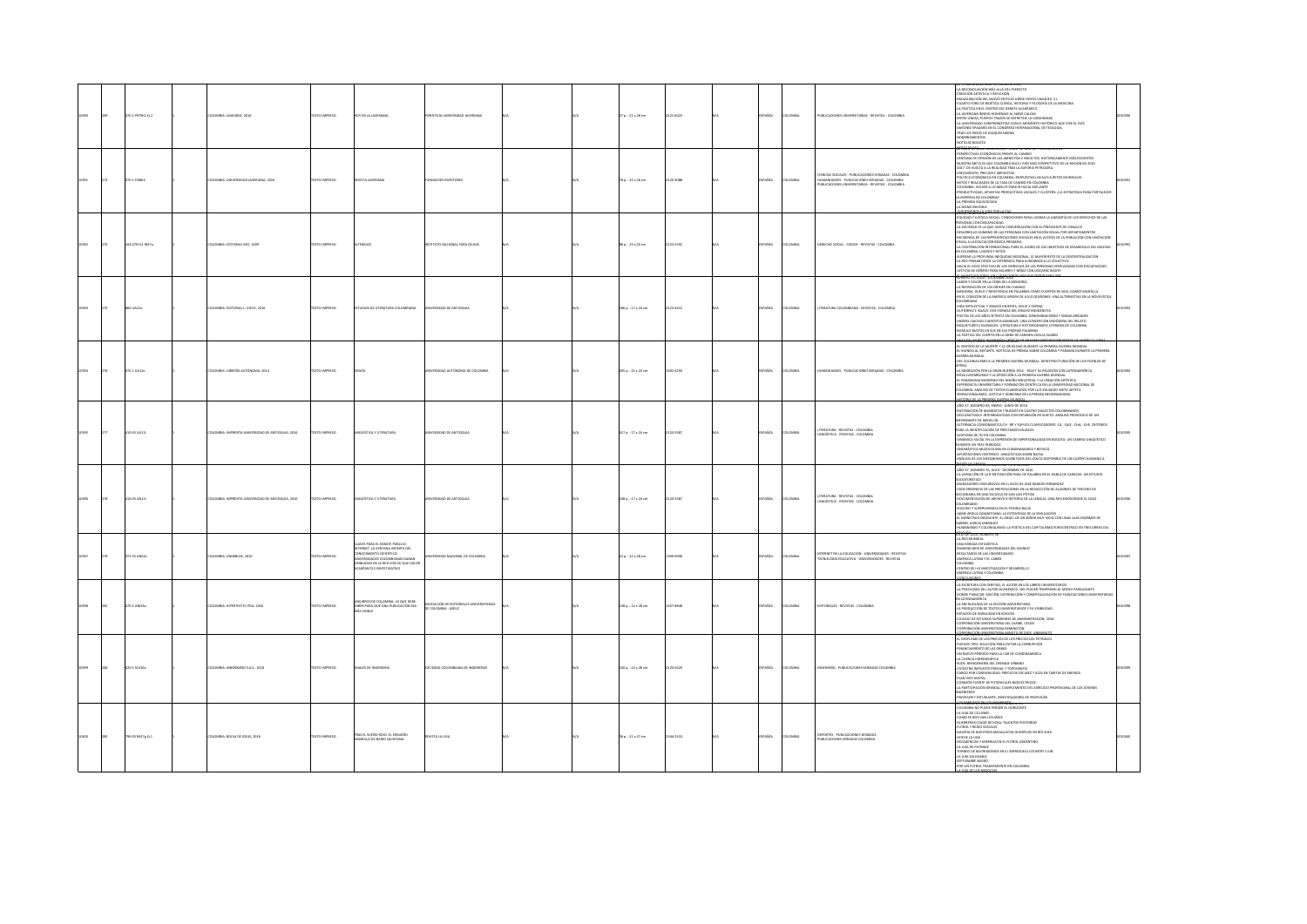|  | 06.05 M627g tj.2    | KOMBIA: BOLSA DE IDEAS, 2016                              | EXTO IMPRESO        | ras el sueño rojo, el ensueño<br>RILLO DE NAIRO QUINTANA                                 | STA LA LIGA                             |  | 58 p. : 21 x 27 cm       | 346-2310  | AÑOL          | LOMBIA        | DEPORTES - PUBLICACIONES SERIADAS<br>PUBLICACIONES SERIADAS COLOMBIA                                                               | SE PURMINEUR LE AUGUS, LES REGION PRODUITOS<br>COLOMIER NO PUEDE PRIDER EL HORIZONTE<br>COLOMIER NO FUEDE PRIDER LI HORIZONTE<br>CORO SE NOS VANI (15 AÑOS<br>CHIRRIER SE NORRES<br>CARINIA ER NUES<br>CARINIA ER NUESTITOS MEDALLISTAS DEÍMPICO<br>ARICHE LA LIGA<br>-DECADENCIAS Y MISERIAS EN EL FUTBOL ARGENTINO<br>LA LIGA DE PATINAIE<br>TORNEO DE MATRIMONIOS EN EL SERREZUELA COUNTRY CLUB<br>LA UGA SALUDABLE<br>SEPTIEMBRE NEGRO<br>POR UN FUTBOL TRANSPARENTE EN COLOMBIA                                                                                                                                                                                                                                                                                   |       |
|--|---------------------|-----------------------------------------------------------|---------------------|------------------------------------------------------------------------------------------|-----------------------------------------|--|--------------------------|-----------|---------------|---------------|------------------------------------------------------------------------------------------------------------------------------------|------------------------------------------------------------------------------------------------------------------------------------------------------------------------------------------------------------------------------------------------------------------------------------------------------------------------------------------------------------------------------------------------------------------------------------------------------------------------------------------------------------------------------------------------------------------------------------------------------------------------------------------------------------------------------------------------------------------------------------------------------------------------|-------|
|  | 001.3 UA11m         | LOMBIA: GRÁFICAS DEL LITORAL S.A.S., 2016                 | EXTO IMPRESO        |                                                                                          | ERSIDAD AUTÓNOMA DEL CARIBE             |  | 102 p.: 21 x 28 cm       | 2462-7739 | <b>SPAÑOL</b> | LOMBIA        | UMANDADES - PUBLICACIONES SERIADAS                                                                                                 | -POSITAN IMPIRIS TRANSPARTITE IN COLORIBIA<br>CAMPOOD OR FORMACIÓN HIMANOIREZ<br>- SAMPOOD OR FORMACIÓN HIMANOIREZ<br>- 25 POSITAL HUMANGORA EL DESARDOLLO?<br>- 25 POSITAL HUMANGORA EL DESARDOLLO?<br>- 245 HUMANIORADE COMO UNA AVUGA PARA<br>SOCIAL<br>SOCIAL<br>-LA UNIVERSIDAD, ¿FORMA HUMANOS O CAPACITA TRABAJADORES?<br>-LAS REGIONES DE FORMACIÓN EN CIENCIAS Y COMPETENCIAS GENERALES Y SOCIO-HUMANÍSTICA:<br>UNA IMPRONTA BOLIVARIANA<br>-RECONOCER LA TRADICIÓN DEL PENSAMIENTO CRÍTICO LATINOAMERICANO: UNA PREMISA<br>NECESARIA EN LA FORMACIÓN HUMANÍSTICA UNIVERSITARIA<br>-LAS CIENCIAS HUMANAS Y SU TRATAMIENTO EN LA COMUNIDAD UNIVERSITARIA DE LA REGIÓN<br>-RETOS PARA LA FORMACIÓN EN HUMANIDADES EN LAS INSTITUCIONES DE EDUCACIÓN SUPERIOR EN |       |
|  | 70.7 PS74s4 Ej.1    | ILOMBIA: PUBLICACIONES SEMANA, 2016                       | <b>DZSRRMI OTX3</b> | NA EDUCACIÓN                                                                             | JELICACIONES SEMANA                     |  | 90 p.: 20 x 27 cm        | 1500-6193 | <b>SPAÑOL</b> | <b>LOMBA</b>  | EDUCACIÓN - COLOMBIA - PUBLICACIONES SERIADAS                                                                                      | <b>ARTOS PARA LA CORMACIÓN EN HUMANIDADES<br/>ENTER 20 DE DE MONTAGNAL DE LA CONSTANDA<br/>4 A FORMACIÓN GLOBAL: MUEVA ZELANDA<br/>4 AS MEXORES UNIVERSIDADES EN PEDADOGÍA<br/>4 COLCACIÓN 2016: EXPECTATIVAS SIN CUMPUR<br/>4 COLCACIÓN 2016: EXPEC</b><br>-INFORME ESPECIAL: EL CLIMA EDUCATIVO<br>-LA EDUCACIÓN SOCIOEMOCIONAL Y CIUDADANA SIGUE SIENDO CLAVE<br>-{SER PROFE PAGA?<br>LA TECNOLOGÍA PUEDE APOYAR EN EL AULA<br>-SUBEN LAS MATRÍCULAS<br>-SER UN QUIJOTE PARA TRANSFORMAR LA EDUCACIÓN<br>-<br>TRASTORNOS MENTALES EN LOS NIÑOS<br>-{DOS CARRERAS MEJORAN EL PERFIL LABORAL?                                                                                                                                                                         |       |
|  | 0.7 P974s4 Ej.2     | LOMBIA: PUBLICACIONES SEMANA, 2016                        | EXTO IMPRESO        | A EDUCACIÓN                                                                              | BLICACIONES SEMANA                      |  | 90 p.: 20 x 27 cm        | 500-6193  | PAÑOL         | LOMBIA        | EDUCACIÓN - COLOMBIA - PUBLICACIONES SERIADAS                                                                                      | CONTROL MUNICIPAL APPENDING<br>LOS CAMPUS DE LA EXCELENCIA<br>EDUCACIÓN 2016: EXPECTATIVAS SIN CUMPLIR<br>INFORME ESPECIAL: EL CLIMA EDUCATIVO<br>-LA EDUCACIÓN SOCIOEMOCIONAL Y CIUDADANA SIGUE SIENDO CLAVE<br>USER PROFE PAGA?<br>LA TECNOLOGÍA PUEDE APOYAR EN EL AULA<br><b>26 UTBEAN 26 UPBS</b><br>SER UN CULICITE DARA TRANSFORMAR LA FINISIACIÓN<br>ASTORNOS MENTALES EN LOS NIÑOS<br>OS CARRERAS MEJORAN EL PERFIL LABORAL?<br>655516, Volumen 1986r" eserse 236                                                                                                                                                                                                                                                                                             |       |
|  | s os res            | OLOMBIA- ESCUELA SUPERIOR DE GUERRA, 2016                 | OPERATION'S         | ZAOSANA ZATRITI ATZAN                                                                    | <b>CURLA SUPPRIOR DE GUIPREA</b>        |  | $75a : 21 \times 28$ cm  | 1720.0811 | SPAÑOL        | <b>VOMBA</b>  | AIRPORT 24THAN - 24HAMA 24TH (1995)                                                                                                | EL DERECHO OPERACIONAL COMO SOLUCIÓN PARA EL ENTENDIMIENTO DEL CONFUCTO ARMADO<br>EL MEDIO AMBIENTE EN EL HEMISFERIO. SITUACIÓN ACTUAL Y PROSPECTIVA FRENTE A LAS<br>SS MILIONO MINISTRATI EN EL FISIONO DEL MILIONARI METODO E PROGRACIONO FISIONES POS<br>LA ESTRATIGIA DE SSGUIBIDAD NACIONAL COMO INSTRUMENTO DE POLÍTICA EXTERIOR: ANÁLISIS DE<br>LA ESTRATEGIA NACIONAL DE 2010 Y 2015 DE LOS ESTAD<br>I ESHAHIRAN WALDIANA DE ZUUD TUDES DE LOS ESHADOS UNIDUS<br>UEVOS ANTENAZAS: LOS DESANÍOS DE LA SEGUEIRIAN DE CIDENNIA<br>UEVOS ANTENAZAS: LOS DESANÍOS DE HACER LA GUERRA EN EL SIGLO XXI<br>BERGUEIRIA - NUEVAS FORMAS DE HACER LA GU<br><b>MALITLAN RESULPCER</b>                                                                                      |       |
|  | 56.1 UA11/2         | <b>ILOMBIA: PANAMERICANA FORMAS E IMPRESOS S.A., 2015</b> | XTO IMPRESO         | WASTA UNIVERSIDAD DE ANTIOQUIA                                                           | .<br>ERSIDAD DE ANTIOQUIA               |  | 147 p. : 20 x 27 cm      | 120-2367  | AÑOL          | LOMBIA        | IENCIAS SOCIALES - PUBLICACIONES SERIADAS<br>IUMANIDADES - PUBLICACIONES SERIADAS<br>ITERATURA COLOMBIANA - PUBLICACIONES SERIADAS | EL PLACER DEL ESCÉPTIC<br>-<br>EN PREXIOS DE LA QUIMERA<br>-FRAGMENTOS A SU IMAN<br>-EL SOMBRERO DE BEUYS<br>LA MIRADA DE ULISES                                                                                                                                                                                                                                                                                                                                                                                                                                                                                                                                                                                                                                       |       |
|  | 79.158 UN54c        | COMBIA: UNIBIBLOS, 2011                                   | <b>XTO IMPRESO</b>  | VES PARA EL DEBATE PÚBLICO:<br>UTOEVALUACIÓN Y ACREDITACIÓN.<br><b>INOS A LA CALIDAD</b> | <b>ERSIDAD NACIONAL DE COLOMBIA</b>     |  | $23a : 21 \times 28$ cm  |           | SPAÑOL        | LOMBIA        | CREDITACIÓN - EDUCACIÓN SUPERIOR - REVISTAS - COLOMBIA                                                                             | ASSERAS<br>CONTZO DE 2011, NUMERO<br>ANTECEDENTES<br><b>RIESGOS Y CAMINOS</b><br>-<br>COLOMBIA<br>ACTUALIDAD DE LA ACREDITACIÓN EN EL PAÍS<br>POLÍTICAS DE CAUDAD<br>UTOEVALUACIÓN EXTERNA Y LAS UNIVERSIDADES COLOMBIANAS<br>NVERSIDAD DEL BOSQUE<br>NIVERSIDAD DEL BOSQUE<br>NIVERSIDAD NACIONAL DE COLOMBIA<br>IRADA INTERNA<br>WOLFSOMS                                                                                                                                                                                                                                                                                                                                                                                                                            |       |
|  | 70.175 UNSBc Ej.1   | LOMBIA: UNIVERSIDAD DE LOS ANDES, 2017                    | <b>XTO IMPRESO</b>  | <b>NTACTO</b>                                                                            | <b>RSIDAD DE LOS ANDES</b>              |  | 62 p. : 24 x 32 cm       | 145-7077  | PAÑOL         | LOMBIA        | NGENIERÍA - REVISTAS - COLOMB                                                                                                      | 405 ESCRIBEN<br>105 ESCRIBEN<br>142 CON INGENIO: NUEVE INGENIEROS E INGENIERAS QUE TRABAJAN POR LA PAZ<br>NA CUNTRADO HIURANTERIO LUN RETO PARA CONSEGUIR PAZ TERRITORIAL<br>ESMINADO HUMANITARIO: UN RETO PARA CONSEGUIR PAZ TERRITORIAL<br>N FRONTERAS PARA LA PAZ<br>E FRUNI ERAS PRIKA LA PAZ<br>POLUE SISTÉMICO, SOLUCIÓN EFECTIVA PARA RESOLVER CONFUCTOS<br>PILO DETRAS DE SER PILO PAGA<br>ANSFORMANDO EL SISTEMA PENAL ACUSATORIO COLOMBIANO<br>S<br>S GUARDIANES DE SANTURIAN<br>VIENDA DE INTERÉS SOCIAL PARA EL FUTURO<br>GUA PARA LA PAZ CON PROYECCIÓN EN LAS REGIONES DE COLOMBIA<br><b>TUME WAS TRAIN WARRANTS*</b>                                                                                                                                    |       |
|  | 0.175 UNSBc Ej.2    | LOMBIA: UNIVERSIDAD DE LOS ANDES, 2017                    | TO IMPRESO          |                                                                                          | SIDAD DE LOS ANDES                      |  | 52 p. : 24 x 32 cm       | 145-7077  | <b>AGC</b>    | OMBIA         | <b>IGENIERÍA - REVISTAS - COLOMBI</b>                                                                                              | -NOS ESCRIBIN<br>- PACCON INSERIO: NUEVE INGENIERIS E INSERIERAS QUE TRABAJAN FOR LA PAZ<br>- PACCON INGENIO: NUEVE INGENIERO: UN RETO PARA CONSEGUIR PAZ TERRITORIAL<br>- PRÓTESS A BAJO COSTO IANCE IN COLONIBIA<br>- PRÓTESS A BAJO COS<br>TRANSFORMANDO EL SISTEMA PENAL ACUSATORIO COLOMBIANO<br>łos guardianes de Santurijan<br>Wwienda de Interés Social Para el Futuro<br>AGUA PARA LA PAZ CON PROYECCIÓN EN LAS REGIONES DE COLOMBIA<br><b>BU 2014, NAU 55, AUX (NJ 4 220 TECCA DE CENTRAD EN EL R</b>                                                                                                                                                                                                                                                        |       |
|  | .<br>01 payaka tija | LOMBIA: JAVEGRAF, 2016                                    | EXTO IMPRESO        | OY EN LA JAVERIANA                                                                       | TIFICIA UNIVERSIDAD JAVERIANA           |  | 27 p. : 21 x 28 cm       | 0121-6023 | <b>SPAÑOL</b> | LOMBIA        | PUBLICACIONES UNIVERSITARIAS - REVISTAS - COLOMBIA                                                                                 | -EL MOMENTO DE LOS JÓVENES<br>-ALTERACIONES DEL SUEÑO SE ASOCIA CON ENFERMEDADES Y CON EXCESO DE PESO<br>LLEGA EL II ENCUENTRO JAVERIANO DE ARTE Y CREATIVIDAD<br>CIENCIA DE CUIDAR LA VIDA<br>CORTOMETRAIE JAVERIANO BRILLA EN LOS FESTIVALES DEL MUNDO<br>NO TODO MAS CORRESPONDE AL MAGIS<br>SEIS DÍAS DE DANZA Y SABOR EN SAN PELAYO<br>LA CONSTRUCCIÓN TERRITORIAL DE LA PAZ<br>CAMININAL ZIJUDA J3-<br>EL CONFLICTO EN CONTEXTO<br>MERAMENTOS<br><b>STINCIONES Y RECONOCIMIENTOS</b>                                                                                                                                                                                                                                                                             |       |
|  | 070.1 P979h3 EL2    | LOMBIA: JAVEGRAF, 2016                                    | OZSRRNI OTX3        | OY EN LA JAVERJANA                                                                       | AMAINAL GAORREN AVENUE                  |  | $270. : 21 \times 28$ cm | 0121-6023 | SPAÑOL        | <b>LOMBIA</b> | PUBLICACIONES UNIVERSITARIAS - REVISTAS - COLOMBIA                                                                                 | 2016; RNOSS, NUMERO 1315<br>EL MOMENTO DE LOS JÓVENES<br>ALTERACIONES DEL SUEÑO SE ASOCIA CON ENFERMEDADES Y CON EXCESO DE PESO<br>-LLEGA EL II ENCUENTRO JAVERIANO DE ARTE Y CREATIVIDAD<br>-LA CIENCIA DE CUIDAR LA VIDA<br>CORTOMETRAIE JAVERIANO BRILLA EN LOS FESTIVALES DEL MUNDO<br>NO TODO MAS CORRESPONDE AL MAGIS<br>SEIS DÍAS DE DANZA Y SABOR EN SAN PELAYO<br>LA CONSTRUCCIÓN TERRITORIAL DE LA PAZ<br><b>CASHING IN 1979</b><br>L CONFLICTO EN CONTEXTO<br>MERAMENTOS<br>TINCIONES Y RECONOCIMIENTOS                                                                                                                                                                                                                                                     |       |
|  | 10.05 AN612r        | LOMBIA: EDITORIAL KIMPRES S.A.S. 2016                     | OZSRRNI OTX3        | <b>REVISTA MEDICINA</b>                                                                  | CADEMIA NACIONAL DE MEDICINA DE<br>OMBA |  | 287 p. : 22 x 28 cm      | 120-5498  | PAÑOL         | LOMBIA        | MEDICINA COLOMBIANA - PUBLICACIONES SERIADAS                                                                                       | OLUMEN 38, NÚMERO 3, JULIO SEPTIEMBRE 2016<br>DERE LA SITUACIÓN DEL FONDO DE INVESTIGACIONES EN SALUD FIS: COMUNICADO DE COLEGIO<br>KIND DE LAS ACADEMIAS DE COLOMBIA<br>MÁLISIS DE LOS REGISTROS INDIVIDUALES DE PRESTACIÓN DE SERVICIOS DE SALUD RIPS EN CÁNCER<br>COLOMBIA<br>.<br>COMPARACIÓN DE LA RESPUESTA GLUCÉMICA DE TRES FORMULAS ENTELARES<br>COMPANICION DE LA FLESTON TRADICIONAL DE TEST SOBRAJUAS ENTERARS<br>ALGONCON DE LA FLESTON LIABRA EN LUNA MULSTITA POBLACIONAL CALDELSE SANA DE ADULTOS<br>ALGONCON DE LA FLESTON LIABRA EN LUNA MULSTITA POBLACIONAL CALDELSE SANA                                                                                                                                                                          | 10412 |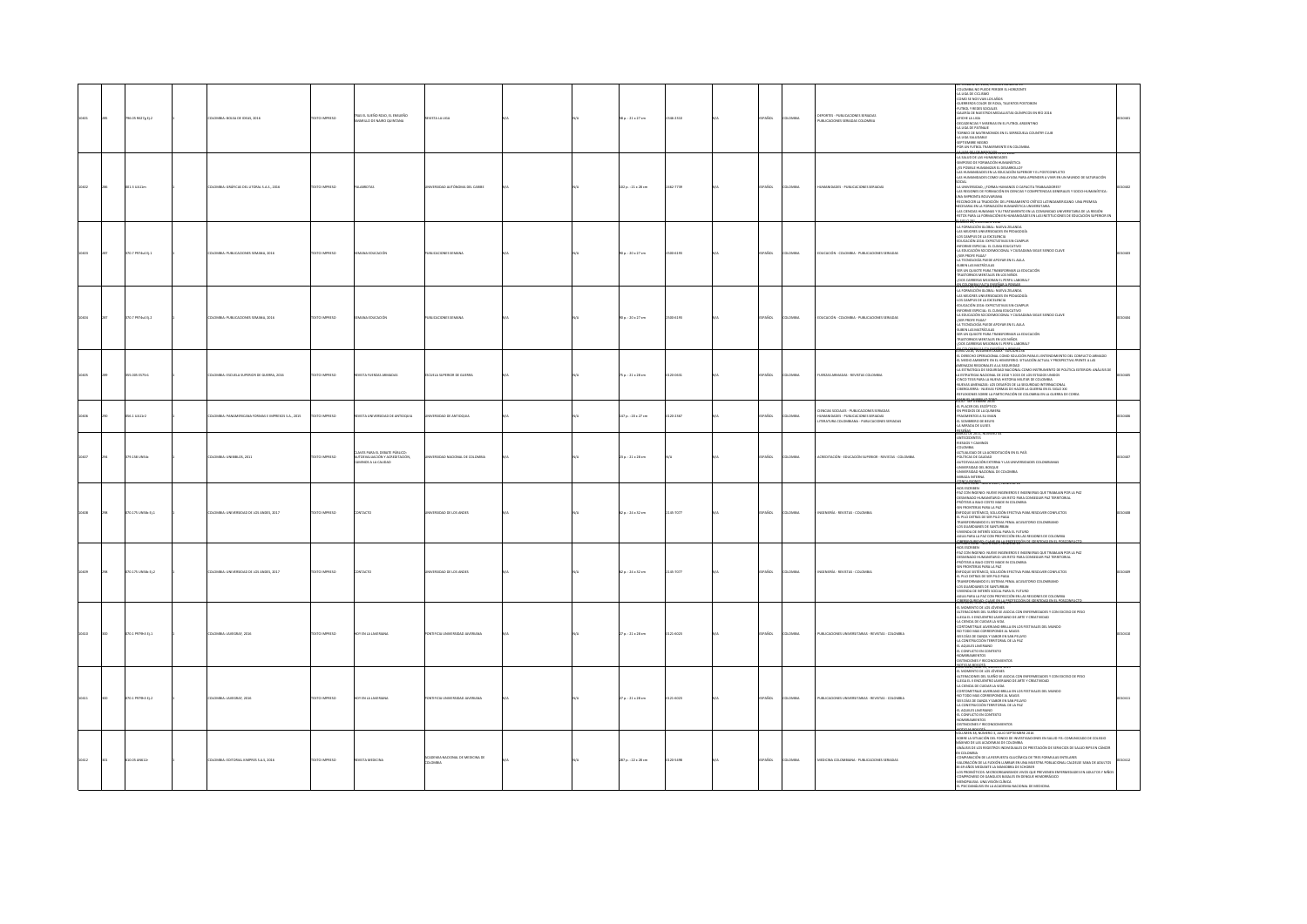|  | 389.6305 IC17n      | DLOMBIA: ICONTEC, 2016                                    | DZERNI OTXJT         | <b>IORMAS Y CALIDAD</b>                                     |                                                             |  | 54 p. : 21 x 30 cm      | 120-6622  | SPAÑOL        | <b>AIRMOJO</b> | NORMALIZACIÓN - REVISTAS - COLOMBIA                                       | 53 AÑOS FORJANDO UNA HISTORIA DE CAUDAD<br>SUTICA DE ATENCIÓN INTEGRAL EN SALUD<br>GUÍA PARA SISTEMAS DE GESTIÓN DE CONTINUIDAD DE NEGOCIO<br>CONTEC. ELEGIDO COMO SECRETARIO DEL SUBCOMITE DE CAFÉ DE ISO<br>INNOVACIÓN EN LA NORMALIZACIÓN UN RETO MUNDIAL<br>PENSAMENTO BASADO EN RIESGOS EN LA GESTIÓN DE LA CALIDAD<br>SGC. CATALIZADORES DE LA INNOVACIÓN DE LAS PIMES COLOMBIANAS<br>.<br>SICIONAMENTO INTERNACIONAL, UN PILAR ESTRATÉGICO INSTITUCIONA<br>UDITORÍA INTERNA DE SISTEMAS DE GESTIÓN, UNA PODEROSA HERRAMIENTA<br>ONOZCA LOS AVANCES EN LA CREACIÓN DE LA NORMA ISO 45001<br>SI TU MEJORAS LA PRODUCTIVIDAD DE LAS EMPRESAS, MEJORAS LA COMPETITIVIDAD DE LA<br><b>AIMON</b>                                |  |
|--|---------------------|-----------------------------------------------------------|----------------------|-------------------------------------------------------------|-------------------------------------------------------------|--|-------------------------|-----------|---------------|----------------|---------------------------------------------------------------------------|----------------------------------------------------------------------------------------------------------------------------------------------------------------------------------------------------------------------------------------------------------------------------------------------------------------------------------------------------------------------------------------------------------------------------------------------------------------------------------------------------------------------------------------------------------------------------------------------------------------------------------------------------------------------------------------------------------------------------------|--|
|  | 07.021 OC15 Ej.1    | <b>ILOMBIA: EDICIONES ANTROPOS, 2016</b>                  | <b>EXTO IMPRESO</b>  | INDICADORES DE CIENCIA Y TECNOLOGÍA                         | SERVATORIO COLOMBIANO DE CIENCIA Y<br><b>CNOLOGÍA</b>       |  | 204 p. : 17 x 24 cm     | 2323-072X | SPAÑOL        | LOMBIA         | NDICADORES CIENTÍFICOS<br>WESTIGACIÓN CIENTÍFICA                          | <b>NATIONAL AREA</b><br>PRESENTACIÓN<br>-RIFORMACIÓN DE REFERENCIA<br>-RIVERSIÓN EN ACTIVIDADES DE CIENCIA, TECNOLOGÍA E INNOVACIÓN<br>FORMADÓN CIENTÍFICA Y TECNOLÓGICA<br>-FORMACIÓN CIENTÍFICA Y TECNOLÓGICA<br>-CAPACIDADES NACIONALES DE CIENCIA Y TECNOLOGÍA<br>-MEDICIÓN DE GRUPOS DE INVESTIGACIÓN E INVESTIGADORES: RESULTADOS DE LA CONVOCATORIA<br>693 DE 2014<br>.<br>PRESENTACIÓN BIBLIOGRÁFI                                                                                                                                                                                                                                                                                                                       |  |
|  | 07.021 0015 012     | DLOMBIA: EDICIONES ANTROPOS, 2016                         | <b>OZSRRAI OTX3T</b> | NDICADORES DE CIENCIA Y TECNOLOGÍA                          | ERVATORIO COLOMBIANO DE CIENCIA Y<br><b>CNOLOGÍA</b>        |  | 204 p. : 17 x 24 cm     | 2323-072X | SPAÑOL        | <b>LOMBIA</b>  | <b>IDICADORES CIENTÍFICOS</b><br>WESTIGACIÓN CIENTÍFICA                   | INFORMACIÓN DE REFERENCIA<br>VERSIÓN EN ACTIVIDADES DE CIENCIA, TECNOLOGÍA E INNOVACIÓN<br>FORMACIÓN CIENTÍFICA Y TECNOLÓGICA<br>CAPACIDADES NACIONALES DE CIENCIA Y TECNOLOGÍA<br>MEDICIÓN DE GRUPOS DE INVESTIGACIÓN E INVESTIGADORES: RESULTADOS DE LA CONVOCATORIA<br>693 DE 2014<br>08 : 7700 BS 1607 <sup>Ani</sup>                                                                                                                                                                                                                                                                                                                                                                                                        |  |
|  | 005.1 0532          | 10MBIA: , 2002                                            | <b>EXTO IMPRESO</b>  | MAATICA I EMSAD                                             | COÓN GENERAL DE TELEVISIÓN EDUCA                            |  | 26 p. : 20 x 27 cm      |           | SPAÑOL        | LOMBIA         | MORMÁTICA -REVISTAS                                                       | enero - Febreiro 2002<br>- Sistemas de Niformación<br>-Clasificación de los sistemas de Información<br>-Análisis de los sistemas de Información<br><b>MINE AND ASSAULTED AND ASSAULT AND ASSAULT AND ASSAULT AND ASSAULT OF LAND STATION OF LAND AND ASSAULT AND ASSAULT AND ASSAULT AND ASSAULT AND ASSAULT AND ASSAULT AND ASSAULT AND ASSAULT AND ASSAULT AND ASSAULT AND ASSAUL</b><br>MANTENMIENTO Y CONTROL DEL SISTEMA<br>IDES<br>ULTIMEDIOS                                                                                                                                                                                                                                                                              |  |
|  | 9.2 M416            | <b>ELE: MAVAL, 2011</b>                                   | XTO IMPRESO          | <b>JOICS DE POLÍTICA EDUCATIVA</b>                          | STERIO DE EDUCACIÓN DE CHILE                                |  | 214 p.: 17 x 24 cm      | 719-5087  | PAÑOL         | u.             | QLÍTICA EDUCATIVA - REVISTAS - CHIL                                       | BLE ACCOUNT DE LA BELIONA (MINOR)<br>L'ESTATO DE LA SEP EN LA REDUCCIÓN DE LA SEGREGACIÓN SOCIECONÓMICA DEL SISTEMA ESCOLAR<br>RIENIO, PRIMEROS RESULTADOS<br>FORGACION ACADÉMICA Y SOCIOECONÓMICA AL VIV<br>FORGACION ACADÉMICA Y SOCIOEC<br>EUREWALIUN HLAUENNEA T SOLIUELONOMILA AL INI DRUK DE LA ESCUELA EN CHILE, ANAL<br>I MAGNITUD Y PRINCIPALES FACTORES EXPLICATIVOS<br>NÁLISIS SOBRE VALORACIONES, CONPRESIÓN Y USO DEL SIMCE POR PARTE DE DIRECTORES<br>COLARES DE ESTABL<br>LUIGNIS DE ESTABLECIMIENTOS SUBVENULINADOS<br>ALIDACIÓN DEL FROCESO DE ASSESSMENT CENTER PARA LA SELECCCIÓN DE DIRECTIVOS ESCOLARE:<br>DTA DE INVESTIGACIÓN: DETERMINANTES DE LA RETENCIÓN EN LOS PROGRAMAS E INSTITUCIONE:<br>EDUCACIÓ |  |
|  |                     | OMBIA: NOMOS IMPRESORES, 2014                             | O IMPRESO            | ESTROS MEJORES MAESTROS:<br>ERIENCIAS EDUCATIVAS EJEMPLARES | DACIÓN COMPARTIR                                            |  | 117 p. : 22 x 22 cm     | 19-7570   | .<br>Vice     | us.            | ALSTROS - PREMIOS - COLOMBIA                                              | EUGLALIUN SOPERIUR<br>OPUESTAS GARACORAS 2013<br>LOANZA EN EL MAGDALENA ORTEGA DE NARIÑO UNA COREOGRAFÍA DE LA VIDA<br>LNAGIA DE LA VIDA EN LA ESCUELA<br>AMOS JUNTOS, CRECEMOS JUNTO                                                                                                                                                                                                                                                                                                                                                                                                                                                                                                                                            |  |
|  | $1.1005$ C743c tj.1 | <b>ILOMBIA: GRAFISMO IMPRESORES LTDA, 2016</b>            | DZERRA OTX3          | CULTURA: FORMANDO A NUESTROS                                | ACED - CONFEDERACIÓN NACIONAL<br>ÓLICA DE EDUCACIÓN         |  | 17 p. : 21 x 28 cm      | 122-1566  | SPAÑOL        | oway           | ERSONAL DOCENTE - REVISTAS COLOMBIA                                       | ALARTE AUDIOVISUAL ESCOLAR, ESPEJO DEL CONTEXTO SO<br>KO XX, NUMERO 271, JUNIO - JULIO<br>LEVANDO NUESTRO POTENCIAL COMO EDUCADORES<br>: CANTO CORAL COMO ESTRATEGIA PARA EL DESARROLLO DE COMPETENCIAS CIUDADANAS QUE<br>CONTRIBUYAN AL MEJORAMIENTO DEL CUMA DE AULA<br>-CONACED APOSTÁNDOLE A LA FORMACIÓN INTERNACIONAL DE DIRECTIVOS<br>-ENTREVISTA A GUSTAVO ADOLFO RODRIGUEZ IMENO<br>ITAS PRESIDENTE CONACED NACIONAL<br>-DE QUE PAZ ESTAMOS HABLANDO<br>-VIOLENCIA DE GÉNERO, UNA PROBLEMÁTICA QUE DEBE SER ATENDIDA DESDE UNA NUEVA<br>CACIACIÓN<br>CONTRATACIÓN DE INSERTICIONES                                                                                                                                      |  |
|  | 1.1005 C743c tj.2   | LOMBIA: GRAFISMO IMPRESORES LTDA, 2016                    | TO IMPRESO           | CULTURA: FORMANDO A NUESTROS<br>DIRECTIVOS                  | ONACED - CONFEDERACIÓN NACIONA<br>ATÓLICA DE EDUCACIÓN      |  | 17 p. : 21 x 28 cm      | 122-1566  | AÑOL          | owax           | <b>RSONAL DOCENTE - REVISTAS COLO</b>                                     | $\begin{split} &\underline{A\in\mathcal{C}\in\mathcal{C}}\mathcal{C}\in\mathcal{C}\in\mathcal{C}\in\mathcal{C}\in\mathcal{C}\in\mathcal{C}\in\mathcal{C}\in\mathcal{C}\in\mathcal{C}\in\mathcal{C}\in\mathcal{C}\in\mathcal{C}\in\mathcal{C}\in\mathcal{C}}\mathcal{C} \subset\mathcal{C}\in\mathcal{C}\in\mathcal{C}\in\mathcal{C}\in\mathcal{C}\in\mathcal{C}\in\mathcal{C}\in\mathcal{C}\in\mathcal{C}\in\mathcal{C}\in\mathcal{C}\in\mathcal{C}\in\mathcal{C}\$<br>A CONTRATACIÓN DE INSTITUCIONES EDUCAT<br>VÃO XIX, NÚMERO 272, AGOSTO - SEPTIEMBRE                                                                                                                                                                        |  |
|  | 1.1005 C743c tj.1   | LOMBIA: GRAFISMO IMPRESORES LTDA, 2016                    | TO IMPRESO           | ULTURA: EDUCACIÓN Y PAZ                                     | VÁCED - CONFEDERACIÓN NACIONA<br>'ÓLICA DE EDUCACIÓN        |  | .<br>59 p. : 21 x 28 cm | 122-1566  | PAÑOL         | OMBA           | <b>BSONAL DOCTATE - REVISTAS COLOMBIA</b>                                 | ANO XIA, NUMENO 272, AMADIO - SEPITENINIS<br>- LA RECONDILACIÓN EN LA ACADEMIA, CAMINO A UNA CULTURA DE PAZ<br>-INTERACCIÓN CON EL PÚBLICO - FORD ABIERTO XIII CONSRESO NACIONAL<br>-EVALUACIÓN DEL XIII CONSRESO NACIONAL DE EDUCACIÓN<br>.<br>NAL DE EDUCACIÓN CATÓLICA<br>-EVALUACIÓN DEL XII CONORESO NACIONAL DE EDUCACIÓN CATÓLICA<br>-RIEMINIS CONACED 2016<br>-RIEMINIS CONACED 2016<br>-RIEMINYME VA RISOLUCIÓN PACÍFICA DE CONICIONS DE EN ONTRETO ESCOAR A TRAVÉS DE LA<br>-RIEMADYNE VA RIEMINAMENTO Y GRUP                                                                                                                                                                                                          |  |
|  | 71.1005 C743c EL2   | LOMBIA: GRAFISMO IMPRESORES LTDA, 2016                    | OZSRRNI OTX          | CULTURA: EDUCACIÓN Y PAZ                                    | VACED - CONFEDERACIÓN NACIONAL<br><b>TÓUCA DE EDUCACIÓN</b> |  | 59 p. : 21 x 28 cm      | 0122-1566 | SPAÑOL        | <b>LOMBIA</b>  | ERSONAL DOCENTE - REVISTAS COLOMBIA                                       | año XIX, número 272, agosto - septiembre<br>-la reconciliación en la academia, camino a una cultura de paz<br>-interacción con el público - ford abierto XIII consreso nacional de educación católica<br>Evaluación del XIII consreso nacional de educación católica<br>EMIOS CONACED 2016<br>NUESTROS EVENTOS<br>MEJORES MOMENTOS DEL CONGRESO NACIONAL DE EDUCACIÓN CATÓLICA<br>OMOVER LA RESOLUCIÓN PACÍFICA DE CONFLICTOS EN EL CONTEXTO ESCOLAR A TRAVÉS DE LA<br>JALIZACIÓN DEL PENSAMIENTO Y GRUPOS COOPERATIVOS<br>RZO 2016, VOLUMEN LXXXX - EDICION 235                                                                                                                                                                 |  |
|  | 5.005 ES75r         | <b>ILOMBIA: ESCUELA SUPERIOR DE GUERRA, 2016</b>          | OZSRRNI OTX3         | ERZAS ARMADAS                                               | CUELA SUPERIOR DE GUERRA                                    |  | 67 p. : 22 x 28 cm      | 120-0631  | SPAÑOL        | LOMBIA         | UERZAS ARMADAS - REVISTAS COLOMBIA                                        | PERSPECTIVA DE GÉNERO PARA EL FIN DEL CONFUCTO<br>-LA RESTITUCIÓN DE TIERRAS: UNA MIRADA EN CONTEXTO<br>ESARROLLO DE LA JUSTICIA TRANSICIONAL EN COLOMBIA (SEGUNDA ENTREGA)<br>COMO PERDER TERRITORIO: CASO COLOMBIA NICARAGUA<br>-CANO FERSA RAFAEL REYES PRIETO. LA REFORMA MILITAR DE 1907 Y SU INFLUENCIA EN EL<br>DESARROLLO MILITAR COLOMBIANO<br>LA IMPORTANCIA GEOPOLÍTICA Y LA REALIDAD DE LAS NACIONES<br>PRESENTE Y FUTURO DE LA INFANTERIA DE MARINA<br>.<br>LA TRANSFORMACIÓN DEL EJERCITO NACIONAL COLOMBIANO: DESDE EL FEPA HASTA EL PLAN<br><b>CTYLOON ARE ROBEO'S OF FIREDD BECHLE</b>                                                                                                                          |  |
|  | 796.05 R627r Ej.1   | 10MBIA: , 2016                                            | EXTO IMPRESO         | <b>EVISTA LA LIGA</b>                                       | OLSA DE IDEAS S.A.S.                                        |  | 58 p. : 21 x 27 cm      | 1346-2310 | <b>SPAÑOL</b> | LOMBIA         | IEPORTES - PUBLICACIONES SERIADAS<br>UBLICACIONES SERIADAS COLOMBIA       | A UN TOQUE<br>COLUMNA DE ESPERANZA PALACIO<br>COMITÉ OLÍMPICO COLOMBIANO<br>-LE ESTOY APUNTANDO A ORO EN RÍO<br>atio 2016<br>LA UGA DE CAMPEONES<br>-LA LIGA DE CAMPEONES<br>-EL CLUB DE LOS VIOLENTOS EN RUSIA<br>-ENLAZA LOS SUEÑOS DE LOS NIÑOS DE LA GUAIRA<br>CONSUMIR PAPAYA<br>MRERA DE LA MUJER<br>LUGA DEL ESTILO<br><b>HEARISONWHO</b>                                                                                                                                                                                                                                                                                                                                                                                 |  |
|  | 96.05 R627r EL2     | LOMBIA: 2016                                              | <b>VTO IMPERSO</b>   | <b>ATTA LA LIGA</b>                                         | <b>ILSA DE IDEAS S.A.S.</b>                                 |  | $58a : 21 \times 27$ cm | 146-2310  | PAÑOL         | numa           | .<br>Deportes - Publicaciones Seriadas<br>Publicaciones Seriadas colombia | COMPTÉ DI BARICO COLOM<br>-CUMITE DEMPRED COLONISIANO<br>-LE ESTOY APUNTANDO A ORO EN RÍO<br>-RÍO 2016<br>-LA LIGA DE CAMPEONES<br>-LA LIGA DE CAMPEONES<br>-EL CLUB DE LOS VIOLENTOS EN RUSIA<br>-ENLAZA LOS SUEÑOS DE LOS NIÑOS DE LA GUAIRA<br>-A CONSUMIR PAPAYA<br><b>MIRERA DE LA MUJER<br/>LUGA DEL ESTILO</b><br>HANGEMAN                                                                                                                                                                                                                                                                                                                                                                                                |  |
|  | 72.6521 K46k        | TADOS UNIDOS: . 2016                                      | OZSRRNI OTX3         | <b>GAPLAN INTERNATIONAL</b>                                 | <b>PLAN INTERNATIONAL</b>                                   |  | 74 p. : 20 x 28 cm      |           | SPAÑOL        | <b>LOMBIA</b>  | NGLÉS - REVISTAS                                                          | EL MÉTODO DE APRENDIZAJE DE KAPLAN<br>LATER DZRAU UT 30LI3-<br>-INGLÉS INTENSIVO<br>-INGLÉS SEMI-INTENSIVO Y ESTÁNDAR<br>AND Y SEMESTRE ACADÉMICO<br>-INGLÉS PARA EL ÉXITO EN LOS NEGOCIOS<br>-EXÁMENES: PREPARATE PARA OBTENER LOS MEJORES RESULTADOS<br>TU RUTA HACIA UN RÁPIDO PROGRESO<br>UN MÁGICO LUGAR PARA VIVIR<br>MERGIRSE EN LA CULTURA                                                                                                                                                                                                                                                                                                                                                                               |  |
|  | 56.1 UA11r3         | <b>ILOMBIA: PANAMERICANA FORMAS E IMPRESOS S.A., 2016</b> | DZERRAI OTX3         | REVISTA UNIVERSIDAD DE ANTIOQUIA                            | <b>ERSIDAD DE ANTIQQUIA</b>                                 |  | 143 p.: 20 x 27 cm      | 120-2367  | AÑOL          | LOMBIA         | REVISTAS - COLOMBIA                                                       | MORO: MARZO 2016<br>EL PLACER DEL ESCÉPTICO<br>EN PREDIOS DE LA QUIMERA<br>-FRAGMENTOS A SU IMAN<br>-EL SOMBRERO DE BEUYS<br>MIRADA DE ULISES                                                                                                                                                                                                                                                                                                                                                                                                                                                                                                                                                                                    |  |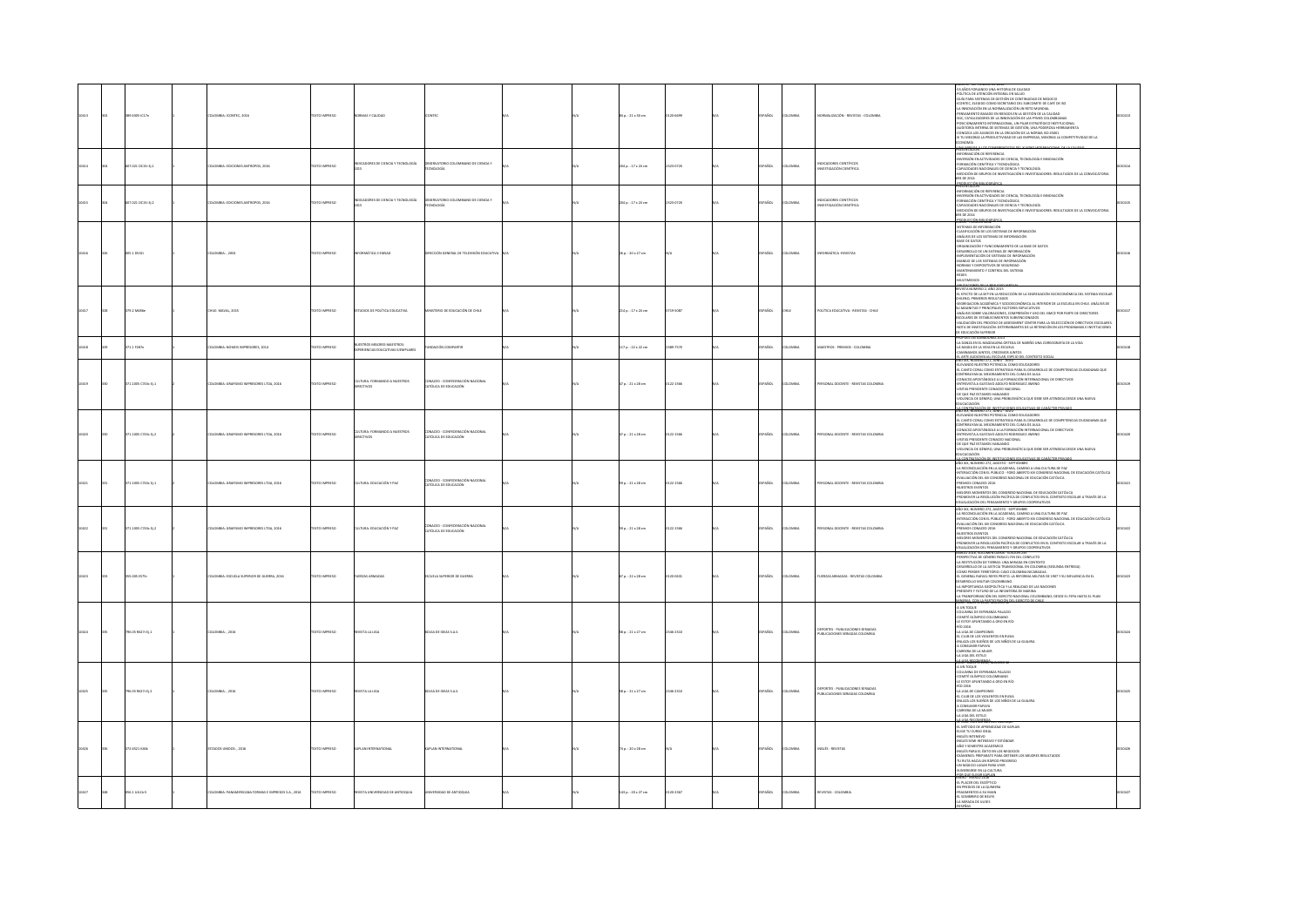|              | 370.1 F288+4    | LOMBIA: UNIVERSIDAD JAVERIANA, 2016          | TEXTO IMPRESO | VISTA JAVERIANA                                       | <b>INDACIÓN ESCRITORES</b>                                                 |  | 14 p.: 22 x 28 cm       | 120-3088  | ANDL.        | LOMBIA         | NCIAS SOCIALES - PUBLICACIONES SERIADAS - COLOMBIA<br>JMANDADES - PUBLICACIONES SERIADAS - COLOMBIA<br>JBLICACIONES UNIVERSITABLAS - REVISTAS - COLOMBIA | HORA DE LA CALIDAD EDUCATIVI<br>QUE DEBE SER LA FISCALÍA<br>A DE CERO A SIEMPRE: ATENCIÓN INTEGRAL A LA PRIMERA INFANCIA PARA CONSTRUI<br>N NUEVO PAÍS<br>ALIDAD EN LA EDUCACIÓN CATÓLICA<br>A CALIDAD EDUCATIVA EN LA TRADICIÓN DE LA COMPAÑÍA DE JESÚS<br>ALIDAD DE LA EDUCACIÓN JESUÍTA SE ESCRIBE CON C<br>CALISMO DE LA EDUCACIÓN ESTATA SE ESCRIBE CON C<br>LAS METOS DE LA EDUCACIÓN EN COLOMBIA: COMO AROPEAN LA CÁTEDRA DE LA PAZ<br>LA CHURAD EN LA EDUCACIÓN SUFFIRIDO: LAN JETO TAN INFORMANTE COMO AMBIGUO<br>LA EDUCACIÓN DE CALISMO DE                                                                                                                                                                                                                                                                                                                                                         |  |
|--------------|-----------------|----------------------------------------------|---------------|-------------------------------------------------------|----------------------------------------------------------------------------|--|-------------------------|-----------|--------------|----------------|----------------------------------------------------------------------------------------------------------------------------------------------------------|---------------------------------------------------------------------------------------------------------------------------------------------------------------------------------------------------------------------------------------------------------------------------------------------------------------------------------------------------------------------------------------------------------------------------------------------------------------------------------------------------------------------------------------------------------------------------------------------------------------------------------------------------------------------------------------------------------------------------------------------------------------------------------------------------------------------------------------------------------------------------------------------------------------|--|
|              | 001.3 UE22c1    | OMBIA: EDITORIAL ARTES Y LETRAS S.A.S., 2016 | TEXTO IMPRESO | HERENCIA REVISTA DE HUMANIDADES                       |                                                                            |  | 115 p. : 16 x 23 cm     | 794-5887  | PAÑOL        | owax           | nes . anvistas . co                                                                                                                                      | LOWEN 15, ENERGY SONIG DE 2016<br>JARTHIS ALDOLDOZ 30 OZRU AU 3RBO<br>COME UN CHOOSE DE SOCIOLOGÍA ERITHEL (MA CUESTIÓN DE MÉTODO)<br>A ARTEROSCHIAMARENDO DE MAGIANTAL (MA CUESTIÓN DE MÉTODO)<br>ARTEROSCHIAMARENDO DE MAGIANA EN CHOCAL EL MA REFERINDUZIONES EN LA POLÍTICA<br>ARTERA SOCIÁTICA - MATERIA<br>35 ALCANCES COSMOPOLITAS Y UNIVERSALES DE LA PROPUESTA DE HABERMAS SOBRE EL ROL DE L<br>HELMILLE COMMUNICATION                                                                                                                                                                                                                                                                                                                                                                                                                                                                               |  |
|              | 370 UNS6c EL1   | MNOA: UNESCO, 2013                           | DZERNIK OTXET | ARTA INFORMATIVA DEL IPE                              | UNESCO - INSTITUTO DE PLANEAMIENTO DE LA<br>EDUCACIÓN                      |  | $16a : 21 \times 30$ cm |           | <b>PAROL</b> | <b>ANCIA</b>   | ANITICACIÓN FOLICATIVA - PUBLICACIONES SEBIADAS                                                                                                          | EUSIDE DE LA ESTERA FUELCO.<br>ACORE A LA FLANCIA COMPANYA CONSTRUCIÓN DE LA AMACHIA HISTORIA<br>VIUDA A LA FLANCIACIÓN: HERRAMENTAS Y SISTEMAS<br>MONA A LA FLANCIACIÓN: HERRAMENTAS Y SISTEMA<br>AS FORTALEZAS DEL MAPA ESCOLAR<br>A HINERA<br>NCROSOFT Y EL DESARROLLO DE LA EDUCACIÓN<br>OS MODELOS DE SIMULACIÓN<br>DIAGNÓSTICO SECTORIAL<br>ARANTÍA DE LA CONFIABILIDAD DE LOS DATOS<br>OS SISTEMAS DE INFORMACIÓN EN LOS PAÍSES ARABES: EL CASO DE TUNEZ<br>ERRAMIENTAS AL SERVICIO DE LA RESILIENCIA<br>magness creaters are assessed as                                                                                                                                                                                                                                                                                                                                                              |  |
| <b>CEAD!</b> | 370 UNS6c Ej.2  | MAICIA: UNESCO, 2013                         | TEXTO IMPRESO | ARTA INFORMATIVA DEL IPE                              | ISCO - INSTITUTO DE PLANEAMIENTO DE LA<br>EDUCACIÓN                        |  | 16 p.: 21 x 30 cm       |           | PAÑOL        | RANCIA         | ANIFICACIÓN EDUCATIVA - PUBLICACIONES SERIADAS                                                                                                           | JEUMEN XXXI NUNERU 1, ENDIU - JUNIU DE 2013<br>YUDA A LA FLANIFICADÓN: HERRANIENTAS Y SISTEMAS<br>TICA Y CONFIANZA. UN EJE CLAVE DE LA PRÓXIMA ESTRATEGIA DEL IIPE<br>AS FORTALEZAS DEL MAPA ESCOLAR<br>.<br>In history and the mass for the manufacture<br>A INNOVACIÓN EN LA RECOPILACIÓN<br><b>INTERNATIVE DESARROLLO DE LA EDUCACIÓN</b><br>OS MODELOS DE SIMULACIÓN<br><i>AT INCOMENTION SECTIONAL</i><br>ARANTÁL OS LA CONFARBILINA DEL COS DATOS<br>OS SETEMAS DE INFORMACIÓN EN LOS PAÍSES ARABES: EL CASO DE TUNEZ<br>EERRAMENTAS AL SERVICIO DE LA RESULTINGA<br>11 I <u>NF FORMA EN NEPONANTO</u> CE LA RESULTINGA<br>11                                                                                                                                                                                                                                                                           |  |
| 10432        | 372.65 ET83e    | STADOS UNIDOS: , 2012                        | TEXTO IMPRESO | VGLISH TEACHING FORUM                                 | VGLISH TEACHING FORUM                                                      |  | 52 p.: 21 x 27 cm       | XX33-022  | vauts        | ADOS UNIDOS    | NGLÉS - ENSEÑANZA - REVISTAS                                                                                                                             | ING AND TEACHING GENERATION Y<br>NDERSTANDING AND TEACHING GENERATION Y<br>SING ORIGINAL VIDEO AND SOUND EFFECS TO TEACH ENGLISH<br>REFLECTIONS<br>A CALL TO SERVICE<br>THE PSYCHIC REWARS OF TEACHING: AN INTERVIEW WITH JAMES E. ALATIS<br>GOOD TEACHING IS TIMELESS<br>GOOD TEACHING IS TIMBLESS<br>DECONVERSATION CLASS<br>DESTROYING THE TEACHER: THE NEED FOR LEARNER-CENTERED TEACHING<br>EEN CHARACTERISTICS OF A GOOD TEACHER<br>CLASSROCIM ACTIVITIES<br>CLASSROCIM ACTIVITIES<br>TUBET DE 2018 TERCERA EDICION ESPECIAL                                                                                                                                                                                                                                                                                                                                                                            |  |
|              | 163.32 SN009v   | DLOMBIA: ZETA PMŠL, 2006                     | TEXTO IMPRESO | ence                                                  | ISTEMA NACIONAL DE ATENCIÓN INTEGRAL A<br>LA POBLACIÓN DESPLAZADA - SNAIPD |  | 24 p.: 21 x 28 cm       |           | PAÑOL        | OMBA           | <b>IQLENCIA - REVISTAS</b>                                                                                                                               | VEUERDO DE VOLUNTADES: UN AVANCE MÁS EN MATERIA DE POLÍTICA SOCIAL DE APOYO A LA<br>OBLACIÓN DESPLAZADA Y VULNERABLE POR LA VIOLENCIA EN COLOMBIA<br>IOGOTÁ Y MEDELLÍN POLÍTICAS QUE ACUERDAN SU VOLUNTAD PARA LA ATENCIÓN AL<br><b>ESPLAZAMENTO</b><br>OGOTÁ D.C. EN BUSCA DE ACUERDOS Y VOLUNTADES<br>NTE PAISA DE ACUERDO Y CON VOLUNTAD                                                                                                                                                                                                                                                                                                                                                                                                                                                                                                                                                                   |  |
|              | 001.4 0291a2    | LOMBIA: GIMNASIO CAMPESTRE, 2016             | DZERNI OTXIT  | <b>CIEALORTZA</b>                                     | <b>MASO CAMPETER</b>                                                       |  | 149 p. : 21 x 28 cm     | 124-2138  | SPAÑOL       | <b>AIRMOJO</b> | <b>ISTIGACIÓN - REVISTAS - COLOMBIA</b>                                                                                                                  | INIÁRIE A DE PERI EXAMPARE A MONTRO DE PERIODE A MARIA EN ANTENIA EN ANTENIA EN ARTE EL CARRE EL CARRE EL CARR<br>CO METEORITOS EN LA CIRIA DE GREGORIO VASQUEZ DE ARCE Y CEBALLOS<br>FERINA FOTOGRAFÍA E IDENTIDAD: AUTO-PRODUCIÓN<br>CONSUMO DE IMÁGENES EN REDES<br>UCHLEJ<br>JE LAS MÁQUINAS MECÁNICAS A LAS MÁQUINAS OBERNÉTICAS. CUERPO. SUBJETIVIDAD Y<br>NOLOGÍAS DE PODER<br>LUNDLOOPO DE FODER<br>JTRA VEZ LA ESCRITURA. OTRA VEZ ESCRITURA Y RESISTENCIA EN CARTAS DE ALVARO MUTIS<br>ARACTERIZACIÓN DEL DOMINIO CONSERVADO DE LAS TIROSINASAS EN UNA POLITENOL OXIDADA<br>OJUJ 30 A3IT3N<br>PUTETINA NE KUNO<br>REFERENCIA APIS MELLIFERA POR FLORES DE JARDINES UBICADOS EN UN COLEGIO DE USAQUÉN<br>NÁLISIS DE UNA SITUACIÓN DIDÁCTICA EN EL PROCESO DE APRENISIZAIE DE LA LECTO-ESCRITURA<br>USICAL A TRAVÉS DE SISTEMAS Y MECAN<br>TRATEGIAS DE DIVULGACIÓN DE MÚSICA INDEPENDIENTE EN BOGOTÁ |  |
|              | 620.005 UNSB    | LOMBIA: UNIMINUTO, 2015                      | TEXTO IMPRESO | EVSTA INVENTUM: INGENIERÍA<br>NOLOGÍA E INVESTIGACIÓN | ARIA MINUTO DE DIO                                                         |  | 69 p.: 21 x 28 cm       | 1909-2520 | PAÑOL        | LOMBIA         | GENIERÍA - REVISTAS - COLOMBIA                                                                                                                           | .<br>DICIÓN NÚMERO 18<br>IL SOFTWARE LIBRE: ¿FIN DE LA PROPIEDAD INDIVIDUAL?<br>MPETENCIAS GENÉRICAS EN INGENIERÍA Y SU APORTE AL PERFIL PROFESIONAL<br>RINCIPIOS DE ARQUITECTURA PARA GESTIÓN DE FACTORES DE IMPACTO EN IMPLEMENTACIÓN DE<br>IQUITECTURA EMPRESARIAL UTILIZANDO TOGAF PARA ENTIDADES PÚBLICAS COLOMBIANAS<br>VALUACIÓN DE UNA PROPUESTA DIDÁCTICA PARA EL FORTALECIMIENTO DE LAS HABILIDADES<br>ÁSICAS EN MATEMÁTICAS EN ESTUDIANTES QUE INGRESAN A LA EDUCACIÓN SUPERIOR.<br>NA MIRADA AL CONTROL DE PROCESOS A TRAVÉS DE LA DINÁMICA DE SISTEMAS<br>ROPUESTAS DE DISEÑO PARA UN SISTEMA DE TRATAMIENTO Y LA REUTILIZACIÓN DE AFLUE<br>XTILES COMBINANDO TECNOLOGÍAS CONVENCIONALES CON EL PROCESO DE OXIDADÓN AVANEM<br>OMPORTAMIENTO TÉRMICO DE CARRONES DE SANTANDER Y CUNDINAMARCA Y MEZILAS EN LA<br>ODUCCIÓN DE COQUE NETALÚRICO<br>ODUCCIÓN DE COQUE NETALÚRICO DE SANT              |  |
|              | 355.005 ES75r2  | LOMBIA: ESCUELA SUPERIOR DE GUERRA, 2014     | DZERNI OTXIT  | <b>EVISTA FUERZAS ARMADAS</b>                         | <b>ISCUELA SUPERIOR DE GUERRA</b>                                          |  | 75 p. : 22 x 28 cm      | 120-0631  | <b>PAÑOL</b> | LOMBIA         | UERZAS ARMADAS - REVISTAS COLOMBIA                                                                                                                       | STICIA TRANSICIONAL CON ENFOQUE DIFERENCIAL<br>STORIAS DE VIDA, MILITARES Y POUCIAS: LAS OTRAS VÍCTIMAS DEL CONFUCTO<br>ICIDENCIA DE LA GRAN GUERRA EN COLOMBIA<br>ROFESIONALES DE LAS ARMAS FORMADOS POR COMPETENCIAS ¿VALORES EN CRISIS?<br>OMO FURENS, EL HOMBRE COMO GUERRERO<br>L'EENTRO DE GRAVEDAD ESTATAL<br>CERAS PARTES<br>CONDUCTIONS                                                                                                                                                                                                                                                                                                                                                                                                                                                                                                                                                              |  |
|              | 55.005 ES75r3   | LOMBIA: ESCUELA SUPERIOR DE GUERRA, 2014     | DZSRRNI OT    | <b>ISTA FUERZAS ARMADAS</b>                           | CUELA SUPERIOR DE GUERRA                                                   |  | 9 p.: 22 x 28 cm        | $-0631$   | <b>Viol</b>  | <b>AIRMOJ</b>  | JERZAS ARMADAS - REVISTAS COLOMBIA                                                                                                                       | EGUNDO CENTENARIO INDEPENDENCIA DE CUNDINAMARCA<br>N RECUERDO DEL GENERAL ALVARO VALENCIA TOVAR<br>PAPA ENCARNABA TODOS LOS VALORES QUE HACEN DIGNO A UN SER HUMANO: ALVARO<br>LENCIA PARRA<br>A JUSTICIA COMO EQUIDAD Y LOS CÍRCULOS VIRTUOSOS COMO APORTES A LA PREVENCIÓN Y<br>ESOLUCIÓN DE CONFLICTOS ARMADOS<br>A APROXIMACIÓN A LAS TRANSFORMACIONES DEL CRIMEN TRANSNACIONAL ORGANIZADO EN .<br>A AMERISMANCINA A LAS TRANSFORMACIONES DEL CURMISMACIONAL CONSAMIZACION<br>LIBRATANCIO NUEVA INTENTE DE AMERIAZAS CONTRA LA SEGURIDAD NACIONAL<br>LIBRATANCO NUEVA INTENTE DE AMERIAZAS CONTRA LA SEGURIDA INCIDIAL<br>LIBRATA MILITARE<br>ENERY STATYOUMEN Down - 231                                                                                                                                                                                                                                 |  |
|              | 355.005 E575r4  | OMBIA: ESCUELA SUPERIOR DE GUERRA, 2014      | TEXTO IMPRESO | EVISTA FUERZAS ARMADAS                                | <b>ISCUELA SUPERIOR DE GUERRA</b>                                          |  | 57 p. : 22 x 28 cm      | 120-0631  | PAÑOL        | OMBA           | <b>JERZAS ARMADAS - REVISTAS COLOMBIA</b>                                                                                                                | L POSTCONFLICTO Y LAS POSIBLES MISIONES PARA LAS FUERZAS MILITARES<br>UESTROS HEROES TAMBIÉN SON VÍCTIMAS<br>HULLA RESI RESIDENTA MARRIA SUR VÉTRICAS UN INSTRUIDENT QUE APRETA LA SEGUINDA PÚBLICA<br>ACTIVIDADES ECORÓMENAS CRIMINALES UNA INSTRUIDENTE DAN ECORÓMENA<br>FURNAMENTOS ECORÉMICANO ARMENAS VI DESPOIS CONVERTINTS PAPA CONSTRUIR                                                                                                                                                                                                                                                                                                                                                                                                                                                                                                                                                              |  |
|              | 371.122 SA235r4 | DLOMBIA: SANTILLANA S.A., 2014               | TEXTO IMPRESO |                                                       |                                                                            |  | 85 p. : 21 x 28 cm      | 2322-7036 | PAÑOL        | <b>LOMBIA</b>  | PACTACIÓN DOCENTE - COLOMBIA - PUBLICACIONES SERIADAS                                                                                                    | INA NUEVA AGENDA PARA LAS POLÍTICAS PÚBLICAS<br>L DIÁLOGO ENTRE LOS TEXTOS<br>AS PRUEBAS SABER, UN EJERCICIO DE LECTURA<br>KTERACCIÓN Y CUNTINUIDAD ENTRE LA ADQUISICIÓN DEL LENGUAIE Y EL APRENDIZAJE DE LA CTURA Y LA ESCRITURA<br><b>BU AFAARD "AND DE 2006</b>                                                                                                                                                                                                                                                                                                                                                                                                                                                                                                                                                                                                                                            |  |
|              | 796.05 C659r    | DLOMBIA: COMITÉ OLIMPICO COLOMBIANO, 2016    | DZERNI OTXIT  | REVISTA OLÍMPICA                                      | COMITÉ OLÍMPICO COLOMBIANO                                                 |  | 120 p. : 21 x 28 cm     | 2027-2383 | SPAÑOL       | <b>AIRMOJO</b> | <b>SEPORTES - COLOMBIA - PUBLICACIONES SERIADAS</b>                                                                                                      | AGAINMON BROWNSHIPS<br>COLORINAL DES PRESIDENTE<br>COLORINAL DES PRESIDENTE<br>-2536: UN AÑO CLAVIE PARA COLORINA<br>-2536: UN AÑO CLAVIE PARA COLORINA<br>-255 EL LA EDUCACIÓN PÍSICA CORRO PIDEESIÓN<br>-245 EES PONNEROS OLÍMPICOS OFICIALES<br>PSOBRASTA CAMAROO 14 BOIBA COLOMBANA<br>DLOMBIA VUELVE A LOS JUEGOS. PARA NO FALTAR JAMÁS<br>A NUEVA MIRADA DE LOS AÑOS SESENTA<br>-TOKIO 1964<br>-NACE COLDEPORTES                                                                                                                                                                                                                                                                                                                                                                                                                                                                                        |  |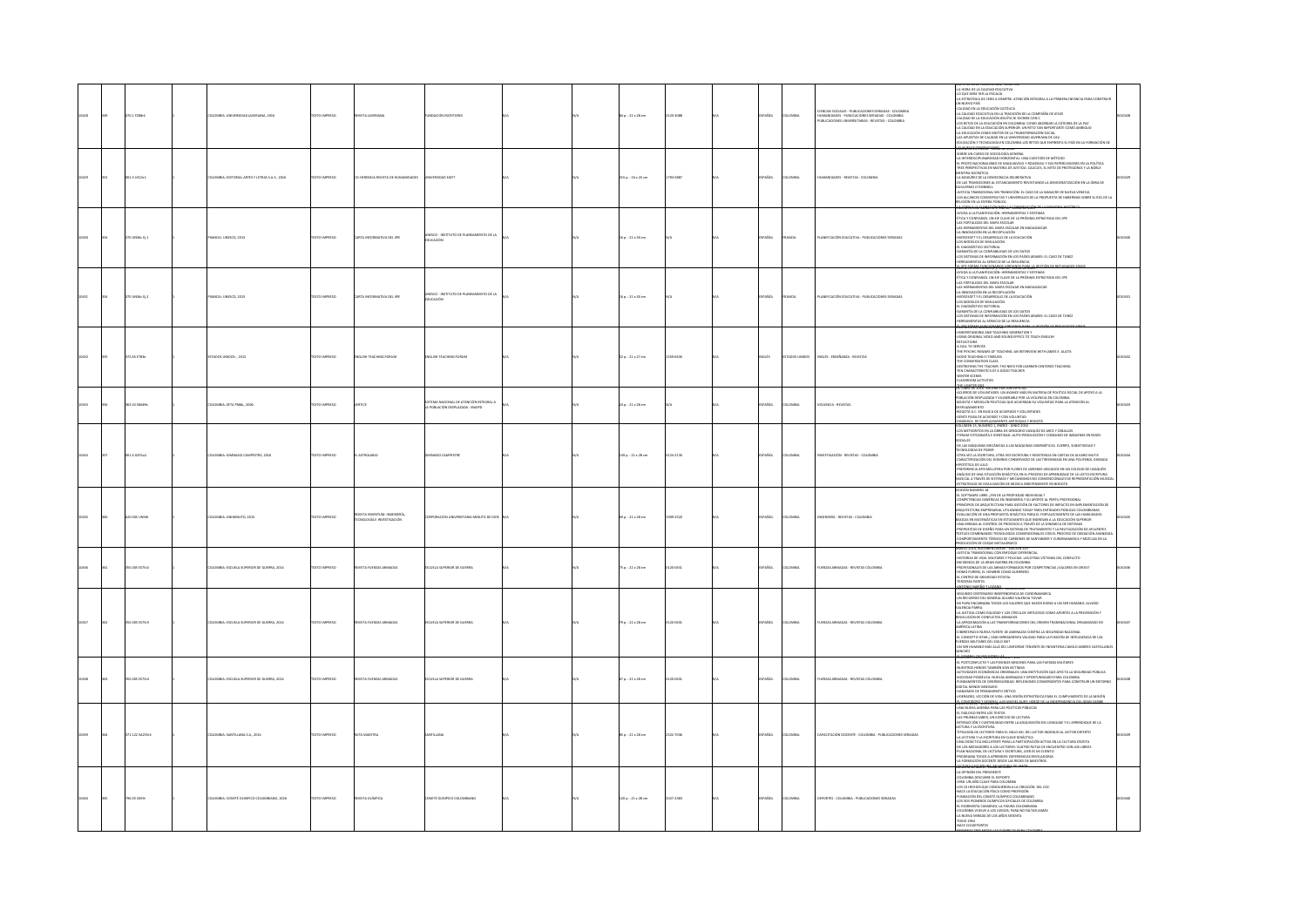|  | 351.05 UNSBa Ej. 1  | <b>ILOMBIA: EDITORIAL KIMPRES S.A.S, 2016</b>  | TEXTO IMPRESO | RIBUNA, REVISTA DE ASUNTOS PÚBLICOS                                                                               | RSIDAD DE LOS ANDES                   |                   | 19 p. : 21 x 28 cm      | 22-3557   | ÑO          | MOV          | ON PÚBLICA - PUBLICACIONES SERIADAS                                                                                                                                 | NÚMERO 13 AGOSTO 2016<br>-UNIVERSAUZACIÓN DE LA EDUCACIÓN MEDIA DE CALIDAD: EL RETO QUE SIGUE PARA LLEGAR A SER<br>- UNIVERSIDADE DE ATOMOGIO MERA DE CALIDAD II ESTA DE ESTADO DE ESTADO EN CONDENANTO EN CORRENTE EN EL ESTADO DE CORRENTE EN EL ESTADO EL CORRENTE EN EL ESTADO EL ESTADO EL ESTADO EL ESTADO EL ESTADO EL ESTADO EL ESTADO EL<br>DE PADRES Y NIÑOS                                                                                                                                                                                                                                                                                                                                                                                                                                                                                                                                                                                                                                               |  |
|--|---------------------|------------------------------------------------|---------------|-------------------------------------------------------------------------------------------------------------------|---------------------------------------|-------------------|-------------------------|-----------|-------------|--------------|---------------------------------------------------------------------------------------------------------------------------------------------------------------------|----------------------------------------------------------------------------------------------------------------------------------------------------------------------------------------------------------------------------------------------------------------------------------------------------------------------------------------------------------------------------------------------------------------------------------------------------------------------------------------------------------------------------------------------------------------------------------------------------------------------------------------------------------------------------------------------------------------------------------------------------------------------------------------------------------------------------------------------------------------------------------------------------------------------------------------------------------------------------------------------------------------------|--|
|  | 351.05 UNSEA 01.2   | DLOMBIA: EDITORIAL KIMPRES S.A.S. 2016         | TEXTO IMPRESO | RIBUNA, REVISTA DE ASUNTOS PÚBLICOS                                                                               | NIVERSIDAD DE LOS ANDES               |                   | 0 p.: 21 x 28 cm        | 422-3557  | AÑOL        | <b>OMBIA</b> | MINISTRACIÓN PÚBLICA - PUBLICACIONES SERIADAS                                                                                                                       | NÚMERO 13 AGOSTO 2016<br>-UNIVERSALIZACIÓN EN LA EDUCACÍÓN MEDIA DE CALIDAD: EL RETO QUE SIGUE PARA LLEGAR A SER<br>COLOMBIA LA MEJOR EDUCADA<br>-INVESTIGACIÓN ACCIÓN PARTICIPATIVA COMO UNA FILOSOFÍA DE VIDA: ENCONTRANDO EL CORAZÓN<br>-<br>EL PREGRADO EN GOBIERNO Y LA SOLUCIÓN DE PROBLEMAS PÚBLICOS<br>-{QUÉ VENDRÁ DESPUÉS DE LA PAZ? FUTUROLOGÍA DESDE LA CIENCIA POLÍTICA<br>AS PROVECCIONES DEL FONDO MONETARIO INTERNACIONAL<br>-LAS HABILIDADES SOCIOEMOCIONALES, CONDICION NECESARIA PARA UNA PAZ DURADERA<br>-DESCENTRALIZACIÓN: VEINTICINCO AÑOS DESPUÉS<br>-VENEZUELA: RETOS Y REALIDADES<br>.<br>INSTRUYENDO SUEÑOS: EL IMPACTO DE FAMILIA EN ACCIÓN SOBRE LAS ASPIRACIONES EDUCA                                                                                                                                                                                                                                                                                                                 |  |
|  | 378.104 UNS4c       | DLOMBIA: UNIBIBLOS, 2011                       | TEXTO IMPRESO | AVES PARA EL DEBATE PÚBLICO:<br>COOPERACIÓN INTERNACIONAL EN LA<br>UNIVERSIDAD DE COLOMBIA: EL RETO DEL<br>DOK OU | ERSIDAD NACIONAL DE COLOMBIA          |                   | $23a : 21 \times 28$ cm | 009-0096  | AÑOL        | <b>OMBIA</b> | OOPERACIÓN INTERNACIONAL - REVISTAS - COLOMBIA                                                                                                                      | DE PACRES Y NIÑOS<br>SEPTEMBRE DE 2011, NUMERO 50<br>-HACIA UNA AGENCIA DE COOPERACIÓN<br>-EL EJERCIDO DIRECTO DE LAS RELACIONES INTERNACIONALES<br><b>DESIGNATION</b><br>DRTAFOLIO DE COOPERACIÓN<br>-<br>-<br>-<br>- MÓDULO DE ADMINISTRACIÓN DE CONVENIOS<br>ÓDULO DE CONVOCATORIAS<br>DULO DEL BANCO DE PROYECTOS                                                                                                                                                                                                                                                                                                                                                                                                                                                                                                                                                                                                                                                                                                |  |
|  | 001.3 UE22c2        | DLOMBIA: EDITORIAL ARTES Y LETRAS S.A.S., 2015 | TEXTO IMPRESO | HERENCIA REVISTA DE HUMANIDADES                                                                                   | ERSIDAD EAFIT                         |                   | 297 p. : 16 x 21 cm     | 794-5887  | AÑOL        | owaw         | AMIDADES - REVISTAS - COLOMBIA                                                                                                                                      | MÓDULO DE INDICADORES<br>ULOMEN 12, OUDO - UNIDIMIRE DE 2023<br>EDARLE ANÍMICO FUNDAMENTAL Y ORÍTICA A LA CULTURA CONTEMPORÁNEA EN HEIDEGGER<br>LA EXPRESIÓN CREADORA DEL SENTIDO DE LA EXPERENCIA<br>CONSIDERACIONES SOBRE EL DOLOR DESDE UNA PERSPECTIVA FENOLOGÍA<br>EL FENÓMENO DE LA APELACIÓN<br>DE DAVIDSON A LA TEORÍA DE LA EMOCIÓN, Y VUELTA<br>-ME UNIVERSION PARA FILM DE LA FRANCISION, VIVIETA<br>-MENDELADURA, REFRESANTACIÓN, INFERENCIA Y ARGUMENTACIÓN<br>-MENTER EDENIANO: EDEFENSIÓN I EDICACIÓN EN LA FROCA CONTEMPORÁNEA<br>-EL ESPÍRITURE SERIEDAD SEÑALADO POR SARTIE VIS                                                                                                                                                                                                                                                                                                                                                                                                                    |  |
|  | 71.1007 F962d Ej.1  | MINE EDITORIAL KIMPRES S.A.S., 2015            | EXTO IMPRESO  | <b>AÉCTICA LIBERTADOR</b>                                                                                         | MEIÓN UNIVER                          |                   | 234 p. : 23 x 22 cm     | $11-3501$ |             |              | ÉCTICA - PUBLICACIONES SERIADA<br>SOCIOLOGÍA - PUBLICACIONES SERIADAS<br>FILOSOFÍA DE LA EDUCACIÓN - PUBLICACIONES SERIADAS<br>HUMANIDADES - PUBLICACIONES SERIADAS | <b>DISCUCIONES Y DEBATES</b><br>FORMACIÓN PARA LA PAZ DESDE CONTEXTOS EDUCATIVOS: CONCEPTOS FUNDAMENTALES<br><b>FORMATION PRAIA APAX DESCRIPTION DESCRIPTIONS CONSERVATION PRAIA SUBSERVATION PRAIA CONSERVATION DE DESCRIPTION DE SUBSERVATIONS DE LA CONSERVATION DE SUBSERVATIONS DE LA CONSERVATION DE LA CONSERVATION DE LA CONSERVATIO</b><br>ONDAMERICANO<br><b>POLÍTICAS EMP</b><br>.<br>SARIALES ENFOCADAS AL CUIDADO DEL MEDIO AMBIENTE: UNA VISIÓN DESDE EL                                                                                                                                                                                                                                                                                                                                                                                                                                                                                                                                               |  |
|  | 371.1007 F962d Ej.2 | <b>ILOMBIA: EDITORIAL KIMPRES S.A.S., 2015</b> | TEXTO IMPRESO | MALÉCTICA LIBERTADORA                                                                                             | DACIÓN UNIVERSITARIA LOS LIBERTADORES |                   | 234 p. : 23 x 22 cm     | 011-3501  | So.         | MAGNA        | MUÉCTICA - PUBLICACIONES SERIADAS<br>SOCIOLOGÍA - PUBLICACIONES SERIADAS<br>FILOSOFÍA DE LA EDUCACIÓN - PUBLICACIONES SERIADAS<br>ANDADES - PUBLICACIONES SERIADAS  | 1003-000-000406785<br>-DISCUCIONES Y DEBATES<br>-FORMACIÓN PARA LA PAZ DESDE CONTEXTOS EDUCATIVOS: CONCEPTOS FUNDAMENT<br>-SABERES CAMPESINOS LOCALES PARA LA INTERIOSCIPLINARIEDAD EDUCATIVA RURAL<br>MENTALES<br>SAMING LOWER IN SUSPENSIONES LAS POSIBILIDADES EN EL CONTEXTO ESCOLAR<br>ANNIPULARES Y SUS APUCACIONES LAS POSIBILIDADES EN EL CONTEXTO ESCOLAR<br>EL APRENDIZAJE - SERVICIO COMO ESTRATEGIA PARA EL FORTALEOMIENTO DE LA FORMACIÓN<br><br>RIMMONISMO - SI ESPANYALICANO EN L'AGOLIER DE PRODUIS ARES EN SON EN LOCALITAT (EL CONSUMERTO EN LOCALITAT DE<br>COS MARILETTO EN L'ACCIONALITAT EN PARTIE DEL PRODUIS ARES EN LA POLITICA DE LA COASE DOMINANT<br>4.4 CHISE ECONÓMI                                                                                                                                                                                                                                                                                                                   |  |
|  | 70.175 AL316a Ej.1  | OMBIA: GRÁFICAS EUROPA, 1996                   | DZER IMPRESO  | LA: REVISTA DE LA ASOCIACIÓN<br>CAMERICANA DE ARCHIVOS                                                            | ADON COLOMBIANA DE ARCHIVOS           |                   | 00 p.: 21 x 28 cm       |           | <b>So</b>   |              | EVISTAS -                                                                                                                                                           | <b>POLITICAL EMPERATION ESTATE INFORMACIA COLONOLS ACTIONAL COMPANY (SEE ALL AND ACTIONAL COMPANY CONTINUES)</b><br>COMPANY (SEE ALL AND A PARTICIS DE THATA<br>COMPANY COMPANY (SEE ALL AND A PARTICIS DE THATA<br>CALINATION DE DES COMPAN<br>-<br>ARCHIVOS QUE SALEN A LA CALLE<br>-LAS FUENTES DOCUMENTALES SECRETAS DE MACONDO<br>-HERMES Y LOS TIEMPOS DE LA HISTORIA<br>-EL CARIBE POR DENTRO<br>LAS FORMAS DE LA ESPERANZA                                                                                                                                                                                                                                                                                                                                                                                                                                                                                                                                                                                   |  |
|  | 70.175 AL316a Ej.2  | VISIA: GRÁFICAS EUROPA, 1996                   |               | ALA: REVISTA DE LA ASOCIACIÓN                                                                                     |                                       |                   | $p. : 21 \times 28$ cm  |           |             |              | WSTAS -                                                                                                                                                             | <b>RUNGEO IN ENERGY SURFACE SERVICE SERVICES</b><br>RUNGEO IN ENERGY SURFACES DE LA MEMORIA<br>- COMO HACER CORRER RÍOS DE TINTA<br>- COMO MACRI CORRENTE DISSI DE TRITA<br>1. A ALIANZA DE COMERNES Y PIRATAS<br>1. A TRADICÓN DEL DESVELO<br>1. A TRADICÓN DEL DESVELO<br>1. A CA ACUNOS COMO SISTEMA<br>1. A MONDA JUNA JUNA PAGÓN<br>1. AMENINES DOLUMENTALES SECRETAS E<br>1. ANGH<br><b><i>IFTAS DE MACONDO</i></b><br>-<br>LAS FORMAS DE LA ESPERANZA<br><b><i><u><i>INTORNSBRIS</i></u></i></b>                                                                                                                                                                                                                                                                                                                                                                                                                                                                                                              |  |
|  | 600.05 C687c Ej.1   | ILOMBIA: PRINTER COLOMBIANA S.A., 2016         | TEXTO IMPRESO | ENCIA TECNOLOGÍA INNOVACIÓN 2016                                                                                  |                                       | <b>DLCIENCIAS</b> | 242 p. : 21 x 27 cm     |           | ARCK.       | <b>MAGIN</b> | TECNOLOGÍA - REVISTAS - COLOMBIA                                                                                                                                    | HALIA DUNDE VANOS<br>-SECTORES ESTRATÉGICOS<br>-SALIA<br>-ENERGÍA<br>-<br>-<br>TIC<br>-<br>SOCIEDAD<br>PROTAGONISTAS<br>-NOUSTRIA CTEL<br>-CTEL & LAS REGIONE<br>-APROPACIÓN<br>-GALLASOGOEVAGIO                                                                                                                                                                                                                                                                                                                                                                                                                                                                                                                                                                                                                                                                                                                                                                                                                     |  |
|  | 600.05 C687c Ej.2   | MBIA: PRINTER COLOMBIANA S.A., 2016            | XTO IMPRESO   | NCIA TECNOLOGÍA INNOVACIÓN 2016                                                                                   |                                       | <b>ILCIENCIA</b>  | 242 p. : 21 x 27 cm     |           | .<br>Кос    | wa           | CNOLOGÍA - REVISTAS - COLOMBIA                                                                                                                                      | INCIADONDE VANUS<br>-SECTORES ESTRATEGICOS<br>-SALUD<br>-SALUD<br>- ALIMENTOS<br>- ANERGÍA<br>- ANDUSTRIA CTEL<br>- PROTAGONISTAS<br>- ANDUSTRIA CTEL<br>- CTEL & LAS REGIONES<br>- APROPIACIÓN<br><b>ROPACIÓN</b>                                                                                                                                                                                                                                                                                                                                                                                                                                                                                                                                                                                                                                                                                                                                                                                                   |  |
|  | 71.1225A235r5       | LOMBIA: SANTILLANA S.A., 2012                  | TEXTO IMPRESO |                                                                                                                   | THEAN                                 |                   | 12 p.: 21 x 28 cm       | 122-7036  | AÑOL        | way          | <b>SPACITACIÓN DOCTNITE - COLOMBIA - PUBLICACIONES SEBIADAS</b>                                                                                                     | -WIRDHAUGH<br>1602: Michael Maria de 2012<br>- Jac II: Die it Auga- retos y oportunidades<br>- An I' Eucladón<br>- An IECESDAIS DRAR LAREA<br>- Anner India de Ania<br>- Anner India de Ania<br>SITUACIONES DE AULA OTRO MUNDO<br>RECURSOS INNOVADORES<br>COMENDACIONES CULTURALES                                                                                                                                                                                                                                                                                                                                                                                                                                                                                                                                                                                                                                                                                                                                   |  |
|  | 378.86105 ULI3a     | ILOMBIA: LEON GRÁFICAS, 2016                   | TEXTO IMPRESO | <b>ABOL DE TINTA</b>                                                                                              | VERSIDAD DE IBAGUE                    |                   | 12 p. : 21 x 27 cm      | 0-592X    | <b>vice</b> | way          | VIELICACIONES UNIVERSITABLAS - REVISTAS - COLOMBIA                                                                                                                  | SYMPANGMENO 217 AGOSTO DE 2016<br>LA CLAVE DE LA PAZ<br>UNA VÍA PARA QUE EL SECTOR PRIVADO CONTRIBUYA A LA PAZ<br>SEÑO QUE CONSTRUYE PAZ                                                                                                                                                                                                                                                                                                                                                                                                                                                                                                                                                                                                                                                                                                                                                                                                                                                                             |  |
|  | 058.406 R438        | OLOMBIA: EDITORES CONARTE, 2015                | TEXTO IMPRESO | STA RETO: REVISTA ESP<br>TECNOLOGÍAS TRANSVERSALES DE LA<br>DRGANIZACIÓN, GESTIONANDO<br>TONOCIMIENTO             | ETO - SENA                            |                   | 122 p. : 22 x 28 cm     | 111-8059  | AÑOL        | OMBIA        | NOVACIONES TECNOLÓGICAS - PUBLICACIONES SERIADAS                                                                                                                    | IMEN 3, NUMERU 3, ENANG 1 ANNO 65 ANG.<br>STIGACIÓN SOBRE EL MERCADEO, LA LOGÍSTICA Y LA PENETRACIÓN REAL DE LA INCLUSIÓN<br>ANCIERA EN COLOMBIA, ASÍ COMO SU SITUACIÓN ACTUA<br>IVERSIONES FINANCIERAS Y SU IMPACTO EN LA CALIDAD DE LA FORMACIÓN EN EL ÁREA<br>AGROPECUARIA DEL SENA - CIAT<br>RELACIONES ENTRE LOS FLUIOS DE EFECTIVO DEL SECTOR EMPRESARIAL DEL DEPARTAMENTO DEL<br>QUINDIO Y EL PRODUCTO INTERNO BRUTO REGIONAL EN EL PERÍODO 2002 A 2011<br>-OCHO PASOS PARA PLANEAR ESTRATÉGICAMENTE EN MICROEMPRESAS GERENCIADAS POR NO<br>ERENTES<br>IELACIONES ENTRE LOS FLUJOS DE EFECTIVO DE LAS EMPRESAS DE RISARALDA Y EL PRODUCTO<br>-REMIUNDIS ENTRE LUS FUJUS DE ELECTRO DE MS ENFRESAS DE RISMANIAM T EL PRUDUCI (D<br>INTERNO BRUTO REGIONAL PARA EL SECTRO COMERCAL EN EL PERIDIO 2002 - 2011<br>-OPORTUNIDADES PARA EL DEPARTAMENTO DEL HULIA EN EL MERCADO DE FERT<br>IL CRECIMIENTO ECONÓMICO REGIONAL PARA EL SECTOR AGROPECUARIO, DURANTE EL PERÍODO<br>CAMBRINHULO DE LOS AÑOS 2003 A 3033 |  |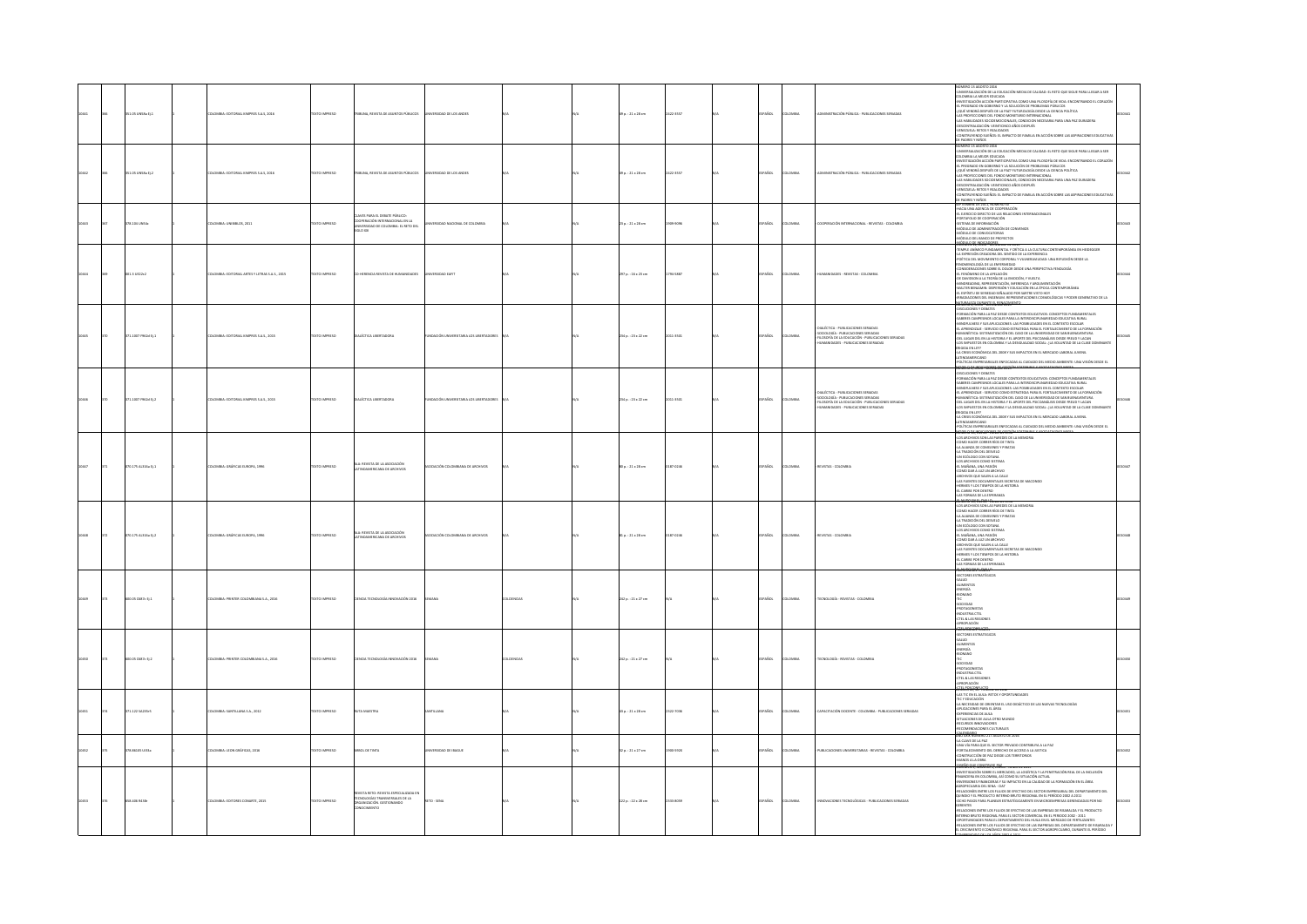|  | 70.1 UC16h          | LOMBIA: EDITORIAL KIMPRES LTDA, 2014           | DZERNI OTXIT        | <b>IDJAS UNIVERSITARIAS</b>                                                                                                                           | IVERSIDAD CENTRAL                                    |  | 250 p.: 20 x 27 cm      | 0120-1101 | SPAÑOL        | LOMBIA         | PUBLICACIONES UNIVERSITARIAS<br>PUBLICACIONES SERIADAS                                                                                                               | MAS HUMANÍSTICOS Y SOCIALE<br>JITURA INTERACTIVA<br>PROVIMACIONES LITERARIAS<br>CREACIÓN<br>-POESÍA<br>-EUENTO<br>-FOTOGRAFÍA<br>CRÓNICA<br>ENTREVISTA<br>PLÁSTICA<br>CINE<br><b>ANÚSICA</b>                                                                                                                                                                                                                                                                                                                                                                                                                                                                                                                                       |  |
|--|---------------------|------------------------------------------------|---------------------|-------------------------------------------------------------------------------------------------------------------------------------------------------|------------------------------------------------------|--|-------------------------|-----------|---------------|----------------|----------------------------------------------------------------------------------------------------------------------------------------------------------------------|------------------------------------------------------------------------------------------------------------------------------------------------------------------------------------------------------------------------------------------------------------------------------------------------------------------------------------------------------------------------------------------------------------------------------------------------------------------------------------------------------------------------------------------------------------------------------------------------------------------------------------------------------------------------------------------------------------------------------------|--|
|  | 0.175 N146a Ej.1    | TADOS UNIDOS: , 2016                           | <b>XTO IMPRESO</b>  | VSA 2016 ANNUAL CONFERENCE & EXPO                                                                                                                     | SSOCIATION OF INTERNATIONAL EDUCATORS                |  | 15 p. : 21 x 28 cm      |           | auts          | ADOS UNIDO     | DUCACIÓN - REVISTAS                                                                                                                                                  | REGISTER, BOOK BUILD<br>GHLIGHTS<br>ROFESSIONAL LEARNING<br>-PRECONFERENCE WORKSHOPS<br>-WSIT DENVER<br>-TRAVEL INFORMATION<br>-SIGNATURE PROGRAMS<br>CONGRAND PARTS                                                                                                                                                                                                                                                                                                                                                                                                                                                                                                                                                               |  |
|  | 0.175 N146a Ej.2    | 14005 UNIDOS: , 2016                           | <b>XTO IMPRESO</b>  |                                                                                                                                                       | SOCIATION OF INTERNATIONAL EDUCATORS                 |  | 15 p.: 21 x 28 cm       |           | auts          | ADOS UN        | DUCACIÓN - REVISTAS                                                                                                                                                  | <b>COSTER, BOOK BUILD</b><br>$\begin{minipage}{0.9\linewidth} \textbf{ABLIR}, \textbf{B}\textbf{A}\textbf{a}, \textbf{b}, \textbf{c}, \textbf{d}, \textbf{d}} \\ \textbf{ADRJURSIONAL LIARNING} \\ \textbf{PRECONIERACKAL INORMING} \\ \textbf{MSIT CENVER} \\ \textbf{TSINARIURE PROGMAING} \\ \textbf{SIGNARITURE PROGRAMS} \\ \textbf{NQRJARITAR} \\ \textbf{NQRIARITAR} \end{minipage}$                                                                                                                                                                                                                                                                                                                                        |  |
|  | 151.05 UNSEA EL1    | DLOMBIA: EDITORIAL KIMPRES S.A.S. 2016         | DZERNI OTXIT        | RIBUNA, REVISTA DE ASUNTOS PÚBLICOS:<br><b>DPORTUNIDADES Y EXIGENCIAS DEL FIN DEL<br/>CONFUCTO</b>                                                    | INVERSIDAD DE LOS ANDES                              |  | $47a : 21 \times 28$ cm | 2422-3557 | SPAÑOL        | <b>DLOMBIA</b> | <b>OMINISTRACIÓN PÚBLICA - PUBLICACIONES SERIADAS</b>                                                                                                                | .<br>CONFLICTO EN COLOMBIA: ¿CÓMO LLEGAMOS HASTA AQUÍ?<br>A GENERACIÓN DE LA ESPERANZA<br>OS ACUERDOS DE PAZ Y EL GASTO PÚBLICO<br>UÁLES SON LAS GRANDES NECESIDADES DE GASTO DEL POSCONFUCTO?<br>.<br>EMPRESAS POR LA RECONDILACIÓN<br>VÍCTIMAS, NO VÍCTIMAS Y SUS OPINIONES SOBRE LA JUSTICIA TRANSICIONAL: HALLAZGOS DEL CASO<br><b>COMBAND</b><br>COLOMBIA Y LAS MISIONES DE PAZ DE NACIONES UNIDAS<br>CORRALADOS EN EL RÍO: EL DERECHO A LA CIUDAD DE LOS HABITANTES DE CALLE EN MEDELLÍN<br>VOLVER A LA TIERRA<br>LA IMPORTANCIA DE PODER VOLVER                                                                                                                                                                             |  |
|  | 51.05 UNSEA EL2     | LOMBIA: EDITORIAL KIMPRES S.A.S. 2016          | <b>XTO IMPRESO</b>  | .<br>UNA, REVISTA DE ASUNTOS PÚBLICOS:<br>RTUNIDADES Y EXIGENCIAS DEL FIN DE<br>ORTUNIDA<br>INFLICTO                                                  | <b>PRIDAD DE LOS ANDES</b>                           |  | $70.121 \times 28$ cm   | 422-3557  | PAÑOL         | OMBIA          | MINISTRACIÓN PÚBLICA - PUBLICACIONES SEBADAS                                                                                                                         | LA MONTIFACIA EN FORM VOLVAD EN TRIMONIA<br>ALGORITATIONES ES EN APERI VIA PARTIMITORIA<br>4. COMENTADORES EN APERI VIA PARTIMITORIA<br>4. COMENTADORES AREA EL ANDRE DISPONSIBIO EN ANGLOS<br>4. COMENTADORES EN ARTE GARDO EN ARCHERANT<br>ILUMBIANU<br>"II CRABIA Y I AS MISIONES DE 847 DE NACIONES I INDIAS<br>JELIMINA T LAS MISILINES DE VAL DE NAKJUNES UNIDAS<br>CORRALAGOS EN EL RÍO: EL DERECHO A LA CIUDAD DE LOS HABITANTES DE CALLE EN MEDELLÍN<br>DUVER A LA TIERRA<br>UMPORTANCIA DE PODER VOLVER                                                                                                                                                                                                                  |  |
|  | 1.897505 ES74p      | LOMBIA: ESAP, 2013                             | <b>DZSRRMI OTX3</b> | MICA                                                                                                                                                  | ISCUELA SUPERIOR DE ADMINISTRACIÓN<br>1ÚBLICA - ESAP |  | 103 p.: 22 x 28 cm      | 120-5129  | PAÑOL         | OMBIA          | EVISTAS ESTUDIANTILES - COLOMBIA - PUBLICACIONES SERIADAS                                                                                                            | UMERO 14, AÑO 2013<br>IDADANÍA: ASUNTO DE NIÑOS Y NIÑAS<br>MAPOS EXPLORABLES PARA LA AMPLIACIÓN DE LA EXPERIENCIA DE INCLUSIÓN DE LA MUJER EN LA<br>INISTRACIÓN PÚBLICA<br>ERENCIAS PEDAGÓGICAS QUE MOTIVAN EL APRENDIZAJE: VISITA AL MUSEO CASA DE LA MONEI<br>-EL PSICOANÁLISIS DENTRO DE UNA TRANSDISCIPUNA DE LO PÚBLICO<br>-LA RECONSTRUCCIÓN COMO POSIBUIDAD DE REARTICULACIÓN DEL TEJIDO SOCIAL<br>-ADMINISTRACIÓN PÚBLICA TERRITORIAL FRENTE AL ESTADO DE EMERGENCIA INVERNAL Y DE<br>NHIMINI INTENSIONE DE MISSION DE DE L'ANDIO DE EMERICION RIVERNAL Y DE EN MISSION (NATIONAL DE L'ANDIO DE L'AN<br>FASCILIS NATURALIS DOCUMINI DE PORTANT LONDONALIS A IL RÉGIME DE L'ANDIO DE L'ANDIO DE L'ANDIO PROMINI INTENSI<br> |  |
|  | 78.861 UNS4c        | DLOMBIA: UNIMEDIOS, 2014                       | EXTO IMPRESO        | ES PARA EL DEBATE PÚBLICO: LO QUE<br>ESTÁ EN JUEGO EN LA EDUCACIÓN<br>SUPERIOR: DISENSOS Y CONSENSOS SOBRE<br>ACUERDO 2034                            | IVERSIDAD NACIONAL DE COLOMBIA                       |  | $23a : 21 \times 28$ cm | 303-3095  | SPAÑOL        | <b>LOMBIA</b>  | EDUCACIÓN SUPERIOR - REVISTAS - COLOMBIA                                                                                                                             | NOVIEMBE DI JOSIA, NUMERO ES<br>AGUERROS Y DESACUERDOS EN LO SUPERIOR<br>EDUCACIÓN PÚBLICAY GRAVILHA<br>COS LÍMITES DE LA GRATUIDAD<br>CAS LÍMITES DE LA GRATUIDAD<br>CAINCA, E INIQUACIÓN, (JPARA QUÍ MODELO DE PAÍS)<br>JUACA EDUCACIÓN, (JPAR<br>LBAJO IMPACTO DE LA PRODUCCIÓN CIENTÍFICA NACIONAL<br><b>FOR IND AMA ROOP ROLEERING ARE ARRESTED FOR THE</b><br><b>ITONOMÍA X LENTROADE GÁTEOR</b>                                                                                                                                                                                                                                                                                                                             |  |
|  | 24.09861 UNS4c Ej.1 | LOMBIA: UNIMEDIOS, 2015                        | <b>XTO IMPRESO</b>  | VES PARA EL DEBATE PÚBLICO: LA<br>ARRERA POLÍTICA EN LAS SEIS PRINCIPALE<br>IUDADES DEL PAÍS: ANÁLISIS DE CARA A<br>AS ELECCIONES PARA ALCALDES 2016  | <b>RSIDAD NACIONAL DE COLOMBIA</b>                   |  | 23 p.: 21 x 28 cm       | 309-9095  | PAÑOL         | LOMBIA         | CAMPAÑAS POLÍTICAS - REVISTAS - COLOMBIA<br>ALCALDES - REVISTAS - COLOMBIA                                                                                           | <b>NTECEDENTES</b><br>OGOTÁ: LA CONTIENDA CENTRADA EN TRES CANDIDATOS<br>-LA CONTIENDA ELECTORAL EN MEDELLÍN: ¿ALONSO SALAZAR VS. JUAN VELEZ?<br>-EN CALI, ESTRECHA DIFERENCIA ENTRE GARZON, ARMITAGE Y ORTIZ<br>BARRANQUILLA, UNA ELECCIÓN ANUNCIADA<br>ABSTENCIONISMO Y DESINTERES, SELLO DE ELECCIONES EN CARTAGENA<br>TO EN BLANCO, MAYORÍA EN BUCARAMANGA<br><b>TOBAL DE 2015, NUMERO 66</b>                                                                                                                                                                                                                                                                                                                                  |  |
|  | 24.09861 UNS4c Ej.2 | LOMBIA: UNIMEDIOS, 2015                        | <b>CESRRINI OTX</b> | ES PARA EL DEBATE PÚBLICO: LA<br>ARRERA POLÍTICA EN LAS SEIS PRINCIPALE<br>JUDADES DEL PAÍS: ANÁLISIS DE CARA A<br>AS ELECCIONES PARA ALCALDES 2016 - | RSIDAD NACIONAL DE COLOMBIA                          |  | 23 p.: 21 x 28 cm       | 509-9095  | AÑOL          | OMBIA          | CAMPAÑAS POLÍTICAS - REVISTAS - COLOMBIA<br>ALCALDES - REVISTAS - COLOMBIA                                                                                           | -ANTECEDENTES<br>-BOGOTÁ: LA CONTIENDA CENTRADA EN TRES CANDIDATOS<br>-<br>LA CONTIENDA ELECTORAL EN MEDELLÍN: ¿ALONSO SALAZAR VS. JUAN VELEZ)<br>-EN CALI, ESTRECHA OIFERENCIA ENTRE GARZON, ARMITAGE Y ORTIZ<br>-BARRANQUILLA, UNA ELECCIÓN ANUNCIADA<br>-ABSTENCIONSMO Y DESINTERES, SELLO DE ELECCIONES EN CARTAGENA<br>-NOTO EN BLANCO, MAYORÍA EN BUCARAMANGA<br>- CONFLUEUVINEE                                                                                                                                                                                                                                                                                                                                             |  |
|  | 1.405 UP71r         | <b>COMBIA: BUHOS EDITORES LTDA, 2015</b>       | <b>XTO IMPRESO</b>  | STADE INVESTIG<br>WACIÓN                                                                                                                              |                                                      |  | 155 p. : 21 x 28 cm     | 027-8305  | <b>SPAÑOL</b> | LOMBIA         | WESTIGACIÓN CIENTÍFICA - REVISTAS - COLOMBIA                                                                                                                         | <b>OTOMY STATISTICS ENERGY FUNDS TO ANNOUNCE AND ARREST TO A MARKET AND ARREST TO A MARKET OF A MARKET OF A MARKET</b><br>COMPETITIVIDAD DEL SECTOR PAPERO COLOMBIANO: ANÁLISIS DESDE UNA PERSPECTIVA MACRO<br>COMPITY INDICES IL SECOND PAPER COLORADING ANNIAS IL SUR UN PAPER CHANGE ANNO 1990 IN CASA COMPITY IL SURFACE AND CONTINUES IN A 1990 IN CASA COMPITY IL SURFACE AND INTERNATIONAL COMPITY IN A 1990 IN CASA COMPITY IL SURFA                                                                                                                                                                                                                                                                                       |  |
|  | 78.101 M534c1       | LOMBIA: MINISTERIO DE EDUCACIÓN NACIONAL, 2010 | OZSRRNI OTX         | ALIDAD EDUCATIVA                                                                                                                                      | (STERIO DE EDUCACIÓN NACIONAL                        |  | 12 p.: 21 x 28 cm       | 794-7022  | SPAÑOL        | LOMBIA         | EDUCACIÓN SUPERIOR - REVISTAS - COLOMBIA                                                                                                                             | seos en educación durante ocho años de gobierno: punto de<br>Ise lo constellido<br>O NUEVO DEL EXAMEN DE ESTADO ICFES SABER I<br>SERVATORIO LABORAL DE EDUCACIÓN REVELÓ RESULTADOS DE SE<br>GOTÁ AVANZA HACIA LA UNIVERSALIZACIÓN DE LA EDUCACIÓN SUPERIOR<br>UMPLEAÑOS NÚMERO 60 DEL ICETEX<br><b>LUNDERSON DE ATLÁNDICO SIDEREA EN MODALIDAD DE</b>                                                                                                                                                                                                                                                                                                                                                                              |  |
|  | 378.101 M534c2      | KOMBIA: MINISTERIO DE EDUCACIÓN NACIONAL, 2011 | OZSRRI OTXT         | LIDAD EDUCATIVA                                                                                                                                       | STERIO DE EDUCACIÓN NACIONAL                         |  | 32 p. : 21 x 28 cm      | 794-7022  | SPAÑOL        | LOMBIA         | EDUCACIÓN SUPERIOR - REVISTAS - COLOMBIA                                                                                                                             | .<br>ABANTIZAR EL ACEISO Y LA PERMANENCIA A LA EDUCACIÓN SUPERIOR, UNA INVERSIÓN CON<br>MÚLTIPLES UTILIDADES<br>EAFIT, UNA UNIVERSIDAD ABIERTA AL MUNDO<br>-INCREMENTAR EL DESARROLLO DE LA EDUCACIÓN SUPERIOR EN LA REGIÓN CARIBE, GRAN RETO DE<br>LA UNIVERSIDAD DE ATLÁNTICO<br>DE BIENESTAR UNIVERSITARIO<br>-PIEA, PROGRAMA INSTITUCIONAL DE EXCELENCIA ACADÉMICA<br>NONG DE LAS 20 CARRERAS CON MAYOR DEMANDA EN LAS EMPRESAS<br><b>105 BE 3814, NORTHS IDE, YOUR TEL AND FORD CLOCK INT</b>                                                                                                                                                                                                                                 |  |
|  | 0.100088            | 2006. AMAIRING GADDRIVING LAMAGIC              | CONSIGNATION        | <b>FUSTA INVESIANA</b>                                                                                                                                | MOACIÓN ESCRITORES                                   |  | 54 p. : 21 x 28 cm      | 0120-3088 | SPAÑOL        | LOMBIA         | .<br>Cencias sociales - publicaciones seriadas - colombia.<br>Humanidades - publicaciones seriadas - colombia.<br>PUBLICACIONES UNIVERSITARIAS - REVISTAS - COLOMBIA | <b>LUGY DE SUI, AUGUSTO DE VOID EST AND FUBLICADER 18 **** DER LUGERER DE VOID EN EN CONFIDENTATION (FOR PRESENT<br/>RONDARDON V EN PERIOD EN CONTENTANTOS INSTITUIT DE VOID EN CONFIDERATION PRESENT DE CONFIDERATION (FOR PRESENT<br/></b><br>.<br>GUACIÓN Y CONOCIMIENTO DEFINEN EL FUTURO EMPRESABIAL DE BOGOTÁ Y CUNDINAMARCA<br>BBOG: UN MODELO DE INNOVACIÓN EMPRESARIAL DE BOGOTÁ Y CUNDINAMARCA<br><b><i>PLIMERADY MODERN TEMP</i></b>                                                                                                                                                                                                                                                                                    |  |
|  | 070.1 P979b4 Ej.1   | ILOMBIA: JAVEGRAF, 2016                        | DZERNI OTX3T        | <b>IDY EN LA JAVERIANA</b>                                                                                                                            | TIFICIA UNIVERSIDAD JAVERIANA                        |  | 27 p. : 22 x 28 cm      | 121-6023  | ARDL          | LOMBIA         | PUBLICACIONES UNIVERSITARIAS - REVISTAS - COLOMBIA                                                                                                                   | NO MÁS GUERRA<br>LUERES: PESCA ARTESANAL Y RÍO MAGDALENA<br>VISIÓN HISTÓRICA DEL PENSAMIENTO AMBIENTAL LATINOAMERICANO<br>MOMENTO ESTELAR DE LA INGENIERÍA JAVERIANA<br>APOYO A VÍCTIMAS DE LA VIOLENCIA<br>-LIDERAZGO IGNACIANO JUVENIL EN COMUNIDADES CON DESAFÍOS SOCIALES<br>ERIANO EREA CASAS CON PLÁSTICO RECICLADO<br>SICIONAMENTO DE LAS REVISTAS CIENTÍFICAS JAVERIANAS<br>DENDOS DE LA PAZ<br>DYECTO ACADÉMICO EN BENEFICIO DE LOS NIÑOS<br><b>BRAMENTOS</b><br><b>DAS BOGOTÁ</b>                                                                                                                                                                                                                                        |  |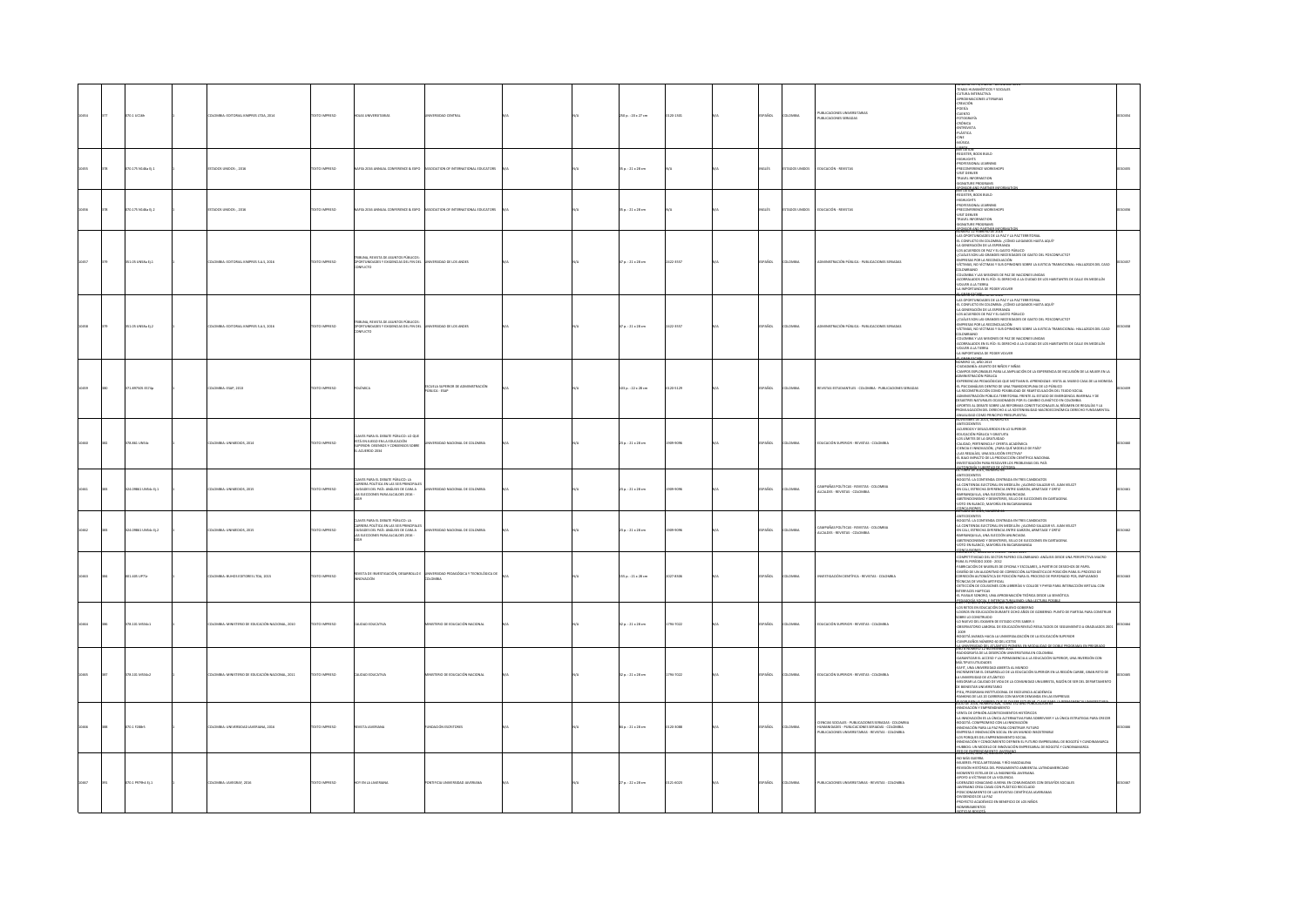|  | го.1 Р97964 tj.2    | LOMBIA: JAVEGRAF, 2016                              | TEXTO IMPRESO | OY EN LA JAVERJANA                                                                                | FICIA UNIVERSIDAD JAVERIANA            |  | 7 p. : 22 x 28 cm        | 121-6023 | PAÑOL             | OMBIA         | PUBLICACIONES UNIVERSITARIAS - REVISTAS - COLOMBIA           | (2000) AND AN ARCHIVER USED MAGNATING<br>AND MAGNETIC STEAM ATTEMPATION AND MAGNATING<br>-BEVIDDIN HISTÓRICA DEL PERSAMENTO AMBIENTAL LATINOAMBILCANO<br>-BEVIDDIN HISTÓRICA DEL PERSAMENTO AMBIENTAL LATINOAMBILCANO<br>-GEOVINA DEL PERS<br>-POSICIONAMENTO DE LAS REVISTAS CIENTÍFICAS JAVERIANAS<br>VIDENDOS DE LA PAZ<br>IOYECTO ACADÉMICO EN BENEFICIO DE LOS NIÑOS<br>MERAMIENTOS<br><b>CALBORATÁ</b>                                                                                                                                                                                                                                                                                                  |  |
|--|---------------------|-----------------------------------------------------|---------------|---------------------------------------------------------------------------------------------------|----------------------------------------|--|--------------------------|----------|-------------------|---------------|--------------------------------------------------------------|---------------------------------------------------------------------------------------------------------------------------------------------------------------------------------------------------------------------------------------------------------------------------------------------------------------------------------------------------------------------------------------------------------------------------------------------------------------------------------------------------------------------------------------------------------------------------------------------------------------------------------------------------------------------------------------------------------------|--|
|  | 78.805 UE22e2 Ej.1  | OMBIA: UNIVERSIDAD EAFIT, 2016                      | EXTO IMPRESO  | IL EAFITENSE: ASÍ MIRA EAFIT EL FUTURO<br>IRAS 55 AÑOS DE VIDA                                    |                                        |  | 77 p.: 16 x 24 cm        | 24-3624  | <b>Scc</b>        | <b>MON</b>    | DUCACIÓN SUPERIOR - PUBLICACIONES SERIADA                    | LUMINH THUMINH<br>-EAITT, SS AÑOS EN LA TRANSFORMACIÓN Y CONSTRUCCIÓN DE HUMANIDAD<br>-HALLAZGOS QUE APORTAN A LA CONSTRUCCIÓN DE POLÍTICAS PÚBLICAS<br>-LA CALIDAD EDUCATIVA DE LOS COLEGIOS SE MIDE Y CLASIFICA DESDE LA U<br>-UN RETO: INSPIRAR A LA MUJER A TRANSFORMAR SU AMBIENTE<br>-LA PAREJA QUE ENCONTRÓ SU DESTINO EN LA UNIVERSIDAD<br>-PARA QUE AL GOLFO DE URABÁ NO SE LO LLEVE EL MAR<br>CENTRO DE ARGOS PARA LA INNOVACIÓN: UNIVERSIDAD Y EMPRESA EN UN MISMO LUGAR<br>TODOS DE VUELTA AL CAMPUS<br>GORGONA, LA DE PIEDRA<br>TRAS LAS HUELLAS DE CRONOS<br>LA FUERZA DE LAS AMÉRICAS<br>LAS BASES PARA LA CARRERA SE APRENDEN CON TECNOLOGÍA                                                  |  |
|  | 378.805 UE22e2 Ej.2 | OMBIA: UNIVERSIDAD EAFIT, 2016                      | EXTO IMPRESO  | EAFITENSE: ASÍ MIRA EAFIT EL FUTURO<br>RAS 55 AÑOS DE VIDA                                        | <b>FUDAD FART</b>                      |  | 77 p.: 16 x 24 cm        | 124-3624 | PAÑOL             | OMBIA         | EDUCACIÓN SUPERIOR - PUBLICACIONES SERIADAS                  | WYÓNEKU ZGE <sup>LAN</sup><br>elikuun numeinu 198<br>-earit, 35 años en la transformación y construcción de Humani<br>-hallazgos que aportan a la construcción de Políticas Públicas<br>-LA CALIDAD EDUCATIVA DE LOS COLEGIOS SE MIDE Y CLASIFICA DESDE LA U<br>-UN RETO: INSPIRAR A LA MUJER A TRANSFORMAR SU AMBIENTE<br>-LA PAREJA QUE ENCONTRÓ SU DESTINO EN LA UNIVERSIDAD<br>PARA QUE AL GOLFO DE URABÁ NO SE LO LLEVE EL MAR<br>CENTRO DE ARGOS PARA LA INNOVACIÓN: UNIVERSIDAD Y EMPRESA EN UN MISMO LUGAR<br>TODOS DE VUELTA AL CAMPUS<br>GORGONA, LA DE PIEDRA<br>TRAS LAS HUELLAS DE CRONOS<br>LA FUERZA DE LAS AMÉRICAS<br>LAS BASES PARA LA CARRERA SE APRENDEN CON TECNOLOGÍA                   |  |
|  | 09.7 SE471- EL1     | LOMBIA: FUNDACIÓN UNIVERSITARIA JUAN DE CASTELLANOS | OZSRRA OTX:   | VISTA EXPERIENCIAS INVESTIGATIVAS Y<br>SIGNIFICATIVAS: INSTITUCIONES<br><b>UCATIVAS DE TUNJA</b>  | SECRETARÍA DE EDUCACIÓN MUNICIPAL DE   |  | 257 p. : 17 x 24 cm      | 422-0280 | SPAÑOL            | LOMBIA        | EDUCACIÓN - INVESTIGACIONES - TUNIA - PUBLICACIONES SERIADAS | APRENDIENDO MATEMÁTICAS CON LOS CARRITOS ELÉCTRICOS EN LA INSTITUCIÓN EDUCATIVA RURAL<br>DEL SUR<br>RENDIENDO A MANEJAR MIS EMOCIONES PARA MEJORAR LA CONVIVENCIA EN EL AULA<br>OESARROLLO DE CREATIVIDADES CON LAS TIC EN ESTUDIANTES DE GRADO B" A 11" DEL GIMNASIO<br>GRAN COLOMBIANO DE TUNJA<br>EL TEATRO ESCOLAR, /GÉNERO LITERARIO O HERRAMIENTA PEDAGÓGICA?<br>EVOLUCIÓN HISTÓRICA DE LA PLAZA DE MERCADO DE TUNIA<br>FORMANDO LIDERES DE CONVIVENCIA Y CIUDADANÍA EXPERIENCIA EN LA INSTITUCIÓN GUSTAVO<br><b>UAS PINILLA</b><br>OMOCIÓN DE HABILIDADES COMUNICATIVAS CON EL USO DE MEDIOS TECNOLÓGICOS<br><b>JOI DE LA FSCURLA Y DE LA FMERESA FN LA FORMACIÓN CUIDA</b><br><b>COMPO PLASSING</b>   |  |
|  | 370.7 SE471r EL2    | OMBIA: FUNDACIÓN UNIVERSITARIA JUAN DE CASTELLANOS  | DZER BRAND    | IVISTA EXPERIENCIAS INVESTIGATIVAS Y<br><b>IGNIFICATIVAS: INSTITUCIONES</b><br>DUCATIVAS DE TUNIA | SECRETARÍA DE EDUCACIÓN MUNICIPAL DE   |  | 257 p. : 17 x 24 cm      | 422-0280 | PAÑOL             | OMMA          | EDUCACIÓN - INVESTIGACIONES - TUNIA - PUBLICACIONES SERIADAS | APRENDIENDO MATEMÁTICAS CON LOS CARRITOS ELÉCTRICOS EN LA INSTITUCIÓN EDUCATIVA RURAL<br>DEL SUR<br>MALINI<br>- APRENDENDO A MANEJAR MIS EMOCIONES PARA MEJORAR LA CONVIVENCIA EN EL AULA<br>- OESARROLLO DE CREATIVIDADES CON LAS TIC EN ESTUDIANTES DE GRADO Bº A 11º DEL GIMNASIO<br>GRAN COLOMBIANO DE TUNIA<br>UPPO LOGANIMONO DE LONGO LITERARIO O HERRAMIENTA PEDAGÓGICA?<br>41 TEATRO ESCOLAR, (GÉRIERO LITERARIO O HERRAMIENTA PEDAGÓGICA?<br>4 ORMANDO LIDERES DE CONVIVENCIA Y OUDADANÍA EXPERIENCIA EN LA INSTITUCIÓN GUSTAVO<br>ROL DE LA ESCUELA Y DE LA EMPRESA EN LA FORMACIÓN CIUDAD                                                                                                         |  |
|  | 13.22205 F345r      | MBIA: EDITORIAL SANTILLANA, 2014                    | OZBRRA OTX    |                                                                                                   | <b>ACIÓN FOLICATIVA ROCHESTER</b>      |  | $7 p. : 21 \times 28$ cm | 422-2860 | aparol<br>Walis   | OMBA          | SCUELAS PRIVADAS - COLOMBIA - PUBLICACIONES SERIADAS         | <b>PRIZE RANGED SKAP</b><br>LUICIUS 4, CALIMBRE 2025<br>J.A.CIFNEIA DETRÁS DEL ADRENDIZAJE EN LIN COLEGIO SOSTENEU E<br>DO WE WANT TO LEAVE A WATER FOOTBRINT OR AN EDUCATIONAL EOOTBRINT<br>-DU WE WANT TO LEAVE A WATER FOOTPRI<br>-ROCHESTER EN LA NASA<br>-APRENDER, DIVERTIRSE Y SER SOSTENIBLE<br>APRINDER, DIVERTIRSE Y SER SOSTENIBLE<br>- SPIDER-WEB GEOMETRY<br>- S.6,7,8.  THE SHOW MUST BEGIN!<br>- COMPASS EFARCHING : UN ALIADO DE CALIDAD<br>- COMPASS EFARCHINE FOR BRANI RATE FEUCH<br>- INDIANS SEARCHINE FOR BRANI RATE FEUCH<br><b>HADNO REPORTS FOR REAN BASED FOUCA</b>                                                                                                                 |  |
|  | 71.1 F291r          | LOMBIA: PRENSA MODERNA, 2016                        | EXTO IMPRESO  | RIVISTA EDUCACIÓN Y CULTURA:<br>EVALUAR O MEDIR? LÍMITES DE LA PRUEBA FECODE                      |                                        |  | 78 p.: 21 x 29 cm        |          | SPAÑOL            | OMBIA         | ORMACIÓN DE MAESTRO!                                         | NORMAN DUC, MANZI DUCE 2007<br>- SERUGUARES COLOMBIANOS: (2003 DÉCADAS RAIANDOSE DU COMPRENSIÓN LECTORA) O EL<br>- SERUGUARES COLOMBIANOS: (2003 DÉCADAS RAIANDOSE DU COMPRENSIÓN LECTORA) O EL<br>- JUNA PROPUESTA PARA NO DEBATRI MÁS<br>NTRADICCIONES<br>VIKINGMANÍA: PISA Y LOS DELIRIOS DE LA RAZON JERÁRQUICA<br>-EPISTEMOLOGÍA, CURRÍCULO Y EVALUACIÓN UNA RELACIÓN POR RECONSTRUIR<br>-ALTO AL SIMOE: CRÍTICA Y DEMOCRACIA EN LA EVALUACIÓN EDUCATIVA EN CHILE<br>-PENSAR Y ACTUAR. TENSIONES DE LA PEDAGOGÍA<br>-BARRERAS Y CONDICIONES FAVORABLES PARA LA ENSEÑANZA MULTI/INTERCULTURAL                                                                                                             |  |
|  | 79.861 G291g        | LOMBIA: GDE, 2015                                   | DZERRAI OTX31 | DATION & DESARROLLO EDUCATIVO                                                                     | SESTIÓN Y DESARROLLO DE COLOMBIA - GDC |  | 112 p.: 22 x 28 cm       |          | PAÑOL             | <b>OMBIA</b>  | EDUCACIÓN - COLOMBIA - PUBLICACIONES SERIADAS                | WE 2015, EDISON NOMENCE 2 WAS ARRESTED TO<br>MAYO 2015, EDICION NUMERO 2<br>-QUEREMOS QUE COLOMBIA SEA EL PAÍS MÁS EDUCADO EN EL 2025<br>-LOS RETOS DEL RECTOR DE LA UNIVERSIDAD NACIONAL<br>45 FALSO QUE LOS ESTUDIANTES SE ENDITUDAN TODA LA VIDA CON EL ICETEX<br>COLOMBIA LE APUESTA A LA LECTURA<br>-LAS MEJORES UNIVERSIDADES DE COLOMBIA<br>EL COLEGIO ADECUADO PARA LOS HUOS<br>EXTRANIEROS SE TOMAN COLEGIOS COLOMBIANOS PARA ENSEÑAR INGLÉS<br>COMO PROTEGER A LOS NIÑOS DE LA INTERNET<br>EL AIEDREZ BUSCA SU LUGAR EN LAS AULAS<br>TUDIAR EN EL EXTERIOR, UNA OPCIÓN A TENER EN CUENTA<br><b>GEOGRAPHICATION</b>                                                                                  |  |
|  | 73.22205 F345r      | DLOMBIA: EDITORIAL SANTILLANA, 2015                 | DZERNI OTXJT  | OCHESTEM                                                                                          | UNDACIÓN EDUCATIVA ROCHESTER           |  | 10.21x28cm               |          | ESPAÑOL<br>INGLÉS | <b>COMBIA</b> | SCUELAS PRIVADAS - COLOMBIA - PUBLICACIONES SERIADAS         | <b>PHOTOGRAPHY CONTEST: CAPTURE THE ENERGY</b><br>HOW STUDENTS USE SCIENCE AND STAINABITY TO SOLVE PROBLEMS?<br>OGRAMMING WITH THE HOUR OF CODE<br>THE HOUSE WINST LEARNING THRONUGH GAMES<br><b>PINTANDO LAS MATEMATICAS</b><br><b>PERMACULTURE</b><br>LA IMPORTANCIA DE LA AVIFAUNA DEL COLEGIO ROCHESTER COMO BIOINDICADOR DE LAS<br>CTERÍSTICAS AMBIENTALES DE SU ZONA DE INFLUENCIA<br>GUÍA DE AVES DEL COLEGIO ROCHESTER Y SUS ALREDEDORES                                                                                                                                                                                                                                                              |  |
|  | 0.175 UA11          | OMBIA: UAO, 2011                                    | CTO IMPRESO   | NOMA AL DÍA                                                                                       |                                        |  | $1p.:22\times28$ cm      | 94-7545  | AÑOL              |               | UBLICACIONES UNIVERSITABAS - REVISTAS - COLOMBIA             | SIEMBRA GANA PREMIO EN SUIZA<br>CULTURA CIUDADANA CONECTADA<br>-Junismo de Naturalisma.<br>Turismo de Naturalism, pensando en el desarrollo económico local<br>Hombre Agresor, persona normal<br>Anhouse, la Vivienda del Futuro<br>-MINUSSE, LA VIVIENDA DEL FUTURO<br>- CÁTEDRA DE PAZ<br>- CÁTEDRA DE PAZ<br>- COLOMBIA FORMA A SUS PILOS<br>- CALI SE MUEVE, PERO SIN MOVILIDAD<br>NJ JE MOLVE, FERO JA MOVINING<br>BIJOTECA, MÁS ALLÁ DE LA MEMORIA<br>LUAO TIENE EL RETO DE LA SOSTENIBI<br>EKANG LEMA MENTING KONJALI ES-                                                                                                                                                                              |  |
|  | 1.122542356         | MBIA: SANTILLANA S.A., 2015                         | DZERNA OTXE   |                                                                                                   |                                        |  | p.: 22 x 28 cm           | 122-7036 | PAÑOL             | .<br>Milia    | <b>PACITACIÓN DOCENTE - COLOMBIA - PUBLICACIONES SERIADA</b> | MEJORES DOCENTES Y RECTORES MÁS COMPETENTES<br>IEJORES DOCERHIS 1 RELEVINA HYVIS IN<br>IDERAZGO PEDAGÓGICO DEL DIRECTOR<br>IRECTIVOS DOCENTES COMPETENTES<br>LIGHT A SOO BED<br>41 INDIANO PERANDORO DE AMERICANE DE AMERICANE<br>4.4 NOVIMA EN EN EN ESTADO DE CONTENTO ESCOLAR Y SOCIA DE APERIGIZAJE<br>4.5 NOVIMA ENSULTADO DE LESTADO DE CONTENTO ESCOLAR Y SOCIA DE APERIGIZAJE<br>4.5 NOVIMA EN ENCLORO, NA SUEG                                                                                                                                                                                                                                                                                       |  |
|  | 171.122 SA235r7     | LOMBIA: SANTILLANA S.A., 2014                       | EXTO IMPRESO  |                                                                                                   |                                        |  | 85 p. : 22 x 28 cm       | 322-7036 | AÑOL              | <b>MEN</b>    | .<br>APACITACIÓN DOCENTE - COLOMBIA - PUBLICACIONES SERIADAS | <b>DICACOMPANIA GALL</b><br>CONTEXTO INTERNACIONAL<br>ANTIANO I INTERNAZIONE<br>A LICTURA CRÍTICA: EL DIÁLOGO ENTRE LOS TEXTOS<br>NS PRUEBAS SABER, UN ELERCICIO DE LECTURA<br>NTERACCIÓN Y CONTINUIDAD ENTRE LA ADQUISICIÓN DEL LENGUAJE Y EL APRENDIZAJE DE LA<br>-<br>RETRACCONY CONTINUES DIVITE LA ADQUISICIÓN DEL LEMBUART Y EL APRENDIZATE DE<br>LECTURA Y LA ESCRITURA<br>- LA LECTURA PER ADE A DESIDENTA<br>- LA LECTURA Y LA ESCRITURA EN CARA DE REÍNICA DE CONTINUES DE L'ANA LECTURA<br>- LA LECTUR<br>-INCIDENCIAS DE LAS BIBLIOTECAS ESCOLARES EN LOS APRENDIZAJES<br>-APLICACIÓN DE LA PEDIATRÍA A LA LITERATURA INFANTIL<br>-EL LIBRO ESTÁ MÁS CERCA EN LA ERA DIGITAL<br><b>CONTRACTOR</b> |  |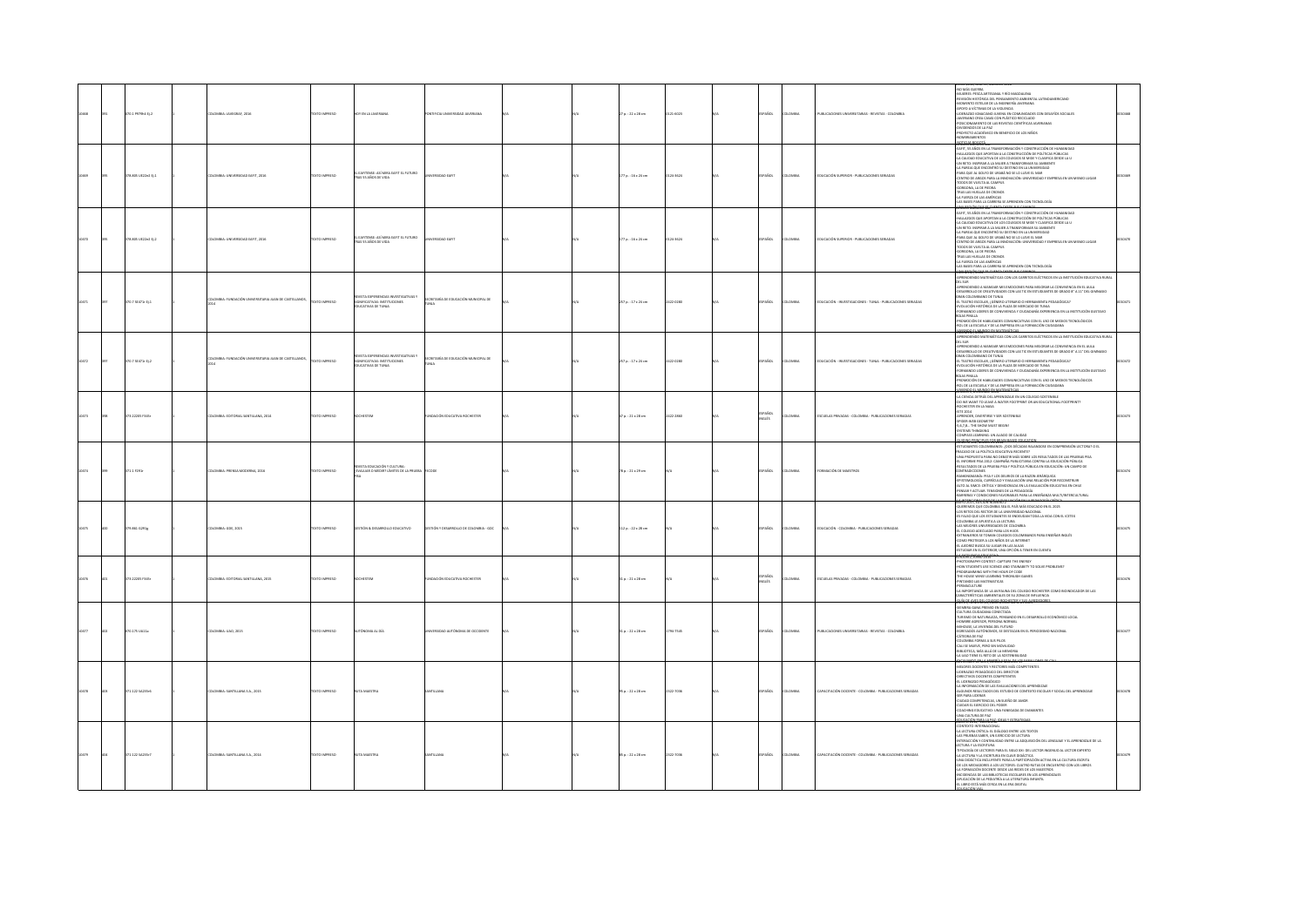|  | 70.175 UA11n      | LOMBIA: UNIVERSIDAD DE LOS ANDES, 2016          | EXTO IMPRESO        |                                                        | <b>RSIDAD DE LOS ANDES</b>                          |  | 00 p.: 21 x 27 cm     | 124-1165        | AÑOL           | LOMBIA         | PUBLICACIONES UNIVERSITARIAS - REVISTAS - COLOMBIA                 | ATO UE 2010, NUMERO 48<br>LAULA ESPACIO CLAVE PARA LA PAZ<br>ACIA DONDE DEBE CRECER BOGOTÁ<br>RISIS RECURENTES POR QUE LAS TOLER<br>BRETA DE APUNTES<br>ENCUENTRO CON ELEFANTES MARINOS<br>-investigan con peces cebra<br>-árboles de la amazonía en peligro<br>ONDAS GRAVITACIONALES<br>-ALIANZA PARA BIG DATA<br>DLOMBIA BECARIA EN LA NASA<br>ACELES, FÁBRICA DE ENFERMOS<br>SIÓN, LA GASQUNA DEL EMPRENDEDOR                                                                                                                                                                                                                                                                                                                                                                                                                                                                                                                                                                                             |  |
|--|-------------------|-------------------------------------------------|---------------------|--------------------------------------------------------|-----------------------------------------------------|--|-----------------------|-----------------|----------------|----------------|--------------------------------------------------------------------|--------------------------------------------------------------------------------------------------------------------------------------------------------------------------------------------------------------------------------------------------------------------------------------------------------------------------------------------------------------------------------------------------------------------------------------------------------------------------------------------------------------------------------------------------------------------------------------------------------------------------------------------------------------------------------------------------------------------------------------------------------------------------------------------------------------------------------------------------------------------------------------------------------------------------------------------------------------------------------------------------------------|--|
|  | 01.405 UP71r Ej.1 | LOMBIA: BUHOS EDITORES LTDA, 2015               | EXTO IMPRESO        | <b>EVISTA DE INVESTIGACIÓN, DESARROLLO I</b><br>VACIÓN | ERSIDAD PEDAGÓGICA Y TECNOLÓGICA DE<br><b>AIGNA</b> |  | 200 p.: 22 x 28 cm    | 2027-8305       | <b>SPAÑOL</b>  | LOMBIA         | INESTIGACIÓN CIENTÍFICA - REVISTAS - COLOMBIA                      | NUMERO 2: ENERO - JUNIO 2016<br>VMIENTO DEL BARRIO DEL ARTISTA PARA AUMENTAR SU VALOR CULTURAL-ARTÍSTICO EN<br>-REPOSICIONAMIENTO DEL BARRIO DEL ARTISTA PARA AUMENTAR SU VALOR CULTURAL-ARTÍSTICO<br>PUEBLA, MÉXICO<br>-MODELO DE CULTURA ORGANIZACIÓN INNOVADORA EN CAFICULTORES DEL DEPARTAMENTO DEL<br>DESAR, COLOMBIA<br>-LA CAPACITACIÓN Y SU EFECTO EN LA CALIDAD DENTRO DE LAS ORGAN<br>-LA CAPACITACIÓN Y SU EFECTO EN LA CALIDAD DENTRO DE LAS ORGANIZACIONES<br>-EVALUACIÓN DEL COMPORTAMIENTO MECÁNICO DE ASFALTO NATURAL A PARTIR DE MUESTRAS A<br>TEMPERATURA AMBIENTE PROVENIENTES DE CAQUETÁ, COLOMBIA<br>HERRAMIENTA PARA EL DISEÑO DE SISTEMAS DE POSICIONAMIENTO TRIDIMENSIONAL USADOS EN<br>ABRICACIÓN DIGITAL<br>RIESGO CARDIOVASCULAR EN LA POBLACIÓN DE 18 A BO AÑOS EN LA CIUDAD DE TUNJA, COLOMBIA<br>-LOS PROCESOS PEDAGÓGICOS ADMINISTRATIVOS Y LOS ASPECTOS SOCIO-CULTURALES DE INCLUSIÓN<br>Y TECNO-PEDAGOGÍA A TRAVÉS DE LAS TENDENCIAS PEDAGÓGICAS EN EDUCACIÓN A DISTANCIA Y |  |
|  | 001-405 UP71r EL2 | <b>ILOMBIA: BUHOS EDITORES LTDA, 2015</b>       | <b>XTO IMPRESO</b>  | ISTA DE INVESTIGACIÓN, DESARROLLO I<br>OVACIÓN         | ERSIDAD PEDAGÓGICA Y TECNOLÓGICA DI<br>LOMBIA       |  | 200 p. : 22 x 28 cm   | 2027-8306       | SPAÑOL         | <b>LOMBIA</b>  | WESTIGACIÓN CIENTÍFICA - REVISTAS - COLOMBIA                       | NOLUMEN 6, NUMERU 2. ENERU - KNIKE ZUES<br>REPOSICIONAMIENTO DEL BARRIO DEL ARTISTA PARA AUMENTAR SU VALOR CULTURAL-ARTÍSTICO EN<br>PUEBLA, MÉXICO<br>MODELO DE CULTURA ORGANIZACIÓN INNOVADORA EN CAFICULTORES DEL DEPARTAMENTO DEL<br>CESAR, COLOMBIA<br>-LA CAPACITACIÓN Y SU EFECTO EN LA CALIDAD DENTRO DE LAS ORGANIZACIONES<br>-EVALUACIÓN DEL COMPORTAMIENTO MECÁNICO DE ASFALTO NATURAL A PARTIR DE MUESTRAS A<br>TEMPERATURA AMBIENTE PROVENIENTES DE CAQUETÁ, COLOMBIA<br>HERRAMIENTA PARA EL DISEÑO DE SISTEMAS DE POSICIONAMIENTO TRIDIMENSIONAL USADOS EN<br>.<br>Reside cardiovascular en la población de 18 a 80 años en la ciudad de Tunia, colombia<br>OS PROCESOS PEDAGÓGICOS ADMINISTRATIVOS Y LOS ASPECTOS SOCIO-CULTURALES DE INCLUSIÓN<br>ECNO-PEDAGOGÍA A TRAVÉS DE LAS TENDENCIAS PEDAGÓGICAS EN EDUCACIÓN A DISTANCIA Y                                                                                                                                                            |  |
|  | 34 PS96c7         | MBIA, BOLIVIA, CHILE, ECUADOR, PERÚ: , 2015     |                     |                                                        |                                                     |  | .<br>9 p.: 22 x 28 cm | 22-0188         |                |                | INO - CONFERENCIAS - PUBLICACIONES SERIADAS                        | <br>ICIÓN 38. ILIO 2015<br>IEDICINI AII, AUAJ 2013<br>4 GENIÓN INSTITUCIONAL CONVOCATORIA DE INVESTIGADORES SOBRE CAMBIO CUMÁTICO<br>1000 HISTA ANGINOS PREMIACIÓN AUTORIS DE ENGATOS SOBRE PONSAMIENTO DE EDUAVA<br>CONVINCIO PARAMENTARIA I ENCUENTRO INTERAMERI                                                                                                                                                                                                                                                                                                                                                                                                                                                                                                                                                                                                                                                                                                                                           |  |
|  | 04.05 IN62c       | 10MBIA: FOTO LASER EDITORES LTDA., 2017         | OZSRRNI OTX3        | MPUTERWORLD COLOMBIA                                   | ern.                                                |  | $22a : 25x35$ cm      | 122-2961        | SPAÑOL         | <b>LOMBIA</b>  | OMPUTADORES - REVISTAS COLOMBIA - SIGLO XX                         | <b>OPINON</b><br><b>contemps</b><br><b>ACTUALIDAD</b><br>ESPACIAL: SEGURIDAD<br>ESPECIAL: PYME<br><b>SALES</b>                                                                                                                                                                                                                                                                                                                                                                                                                                                                                                                                                                                                                                                                                                                                                                                                                                                                                               |  |
|  | 70.1 F288-6       | LOMBIA: JAVEGRAF, 2017                          | EXTO IMPRESO        | EVISTA JAVERIANA                                       | NOACIÓN ESCRITORES                                  |  | 78 p. : 21 x 28 cm    | 0120-3088       | SPAÑOL         | <b>COMBIA</b>  | PUBLICACIONES UNIVERSITARIAS - REVISTAS - COLOMBIA                 | HIP-SET<br>HE DE 2017, NO<br>-<br>ESPIRITUALIDAD Y FAMELIA<br>-VENTANA DE OPINIÓN DE LA ECONOMÍA DOMINANTE SOBRE EL HUMANISMO<br>THE GRAN RETO ES CONVERTE LA FAMILIA EN UN HOGAR<br>EL GRAN RETO ES CONVERTE LA FAMILIAS IOY?<br>-FAMILIA, DIVERSIDAD Y DISOPULADO<br>MMILIA, UNIFRAUNA T USAIPURANO<br>ALORES, FAMILIA Y ESPIRITUALIDAD CONTEMPORÁNEA.<br>CON QUÉ PUEDEN LOS NUEVOS PAPÁS CONTRIBUIR A LA RECONOLIACIÓN EN EL ESCENARIO DEL<br>SCANDINA (U)<br>CAMBIOS EN LAS FAMELIAS O CAMBIOS EN LOS SULETOS?<br>DININICTO Y DUIERO: DIS INELIDIBILES ¿CONO TRANSITARIOS CREATIVAMENTE?<br>UNECISO FORTALECER LA EDUCACIÓN EN VALORES PARA LA CONSTRUCIÓN DE CIUDADANÍA<br>I PRECISO F<br><del>EAYAPINY LUNOV KRONECYS</del>                                                                                                                                                                                                                                                                            |  |
|  | 8.86105 ULI3a     | CLOMBIA: LEON GRÁFICAS, 2017                    | EXTO IMPRESO        | EVISTA ARBOL DE TINTA                                  | <b>ERSIDAD DE IBAGUE</b>                            |  | 32 p.: 21 x 27 cm     | <b>SOD-592X</b> | <b>AÑOL</b>    | owax           | PUBLICACIONES UNIVERSITABIAS - REVISTAS - COLOMBIA                 | -PRAIN ARTICLE OF AN EXPLORATION CONTINUES.<br>TRAFAMENTO JUDICAL DE MUERES VÍCTIMAS DE LA VIOLENCIA<br>ARLIERES VERNOS DE SEDADA<br>GÉNERO DE LOS PROCESOS INSTITUCIONALES<br>CADELANCO, TRAINIDEO DE PAZ<br>CADELANCO, TRAINIDEO DE PAZ<br>CAD                                                                                                                                                                                                                                                                                                                                                                                                                                                                                                                                                                                                                                                                                                                                                             |  |
|  | 70.7 P974s5       | LOMBIA: PUBLICACIONES SEMANA, 2017              | OZSRRNI OTX3        | NA EDUCACIÓN                                           | <b>BUCACIONES SEMANA</b>                            |  | 66 p.: 20 x 27 cm     | 100-6193        | SPAÑOL         | LOMBIA         | EDUCACIÓN - COLOMBIA - PUBLICACIONES SERIADAS                      | SERIELY SERVICE<br>EDUCACIÓN INTELIGENTE PARA LA VIDA COTIDIANA<br>INAR ES UN DERECHO, RESPETAR UN DEBER<br>OE LAS BRACHAS DE CAPITAL HUMANO A RESPETAR UN DEBER<br>LA RUTA PARA ESTUDIAR: LA TRASCENDENTAL TAREA DE ELEGIR COLEGIO<br><b>ESTUDIA PARA APRENDER O PARA MEMORIZAR</b><br>LA DROGA CONSUME A LOS MENORES DE EDAD<br>A HORA DE REPENSAR LA EDUCACIÓN SUPERIOR DEL PAÍS<br>JUCACIÓN UNIVERSITARIA VS FORMACIÓN TÉCNICA<br>UNA RELACIÓN LABORAL Y FORMATIVA RENTABLE<br>A CRISIS DE LAS UNIVERSIDADES PÚBLICAS<br>TS IDVENES HACEN LO OLIF VEN HACER<br><b>MARTET DENIMO SENTI</b>                                                                                                                                                                                                                                                                                                                                                                                                                |  |
|  | 51.05 UNSBa Ej.1  | LOMBIA: EDITORIAL KIMPRES S.A.S. 2017           | <b>XTO IMPRESO</b>  | IBUNA, REVISTA DE ASUNTOS PÚBLICOS                     | VERSIDAD DE LOS ANDES                               |  | 56 p. : 21 x 28 cm    | 422-3557        | <b>SPARIDL</b> | OMBIA          | MINISTRACIÓN RÚBICA - PUBUCACIONES SERIADA                         | PROFESOS MIGRATORIOS O DE COMO SE CONSTRUMEN LOS IMAGINARIOS SORREEL OTRO<br>CMO CREE QUE SERÁN LA REALCIONES ENTRE ESTADOS UNIDOS Y AMÉRICA LATINA TRAS EL<br>UNFO DE DONALD TRUMP?<br>TUNIO DE DOMALD IRRIAMA<br>OMO SE EUGE EL PRESIDENTE EN LOS ESTADOS UNIDOS<br>L CARÁCTER GLOBAL DE LOS COMPORTAMIENTOS ASOCIADOS A LAS ENFERMEDADES CRÓNICAS<br>CMENTARIOS SOBRE EL LIBRO LA ECONOMÍA COLOMBIANA DEL SIGLO XI: UN RECOR<br>JINERI IARIUS SUBIE LL HIRRA UN SAANKIRIIN AANAMININKIN MALUULUU UULUULUU<br>ITORIA Y SUS PROTAGONISTAS<br>JUGACIÓN SUPERIOR E INTERNACIONALIZACIÓN: UNA SOLA VÍA PARA COLOMBIA<br>JUGACIÓN SUPERIOR E INTERNACIONALIZACIÓN: UNA SOLA V<br>0041236000235H                                                                                                                                                                                                                                                                                                                 |  |
|  | OS UNSEA EL2      | OMBIA: EDITORIAL KIMPRES S.A.S, 2017            |                     | <b>eros Púsucos</b>                                    | DE LOS ANDES                                        |  | 6 p.: 21 x 28 cm      | 422-355         |                |                | CIÓN PÚBLICA - PUBLICACIONE                                        | <b>SOS MIGRATORIOS O DE COMO SE CONSTRUYEN LOS IMAGINARIOS SOBRE EL OTRO</b><br><b>PROCESSI MORAUTIONS OF COMPASS CONTRUPRENT DIS MAGNINATION SCARE (COMPASSI MUST)</b><br>COMPARED THE STATE AND A PRODUCT STATE STANDS UNDEX HARDER LATING THAT IS THE STATE OF THE STATE OF THE STATE OF THE STATE OF THE STATE OF<br>UCACIÓN SUPERIOR E INTERNACIONALIZACIÓN: UNA SOLA VÍA PARA COLOMBIA<br>CONTINUES ENTRE TABLES IN PARTIES OF LIST.                                                                                                                                                                                                                                                                                                                                                                                                                                                                                                                                                                   |  |
|  | 0 AC181r          | LOMBIA: LEGIS, 2017                             | <b>EXTO IMPRESO</b> | VISTA ACIEM                                            | CIACIÓN COLOMBIANA DE INGENIEROS                    |  | 00 p.: 21 x 28 cm     | 121-9715        | <b>SOL</b>     | OMBIA          | NGENIERÍA - REVISTAS - COLOMBIA                                    | COMO CREAR UNA INDUSTRIA NACIONAL COMPETITIVA?<br>-REGALÍAS FINANCIARÁN CARRETERAS DEL POSCONFLICTO<br>-EN 2016, CADA 76 MINUTOS UN COLOMBIANO MURIO EN ACCIDENTES DE TRÁNSITO<br>CONSTRUCCIÓN DE NUEVOS CAMINOS DE PAZ<br>ELECTRICARISE A LIQUIDACIÓN: SSPD<br>CMO APROVECHAR INCENTIVOS TRIBUTARIOS EN PROVECTOS DE ENERGÍA RENOVABLES?<br>FPACTOS COLATERALES DE UNA INGENIERÍA SIN ÉTICA EN LA SOCIEDAD<br>COMO NAVEGAR SEGURO EN INTERNET<br>DSQUEBRADAS, EPICENTRO DE INNOVACIÓN<br>QUÉ TANTO CAMBIARÁ LA EDUCACIÓN EN EL SNET?<br>EGRACIÓN DE LA ACADEMIA A TRAVÉS DE LAS REDES DE PROGRAMAS DE INGENIERÍA<br>CURDAD BAJO CONTROL                                                                                                                                                                                                                                                                                                                                                                     |  |
|  | 10.05 UA11        | LOMBIA: IMPRENTA UNIVERSIDAD DE ANTIOQUIA, 2017 | XTO IMPRESO         | NGÚSTICA Y LITERATURA                                  | ERSIDAD DE ANTIOQUIA                                |  | 417 p.: 17 x 24 cm    | 120-5587        | PAÑOL          | LOMBIA         | TERATURA - REVISTAS - COLOMBIA<br>INGÜÍSTICA - REVISTAS - COLOMBIA | <b>CONSUMERS ON A START OF BUILDING</b><br>-AÑO 38, NÚMERO 71, ENERO - JUNIO DE 2017<br>-CULTURA ESCRITA E IMPRESA EN COLOMBIA<br>ACTORES Y PAPELES EN BUSCA DE UNA HISTORIA, MÉXICO, IMPRESOS SIGLO XIX<br>-CONSIDERACIONES INICIALES SOBRE LA CULTURA LETRADA EN LA COLOMBIA DEL SIGLO XVI<br>-LOS INICIOS DE LA TIPOLOGÍA NEOGRANADINA, 1738 - 1783. LETRAS Y CAISTAS HACIA UN LENGUAIE<br>PRESO<br>LA GEOGRAFÍA PATRIA: TRES VERSIONES Y UNA MISMA TRADICIÓN, 1827 - 1842<br>MUJERES Y BREROS: LOS NUEVOS LECTORES DE LAS DOS ÚLTIMAS DÉCADAS DEL SIGLO XIX<br>COMBANC<br>.<br>ORGE ROA Y LA LIBRERÍA NUEVA: ANTECEDENTES Y ASPECTOS ESENCIALES SOBRE EL EDITOR.<br>OLOMBIANO A FINALES DE SIGLOS XIX.<br>S EMPRESAS EDITORIALES DE ARTURO ZAPATA 1926 - 1654                                                                                                                                                                                                                                            |  |
|  | 070.175 UA11r     | LOMBIA: IMPRENTA UNIVERSIDAD DE ANTIOQUIA, 2016 | OZSRRNI OTX3        | <b>REVISTA DEBATES</b>                                 | <b>WATERIDAD DE ANTIQQUIA</b>                       |  | 90 p.: 21 x 28 cm     | 1657-429X       | SPAÑOL         | <b>AIGMOJO</b> | PUBLICACIONES UNIVERSITARIAS - REVISTAS - COLOMBIA                 | <b>JRENO'S S'REP. HIANNO TREENGME TO 18<sup>04 METRIÓN.<br/>15 UNIVERSIDADES NO DEBEN ORIENTARSE POR UNA EDUCACIÓN INSTRUMENTAL A FAVOR DEL</sup></b><br>READO<br>LA JUSTICIA PENAL EN EL POSCONFUCTO<br><b>JUSTICIA TRANSICIONAL DERROTADA</b><br><b>FRSPETIVAS DE LA ILISTICIA TRANSICIONAL EN COLOMNIA</b><br>A JUSTICIA TRANSICIONAL ES JUSTICIA POLÍTICA<br>ULTURAS DE PACES: UNA PERSPECTIVAS TRANSRACIONAL<br>un UNIXI NA PRINCIPALISTA DE LAS PACIS REALES EN LOS CONTEXTOS DE LA GENTE<br>L'EPTAMOS LA PLURALDAD DE LAS PACES REALES EN LOS CONTEXTOS DE LA GENTE<br>L'ERENDACIÓN PLEBISCITARIA Y PROCESO DE PAZ CON LAS FARC<br>NATIONALISTA EN MARCHI EN TERRAS<br>A LEY 200 DE 1938 Y LA POLÍTICA DE TIERRAS<br>A REVOLUCIÓN EN MARCHA, A 80 AÑOS DE LA REFORMA CONSTITUCIONAL DE 1936 Y DE                                                                                                                                                                                                      |  |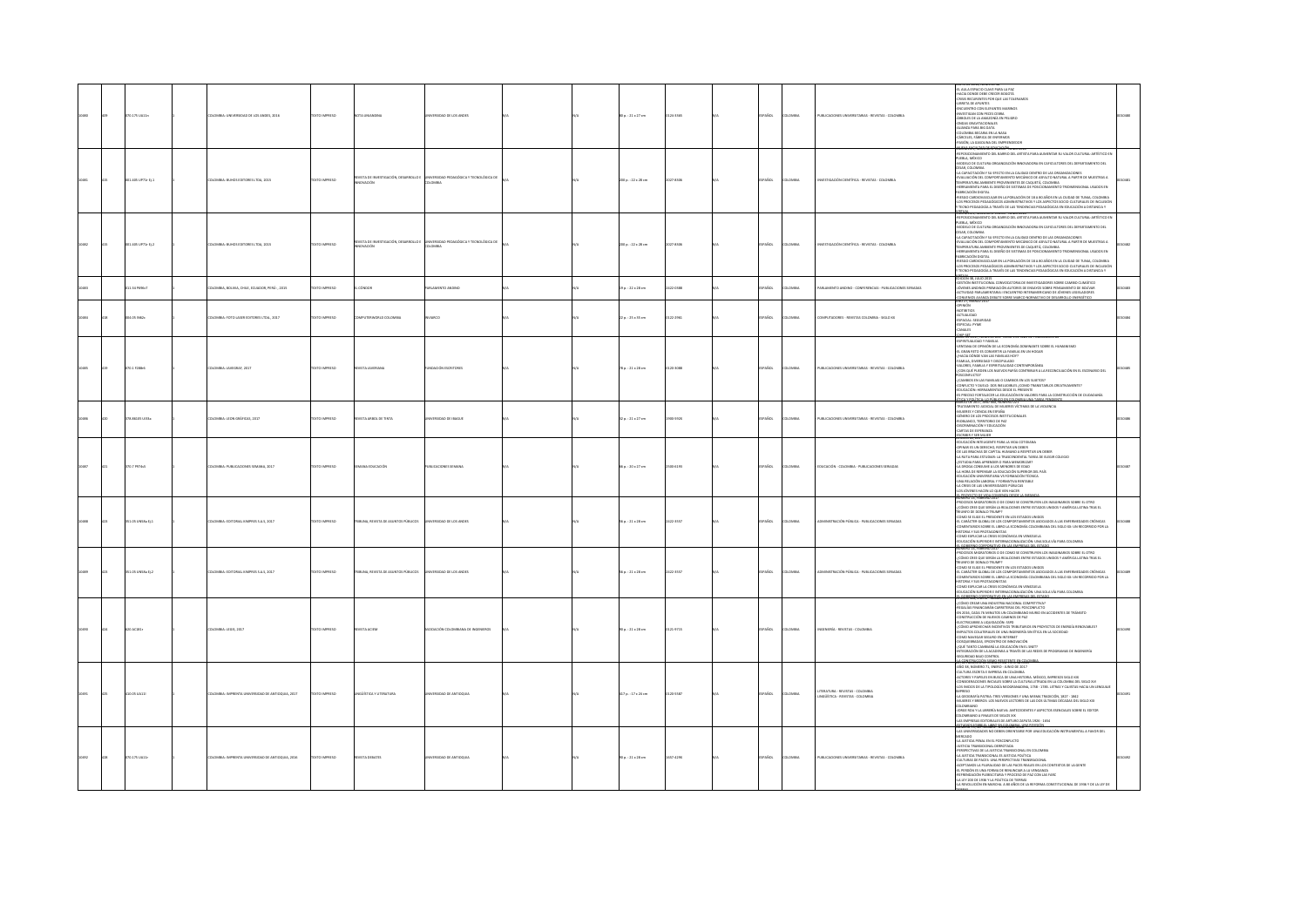|  | 5.144 C425r       | LOMBA: IMPRESIÓN PERIÓDICAS S.A.S, 2017                                | <b>DZERRI OTXT</b> | <b>ISTA ECOS</b>                                                                                                                                        | IRPO DE GENERALES Y ALMIRANTES EN<br>1RO DE LAS FUERZAS MILITARES   |  | lä p.: 22 x 28 cm      | 09-5082  | ARDL          | OMBIA         | ERSONAL MILITAR RETIRADO - REVISTAS - COLOMBIA                 | PERACIONES MULTIDIMENSIONALES DE MANTENIMIENTO DE PAZ<br>SEGURIDAD CIUDADANA Y SEGURIDAD PÚBLICA<br>-LA FIRMA DEL ACUERDO DE PAZ CON LAS FARC NO IMPLICA EL FIN DE LA CONFUCTIVIDAD VIOLENTA<br>IN COLOMBIA<br>RISDICCIÓN ESPECIAL PARA LA PAZ Y RESPONSABILIDAD DEL MANDO POR CONDUCTAS PENALES DI<br>SUS SUBORDINADOS<br>-LA EVOLUCIÓN DEL ESCENARIO DE SEGURIDAD Y DEFENSA EN LA FEDERACIÓN DE RUSIA: DESAFÍOS<br>ente a nuevos escenarios de incertidumbre<br>Proximación a un sistema de seguridad nacional en colombia<br>D años de historia de la infantería de marina<br>1100 Million Str. 2011                                                                                                                                                                                                                                            |  |
|--|-------------------|------------------------------------------------------------------------|--------------------|---------------------------------------------------------------------------------------------------------------------------------------------------------|---------------------------------------------------------------------|--|------------------------|----------|---------------|---------------|----------------------------------------------------------------|----------------------------------------------------------------------------------------------------------------------------------------------------------------------------------------------------------------------------------------------------------------------------------------------------------------------------------------------------------------------------------------------------------------------------------------------------------------------------------------------------------------------------------------------------------------------------------------------------------------------------------------------------------------------------------------------------------------------------------------------------------------------------------------------------------------------------------------------------|--|
|  | 79.861 G291g Ej.1 | ILOMBIA: GESTIÓN Y DESARROLLO DE COLOMBIA S.A.S., 2016                 | O23RWI OTX         | GDE - GESTIÓN Y DESARROLLO EDUCATIVO<br>INFRAESTRUCTURA EDUCATIVA, LA GRAN<br>ROPUESTA DEL GOBIERNO NACIONAL                                            | TIÓN Y DESARROLLO DE COLOMBIA - GDC                                 |  | 96 p. : 21 x 28 cm     |          | <b>SPAÑOL</b> | LOMBIA        | EDUCACIÓN - COLOMBIA - PUBLICACIONES SERIADAS                  | NFRAESTRUCTURA EDUCATIVA. LA GRAN APUESTA DEL GOBIERNO NACIONAL<br>OBIERNO VIGILA DE CERCA EL PROGRAMA DE AUMENTACIÓN ESCOLAR<br>MOS POR EL CAMINO INDICADO EN MATERIA EDUCATIVA<br>LOS MEJORES COLEGIOS Y UNIVERSIDADES DE COLOMBIA<br>BECAS PARA LOS MEJORES DOCENTES<br>51 UNA PERSONA PAGA SU CRÉDITO LE ABRE LA OPORTUNIDAD A OTRA DE ESTUDIAR A OTRA<br>-LA PAZ, UNA MATERIA PARA LA SANA CONVIVENCIA<br>COLOMBIA LIBRE DE ANALFABETISMO, UN RETO PARA EL 2018<br>COLOMBIA QUIERE UN OK EN INGLÉS                                                                                                                                                                                                                                                                                                                                            |  |
|  | 9.861 G291g Ej.2  | KOMBIA: GESTIÓN Y DESARROLLO DE COLOMBIA S.A.S., 2016                  | OZSRRNI OTX        | - GESTIÓN Y DESABROLLO EDUCATIV<br>GUE - WALL.<br>INFRAESTRUCTURA EDUCATIVA, LA W.L.<br>PROPUESTA DEL GOBIERNO NACIONAL<br>STRUCTURA EDUCATIVA, LA GRAN | 100 - AIBMOULD DE COLOMBIA - GDC                                    |  | 95 p. : 21 x 28 cm     |          | <b>SPAÑOL</b> | LOMBIA        | EDUCACIÓN - COLOMBIA - PUBLICACIONES SERIADAS                  | -COLORING QUEEN DIVI AVINGUS<br>COLORING COMPANY IN A DIVISION CONTRACT DEL CORRENO NACIONAL<br>-GREENS TRUCTION EDUCATIVA, LA GRAN APUESTA DEL CORRENO NACIONAL<br>-GORENNO VIGILA DE CERCA EL VROGENINA DE NAIMENTADO DE COLORIN<br><br>UNA PERSONA PAGA SU CRÉDITO LE ABRE LA OPORTUNIDAD A OTRA DE ESTUDIAR A OTRA<br>LA PAZ, UNA MATERIA PARA LA SANA CONVIVENCIA<br>OLOMBIA LIBRE DE ANALFABETISMO, UN RETO PARA EL 2018<br>OLOMBIA QUIERE UN OK EN INGLÉS                                                                                                                                                                                                                                                                                                                                                                                   |  |
|  | 6.1 UA11          | ENTA UNIVERSIDAD DE ANTIOQUIA, 2015<br>OMBIA: IM                       | TO IMPRESO         | AGENDA CULTURAL ALMA MATER                                                                                                                              | SIDAD DE ANTIOQUIA                                                  |  | 15 p. : 21 x 27 cm     | 124-0854 | AÑOL          | oway          | <b>ISIDAD DE ANTIOQUIA - PUBLICACIONES SERIADAS</b>            | CCE CRARIA ADRITANTE, EL RENOVADO DORTAL EDINGA<br>NIREL 2015, NÚMERO 219<br>minima anno, Romatino a 211<br>Centra Anglis de La Mattamadentoses de France Kartas<br>4.000 mai - Manuschan Alculesche Cartagano Samea o de la Mongletujsgaad interior como insecticida.<br>4.14.17.18.001 kultacorde de Gregorio Same<br>UN EL PERIOUN DE NAVAA<br>BUJAR LA ESCRITURA<br>BUJAR LA ESCRITURA<br>ROGRAMACIÓN EXTENSIÓN CULTURAL                                                                                                                                                                                                                                                                                                                                                                                                                       |  |
|  | 1.1 C394r20 tj.1  | 05 545, 2015                                                           |                    |                                                                                                                                                         |                                                                     |  | 35 p. : 22 x 28 cm     | 692-4053 | AÑOL          | owa           | DUCACIÓN - REVISTAS - COLOMBI<br>DAGOGÍA - REVISTAS - COLOMBIA | ERLY 77. NUNSENBRE - LAL ENGINE DE 2017<br>- REDES PEDAGÓGICAS: URDIMIRIE DEL FUTURO COMO POSIBILIDAD<br>- OBSERVATORIO Y REDES EDUCATIVAS EN CUNDINAMARCA, COLOMBIA CONSTRUCCIÓN DE REDES DE<br>ONOCIMENTO, INNOVACIÓN EDUCATIVA Y FORMACIÓN CONTINUA PARA LOS DOCENTES DE<br>NOINAMARCA<br>IS REDES DE MAESTROS Y MAESTRAS INVESTIGADORES E INVESTIGAD<br>${\small \begin{tabular}{lcccc} \textbf{5.64\textwidth} \textbf{5.66\textwidth} \textbf{5.66\textwidth} \textbf{5.66\textwidth} \textbf{6.66\textwidth} \textbf{6.66\textwidth} \textbf{6.66\textwidth} \textbf{6.66\textwidth} \textbf{6.66\textwidth} \textbf{6.66\textwidth} \textbf{6.66\textwidth} \textbf{6.66\textwidth} \textbf{6.66\textwidth} \textbf{6.66\textwidth} \textbf{6.66\textwidth} \textbf{7.66\textwidth} \textbf{8.66\textwidth} \textbf{8$<br>THAI DEL MAPSTRO |  |
|  | 71.1 C394r20 Ej.2 | .<br>COMBIA: PANAMERICANA FORMAS E IMPRESOS SAS, 2015                  | CESRRINI OTX       | VISTA INTERNACIONA<br>OUTCOMM                                                                                                                           | <b>PERATIVA FOITORIAI MAGISTERIO</b>                                |  | 95 p. : 22 x 28 cm     | 022-4053 | <b>SPAÑOL</b> | <b>COMBIA</b> | .<br>EDUCACIÓN - REVISTAS - CO<br>PEDAGOGÍA - REVISTAS - CO    | CUNEINMANAIRCA<br>145 REDES DE MARSTROS Y MARSTRAS INVESTIGADORES E INVESTIGA<br>14 RED DE LEMOUAIE Y LA PEDAGOGÍA POR PROYECTOS<br>45 RED DE LEMOUAIE Y LA PEDAGOGÍA POR PROYECTOS<br>14 PODER INVESIEUS, UN CANYNO LOS QUE SOSTEINEN A U<br>SIONAL DEL MAESTRO<br>AMORESTÁ PROHIBIDO EN LOS COLEGIOS<br>MAESTRO, UN INTELECTUAL PÚBLICO                                                                                                                                                                                                                                                                                                                                                                                                                                                                                                          |  |
|  | 00.5 AC16B        | OMBIA: ASOCIACIÓN COLOMBIANA PARA EL AVANCE DE LA<br><b>ENCIA</b> 2014 | <b>DZERNI OTXE</b> | NOVACIÓN Y CIENCIA                                                                                                                                      | A PARA EL AVANCE DE<br>A CIENCIA - ACAC                             |  | 72 p. : 20 x 27 cm     | 121-5140 | <b>SPAÑOL</b> | LOMBIA        | REVISTAS CIENTÍFICAS - COLOMBIA                                | kunnen ava, numeraj a<br>Luánto Nos Cuesta Aprender?<br>Iola y Chikungunya, Virus Que emergen y Preocupan a los pobladores de las Zonas<br>ROPICALES<br>1. DESPLAZAMIENTO CUMÁTICO: CRECIENDO EN LA ADVERSIDAD<br>11. CEREBRO Y SU COMPLEJIDAD<br>1. TRABAJO INFANTIL Y SU IMPACTO EN LA ADECUADA FORMACIÓN DE LA NIÑEZ<br>LA FÍSICA COMO UNA PROPUESTA PARA EL SIGNIFICADO DEL CONOCIMIENTO MATEMÁTICO<br>EL GRAN MUNDO DE LAS COSAS PEQUEÑAS<br>INTREVISTA A CESAR CARRIZAD<br><b>SERNANDO Y CUIDANDO LA TIERRA COLOMBIANA</b><br>ESARROLLO DE UNA PRUEBA RÁPIDA PARA EL DIAGNÓSTICO DE LA RESISTENCIA DE<br>YCOBACTERIUM TUBERCULOSIS A LOS MEDICAMENTOS USADOS EN EL TRATAMIENTO DE LA                                                                                                                                                         |  |
|  | 8.961 IC15c       | LOMBIA: ICFES, 2002                                                    | OZERNI OTX         | COBERTURA, CALIDAD Y PERTINENCIA:<br>RETOS DE LA EDUCACIÓN TÉCNICA Y<br>TECNOLÓGICA EN COLOMBIA                                                         |                                                                     |  | .<br>29 p.: 17 x 24 cm | 657-5725 | AÑOL          | owax          | DUCACIÓN SUPERIOR - REVISTAS - COLOMBIA                        | <b>E SAISKE EE (KEERSENDON SUPERIOR NUMERO 3</b><br>ESENTACIÓN<br>ISUMEN EJECUTIVO<br>. PROBLEMA Y EL CONTEXTO<br>NTECEDENTES<br>ROBLEMAS DE DIVERSIFICACIÓN DE LAS INSTITUCIONES DE EDUCACIÓN SUPERIOR<br>ROBLEMAS DE COBERTURA Y EQUIDAD EN LA EDUCACIÓN SUPERIOR<br>EFORMAS NECESARIAS EN LA EDUCACIÓN SUPERIOR<br>METO ANNO NOMERO E 2015                                                                                                                                                                                                                                                                                                                                                                                                                                                                                                      |  |
|  | 70.78 (019p tj.1  | OMBIA: SUBDIRECCIÓN IMPRENTA DISTRITAL, 2015                           | <b>CTO IMPRESO</b> | REMO A LA INVESTIGACIÓN E<br>OTHTZH J3 H3 AWTACHING HÒISANC                                                                                             | UTO PARA LA INVESTIGACIÓN EDUCAT<br>EL DESARROLLO PEDAGÓGICO - IDEP |  | 151 p.: 16 x 23 cm     | 462-781X | PAÑOL         | LOMBIA        | EDAGOGÍA - INVESTIGACIONES - PREMIOS - COLOMBIA                | TRABAJOS GANADORES CATEGORÍA INVESTIGACIÓN<br>CONJUGACIÓN DE PATRIMONIOS CORPORALES ANCESTRALES EN EL COLEGIO SAN BERNARDINO DE<br>ATODOB 30 A32UM OROTIREST - A2OB<br>BOSA: TERRITORIO MUISCA DE BOGOTÁ<br>-LA NARRACIÓN DE HECHOS HISTÓRICOS RECIENTES EN LAS VOCES DE LOS NIÑOS<br>-MORFEO: DE LA REFLEXIÓN EPISTEMOLÓGICA COMO SUBSUELO DE LA TRANSFORM<br>CIÓN DE LAS<br>MONTO CE A PORTATION POSTEROIDE A LOMOTO SUPERIOR UN INSPIRANTE DE MICHAER EN EN CONSTANTA EN EN CONSTANTA EN EN CONSTANTA EN LA CONSTANTA EN LA CONSTANTA EN LA CONSTANTA EN LA CONSTANTA EN LA CONSTANTA EN LA CONSTANTA EN<br>NTA PARA ABORDAR EL TEMA                                                                                                                                                                                                            |  |
|  | $0.78$ (019p t) 2 | .<br>COMBIA: SUBDIRECCIÓN IMPRENTA DISTRITAL, 2015                     | CESRRINI OTX       | PREMIO A LA INVESTIGACIÓN E<br>OTHER                                                                                                                    | STITUTO I<br>EL DESARI                                              |  | 151 p. : 16 x 23 cm    | 462-781X | AÑOL          | owax          | EDAGOGÍA - INVESTIGACIONES - PREMIOS - COLOMBIA                | TRABAJOS GANADORES CATEGORÍA INVESTIGACIÓN<br>NAMACO SAMACORIS COMPONENTA PARTIGACIÓN<br>CON LIGAÇÃO EN PARTIMONENC COMPONALS ANCESTRALES EN EL COLOGIO SAN BERNARONO DE COLOGIO ANDO ANTONIO DE CARAC<br>CON LIGAÇÃO EN PARTIMONENCIA COMPONENTA EN LAS VOCES DE LOS MÁRIS<br>ANTAR<br>ATU URAIIKTURISCU<br>ABAJOS GANADORES CATEGORÍA INNOVACIÓN<br>CIRCO DEL SOL SOLECITO. EL JUEGO ESPONTÁNEO COMO HERRAMENTA PARA ABORDAR EL TEMA<br>. CONFUCTO ARMADO COLOMBIANO EN LAS CLASES DE EDUCACIÓN FÍSICA                                                                                                                                                                                                                                                                                                                                           |  |
|  | 6305 IC17n        | LOMBIA: ICONTEC, 2016                                                  | TO IMPRESO         |                                                                                                                                                         |                                                                     |  | 35 p. : 21 x 30 cm     | 20-6622  | AÑOL          | .<br>MBA      |                                                                | DEL COMPATICO AMMADO COLOMBANO DI MA CLASSICO E DOUGACIÓN FISICA<br>LOCALISMA CALLA LA MA COMPATICA RABA LA AUTOMOBIA VIA RAFITERIZATIVA<br>AMERICANA DEL CÓN ROSA NOMBRO DE LA NORMALIZACIÓN<br>-SA ESPARTA COLO MARINDANO DE LA NORMA<br>SI EMPA DE GESI IUNI DE SEGURIENO EN LA UNI UNIVACION, UN DESANO QUE VALE LA PENA<br>TC-150 36003, UN SISTEMA DE GESTIÓN QUE AYUDIA A SALVAN VIDAS<br>TC-150 560003, POR UNA MEIOR GESTIÓN DE LA ENERGÍA<br>CI 37003 SISTEMAS DE GESTIÓ<br>.<br>TC-ISO 30301, UNA NORMA PARA GESTIONAR LOS RIESGOS<br>/ALUACIÓN DE LA CONFORMIDAD, UNA HERRAMIENTA PARA GENERAR CONFIANZA<br>LA NORMALIZACIÓN GENERA CONFIANZA<br>X. FORME - NOVIEMBRE 2016, EUR.XIN 10                                                                                                                                                 |  |
|  | 9.6305 IC17b      | <b>ILOMBIA: ICONTEC, 2015</b>                                          | XTO IMPRESO        |                                                                                                                                                         |                                                                     |  | 15 p. : 21 x 30 cm     | 120-0593 | AÑOL          | .<br>DMBIA    | CRMALIZACIÓN - REVISTAS - COLOMBI                              | <b>KYMEROWSKI PROFILERATION CONTINUES IN A CONSIDERATION CONTINUES INTO A CONSIDERATION CONTINUES IN A CONSIDERATION CONTINUES IN A CONSIDERATION CONTINUES IN A CONSIDERATION CONTINUES IN A CONSIDERATION CONTINUES IN A CONSI</b><br>PROTIONAL FRONTERA PARA LOS NEGOCIOS<br>45 11: ADMINISTRY - BARA CONTRACTORY OF MOTOGRAPH                                                                                                                                                                                                                                                                                                                                                                                                                                                                                                                  |  |
|  | 72.19 M534r       | KOMBIA: MINISTERIO DE EDUCACIÓN NACIONAL, 2003                         | DZERRIO INTE       | REVISTA EDUCACIÓN INTEGRAL                                                                                                                              | INSTERIO DE EDUCACIÓN NACIONAL                                      |  | 44 p. : 21 x 28 cm     | 124-8705 | PAÑOL         | LOMBIA        | EDUCACIÓN BÁSICA - ESTÁNDARES CURRICULARES                     | -FOR LA ESPERANZA DE QUIENES SOLO TIENEN ESPERANZA.<br>-MANIFIESTO DE APOYO AL MEJORAMIENTO DE LA EDUCACIÓN BÁSICA.<br>TÁNDARES CURRICULARES Y EDUCACIÓN PARA LA EXCELENCIA.<br>-TENDENCIAS<br>ERNACIONALES<br>FÁNDARES ACADÉMICOS EN EL CONTEXTO ESCOLAR COLOMBIANO<br>NDARES PARA LA EXCELENCIA EN LA EDUCACIÓN<br>45TÁNDARES CURRICULARES PARA LAS ÁREAS BÁSICAS                                                                                                                                                                                                                                                                                                                                                                                                                                                                                |  |
|  | 1.34 P096c3       | KOMBIA, BOLIVIA, CHILE, ECUADOR, PERÚ: , 2015                          | O23R900 OTX        | <b>CÓNDOR</b>                                                                                                                                           | WDINO                                                               |  | 21 p.: 22 x 28 cm      | 422-0388 | AÑOL          | AIDMO         | ARLAMENTO ANDINO - CONFERENCIAS - PUBLICACIONES SERIADAS       | -<br>DEBATE SOBRE TRANSGÉNICOS EN LA REGIÓN ANDINA<br>-LE. TOMAS CARRASQUILLA PARTICIPO EN ESCUELAS AL PARLAMENTO ANDINO<br>ENCUENTRO CIUDADANO CON PUEBLO AFRO DE ECUADOR<br>CALCULATION CARS IS THE AS A 24 FEB AND THE R                                                                                                                                                                                                                                                                                                                                                                                                                                                                                                                                                                                                                        |  |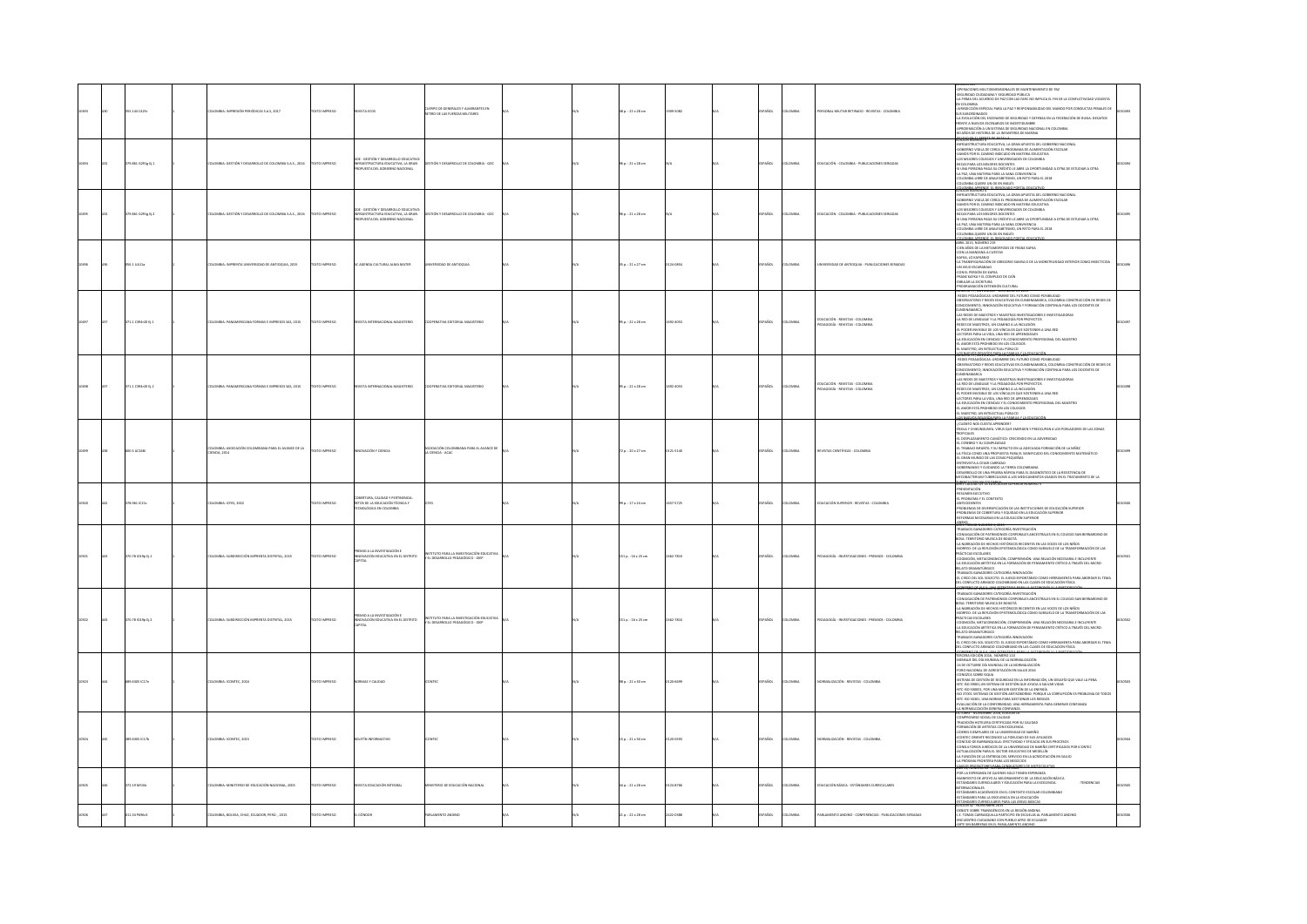|       |  | 070.175 UNSEc     | MGUAY: EDITORA LITOCOLOR SRL, 2009                      | DZERNI OTXT          | MBO EHARA ÑEE: CONGRESO EDUCATIVO<br>NACIONAL UNE-SN                                                                                           | ave siv                                                    |  | 5 p. : 19 x 28 cm       |           | PAÑOL         | AGUAY         | EDUCACIÓN - PUBLICACIONES SERIADAS                                                                                                       | AND 3. NUMERO 5 EDICION NOVIEMBRE 200<br>5 DE OCTUBRE, DÍA MUNDIAL DEL DOCENTE<br>EDUCACIÓN : VOCACIÓN Y PROFESIÓN<br>CONSRESO EDUCATIVO NACIONAL<br>ANNAL AUGUSTICS<br>SOLUCIONES DEL CONSIRESO EDUCATIVO NACIONAL<br>MINARIO REGIÓN CONO SUR ANDINA - 2009<br>MINARIO REGIÓN CONO<br>ICHA POR EL PRESUPUESTO<br>ICHA POR EL PRESUPUESTO                                                                                                                                                                                                                                                                                                                                                                                                                                                                                |  |
|-------|--|-------------------|---------------------------------------------------------|----------------------|------------------------------------------------------------------------------------------------------------------------------------------------|------------------------------------------------------------|--|-------------------------|-----------|---------------|---------------|------------------------------------------------------------------------------------------------------------------------------------------|--------------------------------------------------------------------------------------------------------------------------------------------------------------------------------------------------------------------------------------------------------------------------------------------------------------------------------------------------------------------------------------------------------------------------------------------------------------------------------------------------------------------------------------------------------------------------------------------------------------------------------------------------------------------------------------------------------------------------------------------------------------------------------------------------------------------------|--|
|       |  | 70 UNS6c          | MNCIA: UNESCO, 2013                                     | <b>DESIRAN OTX3T</b> | CARTA INFORMATIVA DEL IPE                                                                                                                      | NESCO - INSTITUTO DE PLANEAMIENTO DE LA<br><b>SUCACIÓN</b> |  | 16 p.: 21 x 30 cm       | 564-2380  | <b>SPAÑOL</b> | <b>ANCIA</b>  | LANIFICACIÓN EDUCATIVA - PUBLICACIONES SERIADAS                                                                                          | 10001.00101300217000<br>.<br>AYUDA A LA PLANIFICACION: HERRAMIENTAS Y SISTEMAS<br>ÉTICA Y CONFIANZA. UN EJE CLAVE DE LA PRÓXIMA ESTRATEGIA DEL IIPE<br>LAS FORTALEZAS DEL MAPA ESCOLAR<br>S HERRAMENTAS DEL MAPA ESCOLAR EN MADAGASCAR<br>NNOVACIÓN EN LA RECOPILACIÓN<br>MICROSOFT Y EL DESARROLLO DE LA EDUCACIÓN<br>IONIMON'I I SA MANDARIO IN PI BOUNDAN<br>DIAGRICATICO SECTORIAL<br>RIANNOSTICO SECTORIAL<br>ISSISTEMAS DE NICONFARILIDAD DE LOS DATOS<br>SISTEMARINTAS AL SERVICIO DE LA RESULINCIA<br>FRIANRINTAS AL SERVICIO DE LA RESULINCIA                                                                                                                                                                                                                                                                   |  |
|       |  | 71.1005 SN674h    | LOMBIA: CÁTEDRA LITOGRAFÍA, 2012                        | DZERRA OTX           | <b>JELIAS PEDAGÓGICA</b>                                                                                                                       | UELA NORMAL SUPERIOR DEL NORDESTE                          |  | 18 p. : 21 x 28 cm      |           | PAÑOL         | oway          | GOGÍA - PUBLICACIONES SERIADA                                                                                                            | <b>RM TOWARD TO MAKE OF JOTE</b><br><sub>home</sub> n is un l <b>um de Reinhuid amor</b><br>Kerlinds de Rwestraacún<br>Kerlinds de Rwestraacún<br><i>Service Kerlindarbytos en Clave Educ</i> ativa Apropósito del Bicentenario de La<br>Jerroená del Clidardo<br>Dardoiá del Clidardo<br>Dardoiá del Clid<br>ΝΟΕΡΤΗΣΘΈΝ DE LUGAHION<br>- PEDADORÍA DEL CUENHO<br>- PEDADORÍA DE LUGAHIO<br>- ESTRATIGIAS PEDADÓDICAS PARA LA PRODUCIÓN DE CONDOMENTO EN LA ESCURA NORMA<br>- ESTRATIGIA PEDADÓDICA DEN HERMARISTA CONTINUA DE PERFECIÓN DOCENTE<br>- A -                                                                                                                                                                                                                                                                |  |
|       |  | 14.9861 UNS4c     | <b>ILOMBIA: UNIBIBLOS, 2015</b>                         | EXTO IMPRESO         | AVES PARA EL DEBATE PÚBLICO:<br>DESAFÍOS EN LAS PRINCIPALES CIUDADES<br>DEL PAÍS: ANÁLISIS DE CARA A LAS<br>ELECCIONES DE ALCALDES 2016 - 2019 |                                                            |  | $2p.:21\times28$ cm     | 2010-0026 | AÑOL          | owaw          | LECCIONES MUNICIPALES - COLOMBIA - 2016-2019                                                                                             | <b>ITECEDENTES</b><br>GURIDAD EN LAS CIUDADES: UNA PERSPECTIVA INTEGRAL<br>-<br>LAS CUIDADES ANTE EL POSCONTUCTO<br>- DESEMPLEO E INFORMALIDAD, RETOS PARA LA ECO<br>- ANOVIUDAD URBANA, CUESTIÓN DE IGUALDAD<br>- ANOVIUDAD URBANA, CUESTIÓN DE IGUALDAD<br>MÁ URBANA<br>IEMANNS RÚBHATES FOMBOLIMBOS Y CALID.<br>I SISTEMA DE ARRENDIZAIE TUTORIAI SAT                                                                                                                                                                                                                                                                                                                                                                                                                                                                 |  |
|       |  | rsas              | LOMBIA: CELATER, 1990                                   | <b>EXTO IMPRESO</b>  | EL SISTEMA DE APRENDIZAJE TUTORIAL DE<br>FUNDAEC: SAT                                                                                          | <b>NOAEC</b>                                               |  | 16 p. : 17 x 25 cm      | 21-1153   | AÑOL          | owax          | GRICULTURA - PUBLICACIONES SERIADAS                                                                                                      | ANNINYS NA ATRININING I INTERNATIONALISTI<br>LOUNOS RASOOS DE LA EDUCACIÓN RURAL<br>LOURNCILLO<br>ISCRIPCIÓN DEL SISTEMA DE APRENDIZAIE TUTORIAL SAT<br>ISCRIPCIÓN DEL SISTEMA DE APRENDIZAIE TUTORIAL SAT<br>ACCOMUNIDADE E AS INSTITUIDANTS COLABORADORAS                                                                                                                                                                                                                                                                                                                                                                                                                                                                                                                                                              |  |
|       |  | 070.175 C426h     | ILOMBIA: , 2016                                         | EXTO IMPRESO         | DJAS AL ARE                                                                                                                                    | <b>ISPORACIÓN HOJAS AL AIRE</b>                            |  | 32 p. : 22 x 28 cm      |           | PAÑOL         | LOMBIA        | PUBLICACIONES SERIADAS - COLOMBIA                                                                                                        | NIGAGUA 30 AÑOS, GENERANDO PROCESOS CULTURALES Y POLÍTICOS DE TRANSFORMACIÓN<br>DOAL<br>SUEÑOS ENCANTADOS. ACROBACIA TEATRAL Y CIRCENSE 25. 3500 FUNCIONES<br>-GIRA TEATRAL POR EUROPA FRANCIA - ESPAÑA 2016. LOS VOLADORES COLOMBIANOS EN NICE<br>CARVIVAL, CARNAVAL DE MADRID, FIESTAS DE CASTELLLON, FESTIVALES MAGDALENA CIRCUS, ARRIBA<br>ORCO<br>ORGO<br>SAUCO MACHINEO MESTINA DA EL TADOLFORMACIÓN KOCAL<br>SAUCO MACHINEO TRE EN AU VERSIÓN XIVI Y GRANDES SOBRITANA POPULAR, CARRAVAL DE LA<br>AMERICANA FORTO TURA EN AU VERSIÓN XIVI Y GRANDES SOBRITANS EN EL 2016<br>ADMENA CARRODO<br><b>ERYO<sup>T</sup>: JON ED'OC</b> 2016, NUMERO                                                                                                                                                                     |  |
|       |  | 796.05 R627g tj.1 | LOMBIA: BOLSA DE IDEAS, 2016                            | TEXTO IMPRESO        | EVISTA LA LIGA                                                                                                                                 | OLSA DE IDEAS S.A.S                                        |  | 58 p. : 21 x 27 cm      | 346-2310  | PAÑOL         | owaw          |                                                                                                                                          | A UN TOQUE<br>LETA CHAMPIONS LEAGUE<br>LA UGA DEL CICLISMO<br>FÚTBOL CON SABOR A MIEDO<br><b>TOPA AMÉRICA CENTENARO<br/>COMITÉ OLÍMPICO COLOMBIA<br/>-VALOR OLÍMPICO<br/>-L1 10 DE SERVIENDA<br/>-LA UGA DEL RETIRO</b><br>.<br>Numbo a río 2016<br>La liga de mercadeo<br>67000.00000                                                                                                                                                                                                                                                                                                                                                                                                                                                                                                                                   |  |
| 10514 |  | 795.05 R\$27e EL2 | 10MBIA: BOLSA DE IDEAS, 2016                            | <b>DZERNI OTXIT</b>  | WSTA LA LIGA                                                                                                                                   | OLSA DE IDEAS S.A.S.                                       |  | $58a : 21x27$ cm        | 146-2310  | SPAÑOL        | <b>COMBIA</b> | <b>EPORTES - PUBLICACIONES SERIADAS</b><br>PUBLICACIONES SERIADAS COLOMBIA                                                               | MATO "ANNO UCZBIR, NOBEL<br>- UETA CHAMPIONS LEAGUE<br>- UETA CHAMPIONS LEAGUE<br>- FÚTBOL CON SABOR A MIEDO<br>- COPA AMÉRICA CENTENARIO<br>-COPA AMERICA CENTENARIO<br>-COMITÉ OLÍMPICO COLOMB<br>-VALOR OLÍMPICO<br>-EL 10 DE SERVIENTREGA<br>LA LIGA RECUERDA<br>LA LIGA DEL RETIRO<br>-RUMBO A RÍO 2016<br>-LA LIGA DE MERCADEO                                                                                                                                                                                                                                                                                                                                                                                                                                                                                     |  |
| 10515 |  | 056.1 UA11a       | <b>ILOMBIA: IMPRENTA UNIVERSIDAD DE ANTIOQUIA, 2016</b> | DZERNI OTXIT         | AC AGENDA CULTURAL ALMA MATER                                                                                                                  | NIVERSIDAD DE ANTIQQUIA                                    |  | $M_0$ : 21 x 27 cm      | 124-0854  | SPAÑOL        | <b>LOMBIA</b> | INIVERSIDAD DE ANTIQQUIA - PUBLICACIONES SERIADAS                                                                                        | a antero el 1,7 km/ko 2013<br>Luna Papa es una papa<br>-de los comportamientos indecorosos ante la mesa de MI Señor<br>LA DESCONOCIDA COCINA COLOMBIANA TIENE UN GRAN FUTURO<br>EL ASADO ES UN ARTE A PROPÓSITO DE TODA LA CEGUERA DEL MUNDO<br><b><i>PALADARES MIGRANTES</i></b><br><b>GRAMATE</b>                                                                                                                                                                                                                                                                                                                                                                                                                                                                                                                      |  |
|       |  | ATTACTA           | MILA: PANAMERICANA FORMAS E IMPRESOS S.A., 2016         | <b>CERRINI OTX</b>   | <b>STA I INIVERSIDAD DE ANTIQUIA</b>                                                                                                           | <b>ID DE ANTIQUIA</b>                                      |  | 35 p.: 21 x 27 cm       | 20.2167   | PAÑOL         | owaw          | <b>ENCIAS SOCIALES - PUBLICACIONES SERIADAS</b><br>IUMANIDADES - PUBLICACIONES SERIADAS<br>ITERATURA COLOMBIANA - PUBLICACIONES SERIADAS | -PROGRAMMIC CONTROL<br><b>REGIONAL CONTROL CONTROL CONTROL</b><br>- LA CREACIÓN DE LATINOAMERICA<br>- CHEACIÓN DE LATINOAMERICA<br>- UNA PARTORIA NATURAL DE LAS ALUCINACIONES<br>- LINA PARTORIA NATURAL DE LAS ALUCINACIONES<br>- LA PRIMERA RUSA E<br>FILOSOFÍA TRÁGICA EN LA OBRA DE ROSSET<br>FLOR MÁS EXTRAÑA Y DELICADA<br><b>INOS Y DESDE LA AUSENCIA</b><br>EN TIEMPOS DEL ZANCUDO<br>EL TOTALISTARISMO O LA REINVENCIÓN DE LA MENTIRA<br>TRATO INTERMITENTE                                                                                                                                                                                                                                                                                                                                                    |  |
| 0517  |  | IDS.0565 UA11     | KOMBIA: DISEÑO & DIAGRAMACIÓN, 2015                     | EXTO IMPRESO         | AI 30 OOKTIN BRUGGARICO DE LA<br><b>IDTECA</b>                                                                                                 |                                                            |  | 3 p.: 16 x 24 cm        | 109-9487  | w.            | oway          | ULTURA - REVISTAS - COLOMBIA                                                                                                             | n Homenie de Les Cheas.<br>No 15, Número 24, Marzo - Junio de 2015<br>AND 15, NOMENO JA, NORGEN DE JOSEF DE SUS<br>4 GIS 123 AÑOS DEL RATÓN PEREZ<br>4 GIS 123 AÑOS DEL RATÓN PEREZ<br>4 MONTANG DE AL AUGUSCADA DE LA SEGUNDA PARTE DEL QUIDOTE<br>4 MONTANGADONA DEL RATÓN DE LA LUZ<br>4 MONTANGADONA<br>2 MONTANGA                                                                                                                                                                                                                                                                                                                                                                                                                                                                                                   |  |
| 0518  |  | 07.021 OC15       | LOMBIA: EDICIONES ANTROPOS, 2014                        | OZSRRNI OTX3         | INDICADORES DE OENCIA Y TECNOLOGÍA                                                                                                             | ERVATORIO COLOMBIANO DE CIENCIA Y<br>CNOLOGÍA              |  | 204 p. : 17 x 24 cm     | 1323-072X | SPAÑOL        | <b>LOMBIA</b> | NDICADORES CIENTÍFICOS<br><b>MVESTIGACIÓN CIENTÍFICA</b>                                                                                 | PIESINTACION<br>- RIVENTACION DE REFERENCIA<br>- RIVENSIÓN EN ACTIVIDADES DE CIENCIA, TENGICIOSÍA E INVENIACIÓN<br>- FORMACIÓN BENTÍFICA T TECNICADEA<br>-<br>- FOULICIÓN BENJEELAD INDUSTRIAL<br>- TÍTULICS DE PROFIELAD INDUSTRIAL<br>- TÍTULICS<br>NOVACIÓN EN EL SECTOR SERVICIOS                                                                                                                                                                                                                                                                                                                                                                                                                                                                                                                                    |  |
|       |  | 0.05 UN11         | VISIA: IMPRENTA UNIVERSIDAD DE ANTIOQUIA, 2016          | XTO IMPRESO          | SÜŠTICA Y LITERATURA                                                                                                                           | SIDAD DE ANTIOQUIA                                         |  | 186 p. : 17 x 24 cm     | 20-5587   | Sot.          | <b>MBA</b>    | iteratura - revistas - colombia<br>Ingüística - revistas - colombia                                                                      | -AÑO 36, NÚMERO 68, JULIO - DICIEMBRE DE 2015<br>-NOTAS SOBRE LA SINTAXIS DEL WAUNANA DE PANAMÁ<br>-LA ESCRITURA NARRATIVA EN EL DISCURSO INFANTIL: UN ENFOQUE PSICOSOCIOLINGÜÍSTICO<br>-EL MARCO DE LA HISTORIA: EL PAPEL DE LA PROFECIA EN LA HISTORIA<br>«EDICIÓN CRÍTICA DE TEXTOS: ESTUDIO DE LAS EDICIONES DE LA CASA DE LAS DOS PALMAS<br>«LA VIRGEN DE LOS SICARIOS Y EL DESBARRANCADERO<br>NSTRUEZ IMAGINARIA                                                                                                                                                                                                                                                                                                                                                                                                   |  |
|       |  | 56.1 UA11a        | COMBIA: IMPRENTA UNIVERSIDAD DE ANTIOQUIA, 2015         | DZERNI OTXIT         | C AGENDA CULTURAL ALMA MATER                                                                                                                   | NIVERSIDAD DE ANTIQQUIA                                    |  | $15a : 21 \times 27$ cm | 124 0854  | <b>SPAÑOL</b> | LOMBIA        | INIVERSIDAD DE ANTIQQUIA - PUBLICACIONES SERIADAS                                                                                        | JINISIO 235, JULIO 2010<br>1030CAS DE LA TIERRA<br>ISTORIAS DE LA MÚSICA POPULAR: CUANDO LA VIDA TRANSITA ENTRE CANOIONES<br>.<br>EL TANGO: MÚSICA POPULAR MUY SERIA<br>LA MÚSICA DE PARANDA DECEMBRINA<br>ÚSICA ELECTRÓNICA DANCE, / MÚSICA CULTA O MÚSICA POPULAR?<br>VALLENATO DE LOS TIEMPOS<br><b>STAMAROO</b><br><b>UGORAMACIÓN EXTENSIÓN CULTURAL</b>                                                                                                                                                                                                                                                                                                                                                                                                                                                             |  |
|       |  | 070.44 UE22r1     | DLOMBIA: EAFIT, 2016                                    | DESIRAN OTXET        | TINA3 GAGERISION ATZVIS                                                                                                                        | <b>NIVERSIDAD EAFT</b>                                     |  | 151 p.: 21 x 28 cm      | 120-141X  | SPAÑOL        | <b>LOMBIA</b> | PUBLICACIONES UNIVERSITARIAS - REVISTAS - COLOMBIA                                                                                       | <b>URIGINAL AND AN AN ANGELE AND THE RIGHT AND START AND START AND START AND START AND START AND START AND START AND START AND START AND START AND START AND START AND START AND START AND START AND START AND START AND START A</b><br>-METHU T EATH: ALIANZA FRUCTIFERA<br>-INVENTOS PARA LA SEGURIDAD Y EL CONFORT DE LOS PASAIEROS DEL METRO<br>-SPIN ORF COLOMBIA, LA GUÍA PARA QUE LAS UNIVERSIDADES CREEN EMPRESAS<br>NOER LAS REMESAS. RETO PARA COLOMBIANOS EN EE UU<br>CREAN HERRAMENTA PARA ESTIMAR Y PRONOSTICAR EL PRECIO DE LA ENERGÍA EN LA BOLSA<br>LAS VOCES QUE SE VOLVIERON MEMORIA<br>LA INSTITUCIÓN OBTIENE NUEVOS REGISTROS DE DISEÑO INDUSTRIAL<br>-COLOMBIA PONE EN LA MIRA AL SOBORNO TRANSNACIONAL<br>-LÍNEA DE 1+D EN INFORMÁTICA EDUCATIVA 30 AÑOS DE INNOVACIÓN<br>COMPOSATION UNLAWFORM AN |  |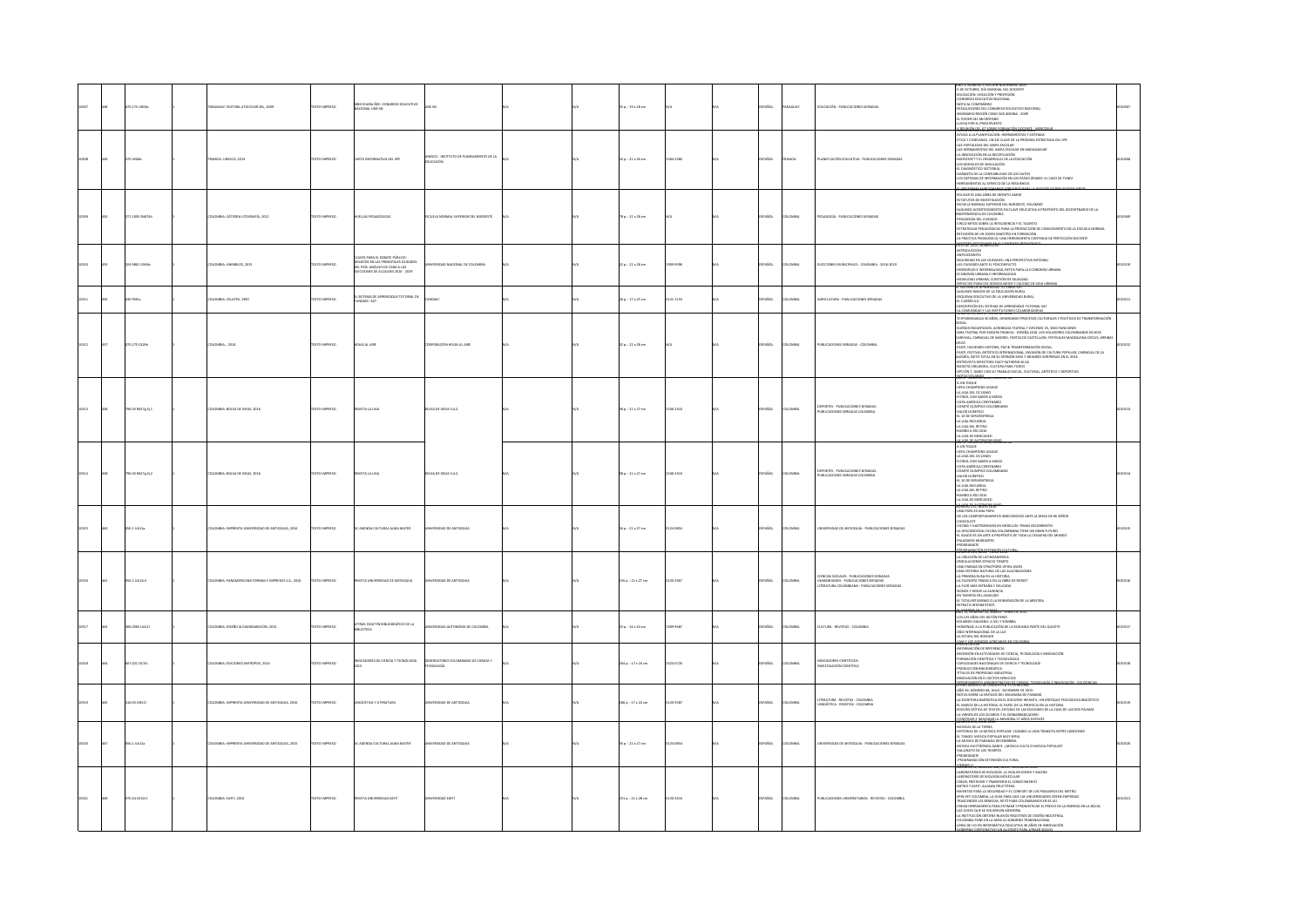|      | 630510176           | OMBIA: ICONTEC, 2016                              | <b>CERRIN OTX</b>  |                                 |                                                      |  | 0 p. : 21 x 30 cm       |          | PAÑOL       | .<br>DMBIA    | VORMALIZACIÓN - REVISTAS - COLOMBIA                                     | 24 THAMSCHIND EL DOTOGO SUI DO MITERAACONAL DE LA CAUCHO SUI DESPARADORAL DE LA CAUCHO CON ARTESTACIÓN A DE LA CAUCHO CON ARTESTACIÓN A DE LA CAUCHO PREDIMENTAL DE LA CAUCHO PREDIMENTAL DE LA CAUCHO PREDIMENTAL DE LA CAU<br>TICKGREVE 2016, EGA.RIK NOMENO 1628                                                                                                                                                                                                                                                                                                                                                                                                                                                                                                                             |  |
|------|---------------------|---------------------------------------------------|--------------------|---------------------------------|------------------------------------------------------|--|-------------------------|----------|-------------|---------------|-------------------------------------------------------------------------|-------------------------------------------------------------------------------------------------------------------------------------------------------------------------------------------------------------------------------------------------------------------------------------------------------------------------------------------------------------------------------------------------------------------------------------------------------------------------------------------------------------------------------------------------------------------------------------------------------------------------------------------------------------------------------------------------------------------------------------------------------------------------------------------------|--|
| 573  | 070.1 F288-7        | DLOMBIA: JAVEGRAF, 2016                           | TEXTO IMPRESO      | <b>IVISTA JAVERIANA</b>         | UNDACIÓN ESCRITORES                                  |  | 80 p. : 22 x 28 cm      | 120-3088 | SPAÑOL      | LOMBIA        | PUBLICACIONES UNIVERSITARIAS - REVISTAS - COLOMBIA                      | ANTE UNA OPORTUNIDAD HISTÓRICA<br>VENTANA DE OPINIÓN OPINIÓNES DE LA CORTE CONSTITUCIONAL<br>ENTREVISTA HISTORIA PARA EL FUTURO NACIONAL<br>EL TEMA DE LA TIERRA EN LOS ACUERDOS DE LA HABANA<br>LA JUSTICIA RESTAURATIVA: UN RETO, DESDE LAS VÍCTIMAS. A PARTIR DEL ACUERDO FINAL DE PAZ<br>LA IMPORTANCIA DE LAS MEMORIAS EN COLOMBIA, BREVE BALANCE DE UNA DÉCADA DE APUESTAS<br>Y RETOS PARA EL PORVENIR<br>-DESARROLLO INFORMATIVO: SOLUCIÓN INTEGRAL AL PROBLEMA DE LOS CULTIVOS ILÍCITOS<br>RESILIENCIA, ACTITUD ESPERANZADORA Y APRENDIZAJE VITAL<br>LOS RETOS DE LA EDUCACIÓN EN COLOMBIA HOY: UNA APUESTA POR LA INCLUSIÓN, LA DIVERSIDAD<br><b>DAT</b><br><b><i><u>ILENGIO Y.LA VIOLENCIA SPE</u></i></b>                                                                            |  |
|      | 070.175 UA11c Ej.1  | DLOMBIA: UNAULA, 2016                             | DZERNI OTXIT       | CINCUENTENARIO                  | ERSIDAD AUTÓNOMA LATINOAMERICANA                     |  | 19 p.: 24 x 33 cm       |          | PAÑOL       | <b>AIRMOJ</b> | PUBLICACIONES UNIVERSITARIAS - REVISTAS - COLOMBIA                      | FORTALEC MIENTO LOS PROCESOS DE AUTOEVALUACIÓN Y ACREDITACIÓN DE PROGRAMAS<br>-EL COLABORATORIO DE INVESTIGACIÓN FORMATIVA<br>UNAULA ES RECONOCIDA EN CHILE<br>-MERCADEO UNAULA EXPOSAPIENSA 2016<br>-PEQUEÑOS GRANDES INVENTORES FUERON LOS INVITADOS DE HONOR EN LA UNIVERSIDAD<br>DANZA ARABE EN UNAULA<br>RESPONSABILIDAD SOCIAL EMPRESARIAL<br>EN LA U TRABAJAMOS POR LA CALIDAD<br>UESTRO COMPROMISO NO ES EMPRESARIAL ES VIT<br>UUNUN EURODR, NONTANIALE 2016                                                                                                                                                                                                                                                                                                                            |  |
|      | 070.175 UA11c Ej 2  | LOMBIA: UNAULA, 2016                              | DZERRAI OTX31      | CINCUENTENARIO                  |                                                      |  | 19 p.: 24 x 33 cm       |          | PAÑOL       | <b>DMBIA</b>  | PUBLICACIONES UNIVERSITARIAS - REVISTAS - COLOMBIA                      | FORTALEC MIENTO LOS PROCESOS DE AUTOEVALUACIÓN Y ACREDITACIÓN DE PROGRAMAS<br>-EL COLABORATORIO DE INVESTIGACIÓN FORMATIVA<br>-UNAULA ES RECONOCIDA EN CHILE<br>-MERCADEO UNAULA EXPOSAPIENSA 2016<br>PEQUEÑOS GRANDES INVENTORES FUERON LOS INVITADOS DE HONOR EN LA UNIVERSIDAD<br>OANZA ARABE EN UNAULA<br>-RESPONSABILIDAD SOCIAL EMPRESARIAL<br>EN LA U TRABAJAMOS POR LA CALIDAD<br>NUMERO COMERCIARIO NADES EMPRESARIAI ES M                                                                                                                                                                                                                                                                                                                                                             |  |
|      | 71.1 0394:21: 011   | MILIA: PANAMERICANA FORMAS E IMPRESOS SAS, 2016   | TO IMPRESO         | VISTA INTERNACIONAL MAGISTERIO  | TNA EDITORIAL MAGISTERIO                             |  | 8 p. : 22 x 28 cm       | 02-4053  | AÑOL        | OMBIA         | EDUCACIÓN - REVISTAS - COLOMBIA<br>AGOGÍA - REVISTAS - COLOMBIA         | NUMERO 78, FEBRERO - MARZO 2016<br>-EL DESARROLLO PROFESIONAL Y SU INCIDENCIA EN LA TAREA DEL MAESTRO<br>-LA LEY Y EL SISTEMA DE FORMACIÓN DOCENTE EN COLOMBIA<br>-MAESTROS Y ENSEÑANZA: LA RELACIÓN INSOSIAVABLE<br>-CINCO DESAFÍOS EN LA FORMACIÓN DOCENTE INICIAL Y CONTINUA DE NIVEL SECUNDARIO<br>-LAS ESCUELAS Y LOS MAESTROS COMUNITARIOS DEL MOVIMIENTO INDÍGENA EN COLOMBIA<br>FORMACIÓN DOCENTE ENSEÑAR ES HACER APRENDER Y MUCHO MAS<br>LA INSERCIÓN PROFESIONAL DOCENTE<br><b><i>PRÁCTICA PEDAGÓGICA O SABER HACER</i></b><br>ACERCA DE LA FORMACIÓN DE FORMADORES<br>TENSAR LA FORMACIÓN EN LAS UNIVERSIDADES PEDAGÓGICAS                                                                                                                                                          |  |
|      | 171.1 C394r21r Ej.2 | MERICANA FORMAS E IMPRESOS SAS, 2016              | TO IMPRESO         | VSTA INTI                       | ERATIVA EDITORIAL MAGISTERIO                         |  | 78 p. : 22 x 28 cm      | 092-4053 | PAÑOL       | .<br>Milia    | DUCACIÓN - REVISTAS - COLOMBIA<br>AGOGÍA - REVISTAS - COLOMBIA          | OBMACIÓN DE EDUCAÇORES DESDE 1964 PEDAGOGÍA EL ANETAR                                                                                                                                                                                                                                                                                                                                                                                                                                                                                                                                                                                                                                                                                                                                           |  |
| 0528 | 171.1 C394r22r EL1  | DLOMBIA: PANAMERICANA FORMAS E IMPRESOS SAS. 2016 | DZERNI OTXIT       | CUSTA INTERNACIONAL MAGISTERIO  | COOPERATIVA EDITORIAL MAGISTERIO                     |  | 79 p. : 22 x 28 cm      | 032-4053 | SPAÑOL      | <b>AIRMOJ</b> | .<br>Educación - Revistas - Colombia<br>Pedagogía - Revistas - Colombia | <b>MOREAL KARDINA</b><br>MUNICIPALE IN ANNO 1991<br>- LA INNOVACIÓN DESIUPTIVA Y LA EDUCACIÓN DE FUTURO<br>- LAPRENDER A DESAPRENDER, POR QUÉ ES TAN DIFICIL?<br>-INTELIGENCIA ARTIFICIAL EN EDUCACIÓN<br>-INTELIGENCIA MILIITILINI, EN konteninis<br>-ECOSISTEMA Y CALIDAD EDUCATIVA<br>-EICURIOS QUE FOMENTAN UN ENTORNO PERSONAL DE APRENDEZAJE<br>-LOS ESTUDIANTES COMO PRODUCTORES DE CONOCIMIENTO UNIVERSITARIO<br>LAS MÁQUINAS INTELIGENTES Y LOS NIÑOS<br>CEREBRO - COMPUTADOR, USO DE UNA INTERFAZ EN ADAPTATIVIDAD PARA SISTEMAS E-LEARNING<br>RECHAZO E INDIFERENCIA ENTRE ESTUDIANTES ¿QUÉ HACER?<br>UN CLIC PARA APRENDER JUGANDO<br><b>UCACIÓN PARA LA GESTIÓN DE NUEVAS REALIDADES</b>                                                                                           |  |
|      | 71.1 0394:22 0.2    | OMBIA: PANAMERICANA FORMAS E IMPRESOS SAS. 2016   | OZSRRNI OTX3       | VISTA INTERNACIONAL MAGISTERIO  | PERATIVA EDITORIAL MAGISTERIO                        |  | 79 p. : 22 x 28 cm      | 022-4053 | SPAÑOL      | LOMBIA        | EDUCACIÓN - REVISTAS - COLOMBIA<br>PEDAGOGÍA - REVISTAS - COLOMBIA      | -LA INNOVACIÓN DISRUPTIVA Y LA EDUCACIÓN DE FUTURO<br>-¿APRENDER A DESAPRENDER. POR QUÉ ES TAN DIFICIL?<br>INTELIGENCIA ARTIFICIAL EN EDUCACIÓN<br>ECOSSTEMA Y CAUDAD EDUCATIVA<br>RECURSOS QUE FOMENTAN UN ENTORNO PERSONAL DE APRENDIZAJE<br>-LOS ESTUDIANTES COMO PRODUCTORES DE CONOCIMIENTO UNIVERSITARIO<br>LAS MÁQUINAS INTELIGENTES Y LOS NIÑOS<br>-CEREBRO - COMPUTADOR, USO DE UNA INTERFAZ EN ADAPTATIVIDAD PARA SISTEMAS E-LEARNING<br>RECHAZO E INDIFERENCIA ENTRE ESTUDIANTES / QUÉ HACER?<br>UN CLIC PARA APRENDER JUGANDO<br>EDUCACIÓN PARA LA GESTIÓN DE NUEVAS REALIDADES                                                                                                                                                                                                     |  |
|      | 0.05 F949c1         | MBIA: JAVEGRAF, 2013                              | <b>XTO IMPRESO</b> | DRIO JURÍDICO G                 | DACIÓN UNI<br>JMBIA                                  |  | 79 p.: 22 x 28 cm       | 45-3381  | <b>Scc</b>  | MBL           | ERECHO - PUBLICACIONES SERIADAS - COLOMBIA                              | -EDUCACIÓN MAR A CASTANDA DE NUEVA REALISADES<br>ANON MARINA DE NORTE VIA EN ENTERTE DE MARADOS MARANDOS (PODER DE NORTE EL BERTARDOS MARANDOS)<br>«RODORES UN DANT SOBRE EL BERTARDECO INTERNACIONAL»<br>«RODORES UN DANT SOBRE EL BE<br>IURISPRUDENCIA<br>-POLÍTICAS PÚBLICAS Y DERECHOS HUMANOS: PUNTOS DE CONVERGENCIA EN CONTEXTO<br>DEMOCRÁTICOS<br>-EL CURRÍCULO DE LAS ESCUELAS DE GUERRA: EL CINCUENTA POR CIENTO ESTÁ PERDIDO                                                                                                                                                                                                                                                                                                                                                         |  |
|      | 0.05 F949c2         | OMBIA: JAVEGRAF, 2014                             | EXTO IMPRESO       | ERIO JURÍDICO GARANTISTA        | DACIÓN UNIVERSIDAD AUTÓNOMA DE<br>MBIA               |  | .<br>54 p. : 22 x 28 cm | 145-1181 | AÑOL        | Maia          | ERECHO - PUBLICACIONES SERIADAS - COLOMB                                | SOCKERAD ROB ACCIDENTS SHARLING CADA<br>ANUO, NUMENO SU, DEENI-SANDU DE AUSE<br>-LA GUERRA COMO PRÁCTICA DE ADECLIADÓN DE LOS LUGARES<br>-LA FILOSOFÍA DEL DERECHO DE KANT. UNA PERSPECTIVA DESDE LA CRÍTICA DE LA RAZÓN PRÁCTICA Y<br>MENÁLISE DESCRIPTIVO DEL FENÓMENO DE LA<br><b>AÁLISE DESORPIVO DEL PRIÓRINIO DE LA DEUNICIPICA AVIVEN EN CICONIER.</b><br>L'ERREYEN PRIAL Y SU RESPUESTA FRENT AL AUMENTO SOCIAL DE LOS DELITOS: EL ARUSO SEX<br>L'ERREYEN DELOG MÉTIMAS DEL CONFLICTO ARMADO FRENTE A LA RESTITUCIÓ                                                                                                                                                                                                                                                                     |  |
|      | 0.05 FMR1           | OMBIA: JAVEGRAF, 2015                             | <b>CTO IMPRESO</b> | <b>ERIO JURÍDICO GARANTISTA</b> | MOACIÓN I NOVIESIDAD ALITÓNIONA DE<br><b>DLOMBIA</b> |  | 00 p.: 22 x 28 cm       | 145-1181 | <b>AROL</b> | wax           | DERECHO - PUBLICACIONES SERIADAS - COLOMBI                              | DESARÍO CON LA ACREDITACIÓN INSTITUCIONAL<br><b>MINICIPIO Y CERECHO PENA</b><br><b>PROXIMACIÓN AL REGISTRO DE LAS DESAPARICIONES FORZADAS DE MUJERES EN COLOMBIA</b><br>-<br>-<br>SEGURIDAD PÚBLICA Y CRIMINALIDAD: EL CASO DEL DEPARTAMENTO DE SUCRE 2014<br>- SISTEMA DE ASEGURAMIENTO DE LA CALIDAD DE LA EDUCACIÓN SUPERIOR. UNA POLÍTICA PÚBLICA<br>OUE MERECE OTRA REFLEXIÓN<br>.<br>CESIDAD DE UNA NUEVA TEORÍA DEL DERECHO, ACORDE CON LAS COMPLEJAS REALIDADES<br>JALES DE LA GLOBALIZACIÓN<br>AUTHAU DE LA SEUGRAPA DUNE.<br>AUG PUS DE LA SITUACIÓN LABORAL DE LOS TRABAJADORES INFORMALES DE IBAGUÉ.<br>SENICAS PÚBLICAS DE EDUCACIÓN EN DERECHOS HUMANOS: UN DESAFÍO ANTE LA ACTUAL CRISIS<br>BEFI ABIA FN COLOMBIA<br><b>SCARPE A ESCOLAR J'AN CUTSTIÓN MÁS AU Á DE LAS ALEAS</b> |  |
|      | 40.05 F949c4        | LOMBIA: JAVEGRAF, 2015                            | EXTO IMPRESO       | o opiatul olastii               | JNDACIÓN UNIVERSIDAD AUTÓNOMA DE<br><b>OMBIA</b>     |  | 210 p. : 22 x 28 cm     | 145-1181 | PAÑOL       | <b>OMBA</b>   | DERECHO - PUBLICACIONES SERIADAS - COLOMBIA                             | MAGUNIEN IN NORMAN ALT DAUG UN LA INVESTIGACIÓN ACADÉMICA<br>«EL LENGUAIE CONTRAHIGEMÓNICO EN LA INVESTIGACIÓN ACADÉMICA<br>«FAACUANES CONTRAHIGEMANES NEGOCALCIONES DE PAX Y POSTONEN LOS PERCOLONEIX<br>«FAACUA Y CONFUCTO ARRANDO. D<br>Abarrod<br>MOTHAT<br>-FEMINICIDE AND CRIMINAL LAW<br>-FROCESO DE PAZ Y PROPUESTAS DE CAMBIO EN EL SISTEMA POLÍTICO COLOMBIANO<br>INTERVENCIÓN DE LA FUERZA PÚBLICA EN EL PROCESO DE RESTITUCIÓN DE TIERRAS DE LAS VÍCTIMAS<br>DEL CONFUCTO ARMADO<br>-EFECTIVIDAD REGULATORIA DE RESPONSABILIDAD SOCIAL EMPRESARIAL EN COLOMBIA<br>-EL SISTEMA PRESUPUESTAL TERRITORIAL EN COLOMBIA<br>- ATTEMPORADO DE FINIS EL HACINAMIENTO CARCELARIO EN COLOMBIA CON ENFOQUE EN<br>RECHOS HUMANOS                                                                |  |
|      | 0.05 F949c5         | LOMBIA: JAVEGRAF, 2016                            | EXTO IMPRESO       | LO CONCIRUL CARET               | FUNDACIÓN UNIVERSIDAD AUTÓNOMA DE<br>COLOMBIA        |  | 187 p.: 22 x 28 cm      | 145-3381 | AÑDL        | <b>MON</b>    | ERECHO - PUBLICACIONES SERIADAS - COLOMBIA                              | APOIRTS AT CON MOVIMENTOS SOCIALES FRANCES AS ORIGINALES CONSUMING TO THE CONSUMERED STATES AND CONSUMER THE CONSUMERANT AND CONSUMER SUBJECT AND CONSUMER SUBJECT AND CONSUMER MANUSCRIPT OF A CONSUMERANT AND CONSUMER MANU<br>ACIÓN DE LAS VÍCTIMAS EN BAJA 0                                                                                                                                                                                                                                                                                                                                                                                                                                                                                                                                |  |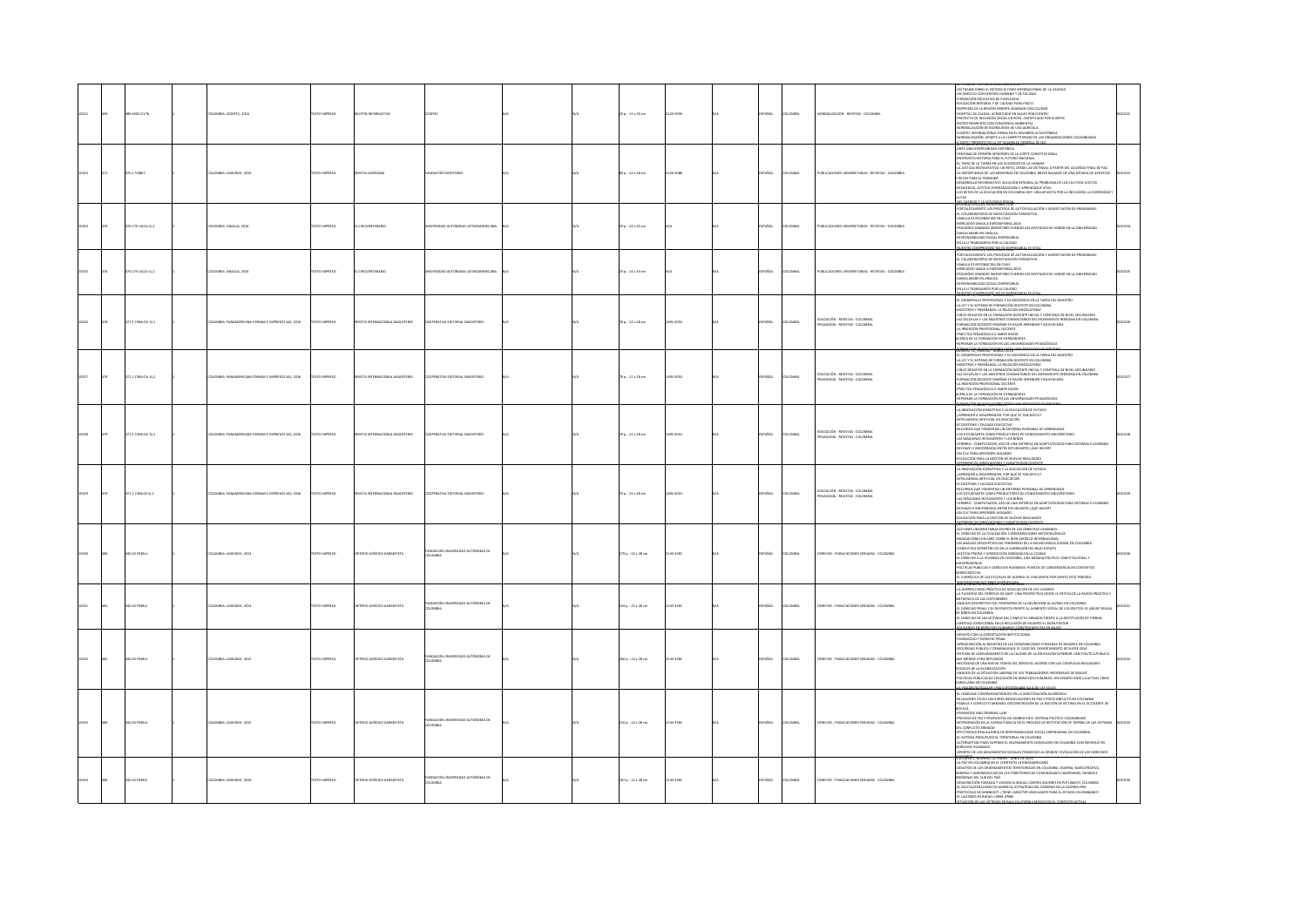|  | 8.05 C659r3        | MBIA: COMITÉ OLIMPICO COLOMBIANO, 2017      | EXTO IMPRESO         | STA OLÍMPICA                                                                                                                                                                          | MTÉ OLÍMPICO COLI                   |  | 20 p.: 21 x 28 cm      | 027-2383           | PAÑOL       | owau           | <b>EPORTES - COLOMBIA - PUBLICACIONES SERIA</b>                                                                    | NOTIFICATION THE VEHICLE AT A MANUSCRIPT OF THE VEHICLE AND SURFACE OF THE VEHICLE AND CONTROL OF THE VEHICLE AND A MANUSCRIPT OF THE VEHICLE AND A MANUSCRIPT OF THE VEHICLE AND A MANUSCRIPT OF THE VEHICLE AND A MANUSCRIP<br><b>U SANG SA COLLAN DONAL PROVINCIA</b>                                                                                                                                                                                                                                                                                                                                                                                                                                                                     |  |
|--|--------------------|---------------------------------------------|----------------------|---------------------------------------------------------------------------------------------------------------------------------------------------------------------------------------|-------------------------------------|--|------------------------|--------------------|-------------|----------------|--------------------------------------------------------------------------------------------------------------------|----------------------------------------------------------------------------------------------------------------------------------------------------------------------------------------------------------------------------------------------------------------------------------------------------------------------------------------------------------------------------------------------------------------------------------------------------------------------------------------------------------------------------------------------------------------------------------------------------------------------------------------------------------------------------------------------------------------------------------------------|--|
|  |                    | 1814: ESCUELA SUPERIOR DE GUERRA, 2015      | EXTO IMPRESO         |                                                                                                                                                                                       | IELA SUPERIOR DE GUERRA             |  | p.: 21 x 28 cm         |                    | <b>vice</b> |                | <b>JERZAS ARMADAS - REVISTAS CO</b>                                                                                | INTEGRAL EN LA DEFENSA, SEGURIDAD Y PROGRESO DEL ESTADO<br>kjón<br>: Conflicto Posmoderno. 1515<br>DT más que nunca se requiere de una ley de defensa nacional<br>-TL TUTURO DE LA INTELIGENCIA EN COLONIBIA, TENDENGIAS, RETOS Y FORTALEZAS<br>-EL FUTURO DE LA INTELIGENCIA EN COLONIBIA, TENDENGIAS, RETOS Y FORTALEZAS<br>-LA ALIANZA DEL PACÍFICO PARA LA SEGURIDAD TRANSNACIONAL<br>S OPERACIONES BLACK BUCK: ALCANCE, LECTURAS Y PERCEPCIONES<br>SARROU O DE LA HISTICIA TRANSICIONAL EN COLOMBI                                                                                                                                                                                                                                      |  |
|  | 070.175 CB82p      | OMBIA: PROYECTOS SEMANA S.A., 2016          | EXTO IMPRESO         |                                                                                                                                                                                       | REULO DE PERIODISTAS DE BOGOTÁ      |  | 3 p.: 20 x 27 cm       |                    | PAÑOL       | LOMBIA         | RIODISMO - COLOMBIA - PUBLICACIONES SERIADA                                                                        | <b>MANUSCRIPS AND ARRANGEMENT AND AN ARRANGEMENT AND A SUBSEQUENT AND ARRANGEMENT AND A CONSUMER AND ARRANGEMENT AND A CONSUMER AND ARRANGEMENT AND A CONSUMER AND A FAILURE AND A FAILURE AND A CONSUMER AND A CONSUMER AND A C</b><br>-<br>-ESCUELAS DE AVANZADA<br>-COLUMNAS ENFRENTEDAS: ¿ESTUDIAR O NO PERIODISMO?<br>-LA VOZ DE LOS DECANOS<br>-<br>GRANDES MEDIOS UNIVERSITARIOS<br>-CUANDO EL PERIODISMO DIGITAL SI FUNCIONA<br>-GLATO DOMENO DE LOS DIABIOS ROBI ILABES EN C                                                                                                                                                                                                                                                        |  |
|  |                    | MBIA: JAVEGRAF, 201                         |                      | <b>ENLAJ</b>                                                                                                                                                                          |                                     |  | 7 p. : 22 x 28 cm      | 21-6023            | AÑOL        |                | <b>JELICACIONES UNIVER</b>                                                                                         | <b>FANTAIRE</b><br>CE PROFESORES Y MAESTROS<br>CENGRESO LATINOAMERICANO DE ÉTICA TEOLÓGICA<br>PRIMERA PROMOCIÓN DE INTERNACIONALISTAS<br>PRIMERA PROMOCIÓN DE INTERNACIONALISTAS<br>-30 AÑOS SIENDO PARTE DE LA TRANSFORMACIÓN<br>-SEMANIA ANCHINNA DELS<br>-SEMANIA ANCHINNA DELS<br>-SEMANIA ANCHINNA DELS<br>-SEMANIA ANCHINNA DELS<br>-SEMANIA DELS ASAMILEA MUNDIAL DE LA LIVENTUD<br>-SEMANICINTO DEL LUGIO DESSURIMENTO EDUCATIVO EN LA UNIVERSIDAD<br>-SE AÑOS DE LA VOL D<br>NA MULTIPLE ALFONSO QUINTANA CARDENAS<br>ROCLAMACIÓN DE PROFESORES TITULARES Y DISTINCIÓN DE PROFESOR EMÉRITO                                                                                                                                          |  |
|  | $78.01 \times 15g$ | MILA: EDITORIAL NOMOS, 2002                 |                      | GUÍA PARA LA PRESENTACIÓN DE<br>PROGRAMAS DE MAESTRÍA Y DOCT                                                                                                                          |                                     |  | $p.:17\times24$ cm     | 032-0546           | AÑOL        | MBV            | DUCACIÓN SUPERIOR - REVISTAS - COLOMBIA                                                                            | RE RÉTRORENTOS DE LA EDUCACION SUPERIOR NUMERO 1<br>DINANTO PARA PRESENTACIÓN DE PROGRAMAS DE MAESTRÍA Y DOCTORADO<br>DINANTO PARA REPORTAR LOS DATOS DE LOS GRUPOS DE INVESTIGACIÓN QUE SOPORTAN LOS<br><b>FURNISH UPON REVENUES AN ABOVE AND A LOS CONSUMER AN ABOVE INVESTIGATION CONSUMER AN ABOVE AN ABOVE AN ABOVE AN ABOVE AN ABOVE AN ABOVE AN ABOVE AN ABOVE AN ABOVE AND A CONSUMER A MONETA ABOVE AN ABOVE AN ABOVE AN ABOVE </b><br>-DECRETO NÚMERO 272 DE 1998<br><b>LOLTO MÍNERO 2201 DE 1994</b>                                                                                                                                                                                                                              |  |
|  | 170.5 ID19e Ej.1   | LOMBIA: C&M IMPRESORES LTDA, 2015           | DESIRAI OTX3T        | DUCACIÓN Y CIUDAD                                                                                                                                                                     |                                     |  | 216 p.: 22 x 24 cm     | 123-0425           | SPAÑOL      | <b>ILOMBIA</b> | EDUCACIÓN - REVISTAS - COLOMBIA<br>MGOGÍA - REVISTAS - COLOMBIA                                                    | MINIMANA AR ANNO - NANAMBRE DE 2013<br>41. MARISTRO Y LA MARISTRA, COMO PRODUCTORES DE SABER Y CONOCIMIENTO, REFUNDAMENTAN<br>11. SABER ESCOLAR EN EL SIGLO XXI<br>-NUEVOS SEMTIDOS Y ALTERNATIVAS PARA LA EDUCACIÓN EN CONTEXTOS DE TR<br>RGANIZACIÓN DE LOS DOCENTES Y RECREACIÓN<br>STEMATIZACIÓN, CRIACIÓN DE CONOCIMIENTO, EPISTEMOLOGÍAS NO EUROCÉNTINCAS<br>NAIAIO DOCENTE Y PRODUCCIÓN DE CONOCIMIENTOS EN REDES Y COLECTIVOS DE EDUCADORES<br>-LA CALLE NO SE DOBLA POR LA ESQUINA SINO POR EL CENTRO: DEL AGUA Y EL TERRITORIO<br>-MAESTROS EN COLECTIVO. UNA DÉCADA DE ACTIVIDAD PEDAGÓGICA<br>51 MI ENTORNO QUIERO CONOCER, LEYENDO Y ESCRIBIENDO MÁS FACIL<br>I RECOTSO DE SISTEMATIZACIÓN DEL TRABAJO DE DIRECTORES DE RRÁCISC |  |
|  | 0.5 ID19e Ej.2     | MILA: CâM IMPRESORES LTDA, 2015             | EXTO IMPRESO         | <b>UCACIÓN Y CIUDAD</b>                                                                                                                                                               |                                     |  | 16 p. : 22 x 24 cm     | 23-0425            | PAÑOL       | OMBIA          | EDUCACIÓN - REVISTAS - COLOMBIA<br>EDAGOGÍA - REVISTAS - COLOMBIA                                                  | EL SABER ESCOLAR EN EL SIGLO XXI<br>-NUEVOS SENTIDOS Y ALTERNATIVAS PARA LA EDUCACIÓN EN CONTEXTOS DE TRANSITORIALIDOS<br>-ORGANIZACIÓN DE LOS DOCENTES Y RECREACIÓN<br>-URIAMIZACIÓN DE LUS DOCENTES TREORENEUNY<br>-SISTEMATIZACIÓN, CREACIÓN DE CONOCIMIENTO, EPISTEMOLOGÍAS NO EUROCÉNTRICAS<br>-TRABAIO DOCENTE Y PRODUCCIÓN DE CONOCIMIENTOS EN REDES Y COLECTIVOS DE EDUCADORES<br>-LA CALLE NO SE DOBLA<br>MAESTROS EN COLECTIVO, UNA DÉCADA DE ACTIVIDAD PEDAGÓGICA<br>IMI ENTORNO QUIERO CONOCER. LEYENDO Y ESCRIBIENDO MÁS FACIL<br><b>STOCK DAY, YSTEMATICAGE OF JTEMACY DE CARCITORIS DE REA</b>                                                                                                                                |  |
|  | 370.1 F288r8       | LOMBIA: JAVEGRAF, 2016                      | EXTO IMPRESO         | IVISTA JAVERIANA                                                                                                                                                                      | <b>INDACIÓN ESCRITORES</b>          |  | 00 p.: 22 x 28 cm      | 120-3088           | PAÑOL       | OMBIA          | PUBLICACIONES UNIVERSITARIAS - REVISTAS - COLOMBIA                                                                 | MUSICALISM VIRTUAL E INTERNACIONALIZACIÓN DE LA EDUCACIÓN<br>-EDUCACIÓN VIRTUAL E INTERNACIONALIZACIÓN DE LA EDUCACIÓN<br>-PROCOLOMBIA, ESTRATEGIAS PARA LA COMPETITIVIDAD<br>MEDIO ORENTE: RECUPERAR LA PALABRA<br>42LIGIÓN Y TOLERANCIA APUNTES PARA UN MUNDO CADA VEZ MÁS GLOBAL<br>TERRORISMO ISLÁMICO Y MIGRACIONES A LA UNIÓN EUROPEA<br>RETOS DE LAS MIGRACIONES EN UN CONTEXTO DE GLOBALIZACIÓN<br>A GLOBALIZACIÓN DEL CRIMEN: UN NUEVO CONCEPTO PARA UN VIEJO PROBLEMA<br>OLOMBIA Y LA GLOBAUZACIÓN<br>TEGRACIÓN EN EL PLURALISMO Y LA DIVERSIDAD<br>FOR UNA BOGOTÁ AMABLE, PUJANTE, ORDENADA Y CONECTADA                                                                                                                           |  |
|  | 06.05 C659r2       | LOMBIA: COMITÉ OLÍMPICO COLOMBIANO, 2016    | CONSIGNATION'S       | VISTA OLÍMPICA                                                                                                                                                                        | MITÉ OLÍMPICO COLOMBIAN             |  | $1200:21 \times 28$ cm |                    | PAÑOL       | LOMBIA         | DEPORTES - COLOMBIA - PUBLICACIONES SERIADAS                                                                       | -RÍO 2016<br>-NÓMINA DE COLOMBIA EN LOS OLÍMPICOS<br>-EL RECAMBIO ES NOTORIO<br>-TALENTOS<br>-EL RUGBY SIGNIFICA DISCIPLINA, AMOR Y PERSEVERANCIA<br>CORLOS RAMIREZ, LA REVELACIÓN MUNDIAL DEL BMX<br>-EIDER: JUVENTUD Y EXPERIENCIA<br>-LA UNIÓN PERFECTA<br>UNA AUTÉNTICA GUERRERA<br>FÚTBOL AL CIENTO POR CIENTO<br>APOYO DE LAS CIENCIAS DEL DEPORTE                                                                                                                                                                                                                                                                                                                                                                                     |  |
|  | 71.1 C394r23       | ERICANA FORMAS E IMPRESOS SAS, 2016         | <b>DESIRAIO DTX:</b> | VISTA INTERNACIONAL MAGISTERIO                                                                                                                                                        | ERATIVA EDITORIAL MAGISTERIO        |  | 35 p. : 22 x 28 cm     | 1092-4053          | PAÑOL       | oway           | EDUCACIÓN - REVISTAS - COLOMBIA<br>DAGOGÍA - REVISTAS - COLOMBIA                                                   | AMCCORNER STEWARDS<br>-LA INNOVACIÓN DISRUPTIVA Y LA EDUCACIÓN DE FUTURO<br>PRENDER A DESAPRENDER. POR QUÉ ES TAN DIFICIL?<br>INTELIGENCIA ARTIFICIAL EN EDUCACIÓN<br>-LA NEUROCIENCIA APLICADA EN LA EDUCACIÓN<br>OSSTEMA Y CAUDAD EDUCATIVA<br>RECURSOS QUE FOMENTAN UN ENTORNO PERSONAL DE APRENDIZAJE<br>OS ESTUDIANTES COMO PRODUCTORES DE CONOCIMIENTO UNIVERSITARIO<br>AS MÁQUINAS INTELIGENTES Y LOS NIÑOS<br><b>SICACIÓN PARA LA GESTIÓN DE NUEVAS REALIDADES</b>                                                                                                                                                                                                                                                                   |  |
|  | 78.002 (C15e)      | NOMBLE-AREO FOSTORES E IMPRESORES LTDA 2002 | <b>CONTINUES</b>     | <b>SUÍA GENERAL PARA LA SOLICITUD DE</b><br>30 OKNOON DEL ESTUDIO DE<br>TIBILIDAD SOCIOECONÓMICA, EN EL<br>MITE PARA LA CREACIÓN DE<br>ITUCIONES DE EDUCACIÓN SUPERIOR<br>  ESTATALES |                                     |  | 4a.17x24cm             | <b>MANUFACTURE</b> | SPAÑOL      | course         | DI ICACIÓN SI IDEBIOR - ASPECTOS SOCIALES - COLOMBIA<br><b>EDUCACIÓN SUPERIOR - ASPECTOS ECONÓMICOS - COLOMBIA</b> | RETAINGAS INNEXADORAS Y PARENTADA DOCTACI<br>PAL INSTRUCTION<br>ITRODUCCIÓN<br>INRO LIGAL: Y PROCEDIMENTO PARA LA PRESINTACIÓN DE LA SOLICITUD DE APROBACIÓN DEL<br>TUDIO DE FACTIBILIDAD SOCIOECONÓMICA.<br>I UGUS EN ENTRE PARA LA SOCIONATION DE APROBACIÓN DEL ESTUDIO DE FACTIBILIDAD<br>I UGA GENERAL PARA LA SOCIONID DE APROBACIÓN DE UNA IES ESTATAL<br>I CIDECONÓMICA EN EL TRÁMITE DE CREACIÓN DE UNA IES ESTATAL                                                                                                                                                                                                                                                                                                                 |  |
|  | 9.6305 IC17b       | LOMBIA: ICONTEC, 2016                       | <b>XTO IMPRESO</b>   |                                                                                                                                                                                       |                                     |  | 6 p. : 21 x 30 cm      |                    | PAÑOL       | oway           | ORMALIZACIÓN - REVISTAS - COL                                                                                      | MATOS<br>Canada como esta el<br>GRIE - MATU 2014, LANJAN VY<br>COLOMBIA, LIDER DE LA SECRETARÍA DEL SUBCOMITE ISO DEL CAFÉ<br>COLORINAL LORENT EL MACHIEN MARIEN EL MACHIENNE (1992)<br>ISONEN LORENTSTAND, A ATRISTAND EN MAIN<br>COMPARATION DE MARIEN CON COMPARATION DE MARIEN COMPARATION (1992)<br>ISONEN COMPARATION DE MARIANDO EN MARIEN CONTINUES EN MARIÉ                                                                                                                                                                                                                                                                                                                                                                         |  |
|  | nn i parske        | OLOMBIA: IAVEGRAE 2016                      | DZERNI OTXET         | <b>IDY EN LA JAVERIANA</b>                                                                                                                                                            | <b>STIECA UNIVERSITAS IAVERIANA</b> |  | 27 p.: 22 x 28 cm      | 0121-0023          | SPAÑOL      | <b>VOMBA</b>   | PUBLICACIONES UNIVERSITARIAS - REVISTAS - COLOMBIA                                                                 | 1/3/16 * XRU SE WUMBAC'L 17<br>INTO AUGU, PHU AN INDIANA ARA-<br>CONGRESO LATINOAMERICANO DE ÉTICA TECLÓGICA<br>PAPA FRANCISCO: EL AMOR EN LA FAMILIA<br>"PRIMERA PROMOCIÓN DE INTERNACIONALISTAS<br>-PRIMERA PROMOCIÓN DE INTERNACIONALISTAS<br>-10 AÑOS SIENDO PARTE DE LA TRANSFORMACIÓN<br>-SEMANA JAVERIANA 2016<br>ERMINA NIVERNIA 2016<br>A MACARENA Y SU CONFINIEZA EN EL DIÁLOGO ACADÉMICO<br>A JAVERIANA EN LA ASAMBLEA MUNDIAL DE LA JUVENTUD<br>AREAMENTO DEL LIBRO PRISAMIENTO EDUCATIVO EN LA U<br>PROCLAMACIÓN DE PROFESORES TITULARES Y DISTINCIÓN<br><br>TAS BOGOTÁ                                                                                                                                                         |  |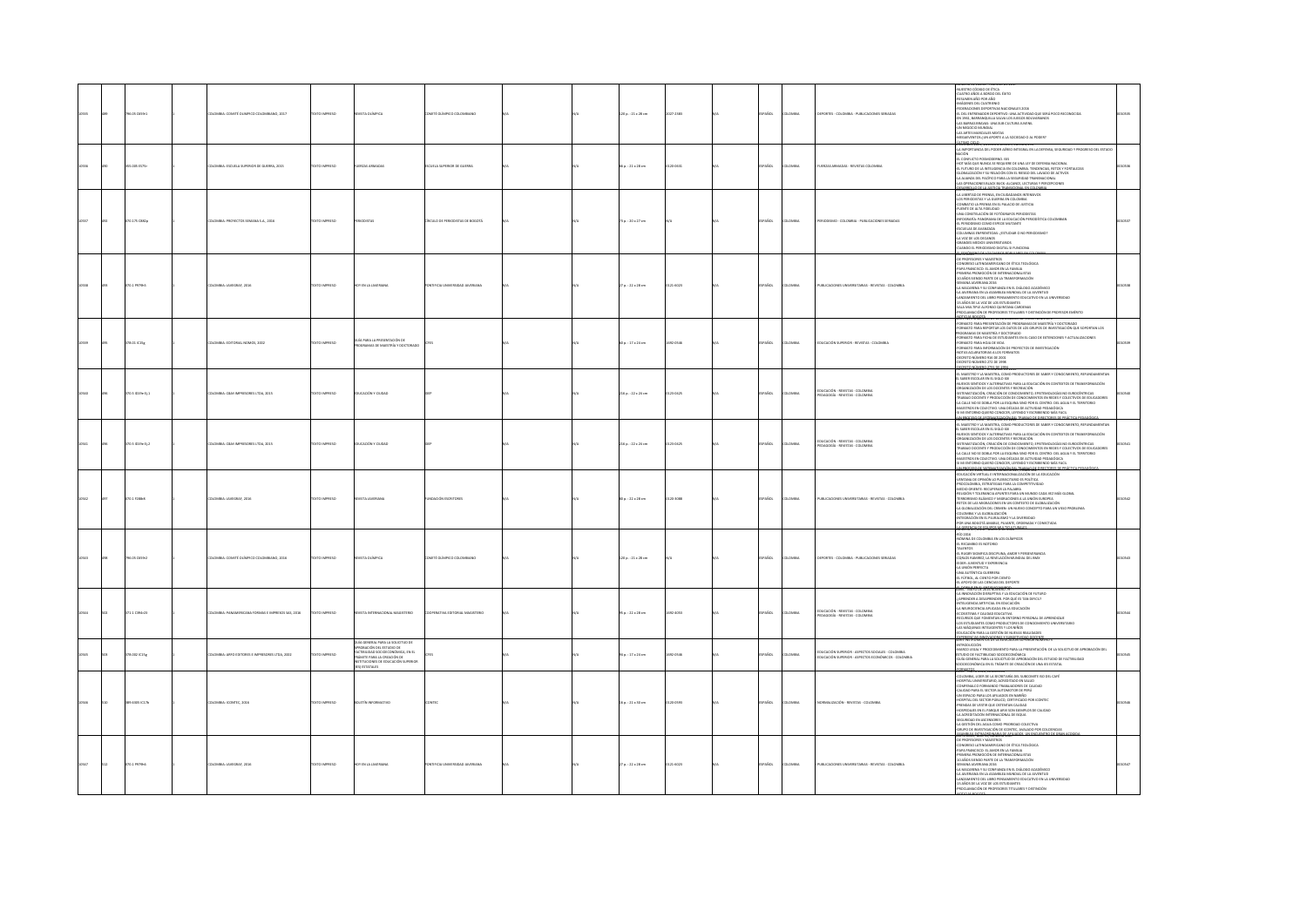|  | ma os copas ri s       | DIOMINA-IMPRECAL LTDA 2017                | DZER IMPERIO        | T Y GUIA? BO WORSTON OF SALES YOU                                                                                                                                    | MPI ITERWORLD COLOMBIA          |  | $26.6 - 25.6$ SS cm.         | 122.2011   | <b>COARGE</b> | <b>VOMBA</b>  | OMBITADORES - BEVISTAS COLOMBIA - SISLO XX                                                                                                                                           | UNA TRILOGÍA DE INFARTO<br>CUERPOS CONECTADOS A INTERNET<br>NOTIBITIOS<br>EL PODER DE VERTIV<br>L'HANNA NE VENTIF<br>COMPUTEX 2017 REVELA SU VISIÓN<br>INANZAN PACTOS POR LA INNOVACIÓN<br>IPERADORES SE UNEN PARA DETECTAR LOS IMEI DUPLICADOS<br>SPESSIONES AS MINISTER DE DE DE CONTENTO DE SOLO MENSALES.<br>25 ANTEA, POR LA SALUD EN TERRITORIOS EN PAZ<br>2005 FITAL POR LA SALUD EN TERRITORIOS EN PAZ<br>2005 FITALIZACIÓN DOMICILIARIA, CUIDADOS EN CASA<br>2007 FITALOGÍAS EN CREC<br>OR OUT COMPRAR A LOS CANALES<br>027, NJARADA SEPAWAL 60                                                                                                                                                                                                                                         |  |
|--|------------------------|-------------------------------------------|---------------------|----------------------------------------------------------------------------------------------------------------------------------------------------------------------|---------------------------------|--|------------------------------|------------|---------------|---------------|--------------------------------------------------------------------------------------------------------------------------------------------------------------------------------------|--------------------------------------------------------------------------------------------------------------------------------------------------------------------------------------------------------------------------------------------------------------------------------------------------------------------------------------------------------------------------------------------------------------------------------------------------------------------------------------------------------------------------------------------------------------------------------------------------------------------------------------------------------------------------------------------------------------------------------------------------------------------------------------------------|--|
|  | 004.05 C993t Ej.2      | <b>ILOMBIA: IMPRECAL LTDA, 2017</b>       | TEXTO IMPRESO       | DELOS EN GESTIÓN DE SALUD Y TI                                                                                                                                       | PUTERWORLD COLOMBI              |  | 26 p. : 25 x 35 cm           | 0122-2961  | SPAÑOL        | LOMBIA        | OMPUTADORES - REVISTAS COLOMBIA - SIGLO XX                                                                                                                                           | UNA TRILOGÍA DE INFARTO<br><b>CUERPOS CONECTADOS A INTERNET</b><br>NOTIBITIOS<br>EL PODER DE VERTIV<br>COMPUTEX 2017 REVELA SU VISIÓN<br>AVANZAN PACTOS POR LA INNOVACIÓN<br>OPERADORES SE UNEN PARA DETECTAR LOS IMEI DUPLICADOS<br>NO SOLO MENSAJES, SON SON DECISIONES CON CONTEXTO<br>ESA META, POR LA SALUD EN TERRITORIOS EN PAZ<br>SPITALIZACIÓN DOMICILIARIA, CUIDADOS EN CASA<br>CNOLOGIAS EN CRECIMIENTO PARA LA SALUD<br>OR OUT COMPRAR A LOS CANALES                                                                                                                                                                                                                                                                                                                                 |  |
|  | 70.175 UE22i Ej.1      | LOMBA: UNIVERSIDAD EAFIT, 2016            | TEXTO IMPRESO       | NFORME DE SOSTENBILIDAD                                                                                                                                              | ERSIDAD EAFIT                   |  | 111 p.: 21 x 28 cm           |            | SPAÑOL        | LOMBIA        | NFORMES - REVISTAS - COLOMBIA                                                                                                                                                        | VALORES INSTITUCIONALES<br>-PROPÓSITOS INSTITUCIONALES<br>-SOBRE EL INFORME DE SOSTENIBILIDAD<br>-ASPECTOS MATERIALES Y COBERTURA<br>-PARTICIPACIÓN DE LOS GRUPOS DE INTERESES<br>-PERFIL DE EL INFORME<br>ENTIDAD SOLIDARIA Y RESPONSABLE<br>LAS PERSONAS LA RAZÓN DE SER<br>ENTORNOS Y ENFOQUES QUE INVITAN AL APRENDIZAJE                                                                                                                                                                                                                                                                                                                                                                                                                                                                     |  |
|  | 0.175 UE22i Ei.2       | 10MBIA: UNIVERSIDAD EAFIT, 2016           | <b>XTO IMPRESO</b>  | ORME DE SOSTENBILIDAD                                                                                                                                                | TRIDAD EAFT                     |  | $160$ p. : $21 \times 28$ cm |            | PAÑOL         | <b>LOMBIA</b> | NFORMES - REVISTAS - COLOMBIA                                                                                                                                                        | sin under viewen neuron<br>DMO II<br>ONOCIMENTO CON PROPÓSITO<br>CTUAR LOCAL Y GLOBAL<br>DMPROMISO CON EL MEDIO AMBIENTE                                                                                                                                                                                                                                                                                                                                                                                                                                                                                                                                                                                                                                                                         |  |
|  | N OS COOM              | COMILA-IMPRECAL LTDA 2017                 | DZED IMPRESO        | 25 2017: COMPITANDO PEOSISTEMAS                                                                                                                                      | <b>PUTTEW RUD COLOMBIA</b>      |  | $19a. : 25x35$ cm            | 122-2061   | SPAÑOL        | Channa        | OMBUTADORES - REVISTAS COLOMBIA - SIGLO XX                                                                                                                                           | OYECCIÓN 2017<br>U.Z.T. NUMERO 474, FEBRE<br>-2017, ADELANTE<br>-BIG DATA: COMO EXTRAER LOS DATOS DE LA WEB<br>LA NUBE DE AMAZON WEB SERVICES SE POSA EN COLOMBIA<br>70 AÑOS DEL TRANSISTOR<br>OE COLOMBIA PARA LATINGAMERICA<br>COMPUNIT CELEBRA BODAS DE PLATA<br>MINTIC POR BOGOTÁ<br>PAPEL DEL CIENTÍFICO DE LOS DATOS<br>ELEFÓNICA: ANALÍTICA PARA FIDELIZAR USUARIOS<br>MALL DATA: ANTESALA DE BIG DATA<br>INVALUATA MITEMA DE MU UNIX.<br>IURA: MODELOS ESTADÍSTICOS PARA LA GESTIÓN DE LA SALUD.                                                                                                                                                                                                                                                                                         |  |
|  | 01.4 0291a3            | LOMBIA: GIMNASIO CAMPESTRE, 2016          | OZSRRNI OTX3        | <b>ASTROLABIO</b>                                                                                                                                                    | NASIO CAMPESTRE                 |  | 108 p. : 22 x 28 cm          | 0124-213X  | SPAÑOL        | <b>PAÑOL</b>  | WESTIGACIÓN - REVISTAS - COLOMBIA                                                                                                                                                    | CARACTERIZACIÓN DEL CONSUMO MÁXIMO DE OXÍGENO, FLEXIBILIDAD ACTIVA. ÍNDICE DE MASA<br>RPORAL Y PERÍMETRO DE CINTURA DE LOS ESTUDIANTES DEL GIMNASIO CAMPESTRE<br>IMPOSICIÓN DE UNA OBRA MUSICAL A PARTIR DE LA CREACIÓN DE UN INSTRUMENTO VIRTUAL<br>SADO EN SEÑALES SONORAS DE FENÓMENOS ASTRONÓMICOS<br>ESCRITURA, CUERPO Y DISCAPACIDAD EN HELEN KELLER Y GABY BRIMMER<br>EL LABORATORIO CREATIVO COMO ESTRATEGIA PEDAGÓGICA EN EDUCACIÓN ARTÍSTICA PARA LA<br>IOMOCIÓN DEL PENSAMENTO COMPLEJO Y CREATIVO<br>A LITERATURA INFANTIL Y ESTRATEGIAS DE LECTURA EN NIÑOS DE GRADO JARDIN DEL GIMNASIO<br>MAPESTRE: DESARROLLO DE IDENTIDAD PERSONAL Y CULTURAL<br>MAPESTRE: DESARROLLO DE IDENTIDAD PERSO<br>LA MÚSICA CARRANGUERA GENERADORA DE IDENTIDAD Y RESISTENCIA EN LOS CAMPESINOS DE LA |  |
|  | 06.05 R627g Ej.1       | LOMBIA: BOLSA DE IDEAS, 2016              | <b>EXTO IMPRESO</b> | <b>ISTA LA LIGA</b>                                                                                                                                                  | <b>ILSA DE IDEAS S.A.S.</b>     |  | 58 p. : 21 x 27 cm           | 346-2310   | AÑOL          | LOMBIA        | EPORTES - PUBLICACIONES SERIADAS<br>UBLICACIONES SERIADAS COLOMBIA                                                                                                                   | LA LIGA DE CAMPEONES<br>COLDEPORTES<br>LA LIGA DEL FÚTBOL<br>-COLUMNA DE DIEGO YEPES<br>-FRASES DE FLORENTINO PEREZ<br>LA UGA DEL MERCADEO<br>LEVANTANDOSE DE LAS CAÍDAS<br>LA LIGA CLARA<br>AMOR Y ODIO NACIONAL<br>LCALINZA TU CUERPO COMENZANDO AÑO                                                                                                                                                                                                                                                                                                                                                                                                                                                                                                                                           |  |
|  | .<br>796.05 R627g Ej.2 | <b>ILOMBIA: BOLSA DE IDEAS, 2016</b>      | TEXTO IMPRESO       | <b>EVISTA LA LIGA</b>                                                                                                                                                | OLSA DE IDEAS S.A.S.            |  | 58 p. : 21 x 27 cm           | 1346-2310  | SPAÑOL        | LOMBIA        | EPORTES - PUBLICACIONES SERIADAS<br>UBLICACIONES SERIADAS COLOMBIA                                                                                                                   | <del>ombrido Robjes Niĝenioj</del><br>LA LIGA DE CAMPEONES<br>COLDEPORTES<br>LA LIGA DEL FÚTBOL<br>COLUMNA DE DIEGO YEPES<br>FRASES DE FLORENTINO PEREZ<br>-LA LIGA DEL MERCADEO<br>LEVANTANDOSE DE LAS CAÍDAS<br>-LA LIGA CLARA<br>-AMOR Y ODIO NACIONAL<br>ALCALINZA TU CUERPO COMENZANDO AÑO<br>WANTED REAKSHING                                                                                                                                                                                                                                                                                                                                                                                                                                                                              |  |
|  | 78.861 UVMH            | LOMBIA: , 2017                            | EXTO IMPRESO        | VISTA INSTITUCIONAL DE LA<br>INVERSIDAD DEL VALLE CAMPOS                                                                                                             | ERSIDAD DEL VALLE               |  | 19 p.: 21 x 28 cm            | (462-8689) | PAÑOL         | LOMBIA        | PUBLICACIONES UNIVERSITABLAS - REVISTAS - COLOMBIA                                                                                                                                   | MPROMETIDOS CON LA PAZ<br>SIONALIZACIÓN 30 AÑOS CONSTRUYENDO REGIÓN<br>A UNIVERSIDAD GLOBAI<br>IFRAESTRUCTURA, LA MÁS ALTA INVERSIÓN EN 20 AÑOS<br>-ENTRE LOS MEJORES DE COLOMBIA<br>-LOS GRADOS, DESARROLLO PERSONAL Y PROGRESO SOCIAL<br>MAS DE 70 AÑOS FOMENTANDO EL DEPORTE EN LA REGIÓN<br><b>AS AVENELUME DISPONSIBLE LA LIPTORISTES DEL 100</b>                                                                                                                                                                                                                                                                                                                                                                                                                                           |  |
|  | 070.17288-9            | ILOMBIA: JAVEGRAF, 2017                   | TEXTO IMPRESO       | <b>EVISTA JAVERIANA</b>                                                                                                                                              | NOACIÓN ESCRITORES              |  | 80 p.: 22 x 28 cm            | 120-3088   | SPAÑOL        | <b>PAÑOL</b>  | PUBLICACIONES UNIVERSITARIAS - REVISTAS - COLOMBIA                                                                                                                                   | EL ESTADO SOCIAL DE DERECHO Y LA COLOMBIA DEL POSACUERDO O POSCOMFUCTO<br>-VENTANA DE OPINIÓN DE LA CRISIS DEMOCRÁTICA<br>-UNA PRÁCTICA DE RESPETO Y PROMOCIÓN DE DERECHOS HUMANOS QUE APORTA A LA<br>CONSTRUCCIÓN DE LA CONVIVENCIA Y LA PAZ<br>-LA REFORMA: RURAL INTEGRAL EN EL NUEVO ACUERDO DE PAZ RETOS. EN SU IMPLEMENTACIÓN<br>-LA DEMOCRACIA DESPUÉS DEL CONFUCTO ARMADO<br>-LA ÉTICA Y LOS ACUERDOS CON LAS FARC<br>-EL PROBLEMA DE LOS CULTIVOS ILICITOS. UN RETO TRANSVERSAL<br>-IMPACTOS Y RETOS DEL NUEVO ACUERDO: ATENCIÓN A LAS VÍCTIMAS<br>-EL NUEVO ACUERDO DE PAZ: UNA OPORTUNIDAD PARA LOS DERECHOS HUMANOS                                                                                                                                                                  |  |
|  | 55.005 ES75r           | LOMBIA: ESCUELA SUPERIOR DE GUERRA, 2016  | DZERRIO INTE        | UERZAS ARMADAS                                                                                                                                                       | SCUELA SUPERIOR DE GUERRA       |  | 111 p.: 21 x 28 cm           | 120-0631   | PAÑOL         | LOMBIA        | FUERZAS ARMADAS - REVISTAS COLOMBIA                                                                                                                                                  | <u> ANATOMY NEUTROP SER VELOVAL DRESKÝ DRESKE 2009 (TO ANATO</u><br>-DOCTRINA DAMASCO: EIE ARTICULADOR DE LA TRANSFORMACIÓN DEL EJERCTO NACIONAL<br>-DOCTRINA DAMASCO: EIE ARTICULADOR DE LA TRANSFORMACIÓN DEL EJERCTO NACIONAL<br>-ARMADA NACIONAL: TRANSFORMANDOSE PARA EL FUTURO<br><b>INTECIÓN ESTRATÉGICA DE LA FUERZA AÉREA COLOMBIANA: REAFIRMANDO QUE ASÍ SE VA A LAS</b><br><b>ALTURAS</b><br>-<br>-POLICIA NACIONAL, POR UNA COLOMBIA SEGURA Y EN PAZ COMUNIDADES SEGURAS Y EN PAZ, EL<br>PLAN DEL POSCONFLICTO<br>-MISIÓN DE LAS FUERZAS MILITARES EN EL POST ACUERDO                                                                                                                                                                                                                |  |
|  | 42 USB4b               | LOMBIA: UNIVERSIDAD SERGIO ARBOLEDA, 2012 | <b>DZSRRMI OTX3</b> | OLETÍN DEL INSTITUTO DE ESTUDIOS<br><b>ISTITUCIONALES: ESCUELA DE DERECHO</b>                                                                                        | AD3JOBRA CIGR32 GACIER3V        |  | 105 p.: 14 x 24 cm           | 1909-1977  | SPAÑOL        | LOMBIA        | ERECHO CONSTITUCIONAL - REVISTAS - COLOMBIA                                                                                                                                          | AFT ACTORES CONTES Y MILITARES.<br>NUMERIU 31<br>-COMENTARIOS AL CAPÍTULO IV DE LA CONSTITUCIÓN POLÍTICA DE COLOMBIA DE 1991<br>-MODULACIÓN DE LOS EFECTOS DE LAS SENTENCIAS<br>-LA MODULACIÓN TEMPORAL DE LOS EFECTOS DE LAS SENTENCIAS PROFERIDAS POR LA CORTE<br>AMUSTI JAKODUTTA<br>ONSTITUCIONAL ITALIANA<br>IÓDIGO PROCESAL CONSTITUCIONAL: UNA GARANTÍA A LA LEGITIMIDAD DEL ESTADO SOCIAL DE<br>DERECHO, PARTE CONCERNENTE A ESTADOS UNIDOS DE NORTEAMÉRICA                                                                                                                                                                                                                                                                                                                              |  |
|  | 1.912 (659b)           | COMBIA: PUBLISTUDIO LTDA, 2009            | <b>CTO IMPRESS</b>  | <b>MOOS ORDER ARRESTS</b><br>OBLACIÓN SORDA COLOMBIANA<br>TADISTICAS E INFORMACIÓN PARA<br><b>NTERLIR FN FLAFFORMERTO DE LA</b><br>JOAD DE VIDA DE LA POBLACIÓN SORE | CORINSTITUTO NACIONAL DE SORDOS |  | $19a : 22x22$ cm             | 145-6929   | <b>SPAÑOL</b> | LOMBIA        | DUCACIÓN DE SORDOS                                                                                                                                                                   | <b>PRESENTACIÓN</b><br>ACTRO DEL OBSERVATORIO SOCIAL<br>CIFRAS Y CONCLUSIONES DESTACADAS<br>CIFRAS GENERALES DE LA POBLACIÓN SORDA COLOMBIANA<br>TRABAJO EN CIFRAS<br>SALUD PN CITERS<br>EDUCACIÓN EN CIFRAS<br><b>PRODUCTOR PN CITER</b><br>KEMANAK DELA 2000-LOGI SEMBENDA DEL                                                                                                                                                                                                                                                                                                                                                                                                                                                                                                                 |  |
|  | 378.86 IC151           | DLOMBIA: ICFES, 2004                      | TEXTO IMPRESO       | <b>IFORME FINAL "FORTALECIMIENTO</b><br>INSTITUCIONAL DE LAS IES PRIVADAS DEL                                                                                        | NSTERIO DE EDUCACIÓN NACIONAL   |  | 175 p.: 17 x 24 cm           | 1657-5725  | SPAÑOL        | <b>LOMBIA</b> | DUCACIÓN SUPERIOR - COLOMBIA - INFORMES<br>CALIDAD DE LA EDUCACIÓN SUPERIOR - COLOMBIA - INFORMES<br>CRMACIÓN PROFESIONAL - COLOMBIA - INFORMES<br>INTRSIDADES - COLOMBIA - INFORMES | -introducción<br>-contexto: educación superior en colombia<br>MARCO LEGAL DE LAS IES PRIVADAS<br>MARCO CONCEPTUAL DE GOBERNABILIDAD<br>EXPERIENCIA COLOMBIANA EN INSPECCIÓN Y VIGILANCIA Y ASEGURAMENTO DE CALIDAD:<br>AMSTER GAOLIGAN EXTERNA<br>AGNÓSTICO DE GOBERNABILIDAD DE LAS IES PRIVADAS DEL PAÍS<br>NDICE DE PROBLEMAS EN LA GOBERNABILIDAD<br>IASES PARA POLÍTICAS CONDUCENTES A MEIORAR LAS CONDICIONES LABORALES Y ACADÉMICAS DE<br>LOS PROFESORES EN LAS IES PRIVADAS<br>NANCIAMIENTO DE LAS INSTITUCIONES DE LA EDUCACIÓN SUPERIOR                                                                                                                                                                                                                                                |  |
|  |                        |                                           |                     |                                                                                                                                                                      |                                 |  |                              |            |               |               |                                                                                                                                                                                      |                                                                                                                                                                                                                                                                                                                                                                                                                                                                                                                                                                                                                                                                                                                                                                                                  |  |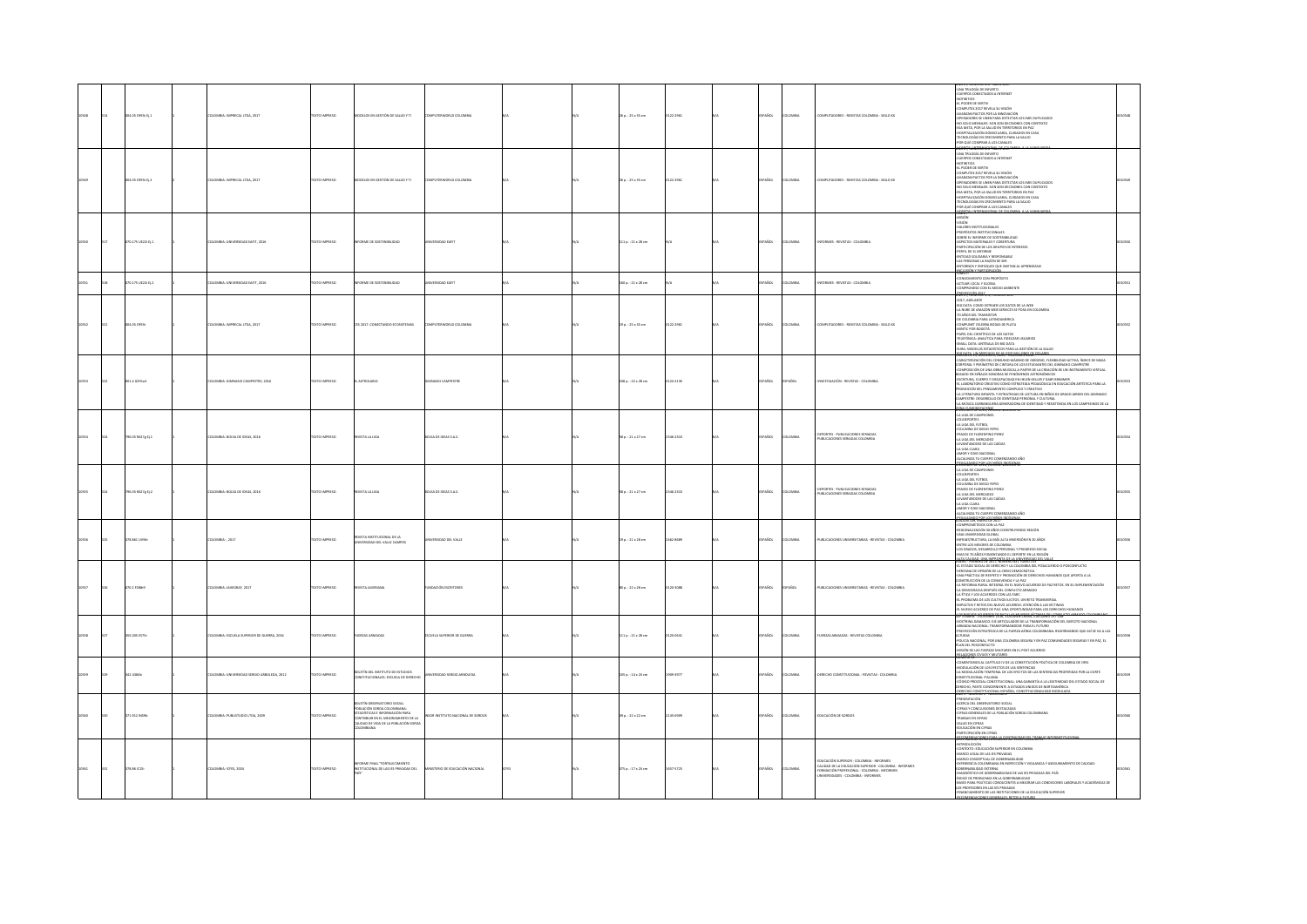|  | 01.3 UE22c3    | LOMBIA: EDITORIAL ARTES Y LETRAS S.A.S., 2016     | <b>DZERNI OTXT</b>   | HERENCIA REVISTA DE HUMANIDADES                                                          | <b>ID FARIT</b>                              |             | 307 p. : 16 x 23 cm | 794-5887  | SPAÑOL        | <b>LOMBIA</b> | <b>IUMANDADES - REVISTAS - COLOMBIA</b>                                                                                                                | -LA REFERENCIA ESTADOUNIDENSE EN LOS INICIOS DE LAS NACIONES DE LA AMÉRICA ESPAÑOLA<br>EDICIÓN COMENTADA DE LA MEMORIA SOBRE LA IMIGRACIÓN, DE PEDRO ALCANTARA HERRAN<br>-LA REVOLUCIÓN ANGLOAMERICANA COMO HERRAMENTA. NUEVA GRANADA 1808 - 1816<br>UNA HISTORIA AMERICANA<br>EL GOBIERNO DE BERNARDO O HIGGINS A TRAVÉS DE CINCO AGENTES ESTADOUCINENCES<br>CHARD CLOUGH ANDERSON, LA MANCOMUNIDAD DE KENTUCKY Y EL PROBLEMA DE LA ESCLAVI<br>EN LA CAUSA PATRIÓTICA HISPANOAMERICANA<br>CON LA MIRADA EN EL NORTE Y LA CABEZA EN EL SUR: EL CAMINO DE CONSTRUIR LA<br>EDERACIÓN DE VENEZUELA 1811 - 1812<br>LOS ESTADOS UNIDOS COMO ALIADO NATURAL Y COMO ALIADO DE LA NUEVA GRANADA<br>-LA RELIGIÓN EN LA RAZÓN PÚBLICA                                                                                                                                     |  |
|--|----------------|---------------------------------------------------|----------------------|------------------------------------------------------------------------------------------|----------------------------------------------|-------------|---------------------|-----------|---------------|---------------|--------------------------------------------------------------------------------------------------------------------------------------------------------|-----------------------------------------------------------------------------------------------------------------------------------------------------------------------------------------------------------------------------------------------------------------------------------------------------------------------------------------------------------------------------------------------------------------------------------------------------------------------------------------------------------------------------------------------------------------------------------------------------------------------------------------------------------------------------------------------------------------------------------------------------------------------------------------------------------------------------------------------------------------|--|
|  | 1.0051224      | <b>IERICANA FORMAS E IMPRESOS S.A., 2008</b>      | TO IMPRESO           | UCACIÓN SUPERIOR Y SOCIEDAD                                                              |                                              |             | 36 p. : 15 x 22 cm  | 38-1228   | AÑOL          | us.           | DUCACIÓN SUPERIOR - REVISTAS                                                                                                                           | IANCIAMIENTO<br>PACIO COMÚN DE LA EDUCACIÓN SUPERIOR EN AMÉRICA LATINA Y EL CARIBE                                                                                                                                                                                                                                                                                                                                                                                                                                                                                                                                                                                                                                                                                                                                                                              |  |
|  | 70.196 USB4s   | LOMBIA: EDITORIAL NOMOS, 2006                     | TEXTO IMPRESO        | DIA COLMBIANA: REVISTA                                                                   | ERSIDAD DE SALAMANCA                         |             | 26 p.: 22 x 33 cm   | 692-3537  | SPAÑOL        | LOMBIA        | <b>CTIVIDADES CULTURALES - REVISTAS COLOMBIA</b>                                                                                                       | COORENCY ON I DOUGHARD - INT<br>ESTAMPAS DE SALAMANCA LA CIUDAD DORADA<br>VN PERSONAJE SALMANTINO<br>LORCA EN AMÉRICA<br>EN GRANADA, EN SU GRANADA<br>SAT MONOROS, UN JOI MONORO<br>- CELOMBIA, PATRIA DE LA LENGUA 2007<br>- ESPACIOS, CULTURAS E IMAGINARIOS EN LA NARRATIVA ESPAÑOLA ACTUAL<br>- PERIPLO POR LA NARRATIVA COLOMBIANA CONTEMPORÁNEA<br>EL LIBRO, EJE DE UN PROPÓSITO NACIONAL<br>-DE GRAMÁTICAS Y MESTIZAJE<br>UNA REVELADORA EVOCACIÓN<br>EL CASO DE ARRIAGA<br><b>ISTOLARIO MUSICAL</b>                                                                                                                                                                                                                                                                                                                                                     |  |
|  | 0.05 AN612     | OMBIA: EDITORIAL KIMPRES S.A.S. 2016              | <b>CERRIN OTX</b>    | STA MEDICINA                                                                             | CEMIA NACIONAL DE MEDICINA DE<br><b>MEMC</b> |             | 62 p.: 21 x 28 cm   | 20-5498   | PAÑOL         | <b>DMBIA</b>  | MEDICINA COLOMBIANA - PUBLICACIONES SERIADAS                                                                                                           | <b>CONTRACTOR CONTRACTOR CONTRACTOR</b><br>INFUESTOS QUE PREVIENEN LA ENFERMEDAD<br>{POR QUÉ DEFENDER LA CIENCIA EN COLOMBIA}<br>YON GOL GOTINGHAM CHOOGRAPH CORRESPONDENT ON THE CONSULTANT CONSULTANT COMPANY CONSULTANT COMPANY CONSULTANT COMPANY CONSULTANT CONSULTANT CONSULTANT CONSULTANT CONSULTANT CONSULTANT CONSULTANT CONSULTANT CONSULTANT CONSU                                                                                                                                                                                                                                                                                                                                                                                                                                                                                                  |  |
|  | 61.60285 C399p | HILE: NACIONES UNIDAS, 2004                       | <b>DESIRAIO DTX:</b> | GRAMAS DE RENTA MÍNIMA<br>VINCULADA A LA EDUCACIÓN: LAS BECAS<br><b>DLARES EN BRASIL</b> |                                              | ONES UNIDAS | 1p.:21×28 cm        | 564-4162  | AÑOL          |               | POLÍTICA SOCIAL - INVESTIGACIONES<br>-<br>SEVICIO SOCIAL - INVESTIGACIONES<br>- ACOÓN SOCIAL - INVESTIGACIONES<br>- DERECHOS HUMANOS - INVESTIGACIONES | FEYONNOSSUJJES, NGŘECHY<br>COGRAMAS DE RENTA MÍNIMA GARANTIZADA<br><b>ANTECEDENTES</b><br>LA EXPERIENCIA EUROPEA<br>-PROGRAMAS DE RENTA MÍNIMA GARANTIZADA EN BRASIL<br>-<br>TRAYECTORIA DE LOS PROGRAMAS DE RENTA MÍNIMA GARANTIZADA<br>-FUNCIONAMIENTO DE LOS PROGRAMAS DE BECA ESCOLAR EN BRASIL<br>-POBLACIÓN OBJETIVO<br>-TIEMPO DE ENTREGA DEL BENEFICIO<br>-VALOR DEL BENEFICIO<br><b>FINANCIAMIENTO</b><br>OEPENDENCIA ADMINISTRATIVA<br><b>MONAGEMENTO DE</b>                                                                                                                                                                                                                                                                                                                                                                                          |  |
|  | 0.175 C386     | LOMBIA: MAJPRINT, 2015                            | OZERNI OTXT          | EVISTA UN LEGADO DEL META PARA<br>OLOMBIA                                                | OLEGIO BILINGÜE ESPÍRITU SANTO               |             | 118 p.: 21 x 28 cm  |           | <b>SPAÑOL</b> | LOMBIA        | REVISTAS - COLOMBI                                                                                                                                     | LIDER VISIONANIA DEL CES<br>-ESS LADOS BUENOS DE UN HOMBRE BUENO<br>-SEMBLARZA DE LA EDUCADORA QUE DIO VIDA AL COLEGIO ESPÍRITU SANTO<br>-PROFESORES EMÉRITOS<br>-PROFESORES EMERITOS<br>-ON SUEÑO HOY REALIDAD<br>-ORGULLOSOS DE SER SIEMPRE FAMILIA CES<br>-EL CES DIRECCIONÓ MI VIDA<br>-<br>EDUCACIÓN Y ENSTENCIA: LA ÍNTIMA RELACIÓN ENTRE VIDA Y EDUCACIÓN<br>TAREAS PENDIFNEES<br>-IAREAS PENUNINIUS<br>-35 AÑOS DE VOCACIÓN, PASIÓN Y SUEÑOS<br>-37 ANNU DE NOMEDIA<br>-1800AR DON CALIDAD<br>-1910AR DON CALIDAD<br>-015ARROLLO DE POTENCIALIDADES HUMANAS, TAREA CONSTANTE DEL COLEGIO BILINGÜE ESPÍRITU                                                                                                                                                                                                                                              |  |
|  | 78.005 UJ33t3  | OMBIA: UTADEO, 2001                               | EXTO IMPRESO         | n Tadeo: el Caribe Centro de<br>Ravedad de lo increible                                  |                                              |             | 38 p.: 24 x 33 cm   | 20-5250   | <b>ADL</b>    | man           | PUBLICACIONES UNIVERSITARIAS - REVISTAS - COLOMBIA                                                                                                     | <b>MUNERO DE</b><br>-{IDENTIDAD O IDENTIDADES CULTURALES EN EL CARRE?<br>-UN UNIVEROS EN SON MAYOR<br>-PAÉS Y COLONIAS DEL CARRE<br>-PAÉS Y COLONIAS DEL CARRE<br>-LOS CARIBES<br>-LA ARQUITECTURA VERNÁCULA DEL CARIBE<br>SAMUARITIC UNIV SERIOUS COLORES<br>CARRING DE DETADORES<br>CARRING DE DETADORES<br>CARRING DE DETADORES<br>CARRING DE DE CARRING<br>CARRING DE DE CARRING DE LA CARRINGENA<br>CARRING DE CARRING DE LA CARRINGE DE CARRINGER<br>CARRINGER DE CARRIN                                                                                                                                                                                                                                                                                                                                                                                  |  |
|  | 378.005 UJ33t2 | LOMBIA: UTADEO, 2002                              | DZERRAI OTX31        | A TADEO: BICIDIVERSIDAD UNA CUESTIÓN                                                     | RSIDAD DE BOGOTÁ JORGE TADEO I               |             | 223 p.: 24 x 33 cm  | 120-5250  | PAÑOL         | AIGMO.        | PUBLICACIONES UNIVERSITARIAS - REVISTAS - COLOMBIA                                                                                                     | <b>AUGENUSY OF CANNEL</b><br>-LA DIVERSIDAD DE LA VIDA<br>OE LOS GENES A LA CULTURA<br>CIAMAN HUMANO 13-<br>Yaud www.nd 303 y<br>ANOTACIONES AL MODELO DARWINIANO<br>ALGUNAS NOTAS RELATIVAS A LA DIVERSIDAD DE LA FLORA COLOMBINA.<br>«EL HOMBRE QUE VEÍA CRECER LAS PLANTAS<br>4/CONVERSIDAD: UNA HISTORIA NATURAL<br>-EL SUELO: SUSTENTO DE LA BIODIVERSIDAD<br>-INVESTIGACIÓN: OPORTUNIDADES, RETOS Y RESPONSABILIDADES EN EL TERCER MILENIO<br>-ALTO FRAGUA - INDI WASI<br>-LA EDUCACIÓN, EL AMBIENTE Y LA CALIDAD DE VIDA<br><b>BOODARY RECYCLE AND RELEASED IN 1999 PERSON WAS</b>                                                                                                                                                                                                                                                                       |  |
|  | 05.05 8827b    | OMBIA: BANCO DE LA REPÚBLICA, 2015                | EXTO IMPRESO         | OUTTIN CULTURAL Y BIBLIOGRÁFICO                                                          | ANCO DE LA REPÚBLICA                         |             | 236 p. : 21 x 30 cm | 005-6184  | PAÑOL         | <b>OMBA</b>   | EDUCACIÓN SUPERIOR - REVISTAS - COLOMBIA                                                                                                               | <b>VOLTOBER XIX, NOMERO 181 - 2015</b><br>JAKANSON CAPUCHINA YA AAMENAS EN COLOMBIA<br>JA ANSIÓN CAPUCHINA YA AAMENAZA DE LA HITEGRENO TERRITORIAL DE LA NACIÓN<br>JAA PROPAGANDA MESIONERA DE LOS CARMELITAS DESCALEOS DE URABÁ<br>JAETENTA AÑ<br>-SETENTA MNUS UE MISIUNES PRUTESTANTES EN EL VAUPES<br>-TRAE LA TERRA PROMETIDA EN LA AMAZONÍA: LA ASOCIACIÓN EVANGÉLICA ISRAELITA DEL NUEVO<br>PACTO UNIVERSAL<br>-RESEÑAS DE LIBROS<br>-<br>Nos en la poesía colombiana<br>Un filósofo y su biblioteca: el fondo nicolas gomnez dávila más allá de su valor<br>MENOVIA OCTUBRE - DICIEMBRE 2015                                                                                                                                                                                                                                                            |  |
|  | 56.1 UA11r5    | LOMBIA: PANAMERICANA FORMAS E IMPRESOS S.A., 2015 | TEXTO IMPRESO        | IVISTA UNIVERSIDAD DE ANTIOQUIA                                                          | VERSIDAD DE ANTIOQUIA                        |             | 131 p.: 20 x 27 cm  | 120-2367  | PAÑOL         | LOMBIA        | - CIENCIAS SOCIALES - PUBLICACIONES SERIADAS<br>- HUMANIDADES - PUBLICACIONES SERIADAS<br>- LITERATURA COLOMBIANA - PUBLICACIONES SERIADAS             | EL PLACER DEL ESCÉPTICO<br>EN PREDIOS DE LA QUIMERA<br><b>FRAGMENTOS A SU IMAN<br/>-EL PAPEL DEL DOBLE<br/>-ARQUITECTURA</b><br>EL SOMBRERO DE BEUYS<br>LA MIRADA DE ULISES                                                                                                                                                                                                                                                                                                                                                                                                                                                                                                                                                                                                                                                                                     |  |
|  | 387.5 D582p    | <b>ILOMBIA: DITAR S.A., 2015</b>                  | DZERNIK OTXET        | AÍS DE MARE:                                                                             | MAR - DIRECCIÓN GENERAL MARÍTIMA             |             | 101 p. : 21 x 27 cm | 463-2449  | PAÑOL         | LOMBIA        | CONTROL MARÍTIMO - REVISTA:                                                                                                                            | <b>MEETING CONFIDENTIFY ASSAULT CAN CONFIDENT AN ANNOUNCEMENT CONFIDENTIFY AN ARRANGEMENT CONFIDENTIFY AN ARRANGEMENT CONFIDENTIFY AN ARRANGEMENT CONFIDENTIFY AN ARRANGEMENT CONFIDENTIFY AN ARRANGEMENT CONFIDENTIFY AND A CO</b>                                                                                                                                                                                                                                                                                                                                                                                                                                                                                                                                                                                                                             |  |
|  | 58.005 UNS4    | LOMBIA: EDICIONES ANTROPOS LTDA, 2002             | <b>DZERRAI OTXIT</b> | INNOVAR: REVISTA DE CIENCIAS<br><b>IVAS Y SOCIALES</b>                                   | VERSIDAD NACIONAL DE COLOMBIA                |             | 148 p. : 21 x 28 cm | 0121-5051 | SPAÑOL        | <b>AIGMOJ</b> | GESTIÓN DE NEGOCIOS - REVISTAS - COLOMBIA                                                                                                              | AUMERITA, TULU TÉRVISISÉ LE 2002 ***<br>-nuevos enfoques de eficiencia, productividad y calidad en la teoría de gestión<br>EL NUEVO PARADIGMA DE LAS CIENCIAS Y LA TEORÍA DE GESTIÓN<br>TEORÍA DE JUEGOS APLICABLE EN ADMINISTRACIÓN<br>HACIA UN DIAGNÓSTICO TERRITORIAL BAJO ENFOQUE SISTÉMICO<br>UN PERFIL DE LAS CAPACIDADES TECNOLÓGICAS EN LA INDUSTRIA DE ARTES GRÁFICAS. IMPRENTAS 1<br>TORALES<br>LA INDUSTRALIZACIÓN COLOMBIANA: UNA VISIÓN HETERODOXA<br>FACTORES DETERMINANTES DE LA CONTAMINACIÓN AMBIENTAL Y DEL USO DE LOS RECURSOS<br>NATURALES<br>-NACIA LA GESTIÓN AMBIENTAL DE RESIDUOS SÓLIDOS EN LAS METRÓPOLIS DE AMÉRICA LATINA<br>-<br>STUDIO DE LA CADENA PRODUCTIVA DEL FIQUE<br>4.A IMPORTANCIA DE LA CUITURA ORGANIZACIONAL EN LA IMPLEMENTACIÓN Y MANTENIMENTO DI<br>ENTERAK PE OFSTIÓN DE FAI IPAR IMEGITIVI PA LA INTERAK PO SONO |  |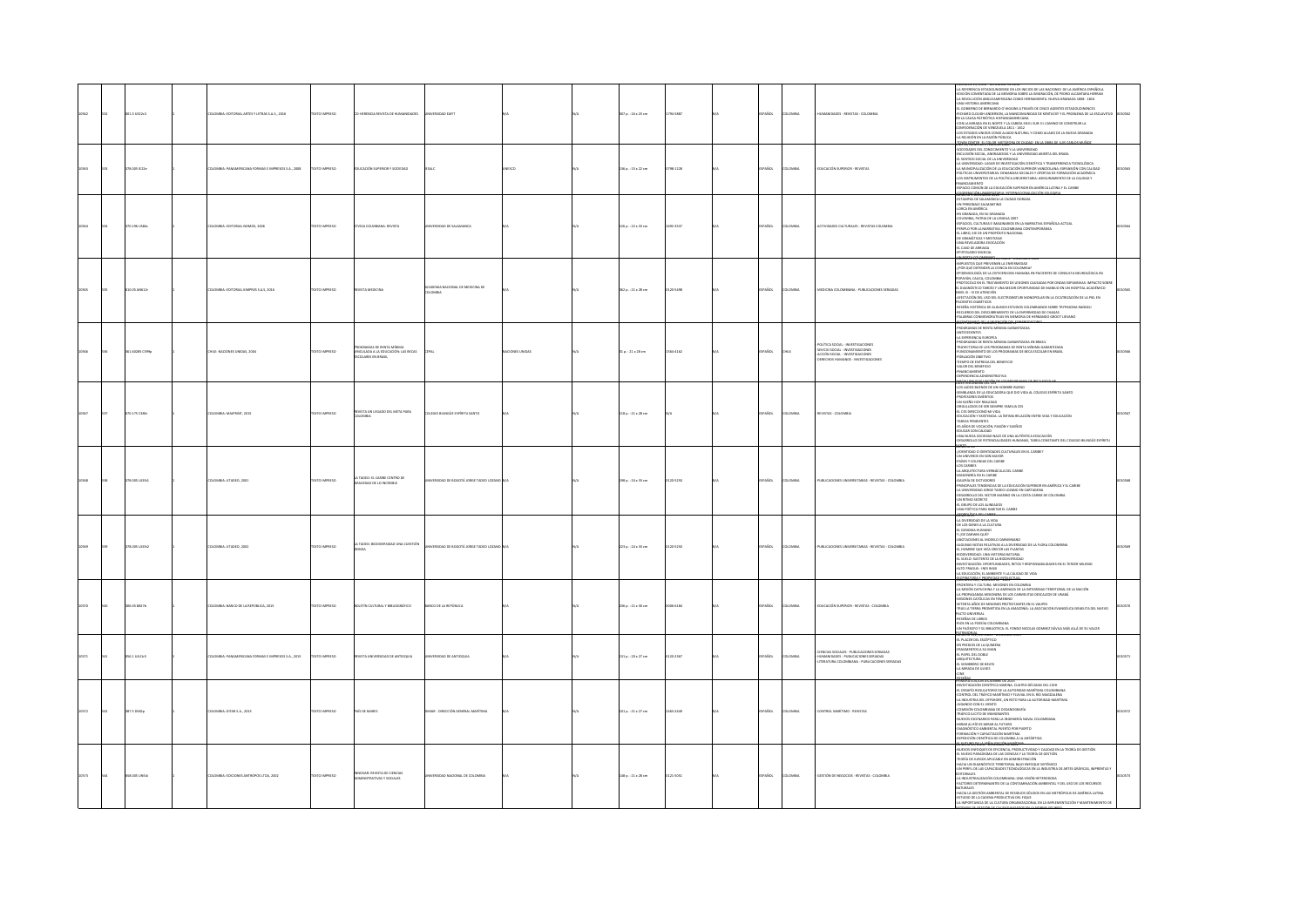|  | 00.175 UP65r1 | MBIA: EDITORIAL UNIVERSIDAD PONTIFICIA BOLIVARIANA.  | TEXTO IMPRESO      | <b>IVISTA UNIVERSITAS CIENTÍFICA</b>                             | NIVERSIDAD PONTIFICIA BOLIVARIANA            |  | $50.121 \times 28$ cm | 692-0155  | SPAÑOL        | <b>AIGMOJO</b> | REVISTAS CIENTÍFICAS - COLOMBIA                    | A LOS MEDIOS ESCOLARES LES SONO LA CAMPANA<br><b>VOLUME A LA INFORMATION</b><br>CUENCAS DEL CARIBE, UN ASUNTO POR ENCAUZAR<br>CULTURA APUESTA POR MEJORAR LA SOCIEDAD<br>DESAFÍO DEL SIGLO XXI A UN CLIC<br>EL ADN DE LA GERENCIA<br>EL VALOR DEL RECURSO HUMANO<br>FRENO A LAS INFECCIONES HOSPITALARIAS<br>INNOVACIÓN PARA TRANSFORMAR<br>LA CURA NO ES PEOR QUE LA ENFERMEDAD<br>LA REINA DE LAS ESPONJAS DE ALUMINIO<br>LA TOS DE LOS PUEBLOS INDÍGENAS DE ANTIOQUIA<br>F-NARYLOT, VOLDAGYAY, NDRAGO 1                                                                                                                                                                                                                                                                                                                                                                                                                                                                        |  |
|--|---------------|------------------------------------------------------|--------------------|------------------------------------------------------------------|----------------------------------------------|--|-----------------------|-----------|---------------|----------------|----------------------------------------------------|-----------------------------------------------------------------------------------------------------------------------------------------------------------------------------------------------------------------------------------------------------------------------------------------------------------------------------------------------------------------------------------------------------------------------------------------------------------------------------------------------------------------------------------------------------------------------------------------------------------------------------------------------------------------------------------------------------------------------------------------------------------------------------------------------------------------------------------------------------------------------------------------------------------------------------------------------------------------------------------|--|
|  | 0.175 UP65r2  | VISIA: EDITORIAL UNIVERSIDAD PONTIFICIA BOLIVARIANA, | TO IMPRESO         | <b>AS OENTÍFICA</b>                                              |                                              |  | $1p.:21\times28$ cm   | 092-0155  | PAÑOL         | <b>OMBIA</b>   | REVISTAS CIENTÍFICAS - COLOMBIA                    | 810 FLI 80 CHA 2004 806 FEED - 110 F                                                                                                                                                                                                                                                                                                                                                                                                                                                                                                                                                                                                                                                                                                                                                                                                                                                                                                                                              |  |
|  | 011228-10     | MILL-MATCHAE 2016                                    | OPERATIONS         | <b>STA IAVERIANA</b>                                             | har in escenders                             |  | $20.122 \times 28$ cm | 20.1095   | mass.         | <b>Maria</b>   | A IN ITACIONES LINIMENTABLAS, BEVISTAS, COLOMBIA   | -POTENCIAL HIDROENERGÉTICO DE COLOMBIA<br>-VENTANA DE OFINIÓN EL PROBLEMA DE LA CORRUPCIÓN<br>NO VAMOS A PERMITIR QUE SE APAGUE EL PAÍS<br>ESTUDIO DE GENERACIÓN ELÉCTRICA BAJO ESCENARIO DE CAMBIO CUMÁTICO<br>EL SECTOR ELÉCTRICO DE NUEVO EN EL QIO DEL FOMENTO CLIMÁTICO<br>- LAN UNIVERSIDE LA ENDROLPRICO DEL POTRONO LA<br>- DE LA ABUNDANCIA A LA ESCASEZ REALIDAD PETROLERA<br>- ENERGÍAS RENOVABLES<br>.<br>EAN ELECTRICITY, UN PARADIGMA ALTERNATIVO PARA REDUCIR LA POBREZA ENERGÉTICA EN<br>OLONIAN<br>OE LAS REDES CONVENCIONALES HACIA LAS REDES INTELIGENTES<br>LA ACTUAL CRISIS ENERGÉTICA COLOMBIANA DESDE UNA PERSPECTIVA AMBIENTAL                                                                                                                                                                                                                                                                                                                            |  |
|  | 17.2 UP65(1   | OMBIA: EDITORIAL UNIVERSIDAD PONTIFICIA BOLIVARIANA, | OZSRRNI OTX:       | GENIO: REVISTA CIENTÍFICA Y JUVENII.                             | RSIDAD PONTIFICIA BOLIVARIANA                |  | 5 p.: 20 x 20 cm      | 2011-5822 | PAÑOL         | OMBIA          | MULGACIÓN CIENTÍFICA - REVISTAS - COLOMBIA         | <b><i>IMEN'S, NUMER</i></b><br>DOCE DIAS QUE DEBES SABER SOBRE STEVE JOBS ADAPTADO POR INGENIO<br>-CON GRANDES DESEOS DE INVESTIGAR<br>-SAMUEL Y EL MUNDO DE LAS HORMIGAS<br>-CONOCE LA FUERZA QUE IMPULSA LOS COHETES<br>-CRÓNICA DE UN VIAJE AL SATELITE TITAN<br>VIENDO ENTRE HORMGAS<br>EJERCITAR LOS MÚSCULOS SE VOLVIO DIVERTIDO<br>-UN CINTURÓN PARA GUIARNOS EN LA OSCURIDAD<br>-UNA CIUDAD EN EL GIGANTE AZUL<br>SOFTWARE PARA QUE LOS NIÑOS APRENDAN A MANEJAR EL DINERO<br>OROSCOPIO<br><b>REGULT TEMPORAL PARA 100 AM</b>                                                                                                                                                                                                                                                                                                                                                                                                                                             |  |
|  | 07.2 UP65(2)  | OMBIA: EDITORIAL UNIVERSIDAD PONTIFICIA BOLIVARIANA, | OZERNI OTX         | <b>ENIC: REVISTA CIENTÍFICA Y JUVENIL</b>                        | <b>RSIDAD PONTIFICIA BOLIVARIANA</b>         |  | $10.20 \times 20$ cm  | 011-5822  | <b>SPAÑOL</b> | <b>OMBA</b>    | IVULGACIÓN CIENTÍFICA - REVISTAS - COLOMBIA        | DOCE IDEAS OUR DEBES SARED SOREE THOMAS ALVA EDISON ADAPTADO POR INCENIO<br>ALAS DE COLORES PARA APRENDEI<br>-AIAS DE COLOINS PARA APRINDIER<br>- ARCHIDEA DE GAS METANO<br>- ARCHIDEA DE GAS METANO<br>- POLUIMETANO: LA ESPERA DE UN HEROE<br>- SENDIANDO EN LA ESCUELA: UN PROYECTO DE TODOS<br>-<br>ARCHITECTURA PARA ABRIGAR LA TIERRA<br>- ARCHITECTURA PA<br>IRUSITECTURA PARA ABRIGAR LA TIERRA<br>AMBIÉN EN EL MUNDO DIGITAL, LEER ES TODO UN PLACER<br>ISTEMAS DE TRANSPORTE ELÉCTRICO, BUENA OPCIÓN PARA CUIDAR EL MEDIO AMBIENTE<br>INIOVACIÓN EN LA ROPA<br>689167816                                                                                                                                                                                                                                                                                                                                                                                                |  |
|  | 192.05 IU92p  | OMBIA: INSTITUCIÓN UNIVERSITARIA DE ARTES ESCÉNICAS, | OZSRRNI OTX3       | PAPEL ESCENA: REVISTA ANUAL DE LA<br>FACULTAD DE ARTES ESCÉNICAS | JEIČN UNIVERSITARIA DEL VALLE                |  | 108 p.: 21 x 21 cm    | 124-4833  | PAÑOL         | DMBIA          | TEATRO - PUBLICACIONES SERIADAS                    | REFLEXIONES SOBRE LA CRÍTICA EN EL TEATRO<br>-CUERPOS ESCINDIDOS Y MIRADAS DESCENTRADAS: EL NUEVO ESPECTADOR COMO INTERFAZ DE LA<br>ESCENA<br>- AVATARES DE LA CRÍTICA TEATRAL O LO TETRAL EN LA CRÍTICA: LA IMPOSTURA<br>-LA CRÍTICA TEATRAL, UN EJERCICIO PARA LA MEMORIA<br>GALERÍA DE PAPEL<br>ESTRENO DE PAPEL<br>-TRES MIRADAS A OC YE NECHCA<br>-DEL TALLER DE ESCRITURA<br>-TEMPORADA DE ANIVERSARIO DEL TEATRO DEL PRESAGIO, 2010: ENTRE LA IRREVERENCIA Y LA<br>LEXIÓN                                                                                                                                                                                                                                                                                                                                                                                                                                                                                                  |  |
|  | n s rota a    | NOMBA-FECOM 2011                                     | DZER BRAND         | <b>HEACONYCHTIBA</b>                                             |                                              |  | 12 p. : 21 x 27 cm    | 120.7164  | PAÑOL         | Chang          | FOUCACIÓN - PUBLICACIONES SEBIADAS                 | <b>CONVERTIGATION</b><br>A: URBIE US 2011, INVINIUS V.<br>EVALUACIONES Y PRUEBAS MASIVAS, APROPIACIÓN DE LAS TECNOLOGÍAS SIN RECURSOS SUPICIENTES<br>LA POLÍTICA EGUCATIVA HACIA LOS DOCENTES Y CIRRETIVOS<br>LA ORUINDO DE LAEDUCACIÓN MENO GENERADOR DE ACTORI<br>L'UMIDIAD PEDMIDIALUI: MEDIO GENERADOR DE ALTONES SOLIALES<br>A CUISTIÓN DE LA CALIDAD DE LA EDUCACIÓN<br>ALIDAD EDUCATIVA Y LUSTICIA SOCIAL<br>CTORES, ESCUELAS Y COMUNIDAD: HACIA UNA CALIDAD PÚBLICA DE LA EDUCACIÓN<br>ICHURES, ESCUEDAS Y COMIDIBIDADE TRADA UNA CALIDAD PUBDICA DE LA EDUCACIÓN<br>A LUCHA POR LA OBMOCRACIA Y LA CALIDAD DE LA EDUCACIÓN: LA ESCUELA FRATREY<br>EN CUANTO A LA CALIDAD, ¿VAMOS POR EL CAMINO CORRECTO?<br>I LA SOMBRA DE LA<br>LA SUMBIA DE LA PROPORROLICON INFA LA REFORMA DE LA EDUCACIÓN SUPERIOR<br>POR QUÉ EL AÑO DE LA AFRODECEMBENCIA?<br>RISCURSO DE ASUNCIÓN A LA PRESIDENCIA DE LA FEDERACIÓN DE ESTUDIANTES DE CHILE<br>RIRADA CRÍTICA Y REFLEXIVA AL FENÓ |  |
|  | 0.5 F291e2    | OMBIA: FECODE, 2011                                  | EXTO IMPRESO       | <b>UCACIÓN Y CULTURA</b>                                         |                                              |  | 82 p. : 21 x 27 cm    | 120-7164  | PAÑOL         | OMBIA          | EDUCACIÓN - PUBLICACIONES SERIADAS                 | <b>ORZEFLE 2004, NORRERO 62" * * * * * * * *</b><br>INCUENTA AÑOS DE LUCHA 1959 - 2009<br>ARTES DE LA HISTORIA DE FECODE: POR LA UNIÓN DEL MAGISTERIO Y DE LA EDUCACIÓN<br>COLOMBIANA<br>-FECODE CINCUENTA AÑOS: UNA HISTORIA EN DEFENSA DE LA EDUCACIÓN PÚBLICA<br>-FECODE: CINCUENTA AÑOS DE LUCHA TRANSFORMANDO A LOS EDUCADORES<br>-LA ACREDITACIÓN Y CERTIFICACIÓN DE LAS INSTITUCIONES EDUCATIVAS: ¿HACIA LA CALIDAD, LA<br>TONOMÍA Y LOS APRENO(ZAJES?<br>A PROPÓSITO DE LA DES ACREDITACIÓN DE LAS ESCUELAS NORMALES SUPERIORES<br>EL DISCURSO POLÍTICO SOBRE LA ACREDITACIÓN DE LA EDUCACIÓN<br>-LA ACREDITACIÓN DE LAS NORMALES: UN PROCESO CON TEMORES<br>-GLORIA Y MUERTE DE LAS ECAES<br>-{LA CERTIFICACIÓN DE LA EDUCACIÓN ES IGUAL A LA DESCENTRALIZACIÓN EDUCATIVA?<br>-LOS PROCESOS DE DESCENTRALIZACIÓN Y CERTIFICACIÓN DE MUNICIPIOS EN LA EDUCACIÓN                                                                                                           |  |
|  | 70.1 F288-11  | LOMBIA: JAVEGRAF, 2016                               | <b>DZERNI OTXT</b> |                                                                  | NOACIÓN ESCRITORE                            |  | 82 p. : 22 x 28 cm    | 120-3088  | SPAÑOL        | <b>OMBIA</b>   | PUBLICACIONES UNIVERSITARIAS - REVISTAS - COLOMBIA | OLOMBIANA<br>NARZO DE 2016, NÚMERO 822<br>EN BUSCA DEL PARAISO<br>LOS ACUERDOS QUE NO LO RESOLVERÁN TODO<br>-{CUÂLES SON LAS UMITACIONES DE LA PAZ QUE PROPONE EL PRESIDENTE SANTOS?<br>-LA FUERZA PÚBLICA Y EL POSCONFUCTO<br>LA CONSTRUCCIÓN DE LA PAZ TERRITORIAL: UNA INFRAESTRUCTURA SOCIAL HISTÓRICA CLAVE PARA<br>POSACUERDO<br>CONSTRUIR RELACIONES DE CONFIANZA COMO CLAVE PARA LA TRANSFORMACIÓN DE LOS<br>ERRITORIOS<br>CUESTIONAMIENTOS ÉTICOS DE LA PAZ<br>LOS DESAFÍOS DE LA SOCIEDAD Y EL ESTADO COLOMBIANOS EN EL PERÍODO DEL POSACUERDO<br>-<br>CREANDO UNA NARRATIVA DE INNOVACIÓN PARA LA PAZ<br>-LA BIBLIOTECA EN COLOMBIA: UN ESCENARIO PARA EL POSCONFLICTO, LA PAZ Y LA RECONCILIACIÓN                                                                                                                                                                                                                                                                     |  |
|  | 8.005 UNS4    | MILA: EDICIONES ANTROPOS LTDA, 2002                  | OZSRRNI OTX:       | NOVAR: REVISTA DE CIENCIAS<br>INSTRATIVAS Y SOCIALES             | SIDAD NACIONAL DE COLOMBIA                   |  | 164 p.: 21 x 28 cm    | 121-5051  | AÑOL          | LOMBIA         | JESTIÓN DE NEGOCIOS - REVISTAS - COLOMBIA          | -MONGICIOUS DE INNOVIKCIÓN Y EMPRENEIMENTO DE LAS CERTIFICADONES Y OTROS DEMONIOS<br>LADONCICIOUS DE ARAZ, POMPAR UN EN ENCORE LAS CERTIFICADONES Y OTROS DEMONIOS<br>-NEDINSTICIONALEMO Y TEORÍA DE GESTIÓN<br>-LA REVIDUCIÓN GERENCIA<br>-<br>LAS TRANSFORMACIONES EMPRESARIALES EN LA INDUSTRIA DE LAS ARTES GRÁFICAS. LOS RETOS<br>ANALÍTICOS DE LAS HISTORIAS POR CONTAR<br>-CLUSTERS DE EMPRESAS EN LA INDUSTRIA GRÁFICA COLOMBIA: DIFICULTADES Y OPORTUNIDADES<br>-LA INDUSTRIA MALTERA EN COLOMBIA.<br>-EL NUEVO PERÍODO DE LA NORMALIZACIÓN INTERNACIONAL CONTABLE Y SUS IMPLICACIONES EN .<br>COLOMBIA<br>-MODELO DE LA PREDICCIÓN DE QUIEBRAS DE LAS EMPRESAS COLOMBIANAS<br>APUNTES PARA LA PROYECCIÓN DE UNA SOCIEDAD JUSTA<br>-LA EMPRESA COMO COMUNIDAD MORAL: MODELO PARA ARMAR<br><b>Whats-Northern Fac</b>                                                                                                                                                      |  |
|  | 70.175 UNSBr  | OMBIA: PANAMERICANA FORMAS E IMPRESOS S.A., 2010     | DZERNI OTXIT       | GENCIA DE NOTICIAS                                               | NEMO DE MEDIOS DE COMUNICACIÓN -<br>NIMEDIOS |  | 258 p.: 16 x 24 cm    | 1004-002  | <b>SPAÑOL</b> | LOMBIA         | INVESTIGATIONAL DE COLOMBIA - NOTICIAS - BEVISTAS  | REFRIGERIOS AYUDAN A REDUCIR ENFERMEDADES EN NIÑOS<br>REFRAGIRUS ATUDON A REDUCIN LINTERMONDAIS<br>SENINARIO MUSEO, MEMORIA Y REDIS SOCIALES<br>RECONOCEN LOS AVANCES DE LOS CURTIDORES DE VILLAPINZON<br>EDIROIO DE LABORATORIOS PARA RESPALDAR LA CIENCIA<br>.<br>AVENA CON ÁCIDO FÓLICO, IDEAL PARA MAMÁS<br>-CAE ENFERMEDAD Y AUSENTISMO ESCOLAR EN E<br>MO PSCOLAR EN EL DISTRITO<br>E ENFERMEURU I PRANTTINING SULUEDOM.<br>ASIFICADOS EN LA REGIÓN DEL TEQUENDAM.<br>-LAMINGADES DESDE EL VIENTRE<br>-MARCADOS DESDE EL VIENTRE<br>-NO AL BLANQUEAMIENTO DENTAL CON LASER<br>-MEDIDAS DEL GOBIERNO NO SOLUCIONARÁN PROBLEMA DE SALUD<br>EEXIDAS DEL GUBIERNO NO SOLOCIONARAN PROBO<br>IEVADOS COLOMBIANOS, EN INMINENTE EXTINCIÓN<br>IUMENTA EN AUTO EMPLEO EN COLOMBIA                                                                                                                                                                                                    |  |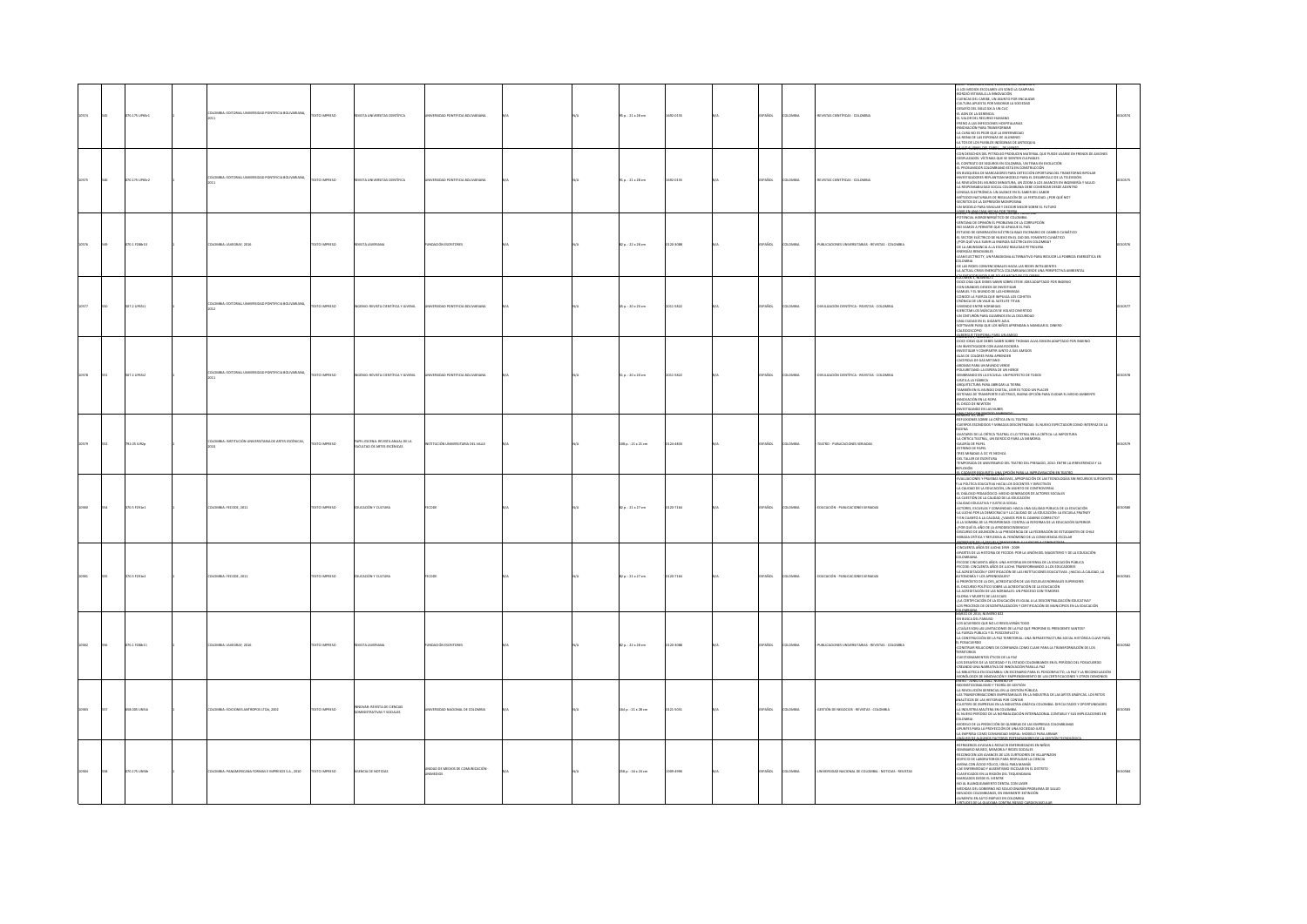|  |               |                                                  |                      |                                                                                            |                                    |  |                     |         |               |               |                                                                    | NOVIEMBRE - DICIEMBRE 2013, NÚMERO 65<br>-FORMACIÓN DOCENTE Y EDUCACIÓN PARA EL DESARROLLO HUMANO INTEGRAL                                                                                                                                                                                                                                                                                                                                                                                                                                                                                                                                                                                                                                                                                                                        |  |
|--|---------------|--------------------------------------------------|----------------------|--------------------------------------------------------------------------------------------|------------------------------------|--|---------------------|---------|---------------|---------------|--------------------------------------------------------------------|-----------------------------------------------------------------------------------------------------------------------------------------------------------------------------------------------------------------------------------------------------------------------------------------------------------------------------------------------------------------------------------------------------------------------------------------------------------------------------------------------------------------------------------------------------------------------------------------------------------------------------------------------------------------------------------------------------------------------------------------------------------------------------------------------------------------------------------|--|
|  | IT1.1 C394r24 | LOMBIA: PANAMERICANA FORMAS E IMPRESOS SAS. 2013 | <b>OZSRRAI OTX3</b>  | VISTA INTERNACIONA<br>ORSTERIO                                                             | PERATIVA FOSTORIAI MAGISTERIO      |  | 95 p.: 22 x 28 cm   | 22-4053 | PAÑOL         | <b>LOMBIA</b> | EDUCACIÓN - REVISTAS - COLOMBIA<br>EDAGOGÍA - REVISTAS - COLOMBIA  | LA FORMACIÓN DE PROFESORES EN COLOMBIA, UNA APROXIMACIÓN HISTÓRICA<br>A NOCIÓN DE COMPETENCIA EN LA FORMACIÓN DEL PROFESORADO DE CIENCIAS<br>A FORMACIÓN DEL MAESTRO. UNA MIRADA DESDE LA INVESTIGACIÓN Y LAS DINÁMICAS DEL FUTURI<br>LA PRODUCCIÓN ESCRITA: UN ELEMENTO FUNDAMENTAL EN LA FORMACIÓN DEL DOCENTE<br>ORMACIÓN DOCENTE Y ENSEÑANZA DE LAS CIENCIAS<br>IESULTADOS DE UNA ESTRATEGIA DIDÁCTICA EN BIOLOGÍA COMO PRODUCTO DE LA FORMACIÓN<br>CENTE EN POSGRADO<br>LA FORMACIÓN DEL DOCENTE EN LENGUAS EXTRANJERAS<br>OGOTÁ EMPODERA A SUS DOCENTES CON MAYOR FORMACIÓN<br>ROGRAMA TODOS A APRENDER, PTA UN CAMINO PARA MEJORAR LA CALIDAD DE LA EDUCACIÓN DI<br>OS OLVIDADOS EN COLOMBIA<br>MÁS ALLÁ DE LAS PALABRAS<br>A RELIGITED 1994 PRÁCTICA ILENA DE EVIDENCIAS COTIDANAS                                        |  |
|  | 1.1 C394r25   | MILA: PANAMERICANA FORMAS E IMPRESOS SAS, 2013   | OZSRRNI OTX          | ORSTERIO<br><b>STAINT</b>                                                                  |                                    |  | 06 p. : 22 x 28 cm  | 2-4053  | ŇCK           | <b>OMBI</b>   | EDUCACIÓN - REVISTAS - COLOMBIA<br>PEDAGOGÍA - REVISTAS - COLOMBIA | 4A BIBLIONICA, UNA FRANCISCO DE VER DE VIDENIARA CUITIBARIAS<br>GESTIONAR LOS CENTROS EDUCATIVOS CON LA PARTICIPACIÓN DE LA COMUNIDAD<br>RUMIXAN DA, INFANT-JURIU ZAUS<br>LA CULTURA DEL EMPRINDIAIENTO Y LA EMPRESARIALIDAD EN INSTITU<br>NAMANIME MONAMA I MENTI UNIMENALE<br>JEDDENINI NOO EL ESPÍRITU EMPRESARIAL COMO UN PROCESO DE DESCUBRIMENTO DE<br>CENPRENDIARENTO, CREATIVIDAD Y TIC. TRES RETOS DEL DOCENTE DEL SIGLO XXI, UNA RELACIÓN<br>SIMPORTAMENTAL URATIVIDADE TIL - INSTITUCIONE DE SAGLI DU, URA REALIZATIVA DE SAGLI DU ANNI CALINE CONTENTINA<br>CALINIA INSTITUCIONAL PRA EL EMPERADORENTO Y LA EMPERADORENDO EN EL CONTENTO<br>ESTUATIVO DE INFRENDIMENTO: EL CASO<br>EDUCACIÓN SIN PAREDES<br>LA FORMACIÓN CIENTÍFICA DE BASE Y EL ROL DE LA COMUNIDAD EN LA RELACIÓN ESCUELA FAMILIA<br>604006-MP60PA- |  |
|  | 3.22205 F345  | OMBIA: ROCHESTER COMUNICACIONES Y MEDIOS, 2015   | XTO IMPRESO          | HE LION                                                                                    | <b>NDACIÓN EDUCATIVA ROCHESTER</b> |  | 52 p. : 21 x 28 cm  | 4413    | PAÑOL<br>GLÉS | ows.          | SCUELAS PRIVADAS - COLOMBIA - PUBLICACIONES SERIADAS               | <b>REN'NY ENE AREA EN CONSUMER DE CARRO DE CARRO DE CARRO DE CARRO DE CARRO DE CARRO DE CARRO DE CARRO DE CARRO DE<br/>CARRON ESTATO A MAIGRANA / DE ANGENIDA DE CARRON DE CARRON DE CARRON DE CARRON DE CARRON DE CARRON DE CARRON </b><br><b>ASIA ESCOPION</b>                                                                                                                                                                                                                                                                                                                                                                                                                                                                                                                                                                  |  |
|  | 1.5 F291e     | MBIA: FECODE, 2011                               | XTO IMPRESO          | JEACIÓN Y CULTURA                                                                          |                                    |  | 9 p. : 21 x 27 cm   |         |               |               | CACIÓN - PUBLICACION                                               | <b>MARINA VIENERIA</b><br>ANTERNA DE MARINA EL ANTERIO DE LA DISTINCTIVA DE DE CONTROL DE LA CONTRADA DE CONTRADO DE LA DISTINACIÓN DE L<br>A CONTRADO DE LA DISTINCTIVA DE LA DISTINCTIVA DE LA CONTRADO DE LA CONTRADO DE LA CONTRADO D                                                                                                                                                                                                                                                                                                                                                                                                                                                                                                                                                                                         |  |
|  | 3.805 F288e   | OMBIA: FUNDACIÓN ELEGIR, 2015                    | <b>DESIRAIO DTX:</b> | ELEGIR: REVISTA INVESTIGATIVA SOBR<br>PSICOLOGÍA TEORÍA DE LA ELECCIÓN<br>IGATIVA SOBRE LA | <b>NOACIÓN ELEGIR</b>              |  | 0 p. : 22 x 28 cm   | 7-8659  | <b>Vice</b>   | way           | SECUDGÍA - REVISTAS - COLOMBIA                                     |                                                                                                                                                                                                                                                                                                                                                                                                                                                                                                                                                                                                                                                                                                                                                                                                                                   |  |
|  | 1.1 039420    | <b>ERICANA FORMAS E IMPRESOS SAS, 2008</b>       | TO IMPRESO           |                                                                                            |                                    |  | $5p.:22\times28$ cm |         |               |               | DUCACIÓN - REVISTAS - COLOMBIA<br>EDAGOGÍA - REVISTAS - COLOMBIA   |                                                                                                                                                                                                                                                                                                                                                                                                                                                                                                                                                                                                                                                                                                                                                                                                                                   |  |
|  | 55.005 ES75r  | LOMBIA: ESCUELA SUPERIOR DE GUERRA, 2015         | <b>CERRIN OTX</b>    | UERZAS ARMADA                                                                              | <b>SCUELA SUPERIOR DE GUERR</b>    |  | 75 p. : 21 x 28 cm  | 20-0631 | .<br>Scc      | owas          |                                                                    |                                                                                                                                                                                                                                                                                                                                                                                                                                                                                                                                                                                                                                                                                                                                                                                                                                   |  |
|  | 5.005 ES75r   | LOMBIA: ESCUELA SUPERIOR DE GUERRA, 2015         | <b>OZSRRAI OTXI</b>  | <b>ERZAS ARMADA</b>                                                                        | CUELA SUPERIOR DE GUERRA           |  | 57 p.: 21 x 28 cm   | 0.0631  | <b>Vice</b>   | owa           | FR745 4RM4DAS - REVISTAS COLOMBIA                                  | UISTINOS HEIDOS TAMBIÉN SON VICTINAS ALCANCE Y EVOLUCIÓN JURÍDEA<br>A SURFAMACIÓ ANGITINA: A POETO ESTA MARCA CO PARA EL AUSTO DE LOS HEIGRADONÍAS HISTÓRICAS<br>L'IMPACTO DEL LENGUAIE TN LA DIALÉCTICA DEL CONFULTO: EL DEBATE SOB                                                                                                                                                                                                                                                                                                                                                                                                                                                                                                                                                                                              |  |
|  | 1.34 PS96c4   | MBIA, BOLIVIA, CHILE, ECUADOR, PERÚ: , 2016      | <b>CO IMPRESO</b>    | ONDOR                                                                                      | <b>HAMPNTO ANTINO</b>              |  | :9 p. : 22 x 28 cm  |         |               | way           | LAMENTO ANDINO - CONFERENCIAS - PUBLICACIONES SERIADA              | EDICIÓN 44, ENERO 2016<br>EDICIÓN 44, INERIO 2016<br>CONSEJO SUPERIORI DE LA RIVENTERIOR ANDINO<br>CONSEJO SUPERIORI DE LA INVENTISIONO ANDINO SIMON BOLIVAR<br>EDUCACIÓN Y DESARROLO LOS DESARTOS EN PERSPECTIVA<br>AUCYOS ESTUDIANTES UNIVERSITARIOS REALIZAR PASA<br>WRIVIA<br>PARLAMENTO ANDINO Y MINISTERIO DE SALUD DE ECUADOR ACUERDAN AGENDA DE COOPERACIÓN<br>PARLAMENTO ANDINO Y CONSEIO NACIONAL<br>LINA ALIANZA PARA LA DIFUSIÓN CULTURAL<br>LINADENTA: TERRENO ADEIS ARRADO DE LA SERPENTE<br>LUNADENTA:                                                                                                                                                                                                                                                                                                             |  |
|  | 1.34 P696c5   | OMBIA, BOLIVIA, CHILE, ECUADOR, PERÚ: , 2016     | XTO IMPRESO          | ONDO:                                                                                      | <b>LAMENTO ANDIN</b>               |  | 23 p. : 22 x 28 cm  |         | .<br>Vice     | course.       | LAMENTO ANDINO - CONFERENCIAS - PUBLICACIONES SERIADA              | LANDON "AT, FAMILINO ADAD"<br>-LA DISCARACIDAD EN EL MARICO NORMATIVO DEL PARLAMENTO ANDINO<br>-AVANZA CONSTRUCCIÓN DE MARICO NORMATIVO PARA LA PROTECCIÓN DE PERSONAS CON<br>SIGORACINO<br>PARLAMENTO ANEINO BUSCA LA PROTECTÓN DE LOS RECURSOS GENÉTICOS Y LOS CONDOMENTO<br>FUNCIÓN SUE PELO RE LINIVERSIDAD ANEINA SE BUNIRÁ EL 22 DE TEBREO PARA TRATAR LA<br>FUNCIÓN SE PELO PRODO DE LA LISTE CULINDO.<br>RECUEIX                                                                                                                                                                                                                                                                                                                                                                                                          |  |
|  | 1.34 P696cf   | LOMBIA, BOLIVIA, CHILE, ECUADOR, PERÚ: , 2016    | DZERRA OTX           | CONDOR                                                                                     | <b>RLAMENTO ANDINO</b>             |  | 27 p.: 22 x 28 cm   |         | <b>AÑOL</b>   | oway          |                                                                    | <b>EDITOR 45, THRINGER 2015</b><br>MARCO NORMATIVO PARA PROTOGRA A PERSONAS CON DISCAPADOAS<br>AMARCO NORMATIVO PARA PROTOGRA A PERSONAS CON DISCAPADOAS<br>JUNA ALTERNATIVA AL CRICIARISTO E CONÍDADO DE LA REGIÓN ANGINA<br>ATAN TRANSPARIENC                                                                                                                                                                                                                                                                                                                                                                                                                                                                                                                                                                                   |  |
|  | 0.5 UNSBp     | BIA: PANAMERICANA FORMAS E IMPRESOS S.A., 2015   | CTO IMPRESO          |                                                                                            | RACIÓN UNIVERSITARIA MINUTO DE DIO |  | $4p.:21\times28$ cm |         | ÑOL           | OMBI          | INCIAS SOCIALES - REVISTA                                          | INTENT MUÑIMO I 9, PARÍO - JUNIO DE 2015<br>A ENCÍCLICA DE FRANCISCO : CARTA ECOLÓGICA<br>JERECHOS HUMANOS Y DIÁLOGO INTERCULTURAL: REPENSANDO LAS RELACIONES ASIMÉTRICAS<br>SURELIND, INDIANA DI DIAMANO HUERALI AURA:<br>IN CONTRAS ARQUITECTURA Y CONSUMO: INSOLA UNA INTERIOTOPA DE LA CULSA<br>ARQUITERAS ARQUITECTURA Y CONSUMO: INSOLA UNA INTERIOTOPA DE LA CULSA<br>ALCHAS CAMPESHAS Y RESISTINGA FRENT A L<br>CARING                                                                                                                                                                                                                                                                                                                                                                                                    |  |
|  | 170.7 P974s5  | <b>ILOMBIA: PUBLICACIONES SEMANA, 2017</b>       | EXTO IMPRESO         | MAN EDUCACIÓN                                                                              | UBLICACIONES SEMANA                |  | 66 p. : 21 x 27 cm  | 00-6193 | <b>Scc</b>    | LOMBI         | DUCACIÓN - COLOMBIA - PUBLICACIONES SERIADA                        | ENTIDOS DE MATE<br><b>DRUM 22, 2019</b><br>EDICACIÓN INTELIGENTE PARA LA VIDA COTEGNANA<br>CONNAL ES UN DERICHO, RESPETAR UN DEBER<br>OFINAL ES UN DERICHO, RESPETAR UN DEBER<br>LA RUTA PARA ESTUDIAR: LA TRASCENDENTAL TAREA DE ELEGIR COLEGIO<br>LA RUTA PARA EPIL<br>ESTIDIA PARA APRIMENTA DO PARA MEMORIZAN?<br>A DIDOA CONSUME A LOS MINIORES DE EDAD<br>A PADA DE REPENSA LA EDUCACIÓN SUPERIOR DEL PAÍS<br>EUCACIÓN UNIVESTIPAIA VS FORMACIÓN TÉCNICA<br>UNA RELACIÓN LABORALY FORMATIVA RENTARIE<br>A CRISI                                                                                                                                                                                                                                                                                                             |  |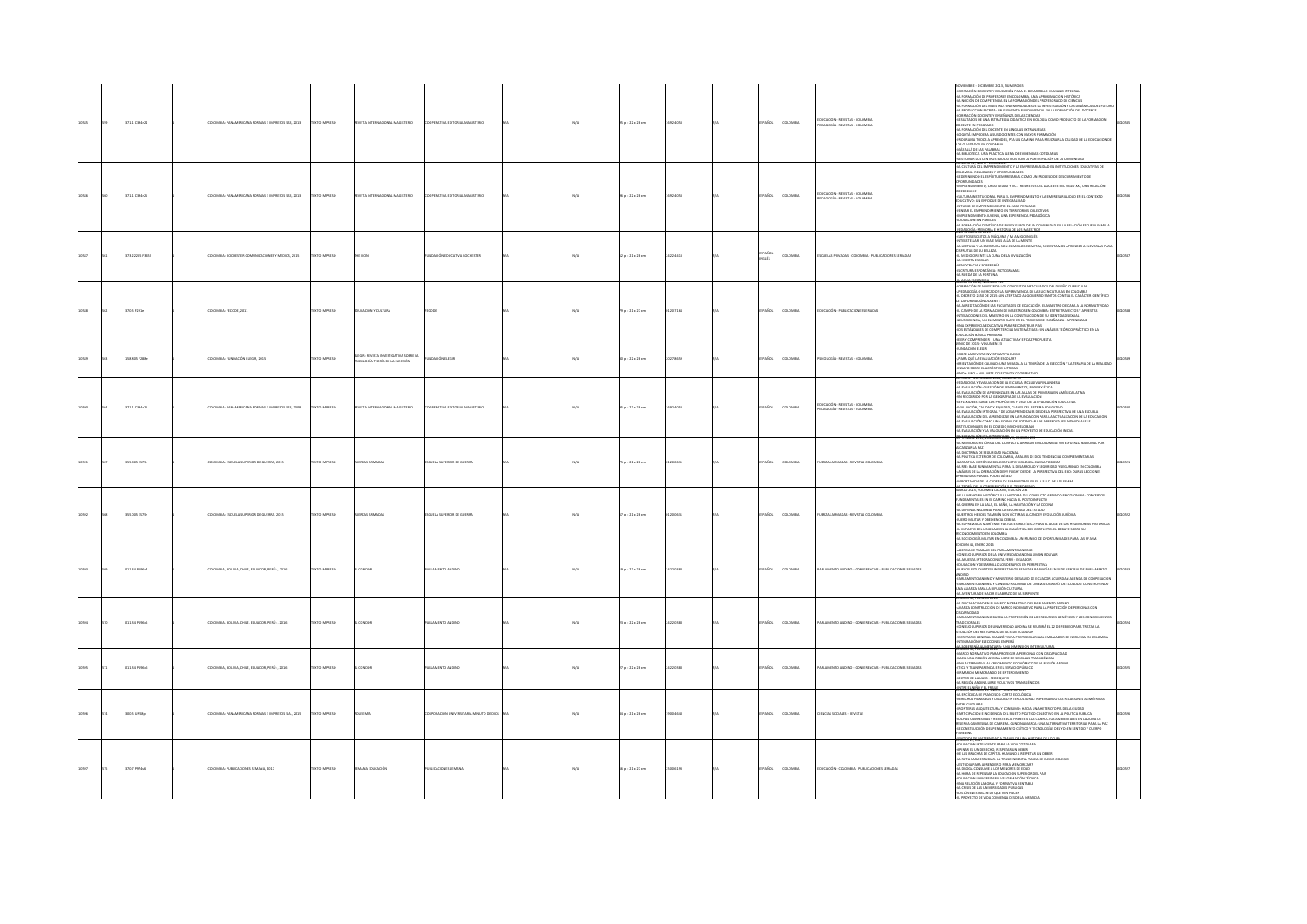|  | 46.07 UE22c1      | MBIA: UNIVERSIDAD EXTERNADO, 2012               | <b>OZSRRINI OTXT</b>  | mm                                                                              | <b>ERSIDAD EXTERNADO DE COLOMBIA</b> |  | $101a. : 17 \times 24$ cm | 123-6458 | PAÑOL         | LOMBIA        | DERECHO ECONÓMICO - REVISTAS - COLOMBIA                                 | JMERO 38, DICIEMBRE DE 2012<br>DLÍTICA EDITORIAL E INDICACIONES PARA LOS AUTORES<br>ONCLUSIÓN EN LICITACIONES Y CONCURSOS<br>UNILLUSIUN EN LILITACIONES Y CONCURSOS<br>L CASO PARADIGMÁTICO PARA LAS ENTIDADES PÚBLICAS<br>YUEDE EL AED EXPLICARLO TODO? ESBOZO CRÍTICO ACERCA DEL ALCANCE DE<br>CORTE CONSTITUCIONAL Y CAMBIOS EN LA POLÍTICA PÚBLICA DE ATENCIÓN A LA POBLACIÓN<br>DESPLAZADA POR LA VIOLENCIA. UNA MIRADA AL ACTIVISMO JUDICIAL DESDE EL ENFOQUE<br>TITUCIONAL<br>-LA RECAUDACIÓN POR DERECHOS DE AGUA EN LOS MUNICIPIOS DE USOS Y COSTUMBRES Y EN                                                                                                                                                                                                                                                                                                                                                                                                  |  |
|--|-------------------|-------------------------------------------------|-----------------------|---------------------------------------------------------------------------------|--------------------------------------|--|---------------------------|----------|---------------|---------------|-------------------------------------------------------------------------|------------------------------------------------------------------------------------------------------------------------------------------------------------------------------------------------------------------------------------------------------------------------------------------------------------------------------------------------------------------------------------------------------------------------------------------------------------------------------------------------------------------------------------------------------------------------------------------------------------------------------------------------------------------------------------------------------------------------------------------------------------------------------------------------------------------------------------------------------------------------------------------------------------------------------------------------------------------------|--|
|  | 46.07 UE22c2      | MBIA: UNIVERSIDAD EXTERNADO, 2013               | <b>YTO IMPERIOR</b>   |                                                                                 | DAD EXTERNADO DE COLOMBIA            |  | 179 p. : 17 x 24 cm       | 23-6458  | PAÑOL         | OMBA          | RECHO ECONOMICO - REVISTAS - COLOMBIA                                   | ULOS DE CROANIZACIÓN UTGAL, EN EL ESTADO DE CAYACA, MÉ<br>NUMINAN NY JOSO "DISLINING DE JUSTA ES ARANTERS"<br>JOLITICA EDITORIAL E NOICALOMES PARA LOS AUTORES<br>JA LIBRE COMPETENCIA ECONOMICA FRENTE A LA INTERVANCION DEL ESTADO EN LA ECONOMIA - LA<br>-LA LIBIER COMPITERINA ECONOMICA PRENTE A LA INTERVANCION DEL ESTADO EN LA ECONOMIA - LA<br>PARADOJA DEL MOR<br>-LOS DERECHOS COLECTIVOS Y LAS ACCIONES POPULARES: ELEMENTOS PARA LA COMPRESION DE UN<br><b>CADO</b><br>-<br>ANALISIS ECONOMICO DE LA ACCION DE TUTELA CONTRA LAUDOS ARBITRALES EN COLOMBIA<br>-FALLAS DEL MERCADO DE INTERNET BANDA ANCHA: LECCIONES PARA EL DISEÑO DE LA POLITICA<br><b>PUBLICA</b><br>PERSPECTIVA CRITICA DEL SISTEMA DE SUBSIDIO FAMILIAR Y EL MICROCREDITO FONEDE: UN<br>PROGRAMA DISEÑADO PARA INCENTIVAR EL EMPLEO EN COLOMBIA.<br>-LA LIBRE COMPETENCIA EN EL SECTOR SALUD. ENFOQUE CRITICO DEL PROFECTO DE REFORMA AL<br>SISTEMA DE SALUD COLOMBIANO DEL AÑO 2013 |  |
|  | 378.805 UE22e3    | LOMBIA: UNIVERSIDAD EAFIT, 2016                 | EXTO IMPRESO          | <b>LAFITENSE</b>                                                                | <b>ERSIDAD EAFIT</b>                 |  | 161 p.: 16 x 24 cm        | 124-1624 | SPAÑOL        | <b>OMBIA</b>  | EDUCACIÓN SUPERIOR - PUBLICACIONES SERIADA                              | <b>SOCTON NORMALY 001-3-024 THAT OF ALARC-</b><br>ASTOR EXPUESTO: ABRIR LA CÁPSULA DEL TIEMPO<br>-LO QUE SUCEDE CON EL APRENDIZAJE CUANDO LA CONFIANZA DESAPARECE<br>OEL REALISMO MÁGICO A LA PRODUCCIÓN CIENTÍFICA<br>EL ESPAÑOL ACTUALIZA SU LIBRO SAGRADO MEDELLÍN. LA CIUDAD DEL FUTURO<br>YA NO SE HABLA DE INMEDIATEZ, SINO DE CUMPULSIVIDAD<br>-COMO ERA LA BAHÍA DE CARTAGENA<br>-MEDELLÍN EN RIELES<br>I SIRVIENTAS NI ESCLAVAS: CIUDADANAS IGUAL QUE LOS HOMBRES<br>-<br>-UN NUEVO LENGUAJE: LA NARRATIVA TRANSMEDIA<br>- COLORES Y TRAZOS QUE IMAGINAN A ANTIOQUIA DESPUES DEL CONFUCTO<br>-LA TRANSFORMACIÓN URBANA DE MEDELLÍN TAMBIÉN SE PIENSA ENTRE ORILLAS<br>EAFIT SUMO, CON LA INGENIERÍA MATEMÁTICA, SU QUINTO DOCTORADO<br><b>MAKED SPINSORS FOR MOVING SERVICE</b>                                                                                                                                                                               |  |
|  |                   | MBIA: EDITORIAL L. VIECO, 2010                  |                       | OIOS DE LITERA                                                                  | DAD DE ANTIOQUIA                     |  | 261 p.: 17 x 24 cm        | 123-4412 |               | MBIA          | ATURA COLOM                                                             | TROPOS Y TROPAS: LA RETÓRICA EN LA PRIMERA PARTE DE LA CRÓNICA DEL PERÚ<br>-LA LITERATURA COMO TESTIMONIO DE ACTORES DE LA POLÍTICA DE IZQUIERDA EN COLOMBIA: LA<br>RACIONES FICCIONALES SOBRE CAMILO TORRES RESTREPO, EL REVOLUCIONARIO<br>SUEÑOS DE OTRO MUNDO: ARTE, MODERNIDAD Y DINERO EN JOSE ASIUNCION SILVA<br>FLORENCIO CONDE Y LOS VALORES DE LA NACIÓN DE ACUERDO CON LA IDEOLOGÍA LIBERAL<br>DUARDO CABALLERO CALDERON: PANORÁMICA DE SU OBRA ENSAYISTICA<br>FICCIÓN E HISTORIA: LA SEMILLA DE LA INDEPENDENCIA EN LA NOVELA HISTÓRICA DE GERMAN<br><b>STANDA - SUI DIRE DI RESTORA DE LA LITERATURA COLONIMANA HISTORIALE DE CONSTITUITO DE LA LITERATURA COLONIMANA<br/>1970 - COLONIZIONE DE LITERATURA REPARTE Y JUVENIL, SU PERIODIZACIÓN Y CANON COMO<br/>1970 - COLONIZIONE DE LA LIT</b><br><b>CAMPO DE LA NOVER DE PR</b>                                                                                                                         |  |
|  | 78.056 UC16b      | DLOMBIA: TALLER DE EDICION, 2015                | <b>OZSRRINI GTX31</b> | ALANCE SOCIAL                                                                   | ERSIDAD COOPERATIVA DE COLOMBIA      |  | 215 p. : 21 x 27 cm       | 339-4838 | PAÑOL         | LOMBIA        | VERSIDAD COOPERATIVA DE COLOMBIA - INFORMES                             | CONTEXTO INSTITUCIONAL<br>DIMENSIÓN UNIVERSITARIA<br>ESTIÓN EDUCATIVA<br>SESTIÓN DEL CONOCIMIENTO<br>ESTIÓN SOCIAL<br>STIÓN ORGANIZA<br>CIONA<br>DIMENSIÓN AMBIENTAL<br>DIMENSIÓN ECONÓMICA                                                                                                                                                                                                                                                                                                                                                                                                                                                                                                                                                                                                                                                                                                                                                                            |  |
|  | 171.1 F287n       | LOMBIA: NOMOS IMPRESORES, 2014                  | EXTO IMPRESO          | STROS MEIORES RECTORES:<br>ERIENCIAS EDUCATIVAS EJEMPLARES                      | NDACIÓN COMPARTIR                    |  | 97 p. : 22 x 22 cm        | 189-7570 | AÑOL          | OMBIA         | RECTORES - PREMIOS - COLOMBIA                                           | <b>ANA CEL</b><br>:a<br>ESENTACIÓN<br>MODUCCIÓN<br>INTRODUCCION<br>PARA RECORDAR Y NO OLVIDAR. LA HISTORIA DE IDEBIC<br>HACER ES LA MEIOR FORMA DE DECIR<br>LA FUERZA DE LOS SUEÑOS COLECTIVOS                                                                                                                                                                                                                                                                                                                                                                                                                                                                                                                                                                                                                                                                                                                                                                         |  |
|  | $m \times r$ 2014 | CMBLE-EFFORT 2015                               | DZED IMPRESO          | <b>CEACULARY CULTURAL</b>                                                       |                                      |  | $70 - 21 + 27$ cm         | 20.7164  | <b>CARD</b>   | <b>CARDIA</b> | <b>PRICACIÓN - PIRINCACIONES SEBIADA</b>                                | NÚMERO 111, SEPTIEMBRE DE 2015<br>-LA EVALUACIÓN EDUCATIVA EN UNA PERSPECTIVA CRÍTICA: DILEMAS PRÁCTICOS<br>-AVANCES Y RETOS DE LA EVALUACIÓN DE CARÁCTER DIAGNÓSTICA FORMATIVA<br>-AVANCES TRETOS DE LA EVALUACIÓN DE CARACTER DINBINOSTICA FORMATIVA<br>-EL ACUERDO DEL MES DE MAYO, UN AVANCE EN LIN PANORAMA DE CRISIS ECONÓMICA Y<br>-PROFUNDIZACIÓN DE LA POLÍTICA NEOLBERAL<br>-LA EVALUACIÓN DIAGNÓSTICA FORMATIVA<br>SOMITING BUDS FROM DELTA ITMISON MODALIAN<br>-FORMAR EN INVESTIGACIÓN? / ENSEÑAR A INVESTIGAR? UNA REFLEXIÓN PARA EL DEBATE<br>ORLANDO FALS BORDA Y LA LAP COMO UNA PEDAGOGÍA DE LA PRAXIS: APORTES EN EL PROCESO D<br>RMACIÓN PARA LA TRANSFORMACIÓN<br>HABLANDO DE EDUCACIÓN A LA LUZ DE LAS CONDICIONES DEL MAESTRO<br>-LA CALIDAD DE LA EDUCACIÓN: UN DISCURSO DE COMPETENCIAS EN UN MUNDO DE DIFERENCIAS<br>LA ESCUELA PÚBLICA, ENTRE LAS VIOLENCIAS Y EL PROYECTO CULTURAL DEMOCRÁTICO<br>NUMERO 38. ABRIL - MATO 2009             |  |
|  | 1.1 C394r27       | MBIA: PANAMERICANA FORMAS E IMPRESOS SAS. 2009  | CONSIGN CTD           | VISTA INTERNACIONAL<br>MAGISTERIO                                               | FRATIVA FOSTORIAL MAGISTERIC         |  | $95a : 21 \times 29$ cm   | 692-4053 | PAÑOL         | LOMBIA        | EDUCACIÓN - REVISTAS - COLOMBIA<br>PEDAGOGÍA - REVISTAS - COLOMBIA      | NUMINO AN, MARIA "HANTA ANNO"<br>-UNA VERDAD IRRETUTABLE<br>-EDUCACIÓN DE CALIDAD PARA UNA BOGOTÁ POSITIVA. HERRAMIENTAS PARA LA VIDA<br>-HACIA UNA REFORMA CURRICULAR POR CICLOS<br>.<br>Niveles o ciclos. Reto de la articulación<br>Fundamentos de la enseñanza por ciclos<br>-DESARROLLO HUMANO INTEGRAL. AUTONOMÍA Y COMPETENCIAS PARA UNA EDUCACIÓN BASADA EN<br>cos<br>EL CONCEPTO DE CICLO EN LA PEDAGOGÍA DIALOGANTE<br>-LA EDUCACIÓN BÁSICA Y MEDIA EN BOGOTÁ, DISTRITO CAPITAL: ORIENTACIONES CURRICULARES<br>PARA LA REORGANIZACIÓN DE LA ENSEÑANSA POR CICLOS<br>-LA ESCUELA POR CICLOS EN DIEZ RAZONES<br><b>DECICLOS: UNA ECRNA DE ACMINISTRAR LA ESCUTIA DARA LIFETAR A UN</b>                                                                                                                                                                                                                                                                         |  |
|  | 1.1 C394-28       | MISIA: PANAMERICANA FORMAS E IMPRESOS SAS. 2014 | OZERNI OTX            | VISTA INTERNACIONAL MAGISTERIO                                                  | CRATIVA EDITORIAL MAGISTERIO         |  | 95 p. : 21 x 28 cm        | 032-4053 | SPAÑOL        | LOMBIA        | EDUCACIÓN - REVISTAS - COLOMBIA<br>PEDAGOGÍA - REVISTAS - COLOMBIA      | -EL DESARROLLO DEL PENSAMIENTO: PRIORIDAD DE LA EDUCACIÓN ACTUAL<br>-UN MODELO DEL PENSAMIENTO REFLEXIVO, CREATIVO Y CRÍTICO<br>-<br>FERSAMENTO CONCEPTUAL Y PENSAMIENTO CRÍTICO<br>-<br>OESARROLLO DEL PENSAMIENTO Y LA CREATIVIDAD DE LOS ESTUDIANTES MEDIANTE EL DISEÑO DE<br><b>DOUCTOS CREATIVOS</b><br>AS ESTRATEGIAS DE APRENDIZAJE DESDE UNA DIDÁCTICA DESARROLLADORA<br>-EL AULA COMO CULTURA DE PENSAMIENTO: UNA RESPUESTA POSIBLE AL GATOPARIOSMO ESCOLAR<br>EDUCAR PARA CREAR<br>41 PENSAMIENTO CRÍTICO REFLEXIVO COMO HERRAMENTA PARA LA EDUCACIÓN DE LA<br>SA TENNIMINAL SOCIOEMACCIONAL<br>- COMPETENCIA SOCIOEMACCIONAL<br>- PRUEBAS SER: UN PASO HACIA LA FORMACIÓN INTEGRAL<br>- LA TRANSFORMACIOÓ EDUCATIVA NO DA ESPERA EN EL PAÍS. TODOS POR LA EDUCACIÓN<br>6/Referansiya tarihinin mas                                                                                                                                                          |  |
|  | 70.1 P979h        | LOMBIA: JAVEGRAF, 2016                          | EXTO IMPRESO          | Y EN LA JAVERI                                                                  | <b>IFICIA UNIVERSDA</b>              |  | 27 p. : 22 x 28 cm        | 121-6023 | PAÑOL         | MAGIA         | PUBLICACIONES UNIVERSITARIAS - REVISTAS - COLOMBIA                      | -EL MOMENTO DE LOS JÓVENES<br>-ALTERACIONES DEL SUEÑO SE ASOCIA CON ENFERMEDADES Y CON EXCESO DE PESO<br>-LLEGA EL II ENCUENTRO JAVERIANO DE ARTE Y CREATIVIDAD<br>-LA CIENCIA DE CUIDAR LA VIDA<br>CORTOMETRAIL JAVERIANO BRILLA EN LOS FESTIVALES DEL MUNDO<br>SEIS DÍAS DE DANZA Y SABOR EN SAN PELAYO<br>LA CONSTRUCCIÓN TERRITORIAL DE LA PAZ<br>EL AQUILES IAVERIANO<br>EL CONFLICTO EN CONTEXTO<br>NOMBRAMENTOS<br>-DISTINCIONES Y RECONOCIME<br>-NOTICIAS EALI<br>-UNA APUESTA A LA DEMAMOS                                                                                                                                                                                                                                                                                                                                                                                                                                                                    |  |
|  | <b>M19204</b>     | MILA-BEVITA DE LA EDUCACIÓN EN CIENCIAS, 2004   | DZED IMPRESO          | <b>PASTA DE EDISTACIÓN EN CIENCIAS</b>                                          | <b>ISTA DE FOUCACIÓN EN CIENCIA</b>  |  | $60a$ : 21 x 28 cm        | 124,5481 | <b>COASCI</b> | <b>CARDIA</b> | -CENCIA - ENSEÑANZA<br>- MÉTODOS DE ENSEÑANZA<br>- REVISTAS CIENTÍFICAS | NOINT IN NATIONAL NATIONAL MALA AL CARA EL CARACIÓ DEL LARIAN NATIONAL EN ANY ANY ANY ANY ANY ANY ANY ANY ANY A<br>- JUDEO CHIPRÍFICO EN LA EDUCACIÓN<br>- JUDEO CHIPRÍFICO EN LA ECARACIÓN LA COMPETENCIA EN LOS ESTUDIOS EN LA ESC<br>cundaria<br>Iodelización de Reacciones químicas en el software de Base de Datos: el tesauro<br>.<br>QUÍMICO<br>-AUTOEVALUACIÓN, INTEREVALUACIÓN, COEVALUACIÓN, ¿AFECTAN LA RELACIÓN DE LOS ALUMNOS<br>CON EL CONOCIMIENTO? EL CASO DE LA EVOLUCIÓN BIOLÓGICA<br>-IDEAS DE NIÑOS DE PREESCOLAR SOBRE FLOTANTES: UN ENFOQUE CUALITATIVO<br>-ESTRATEGIAS METACOGNITIVAS DE APRENDIZAJE EN LA PLANIFICACIÓN DE UNA SECUENCIA<br>DIDÁCTICA SOBRE DIGESTIÓN, PARA ALUMNOS DE ENSEÑANZA BÁSICA<br>EL IMPACTO DE LAS EXPERIMENTACIONES Y EXPLICACIONES EN LA ENSEÑANZA SOBRE EL EFECTO<br>CRNADERO<br>ESTRATEGIAS Y ERRORES DE LOS ESTUDIANTES AL BALANCEAR ECUACIONES QUÍMICAS<br>                                                    |  |
|  |                   | MNIA: DVV INTERNATIONAL, 2015                   | CTO IMPRESO           | JEACIÓN DE ADULTOS Y DESARROLLO                                                 |                                      |  | 124 p.: 21 x 28 cm        | 035-8153 | PAÑOL         |               | EDUCACIÓN DE ADULTOS - PUBLICACIONES SERIADAS                           | NTE COMO CONTRUCTORA DE LA CUIDADANÍA ACTIVA EN TIERRA DE NADIE<br>EDUCACIÓN PARA LA CIUDADANÍA MUNDIAL EN UNA NACIÓN POSTCOLONIAL: LECCIONES DE<br><b>AMERÚN</b><br>-LA GLOBALIZACIÓN Y LAS COMUNIDADES INDÍGENAS MINORITARIAS DE CAMBOYA NORORIENTAL<br>COMO TRANSFORMARSE EN CIUDADANO DE LA TIERRA<br>OE VULNERABLES A EMPONDERADOS: LA IMPORTANCIA DE LA EDUCACIÓN SOBRE EL RIESGO DE<br>DESASTRES<br>OE QUE MANERA PUEDE EL TRABAJO EN RED AYUDAR A CONSTRUIR LA CIUDADANÍA MUNDIAL EN<br><b>JAPÓN</b><br>INTO DE LA PAZ EN LA MULTIÉTNICA MACEDONIA<br>CU PADANÍA M<br>1003 - 2004                                                                                                                                                                                                                                                                                                                                                                              |  |
|  | 51.986105 UE22o   | SIDAD EXTERNADO DE COLOMBIA, 2003               |                       | PERA: OBSERVATORIO DE POLÍTICAS,<br>ECUCIÓN Y RESULTADOS DE LA<br>A3UBON PORTAR |                                      |  | 365 p. : 19 x 24 cm       | 657-8651 | AÑOL          | .<br>Milia    | DMINISTRACIÓN PÚBLICA - REVISTAS - COLOMBIA                             | U3 - 2004<br>ÉGIMEN POLÍTICO<br>ACIÓN Y TERRITORIO<br>OLÍTICAS PÚBLICAS<br><b>JULNOAS ADMINI</b>                                                                                                                                                                                                                                                                                                                                                                                                                                                                                                                                                                                                                                                                                                                                                                                                                                                                       |  |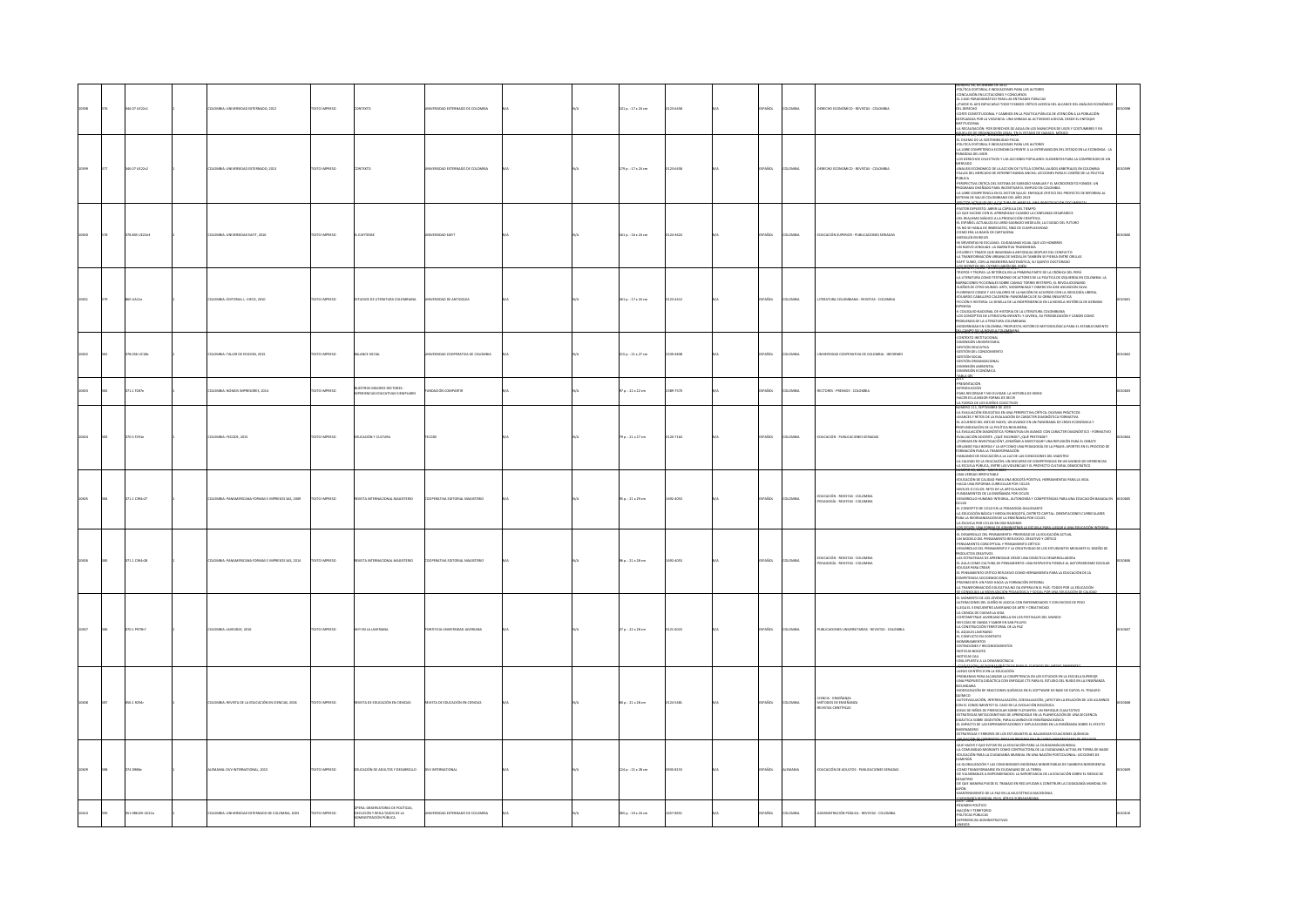|  | 8.861 UNS4e Ej.1 | LOMBIA: UNIVERSIDAD NACIONAL DE COLOMBIA, 2001 | <b>DZERNI OTXT</b> | STICAS E INDICADORES DE LA<br>VERSIDAD NACIONAL DE COLOMBIA      | RSIDAD NACIONAL DE COLOMBIA |  | 428 p.: 21 x 23 cm       | 123-8500  | AÑOL<br>LOMBIA          | TADÍSTICAS - UNIVERSIDAD NACIONAL DE COLOMBIA - REVISTAS | TRAS Y ANÁLISIS, CONSTRUCCIÓN DE CONCIENCIA Y VISIBILIDAD.<br>CIPARA Y AMÁLISIS CONSTINUCIÓN DE CONCIDENTA Y VISIBILIDAD<br>LA ESSETIÓN INTEGRADA DE SERVICIO DE SALUD<br>LA ESUIGNO SOCIAL EN LA ESUICACIÓN SUPERIOR<br>LA ESUIGNO SOCIAL EN LA ESUICACIÓN SUPERIOR<br>MOLE-CONSTICOMÔMECO DE LOS ESTUD<br>TADISTICAS DE ESTUDIANTES MATRICULADOS<br>ADISTICAS DE ESTUDIANTES GRADUADOS<br>ADÍSTICAS DE PROGRAMAS CURRICULARES<br>ADISTICAS DE RECURSO HUMANO                                                                                                                                                                                                                                                                                                                                                                                                                       |       |
|--|------------------|------------------------------------------------|--------------------|------------------------------------------------------------------|-----------------------------|--|--------------------------|-----------|-------------------------|----------------------------------------------------------|--------------------------------------------------------------------------------------------------------------------------------------------------------------------------------------------------------------------------------------------------------------------------------------------------------------------------------------------------------------------------------------------------------------------------------------------------------------------------------------------------------------------------------------------------------------------------------------------------------------------------------------------------------------------------------------------------------------------------------------------------------------------------------------------------------------------------------------------------------------------------------------|-------|
|  | 78.861 UNS4e EL2 | OMBIA- INVERSIDAD NACIONAL DE COLOMBIA (2001)  | CO BARRESO         | nisticas e innicationes ne i a<br>INSTRUDED NACIONAL DE COLOMBIA | FIRAD NACIONAL DE COLOMBIA  |  | 128 p. : 21 x 23 cm      | 23.8566   | isn<br><b>CARDIA</b>    | ADÍSTICAS - INDIVESIDAD NACIONAL DE COLOMBIA - REVISTAS  | TRAS Y ANÁLISIS: CONSTRUCCIÓN DE CONCIENCIA Y VISIBILIDAD<br><b>DIOS DE COMUNICACIÓN Y ACADEMIA</b><br>GESTIÓN INTEGRADA DE SERVICIOS DE SALUD<br>A REUIDIN DITERIKAN OE SERVICIOS DE SAUDI<br>A REUIDINO SOCIAL EN LA EDUCACIÓN SUPERIOR<br>MICAL ANDERCONDINO CO LOS ESTUCIVANTES DE AS SEDE DE MEDELLÍN<br>MICACONES DÉACCO UNIVERSIDO INCLONAL DE COLONEIA<br>STADÍOTICAS DE NEURON Y AC<br>ADÍSTICAS DE PROGRAMAS CURRICULARES<br>DÍSTICAS DE RECURSO HUMANO<br>DEADORES DE GESTIÓN PARA EL SISTEMA LINI                                                                                                                                                                                                                                                                                                                                                                        |       |
|  | 71.122 SA235r8   | 10MBA: SANTILLANA S.A., 2013                   | DZERNI OTXIT       | A MAESTRA                                                        |                             |  | 74 p. : 21 x 28 cm       | 1322-7036 | AÑOL<br>LOMBIA          | CAPACITACIÓN DOCENTE - COLOMBIA - PUBLICACIONES SERIADAS | .<br>ALUACIONES EXTERNAS DEL DESEMPEÑO ESTUDIANTIL: USOS Y ABUSOS; FUNCIONES Y<br>CURSOS INNOVADORES<br>INTRIBUCIÓN DE LAS PRUEBAS SABER AL MEJORAMIENTO DE LA CALIDAD EDUCATIVA<br><b>INCEPTOS</b><br>IDÁCTICA EL CAMBIO DE CONCEPCIÓN Y DE PRÁCTICAS DE EVALUACIÓN DEL APRENDIZAJE<br>15A 2009: NUEVOS DESAFÍOS EN HABILIDADES DE LECTURA PARA EL SIGLO XXI<br>PLICACIONES PARA EL ÁREA SITUACIONES DE AULA<br>FINNMING DE AULA<br>OTRIENCIAS DE AULA<br>LEVALUACIÓN DESDE LA VISIÓN DE SISTEMA UNOI<br>ECOMENDACIONES CULTURALES<br><b>CO'ATE consorus</b>                                                                                                                                                                                                                                                                                                                        |       |
|  | 71.1225423549    | LOMBIA: SANTILLANA S.A., 2013                  | DESIRAI OTX3T      | <b>JTA MAESTRI</b>                                               |                             |  | 62 p. : 21 x 28 cm       | 1322-7036 | AÑOL<br>LOMBU           | APACITACIÓN DOCENTE - COLOMBIA - PUBLICACIONES SERIADAS  | VISITANDO LA ESCUELA Y SUS DIDÁCTICAS<br>EVISITANO LA ESCUELA Y SUS ESDÁTTICAS<br>LIVISTANO LA ESCUELA VALIDA ESPERIDA APRIMEIEARS PARA TODOS<br>LIGERMICAS EINÁCTICAS PARA LA ESDÉRATA DE LA EITRATURA<br>LISTORIA Y BYSTEMICLOGÍA DE LAS CIENCIAS COMO CONOCIMIENTO DISÁCTICO<br><br>A DIDÁCTICA DEL SÍMBOLO, MEZCLA DE INTENCIÓN E INTUICIÓN PARA ACTIVAR LO IMAGINARIO EN<br>35 NHÑOS<br>TRANSFORMACIÓN DIGITAL DE LA ESCUELA<br>AS RUTAS DIDÁCTICAS<br>COMPANACIONES CULTURALES<br><b>HIMMICOUL LUCIUM</b>                                                                                                                                                                                                                                                                                                                                                                      | 00614 |
|  | 11.1225423510    | CARLA SARTILLANA S.A. 2013                     | DZER BARTOTEK      | <b>AMARSTRA</b>                                                  |                             |  | $3a : 21 \times 28$ cm   | 122.2016  | usne<br><b>CARDIA</b>   | ARACITACIÓN DOCENTE - COLOMBIA - RUBULCACIONES SEBIADAS  | A INTELIGENCIA SOCIAL<br>A COMVIVING A FSCCLAR UNA PROBIDAD NACIONAL<br>.<br>DUCAR EN VALORES: MENOS DISCURSO Y MÁS TESTIMONIO.<br>A AMENAZA VIRTUAL: CYBERBULLYING.<br>A MNENNA VIRTUAL:<br>FOTEMAS PUEDES QUERER<br>FORRE LA EDUCACIÓN EN VALORES Y LA CONVIVENCIA<br>A CONVIVENCIA ESCOLAR, UNA DEUDA PENDIENTE CO<br>JBRAS SON AMORES<br><br>ITE CON LA EDUCACIÓN COLOMBIANA<br>IBRAS SUN AMERIES<br>ROYECTO GESTORES EN CONVIVENCIA ESCOLAR<br>VTERACCIÓN CONSTRUCTIVA: POSIBILIDAD Y PRÁCTICA DE VALORES                                                                                                                                                                                                                                                                                                                                                                       |       |
|  | 871.122 SA235r11 | <b>ILOMBIA: SANTILLANA S.A., 2013</b>          | DZERNI OTXIT       | <b>TA MAESTRA</b>                                                | <b>STILLANA</b>             |  | 73 p. : 21 x 28 cm       | 1322-7036 | AÑOL<br>LOMBIA          | CAPACITACIÓN DOCENTE - COLOMBIA - PUBLICACIONES SERIADAS | NEAGON AG LINA POSTAGÓN PARA ARRENTER N<br>SFORMAR LA EDUCACIÓN: LA EXPERIENCIA DE LOS MEJORES<br>ANSFORMAR LA EDUCACIÓN: DESDE LA EVALUACIÓN. OCDE<br>CNOLOGÍA Y ESCUELA: MÁS ALLÁ DEL VOLUNTARISMO<br>ALUACIÓN Y MEJORA DE LA CALIDAD EN ESPAÑA<br>RANSFORMAR LA EDUCACIÓN CON LLAVE DE PROGRESO PERSONAL Y SOCIAL: LA FORMACIÓN DE<br>CTORES Y ESCRITORES COMPETENTES<br>EL ESPACIO EN EL AULA, REVALORACIÓN DE UN LENGUAJE SILENCIOSO<br>NSFORMAR LA EDUCACIÓN DESDE LA DIDÁCTICA Y DE LOS AMBIENTES FAVORABLES DE<br>ANSEDEMAR LA FELICACIÓN DESDE LA GESTIÓN DÚBLICA<br>IOPÍA: UNA EXPERIENCIA REAL DE POSTCONFLICTO<br>IANSFORMACIÓN DE LA EDUCACIÓN DESDE LA TIC                                                                                                                                                                                                             |       |
|  | 71.122 5A235r12  | <b>ILOMBIA: SANTILLANA S.A., 2014</b>          | DZERNA OTXT        | MALSTR                                                           | ITILLANA                    |  | 71 p. : 21 x 28 cm       | 1322-7036 | AÑOL<br>LOMBIA          | CAPACITACIÓN DOCENTE - COLOMBIA - PUBLICACIONES SERIADAS | <b>STRAR CITIONS MATURALIS LEXIS C</b><br><b>CRIMINAL SUBMINATION CONTRACT AND A PROPERTY OF A CONTRACT AND SUBMINATION CONTRACT AND A CONTRACT AND SUBMINA</b><br>In Futuro De LAS POLÍTICAS EDUCACIONALES EN AMÉRICA IATINA<br>VISENCANA TRETOS EN LAS POLÍTICAS DE COCENTES: LA<br>COMBANOS?<br>ENTRO DE LIDERAZGO EXE, UNA APUESTA PRO LA INSTITUCIÓN EDUCATIVA QUE QUEREMOS<br>ONSTRUCCIÓN DE SENTIDOS IN SITU: ACOMPAÑAMIENTO DE MAESTROS EN COLOMBIA<br>PLOMADOS VIRTUALES, UN SUEÑO QUE CAMBIA LA EDUCACIÓN<br>IN COMPOSITION OF LA SALLE: SO AÑOS COMPROMETIDA CON LA FORMACIÓN DOCENTE<br>MAGIÓN Y DIGNIFICACIÓN DOCENTE, CLAVES PARA EL DESARROLLO<br>TEMIO XX SANTELANA DE EXPERENCIAS EDUCATIVAS 2014. EDUCACIÓN PARA LA PAZ                                                                                                                                            |       |
|  | 1.122 54235 13   | OMBIA: SANTILLANA S.A., 2014                   | <b>XTO IMPRESO</b> |                                                                  |                             |  | $p_{\perp}$ : 21 x 28 cm | 122-7036  | <b>Vice</b>             | PACITACIÓN DOCENTE - COLOMBIA - PUBLICACIONES SERIADAS   | MAYO 2014, EDICIÓN 07<br>L VALOR DE PISA: MITOS Y REALIDADES<br>CCIONES DE PISA 2012 PARA AMÉRICA LATINA<br>OVEDADES DE LAS PRUEBAS ICFES SABER 11<br>LAJUSTE AL SISTEMA EDUCATIVO COLOMBIANO<br>ECTOS DE LA EVALUACIÓN ESTANDARIZADA SOBRE LA PRÁCTICA DOCENTE<br>FIN UN DE PER REMONDINI SUI PRIMERITARI IL IUTURO)<br>ESTÁ PREPARADO E COLOGIO PARA ERRERITAR EL FUTURO)<br>REAROVARADO E ESICATIVOS: EL FUTURO DE LA EVALUACIÓN DEL RENONHENTO DE LOS CENTROS<br>A RENOVARADO E ESICATIVOS: EL FUTURO<br>QUIVALENTES: COMPARTIR POR LA EQUIDAD<br>3005 A APRENDER, EL PROGRAMA QUE ESTÁ TRANSFORMANDO LA CALIDAD DE LA EDUCACIÓN EN<br><b>MELA</b><br>PROBLEMAS Y AMBIENTE DE RESOLUCIÓN DE PROBLEMAS                                                                                                                                                                            |       |
|  | 371.122 SA235r14 | <b>ILOMBIA: SANTILLANA S.A., 2014</b>          | DZERNI OTXIT       | UTA MAESTRA                                                      | <b>STILLANA</b>             |  | 87 p. : 21 x 28 cm       | 1322-7036 | PAÑOL<br><b>AIRMOJO</b> | CAPACITACIÓN DOCENTE - COLOMBIA - PUBLICACIONES SERIADAS | UNA NUEVA AGENDA PARA LAS POLÍTICAS PÚBLICAS DEL LIBRO Y LA LECTURA EN IBERDAMÉRICA<br>LECTURA CRÍTICA: EL DIÁLOGO ENTRE LOS TEXTOS<br>AS PRUEBAS SABER, UN EJERCICIO DE LECTURA<br>TERACCIÓN Y CONTINUIDAD ENTRE LA ADQUISICIÓN DEL LENGUAJE Y EL APRENDIZAJE DE LA<br>LECTURA Y LA ESCRITURA<br>IFOLOGÍA DE LECTORES PARA EL SIGLO XXI: DEL LECTOR INGENUO AL LECTOR EXPERTO<br>A LECTURA Y LA ESCRITURA EN CLAVE DIDÁCTICA<br>.<br>INA DIDÁCTICA INCLUYENTE PARA LA PARTICIPACIÓN ACTIVA EN LA CULTURA ESCRITA<br>IE LOS MEDIADORES A LOS LECTORES: CUATRO RUTAS DE ENCUENTRO CON LOS LIBROS<br>LAN NACIONAL DE LECTURA Y ESCRITURA, LEER ES MI CUENTO<br>AN NACIONAL DE LECTURA Y ESCRITORA, LEDE ES MI COENT<br>IOGRAMA TODOS A PRENDER: EXPERENCIAS REVELADORAS<br>I FORMACIÓN DOCENTE DESDE LAS REDES DE MAESTROS<br>USEX/SERVICE MUSTORS OF A                                |       |
|  | 71.122 54235:15  | <b>ILOMBIA: SANTILLANA S.A., 2014</b>          | TEXTO IMPRESO      |                                                                  |                             |  | 88 p. : 21 x 28 cm       | 1322-7036 | <b>Acc.</b><br>OMBIA    | APACITACIÓN DOCENTE - COLOMBIA - PUBLICACIONES SERIADAS  | NOTHING A SON COMPANY<br>- A EDUCACIÓN EN UN PUNTO DECISIVO<br>- ANDEELOS PEDAGÓGICOS Y CULTURA DIGITAL: APRENDER DE LOS ALUMNOS<br>-LA PEDAGOGÍA POR PROYECTOS VS. LA PEDAGOGÍA SEGÚN PROGRAMAS ESTA<br>ZOOSTANDARIZADOS<br>-LA FEDRIA DIA POR PRINTECIOS VS. LA PEDRIADURA SEGUIN PROGRAMAS ESTANDIARIZADOS<br>-{DE QUÉ MANIERA SE DIFRIENCIA EL MARCO DE LA ENSEÑANZA PARA LA COMPRESIÓN DE UN<br>ENFOQUE TRADICIONAL <sup>3</sup><br>-LA TEORÍA DE LA OBJETIVACIÓN<br>L TRABAJO EN AULAS HETEREOGÉNEAS: UN ENFOQUE TEÓRICO<br>OS ENFOQUES PEDAGÓGICOS: UNA ALTERNATIVA PARA LA ORGANIZACIÓN CURRICULAR DE LAS<br><b>ISOUELAS</b><br>CASTILLA Y LEON: CLAVES DE SU ÉXITO EN PÍSA<br>LA ESCUELA CATÓLICA Y LAS NUEVAS PEDAGOGÍAS CONTEMPORÁNEAS<br>CODELO PEDAGÓGICO Y SOSTENIBILIDAD INSTITUCIONAL<br>L RECTOR DEL COLEGIO: LIDER DE LA TRANSFORMACIÓN PARA LA PRODUCTIVIDAD Y LA |       |
|  | 71.122 5A235r16  | OLOMBIA: SANTILLANA S.A., 2015                 | DESIRAI OTX3T      | A MAESTRA                                                        |                             |  | 88 p.: 21 x 28 cm        | 2322-7036 | LOMBIA<br>AÑOL          | CAPACITACIÓN DOCENTE - COLOMBIA - PUBLICACIONES SERIADAS | 5/N CAMBIO EN EL MODELO DE ESCUELA, NO HAY MEJORAMIENTO EDUCATIVO NI SOCIAL<br>15A, LA MEDIDA DEL ÉXITO EDUCATIVO A ESCALA GLOBAL<br>MAC: LA EVALUACIÓN DE COMPETENCIAS DE ADULTOS DE LA OCDE<br>CACUR CUDAD<br>LIBRÍCULO POR COMPETENCIAS<br>UNDAMENTOS Y PRÁCTICA DE LAS COMPETENCIAS CIUDADANAS<br>UNIMINISTI OTTOMILIN IN JAN LUNIVERI INFANCIA TOMININGU<br>LOMPETENCIAS DUDADANAS EN PRIMERA INFANCIA Y PREESCOLAR<br>IPRENDER A SER CIUDADANO: LA COMPETENCIA SOCIAL Y CÍVICA<br>IDUCAR PARA LA CIUDADANÍA Y LA VIDA POLÍTICA EN LA ES<br>COMPETENCIAS DEL RECTOR COMO GERENTE EN UN ENTORNO INCIERTO<br>1891: NOS DA SU OPINIÓN SOBRE LA EDUCACIÓN CIUDADANA<br>EPENSAR LA LECTURA Y LA LECTURA CRÍTICA<br>LA ENSEÑANZA DE LA LECTURA CRÍTICA EN LA PERSPECTIVA DE UNA PEDAGOGÍA DEL SUJETO                                                                                  |       |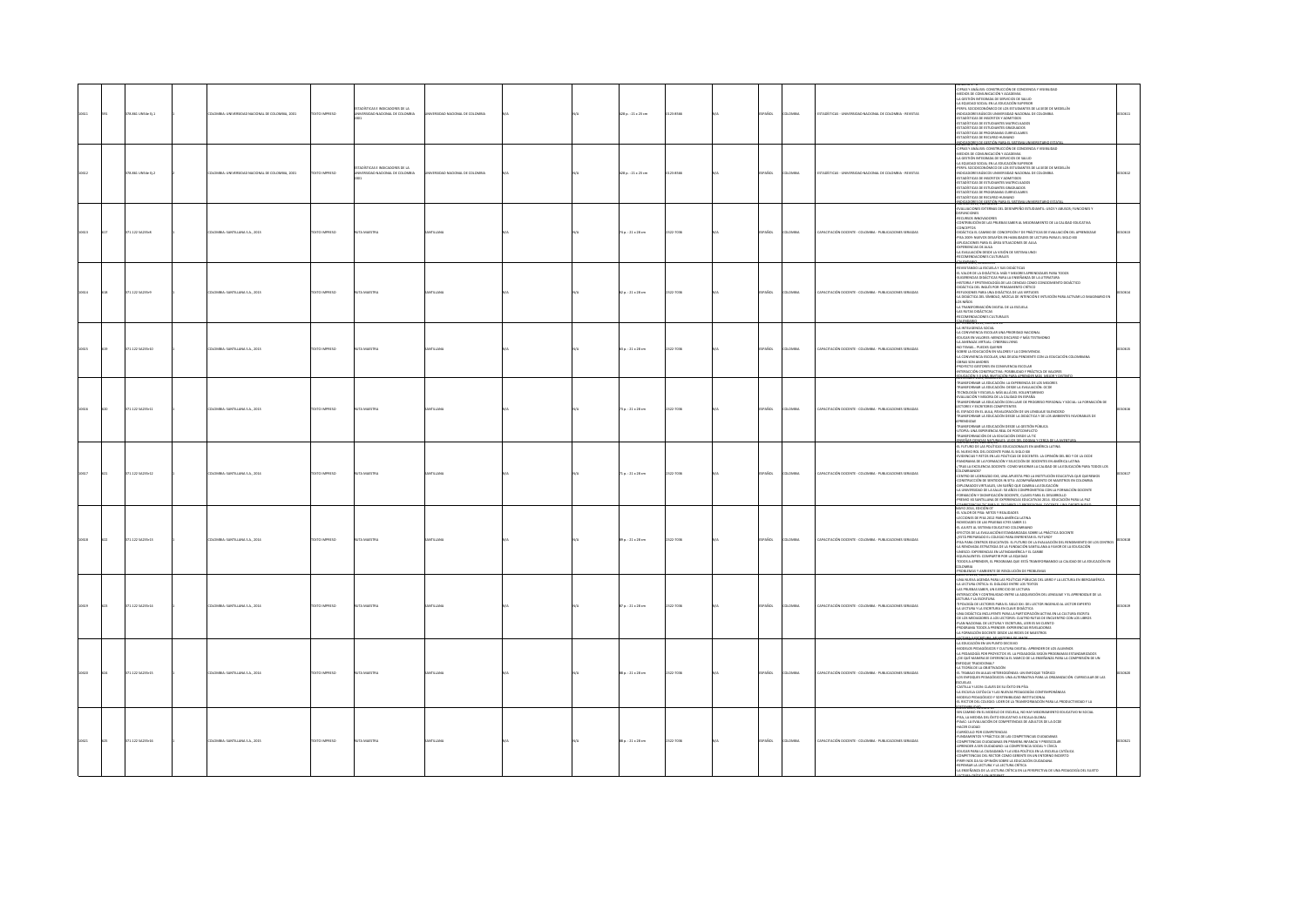|  | I71.122 SA235r17   | LOMBIA: SANTILLANA S.A., 2015                   | EXTO IMPRESO         | TA MAESTR                   |                             |  | 55 p. : 21 x 28 cm  | 322-7036  |             | OMBI          | PACITACIÓN DOCENTE - COLOMBIA - PUBLICACIONES SERIADAS                 | MATU AULS, EURAUN 11<br>BILINGUAL EDUCATION IN LATIN AMERICA<br>THE NEED FOR ANI INTERCULTURAL FOCUS<br>CHALLENGER AND ORDORELINETIC<br>-THE WARD FOR AN ARTICULAR INCOMENDATION CONTINUES INTO A SUBSIDIARY CONDITIONAL CONDITIONAL STATE OF A SUBSIDIARY CONDITIONAL CONDITIONAL STATE OF A SUBSIDIARY CONDITIONAL STATE OF A SUBSIDIARY CONDITIONAL STATE OF A SUB<br><b>AKR</b><br><b>TENGEYANY COULD LET</b>                                                                                                                                                                                                                                                                                                                                                                                                          |  |
|--|--------------------|-------------------------------------------------|----------------------|-----------------------------|-----------------------------|--|---------------------|-----------|-------------|---------------|------------------------------------------------------------------------|----------------------------------------------------------------------------------------------------------------------------------------------------------------------------------------------------------------------------------------------------------------------------------------------------------------------------------------------------------------------------------------------------------------------------------------------------------------------------------------------------------------------------------------------------------------------------------------------------------------------------------------------------------------------------------------------------------------------------------------------------------------------------------------------------------------------------|--|
|  | 1.1225423518       | <b>ILOMBIA: SANTILLANA S.A., 2015</b>           | <b>EXTO IMPRESO</b>  | TA MAESTRA                  | <b>VTILLANA</b>             |  | 95 p. : 21 x 28 cm  | 22-7036   | <b>SOL</b>  | <b>OMBIA</b>  | APACITACIÓN DOCENTE - COLOMBIA - PUBLICACIONES SERIADAS                | -<br>PROFESIÓN DOCENTE Y RENDIMIENTO ACADÉMICO TALIS-PISA LINK<br>EVALUACIÓN Y MEJORAMIENTO DE LA CALIDAD<br>RETOS EN EL DESARROLLO Y EVALUACIÓN DE LAS HABILIDADES SOCIALES Y EMOCIONALES DE LOS<br><b>volus</b><br>.<br>ENTREGA DE RESULTADOS DEL TERCER ESTUDIO REGIONAL COMPARATIVO Y EXPUCATIVO TERCE<br>LAS TRES ERRES DE LA EVALUACIÓN REPENSAR, RECREAR Y REAPRENDER LA EVALUACIÓN DE LOS<br>.<br>Ándices y prankings en el sistema educativo<br><b>CLUSIÓN Y VALOR ACADÉMICO AGREGADO</b><br>.<br>ORGANIZACIÓN ESCOLAR Y LA EVALUACIÓN<br>I EVALUACIÓN EN LA ENSEÑANZA APRENDIZAJE DEL INGLÉS<br><b>FENING YOU'RE ARRESTED IN THE OFFICER</b>                                                                                                                                                                     |  |
|  | 171.12254235r19    | ILOMBIA: SANTILLANA S.A., 2015                  | TEXTO IMPRESO        | UTA MAESTRA                 | <b>VTILLANA</b>             |  | 97 p. : 21 x 28 cm  | 122-7036  | <b>AÑOL</b> | LOMBIA        | APACITACIÓN DOCENTE - COLOMBIA - PUBLICACIONES SERIADAS                | PRIMIRIE JOUS, EURAIN 13<br>EJORES DOCENTES Y RECTORES MÁS COMPETENTES: UNA APUESTA SEGURA PARA EL<br>LIORAMIENTO DE LA EDUCACIÓN<br>OS DIRECTORES DE AMÉRICA LATINA<br>IDERAZGO PEDAGÓGICO DEL DIRECTOR: UNA ESTRATEGIA DE FOCALIZACIÓN EN ESCENARIOS DE<br>LIDAD EDUCATIVA<br>DIRECTIVOS DOCENTES COMPETENTES PARA ESTABLECIMIENTOS EDUCATIVOS COMPETENTES<br>L LIDERAZGO PEDAGÓGICO: UNA DE LAS CLAVES PARA ALCANZAR LA CALIDAD EN LA EDUCACIÓN<br>A INFORMACIÓN DE LAS EVALUACIONES DEL APRENDIZAJE: UNA HERRAMENTA CLAVE PARA LOS<br>IRECTIVOS DE LOS CENTROS ESCOLARES<br>ALGUNOS RESULTADOS DEL ESTUDIO DE CONTEXTO ESCOLAR Y SOCIAL DEL APRENDIZAJE EN<br>CMEIA<br>SER PARA LIDERAR<br>UND COMPATING AF-                                                                                                           |  |
|  | 71.1225423520      | <b>ACC &amp; 2 AND LITHAR STRAIGH</b>           | <b>OZSRRINI OTXT</b> | ITA MAFSTRA                 | <b>NTILLANA</b>             |  | 112 p. : 21 x 28 cm | 1222-7036 | <b>SSO</b>  | Channa        | APACITACIÓN DOCENTE - COLOMBIA - PUBLICACIONES SEBIADAS                | <b>FL VALOR FOLICATIVO DE LA LITERATURA</b><br>ORTES PARA LA ENSEÑANZA DE LA LECTURA Y DE LA ESCRITURA<br>.<br>DE LA PANTALLA AL SIGNIFICADO<br>RES TIEMPOS PARA PENSAR LA LECTURA<br>'' PAS TIMIN'NA PPONY FANAMY AN LLOUIN<br>ALTERNANCIA DE ACTIVIDADES ORALES Y ESCRITAS EN EL AULA<br>ESCRIBRI EN LA ESCUELA Y EL PAPEL DE LOS PROFESORES<br>DE LA LECTURA DE IMÁGENES HACIA LA LECTURA ESCRITURA DE TEXTOS VERBALES<br>.<br>A FORMACIÓN DE LECTORES Y LA INTEGRACIÓN DE LAS TIC EN LAS AULAS<br>.ECTURA Y ESCRITURA EN ESCUELA NUEVA<br>POESÍA EN LA INFANCIA<br>A FUGURA EL BOXO DE MÁS ACTUALES EN LAS AULAS<br>ERLÓDICOS, LOS TEXTOS MÁS ACTUALES EN LAS AULAS<br>JE L'OLOR DEL PAPEL AL GOCE DE LEER EN DISPOSITIVOS TECNOLÓGICOS<br>JE EVOLUCIÓN DE LA EVALUACIÓN COMO UN PROCESO DISRUPTIVO                    |  |
|  | 71.122 5A235r21    | <b>ILOMBIA: SANTILLANA S.A., 2016</b>           | EXTO IMPRESO         |                             |                             |  | 136 p.: 21 x 28 cm  | 322-7036  |             | oway          | <b>PACITACIÓN DOCENTE - COLOMBIA - PUBLICACIONES SERIADAS</b>          | AA POLICICING PEACHWAIGHT<br>COMPANY INTERFERING COMPANY INTERFERING INTERFERING INTERFERING INTERFERING INTERFERING INTERFERING INTERFERING INTERFERING INTERFERING INTERFERING INTERFERING INTERFERING INTERFERING INTERFERING                                                                                                                                                                                                                                                                                                                                                                                                                                                                                                                                                                                           |  |
|  | 171.122 SA235r22   | LOMBIA: SANTILLANA S.A., 2016                   | <b>DZERRAI OTX31</b> | A MAISTR                    |                             |  | 121 p. : 21 x 28 cm | 122-7036  | <b>Acc</b>  | OMBI          | PACITACIÓN DOCENTE - COLOMBIA - PUBLICACIONES SERIADAS                 | <del>uevo die ściecą babageniem kon</del> án pr. Pat.<br>Testigo del Cambio: Colombia en su Cambio al Bilingüísmo<br>OUÉ SIGNIFICA EDUCACIÓN BILINGÜE?<br>IL INGLÉS EN AMÉRICA LATINA<br>HLINGÜISMO EN COLOMBIA: RETOS QUE ENFRENTAN LOS PROFESORES<br>BILINGÜISMO: DEFINICIÓN, PERSPECTIVAS Y RETOS<br>VALUANDO LA CALIDAD DE LA EDUCACIÓN BILINGÜE EN COLOMBIA<br>: AMPOS DE INMERSIÓN: INGLÉS AL 100% PARA LOS COLEGIOS OFICIALES<br>IEXTOS ESCOLARES PARA APRENDER INGLÉS Y FOMENTAR LA COLOMBIANIDAD EN COLEGIOS<br>OFICIALES DEL PAÍS<br>-EL CURRÍCULO SUGERIDO Y LOS DERECHOS BÁSICOS DE APRENDIZAJE DE INGLÉS: UNA APUESTA<br>CIONAL DE EQUIDAD<br>MOMENTO DE PRUEBAS: LA IMPORTANCIA DE INCORPORAR LA EVALUACIÓN EN EL CURRÍCULO<br>COLAR<br>:<br>CUÁL ES LA DIFERENCIA ENTRE EVALUACIÓN, ENSEÑAR Y LOS EXÁMENES? |  |
|  | 71.122 5A235r23    | <b>ILOMBIA: SANTILLANA S.A., 2016</b>           | DESIRAN OTXET        | A MAISTR                    |                             |  | 136 p.: 21 x 28 cm  | 22.7035   | AÑOL        | <b>COMBIA</b> | APACITACIÓN DOCENTE - COLOMBIA - PUBLICACIONES SERIADAS                | CALIDAD DE LA EDUCACIÓN Y DESARROLLO DE COMPETENCIAS: GRANDES RETOS PARA EL<br>CHAIRM AN LIN CHARLIN T. DISIPINGADO DE COMPRESIDADE SUPERIOS PERSONALES<br>LA REVOLUCIÓN DE LAS ESCUELAS 21<br>LA ALFABETIZACIÓN EN MEDIOS, TECNOLOGÍAS E INFORMACIÓN: DESAFÍOS DE LA EDUCACIÓN EN EL<br>SPIERRO 2001<br>SIGLO 2001<br>-{APRENDER A PENSAR: SE PUEDE ENSEÑAR?<br>-EDUCAR AGENTES DE CAMBIO PARA UN MUNDO MEIOR<br>educar agentes de cambio para un mundo mi<br>La Arquitectura una aliada en la Educación<br>Una oportunidad para cambiar el Mundo<br>Aprender Haciendo<br>BANSFORMANDO LOS AMBIENTES DE ARRENDIZAJE<br>OVER CHANGE CO PRINCIPALE OF PROGRAM.<br>TREAMENTO VISUAL Y APRENDIZAJE<br>VTRENAR HABILIDADES PARA VIVIR EN ÉPOCA DE CAMBIO<br>ENCIA E INNOVACIÓN EDUCATIVA: UN TANDEM DE ÉXITO                   |  |
|  | 171.1 C394r29 tj.1 | MERICANA FORMAS E IMPRESOS SAS, 2017            | <b>CERRIN OTX</b>    | VISTA INT<br><b>OUTERS</b>  |                             |  | 50 p. : 22 x 28 cm  | 02-4053   | <b>SOL</b>  | owas          | DUCACIÓN - REVISTAS - COLOMBIA<br>DAGOGÍA - REVISTAS - COLOMBIA        | LA EVALUACIÓN EN EL PROYECTO PEDAGÓGICO DE INNOVACIÓN. LA EXPERIENCIA DE JUAN RAMON<br>ENEZ<br>KOVAR DESDE EL EJERCICIO DE LA CONVIVENCIA: LA VISIÓN DE LA UNIDAD PEDAGÓGICA<br>IL COLEGIO DE LAS FAMILIAS. LA SECUNDARIA BABEQUE<br>A INNOVACIÓN EN LA UNIDAD EDUCATIVA LEV VIGOTSKY<br>NSTITUTO ALBERTO MERANI. TRES DECADAS TRANSFORMA<br>O LA EDUCACIÓN EN COLOMBIA Y<br>$\begin{minipage}[t]{0.9\textwidth} {\small \textbf{A.1}} & \textbf{0.1} & \textbf{0.1} & \textbf{0.1} & \textbf{0.1} & \textbf{0.1} & \textbf{0.1} & \textbf{0.1} & \textbf{0.1} \\ \textbf{0.1} & \textbf{0.1} & \textbf{0.1} & \textbf{0.1} & \textbf{0.1} & \textbf{0.1} & \textbf{0.1} & \textbf{0.1} & \textbf{0.1} & \textbf{0.1} & \textbf{0.1} \\ \textbf{0.1} & \textbf{0.1} & \textbf{$<br><b>ZOWA</b><br>100556-7040              |  |
|  | 71.1 C394-29 ti.2  | MISIA: PANAMERICANA FORMAS E IMPRESOS SAS. 2017 | <b>EXTO IMPRESO</b>  | ORTZIANA JAKODNA MAGISTERIO | TIVA EDITORIAL MAGISTERIC   |  | 0a.:22×28 cm        | 14053     | <b>SOL</b>  | owaw          | DUCACIÓN - REVISTAS - COLOMBIA<br>EDAGOGÍA - REVISTAS - COLOMBIA       | -LA EVALUACIÓN EN EL PROYECTO PEDAGÓGICO DE INNOVACIÓN, LA EXPERIENCIA DE JUAN RAMON<br>exez<br>NNOVAR DESDE EL EJERCICIO DE LA CONVIVENCIA. LA VISIÓN DE LA UNIDAD PEDAGÓGICA<br>L COLEGIO DE LAS FAMILIAS, LA SECUNDARIA BABEQUE<br>A INNOVACIÓN EN LA UNIDAD EDUCATIVA LEV VIGOTSKY<br>STITUTO ALBERTO MERANI. TRES DECADAS TRANSFOR<br>014 FEICADÓN EN COLOMBIA Y<br>MÉRICA LATINA<br>SICOLOGÍA DEL DESARROLLO Y PRÁCTICA EDUCATIVA: UN DIÁLOGO POSIBLE<br>LOS RETOS DE LA EDUCACIÓN EN EL SIGLO XXI<br>OVACIÓN PARA EL POSACUERDO: DESTRUCCIÓN CREATIVA DE LO EDUCATIVO<br>AS ESCUELAS ITINERANTES DE LOS SIN TIERRA DE BRASIL<br>A LEY UNIVERSITARIA Y LOS PROBLEMAS DE PRODUCCIÓN TEXTUAL EN LOS UNIVERSITARIOS                                                                                                     |  |
|  | 130.05 UA11        | LOMBIA: DEPARTAMENTO DE ECONOMÍA, 2017          | EXTO IMPRESO         | ECTURAS DE ECONOMÍA         | <b>ERSIDAD DE ANTIOQUIA</b> |  | 144 p.: 17 x 24 cm  | 120-2596  | .<br>Vice   | ows.          | CONOMÍA - REVISTAS - COLOMBI                                           | <b>A SULFACE WANTER WAS THE TRANSPORTED TO A SURFACE AND A SURFACE AND A SURFACE AND A SURFACE AND A SURFACE AND A SURFACE AND A SURFACE AND A SURFACE AND A SURFACE AND A SURFACE AND A SURFACE AND A SURFACE AND A SURFACE AN</b><br>NIANIES, LUICUNIBIA<br>ILOMAS Y DESAULSTE EDUCATIVO EN CALI A PARTIR DE AVISOS CLASIFICADOS<br>MPARACIÓN DE PRONÓSTICOS PARA LA DINÁMICA DEL TURISMO EN MEDELLÍN, COLOMBIA<br>0345X 0251945                                                                                                                                                                                                                                                                                                                                                                                         |  |
|  | $1.1$ C394r1       | VISIA: PRINTER COLOMBIANA S.A., 2016            | XTO IMPRESO          |                             | TA COMUNICADORE             |  | $2p.:22\times28$ cm | $-7526$   |             |               | <b>ESTIGACIÓN - REVISTAS - COLOMBIA</b><br>ATURA - REVISTAS - COLOMBIA | UMERO 354, MATC<br>ICONOMÍA<br>IALERÍA<br>IALERÍA<br>XETRATO HABLADO<br>ETRATO HABLADO                                                                                                                                                                                                                                                                                                                                                                                                                                                                                                                                                                                                                                                                                                                                     |  |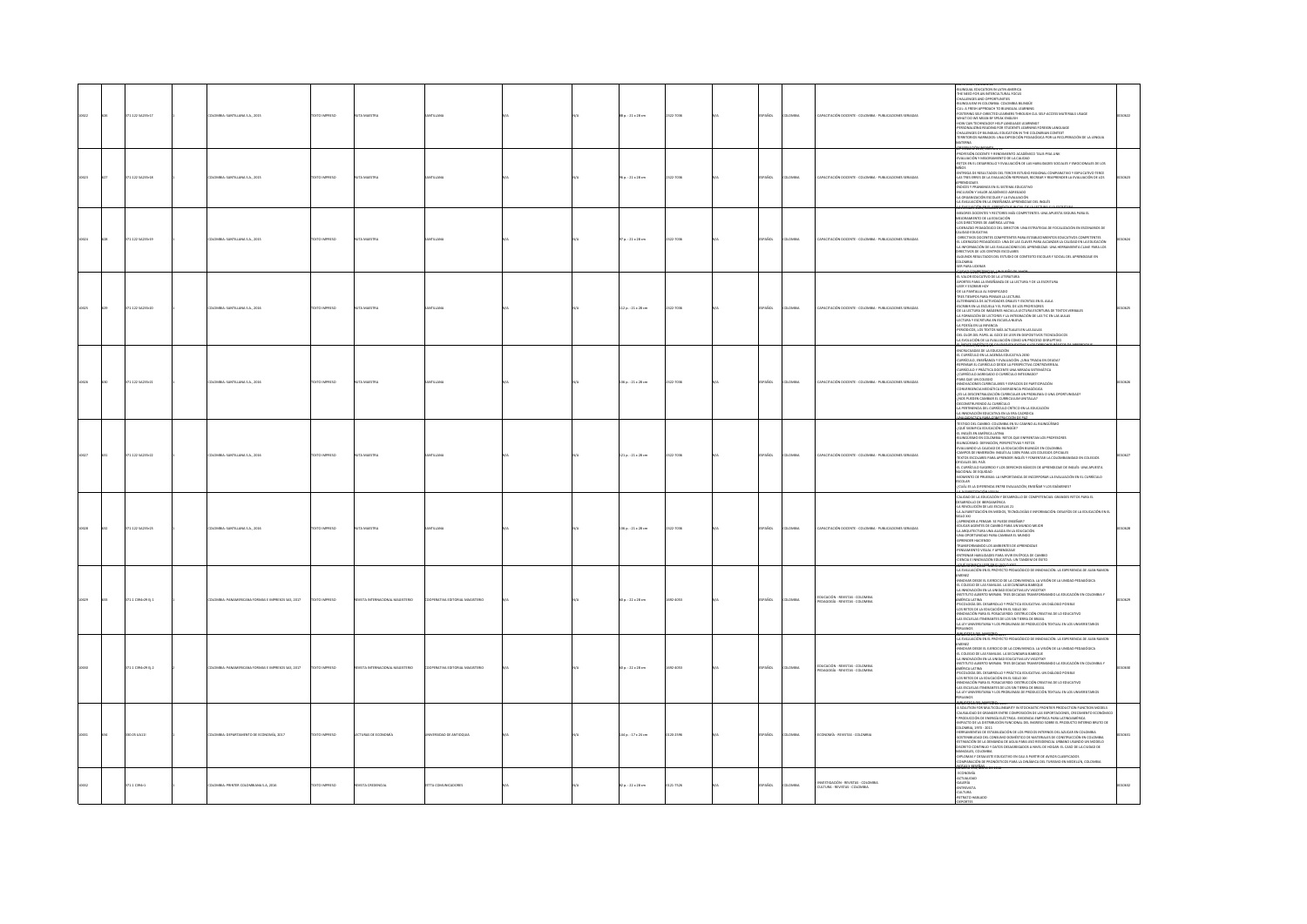|  | 01.4 0291+4 011    | LOMBIA: GIMNASIO CAMPESTRE, 2018               | OZERNI OTXT          | ASTROLABIO                                                           | <b>MOO CAMPESTER</b>                |                                                                                                                                                         | $20.21 \times 28$ cm | 124-2138 | <b>SPAÑOL</b> | <b>AIRMOJ</b> | INVESTIGACIÓN - REVISTAS - COLOMBIA                              | LAMIENTO Y CARACTERIZACIÓN MOLECULAR DE LA REGIÓN 5' DE UN CANDIDATO A GEN PPO EN<br>HUVA (PHYSALIS PERLIVIANA L.)<br>PRESENTACIONES SOCIALES SOBRE LA GAITA Y EL BULLERENGE, EXPERIENCIAS DE ACERCAMIENTO<br>A UNA HISTORIA CREADA DESDE LA MÚSICA EN LA REGIÓN CARIBE COLOM<br>-MODA, CAPITALISMO Y SUBJETIVIDAD : PRODUCCIÓN DE LA APARIENCIA Y PROCESOS DE<br>DESTERRITORIALIZACIÓN EN COLOMBIA-REVISTA CROMOS (1916-1968)<br>AGUA CERO PLATAFORMA DIGITAL DE ARTE, EDUCACIÓN Y CURADURÍA ALREDEDOR DE LA<br><b>PROBLEMÁTICA AMBIENTAL DE LA CUENCA DEL RÍO TEUSACÁ (CUNDINAMARCA)</b><br>APROXIMACIÓN AL ESTUDIO DEL MANUSCRITO "TRATADO DE ASTRONOMÍA Y DE LA REFORMACIÓN<br>DEL TIEMPO" DEL LICENCIADO ANTONIO SANCHEZ DE COZAR<br>-SERVICIOS AMBIENTALES Y POTENCIAL ECOLÓGICO DEL ARBOLADO URBANO (ÁREA PRIVADA) DE UN<br>198041-198036-06-199066-09900001-00000 | 128 |
|--|--------------------|------------------------------------------------|----------------------|----------------------------------------------------------------------|-------------------------------------|---------------------------------------------------------------------------------------------------------------------------------------------------------|----------------------|----------|---------------|---------------|------------------------------------------------------------------|---------------------------------------------------------------------------------------------------------------------------------------------------------------------------------------------------------------------------------------------------------------------------------------------------------------------------------------------------------------------------------------------------------------------------------------------------------------------------------------------------------------------------------------------------------------------------------------------------------------------------------------------------------------------------------------------------------------------------------------------------------------------------------------------------------------------------------------------------------------------------|-----|
|  | 1.4 0291 15 11 2   | OMBIA: GRANASIO CAMPESTER 2018                 | OPERATIONS           | <b>STROLARIC</b>                                                     | AND CAMPETER                        |                                                                                                                                                         | $20.21 \times 28$ cm | 24-2130  | SPAÑOL        | <b>OMBA</b>   | MASTICACIÓN - REVISTAS - COLOMBIA                                | <b>CONDITION THE CONCERNENCE CONSTANT AND A REPORT OF CONSTANT AND AN ANGELE AND AN ANGELE AND CONSTANT AND CONSTANT AND CONSTANT AND CONSTANT AND CONSTANT AND CONSTANT AND CONSTANT AND CONSTANT AND CONSTANT AND CONSTANT AN</b><br>.<br>DEL TIEMPO" DEL LICENCIADO ANTONIO SANCHEZ DE COZAR<br>SERVICIOS AMBIENTALES Y POTENCIAL ECOLÓGICO DEL ARBOLADO URBANO (ÁREA PRIVADA) DE UN<br><b><i><u>COLANDIA DI SPORTACORO</u></i></b>                                                                                                                                                                                                                                                                                                                                                                                                                                    |     |
|  | 89.6305 IC17n      | LOMBIA: ICONTEC, 2019                          | EXTO IMPRESO         | MAS Y CALIDAD                                                        |                                     |                                                                                                                                                         | 0 p.: 21 x 30 cm     | 004622   | AÑOL          | oway          | MALIZACIÓN - REVISTAS - COLOMBIA                                 | TENTINGS<br>SALUD Y BIRNESTAR<br>SALUD Y BIRNESTAR<br>CREARIOLLO SOSTENIELE<br>ORSARIOLLO SOSTENIELE<br>SIGUIENNO LAS NORMAS, DIFLOMADOS<br>CALO DE ÉXITO<br>CALORSOS<br>SIGUIENNOS<br>SIGUIENNOS<br>SIGUIENNOS<br>SIGUIENNOS<br>SIGUIENNOS                                                                                                                                                                                                                                                                                                                                                                                                                                                                                                                                                                                                                               |     |
|  | 0.4 52471a7 2j.1   | MBIA: PUBLICACIONES SEMANA, 2016               | CO IMPERSO           |                                                                      |                                     |                                                                                                                                                         | 8 p.: 26 x 35 cm     |          | <b>AROL</b>   | <b>MARINA</b> | <b>IFUSIÓN DE LA CULTURA - PRENSA - COLOMBIA</b>                 | NUMERU 129<br>-BORDAR, PINTAR Y TOCAR EL PIANO<br>-EL GRAN INQUISIDOR DEL ARTE<br>-TODO PASADO PARECE ESTAR EN EL VACÍO<br>-LA ESPIRITUALIDAD APLICADA<br>-MIUNDOS OPUESTOS<br>-<br>AL FINAL TODO ES SILENCIO<br>SOLTERONAS A MUCHO HONOR<br><b>WOUNDED ALARMAN</b><br><b>MERCITA MATADO</b>                                                                                                                                                                                                                                                                                                                                                                                                                                                                                                                                                                              |     |
|  | 70.4 SE471a7 Ej.2  | LOMBIA: PUBLICACIONES SEMANA, 2016             | TEXTO IMPRESO        |                                                                      |                                     |                                                                                                                                                         | 38 p. : 26 x 35 cm   | 100-587X | PAÑOL         | <b>OMBIA</b>  | DIFUSIÓN DE LA CULTURA - PRENSA - COLOMBIA                       | NUMERU 129<br>-BORDAR, PINTAR Y TOCAR EL PIANO<br>EL GRAN INQUISIDOR DEL ARTE<br>-TODO PASADO PARECE ESTAR EN EL VACÍO<br>-LA ESPIRITUALIDAD APLICADA<br>MUNDOS OPUESTOS<br>AL FINAL TODO ES SILENCIO<br>-SOLTERONAS A MUCHO HONOR<br>CONTRA LA INTUICIÓN                                                                                                                                                                                                                                                                                                                                                                                                                                                                                                                                                                                                                 |     |
|  | ra.ası c291g       | MBIA: GESTIÓN Y DESARROLLO NACIONAL, 2015      | TO IMPRESO           | .<br>DN - GESTIÓN Y DESARROLLO NACIONAL                              | SON - GESTIÓN Y DESARROLLO NACIONAL |                                                                                                                                                         | 8 p. : 22 x 28 cm    |          | AÑOL          | wax           | .<br>DUCACIÓN - COLOMBIA - PUBLICACIONES SERIADAS                | COMPAIA ANTUCON<br>COMPAIA ANTUCONO NOMINO I<br>ANDONEMO ANTESTINGO NO MONTENO A MASSEN DE PAÍSE<br>ANDONEMO COLOMBANO SE MODERNIZAR<br>ANTONINGO NO MONTENO A MARIA ANÍS DE 25 PAÍSE<br>ANTONINGO NO MONTENO ANTESIDO DE COLOMBADO ANTESIDO                                                                                                                                                                                                                                                                                                                                                                                                                                                                                                                                                                                                                              |     |
|  | 170.72 AM491p Ej.1 | KOMBIA : SUBDIRECCIÓN IMPRENTA DISTRITAL, 2018 | EXTO IMPRESO         | <b>REMO A LA INVESTIGACIÓN E</b><br>INNOVACIÓN EDUCATIVA EXPERENCIAS | LCALDÍA MAYOR DE BOGOTÁ             | INO GÓMEZ, CARMEN SOFÍA; BELTRÁR<br>ASTILLO, CLAUDIA; LÓPEZ MORENO, JHON<br>LEXANDER; MENDOZA TORRES, DIEGO<br>MANDO; BAQUERO ASCENCIO, JIMMIY<br>ANDER | 193 p.: 16 x 23 cm   | 462-781X | PAÑOL         | LOMBIA        | PEDAGOGÍA - INVESTIGACIONES - PREMIOS<br>INNOVACIONES EDUCATIVAS | <b>MODATACIÓN</b><br>CATEGORÍA INVESTIGACIÓN<br>SISTEMATIZACIÓN DE UNA EXPERIENCIA EDUCATIVA EN BOGOTÁ<br>MNEMOTOPÍA : EL LUGAR DE LA MEMORIA EN LA ENSEÑANZA-APRENDIZAJE DE LAS OENCIAS<br>SOCIALES<br>ANAMAS<br>-LA LECTURA DE TEXTOS EXPOSITIVOS COMO GENERADORA DE PROCESOS METACOGNITIVOS<br>-DEL REVÉS AL ENCUENTRO<br>-DESARROLLO DE HABLIDADES DE PENSAMIENTO CRÍTICO, A TRAVÉS DEL APRENDIZAJE BASADO EN<br>JUEGOS PARA LA EDUCACIÓN AMBIENTAL<br>TEGORÍA INNOVACIÓN<br>NSAR LAS MÚSICAS EN CONTEXTOS : INTERTEXTUALIDAD PARA EL DESARROLLO DE LAS<br>CAMBETAN<br>ESNICIN                                                                                                                                                                                                                                                                                        |     |
|  | 10.986 PB95p tj.1  | OMBIA: , 2019                                  | DZERNA OTXE          | VISTA EL CONGRESO                                                    | EVSTA EL CONGRESO                   |                                                                                                                                                         | 152 p.: 16 x 23 cm   | 57-5004  | AÑOL          | .<br>Milia    | POLÍTICA - INVESTIGACIONES<br><b>IEMOCRACIA</b>                  | aminum<br>Coloniamismo a la independencia : el camino hacia la libertad<br>: libertad que hoy intentamos conmemorar se ha diluido en la ignominia<br>: jóvenes : más  oportunidades, más amor<br>- MÁS PAZ Y MENOS POLARIZACIÓN<br>VOLUMEN 15, JULIO - DICIEMBRE DE 2018 N'29                                                                                                                                                                                                                                                                                                                                                                                                                                                                                                                                                                                             |     |
|  | 01.3 UE22c4        | LOMBIA: ARCA PUBLICIDAD Z S.A.S., 2018         | EXTO IMPRESO         | HERENCIA REVISTA DE HUMANIDADES                                      | ERSIDAD EAFIT                       |                                                                                                                                                         | 374 p.: 16 x 23 cm   | 194-5887 | PAÑOL         | <b>OMBIA</b>  | UMANDADES - REVISTAS - COLOMBIA                                  | MARÍA IZQUIERDO : ARTE PURO Y MEXICANIDAD<br>-LA HUMILLACIÓN COMO UNA FORMA SOCIALMENTE TOLERADA DEL MAL MORAL<br>-LA GUBERNAMENTALIDAD BIOPOLÍTICA : DE LA SOCIEDAD DE CONTROL ESTATAL AL LIBERALISMO<br>-DASEIN Y AUTO-APROPIACIÓN : EL TIEMPO COMO CONSTITUTIVO DE NUESTRA REALIDAD<br>-LA INTERPRETACIÓN DE EMMANUEL LEVINA DE IDEA I DE HUSSERL<br>-LA SOLUDÓN DE WITTGENSTEN AL PROBIEMA DEL "CONCEPTO CARALLO", O DE CÓMO HABLAR<br>ACERCA DE LA ESTRUCTURA DEL LENGIAJE SEGÚN EL TRACTATUS                                                                                                                                                                                                                                                                                                                                                                        |     |
|  | 6.05 88276         | 1814: BANCO DE LA REPÚBLICA, 2018              | TO IMPRESO           | TÍN CULTURAL Y BIBLIOGRÁFICO                                         | .<br>O de la república              |                                                                                                                                                         | 97 p. : 21 x 30 cm   |          |               |               | DUCACIÓN SUPERIOR - REVISTAS - COL                               | $\begin{tabular}{l l l } \hline & \multicolumn{2}{l}{\multicolumn{2}{l}{\multicolumn{2}{l}{\multicolumn{2}{l}{\multicolumn{2}{l}{\multicolumn{2}{l}{\multicolumn{2}{l}{\multicolumn{2}{l}{\multicolumn{2}{l}{\multicolumn{2}{l}{\multicolumn{2}{l}{\multicolumn{2}{l}{\multicolumn{2}{l}{\multicolumn{2}{l}{\multicolumn{2}{l}{\multicolumn{2}{l}{\multicolumn{2}{l}{\multicolumn{2}{l}{\multicolumn{2}{l}{\multicolumn{2}{l}{\multicolumn{2}{l}{\multicolumn{2}{l}{\multicolumn{$<br>SEÑA DE LIBROS<br>RESCATES, RÉPUCAS Y CONTRARRÉPUCAS                                                                                                                                                                                                                                                                                                                                |     |
|  | 0.17288-12         | MILA: JAVEGRAF, 2019                           | XTO IMPRESO          |                                                                      | MCIÓN ESCRI                         |                                                                                                                                                         | 0 p. : 21 x 28 cm    | 20-3088  | AÑOL          | .<br>Mili     | VIELCACIONES UNIVERSITARIAS - REVISTAS - COLOMBIA                | "HOME TERRING DE 2019, NUMERO 851, TOMO 155, NNO DE POBLE-RUDIN<br>-MIGRACIONES HUMANAS : GLOBALIZACIÓN, POLÍTICA Y JUSTICIA SOCIAL<br>-LA VIDA MÁS ALLÁ DE LAS FRONTERAS<br>-1.<br>AL MUNDO EN MOVIMIENTO<br>- ANDRACONIS EN EL MUNDO EN 2029 : ENTRE UN ANTES Y UN DESPUÉS<br>- GUERNA INTENCIONES Y POCAS OBJOACIONES : EL PACTO MUNDON. PARA LA MIGRACIÓN Y LA<br>- SEDUCCIÓN DEL SOIT LAW<br>- SEDUCCIÓN DEL SOIT LAW<br>SEUULUUN UES SUIT LAW<br>-EL COMPLEJO ÁMBITO DE LAS "MIGRACIONES ENTRE PAÍSES REFERENCIA A LA SITUACIÓN ACTUAL DE<br>COLOMBIA<br>-TDE CONTABILIZAR LA VIDA A HUMANIZAR LA MIRADA"<br>- DE CONVABILIZAR LA VILIA A RUMANIZAR LA MIRALIA<br>-OÉMONOS LIN MINUTO LA MISRACIÓN, UN FLAGELO QUE NOS TOCA DESDE NUESTRO SER DE<br>-ORISTRALOS<br>-NUESTRA HISTORIA<br>.<br>McIA dónde va la PAZ?<br>Ompromiso internacional contra la corrupción  |     |
|  | 0.1 PS79h8 tj.1    | OMBIA: JAVEGRAF, 2029                          | <b>CTO IMPRESO</b>   |                                                                      |                                     |                                                                                                                                                         | 4 p. : 22 x 28 cm    | 21-6023  | AÑOL          | MB)           | UBLICACIONES UNIVERSITARIAS - REVISTAS - COLOMBIA                | <b>ISTERIO ALLAND SA NOGERO TSA</b><br><b>METHAMISM SHE MANUSCRIPS AND SERVED AND SERVED ASSAULT AND SERVED SERVED ASSAULT AND SERVED SERVED SERVED AS A MANUSCRIPS AND SERVED SERVED ASSAULT AND SERVED ON FOR THE CHARGE OF THE SERVED UNIVERSE CONTINUES AND SERVED</b>                                                                                                                                                                                                                                                                                                                                                                                                                                                                                                                                                                                                |     |
|  | 00.1 P979h8 tj.2   | LOMBIA: JAVEGRAF, 2019                         | EXTO IMPRESO         | Y EN LA JAVERIANA                                                    | TIFICIA UNIVERSIDAD JAVERIANA       |                                                                                                                                                         | 34 p.: 22 x 28 cm    | 121-6023 | PAÑOL         | oway          | PUBLICACIONES UNIVERSITARIAS - REVISTAS - COLOMBIA               | <b>MAYREMAN SISYAÖ'sı, nome</b><br>(ESTIGACIÓN Y SABIDURÍA<br>(ERIANA ARTICULA ALIANZAS ESTRATÉGICAS EN INVESTIGACIÓN<br>- FÍSICOS JAVERIANOS, GESTORES DE PATENTES REVOLUCIONARIAS<br>-FORMACIÓN, INNOVACIÓN E INVESTIGACIÓN EN LA TECNOLOGÍA SG<br>-EL MEDIO UNIVERSITARIO ES COMO CORAL LLENO DE PECES<br>LAS CONSECUENCIAS DE IR A LA CÁRCEL Y SER MUJER<br>-IAVERIANA : SINÓNIMO DE ALTA CAUDAD<br>- "MUVSIC" EN LA NOTA DEL EMPRENDIMIENTO<br>- UNA "JOTA" AVERIANA EN EXPOSICIÓN SOBRE EL SABIO CALDAS<br>- VISITA DE PROMINENTES FILÓSOFOS DEL DERECHO<br>-UNA COLOMBIANA MUY ORIENTAL<br><b>IN A TEMANTIFICOM.</b>                                                                                                                                                                                                                                               |     |
|  | 105 N62:1 EL1      | OMBIA: CALLE IMPRESORES, 2019                  | OZSRRNI OTXT         | MPUTERWORLD COLOMBIA                                                 | <b>ARCO</b>                         |                                                                                                                                                         | $8a:24 \times 34$ cm | 122-2961 | <b>AROL</b>   | <b>DMBA</b>   | OMPUTADORES - REVISTAS COLOMBIA - SIGLO XX                       | OPINIÓN<br>-NOTIBITIOS<br>-ACTUALIDAD<br>-ESPECIAL: IOT<br>-ESPECIAL: IMPRESIÓN                                                                                                                                                                                                                                                                                                                                                                                                                                                                                                                                                                                                                                                                                                                                                                                           |     |
|  | 04.05 N62c1 Ej.2   | LOMBIA: CALLE IMPRESORES, 2019                 | <b>OZSRRMI OTX31</b> | MPUTERWORLD COLOMBIA                                                 |                                     |                                                                                                                                                         | 18 p.: 24 x 34 cm    | 122-2961 | AÑOL          | LOMBIA        | COMPUTADORES - REVISTAS COLOMBIA - SIGLO XX                      | -<br>AÑO 29. NÚMERO 497 MA<br>AND ZII, NOMERO 497 N<br>-NOTIBITIOS<br>-NOTIBITIOS<br>-ESPECIAL: IOT<br>-ESPECIAL: IMPRESIÓN                                                                                                                                                                                                                                                                                                                                                                                                                                                                                                                                                                                                                                                                                                                                               |     |
|  |                    |                                                |                      |                                                                      |                                     |                                                                                                                                                         |                      |          |               |               |                                                                  |                                                                                                                                                                                                                                                                                                                                                                                                                                                                                                                                                                                                                                                                                                                                                                                                                                                                           |     |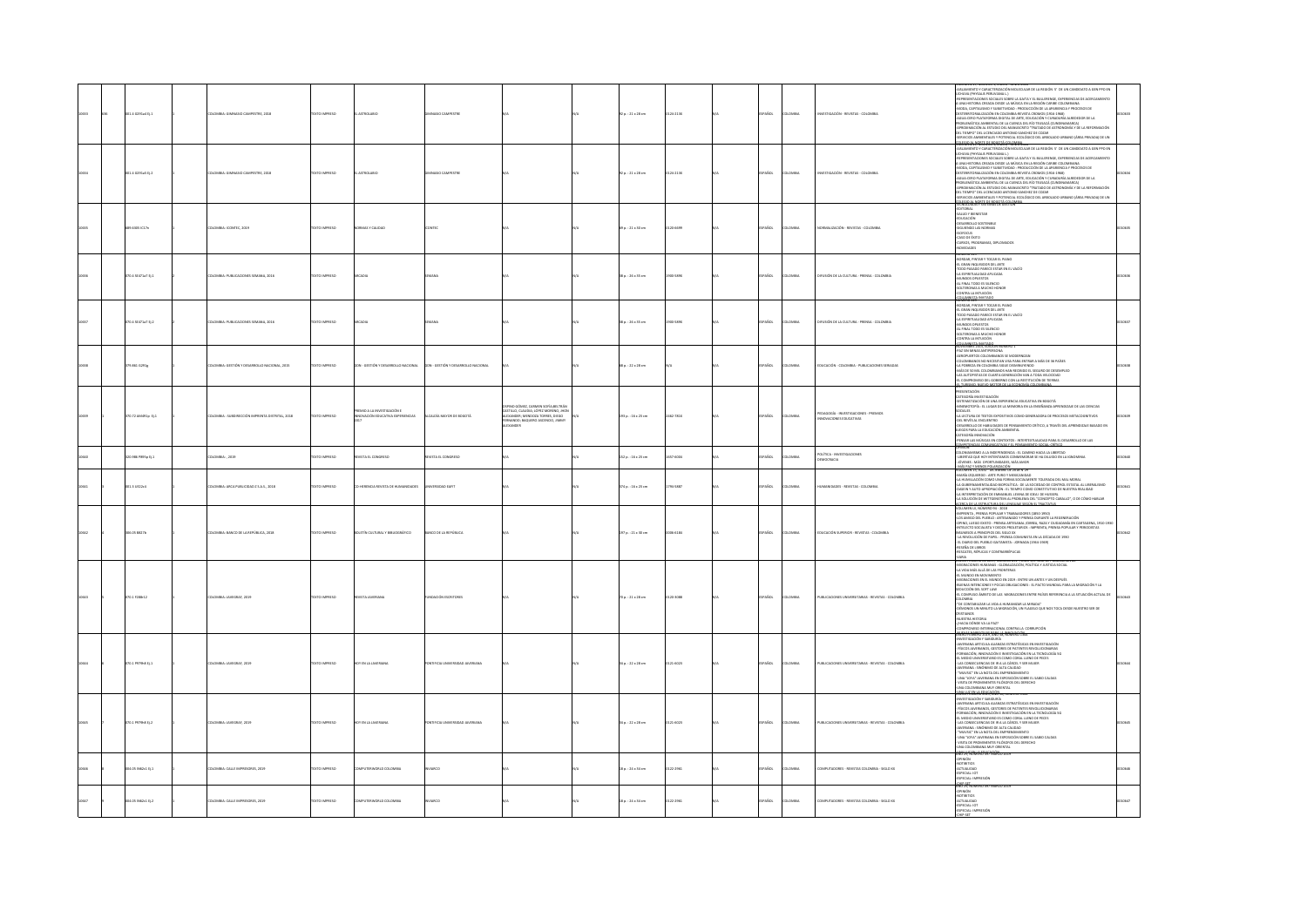|       |                    |                                               |                       |                           |                           |  |                        |          |             |       |                                                                                                                                                                                                                | O 29. NÚMERO 494 NOVIEMBRE 2018                                                                                                                                                                                                                                                                                                                                                                                                                                                                                                                                                                                                                                                                                                                                                                                                                                                                                                                                                   |  |
|-------|--------------------|-----------------------------------------------|-----------------------|---------------------------|---------------------------|--|------------------------|----------|-------------|-------|----------------------------------------------------------------------------------------------------------------------------------------------------------------------------------------------------------------|-----------------------------------------------------------------------------------------------------------------------------------------------------------------------------------------------------------------------------------------------------------------------------------------------------------------------------------------------------------------------------------------------------------------------------------------------------------------------------------------------------------------------------------------------------------------------------------------------------------------------------------------------------------------------------------------------------------------------------------------------------------------------------------------------------------------------------------------------------------------------------------------------------------------------------------------------------------------------------------|--|
|       | 04.05 IN62c2 EL1   | OMBIA: CALLE IMPRESORES, 2018                 | <b>XTO IMPRESO</b>    | UTERWORLD COLOMBIA        |                           |  | 6 p.: 24 x 34 cm       | 23.2053  | vios.       | oway  | MPUTADORES - REVISTAS COLOMBIA - SIGLO XX                                                                                                                                                                      | HU 49, NUM<br>JPINIÓN<br>KCTUALIDAD<br>PECIAL: ANIVERSARI                                                                                                                                                                                                                                                                                                                                                                                                                                                                                                                                                                                                                                                                                                                                                                                                                                                                                                                         |  |
|       | 4.05 N62c2 Ej.2    | OMBIA: CALLE IMPRESORES, 2018                 | <b>YTO IMPERSO</b>    | <b>PETTEWORLD COLOMBA</b> |                           |  | $a. : 24 \times 34$ cm | 12.2041  | isn         |       | MPUTADORES - REVISTAS COLOMBIA - SIGLO XX                                                                                                                                                                      | <u> 15PECIAL : PREMIO A LA MEJOR SOLUCIÓ</u><br>IÑO 29, NÚMERO 494 NOVIEMBRE 2018<br>PINIÓN<br>.<br>CTUALIDAD<br>TOM - ANNYPESARY                                                                                                                                                                                                                                                                                                                                                                                                                                                                                                                                                                                                                                                                                                                                                                                                                                                 |  |
| 10650 | 204.05 IN62c3 Ej.1 | <b>ILOMBIA: CALLE IMPRESORES, 2018</b>        | <b>EXTO IMPRESO</b>   | MELTERWORLD COLOMBIA      | ern.                      |  | $2a:24 \times 34$ cm   | 122-2961 | <b>AROL</b> | oway  | MPUTADORES - REVISTAS COLOMBIA - SIGLO XX                                                                                                                                                                      | ESPECIAL : PREMIO A LA MEJOR SOLUCIÓN<br>NO 28, NUMERO 493 OCTUBRE 3018<br><b>HNIÓN</b><br>comunic<br>OTIMINAS<br>CTUALIDAD<br>SPECIAL: FORO INNOVACIÓN<br>SPECIAL: INTELIGENCIA ARTIFICIAL<br>FRAESTRUCTURA<br>FRAESTRUCTURA<br>GURIDAD                                                                                                                                                                                                                                                                                                                                                                                                                                                                                                                                                                                                                                                                                                                                          |  |
| 10651 | 04.05 N62c3 EL2    | OLOMBIA: CALLE IMPRESORES, 2018               | <b>EXTO IMPRESO</b>   | MPUTERWORLD COLOMBIA      |                           |  | $2a:24 \times 34$ cm   | 122-2961 | AÑOL        | oway  | OMPUTADORES - REVISTAS COLOMBIA - SIGLO XX                                                                                                                                                                     | <b>MALES</b><br>40 28, NUMERI<br><b>HOMP</b><br>comunic<br>CTUALIDAD<br>KLIUKENNO<br>ESPECIAL: FORO INNOVACIÓN<br>ESPECIAL : INTELIGENCIA ARTIFICIAL<br>NERAESTRUCTURA<br><b>OACIRUS</b>                                                                                                                                                                                                                                                                                                                                                                                                                                                                                                                                                                                                                                                                                                                                                                                          |  |
|       | to.1 Pazaka tj.1   | OMBIA: JAVEGRAF, 2018                         | CTO IMPRESO           | Y EN LA JAVERIAN          |                           |  | 7 p.: 22 x 28 cm       | 21-6023  |             |       | UBLICACIONES UNIVERSITABLAS - REVISTAS - COLOMBIA                                                                                                                                                              | SAFÍO MAYOR EN LA ERA DIGITAL<br>AS FRONTERAS QUE TRANSITAN ENTRE LA CREACIÓN , LA ACADEMIA Y EL EMPRENDIMIENTO<br>A NOVELA CORTA : EQUILIBRIO ENTRE EL CUENTO Y LA NOVELA<br>S AÑOS DE LA APROBACIÓN PONTIFICIA A LA FACULTAD DEL DERECHO CANÓNICO<br>UEVA REFORMA TRIBUTARIA / UN VEHÍCULO DE REACTIVACIÓN ECONÓMICA O PARA ALCANZAR<br>NUEVA REFORMA TRIBUTARIA (UN VEHICULO DE REACTIVACION ECONOMICA O PA<br>UNA SOCIEDAD MÁS ROTAT<br>UNA SOCIEDAD MÁS ROTAT<br>CRUZ SAN DEDUCA CALANTA DEL PAPA FRANCISCO<br>CRUZ SAN PEDRO CAVISTA DEL PAPA REARCOLO PARTICULA LESPERADEA<br>ED<br>LIMBOLDTIANA NEOGRANADINA. UNA MIRADA EXHAUSTIVA DEL PASO DE ALEXANDER VON<br>ABROLDT POR COLOMBIA<br>ABET, SU "PASAPORTE" AL ÉXITO                                                                                                                                                                                                                                                    |  |
|       | 70.1 P979h9 tj.2   | OMBIA: JAVEGRAF, 2018                         |                       | YENLA                     |                           |  | p.: 22 x 28 cm         | 21-6023  |             |       | UBLICACIONES UN<br>ARIAS - REVISTAS - COLOMBIA                                                                                                                                                                 | <b>PTINGHAE JULIE WALD 5.7 MLGANGET</b><br>ESAFÍO MANOR EN LA ERA DIGITAL<br>AS FRONTERAS QUE TRANSITAN ENTRE LA CREACIÓN . LA ACADEMIA Y EL EMPRENDIMIENTO<br>A NOVELA CORTA : EQUILIBRIO ENTRE EL CUENTO Y LA NOVELA<br>15 AÑOS DE LA APROBACIÓN PONTIFICIA A LA FACULTAD DEL DERECHO CANÓNICO<br>75 MARS DE LA APIDAMONIA PORTUGIA AL FACILITAD DEI DEMONSTRO COMONICO.<br>ANCAR DE LONGA MILITARIA (UN VENÍCULO DE REACTIVADON ECONÓMICA O PARA ALCANZAR<br>ANCAR DE LONGA MILITARIA (UN VENÍCULO DE REACTIVADAS)<br>CHI A DA PEDRO CAN<br>HUMBOLDTIANA NEOGRANACINA, UNA MIRADA EXHAUSTIVA DEL PASO DE ALEXANDER VON<br>MECLOT POR COLOMBIA<br>ABET, SU "PASAPORTE" AL ÉXITO                                                                                                                                                                                                                                                                                                 |  |
|       | 070.17288-13       | LOMBIA: JAVEGRAF, 2018                        | <b>XTO IMPRESO</b>    | VISTA JAVERIAN            | NOACION ESCRITORES        |  | $2p.:21\times28$ cm    | 120-3088 |             |       | TINCIAS SOCIALES - PUBLICACIONES SERIADAS - COLOMBIA<br>IUMANDADES - PUBLICACIÓNES SERIADAS - COLOMBIA<br>IUMANDADES - PUBLICACIÓNES SERIADAS - COLOMBIA<br>IUBLICACIÓNES UNIVERSITARIAS - REVISTAS - COLOMBIA | ROBINE ORTHWICLE 20 DC WORKSHOUSE TOWO 154, AND DE POBJUALION 83<br>ARTICIPACIÓN Y DEMOCRACIA UNIVERSITARIA COMO MEDIO DE TRANSFORMACIÓN DE NUESTRA<br>ASA COMÚN<br>SA CORRON<br>SVENES LÍDERES EN FORMACIÓN<br>JONNES LIGEUES IN CORMADOS<br>AMON MARCHAR (MARCHAR COMPANY DAN TRANSFORMAR TRANSFORMARIONS)<br>AMON PAR COLOMBIA, UNA GOVERNMA DE PARADO FOR UNA REGUNA EN EL RADIOS<br>4 MARCHAR EL EL VELUNTARIADO DE BAVARIA QUE INVERA UNIBIOS FOR<br>N MUNDO MÁS DIGITAL NECESITA DE NUEVAS COMPETENCIAS PROFESIONALES<br>EDUCACIÓN SÍ PUEDE TRANSFORMAR UN PAÍS<br>05.USBIS: ELEMENTY FLOORO DE LA LI                                                                                                                                                                                                                                                                                                                                                                      |  |
|       | 71.122 SA235r24    | OMBIA: SANTILLANA S.A., 2018                  | <b>XTO IMPRESO</b>    |                           |                           |  | 142 p.: 21 x 28 cm     | 322-7036 |             |       | APACITACIÓN DOCENTE - COLOMBIA - PUBLICACIONES SERIADAS                                                                                                                                                        | DUCACIÓN PAR UN MUNDO CAMBIANTE<br>A EDUCACIÓN EN UNA ÉPOCA SINGULAR<br>IS POSIBLE HACERLO DIFERENTE?<br>(5 MORRIL MACRICO DIFERINTE I<br>A RODICALO DE MACRICO DE TORCAR PARA ELLO<br>A RODICALOÑ ESTA ESCRITA EN CODICIO NEUROLÓGICOS<br>JIA MERION EN EL DESARDILLO EN LA COMPRENSIÓN<br>A REFALENCIN EN EL DESARDILLO EL A CAN E PARA LA CERACI<br>TRABAJO ESCOLAR MEJORARÁ CUANDO LOS COLEGIOS EXUAN EL NIVEL COMPETENTE<br>GAR NO ES UN PARTIDO SINO UN LATIDO<br>L RETO DE ENSEÑAR EN LA ERA DE LA INNOVACIÓN<br>NOVACIÓN EDUCATIVA EN LA ERA DIGITAL<br>ACIENDO HACEDORES<br>ENDIMENTO, INNOVACIÓN Y ACADEMIA : LA ECUACIÓN PERFECTA<br>MERCHE SEPTIMAGE TO LYCOMETE JUSTIC                                                                                                                                                                                                                                                                                               |  |
|       | 196.05 C659r3      | OLOMBIA: COMITÉ OLIMPICO COLOMBIANO, 2018     | <b>OZSRRINI GTX31</b> | VISTA OLÍMPICA            | OMITÉ OLÍMPICO COLOMBIANO |  | 120 p. : 21 x 28 cm    | 027-2383 | AÑOL        | LOMBU | DEPORTES - COLOMBIA - PUBLICACIONES SERIADAS                                                                                                                                                                   | INISTERIO DEL DEPORTE / POR QUÉ Y PARA QUÉ?<br>A NUEVA GENERACIÓN PIDE PISTA<br>A NUEVA GENERALIJA PILIS PISIA<br>ISTORIETA DE NUESTROS SÚPER HÉROES<br>SÉ NUE IL MEIOR DÍA I HISTORIA DE SUEÑOS CORONADOS<br>SÉ NUE IL - UNA GAVIOTA DE ORO VOLÓ EN LOS OLÍMPICOS<br>SABRIELA : UNA GAVIOTA DE ORO VOLÓ EN LOS OLÍMPICOS<br>OUNY ANGULO : UN RENACIMIENTO DORADO<br>ALERIA, LA PRINCESA DEL ATLETISMO COLOMBIANO<br><b>EPORTE POR DEPORTE</b><br>MENAJE A LOS HÉROES DE COLOMBIA<br>-<br>PROCESO PARA SER UN YOUNG CHANGE MAKER                                                                                                                                                                                                                                                                                                                                                                                                                                                  |  |
|       | 170.5 1019         | LOMBIA: CI WARRIORS SAS, 2017                 | <b>EXTO IMPRESO</b>   | <b>UCACIÓN Y CIUDAD</b>   |                           |  | 187 p. : 21 x 24 cm    | 23-0425  | <b>So</b>   | MBI   | DUCACIÓN - REVISTAS - COLOMBIA<br>EDAGOGÍA - REVISTAS - COLOMBIA                                                                                                                                               | NÚMERO 33 JULIO - DICEMBRE DE 2017<br>LÍTICA PÚBLICA POLÍTICA EDUCATIVA : UNA REFLEXIÓN SOBRE EL CONTEXTO<br>VULIIKA PUBLIKA PULII ILKA EDULAINYA : UNA KEHEZAUN SUBRE EL CUNTEXTO<br>KEDES MAGISTERIALES, EN MEDIO DE LA REGILIACIÓN SOCIA Y EL CONTROL DOCENTE<br>CIS DISCURSOS INTERNACIONALES, LA CALIDAD DE LA EDUCACIÓN Y LAS POLÍTICAS PÚB<br>DERAZGO PARA LA INCLUSIÓN Y PARA LA JUSTICIA SOCIAL : EL DESAFÍO DEL UDERAZGO DIRECTIVO<br>ITE LA IMPLEMENTACIÓN DE LA LEY DE INCLUSIÓN ESCOLAR EN CHILE<br>OLÍTICAS PÚBLICAS PARA LA INTEGRACIÓN DE LAS TIC EN EDUCACIÓN<br>-DAINISA FRANCIS DE APRENDIZAIRE Y LA NARRATIVA TRANSMEDIA, OTRA FORMA DE APRENDER<br>OS DERECHOS BÁSICOS DE APRENDIZAIRE Y LA NARRATIVA TRANSMEDIA, OTRA FORMA DE APRENDER<br>NNÁLISIS DE ACTORES INVOLUCIADOS PARA LA IMPLEMENTACI                                                                                                                                                            |  |
| 10658 | 70.5 (019e EL1)    | LOMBIA: SUBDIRECCIÓN IMPRENTA DISTRITAL, 2018 | OZSRRNI OTX3          | UCACIÓN Y CIUDAD          |                           |  | 204 p. : 22 x 24 cm    | 23-0425  | <b>AROL</b> | oway  | EDUCACIÓN - REVISTAS - COLOMBIA<br><b>EDAGOGÍA - REVISTAS - COLOMBIA</b>                                                                                                                                       | NÚMERO 34 ENERO - JUNIO DE 2018<br>OLÍTICAS CURRICULARES. CRÍTICA Y GENERACIÓN DE ALTERNATIVAS DESDE LA CREACIÓN COTIDIAN.<br>BORDARIS ESCOLARES DE LA VIOLENCIA POLÍTICA Y EL CONFUCTO ARMADO EN COLOMBIA<br>FECTO DE LA JORNADA ESCOLAR EN EL DESEMPEÑO ACADÉMICO DE LOS ESTUDIANTES<br>ILOMBIANOS<br>JEÑO, APRENDIZAJE Y ESCUELA. ENSAYO PRELIMINAR PARA UNA RELACIÓN CON LA POLÍTICA<br>IUCATIVA<br>RESENCIAS Y AUSENCIAS DE LA DISCAPACIDAD EN LA ESCUELA<br>SER RESPONSABLES DE SÍ MISMOS. LAS POLÍTICAS EDUCATIVAS DE LOS ESTÁNDARES. LAS<br>MPETENCIAS Y LOS TALENTOS<br>AMPETENCIA I ECO TALENTOJ.<br>PRENDER A LEER Y A ESCRIBIR / EN EL TIEMPO CORRECTO? DISQUISICIONES A PRÓPOSITO DE LA<br>CTUAL POLÍTICA EDUCATIVA EN EL ÁREA DE LENGUAIE<br>NFLUENCIA DE LOS ORGANISMOS INTERNACIONALES EN LAS REFORMAS EDUCATIVAS DE<br>.<br>Nadación del Índice del derecho a la educación (Ide) para colombia, empleando la<br>OTOLOGÍA DELPHI<br>IERO 34 ENERO - JUNIO DE 2018 |  |
|       | 170.5 ID19e Ej.2   | OMBIA: SUBDIRECCIÓN IMPRENTA DISTRITAL, 2018  | XTO IMPRESO           | UCACIÓN Y CIUDAD          |                           |  | 204 p.: 22 x 24 cm     | 23-0425  | AÑOL        | OMBV  | EDUCACIÓN - REVISTAS - COLOMBIA<br>EDAGOGÍA - REVISTAS - COLOMBIA                                                                                                                                              | JININO JIH KININO - TOMO OLI JUARI<br>BORDANIS ESCOLARES (SRÍTICA Y GENERACIÓN DE ALTERNATIVAS DESDE LA CREACIÓN COTIDIANI)<br>BORDANIS ESCOLARES DE LA VIOLENCIA POLÍTICA Y EL CONFUCTO ARMADO EN COLOMBIA<br>FECTO DE LA JORNADA ESCO<br><b>LOMBIANOS</b><br>.<br>UEÑO, APRENDIZAJE Y ESCUELA. ENSAYO PRELIMINAR PARA UNA RELACIÓN CON LA POLÍTICA<br><b>UCATIVA</b><br><b>PRESENCIAS Y AUSENCIAS DE LA DISCAPACIDAD EN LA ESCUELA</b><br>ER RESPONSABLES DE SÍ MISMOS. LAS POLÍTICAS EDUCATIVAS DE LOS ESTÁNDARES. LAS<br>MOTOR IAT 2017 A 24/19/10/11<br>AMPELIENCHOS TILOG I HALENIUS<br>PRENIDER A LEER Y A ESCRIBIR (EN EL TIEMPO CORRECTO) DISQUISICIONES A PRÓPOSITO DE LA<br>ITUAL POLÍTICA EDUCATIVA EN EL ÁREA DE LENGUAIE<br>ITULIENCIA DE LOS ORGANISMOS INTERNACIONALES EN LAS REFORM<br>INDAMÉRICA<br>VALIDACIÓN DEL ÍNDICE DEL DERECHO A LA EDUCACIÓN (IDE) PARA COLOMBIA, EMPLEANDO LA                                                                          |  |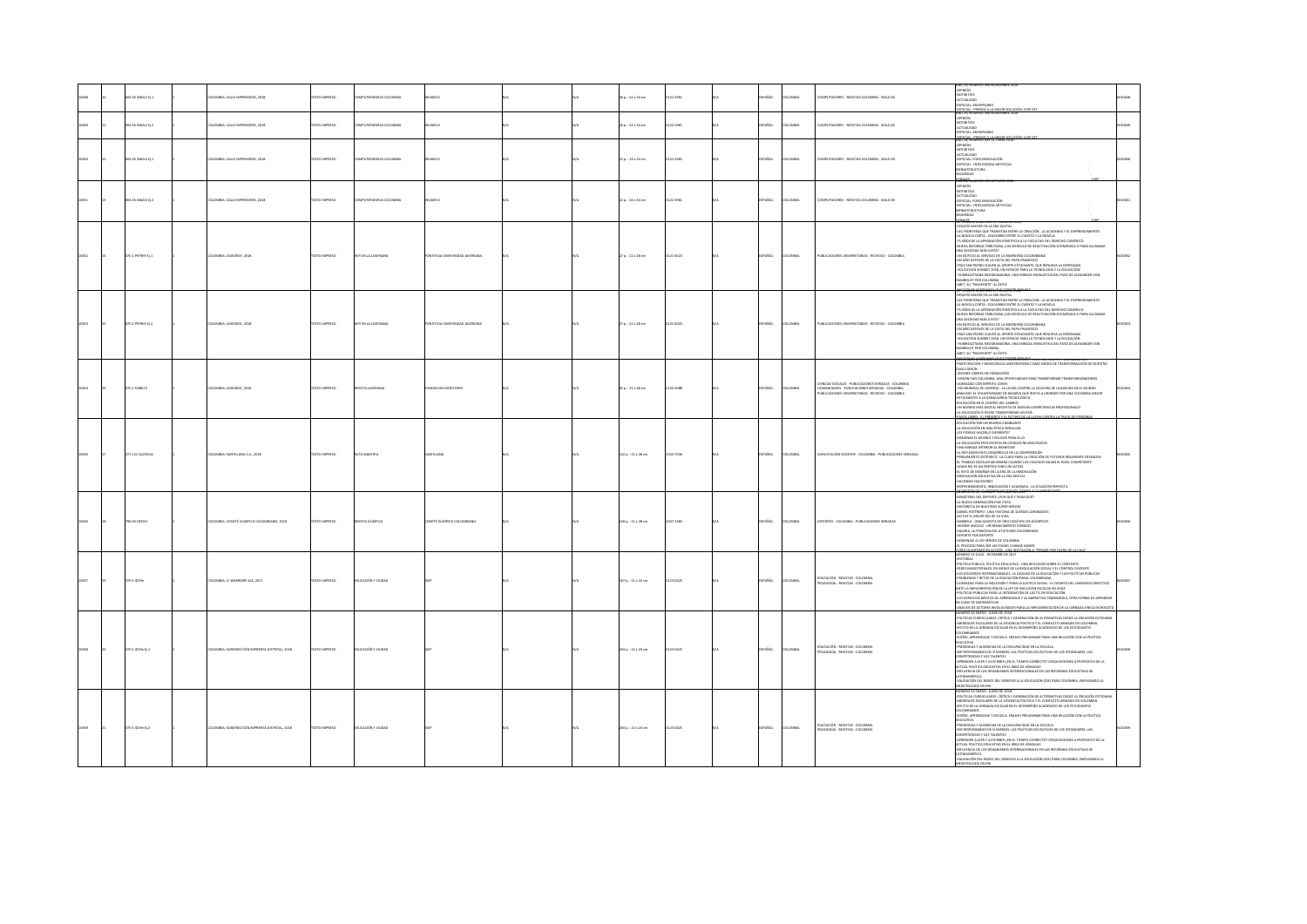|  | 8.1 UA11r6                          | OMBIA: PANAMERICANA FORMAS E IMPRESOS S.A., 2018 | CONSIGN C           | <b>MTIOCER</b>                                                 |                                                                                |  | 138 p.: 20 x 27 cm       | 20.2167   | PAÑOL        | um             | <b>PASTAS - COLOMNA - LENGUA IF - LITERATURA</b>             | IL PLACER DEL ESCÉPTICO<br>ISPALDAS DEL MUNDO<br>$\mathbf{A}$<br>UN TALENTO QUE FERTILIZA EL HORROR<br>L COLEGA Y AMIGO JAIRO ALARCÓN ARTEAGA<br>IMANFRAS SI FRICICAS<br>-<br>LA RELIGIOSIDAD POPULAR Y LA CULTURA DEL AUTORITARISMO<br>S POSIBLE UN ACUERDO GENERAL QUE RESUELVA LAS PROFUNDAS INEQUIDADES DEL MUNDO<br>PECIAL ELLAS ESCRIBEN<br>$-00$<br>MONEY Y DIFFIEL<br>MURRES OF AYER YOF HOY<br>CUATRO ENSAYISTAS COLOMBINAS IDEA Y FÁBULA<br>ENTURA DEMORADA DE ELISA MÚJICA<br>NARRADORAS<br>-SOBRAS NUCLEARES<br>-UNA CUDAD                                                                                                                                                                                                                                                                   |  |
|--|-------------------------------------|--------------------------------------------------|---------------------|----------------------------------------------------------------|--------------------------------------------------------------------------------|--|--------------------------|-----------|--------------|----------------|--------------------------------------------------------------|----------------------------------------------------------------------------------------------------------------------------------------------------------------------------------------------------------------------------------------------------------------------------------------------------------------------------------------------------------------------------------------------------------------------------------------------------------------------------------------------------------------------------------------------------------------------------------------------------------------------------------------------------------------------------------------------------------------------------------------------------------------------------------------------------------|--|
|  | 70.1 P979h10 Ej.1                   | LOMBIA: JAVEGRAF, 2018                           | EXTO IMPRESO        | <b>CN LA JAVERIANA</b>                                         | IFICIA UNIVERSIDAD JAVERIANA                                                   |  | 7 p.: 22 x 28 cm         | 121-6023  | PAÑOL        | mau            | VALICACIONES UNIVERSITARIAS - REVISTAS - COLOMBIA            | P REMININ ASSAULTING SUL INSURANCE APPE<br>DARNITA<br>IN POCIATO DE HISTORIA CONTADA POR SUS PROTAGONISTAS<br>IN POCIATO DE HISTORIA CONTADA POR SUS PROTAGONISTAS<br>I-7 REVISTA DE ARTE<br>WY NEIGHING<br>-ACADEMOS<br>-ACM (ASSOCIATION FOR COMPUTING MACHIRERY)<br>-ACM-W (ASSOCIATION FOR COMPUTIN MACHIRERY-WOMAN)<br>-AFROJAVERIANOS<br>- AFROJAVERIANOS<br>ucne                                                                                                                                                                                                                                                                                                                                                                                                                                  |  |
|  | 070.1 P979h10 ti.2                  | DLOMBIA: JAVEGRAF, 2018                          | <b>DZERNI OTXIT</b> | HOY EN LA JAVERIANA                                            | AMAIRINAL GACIERISMU AIOIRI                                                    |  | $27a. : 22 \times 28$ cm | 0121-6023 | SPAÑOL       | <b>AIRMOJO</b> | PUBLICACIONES UNIVERSITARIAS - REVISTAS - COLOMBIA           | With Falsy 1989s and<br><b>FDARATA</b><br>AFARATA<br>20 AÑOS DE PARTICIPACIÓN ESTUDIANTIL<br>UN POQUITO DE HISTORIA CONTADA POR SUS PROTAGONISTAS.<br>A-7 REVISTA DE ARTE<br>ACADEMOS<br>ACM (ASSOCIATION FOR COMPUTING MACHINERY)<br>ACM-W (ASSOCIATION FOR COMPUTIN MACHINERY-WOMAN)<br>AES JAVERIANA (AUDIO ENGINEERING SOCIETY)<br>AFROJAVERIANOS<br>uror<br>π.                                                                                                                                                                                                                                                                                                                                                                                                                                      |  |
|  | 01.405 UP71r1                       | <b>ILOMBIA: BUHOS EDITORES LTDA, 2018</b>        | <b>DZSRRMI OTX3</b> | <b>EVISTA DE INVESTIGACIÓN, DESARROLLO I</b><br>WACIÓN         | INVERSIDAD PEDAGÓGICA Y TECNOLÓGICA DE<br>OMBA                                 |  | 210 p.: 22 x 28 cm       | 2027-8306 | <b>PAÑOL</b> | OMBA           | NVESTIGACIÓN CIENTÍFICA - REVISTAS - COLOMBIA                | <b>COMPÁCE NOMERO 2, ENERO - JUNIO 2018</b><br>DESARROLLO RURAL Y ENVEJECIMIENTO : CASO DE ESTUDIO MUNICIPIO DE CHINAVITA, BOYACÁ.<br>LOMBIA<br>AMBIO POBLACIONAL Y DINÁMICA SOCIOECONÓMICA DE LOS MUNICIPIOS DE BOYACÁ<br>GÉNERO DEL GERENTE E INNOVACIÓN : CASO EMPÍRICO EN PIMES DE CALI<br>ANÁLISIS ECONÓMICO DEL SECTOR CACADTERO EN NORTE DE SANTANDER, COLOMBIA Y A NIVEL<br>NTERNACIONAL<br>ORMACIÓN MATEMÁTICA EN COLOMBIA : UNA MIRADA DESDE UNA PERSPECTIVA DE GÉNERO<br>MAAISIS DE CONTENIDO DEL CONCEPTO DE ÁREA EN EDUCACIÓN SUPERIOR<br>ORTALECIMIENTO DE LAS COMPETENCIAS DE INTERPRETACIÓN Y SOLUCIÓN DE PROBLEMAS<br>TOWER A WORLD BOYS SEED FOR A REAL PARTY.                                                                                                                         |  |
|  | 01.405 UP71r2                       | LOMBIA: BUHOS EDITORES LTDA, 2018                | XTO IMPRESO         | STA DE INVESTIGACIÓN, DESARROLLO<br>VACIÓN                     | ÓGICA Y TECNOLÓGICA D<br>MEM                                                   |  | 210 p. : 22 x 28 cm      | 027-8305  | AÑOL         | san            | <b>INESTIGACIÓN CIENTÍFICA - REVISTAS - COLOMBI</b>          | --------- 9, Humbol 1, JULIU - UKUEMB <b>EE, 2018</b><br>STRATEGIAS PARA LA GESTIÓN DEL TALENTO HUMANO EN LAS ASOCIACIONES DE YUQUEROS<br>JERRITAS A COLPETUDA EN SUCRE, COLOMBIA<br>CRI ANDIA TRENDI ÓRICO - NUEST, COLOMBIA<br>MARY IN A NANN INN O'R SOURI, LULUMBIA<br>NGLIANCIA TECNICÓGICA E NTELISENCIA COMPETITIVA PARA LA PRODUCCIÓN DE TILAPIA ROJA EN<br>REPOSICIONAMENTO DEL HULLA, COLONBIA<br>REPOSICIONAMENTO DE MARCA : EL CAMINO HACIA LA COMPETITIVIDA<br><b>MEXIMAL RAY PRODUCTS PROGRAMM</b> DE PREDIADO DE ADMINISTRACIÓN EN CIGOAREA CARRE EL COLOR DE ANTIGO DE ADMINISTRACIÓN EN COLOR (N. 1935)<br>CARRIFOLOGÍA DE LOS MEXIGIAS PROGRAMA DE PREDIADO DE ADMINISTRACIÓN EN COLORNER<br>4. A P<br>ORTALECIMIENTO DEL PENSAMIENTO VARIACIONAL A TRAVÉS DE UNA INTERVENCIÓN MEDIADA |  |
|  | 1.102 ID19a                         | .<br>OMBIA: IMPRENTA DISTRITAL, 2018             | OZERNI OTI          | .<br>AULA URBANA: SER MAESTRO, RURAUDAD<br>Y DEINIFRA INFANCIA | INSTITUTO PARA LA INVESTIGACIÓN EDUCATIVA<br>Y EL DESARROLLO PEDAGÓGICO - IDEP |  | p.: 27 x 34 cm           |           | AÑOL         |                | ESTIGACIÓN EN EDUCACIÓN - PRENSA - COLOMBIA - SIGLO XX       |                                                                                                                                                                                                                                                                                                                                                                                                                                                                                                                                                                                                                                                                                                                                                                                                          |  |
|  | 4.05 N62x4 Ej.1                     | <b>ILOMBIA: CALLE IMPRESORES, 2019</b>           | <b>XTO IMPRESO</b>  | PUTERWORLD COLOMBIA                                            |                                                                                |  | $2p.:24\times34$ cm      | 122-2961  | AÑOL         | way            | OMPUTADORES - REVISTAS COLOMBIA - SIGLO XX                   | WÓMM<br>OTIBITIOS<br>TUALIDAD<br>ESPECIAL: ECONOMÍA NARANJA<br>ESPECIAL: PYME<br>CANALES<br>CHELSET<br>AÑO 29, NÚMERO 496 FEBRERO 2015                                                                                                                                                                                                                                                                                                                                                                                                                                                                                                                                                                                                                                                                   |  |
|  | 04.05 IN62c4 Ej.2                   | LOMBIA: CALLE IMPRESORES, 2019                   | OZRRNI OTX          | MPUTERWORLD COLOMBIA                                           | RCD                                                                            |  | $2p.:24 \times 34$ cm    | 122-2961  | Acc.         | <b>MAGIN</b>   | OMPUTADORES - REVISTAS COLOMBIA - SIGLO XX                   | OPINIÓN<br>ontanos<br>ACTUALIDAD<br>-ESPECIAL: ECONOMÍA NARANUA<br>-ESPECIAL: PYME<br>CANALES<br>iliki an                                                                                                                                                                                                                                                                                                                                                                                                                                                                                                                                                                                                                                                                                                |  |
|  | 1.122 5A235r25                      | LOMBIA: SANTILLANA S.A., 2016                    | TO IMPRESO          |                                                                |                                                                                |  | 36 p.: 21 x 28 cm        |           |              |                | N DOCENTE - COLOMBIA - PUBLICACIONES S                       | FEMENO ANA, DUCINE I<br>- CALIDAD DE LA EDUCADÓN Y DESARROLLO DE COMPETENCIAS<br>-LA REVOLUCIÓN DE LAS ESCUELAS 21<br>-LA ALFABETIZACIÓN EN MEDIOS, TECNOLOGÍAS E INFORMACIÓN : DESAFÍOS DE LA EDUCACIÓN EN EL<br>A MIT MISSION ON WORLD, ISONOLOGICAL INFORMATION<br>GEO XXI<br>RICHARDER A PENSAR (SE PUEDE ENSERAR)<br>KUENCE QUE MI COLEGIO PERLANDS A INVESTIGAR<br>QUEUERO QUE MI COLEGIO PERDURE EN EL SIGLO XXII<br>HAPILITATÀN<br>: (QUIERU) UUE M<br>- RINGUAL MARIENTS DE CAMBIO "PARA UN MUNICO MEIOR<br>- LA ARQUITECTURA, UNA ALMAR EN LA EDUCACIÓN<br>- LA ARQUITECTURA, UNA ALMAR EN LA EDUCACIÓN<br>- LA MONTEURINDE PARA CAMBIAR EL MUNICO<br>- TRANSFORMANTO LOS AMB                                                                                                                  |  |
|  | 70.44 UE22r2                        | LOMBIA: EAFIT, 2015                              | <b>DZSRRMI OTX3</b> | VISTA UNIVERSIDAD EART                                         | <b>DEAFIT</b>                                                                  |  | 138 p.: 21 x 28 cm       | 120-341X  | AÑOL         | <b>MAGIN</b>   | PUBLICACIONES UNIVERSITARIAS - REVISTAS - COLOMBIA - CIENCIA | VOLUMENT AU, NUMERO AND JOS AND MINIMUM ANAS<br>-EL FULGOR DE LAS LUCIÉRINADAS<br>-EL CAMARÓN MANTIS INSPIRA EL DISEÑO DE MATERIALES SUPERRESISTENTE<br>-LA VIDA EN LA LITERATURA, INTERPRETADA DESDE LA FILOSOFÍA<br>-GERENCIA COLECTIVA, CLAVE EN ESTRATEGIA DE EMPRESAS MULTINEGOCIOS<br>BUSCAN REDUCIR LA PROBLEMÁTICA AMBIENTAL EN LA BAHÍA DE CARTAGENA<br>-<br>-<br>CELEBRAR LA LUZ<br>-LA PRODUCCIÓN DE MOVILIDAD VERDE DENTRO DE EMPRESAS<br>-BRINDAN SOLUCIÓN DE MOVILIDAD VERDE DENTRO DE EMPRESAS<br>NUEVA METODOLOGÍA PARA MEJORAR LAS DESICIONES DE INVERSIÓN<br>VIBESENSE SE ENFOCA EN EL CONSUMIDOR<br>ROMACIÓN PARA GOBERNAR MEJOR                                                                                                                                                      |  |
|  | .<br>A G291at                       | OMBIA: GIMNASIO CAMPESTRE, 2019                  | TO IMPRESO          |                                                                |                                                                                |  | 105 p. : 22 x 28 cm      |           |              |                | STIGACIÓN - REVISTAS - COLOMBIA - CIENCIA                    | CRICE FRANKCIER AKRONAL KOMMANA POTOK LA COMPROTRACIÓN DE LA RIGUITA<br>CIUNIEN I, ÎI, NÛMERO 2, JULIO - DICIEMBIE 2019<br>EL ENCIERIO WAYÛ COMO UNA MUESTRA DE LAS CONFIGURACIONES CULTURALES Y SOCIALES VISTO<br>I TRAVÉS DEL ANÁLISE<br>A TRANSIS DE ARÁUSIS SERVICIOS EL ROMA LA ETERPA NOCIO CIUNA DE APRIMADO CARRADO CARRA EN ENTRENCA PERSANGIA EL ROMANO DE AREADO EL ROMANO EL ROMANO EL ROMANO EL ROMANO EL ROMANO EL ROMANO EL ROMANO EL ROMANO EL ROMANO EL                                                                                                                                                                                                                                                                                                                                 |  |
|  | 386 P895p tj.2                      | LOMBIA: , 2019                                   | TO IMPRESO          | VSTA EL CONGRESO                                               | VSTA EL CONGRESO                                                               |  | 52 p.: 16 x 23 cm        | 7-5004    | .<br>Кос     |                | POLÍTICA - INVESTIGACIONES<br>DEMOCRACIA                     | NON<br>DINAMISMO A LA INDEPENDENCIA : EL CAMINO HACIA LA LIBERTAD<br>ERTAD QUE HOY INTENTAMOS CONMEMORAR SE HA DILUIDO EN LA IGNOMINIA<br>VENES : MÁS OPORTUNIDADES, MÁS AMOR<br>Ísmes : MÁS OPORTUNIDADES, MÁS AMOR<br>445 PAZ Y MENOS POLARIZACIÓN                                                                                                                                                                                                                                                                                                                                                                                                                                                                                                                                                     |  |
|  | $78.4 \text{ U133r E} \downarrow 1$ | COMBIA: DIVISIÓN DE PUBLICACIONES UIS, 2017      | OZERNI OTX          | IVISTA DE SANTANDER SEGUNDA ÉPOCA                              | NIVERSIDAD INDUSTRIAL DE SANTANDER                                             |  | 161 p.: 22 x 31 cm       | 145-9010  | AÑOL         | oway           | EDUCACIÓN SUPERIOR - COLOMBIA - PUBLICACIONES SERIADAS       | mino la mino andi<br>Esentación<br>Tradición educativa, factor del "Milagro económico" del Área Metropolitana de<br>DICARAMINA<br>ACCORDINATION CONTINUES IN CONTINUES INTO A CONTINUES INTO A CONTINUES INTO A CONTINUES INTO A CONTINUES IN A<br>CONTINUES IN CONTINUES IN CONTINUES INTO A CONTINUES IN A MAIL DIFFERENCE INTERNATIONAL CONTINUES IN                                                                                                                                                                                                                                                                                                                                                                                                                                                  |  |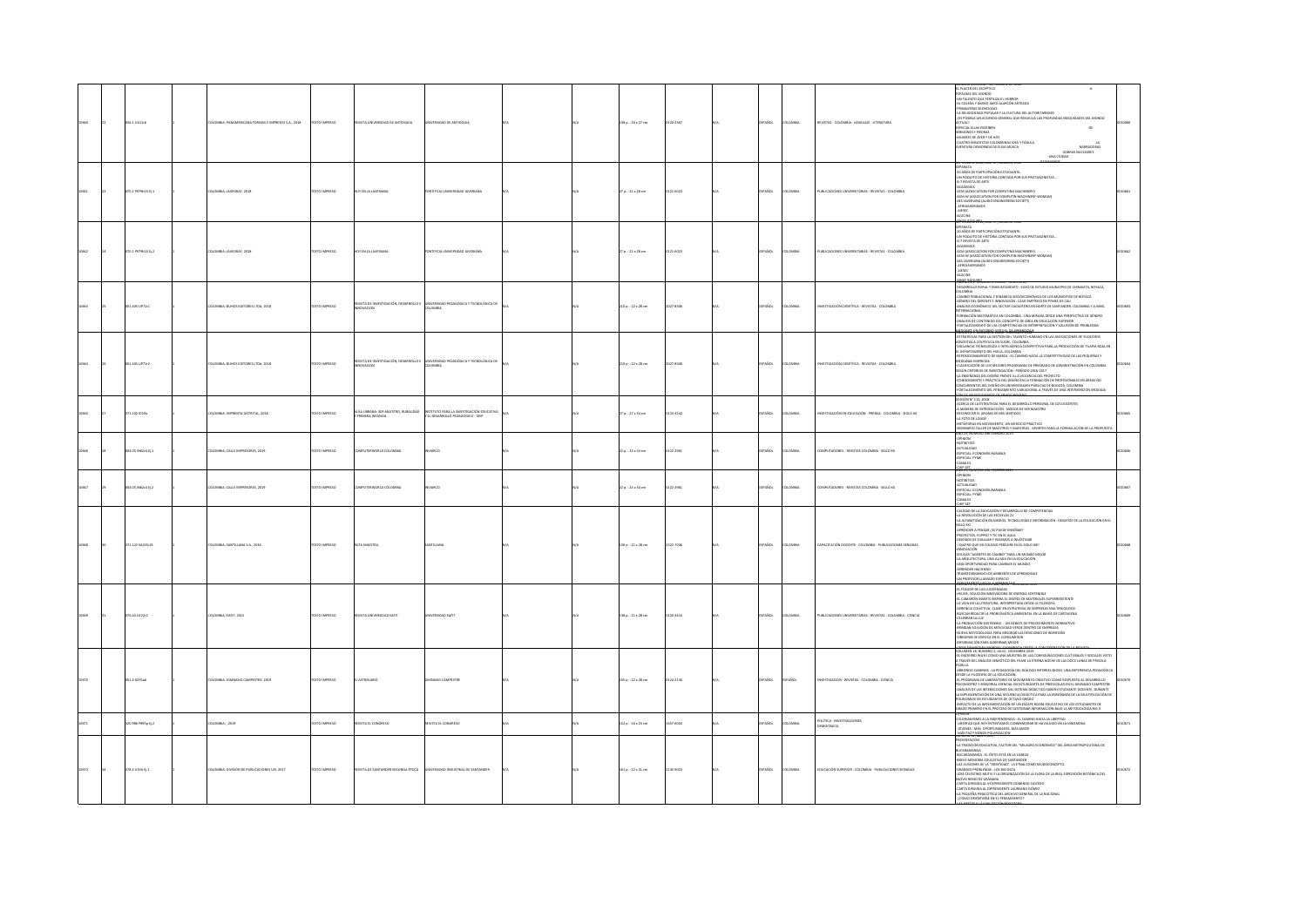|      |  | .<br>78.4 ULIJ: Ej.2 | LOMBIA: DIVISIÓN DE PUBLICACIONES UIS, 2017    |                    | STA DE SA                     |                            |  | 11 p. : 22 x 31 cm     | 45-9010  |             |              | .<br>DUCACIÓN SUPERIOR - COLOMBIA - PUBLICACIONES SERIADA             | PRESENTACIÓN<br>FRESENTACIÓN EDUCATIVA, FACTOR DEL "MILAGRO ECONÓMICO" DEL ÁREA METROPOLITANA DE<br>- A PRODUCTION CONTAINS A THE TRANSPORT OF A REAL METROPOLITANS OF MAXIMUM AND ARREST MANUSCRIPTION OF A REAL MINIMISTRATION OF A REAL MINIMISTRATION OF A REAL MINIMISTRATION OF A REAL MINIMISTRATION OF A REAL MINIMISTRA<br>CARTA DIRIGIDA AL EXPRESIDENTE LAUREANO GÓMEZ<br>CARTA DIRIGIDA AL EXPRESIDENTE LAUREANO GÓMEZ<br>LA PEQUEÑA PINACOTECA DEL ARCHIVO GENERAL DE LA NACIONAL<br>CÓMO ORIENTARSE EN EL PENSAMIENTO?<br>u marter a seu nomarronhe                                                                                                                                                                                                                                                                              |       |
|------|--|----------------------|------------------------------------------------|--------------------|-------------------------------|----------------------------|--|------------------------|----------|-------------|--------------|-----------------------------------------------------------------------|------------------------------------------------------------------------------------------------------------------------------------------------------------------------------------------------------------------------------------------------------------------------------------------------------------------------------------------------------------------------------------------------------------------------------------------------------------------------------------------------------------------------------------------------------------------------------------------------------------------------------------------------------------------------------------------------------------------------------------------------------------------------------------------------------------------------------------------------|-------|
|      |  | 370.7 P974s7 tj.1    | ILOMBIA: PUBLICACIONES SEMANA, 2018            | <b>XTO IMPRESO</b> | UCACIÓN                       | BLICACIONES SEMANA         |  | 5 p.: 20 x 27 cm       | 0-6193   | <b>AGC</b>  | LOMBIA       | DUCACIÓN - COLOMBIA - PUBLICACIONES SERIADAS                          | EDITORIAL<br>BREVES<br>- TENDENCIAS CTRL+P<br>-{CÓMO FUNCIONARÁ GENERACIÓN E?<br>A PRUEBA DE ROBOTS<br>in Phueba de Robots<br>-entrenista ana cristina Navarro<br>-ofinión danel Liribe<br>-niños del Icbf, lejos de Casa<br>-{for qué seguir con colegios en c<br>-un lío de Faldas                                                                                                                                                                                                                                                                                                                                                                                                                                                                                                                                                           |       |
| 3675 |  | 370.7 P974s7 Ej.2    | ILOMBIA: PUBLICACIONES SEMANA, 2018            | DZERRA OTXIT       | MA EDUCACIÓN                  | UBLICACIONES SEMANA        |  | 6 p.: 20 x 27 cm       | 054193   | ARCK.       | <b>LOMBA</b> | DUCACIÓN - COLOMBIA - PUBLICACIONES SERIADAS                          | EDICION 39, NOVIEMB<br>EDITORIAL<br>BREVES<br>- TENDENCIAS CTRL+P<br>CÓMO FUNCIONAIÁ GENERACIÓN E?<br>A PRUEBA DE ROBOTS<br>INTRIVISTA ANA CRISTINA NAVARRO<br>OPINIÓN DANEL URBE<br>NIÑOS DEL ICBF, LEJOS DE CASA<br>FOR QUÉ SEGUIR CON COLEGIOS EN CONCESIÓ<br>.<br>UN LÍO DE FALDAS<br>LOS PUNTOS CIEGOS DEL EMPRENDIM                                                                                                                                                                                                                                                                                                                                                                                                                                                                                                                      |       |
| 3576 |  | 001-405 UP71         | COMBIA: BUHOS EDITORES LTDA, 2017              | CESRRINI OTX       | <b>STADE INVE</b><br>OVACIÓN  | <b>DLOMBIA</b>             |  | 80 p. : 21 x 28 cm     | 27-8305  | AÑOL        | LOMBIA       | ESTIGACIÓN CIENTÍFICA - REVISTAS - COLOMBIA                           | U <mark>COMER'S, NUARRO 1º DUEDº ERLAND 2017</mark><br>NGILANCIA TECNOLÓGICA E INTELIGENCIA COMPETITIVA EN EL MODELO EMPRESARIAL DEL SECTOR<br>IUI ILENIU CUCUNINANO<br>JŪCIUTA<br>IDINIUVACIÓN Y COMPETITIVIDAD : MICRO Y PEQUEÑAS EMPRESAS DEL SECTOR AGRONIDUSTRIAL EN<br>IDENTIFICACIÓN DE VENTAJAS Y DESVENTAJAS DE LOS CANALES DE COMERCIALIZACIÓN EN LAS<br>- INDIVIRIUALISM DE VENI ARA 1 UESTEN INDIANA DE LOS LUNDALS DE LUMINIUALISMO DE DES<br>ECONOMÍAS CAMPESINAS DE DOS MUNICIPIOS DE META Y CUNDINAMARCA, COLOMIER.<br>- RESPONSABILIDAD SOCIAL EMPRESARIAL Y CONSTRUCCIÓN DE LA MARCA<br>AS ESTRATEGIAS DE GESTIÓN<br>-<br>RELACIÓN ENTRE CONOCIMIENTOS, SABERES Y VALORES : UN AFÁN POR LEGITIMIZAR LOS SABERES<br>MÁS ALLA DE LAS CIENCIAS<br>ANIRADA A LAS INVESTIGACIONES SOBRE FORMACIÓN INVESTIGATIVA EN LA UNIVERSIDAD |       |
|      |  | 171.122 SA215r26     | DLOMBIA: SANTILLANA S.A., 2017                 | <b>OZSRRAI OTX</b> | <b>TA MAISTRA</b>             |                            |  | $1350:21 \times 28$ cm | 122-7036 | AÑOL        | LOMBIA       | APACITACIÓN DOCENTE - COLOMBIA - PUBLICACIONES SERIADAS               | ARROW A AGE WANTSHANDORES SIDE TO PRANCIP WATER WAS IMPOUNDED AN ARROW AND ASSESS THAT THE ABOVE AND THE SIDE OF A MANY CONSULTANT OF THE PROPERTY OF A MANY CONSULTANT OF THE SIDE OF A MANY CONSULTANT OF A MANY CONSULTANT<br>.<br>EDUCACIÓN Y EMPLEO : LA BRECHA PERMANENTE EN AMÉRICA LATINA<br>EDUCACIÓN MEDIA Y SU RELACIÓN CON LA PRODUCTIVIDAD<br>UNA FORMA DE RECONOCER LA CALIDAD EDUCATIVA<br>HACIA UNA EDUCACIÓN DE CALIDAD EN AMÉRICA LATINA<br>CULTURA STEAM Y LA EDUCACIÓN PARA EL SIGLO XXI<br>EDUCACIÓN DE CALIDAD EN SINGAPUR : LOGROS, RETOS Y OPORTUNIDADES<br>AMODELO PRIMED : UNA APROXIMACIÓN INTEGRAL A LA EDUCACIÓN SOCIO EMOCIONAL, C.<br>Y DEL CARÁCTER                                                                                                                                                            |       |
|      |  | 10.05 UA11           | IMBIA: IMPRENTA UNIVERSIDAD DE ANTIOQUIA, 2018 | OZERNI O           | <b>NGO STICA Y LITERATURA</b> | <b>RSIDAD DE ANTIQQUIA</b> |  | $15a: 17x24$ cm        | ssar     | Srx         | <b>OMBIA</b> | <b>FRATURA - PEVETAS - COLOMNIA</b><br><b>NGO STICA</b>               | <b>KARMAANG DE CINJUS NEXT ENER</b><br>SIMMONO INTO INTERNACIONAL INTERNACIONAL SUB-<br>- AGO DR, NOMENO PA, ANDO - DICERMONE DE 2018<br>- AMOUNIMACONES A LOS ESTUDIOS LITERARIOS Y 2015 CATEGORÍAS DE INVESTIGACIÓN<br>- ALMONIMACONES A LOS ESTUDIOS LITERARIOS Y 2015 CATE<br>LONG CONSUMER CONTROL AND A READY INTO A REAL PROPERTY AND THE MISSION CONTRACTOR OF THE CONCEPT OF GALICULAR<br>415 MARCOS DEL SIGRO XVI<br>4 NUELTAS CON LA PERIODIZACIÓN LITERARIA<br>-THE CONCEPT OF GENERATION IN THE STUDY OF TWE<br>SEFULNESS AND LIMITATIONS<br>JADISTATE TO THE 1990 YY                                                                                                                                                                                                                                                             | 10678 |
|      |  | 0.7 P974s8 Ej.1      | THE AMANY PINTERFORMS COMP                     | O IMPRESO          |                               | <b>KADONES SEMAN</b>       |  | $p. : 20 \times 27$ cm | 16193    |             |              | UCACIÓN - COLOMBIA - PUBLICACIONES SERIADAS                           | meves<br>ΒΙΚΥΙΣ<br>- ΠΕΟΙΣΟΣΙΑΙ ΡΑΡΑ ΙΑ ΝΕΙΔΙΚΙΟΝ<br>- ΕΙ ΧΡΙΣΟ ΡΑ ΠΑΣΙΑΙ ΚΑΙ ΟΛΙΚΑ ΤΟΙΟΣ<br>- ΕΙ ΧΡΙΣΟ ΡΑΣ, ΜΑΣ ΌΣΕ ΟΔΙΚΙΑ.<br>- ΕΙ ΧΡΙΣΙ Α ΝΕΙΛΙΚΙΑΣΟΝ ΕΙ ΑΣ ΟΛΙΚΙΑ.<br>- ΕΙΣΕΙ ΠΙΝΕΝ ΚΑΙ ΟΛΙΚΑ ΤΟΙ ΚΑΙ ΚΑΙ ΝΈΝΤΑΣ<br>- ΕΙΣΕΙ ΠΙΝΕΝ ΕΚ ΟΛΙΚΑΝ ΕΙ ΝΟΙΕΊ<br>ADIOGRAFÍA DE UN SISTEMA ENREDADO<br>HORACIO ÁLVAREZ MARINELLI, ESPECIALISTA EN EDUCACIÓN DEL BID<br><b>ANGERSTEIN</b>                                                                                                                                                                                                                                                                                                                                                                                                                                                             |       |
|      |  | 370.7 P974s8 Ej.2    | LOMBIA: PUBLICACIONES SEMANA, 2018             | DZERRAI OTX:       | NA EDUCACIÓN                  | UBLICACIONES SEMANA        |  | 6 p. : 20 x 27 cm      | 30-6193  | So.         | LOMBIA       | DUCACIÓN - COLOMBIA - PUBLICACIONES SERIADAS                          | TECNOLOGÍA PARA LA INCLUSIÓN<br>AGO FOR RESULTADOS<br>COEXISTIR: UNA NECESIDAD DE TODOS<br>EL NUEVO PAE, MÁS QUE COMIDA<br>ELE 2018 LA EDUCACIÓN ES LA OPORTUNIDAD QUE HACE TODO POSIBLE<br>-LOGIRARON SU OBJETIVO LAS UNIVERSIDADES?<br>-UNA IDGEÑARCA DISOE LA EQUIDAD<br>-LOUE TIENEN EN COMÚN EL INGLÉS Y EL WAYUUNAIRI?<br>-RADIOGRAFÍA DE UN SISTEMA FAREEMISTA EN EDUCADÓN DEL BID<br>-HORACIO ÁLVAREZ MARINELLI, ESPECIALISTA                                                                                                                                                                                                                                                                                                                                                                                                          |       |
|      |  | 70.5 ID19e           | OMBIA: SUBDIRECCIÓN IMPRENTA DISTRITAL, 2016   | DZERRAI OT         | CACIÓN Y CIUDAD               |                            |  | 175 p.: 22 x 24 cm     | 10425    |             | OMBIA        | EDUCACIÓN - REVISTAS - COLOMBIA<br>DAGOGÍA - REVISTAS - COLOMBIA      | HOMEO AVARIZ MARRIELLE ERICHIATA EN EUGLALAJN UL BU<br>CHEMIO, MONTEN - MARCO A PORTO CONTA EL PRODUCTIVA O CALINA<br>ALEMANA MONDEN - ENTERTO, CRANATA ES DE PORTONA EN ESCHARIOS DE EMERGENCA<br>ALEMANA MONDEN - ENTERTORO DE PRÁCTI<br>«GIFIKALIAI» DE LA MARSI IM ALE PRESSALISME EN LA ESCUEIXA DISI IMILAL DE BOUGITA (DISIP-DESPAR)<br>UNIDES DE CONEXIÓN Y DESCONDISÓN ENTRE UNIVERSIDAD Y DUDAS : LAS RELACIONES ENTRE<br>UNIVERSIDAD Y ATUNTAMENTO DE SALAMANCA DURA<br>.<br>DUCACIÓN, CULTURA Y CIUDAD : SAO PAULO, UNA METRÓPOLI DE EBULLICIÓN (1950)<br>ROYECTO MEGACOLEGIOS EN BOGOTÁ : ¿ESPACIOS PARA MORAR?<br>INERÍA Y CAMBIO CLIMÁTICO EN LA CUENCA DEL TUNJUELO : UNA EXPERIENCIA DE FORMACIÓN                                                                                                                             |       |
|      |  | 370.5 (019e EL1)     | LOMBIA: SUBDIRECCIÓN IMPRENTA DISTRITAL, 2016  | DZERRAI OT         | UCACIÓN Y CIUDAD              |                            |  | $1970:22 \times 24$ cm | 10425    | AÑOL        | LOMBIA       | .<br>Ducación - Revistas - Colombia<br>Edagogía - Revistas - Colombia | MERO 31 JULIO - DICIEMBRE DE 2016<br>JMERO 31 JULIO - DICIEMBRE DE 2016<br>NOMINO JA INDU-OLIOMINE UE AUG<br>ATHENOIRE SE EDUCACIÓN SECURIONAL SOBRE LAS HUMILIADORES ENTRE<br>ATHENOIRES DE EDUCACIÓN SECURIONAL<br>HAGIA UNA CONVIENDA PAGÍNIA RELA ESCUELA : PIREIPODIRES SOBRE VOLTANCA ESCUAR Y<br>TRANSFACIÓN D<br>RELACIÓN DEL CUMA DE AULA Y LAS EMOCIONES MORALES : CULPA Y EMPATÍA<br>ROMPER ESTEREOTIPOS DE GÉNERO EN LA IDENTIDAD PROFESIONAL DOCENTE : UNA PROPUESTA DE<br>PAZ<br>ESCUELA DE LIDERAZGO PARA NIÑAS Y MUIERES JÓVENES EN EL SECTOR EDUCATIVO : UNA APUESTA<br><b>ENDED ON USERS WAS IMPOUND ANOTHER AND AN AN ARCHIVER CHAPTER OF A SAME CONSUMER A STATE OF A SAME CONSUMER AN ARCHIVER CHAPTER OF A SAME CONSUMER AN ARCHIVER CHAPTER OF A SAME CONSUMER AN ARCHIVER CHAPTER OF A SAME CONS</b>                   |       |
|      |  | 370.5 ID19e Ej.2     | LOMBIA: SUBDIRECCIÓN IMPRENTA DISTRITAL, 2016  | <b>DZSRRMI OTX</b> | DUCACIÓN Y CIUDAD             |                            |  | 197 p. : 22 x 24 cm    | 23-0425  | <b>Vice</b> | LOMBIA       | EDUCACIÓN - REVISTAS - COLOMBIA<br>PEDAGOGÍA - REVISTAS - COLOMBIA    | HACIA UNA CONVIVENCIA PACÍFICA EN LA ESCUELA : PERCEPCIONES SOBRE VIOLENCIA ESCOLAR Y<br>RAMITACIÓN DE CONFLICTOS<br>I RAMITALIUN DE CUNICICTUS<br>-LA CONVIVENCIA ESCOLAR, UN CAMINO HACIA LA CULTURA DE LA PAZ<br>-RELACIÓN DEL CLIMA DE AULA Y LAS EMOCIONES MORALES : CULPA Y EMPATÍA.<br>-ROMPER ESTEREOTIPOS DE GÉNERO EN LA IDENTIDAD PROFESIONAL DOCENTE : UNA PROPUESTA DE<br>PAZ<br>«SKUELA DE LIDERADIO PARA NIÑAS Y MULERES JÓVENES EN EL SECTOR EDUCATIVO : UNIA APUESTA<br>«SLUELA PARA LA CONSTITUCIÓN EX PAZ :<br>«A LICTURA EN VOZ ALTA DE CUENTOS, UN CAMINO PARA CAMBIAR LA PERCEPCIÓN DE AGRESIVIEME»<br>«A L<br>CONVIVENCIA DENTRO Y FUERA DEL AULA                                                                                                                                                                       |       |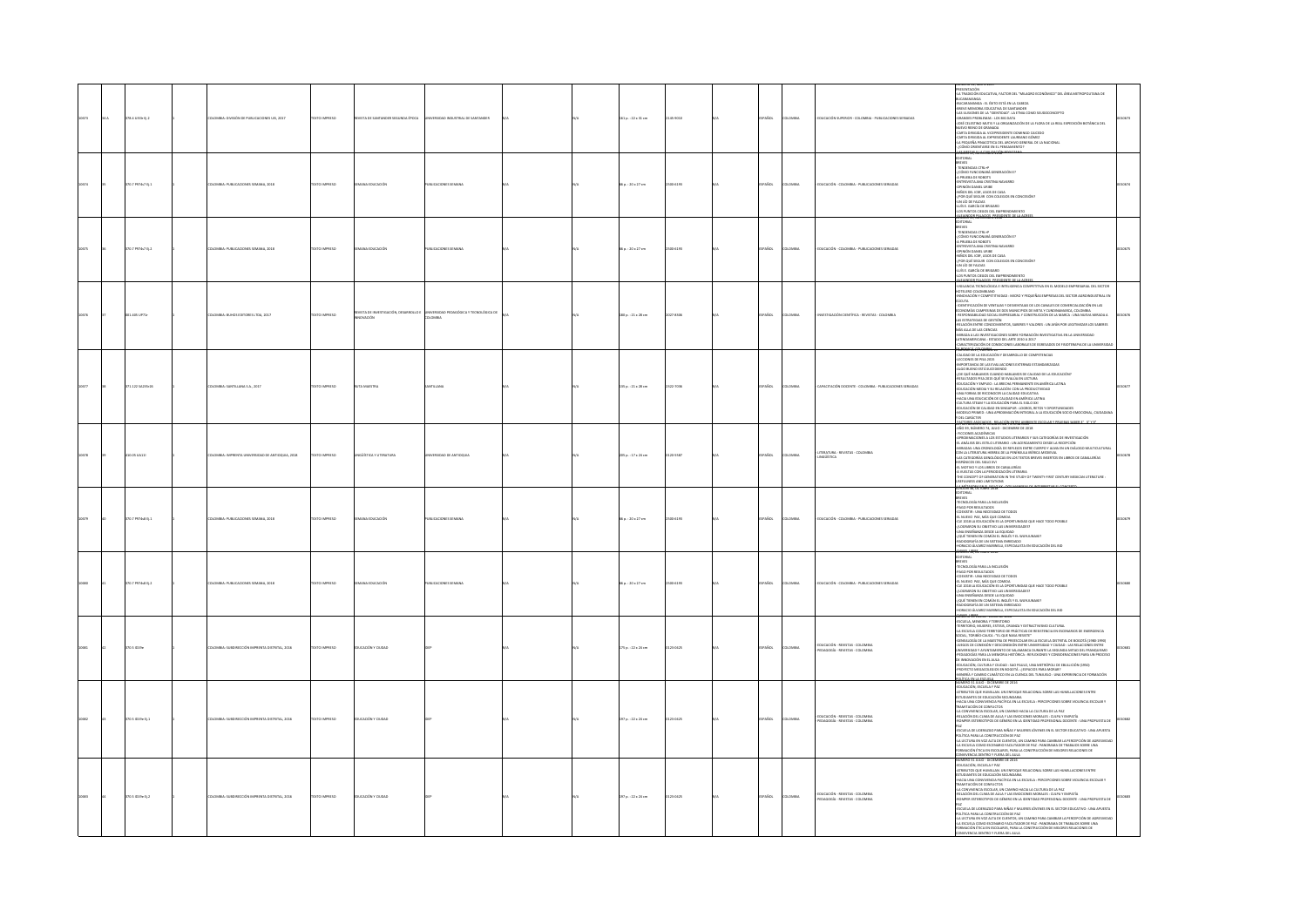|  | 070.1 PS79h11 EJ.1 | LOMBIA: JAVEGRAF, 2018                           | EXTO IMPRESO         | IY EN LA JAVERJAN                                                              | TIFICIA UNIVERSIDAD JAVERIANA                                                 |                                                  | $7 p. : 21 \times 28$ cm | 21-6023       | AÑOL        | <b>MAGIN</b>   | VALICACIONES UNIVERSITARIAS - REVISTAS - COLOMBIA                                                                                                            | TRIMONIO DE LA HUM<br>-UNA RED MUNDIAL PARA ABORDAR LOS PROBLEMAS MUNDIALES<br>AREXCIÓN DE COLCIENCIAS UBICA A GRUPOS DE INVESTIGACIÓN JAVERIANOS EN LOS PRIMEROS<br>SARES<br>NUEVAS INSTALACIONES EN EL NORTE DE BOGOTÁ<br>-RUSSIN RISKAACHORD STEL STARTED EXPLORATION TA TRANSFORMACIÓN<br>- MISSING PAR CELORISM : UN LUGAR PARA EL ENCUENTRO TA TRANSFORMACIÓN<br>- 41. SAN ERINGULO DE FIGURINA<br>- 41. SAN ERINGULO DE FIGURINA<br>- 41. SAN ERINGULO DE FIGU<br><b>UTANA, Rumero 1326, ANO 1</b>                                                                                                                                                                     |  |
|--|--------------------|--------------------------------------------------|----------------------|--------------------------------------------------------------------------------|-------------------------------------------------------------------------------|--------------------------------------------------|--------------------------|---------------|-------------|----------------|--------------------------------------------------------------------------------------------------------------------------------------------------------------|-------------------------------------------------------------------------------------------------------------------------------------------------------------------------------------------------------------------------------------------------------------------------------------------------------------------------------------------------------------------------------------------------------------------------------------------------------------------------------------------------------------------------------------------------------------------------------------------------------------------------------------------------------------------------------|--|
|  | 70.1 P979h11 D.2   | LOMBIA: JAVEGRAF, 2018                           | OZSRRNI OTXT         | <b>TY EN LA JAVERIANA</b>                                                      | TIFICIA UNIVERSIDAD JAVERJANA                                                 |                                                  | $70.121 \times 28$ cm    | 14023         | AÑOL        | way            | UBLICACIONES UNIVERSITARIAS - REVISTAS - COLOMBIA                                                                                                            | ON THIS MANUS OF LA HUMANICAGE<br>JUNA RED MUNICIAL PARA AROREAN LOS PROBLEMAS MUNICIALES<br>JUNA RED MUNICIAL PARA AROREAN LOS PROBLEMAS MUNICIALES<br>AUGUARS<br>HARGÓN PAÍS COLOMBIA : UN LUGAR PARA EL ENCUENTRO Y LA TRANSFORMACIÓN<br>-<br>.<br>IAVERNARDS FN LOS PRIMEROS<br>-LA JAVERIANA EN TU MÓVIL<br>-EL SAN IGNACIO DE FIGUEROA<br>-LA OPORTUNIDAD PARA EMPRENDER DESDE LA CULTURA<br>-<br>LA CANCHA DE FÚTBOL TIENE UNA NUEVA CARA<br>-TEILENDO HISTORIAS, RELACIONES Y AMOR<br>-ENLACE LAVERIANO : CREANDO NUEVOS VÍNCULOS ENTRE LOS ESTUDIANTES Y LOS SERVICIOS DE LA<br><b>MARKET GOVERnment</b>                                                             |  |
|  | 04.05 N62c5 EL1    | LOMBIA: INVIARCO S.A.S., 2018                    | OZSRRNI OTXT         | <b>IPUTERWORLD COLOMBIA</b>                                                    | MCO                                                                           |                                                  | $22a : 25x35$ cm         | 122-2961      | PAÑOL       | <b>OMBA</b>    | COMPUTADORES - REVISTAS COLOMBIA - SIGLO XX                                                                                                                  | ESPECIAL: SALUD Y TIC<br>-INFRAESTRUCTURA<br>-SEGURIDAD<br>HIPSET<br>NO 28. NUM                                                                                                                                                                                                                                                                                                                                                                                                                                                                                                                                                                                               |  |
|  | 204.05 IN62c5 Ej.2 | LOMBIA: INVIARCO S.A.S., 2018                    | EXTO IMPRESO         | PUTERWORLD COLOMBIA                                                            | ARCO                                                                          |                                                  | 22 p. : 25 x 35 cm       | 22-2961       | AÑOL        | <b>MAGIN</b>   | OMPUTADORES - REVISTAS COLOMBIA - SIGLO XX                                                                                                                   | MÓNIT<br><b>NOTIBITIOS</b><br>-ACTUALIDAD<br>-ESPECIAL: SALUD Y TH<br>-INFRAESTRUCTURA<br>-SEGURIDAD<br>للقطا                                                                                                                                                                                                                                                                                                                                                                                                                                                                                                                                                                 |  |
|  | 103.483 UJ13e      | OMBIA: PANAMERICANA FORMAS E IMPRESOS S.A., 2016 | <b>DZSRRMI OTX3</b>  | EXPEDITIO : REVISTA DE PERIODISMO<br>CIENTÍFICO DE UTADEO                      | CIRSIDAD JORGE TADEO LOZANO                                                   | <b>IND UNIVERSIDAD</b><br>ORGE TADEO LOZANO, 201 | 7p.: 17 x 25 cm          | 454836        | PAÑOL       | <b>OMBIA</b>   | PUBLICACIONES UNIVERSITABLAS - DEMOCRACIA - CIENCIA Y TECNOLOGÍA                                                                                             | ONTENDO<br>ECNOLOGÍA E INNOVACIÓN PARA REINVENTAR A COLOMBIA<br>A GUADUA, UN "MILAGRO" ARQUITECTÓNICO EN COLOMBIA<br><b>ASPAS QUE EXTERMINAN A LA MOSCA BLANCA, SOLUCIÓN OR</b><br>MATE<br>TOMAILS MARIJON OUT LE SACAR TOYOTA -<br>CHALICO VIETUAL PARA ENTERINA MÉDICO<br>COS DISEÑADORS INDUSTRIALES COMPROMETICOS CON LOS ARREGITS DE CORAL<br>COS DISEÑADORS INDUSTRIALES<br>ACARDAS CREAN MÉTIDO QUE OPTIMIZA IA<br>ACARDAS CREAN                                                                                                                                                                                                                                       |  |
|  | 218 516 15m        | COMBIA: EQUILATERO DISEÑO IMPRESO, 2016          | OZSRRNI OTXT         | EVISTA COLOMBIA AMAZÓNICA                                                      | TUTO AMAZÓNICO DE INVESTIGACIONES<br>INTÍFICAS SINCHI                         |                                                  | 199 p. : 22 x 28 cm      | 120-6222      | SPAÑOL      | <b>DLOMBIA</b> | EDUCACIÓN - CULTURA - CIENCIA - INVESTIGACIONES                                                                                                              | EDITORIAL<br>CARTA DE LA DIRECTORA GENERAL<br>-LAS LENGUAS INDÍGENAS DE COLOMBIA Y DEL AMAZONAS COLOMBIANO<br>-AS LINGUAS MICHAELS OC COLOIMAY DEL MARCONAS COLOIMIANO COLOIMICAT AND MARCON CARRIER MATERIAL CONTEXTO STATEMENT AND MARCON COMPANY CONTINUES AND A CONTEXTO COLOR COLOR COLOR COLOR COLOR COLOR COLOR COLOR COLOR COLOR CO<br>INDICE DE FOTOS                                                                                                                                                                                                                                                                                                                |  |
|  | 103.483 5/615      | OMBA: EQUILATERO DISEÑO IMPRESO, 2015            | XTO IMPRESO          | <b>ISTA COL</b><br><b>DMBIA AMAZÓNICA</b>                                      | TTUTO AMAZÓNICO DE INVESTIGACIONES<br>ITÍFICAS SINOIE                         |                                                  | 226p.: 22 x 26 cm        | 20-6222       | AÑOL        | Mau            | INTSTIGACIÓN CIENTÍFICA - PUBLICACIONES SERIADAS                                                                                                             | NÚMERO B, DICIEMBRE 2015<br>-EDITORIAL<br>ATIZAR EL FUEGO DE LOS CONOCIMIENTOS TRADICIONALES : EL CASO DE LAS COMUNIDADES<br>INDÍGENAS DE TARAPACÁ<br>-CONSULTAS PREVIAS EN LA SOLUCIÓN DE CONFLICTOS AMBIENTALES EN LA AMAZONÍA COLOMBIAN<br>CONSULTANTING IN ILAC SUCIÓ DE CONFUCTO AMBIENTAS EN LA AMODÍA COLORINAREA EN ANGELES EN CARACTER EN EN LA CONSULTANT EN EL CONFUCTO DE LA CONFUCTO DE LA CONFUCTO DE LA CONFUCTO DE LA CONFUCTO DE LA CONFUCTO DE LA CONFUCT                                                                                                                                                                                                   |  |
|  | 70.1 IE22n         | OMBIA: PANAMERICANA FORMAS E IMPRESOS S.A., 2015 | <b>DZERRI OTXT</b>   |                                                                                | <b>ITUTO DE ESTUDIOS SOCIALES</b><br>INTEMPORÁNEOS IESCO UNIVERSIDAD<br>NTRAL |                                                  | 79p.: 21 x 28 cm         | 21-7550       | AÑOL        | OMBIA          | TENCIAS SOCIALES - PUBLICACIONES SERIADAS - COLOMBIA<br>HUMANDADES - PUBLICACIONES SERIADAS - COLOMBIA<br>PUBLICACIONES UNIVERSITARIAS - REVISTAS - COLOMBIA | NUMBER W, NING, NEW<br>REVISTA DE CIENCIAS SOCIALES<br>ESPECTROS DE EL CAPITAL<br>-PROCESOS DE CREACIÓN<br>-NUEVOS NÓMADAS<br>REFLEXIONES DESDE LA UNIVERSIDAD<br>- REFLEXIONES DESDE LA UNIVERSIE<br>-RESPECTROS DE CAPITAL<br>-ESPECTROS DE CAPITAL<br>-NOVOS NÓMADES<br>-RELEXÓES DESDE A UNIVERSIDADE<br>- RESUMOS<br>- SPECTERS OF CAPITAL<br>- CREATION PROCESSES<br>- NEW NOMADS<br>- NEW NOMADS                                                                                                                                                                                                                                                                       |  |
|  | 070.1 P979h12 tj.1 | LOMBIA: JAVEGRAF, 201                            | EXTO IMPRESO         | OY EN LA JAVERIA                                                               | TIFICIA UNIVERSIDAD JAVERIANA                                                 |                                                  | 27 p. : 21 x 28 cm       | 14023         | AÑOL        |                | UBLICACIONES UP                                                                                                                                              | <b>STO 2014, NOMENO LINU, RNO</b><br>CRRUPCIÓN : MÁS ALLÁ DE UNA CONSULTA<br>-<br>EL TURISMO COMO MOTOR DE DESARROLLO<br>-LOS RETOS DE LA EVANGELIZACIÓN EN EL MUNDO ACTUAL<br>ERIANOS EN EL GOBIERNO DE IVÁN DUQUE                                                                                                                                                                                                                                                                                                                                                                                                                                                           |  |
|  | 0.1 P979h12 D.2    | LOMBIA: JAVEGRAF, 2018                           | EXTO IMPRESO         | <b>TY EN LA JAVERIANA</b>                                                      | TIFICIA UNIVERSIDAD JAVERIANA                                                 |                                                  | $70.121 \times 28$ cm    | 21-6023       | <b>AROL</b> | way            | PUBLICACIONES UNIVERSITARIAS - REVISTAS - COLOMBIA                                                                                                           | $\begin{array}{l} \textbf{AMOMAOS} \\ \textbf{AMOMAOS} \\ \textbf{AMOMAOS} \\ \textbf{AMOMAOS} \\ \textbf{AMOMAOS} \\ \textbf{AMOMAOS} \\ \textbf{AMOMAOS} \\ \textbf{AMOMAOS} \\ \textbf{AMOMAOS} \\ \textbf{MOMAOS} \\ \textbf{MOMAOS} \\ \textbf{MOMAOS} \\ \textbf{MOMAOS} \\ \textbf{MOMAOS} \\ \textbf{MOMAOS} \\ \textbf{MOMAOS} \\ \textbf{MOMAOS} \\ \textbf{MOMAOS} \\ \textbf{MOMAOS} \\ \textbf{MOMAOS} \\ \textbf{MOMAOS} \\ \textbf$<br>DIAGNÓSTICO DE LA SALUD EN COLOMBIA<br>-EL TURISMO COMO MOTOR DE DESARROLLO<br>-LOS RETOS DE LA EVANGELIZACIÓN EN EL MUNDO ACTUAL<br>VERMIOS EN EL GOBIERNO DE IVÁN DUQUE<br>LAS POSSEI IDADES DE LA BADIO LINIMESITARI |  |
|  | s Roade tj. 1      | IVERSITARIA DE COLOMBIA, 2018<br>OMBIA: UN       | EXTO IMPRESO         | RUC N'9 REVISTA INSTITUCIÓN DE<br>EDUCACIÓN SUPERIOR UNIVERSITAR<br>MELA       |                                                                               |                                                  | 50 p. : 20 x 28 cm       |               | Řск.        |                | EDUCACIÓN - REVISTAS - COLOMBIA<br>PSICOLOGÍA - REVISTAS - COLOMBIA                                                                                          | -LA MOTIVACIÓN, EL IMPULSO QUE NOS LLEVA A ADAPTAR NUESTRAS ACCIONES PARA ALCANZAR<br>METAS - EL LENGUAJE, UNA<br>EXPRESIÓN DEL MUNDO DE LAS IDEAS<br>- MOTIVACIÓN POSITIVA<br>- MEMORIA A CORTO PLAZO CARACTERÍSTICAS Y LIMITACIONES<br>- MEMORIA DE TRABAJO<br>- MEMORIA DE TRABADO CON EN RIÑOS DISCAPACITADOS<br>- GUN MÁCIDINA POR ESPERIDAMENTO<br>- SUN MÁCIDINA POR ESPERIDAMENTO<br>- EL PENSAMENTO, LA UNIÓN DEL PENSAMENTO Y EL LENGUAIX<br>-<br>MEMORIA UN TESORIO D'OULTO ARRESIA A LARGO FI AZO<br>-EL LENGUAJE NO VERBAL UN                                                                                                                                    |  |
|  | ia nosse tj.2      | IVERSITARIA DE COLOMBIA, 2018                    | XTO IMPRESO          | IUC N'9 REVISTA INSTITUCIÓN DE<br>EDUCACIÓN SUPERIOR UNIVERSITARIA DI<br>AISMO |                                                                               |                                                  | 0 p.: 20 x 28 cm         |               |             |                | EDUCACIÓN - REVISTAS - COLOMBIA<br>PSCOLOGÍA - REVISTAS - COLOMBIA                                                                                           | NAM MOTHACIÓN, EL IMPULSO QUE NOS LLEVA A ADAPTAR NUESTRAS ACCIONES PARA ALCANZAR<br>AMETAS (EL LENGUAIE, UNA CONTARTE DE LAS IDEAS)<br>EXPRESIÓN DEL MUNDO DE LAS IDEAS<br><b><i>LOTATION POSITIVA<br/>- MOTIVACIÓN POSITIVA<br/>- MEMORIA A CORTO PLAZO CARACTERÍSTICAS Y LIMITACIONES</i><br/>- MEMORIA DE TRABAJO</b><br>- MINORIA DE TRABAJO<br>- SPOCIMINADA DE A APRINISTAJE EN NIÑOS DISCAPACITADOS<br>- PSOCIMINADATO LA ADACITO MATOR<br>- SUN MÁGUINA POR EXPLORAR<br>- AL LEMSANARISTO, LA UNIÓN DEL PENSAMENTO Y EL LEMSIAJE<br>- METALORIO NOCALTO ANNESIA A                                                                                                    |  |
|  | 070.44 UE22r3      | LOMBIA: EART, 2018                               | <b>DESIRAN OTX3T</b> | <b>ASTA LB</b>                                                                 |                                                                               |                                                  | 121 p.: 21 x 28 cm       | <b>VELOCI</b> | afire       | was            | PUBLICACIONES UNIVERSITARIAS - REVISTAS - COLOMBIA - CIENCIA                                                                                                 | <b>RAYS., RUMBER 177, IBLA-19CEMAR 198</b><br>NOUMES AS, ROMERO E MUSICO COMENDADO<br>A INVESTIGAS E APRIMEIRA UNICIDADE EN ANOSTERIAS EL ARMENICA EN EN ENTRE EN ASSEMBADOS PRESIDENTO A<br>ACUMENTADA PER A UN ASSEMBADOS PARA QUE LA MÚSICA PRESIDENTA<br>ACUMENTADA CONDIMIDADA D<br>UNA RESPUESTA ANTE LOS DESAFÍOS URBANOS EN PAÍSES EMERGENTES<br>UN PASO ADELANTE PARA PREVENIR EL RIESGO SÍSMICO<br>IMÁGENES ÓPTICAS MÁS LIMPIAS GRACIAS A LOS FÍSICOS<br>UN MANUAL DE LÓGICA PARA JURISTAS<br>EN CRISIS ECONÓMICAS LA TASA DE FERTILIDAD SE REDUCE EN SECTORES MÁS POBRE                                                                                            |  |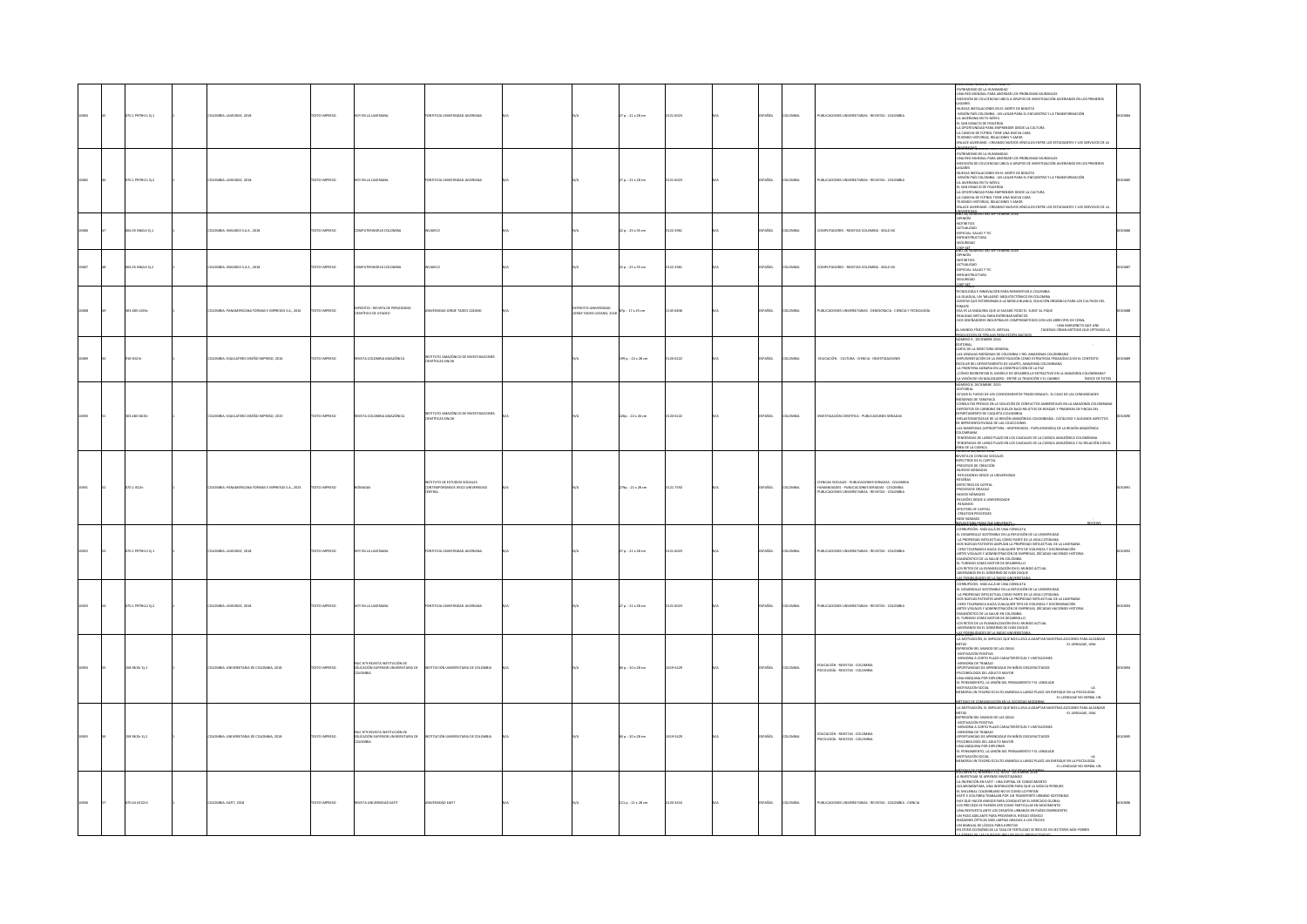|       | 871.122 SA235r27 tj.1 | MINA: SANTILLANA S.A., 2018                       | EXTO IMPRESO       |                                  |                                                       |  | :0 p. : 21 x 28 cm   | 7035     | <b>Scc</b>    |                | CITACIÓN DOCENTE - COLOMBIA - PUBLICACIONES SER                                                                                                            | .<br>HACIA LA INNOVACIÓN EN EL CENTRO EDUCATIVO<br>NGUNAS PUNTAS DE UN CAMBIO EDUCATIVO A ES<br>DUCATIVO A ESCALA PLANETARIA<br><b>BEDE ORA 24 YELDEN 24 LIFE WOODLING</b><br>NNIOVALIUN EN LAS ESLUISIOS, MNO 2018<br>ESCUELAS DEL SIGLO 301 : COMUNIDADES DE APRENDIZAJE PERSONALIZADO<br>GIMNASIO CAMPESTRE LA CONSOLATA: UN COLEGIO EN TRANSFORMACIÓN HACIA UNA ESCUELA<br>SHARADO CAMERINI AL CONSIGUIR ANCHE DE TRANSPORMACIÓN MACA UNA ELOR EN ENTRE ELECTRONICA DE ESTADO DEL CONSIGUE EN ENTRE ELECTRONICA EL ESTADO DE ENTRE ELECTRONICA EL ESTADO DE ENTRE ELECTRONICA EL ESTADO DE ENTRE ELECTRO<br>1,000-108-00893                                                                                                                                                                                                                             |  |
|-------|-----------------------|---------------------------------------------------|--------------------|----------------------------------|-------------------------------------------------------|--|----------------------|----------|---------------|----------------|------------------------------------------------------------------------------------------------------------------------------------------------------------|-------------------------------------------------------------------------------------------------------------------------------------------------------------------------------------------------------------------------------------------------------------------------------------------------------------------------------------------------------------------------------------------------------------------------------------------------------------------------------------------------------------------------------------------------------------------------------------------------------------------------------------------------------------------------------------------------------------------------------------------------------------------------------------------------------------------------------------------------------------|--|
| 10555 | 371.122 SA235r27 ti.2 | COLOMBIA: SANTILLANA S.A., 2018                   | TEXTO IMPRESO      | <b>RUTA MAISTRA</b>              |                                                       |  | 59 p. : 21 x 28 cm   | 322-7036 | PAÑOL         | AIRMOJO        | CAPACITACIÓN DOCENTE - COLOMBIA - PUBLICACIONES SERIADAS                                                                                                   | - HACIA LA INNOVACIÓN EN EL CENTRO EDUCATIVO<br>-ALGUNAS PUNTAS DE UN CAMBIO EDUCATIVO A ESCALA PLANETARIA.<br>-INNOVACIÓN EN LAS ESCUELAS, AÑO 2018<br>ESCUELAS DEL SIGLO XXI : COMUNIDADES DE APRENDIZAJE PERSONALIZADO<br>-GIMNASIO CAMPESTRE LA CONSOLATA: UN COLEGIO EN TRANSFORMACIÓN HACIA UNA ESCUELA<br>INTELIGENTE<br>VIVEROS DE EXPERIENCIAS, UNA AVENTURA EMOCIONANTE<br>GESTIONAR EL CAMBIO DESDE EL VALOR DIFERENCIAL : COMUNICAR-NOS<br>-INNOVAR : / ESTRATEGIA DE DIFERENCIACIÓN EN LA EDUCACIÓN?<br>-<br>ENTREVISTA A CARLOS LLORENTE<br>-PRIMEROS PASOS PARA DISEÑAR UN PLAN DE MARKETING APLICADO AL SECTOR EDUCATIVO<br><b>PISA PARA ESTABLECIMIENTOS EDUCATIVOS</b><br>THE FROM A DE POSICIONAMENTO Y CAPTACIÓN DE ALUMNOS<br>«ESTRATEGIA DE POSICIONAMENTO Y CAPTACIÓN DE ALUMNOS<br>«CONSTRUIR VALOR DE MARCA EN EL SECTOR EDUCATIVO |  |
|       | 56.1 UA11r7           | MBIA: PANAMERICANA FORMAS E IMPRESOS S.A., 2018   | DZERNI OTX3        | IVISTA UNIVERSIDAD DE ANTIOQUIA  | SIDAD DE ANTIOQUIA                                    |  | 15 p.: 20 x 27 cm    | -2367    | <b>Scc</b>    | OMBI           | <b>IEVISTAS - COLOMBIA - LENGUAJE - LITERATURA</b>                                                                                                         | L PLACER DEL ESCÉPTICO<br>-CONRAD<br>AINSTORIA<br>-HERMANDAD ENTRE LAS TRIBUS<br>-ENERGÍA Y EQUIDAD : LA LUCTUOSA TRANSMUTACIÓN DEL FUEGO<br>-LA CUARTA REVOLUCIÓN INDUSTRIAL ESTÁ EN MARCHA<br>ENSAYOS<br>V PREDIOS DE LA QUIMERA<br>IAWKING, ENTRE EL BIG BANG<br>FREUD Y LA LITERATURA II, FREUD, LECTOR DE SHAKESPEARE<br>-EN CASA<br>AJ 18802-<br>DEL DIVINO POETA<br><b>DSIBILIDAD DE SANTIDAD Y HUMANIDAD DE LOS ROBOTS</b><br><b>ESPECIAL</b><br>-J.G. COBO BORDA CUMPLE 70<br>-RECONOCIMIENTO AL POEA Y ENSAYISTA<br><b>THIS CAT</b>                                                                                                                                                                                                                                                                                                               |  |
|       | 629.13005 F137r       | MBIA: PANAMERICANA FORMAS E IMPRESOS S.A., 2018   | DZSRRMI OTX3T      | REVISTA AERONÁUTICA FUERZA AÉREA | ERZA AÉREA COLOMBIANA                                 |  | 2 p. : 20 x 28 cm    | 6942     | <b>AÑOL</b>   | <b>OMBV</b>    | ERONÁUTICA - REVISTAS - COLOMBIA                                                                                                                           | LIGNTOS SOMOS INVENCIBLES<br>-ACM HERRAMIENTA PARA LA SEGURIDAD EN VUELO<br>-MIY WATA<br>-NIÑO MODELISTA DE AVIONES DE COMBATE<br>-EMAVI INSTITUCIÓN DE ALTA CALIDAD ACADÉMICA<br>-SANTA FE DE ANTIOQUIA, BELLA Y SEÑORIAL<br>20 DE JULIO TRAS BAMBALINAS<br>ENCUENTRO CON LA MUERTE SAMPER Y GARDEL<br><b>BARBO ANTI NÓMERO DE P, YOKIÓ'LEL SALO DE PUBLICACIÓN AS</b>                                                                                                                                                                                                                                                                                                                                                                                                                                                                                     |  |
|       | 70.1 F288-14          | OMBIA: JAVEGRAF, 2018                             | <b>DZERNI OTXT</b> |                                  | <b><i>EACIÓN ESCRITORES</i></b>                       |  | 8p.: 21 x 28 cm      | 5-3088   | <b>Acc</b>    | OMBI           | ENCIAS SOCIALES - PUBLICACIONES SERIADAS - COLOMBIA<br>UMANDADES - PUBLICACIONES SERIADAS - COLOMBIA<br>PUBLICACIONES UNIVERSITABLAS - REVISTAS - COLOMBIA | -OCDE : UN PANORAMA DE RETOS Y OPORTUNIDADES PARA COLOMBIA<br>-COLOMBIA EN LA OCDE : LAS DOS CARAS DE SU INGRESO AL ORGANISMO<br>- LOS RETOS DELA ADHESIÓN DE COLOMBIA EN LA OCDE EN MATERIA DE DIFLOMACIA Y RELACIONES<br><b>ERNACIONALES</b><br>-PERTENECER A LA OCDE : IMPLICACIONES ECONÓMICAS PARA COLOMBIA<br>RESPONSABILIDAD PÚBLICA Y CORRUPCIÓN<br>RESPONSABILISMO POMERIN I COMODIDIONI<br>RETOS Y OPORTUNIDADES EMPRESARIALES EN UN ESCENARIO OCDE<br>UNA COSA ES SER EMPRENDEDOR Y OTRA COSA ES SER EMPRESARIO<br>LOS RETOS QUE SUPONE EL INGRESO DE COLOMBIA A LA OCDE EN MATERIA DE INFRAESTRUCTURA<br>ARTICIPACIÓN PRIVADA, PROTAGONISTA DEL DESARROLLO DE LA INFRAESTRUCTURA<br><b>CROPREDIGMENTER SCENARIO INTERNATION PARALLY AMMINISMENTAL DIFFERENCES</b>                                                                               |  |
|       | 378.805 UE22e4        | LOMBIA: UNIVERSIDAD EAFIT, 2018                   | DZSRRMI OTX3T      | <b>EAFTENSE</b>                  | RSIDAD EAFT                                           |  | 66 p.: 16 x 24 cm    | 143624   | PAÑOL         | <b>LOMBA</b>   | EDUCACIÓN SUPERIOR - PUBLICACIONES SERIADAS                                                                                                                | NAN-NAN NUMERIN 179, 2018<br>"EARTI REAFIRMA HOY SU COMPROMISO POR LA CALIDAD ANTE LA SOCIEDAD<br>"BARIACOAS, EXPEDICIÓN AL MAGDALENA<br>"BI AR OURITAN" - " - " " " " " " "<br>-<br>PILAR QUINTANA, LA INCONFORME<br>- CLORAIR DE ESCRIBIE<br>- COLOMBIA, LUGAR DE PASO<br>- COS SENDAS POSIBLES EN LA ENCRUCIADA ECONÓMICA PARA AMÉRICA LATINA<br>-LOS NIÑOS SE MANIFESTARON PARA PROTEGER LA BIOGIVERSIDAD<br>-EL PAPEL DEL ALUMNO ACTIVO SE APRENDE EN EAFIT<br>-CURRÍCULOS CON ENFOQUE BASADO EN COMPETENCIAS : APRENDER PARA LA VIDA<br>- EL NADAÍSMO. LA EXPANSIÓN DEL ARTE NEGATIVO EN COLOMBIA<br>-PREMIO MUNDIAL Y POR PARTIDA DOBLE PARA EL PROYECTO KRATOS<br>UN MES. UN AÑO, UNA DÉCADA<br>ma harasan manangan mener                                                                                                                           |  |
|       | 170.5 1019e tj. 1     | MINA: SECRETARÍA GENERAL IMPRENTA DISTRITAL, 2018 | EXTO IMPRESO       | EDUCACIÓN Y CIUDAD               |                                                       |  | 12 p. : 22 x 24 cm   | 10425    | AÑOL          | <b>OMBV</b>    | DUCACIÓN - REVISTAS - COLOMBIA<br>AGOGÍA - REVISTAS - COLOMBIA                                                                                             | NUMERU 26 JULIO - UKUENWIE DE JULII<br>-NODUSTRUS CHEATIVAS Y EDUCACIÓN. LA ESCUELA EN MEDIO DE LAS TRANSFORMACIONES<br>-DIEST-SELLERS DE LA LECTURA JUVENIL : PRÁCTICAS DE LECTOESCRITURA Y APROPIACIÓN CULTURAL<br>-FERTINENCIA DE TEXTOS ESCOLARES PARA EL ÁREA DE ELECTRICIDAD Y ELCTRÓNICA EN LOS<br>COLEGIOS DE MEDIA TÉCNICA EN BOGOTÁ<br>-FÁBULAS DE ROBOTS<br>-<br>- FORMACIÓN HUMANA, INTERCULTURALIDAD E INCLUSIÓN DESDE EL CINE CLÁSICO DE CANTINITAS<br>-NVAZ Y MORALES : ANIMACIÓN EDUCATIVA PARA PROMOVER CONCIENCIA CIUDADANA<br>-A PROPÓSITO DE DÉCIMO GRADO<br>-LA ENSEÑANZA DE LA COMPRENSIÓN LECTORA A TRAVÉS DE CUENTOS AFROCHOCOANOS EN<br>ESTUDIANTES DEL GRADO QUINTO DE LA BÁSICA PRIMARIA                                                                                                                                         |  |
|       | 70.5 ID19e Ej.2       | MBIA: SECRETARÍA GENERAL IMPRENTA DISTRITAL, 2018 | <b>DZERNI OTXT</b> | DUCACIÓN Y CIUDA                 |                                                       |  | 12 p.: 22 x 24 cm    | 0425     | Acc           | <b>OMBI</b>    | IDUCACIÓN - REVISTAS - COLOMBIA<br>PEDAGOGÍA - REVISTAS - COLOMBIA                                                                                         | <b>EXTRAINTENT COMPOSITION CAN ASSESS TRANSMIT MORE CONSIDERATION CONSIDERATION CONSIDERATION CONSIDERED AND CONSIDER CONSIDERATION CONSIDERED AND CONSIDER CONSIDERATION CONSIDERATION CONSIDERATION CONSIDERATION CONSIDERATI</b>                                                                                                                                                                                                                                                                                                                                                                                                                                                                                                                                                                                                                         |  |
|       | 123.11 P738h          | OMBIA: MILENIO EDITORES E IMPRESORES, 2012        | EXTO IMPRESO       | HECHOS DE PAZ                    | <b>RAMA DE LAS NACIONES UNIDAS PARA EL</b><br>ARROLLO |  | 5p.: 23 x 31 cm      | 027-5048 | PAÑOL         | <b>OMBI</b>    | <b>IUNIDADES INDÍGENAS</b><br>CONFLICTO ARMADO - DERECHOS HUMANOS                                                                                          | -LOS PRINCIPIOS DEL DECRETO LEY 4633<br>A ASISTENCIA Y LA ATENCIÓN INTEGRA<br>MOTECCIÓN<br>$-4A$<br>VERDAD, LA JUSTICIA, LA REPARACIÓN Y LAS GARANTÍAS DE NO REPETICIÓN<br>$\frac{dK}{d\Delta}$<br>TITUCIÓN DE LOS DERECHOS TERRITORIALES<br>SPONSABILIDADES DE LA ACTUAL Y LA NUEVA INS<br>IMERO 109, MAYO DE 2015                                                                                                                                                                                                                                                                                                                                                                                                                                                                                                                                         |  |
|       | ro.s #291e            | DLOMBIA: FECODE, 2015                             | DESIRAI OTX3T      | EDUCACIÓN Y CULTURA              |                                                       |  | 9p.: 21 x 27 cm      | 15-7164  | AÑOL          | LOMBY          | DUCACIÓN - PUBLICACIONES SERIADAS                                                                                                                          | CARTA DEL DIRECTOR<br>EDITORIAL<br>-AGENDA<br>-TEMA CENTRAL<br>-<br>PEDAGOGÍA Y DIDÁCTICA<br>- MOVIMIENTO PEDAGÓGIO<br>INTERNACIONAL<br><b>CULTURA</b><br><b>IMOR</b><br>of 1578, agreers                                                                                                                                                                                                                                                                                                                                                                                                                                                                                                                                                                                                                                                                   |  |
|       | 105 N62c6 EL1         | NAME CALLE IMPRESSMENT 2019                       | EXTO IMPRESO       | <b>IN THEM DELD COLOMBIA</b>     |                                                       |  | $a: 24 \times 34$ cm | ENDE.I   | AÑOL          | .<br>Matuki    | MELITADORES - REVISTAS COLOMBIA - SIGLO VX                                                                                                                 | <b>OPINIÓN</b><br>NOTIBITIOS<br>vomence<br>Icti iai inat<br><b>ISPECIAL: EDUCACIÓN</b><br>ISPECIAL: SEGURIDAD<br><b>CHP-SET<sub>EM BARROLD</sub></b>                                                                                                                                                                                                                                                                                                                                                                                                                                                                                                                                                                                                                                                                                                        |  |
|       | 04.05 N62c6 Ej.2      | LOMBIA: CALLE IMPRESORES, 2019                    | TEXTO IMPRESO      | PUTERWORLD COLOMBIA              | uxo                                                   |  | 2 p.: 24 x 34 cm     | 122-2961 | AÑOL          | OMB            | MPUTADORES - REVISTAS COLOMBIA - SIGLO XX                                                                                                                  | -OPINIÓN<br>-NOTIBITIOS<br>-ACTUALIDA<br>ESPECIAL: EDUCACIÓN<br>SPECIAL: SEGURIDAD                                                                                                                                                                                                                                                                                                                                                                                                                                                                                                                                                                                                                                                                                                                                                                          |  |
|       | 070.1 F288r15 Ej.1    | OLOMBIA: JAVEGRAF, 2019                           | TEXTO IMPRESO      | REVISTA JAVERIANA                | UNDACIÓN ESCRITORES                                   |  | 6 p.: 21 x 28 cm     | 120-3088 | <b>SPAÑOL</b> | <b>DLOMBIA</b> | PUBLICACIONES UNIVERSITARIAS - REVISTAS - COLOMBIA                                                                                                         | 202.527<br>AUGUST 2019, NOR<br>OPORTUNIDADES PARA UN NUEVO PANORAMA<br>-<br>-PETRÓLEO EN COLOMBIA, PERSPECTIVA DEL SECTOR<br>-PRECIOS PETROLEROS : IMPACTOS EN LAS ECONOMÍAS Y EN LA GEOPOLÍTICA<br>-HAY BUENAS EXPECTATIVAS PARA LA INDUSTRIA ENERGÉTICA EN LOS AÑOS QUE VIENEN<br>(CIBMAD 305 COTM3N)<br>-VENTOS (DE CAMBIO?<br>-HAY UNA NUEVA ERA DE LA ENERGÍA EN COLOMBIA<br>- LA PALMA DE ACEITE ES ENERGÍA PARA COLOMBIA!<br>ENERGÍA PARA NUESTRA CASA COMÚN<br>ENERGIA PARA NUESI RA LASA CUMUN<br>BEW BOGOTÁ FASHION WEEK, LA PLATAFORMA DE NEGOCIOS DE LA INDUSTRIA DE LA MODA<br>EL SECTOR ENERGÉTICO COLOMBIANO A LA LUZ DEL ENFOQUE DE RSE EN COLOMBIA<br>SECTOR ENERGÉTICO Y DESARROLLO SOSTENBLE<br>S SOCIALMENTE BESDONSABLE EL SECTOR ENFROÉTICO EN COLOM                                                                                  |  |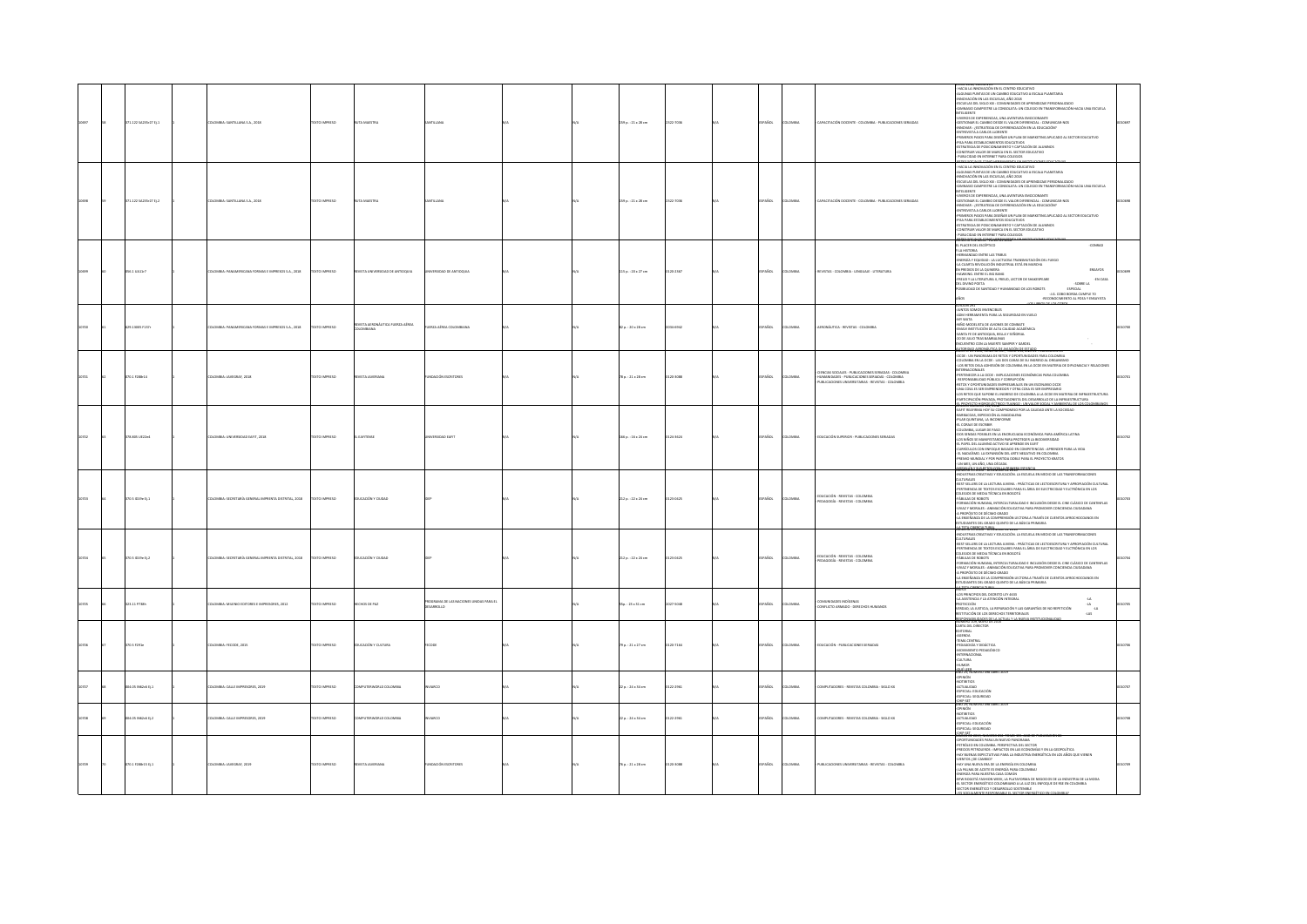|      | $0.1$ F288-15 Ej.2  | MILA: JAVEGRAF, 2019                                 | XTO IMPRESO           |                                 | ACIÓN ESCRIT                     |  | $p. : 21 \times 28$ cm | 20-3088   | AÑOL          | .<br>Milia    | UBLICACIONES UNIVERSITARIAS - REVISTAS - COLOMBIA                      | <b>SPECIFICATION CONTINUES IN THE CONTINUES IN THE CONTINUES IN THE CONTINUES IN THE CONTINUES IN THE CONTINUES IN THE CONTINUES IN THE CONTINUES IN THE CONTINUES IN THE CONTINUES IN THE CONTINUES IN THE CONTINUES IN THE CO</b><br>6.696 M2. MANYO 20.                                                                                                                                                                                                                                                                                                                                                                                                                                                                                                                                                                                                                                                                                                                                          |  |
|------|---------------------|------------------------------------------------------|-----------------------|---------------------------------|----------------------------------|--|------------------------|-----------|---------------|---------------|------------------------------------------------------------------------|-----------------------------------------------------------------------------------------------------------------------------------------------------------------------------------------------------------------------------------------------------------------------------------------------------------------------------------------------------------------------------------------------------------------------------------------------------------------------------------------------------------------------------------------------------------------------------------------------------------------------------------------------------------------------------------------------------------------------------------------------------------------------------------------------------------------------------------------------------------------------------------------------------------------------------------------------------------------------------------------------------|--|
|      | 00.7 P974v9 EL1     | OMBIA: PUBLICACIONES SEMANA, 2019                    | <b>DZERNI OTXT</b>    | <b>MAIA EDUCACIÓN</b>           | UBLICACIONES SEMANA              |  | 6a:20x27cm             | 500-6193  | PAÑOL         | <b>OMBIA</b>  | EDUCACIÓN - COLOMBIA - PUBLICACIONES SERIADAS                          | <b>ITORIAL</b><br>$\frac{1}{100}$<br>- CÓMO CONVERTIRSE EN PROFESOR?<br><b>ISSER</b> 42 AAR                                                                                                                                                                                                                                                                                                                                                                                                                                                                                                                                                                                                                                                                                                                                                                                                                                                                                                         |  |
| 0712 | 370.7 P974v9 EL2    | DLOMBIA: PUBLICACIONES SEMANA, 2019                  | DZERNI OTXIT          | EMANA EDUCACIÓN                 | UBLICACIONES SEMANA              |  | 65 p. : 20 x 27 cm     | 2500-6193 | SPAÑOL        | <b>COMBIA</b> | EDUCACIÓN - COLOMBIA - PUBLICACIONES SERIADAS                          | ORIAL<br><b>EVES</b><br>J CÓMO CONVERTIRSE EN PROFESOR?<br>-<br>INFRAESTRUCTURA EDUCATIVA: EN OBRA NEGRA<br>-LECCIONES DE LA PEDAGOGÍA PARA LA PAZ<br>-APUESTA POR LAS COMPETENCIAS GLOBALES<br>-PORTUGAL : LA ESTRELLA ASCENDENTE<br>GUARDERÍA O CASA DEL LOBO?, RETOS DE LA POLÍTICA EN PRIMERA INFANCIA<br>EDUCAR O ADOCTRINAR, ESA ES LA CUESTIÓN<br>-LA GUERRA IDEOLÓGICA EN LOS COLEGIOS<br>-{DE QUÉ SE ENFERMAN LOS PROFESORES}<br><b>CRIANA PERA</b>                                                                                                                                                                                                                                                                                                                                                                                                                                                                                                                                        |  |
| 0713 | 070.1 F288-16 Ej.1  | LOMBIA: JAVEGRAF, 2019                               | TEXTO IMPRESO         | EVISTA JAVERJANA                | NOACIÓN ESCRITORE                |  | 4 p. : 21 x 28 cm      | 120-3088  | PAÑOL         | LOMBIA        | PUBLICACIONES UNIVERSITARIAS - REVISTAS - COLOMBIA                     | A CRUMA PRÓFICIO E DE CARRO DE VICINA EN CONCIDENTAL<br>CON MATO DE CARRO DE CARRO DE CARRO DE CARRO DE CARRO DE CARRO DE CARRO DE CARRO DE CARRO DE CARRO DE CARRO DE<br>CARRO DE CARRO DE CARRO DE CARRO DE CARRO DE CARRO DE CAR<br><b>SUITS AND A CONSIDERATION CONSIDERATION CONSIDERATION CONSIDERATION CONSIDERATION CONSIDERATION CONSIDERATION</b><br>IT ENGLACIÓN, LA INNOVACIÓN EN EL COLOCIO SAN BARTOLOMÍ LA MERITO COMO UNA NUEVA<br>- EDUCACIÓN PAPA A ESOCURA LO<br>hoingeniería, una disciplina con futuro<br>1981: de 2014, nomeno est. 1840-1851 AND De 10. ellero de se                                                                                                                                                                                                                                                                                                                                                                                                         |  |
| 0714 | 070.1 F288-16 Ej.2  | DLOMBIA: JAVEGRAF, 2019                              | DZERNIK OTXET         | <b>IVSTA JAVERIANA</b>          | UNDACIÓN ESCRITORES              |  | 64 p.: 21 x 28 cm      | 120-3088  | SPAÑOL        | LOMBIA        | PUBLICACIONES UNIVERSITARIAS - REVISTAS - COLOMBIA                     | UN NUEVO SIGNIFICADO PARA EL FUTURO<br>-<br>- LA EDUCACIÓN EN EL MARCO DE LA CUARTA REVOLUCIÓN INDUSTRIAL<br>-INNOVACIÓN EDUCATIVA EN REDES PEDAGÓGICAS<br>-INNUVALION EUULAI IVA EN REUS YEUNUUHUN<br>-LA FORMACIÓN AVANZADA DE DOCENTES PARA LA INNOVACIÓN EDUCATIVA<br>SATUNININGIN NYINGANOVAS UASANTAS POR JOHNUA KOLONI SAGANI INDUSTRIA<br>4 EULIARIA REVOLUCIÓN INDUSTRIAL, ANUEVOS DESATIOS PARA LAS INSTITUONES EDUCATIVAS:<br>4 ES ECOSISTEMAS DE INNOVACIÓN EDUCATIVA: UNA APUESTA PARA PENTAR EL<br>-LOS ECOSISTEMAS DE INNOVACION EDUCATIVA: UNA APUESTA PARA PENSAR EL FUTURO DE L.<br>EDUCACIÓN, LA INNOVACIÓN EN EL COLEGIO SAN BARTOLOMÉ LA MERCEO COMO UNA NUEVA<br>PERSPECTIVA PARA LA EDUCACIÓN DEL SIGLO XXI<br>«EDUCACIÓN PARA RE<br>-SUULALIN YMM RESAUVER LUS MOURLEMAS UC LA FINANNIAND<br>-UNIVERSIDAD DE INTERNET: UN MODELO INNOVADOR PARA LOS RETOS DEL PRESENTE<br>-ESCUELA NUEVA ACTIVA - DE LAS ESCUELAS RURALES "INVISIBLES" A LA EDUCACIÓN PARA EL FUTURO<br>-BI |  |
|      | 070.175 UP65c       | OMBIA: EDITORIAL UNIVERSIDAD PONTIFICIA BOLIVARIANA, | <b>DZERRAI OTXIT</b>  | VISTA UNIVERSITAS CIENTÍFICA    | AD PONTIFICIA BOLIVARIANA        |  | 115 p.: 21 x 28 cm     | 692-0155  | PAÑOL         | <b>OMBIA</b>  | REVISTAS CIENTÍFICAS - COLOMBI                                         | <b>LAIROT</b><br>ARTÍCULOS DE DIVULGACIÓN CIENTÍFICA<br>-AGRICULTURA URBANA A "PEQUEÑA" ESCALA<br>APUESTA POR EL MEDIO AMBIENTE<br>A BET ON ENVIRONMENT<br>AUTOAPRENDIZAIE DE LAS MATEMÁTICAS AL ALCANCE DE TODOS<br>-CAFICULTORES QUE COSECHAN CONOCIMIENTO<br>INVITADO INTERNACIONAL<br>-ESTUDIOS DE CIENCIA, TECNOLOGÍA Y SOCIEDAD<br>-ENTREVISTA JACKSON REINA ALZATE<br>LA CIVILIZACIÓN DE LOS DERECHOS HUMANOS<br>CATÁLOGO<br>EN EL LABORATORIO<br>-------                                                                                                                                                                                                                                                                                                                                                                                                                                                                                                                                    |  |
|      | 06.05 0827b         | OMBIA: BANCO DE LA REPUBLICA, 2018                   | <b>OZSRRMI OTX31</b>  | DLETÍN CULTURAL Y BIBLIOGRÁFICO | NCO DE LA REPÚBLICA              |  | 202 p. : 21 x 30 cm    | 05-6184   | AÑDL          | max           | EDUCACIÓN SUPERIOR - REVISTAS - COLOMBIA                               | MANUFACTORY THE STATE OF COMPANY AND RELEASE AND A PERFORM CONTINUES.<br>A NOMEMO PY CURA STATE CAT MANUAL AND THE STATE OF SERIOR CONTINUES.<br>CHEARLOGIC RELEASED CATABOO CONTINUES CONTINUES.<br>COMPANY CONTINUES CATALOGIC CONTI<br>1/09/09/06/07/97/08/07/19                                                                                                                                                                                                                                                                                                                                                                                                                                                                                                                                                                                                                                                                                                                                 |  |
|      | $1.4$ SA163b Ej.1   | VIELA: SALESIANA DEL NIÑO JESUS, 2019                | TO IMPRESO            |                                 |                                  |  | $p.:17\times24$ cm     | 14733     |               |               | ORIENTACIÓN VOCACIONAL - EDUCACIÓN SECUNDARIA<br>VIBUCACIONES SERIADAS | <b>CONTROLLATED AT A SUBJECT AND A SUBJECTIVE OF A SUBJECT AND CONTROLLATED AND CONTROLLATED AND CONTROLLATED AT A SUBJECT AND A SUBJECT AND A SUBJECT AND A SUBJECT AND A SUBJECT AND CONTROLLATED AND CONTROLLATED AT A SUBJE</b><br><b>CONCRETA MARTIN DYLAGOR</b>                                                                                                                                                                                                                                                                                                                                                                                                                                                                                                                                                                                                                                                                                                                               |  |
| 1718 | $171.4$ SA163b Ej.2 | LOMBIA: SALESIANA DEL NIÑO JESUS. 2019               | OZERNI OTXT           | <b>BOLETÍN SALESIANI</b>        | MITH SALESMAN                    |  | 32 p. : 17 x 24 cm     | 123-6733  | <b>SPAÑOL</b> | <b>OMBA</b>   | RIENTACIÓN VOCACIONAL - EDUCACIÓN SECUNDARIA<br>IN ICACIONES SERIADA   | MENSAIE DEL RECTOR MAYOR<br>MINIMUM DE ESCUCHAR PARA COMUNICAR VIDA<br>-ESCUCHAR CON TIEMPO ATENCIÓN Y PACIENCIA<br>-ACOMPAÑAR PARA HACER FAMILIA<br>-<br>ESCUCHA Y ACOMPAÑAMENTO PASTORAL<br>-SANTIDAD CON ESTILO<br>-<br>EL CAMINO DE COMUNICACIÓN QUE EN FAMILIA NOS LLEVA A LA SANTIDAD<br>- EL ACOMPAÑAMIENTO CLAVE PARA UNA EVALUACIÓN FORMATIVA<br>-EL ALLIMPARIS MILENTO LONG PARA UNA EVALUAL<br>-EXALUMINOS SALESIANOS<br>-EL ACOMPAÑAMIENTO EN BOCA DE LOS JÓVENES<br>-LOS SALESIANOS HA INFLUIDO MUCHO EN MI VIDA<br>UNDO SALESIANO<br><b>Althitt</b>                                                                                                                                                                                                                                                                                                                                                                                                                                   |  |
|      | 373.22 ES74r        | OLOMBIA: PRISMA IMPRESORES, 2011                     | DZERNI OTXIT          | EVISTA URCUNINA                 | ESCUELA NORMAL SUPERIOR DE PASTO |  | 95 p. : 21 x 26 cm     |           | <b>SPAÑOL</b> | AIGMOJO       | EDUCACIÓN - COLOMBIA - PUBLICACIONES SERIADAS                          | <b>ITUCIONAL</b><br>-IA TU SALUDI ESCUELA NORMAL SUPERIOR DE PASTO CIEN AÑOS FORMANDO MAESTROS<br>AIROT<br>HISTORIA<br>-SAN JUAN DE PASTO : UNA TRAVESÍA POR SUS PRIMERAS DÉCADAS<br>-<br>ENTREVISTA<br>FEDAGOGÍA<br>PEDAGOGÍA<br>-AMBIENTE EDUCATIVO PARA UN APRENDIZAJE<br>DIDÁCTICA<br>DIDÁCTICA DE LA PALABRA<br>PSICOLOGÍA<br>-EDUCAR AL NIÑO PARA IR A LA ESCUELA<br>LITERATURA                                                                                                                                                                                                                                                                                                                                                                                                                                                                                                                                                                                                               |  |
|      | 04.05 N62c7 Ej.1    | <b>ILOMBIA: CALLE IMPRESORES, 2019</b>               | <b>DZERRINI GTX31</b> | MPUTERWORLD COLOMBIA            | ARCO                             |  | 38 p.: 24 x 34 cm      | 0122-2961 | AÑOL          | LOMBIA        | COMPUTADORES - REVISTAS COLOMBIA - SIGLO XX                            | .<br>No 29, número 499 mayo 2019<br>-OPINIÓN<br>-NOTIBITIOS<br>-ACTUALIDAD<br>-ESPECIAL: 50 GRANDES<br>-INFRAESTRUCTURA<br>-CANALES                                                                                                                                                                                                                                                                                                                                                                                                                                                                                                                                                                                                                                                                                                                                                                                                                                                                 |  |
|      | 204.05 IN62c7 Ej.2  | LOMBIA: CALLE IMPRESORES, 2019                       | DZERNI OTKY           | MELTERWORLD COLOMBIA            |                                  |  | 38 p. : 24 x 34 cm     | 123,2041  | PAÑOL         | Chang         | CMPUTADORES - REVISTAS COLOMBIA - SIGLO XX                             | IO 29, NUMERO 420 HZ<br>OPINIÓN<br>NOTIBITIOS<br>-NOTINITION<br>-ESPECIAL: 50 GRANDES<br>-INFRAESTRUCTURA<br>-CANALES                                                                                                                                                                                                                                                                                                                                                                                                                                                                                                                                                                                                                                                                                                                                                                                                                                                                               |  |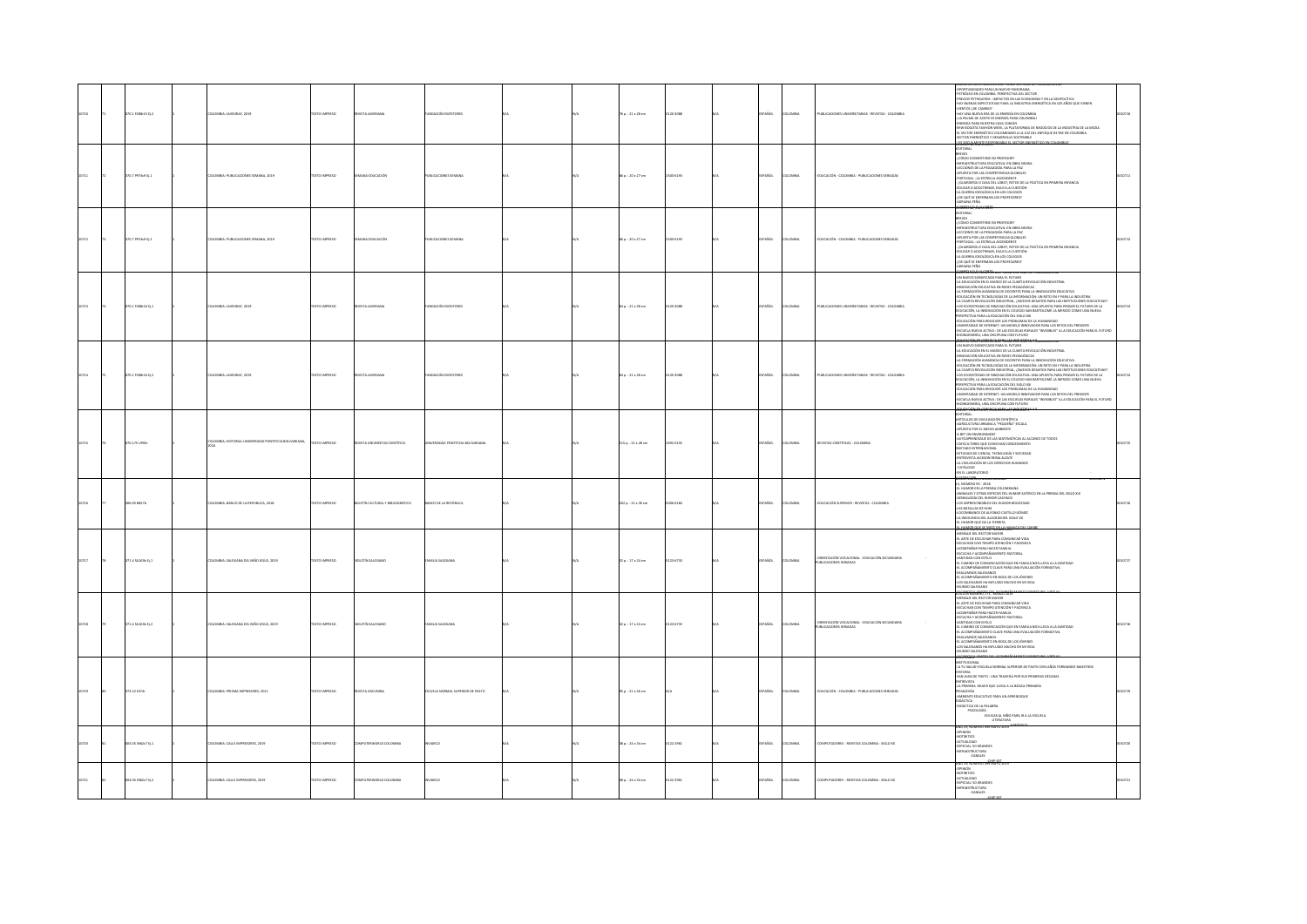|       | 070.44 UE22r4         | LOMBIA: EART, 2019                               | <b>DZERNI OTXT</b>    | EVISTA UNIVERSIDAD EART          | SIDAD EAFT            |  | 63 p. : 21 x 28 cm     | 0-341X   | AÑOL        | <b>OMBIA</b>   | PUBLICACIONES UNIVERSITARIAS - REVISTAS - COLOMBIA - CIENCIA                                                                                                 | EDITORIAL<br>-EAFIT PATENTA LA CREATIVIDAD DE SUS INVESTIGADORES<br>-UN CAMPUS AMIGABLE CON EL PLANETA<br>-LOS MODELOS POLÍTICOS Y ECONÓMICOS LATINOAMERICANOS ESTUVIERON MÁS CERCA DE LOS<br>DLOMBIANOS DE LO QUE SE CREÍA HASTA EL MOMENTO<br>HAY OUE HUMANIZAR LA GLOBAUZACIÓN CON ÉTICA PÚBLICA Y JUSTICIA SOCIAL<br>MIRAR AL PASADO PARA ENFRENTAR LOS CALENTAMIENTOS GLOBALES<br>EAFITY TIGOUNE PROMUEVEN EL USO RESPONSABLE DE LAS TIC EN COLOMBIA<br>EL COMPORTAMIENTO DE LA DENTINA SE PUEDE PREDECIR<br>-EAFITY EL METRO CREAN LABORATORIO PARA CABLES AÉREOS URBANOS<br>PROYECTO BASIC- CARTAGENA RECIBE MENCIÓN DE HONOR ALEJANDRO ÁNGEL ESCOBAR.<br>NTELIGENCIA ARTIFICIAL : DE CARA AL LOGRO DE LOS ODS<br>LA FINANCIACIÓN DE LA POLÍTICA ES UN ASUNTO DE ÉTICA                                                                                                    |       |
|-------|-----------------------|--------------------------------------------------|-----------------------|----------------------------------|-----------------------|--|------------------------|----------|-------------|----------------|--------------------------------------------------------------------------------------------------------------------------------------------------------------|----------------------------------------------------------------------------------------------------------------------------------------------------------------------------------------------------------------------------------------------------------------------------------------------------------------------------------------------------------------------------------------------------------------------------------------------------------------------------------------------------------------------------------------------------------------------------------------------------------------------------------------------------------------------------------------------------------------------------------------------------------------------------------------------------------------------------------------------------------------------------------|-------|
| 10723 | 070.175 UNSB          | LOMBIA: UNIVERSIDAD DE LOS ANDES, 2019           | DESIRAI OTX3T         | CONTACTO                         | VERSIDAD DE LOS ANDES |  | 2 p.: 24 x 32 cm       | 145-7077 | PAÑOL       | <b>LOMBA</b>   | NGENIERÍA - REVISTAS - COLOMBIA                                                                                                                              | NOS ESCRIBEN<br>SABÍAS QUE LOS ORÍGENES DE LA ESTATUA DE SAN ALBERTO MAGNO "EL BOBO"<br><b>STORIAL, COLOMBIA : UNA POTENCIA HÍDRICA MUNDIAL CON NECESIDADES DE INVESTIGACIÓN Y</b><br>DESARROLLO<br>ESPECIAL AGUA E INVESTIGACIÓN<br>FOGRAFÍA, ORO LÍQUIDO<br>"HIVGHOWD", GIAN LIGGHOU<br>-COLUMNISTA INVITADO, RETOS EN LA DISTRIBUCIÓN Y SANEAMIENTO DEL AGUA EN COLOMBIA<br>-PROYECTOS, ASÍ SE CREA UN ROBOT SENSIBLE<br>-PROYECTOS, ASÍ SE CREA UN ROBOT SENSIBLE<br>ENTREVISTA, "NECESITAMOS CURRÍCULOS MÁS INNOVADORES Y CENTRADOS EN EL ESTUDIANTE"<br>ANIVERSARIO, 70 AÑOS DE INGENERÍA.<br>FOTOLAB, LABORATORIO DE ANÁLISIS QUÍMICO AMBIENTAL<br>-MUIER INGENIERA, SANDRA MEDINA, UNA ECO-EMPRENDEDORA<br>EGRESADO DESTACADO, JUAN CLAUDIO NIÑO<br>- PROYECTOS EN CURSO, CONDZCA LAS INICIATIVAS MÁS RECIENTES DE NUESTROS PROFESORES<br>1990152-221JCMM1010250810M102d |       |
| 10724 | 070.4 SE471a8 Ej.1    | OMBIA: PUBLICACIONES SEMANA, 2018                | DZERNI OTXT           |                                  |                       |  | 6 p. : 26 x 35 cm      | 5820     | PAÑOL       | <b>DLOMBIA</b> | DIFUSIÓN DE LA CULTURA - PRENSA - COLOMBIA                                                                                                                   | LA NECESIDAD DE LA NO FICCIÓN<br>A WALKWARD DE LA WOTKLIND<br>A FALTA DE EMPATÍA EN REDES SOCIALES<br>A AUSENCIA DE HUMOR EN LAS CAMPAÑAS<br>LA AUSIDICAL DE HURIOTE INTERNACIONALES DE LOS CANDIDATES<br>ALS PROPUESTAS CULTURALES DE LOS CANDIDATES<br>ALS PROPUESTAS CULTURALES DE LOS CANDIDATES<br>ALS PODE LOS HURIORES - EL CALO DE LOS FAMILIANOS DE LOS FRANCIAS<br>ALS PRODU                                                                                                                                                                                                                                                                                                                                                                                                                                                                                           |       |
|       | 70.4 SE471a8 Ej.2     | ASIA: PUBLICACIONES SEMANA, 2018                 | CTO IMPRESO           |                                  |                       |  | $p. : 26 \times 35$ cm |          | <b>Scc</b>  |                | <b>USIÓN DE LA CULTURA - PRENSA - COLOMBI</b>                                                                                                                | LA NECESIDAD DE LA NO FICCIÓN<br><b>ORISMOS SOBRE PESIMISMO</b><br>LA FALTA DE EMPATÍA EN REDES SOCIALES<br>LA AUSENCIA DE HUMOR EN LAS CAMPAÑAS<br>LAS PROPUESTAS CULTURALES DE LOS CANDIDATOS<br>LA HISTORIA DE LOS JAPONESES EN COLOMBIA<br>AN'O DEL 68 Y FEMINISMO<br>JNA DEUDA LITERARIA : EL CASO DE MARVEL MORENO<br>LA LITERATURA ERÓTICA DE ERCOLE LISSARDI<br>AARO MENDOZA : UN FENÓMENO EDITORIAL<br>L'AFROFUTURISMO : RAZA Y TECNOLOGÍA<br>EALIDAD VIRTUAL Y AUMENTADA : LA INMERSIÓN EN LA MÚSICA                                                                                                                                                                                                                                                                                                                                                                   |       |
| 10726 | 070.175 UNSB: Ej.1    | LOMBIA: UNIVERSIDAD DE LOS ANDES, 2018           | EXTO IMPRESO          | <b>ONTACTO</b>                   | ERSIDAD DE LOS ANDES  |  | 2 p.: 24 x 32 cm       | 145-7077 | PAÑOL       | <b>LOMBIA</b>  | NGENIERÍA - REVISTAS - COLOMBIA                                                                                                                              | NOS ESCRIBEN<br>-HOLLANDUN<br>- SABÍAS QUE FANNY DE LA ROTTA : LA PRIMERA PROFESORA DE INGENERÍA<br>-EDITORIAL, UNA INGENIERÍA SOCIALMENTE RESPONSABLE ELIMINA BARRERAS<br>ESPECIAL INGENIERÍA PARA LA ACCESIBLIDAD<br>ANÁLISIS, LUÍS FELIPE GIRALDO : INGENIERO HUMANITARIO<br>ANIVERSARIO 25 AÑOS EN LÍNEA<br>AND IT SURFACES IN URBAND AND COMUNICATES TRANSAULEN EQUIPO", ENTRYNSIA A MUSICAL SURFACE AND INSTANTANTAL CONTINUES AND IT SURFACES AND IT SURFACES AND INSTANTANT AND INSTANTANT OF THE SURFACE AND INSTANTANT AND INSTANTA<br>RECWRETO Y YO GANADORES FIROAMDES 2018-1                                                                                                                                                                                                                                                                                        |       |
|       | 070.175 UNSB: EJ.2    | OMBIA: UNIVERSIDAD DE LOS ANDES, 2018            | EXTO IMPRESO          | <b>NTACTO</b>                    | FESTIVATION AND PS    |  | 2 p.: 24 × 32 cm       | 45-7077  | AÑOL        | <b>OMBY</b>    | NIFES - EFVITAS - COLOMBIA                                                                                                                                   | NA PROTECTIVI GAMAGINE STONIA E TANTO E INSTITUIS CHARGE ANNO 1991 (NA PROTECTIVA E INSTITUIS CHARGE ANNO 1992)<br>ANGLES CHARGE ANNO NA CARACTER DE CARACTER DE CARACTER (NA PROTECTIVA E INSTITUIS ACTIVITATIVA E INSTITUIS A<br><br>-PROYECTOS EN CURSO, CONOCOZCA LAS INICIATIVAS MÁS RECIENTES DE NUESTROS PROFESORES<br>A PROYECTO Y YO, GANADORES EXPOANDES 2018-1                                                                                                                                                                                                                                                                                                                                                                                                                                                                                                        |       |
|       | 070.1 F288-17         | LOMBIA: JAVEGRAF, 2018                           | DZERNI OTXIT          | <b>EVISTA JAVERIANA</b>          | NOACIÓN ESCRITORES    |  | $4a:21 \times 28$ cm   | 120-3088 | <b>AROL</b> | <b>AIRMOJ</b>  | DENCIAS SOCIALES - PUBLICACIONES SERIADAS - COLOMBIA<br>IUMANDADES - PUBLICACIONES SERIADAS - COLOMBIA<br>PUBLICACIONES UNIVERSITARIAS - REVISTAS - COLOMBIA | MATO DE 2016, NUMERO BAS, TUMO 154, ANO DE PUBLICADOR<br>4 TICA, ¿UNA PALABRA MÁGICA? PRINCIPIOS, VALORES Y CONVIC<br>COMPROMISO CON LA HONESTIDAD Y LA TRANSPARENCIA<br>nners<br>ÉTICA CIVIL Y RELIGIÓN<br>APOSTÁNDOLE A LA PEDAGOGÍA DEL CUIDADO Y LA RECONCILIACIÓN (PCR)<br>NY MONIMIANA NY FINISIANA NA LAMINA TANINA ARANJINA ARAMINA ARANJINA (ATAMANA) (ETA DE CAPACIDADES : ALIANZAS CON LA GUAIRIA)<br>4 A FORMACIÓN ÉTICA DE CUDADANO<br>4 I PAPEL DE LAS EMPRESAS EN LA LUCHA ANTI-CORRUPCIÓN<br>-<br>TICA PÚBLICA, BUEN GOBIERNO Y CONSTRUCCIÓN DE PAZ-<br>EDUCACIÓN CUDADANA PARA CUIDAR LA PAZ<br>-FAMILIA, VALORES Y TRANSFORMACIÓN<br>-LA ÉTICA<br>PERIODÍSTICA EN TIEMPOS DE INCERTIDUMBRES<br>COMUNICACIÓN Y VERDAD<br>CORRUPCIÓN EN COLOMBIA Y SU IMPUCACIÓN EN EL ROI SOCIAL (SROI) : REVISIÓN DESDE LOS<br><b>WED ZOAN COLLONS</b>                         |       |
|       | 371.122 SA235r28 tj.1 | DLOMBIA: SANTILLANA S.A., 2019                   | TEXTO IMPRESO         |                                  |                       |  | 160 p.: 21 x 28 cm     | 322-7036 | AÑOL        | <b>LOMBA</b>   | APACITACIÓN DOCENTE - COLOMBIA - PUBLICACIONES SERIADAS                                                                                                      | LA INNOVACIÓN<br>JUGAR EL PARTIDO<br><b><i>PRESCRIPCIÓN O AUTONOMÍA</i></b><br>METODOLOGÍAS TRANSITORIAS<br>-EL APRENDIZAJE COOPERATIVO<br>-METODOLOGÍAS INDUCTIVAS Y APRENDIZAJE INVERSO<br>-GUÍA RÁPIDA DE PENSAMIENTO GRÁFICO PARA EDUCADORES<br>-FUP TEACHING<br>(UN POCO DE JUEGO, POR FAVOR)<br>-JUNIFICAL DE DES PREMIENTALES<br>- ARTODOLOGÍAS EXPERIMENTALES<br>- ARTODOLOGÍAS EXPERIMENTALES<br>- APRINTER DESCURRIENDO, LA CLASE COMO EXPLORACIÓN<br>- APRINTER DESCURRIENDO, LA CLASE COMO EXPLORACIÓN<br>- CONO CLANES PARA TRANSFORMA                                                                                                                                                                                                                                                                                                                              |       |
|       | 371.122 SA235r28 tj.2 | LOMBIA: SANTILLANA S.A., 2019                    | TEXTO IMPRESO         |                                  |                       |  | 60 p. : 21 x 28 cm     | 122-7036 | AÑOL        | <b>OMB</b>     | CITACIÓN DOCENTE - COLOMBIA - PUBLICACIONES SERI                                                                                                             | <b>ARRIENANT, ANGLIN VALUATION CON A PARTICIPAL ANGLICA CON CONTRACTOR CONTRACTOR CONTRACTOR CONTRACTOR CONTRACTOR</b><br><b>PARTICIPAL CONTRACTOR</b><br>PARTICIPALISM O AUTOMOMÍA<br>SE APRENDORÍA TRANSPORTATIVO<br>SENDORÍAN RESOLUCIÓN DE PARTI<br>FUP TEACHING<br>-(UN POCO DE JUEGO, POR FAVOR<br>TOTAL AND A SUBMITATIONS AND MANUSCRIPS AND ARREST AND A MAIN CONSUMING A SUBMITANT COMMON PARA QUÉ ?<br>THE CONSUMER SECTION AND SUBMITANT COMMON PARA QUÉ ?<br>THE CONSUMER DISCURSION OF A CLASS COMMON CONSUMERATION<br>CONSULTING                                                                                                                                                                                                                                                                                                                                  |       |
|       | 056.1 UA11/8          | OMBIA: PANAMERICANA FORMAS E IMPRESOS S.A., 2018 | <b>DZERRINI OTXIT</b> | REVISTA UNIVERSIDAD DE ANTIQQUIA | VERSIDAD DE ANTIQQUIA |  | 30 p.: 20 x 27 cm      | 120-2367 | SPAÑOL      | <b>OLOMBIA</b> | REVISTAS - COLOMBIA - LENGUAJE - LITERATURA                                                                                                                  | CODE CANNER PRAIR PRAID COMMAND INTERFERING COMPANY AND A REPORT OF THE STATE OF THE STATE OF THE STATE OF THE STATE OF THE STATE OF THE STATE OF THE STATE OF THE STATE OF THE STATE OF THE STATE OF THE STATE OF THE STATE<br>405<br><b>JOK</b><br>CARTOGRAFÍA<br>t un viaje<br>CUENTO<br>-LA LISTA DE TUS ÓRGANOS<br>LA MIRADA DE ULISES<br>-HAL ASHBY, UN BICHO RARO<br>ENRIQUECER LA CONVERSACIÓN<br>On our remains.                                                                                                                                                                                                                                                                                                                                                                                                                                                        | 00731 |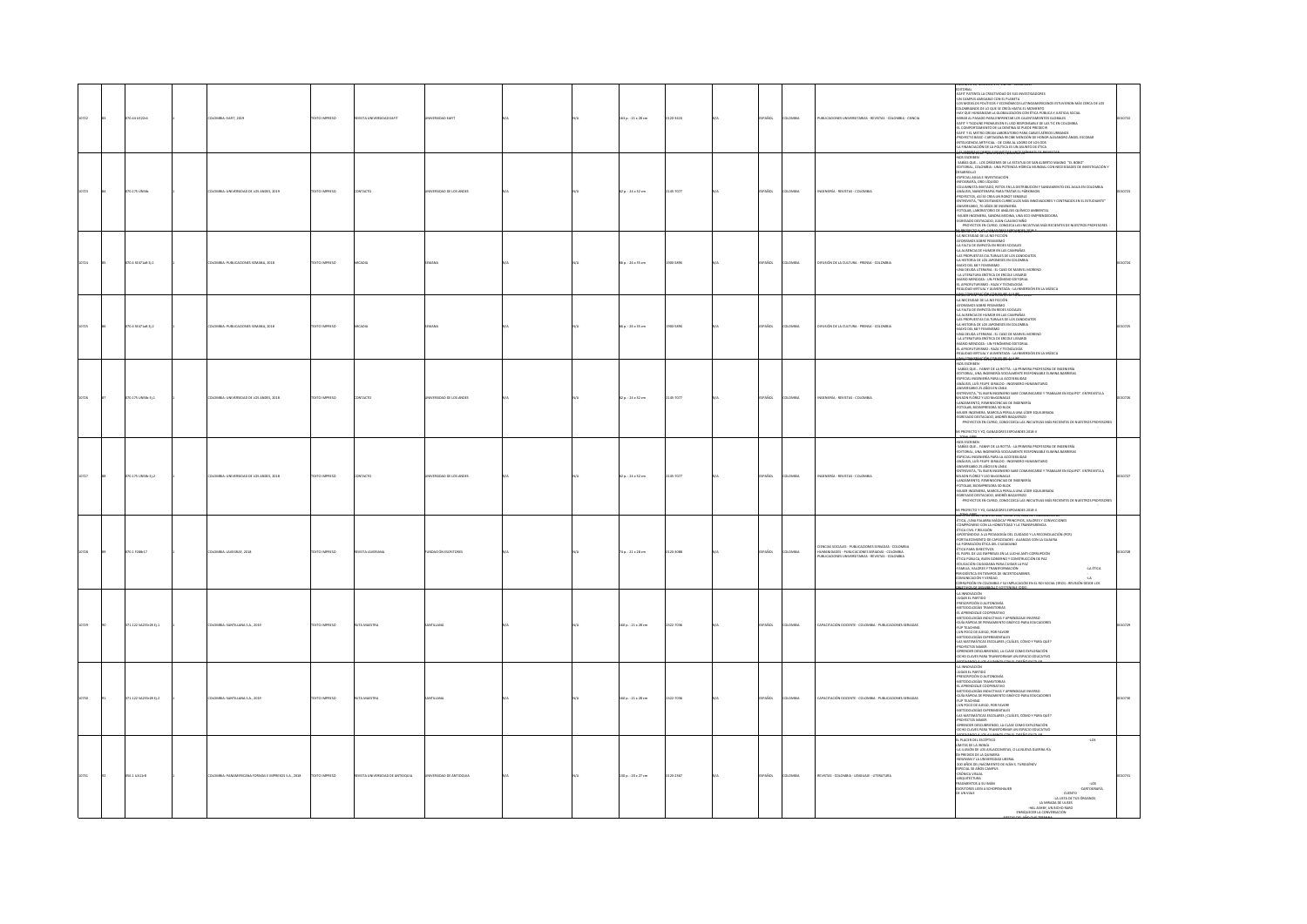|  | 9.13005 F137r D.1   | <b>ILOMBIA: PRINTER COLOMBIANA S.A.S., 2018</b> | EXTO IMPRESO        | VISTA AERONAUTICA FUERZA AEREA<br><b>TARRANA</b> | ERZA AEREA COLOMBIANA                                              |  | 74 p. : 20 x 28 cm       | 034-6942  | SPAÑOL        | LOMBIA       | AERONÁUTICA - REVISTAS - COLOMBIA                                       | KW 29<br>T-27 TUCANO BASTIÓN DEL PODER AÉREO NACIONAL<br>OS CUNAS O EL SENTIDO DE TODAS LAS COSAS<br>el Brazo Guardián<br>Visita del comantante usaf a colombia<br>LIDERAZGO TRANSFORMADOR EN LA AMADA AZUL<br>MUJERES EN LA CABINA DEL UH-60 BLACK HAWK<br>unite in di denne del nitere<br>Destramento canno militar<br>Pecial de Transporte en Blas Galápagos<br>Tración vuelo del Ángel 20 Años<br>-MISIÓN<br><b>ADDITION</b><br><b><i><u>ATIOTALISM</u></i></b>                                                                                                                                                                                                                                                                                                                                                |  |
|--|---------------------|-------------------------------------------------|---------------------|--------------------------------------------------|--------------------------------------------------------------------|--|--------------------------|-----------|---------------|--------------|-------------------------------------------------------------------------|--------------------------------------------------------------------------------------------------------------------------------------------------------------------------------------------------------------------------------------------------------------------------------------------------------------------------------------------------------------------------------------------------------------------------------------------------------------------------------------------------------------------------------------------------------------------------------------------------------------------------------------------------------------------------------------------------------------------------------------------------------------------------------------------------------------------|--|
|  | 29.13005 F137: Ej.2 | <b>ILOMBIA: PRINTER COLOMBIANA S.A.S., 2018</b> | EXTO IMPRESO        | <b>ISTA AERONAUTICA FUERZA AEREA</b><br>AYAIBMC  | <b>IRZA AEREA COLOMBIANA</b>                                       |  | .<br>74 p.: 20 x 28 cm   | 034-6942  | <b>SPAÑOL</b> | LOMBIA       | ERONÁUTICA - REVISTAS - COLOMBIA                                        | 27 TUCANO BASTIÓN DEL PODER AÉREO NACIONAL<br>-LOS CUNAS O EL SENTIDO DE TODAS LAS COSA<br>-EL BRAZO GUARDIÁN<br>-VISITA DEL COMANTANTE USAF A COLOMBIA<br>-LIDERAZGO TRANSFORMADOR EN LA AMADA AZUL<br>-MUJERES EN LA CABINA DEL UH-60 BLACK HAWK<br>ADIESTRAMIENTO CANINO MILITAR<br>-MISIÓN<br>ECIAL DE TRANSPORTE EN ISLAS GALÁPAGOS<br>-GALARDÓN<br>FRACIÓN VUELO DEL ÁNGEL 20 AÑOS                                                                                                                                                                                                                                                                                                                                                                                                                           |  |
|  | 70.1 P979h13 Ej.1   | LOMBIA: JAVEGRAF, 2029                          | <b>XTO IMPRESO</b>  | Y EN LA JAVERIANA                                | TIFICIA UNIVERSIDAD JAVERIANA                                      |  | $27a. : 22 \times 28$ cm | 121-6023  | SPAÑOL        | LOMBIA       | PUBLICACIONES UNIVERSITARIAS - REVISTAS - COLOMBIA                      | <b>CIRAM</b><br>ORBU J3 SWA<br>VERDAD, JUSTICIA Y MEMORIA PARA LAS VÍCTIMAS<br>INVESTIGAR PUI, NUEVA PLATAFORMA PARA LOS PROYECTOS DE INVESTIGACIÓN<br>INVESTIGACIÓN CON CREATIVIDAD<br>"SOMOS UNA SOCIEDAD QUE SE HA DESTRUIDO A SÍ MISMA"<br>- SAMAS UNA SOCIEDAD QUE SE VIA DESTRUIDO A SÍ MEGMA"<br>ROMATALINEADO UN SUEÑO JUSTO -<br>MEMORIAS DE LOS SO AÑOS DE STUDOS LITERARIOS EN LA JAVERIANA<br>TEKLIONEMOS EL CLAMOR DE LA TREBAN"<br>FERILIO GENHO A LOS PERICOSTAS<br>VOLENCA C<br>COMO SOBREVIVO LA MEIA A TAN                                                                                                                                                                                                                                                                                       |  |
|  | 070.1 P979h13 tj.2  | LOMBIA: JAVEGRAF, 2019                          | EXTO IMPRESO        | <b>IDY EN LA JAVERIANA</b>                       | TIFICIA UNIVERSIDAD JAVERIANA                                      |  | 27 p. : 22 x 28 cm       | 0121-6023 | SPAÑOL        | LOMBIA       | PUBLICACIONES UNIVERSITARIAS - REVISTAS - COLOMBIA                      | JIMMIO<br>(VEEDAG), JUSTICA Y MEMORIA PARA LAS VÍCTIMAS<br>RERDAG), JUSTICA Y MEMORIA PARA LOS PROTECTOS DE INVESTIGACIÓN<br>RIVESTIGACIÓN CON CREATIVIDAD<br>====== PYERPAID QUE SE HA DESTRUIDO A SÍ MISMA"<br>====== PYERPAID QUE SE HA DE<br>restruyendo un sueño justo<br>Imorias de los so años de estudios literarios en la javeriana.<br>"ESCUCHEMOS EL CLAMOR DE LA TIERRA"<br>IROD GERADO ARANGO, S.I., EL PRIMERO EN COLOMBIA CON CERTIFICACIÓN EDGE<br><b>SLENCIA CONTRA LOS PERIODISTAS</b><br>.<br><del>10/2011/100243134 12MD155740152 100</del>                                                                                                                                                                                                                                                    |  |
|  | 20.1 7288-18 01.1   | LOMBIA: JAVEGRAF, 2029                          | <b>EXTO IMPRESO</b> | VISTA JAVERIANA                                  | NOACIÓN ESCRITORES                                                 |  | 68 p. : 21 x 28 cm       | 120-3088  | SPAÑOL        | LOMBIA       | PUBLICACIONES UNIVERSITARIAS - REVISTAS - COLOMBIA                      | EDITORIAL SALUD : EL RETO DE AMPLIAR LA MIRADA<br>IMPROMSO HUMANO CON LA SALUD<br>ANOTECNOLOGÍA PARA EL CORAZÓN<br>ISEÑO PARA SONRISAS SANAS<br>HISTORIA CLÍNICA ELECTRÓNICA ÚNICA : UNA LEY QUE SALVARÁ VIDAS<br>INSTIGACIÓN Y DESARROLLO FARMACÉUTICO : UNA OPORTUNIDAD PARA LOS PACIENTES Y PAÍS<br>NVESTIGAGON Y DESANDILLO FAMALCEUTICO : UNA CIPORTUNIDAD PARA<br>UZESTIA HISTORIA PRODUCTOS PARA EL BIENESTAR<br>UZESTIA HISTORIA PRODUCTOS PARA EL BIENESTAR<br>EN MONOS UN MINUTO LA SAULD MINITAL EN LOS MATRIMONIOS DE HOY<br>ÓUENES Q                                                                                                                                                                                                                                                                  |  |
|  | $70.1$ F288-18 tj.2 | LOMBIA: JAVEGRAF, 2019                          | EXTO IMPRESO        | VISTA JAVERIANA                                  | NOACIÓN ESCRITORES                                                 |  | 68 p.: 21 x 28 cm        | 120-3088  | PAÑOL         | LOMBIA       | PUBLICACIONES UNIVERSITARIAS - REVISTAS - COLOMBIA                      | <del>AVE DE SENTROGIA AMBIENT UNIONES SURONES</del><br>SITORIAL SALUO : EL RETO DE AMPLIAR LA MIRAD<br>ATOMAN, ANGAN ALENAKO GON LA SALUKI<br>ANGPIENNISO HUMANO CON LA SALUKI<br>KINDI MANA SONINSAS SANAS<br>SEÑO PARA SONINSAS SANAS<br>1 HISTORIA CLÍNICA ELECTRÓNICA ÚNICA : UNA LEY QUE SALVARÁ VIDAS<br>-INVESTIGACIÓN Y DESARROLLO FARMACÉUTICO : UNA OPORTUNIDAD PARA LOS PACIENTES Y PAÍS<br>-EXPERIENCIAS MULTEEREGORALES<br>-NUESTRA HISTORIA PRODUCTOS PARA EL BIENESTAR<br>OÉMONOS UN MINUTO LA SALUD MENTAL EN LOS MATRIMONIOS DE HOY<br>SALUD, TERRITORIO Y DIVERSIDAD<br>VENES QUE ESTÁN CAMBIANDO EL MUNDO                                                                                                                                                                                       |  |
|  | 56.1 UNSBn          | <b>ILOMBIA: PUBLICACIONES SEMANA 2019</b>       | <b>DZERNI OTXIT</b> | NOTA UNIANOINA                                   | INTRSIDAD DE LOS ANDES                                             |  | 72a.:22x27cm             | 0124-1105 | SPAÑOL        | LOMBIA       | NIVERSIDAD DE LOS ANDES - PUBLICACIONES SERIADAS - COLOMBIA             | n <mark>camal Sayabried: 2019*</mark><br>-8 años, 8 preguntas<br>- una año de celebración<br>CARMINA BURANA", UNA RETADORA BIENVENDA AL FUTURO<br>CODS, CENTRO PARA UN MUNDO SOSTENBLE<br>"JOVENES, SI NO SE INVOLUCIAN, SE MERECEN A SUS LÍDERES" : JOE BIDEN<br>LA TRÍADA : EDUCACIÓN DE LATINOAMÉRICA PARA EL MUNDO<br>L CONOCIMIENTO ES LA LLAVE DEL PROGRESO" : SILVIA RESTREPO<br><b>TENTES: HECHO EN UNIANDES</b><br>"EL RIESGO MAYOR ES NO HACER NADA" : REFLEXIÓN CURRICULAR<br>-TE RESOL MANDE IS NO HACER MANY. IRIUNION CLIRISILIJAR<br>- SETE DECANA DE TRANSFORMACIONES DE LEGNONIA<br>- SETE DECANA DE TRANSFORMACIONES DE REGIONAREA DES ESDE CARRE<br>- TSIÉNTANSE ORDULIDOS DE SU UNIVERSIDAD, MENSARE A LOS                                                                                     |  |
|  | 0.1 P979h14 tj.1    | <b>ILOMBIA: JAVEGRAF, 2019</b>                  | XTO IMPRESO         | <b>Y EN LA JAVERIAN</b>                          | TIFICIA UNIVERSIDAD JAVERIANA                                      |  | 27 p. : 22 x 28 cm       | 121-6023  | AÑOL          | owax         | UBLICACIONES UNIVERSITABLAS - REVISTAS - COLOMBIA                       | MARIC<br>STICLE CONVINTACIA Y RECONCILI ACIÓN<br>USTICA, COMVINANA Y RECONCILACIÓN (* 1011)<br>A HYGHAMA COMOLIA SU PRIM COMVILLE, CACIA DE CUELUS (* 1011)<br>PREDIMENTA COMOLIA SU PRIM COMVILLE, CÁNCIA DE CUELUS<br>PREDIMENTA PARA LA CRACIÓN Y LA MYGEORIA COM COMO COM UNITORIO<br>E<br>structiva del sueño<br>Inversación de expertos en Torno al Fracking<br>OS ESTUDIANTES DE CIENCIAS SOCIALES LE APUESTAN A LA INTERDISCIPLINARIEDAD<br>ORDEN UNIVERSIDAD JAVERIANA A LAS PROFESORAS ÁNGELA CALVO Y ANA MILENA YOSHIOKA.<br>JÓVENES RURALES Y URBANOS CONSTRUYEN PAZ TERRITORIAL<br>*********************                                                                                                                                                                                              |  |
|  | 070.1 P979h14 tj.2  | ILOMBIA: JAVEGRAF, 2019                         | DZERNI OTX3T        | HOY EN LA JAVERIANA                              | TIFICIA UNIVERSIDAD JAVERIANA                                      |  | 27 p.: 22 x 28 cm        | 0121-6023 | SPAÑOL        | <b>LOMBA</b> | PUBLICACIONES UNIVERSITARIAS - REVISTAS - COLOMBIA                      | SUMARIO<br>-JUSTICIA, CONVIVENCIA Y RECONCILILACIÓN<br>-LA JAVERIANA CONSOLIDA SU PROPUESTA ACADÉMICA EN LA MODALIDAD VIRTUAL<br>-CITOROT, INTELIGENCIA ARTIFICIAL CONTRA EL CÁNCER DE CUELLO UTERINO<br>-PREGUNTAS PARA LA CREACIÓN Y LA INVESTIGACIÓN-CREACIÓN<br>-INSTITUTO PENSAR REALIZA JORNADAS SOBRE TRANSICIONES POLÍTICAS<br>-SEMANA JAVERIANA 2019, AUDAZ EN TODAS LAS DISCIPLINAS<br>PATENTE DE INVENCIÓN PARA DISPOSITIVO DE AVANCE MANDIBULAR QUE TRATA LA APNEA<br>OBSTRUCTIVA DEL SUEÑO<br>CONVERSACIÓN DE EXPERTOS EN TORNO AL FRACKING<br>CANTINAMENTA DE LO PORTOJ AT TOMOVO NE POMBARO<br>LOS ESTUDIANTES DE OENCIAS SOCIALES LE APUESTAN A LA INTERIDISCIPLINARIEDAD<br>ORDEN UNIVERSIDAD JAVERIANA A LAS PROFESORAS ÁNGELA CALVO Y ANA MILENA YOSHIOKA.<br>JÓVENES RURALES Y<br>407073007001 |  |
|  | 8.805 AS816u Ej.1   | LOMBIA: ASEUC, 2019                             | OZSRRA OTX          | NILBROS DE COLOMBIA                              | <b>COLLECTION</b> OF FOSTORIALES LINIAEBS/TABLE OF<br>MBIA (ASEUC) |  | 168 p. : 22 x 28 cm      | 657-8848  | AÑOL          |              | PUBLICACIONES UNIVERSITARIAS - REVISTAS<br>CACIÓN SUPERIOR - COLOMBIA   | $-105$<br>MAS DE INDEXACIÓN. ALCANCES Y LIMITACIONES DE LA POLÍTICA DE PUBLINDEX<br>DIGION DE REVISTAS PUBLINDEX : LAS PARADOJAS DE UN SISTEMA QUE DEV<br>NOCIMENTO PROGUCIDO LOCALMENTE<br>IN Y EDICIÓN UNIVERSITABIA S AÑOS DE CRECIMENTO<br>IN Y EDICIÓN UNIVERSITABIA S AÑOS DE CRECIMENTO<br>HOUSE 26 AND 26 UNION                                                                                                                                                                                                                                                                                                                                                                                                                                                                                            |  |
|  | 78.805 AS816u Ej.2  | <b>ILOMBIA: ASEUC, 2019</b>                     | DZERNI OTX3T        | UNILISIOS DE COLOMBIA                            | SOCIACIÓN DE EDITORIALES UNIVERSITARIA DE<br>(JUSSA) AIRMOJ        |  | 168 p.: 22 x 28 cm       | 1657-8848 | PAÑOL         | OMBIA        | PUBLICACIONES UNIVERSITARIAS - REVISTAS<br>DUCACIÓN SUPERIOR - COLOMBIA | $-1.05$<br>NTENIDO<br>TMAS DE INDEXACIÓN, ALCANCES Y LIMITACIONES DE LA POLÍTICA DE PUBLINDEX<br>-EL SISTEMA COLOMBIANO DE<br>DICIÓN DE REVISTAS PUBLINDEX : LAS PARADOIAS DE UN SISTEMA QUE DEVALÚA EL<br>NOCIMENTO PRODUCIDO LOCALMENTE<br>-CALIDAD E INDEXACIÓN DE PUBLICACIONES PERIÓDICAS<br>ANY EDICIÓN UNIVERSITARIA S AÑOS DE CRECIMENTO<br>HOUGANYES DE LINIVERSITARIA S AÑOS DE CRECIMENTO                                                                                                                                                                                                                                                                                                                                                                                                               |  |
|  | 0.175 M668m         | <b>ILOMBIA: JL IMPRESORES S.A.S., 2016</b>      | EXTO IMPRESO        | ÓN MINUTO                                        | ORACIÓN EDUCATIVA MINUTO DE DIOS                                   |  | 66 p. : 21 x 28 cm       | 794-6980  | PAÑOL         | LOMBIA       | UBLICACIONES UNIVERSITABLAS - REVISTAS - COLOMBIA                       | ISTORIA CON FUTURO 60 AÑOS<br><b>EDITORIAL</b><br><b>IRECCIÓN EJECUTIVA</b><br>NVITADOS ESPECIALES<br><b>STORAL</b><br>ASTORAL<br>DLOGIO EL MINUTO DE DIOS 60 AÑOS<br>DOPERATIVO MINUTO DE DIOS<br>TENEO JUAN EUDES<br>DGARES INFANTILES<br>MNASIO CAMPESTRE SAN RAFAEL<br>STITUTO TÉCNICO RAFAEL GARCÍA HERREROS<br>ANASIO MODERNO SANTA BÁRBARA<br>$4.05\,$ en $2.0\,$<br>m                                                                                                                                                                                                                                                                                                                                                                                                                                      |  |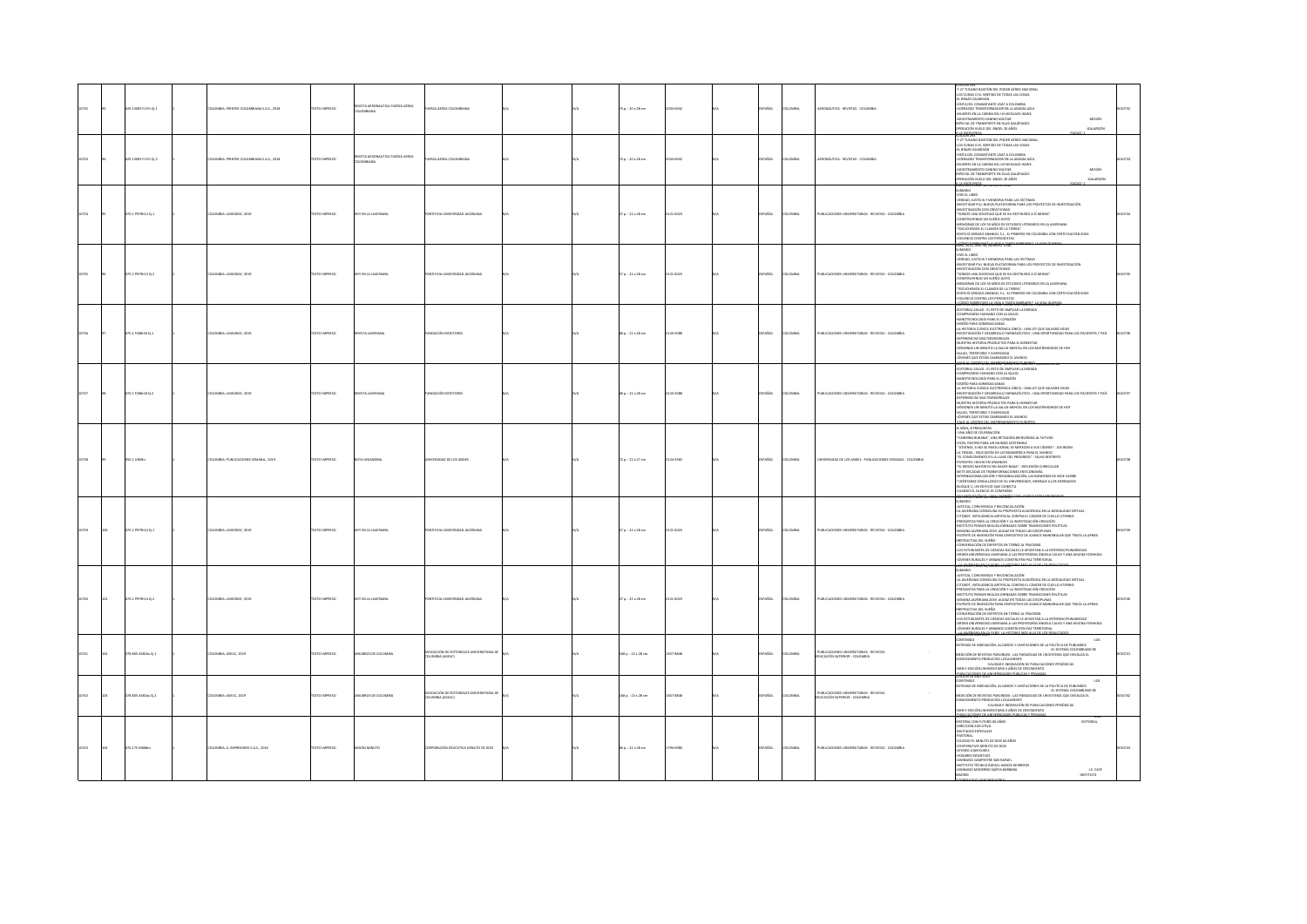|  | 96.05 C659r4         | LOMBIA: COMITÉ OLIMPICO COLOMBIANO, 2018         | XTO IMPRESO        | VISTA OLÍMPICA                          | MITÉ OLÍMPICO CO                  |  | 120 p.: 16 x 24 cm     | 027-2383 | AÑDL         | OMBIA          | EPORTES - COLOMBIA - PUBLICACIONES SERIADAS                         | EDIDION NUMERID 39, MARCU - ABRIL 2018<br>- CELCMINIA : POR OTRO PASO HADA SU CREDIMENTO<br>- AMERILIN 2010 Y SANTIAGO 2014 : GRANDES PARA COLOMBIA<br>- CASA COLOMBIA : UN RINCÔN DE LA PATRIA EN COCHABAMIA<br>EL BOWLING ES LA VIDA DE MARÍA JOSÉ RODRÍGUEZ<br>BARRANQUILLA 2018 : YA SE SIENTE EL EMBRUJO<br>AUGIDO MUNDIAL EN RUSIA<br>EL MINISTERIO DEL DEPORTE : EL SUEÑO HECHO DERECHO PARA LOS COLOMBIANOS<br>COLOMBIA : UN PAÍS DE PRODUCCIÓN PERPETUA PARA EL CICLISMO<br>- EDUCACIÓN OLÍMPICA EN VALORES<br>- APUESTAS  FONDOS TRASHUMANCIA  VIOLENCIA  DISCRIMINACIÓN<br>EL SISTEMA NACIONAL ESTUDIANTIL<br>CONTRADICOS                                                                                             |        |
|--|----------------------|--------------------------------------------------|--------------------|-----------------------------------------|-----------------------------------|--|------------------------|----------|--------------|----------------|---------------------------------------------------------------------|----------------------------------------------------------------------------------------------------------------------------------------------------------------------------------------------------------------------------------------------------------------------------------------------------------------------------------------------------------------------------------------------------------------------------------------------------------------------------------------------------------------------------------------------------------------------------------------------------------------------------------------------------------------------------------------------------------------------------------|--------|
|  | 10.7 097410          | CARLA-PUBLICACIONES SEMANA 2018                  | CONSIGN CITY       | ana rourarión                           | <b>BUCADONES SEMANA</b>           |  | 82 o. : 20 x 27 cm     | natan    | SPAÑOL       | <b>CARDIA</b>  | DUCACIÓN - COLOMBIA - PUBLICACIONES SERIADAS                        | TORIAL<br>DREVES<br>-REALIDAD VIRTUAL Y AUMENTADA<br>-UN AÑO SIN PRUEBAS SABER<br><b>OUMPIADAS MATEMÁTICAS</b><br>MONEY WASSERAND<br><b>JPDOR IPSTAS DE LOS CANDIDATOS</b><br>SITUACIÓN DE LA CIENCIA EN COLOMBIA<br>-SITUACIÓN DE LA CIENCIA EN COLOMBIA<br>-RECOMMAS EN OTROS PAÍSES<br>-DE CERO A SIEMPRE<br>-DESAFÍOS DE BÁSICA Y MEDIA<br>-RECOS PARA EL NUEVO GOBIERNO<br>-LQUÉ VIENE PARA TÉCNICOS Y TECNÓLOGOS?<br>-NAIET LA EDUCACIÓN<br>-NAIETTAPS<br>-PADRES<br>-EL NOBEL DE LOS<br>MAESTROS<br>-LA RURALIDAD EN LAS                                                                                                                                                                                                  |        |
|  | 0.7 P974s11          | LOMBIA: PUBLICACIONES SEN<br>NA, 201             |                    |                                         | BLICACIONES SEMAN                 |  | 2 p.: 20 x 27 cm       |          |              | MOV            | DUCACIÓN - COLOMBIA - PUBLICACIONES SERIADAS                        | <b>CONTRA</b><br><b>EDITORIAL</b><br>LOITUUS<br>BELVIS<br>-BEALIDAD VIRTUAL Y AUMENTADA<br>-UN AÑO SIN PRUEBAS SABER<br>-OLIMPIADAS MATEMÁTICAS<br>-DUMPARAS MATEMATICAS<br>-MOISÉS WASSERMANN<br>-PROPUESTAS DE LOS CANDIDATOS<br>-SITUACIÓN DE LA CIENCIA EN COLOMI<br>REFORMAS EN OTROS PAÍSES<br>-DE CERO A SIEMPRE<br>OESAFÍOS DE BÁSICA Y MEDIA<br>RETOS PARA EL NUEVO GOBIERNO<br>-EQUÉ VIENE PARA TÉCNICOS Y TECNÓLOGOS?<br>ANTE LA EDUCACIÓN<br>-PADRES<br>-EL NOBEL DE LOS<br>arcrans<br>A 4 YEAR DAY ON LAST                                                                                                                                                                                                          |        |
|  | $1.1$ M194m $t$ j. 1 | OMBIA: PANAMERICANA FORMAS E IMPRESOS SAS, 2018  | DZERRINI OTI       | STERIO EDUCACIÓN & PEDAGOGÍA            | <b>STA INTERNACIONAL MAGE</b>     |  | 4 p.: 22 x 28 cm       | 122-4053 | AÑDL         | <b>MBIA</b>    | EDUCACIÓN - REVISTAS - COLOMBIA<br>DAGOGÍA - REVISTAS - COLOMBIA    | CARTELERA<br>AGENDA<br>-EDITORIAL<br>-ENTREVISTA CON MARIPAZ JARAMILLO<br>-<br>-RELACIONES ENTRE EL ARTE Y LA CREATIVIDAD CIENTÍFICA<br>- OE LA ARQUITECTURA, LA PINTURA Y LA FILOSOFÍA<br>-LOS CÓDIGOS DEL CUERPO EN EL TERRITORIO ANCESTRAL MHUYSQA<br>-<br>NOCES Y CUERPOS DE LA COMUNIDAD Y SUS INVESTIGADORES<br>-LA EDUCACIÓN ARTÍSTICA PARA LA PAZ<br>-INNOVACIÓN PEDAGÓGICA COMO ESTÉTICA DE LA EXISTENCIA<br>"HINDHAMA PANNAMAMA TAHRID DE LO SENSIBLE<br>FA CARTA DE LEIDY, UN REPARTO DE LO SENSIBLE<br>FOLCLÓRICA Y SUS CONSTRUCCIONES ESENCIALES<br>NARRATIVAS DEL CINE PARA UNA ENSEÑANZA ARTÍSTICA<br>-LA DANZA<br>-ARTE, ARTETERAPIA Y EDUCACIÓN ARTÍSTICA<br>-PORTADA<br>-ENTREVISTA CON                        |        |
|  | 1.1 M194m EL2        | LOMBIA: PANAMERICANA FORMAS E IMPRESOS SAS. 2018 | CO BARRESO         | <b>SKTFBO FDUCACIÓN &amp; PEDAGOGÍA</b> | <b>FTA INTERNATIONAL</b>          |  | 14 p. : 22 x 28 cm     | 022-4053 | <b>PAROL</b> | <b>CAASU</b>   | FOUCACIÓN - REVISTAS - COLOMBIA<br>DAGOGÍA - REVISTAS - COLOMBI     | CARTELERA<br>AGENDA<br>EDITORIAL<br>ENTREVISTA CON MARIPAZ JARAMILLO<br>-ENTREVISTA CON MARIZAZ JARAMINAK<br>-RELACIONES ENTRE EL ARTE Y LA CREATIVIDAD CIENTÍFICA<br>-DE LA ARQUITECTURA, LA PINTURA Y LA FILOSOFÍA<br>-LOS CÓDIGOS DEL CUERPO EN EL TERRITORIO ANCESTRAL MHUYSQA<br>4 OS CÓDIGOS DEL CUERPO EN EL TERRITORIO ANCESTRA IMPUIS<br>AVOCES Y CUERPOS DE LA COMUNIDAD Y SUS INVESTIGADORES<br>AVOCES Y CUERPOS DE LA COMUNIDAD Y SUS INVESTIGADORES<br>ARMOVACIÓN PERMOÓGICA COMO ESTÉTICA DE LA EXISTENCIA<br>ARAB<br>-LA DANZA<br>-ARTE, ARTETERAPIA Y EDUCACIÓN ARTÍSTICA<br>-PORTADA<br>-ENTREVISTA CON<br><b>OURZEWAYA 30</b><br><b>ACONTACTACIÓN</b>                                                          |        |
|  | 00.1 P979h15 Ej.1    | LOMBIA: JAVEGRAF, 2018                           | EXTO IMPRESO       | <b>OY EN LA JAVERIAN</b>                | TIFICIA UNIVERSIDAD JAVERIANA     |  | 7 p. : 21 x 28 cm      | 121-6023 | AÑOL         | OMBV           | UBLICACIONES UNIVERSITARIAS - REVISTAS - COLOMBIA                   | ABRIL ZAUSI, NOMERO ISSO, ANO 57<br>-DE LA MEMORIA AL PROGRESO<br>-JAVERIANOS CONSTRUYERON VEHÍCULO PARA LA NASA<br>-CREATIVIDAD APUCADA A LOS PROCESOS DE INVESTIGACIÓN<br>-UN RECONOCIMIENTO A LA CREACIÓN ARTÍSTICA<br>- INVERSIANCE BENEFICIADOS CON BECAS DE FULBRIGHT COLOMBIA<br>- IAVERSARIOS BENEFICIADOS CON BECAS DE FULBRIGHT COLOMBIA<br>UNA COLECCIÓN DE MÚSICA CONSTRUIDA POR CUATRO DÉCADAS<br>EL PERIODISMO EN ESENCIA ES UN CONTRAPODER<br>OBSERVATORIO FISCAL : LA ECONOMÍA DEL PAÍS AL ALCANCE DE TODOS<br>A ESPIRITUAUDAD KINACIANA : EJE CLAVE EN LA FORMACIÓN INTEGRAL DE LOS ADMINISTR                                                                                                                   |        |
|  | 70.1 P979h15 D.2     | COMILA-MAPGRAE 2018                              | <b>YTO IMPERSO</b> | <b>V FN I A ISVERIAN</b>                | <b>TECH UNIVERSIDAD IAMERIANA</b> |  | $70.121 \times 28$ cm. | 21-6023  | PAÑOL        | was            | THE ICACIONES ENSURESTABLES . BEVISTAS . COLOMBIA                   | ng sang namung tite, ng 659<br>OE LA MEMORIA AL PROGRESO<br>AVERIANOS CONSTRUYERON VEHÍCULO PARA LA NASA<br>VANDADING ANGELIA ALES PROCESOS DE INVESTIGACIÓN<br>-UN RECONOCIMIENTO A LA CREACIÓN ARTÍSTICA<br>- JAVERIANOS BENEFICIADOS CON BECAS DE FULBRIGHT COLOMBIA<br>- AMPERAGOS INFRIEMADOS CORMIECORES DE FULBRICATE CADAMINA<br>4 AMPERAMOS HABLARON SOBRE CORRUPOLÓN EN EL SECTOR PRIVADO<br>4 IMPLEMENTO DE MÚSICA CONSTRUIRA POR CUARTO DÉCADAS<br>4 A FERDODOMO EN EMONCAL ES UN CONTRAPODER<br>4 A ESP<br>isa dai ási ai inva sint nei consul tomo il ibíraco y consul tomo<br>ICIÓN NÚMERO 271, ABRIL 2018                                                                                                        |        |
|  | 71.4 SA163b Ej.1     | ILOMBIA: SALESIANA DEL NIÑO JESUS, 2018          | EXTO IMPRESO       | <b>BOLETÍN SALESIANI</b>                | MILIA SALESIANA                   |  | 12 p.: 17 x 24 cm      | 23-6733  | <b>PAÑOL</b> | LOMBIA         | DRENTACIÓN VOCACIONAL - EDUCACIÓN SECUNDARI<br>BUCACIONES SERIADAS  | EDITION NORTH CALL MIRE AND<br>4 CHARACH CARR (1997)<br>4 CHARACH DE MARINA VIOLAGIN DE LA KRISTA<br>4 CHARACH DINA HEMAGA VIOLAGIN DE LA KRISTA<br>6 CHARACH DINA HEMAGA COLORINA EL CHARACH CONSAGRADA<br>4 CHARACH DE MARINA COLORINANA CO<br>-LA VOCACIÓN LAICAL LA MANERA DE VIVIR EL EVANGELIO EN LAS REALIDADES COTIDIANAS DE LA VIDA<br>-TRES CONSEIOS DEL PAPA FRANCISCO PARA DESCUBRIR LA VOCACIÓN<br>VOTACIÓN DOCENTE<br>ORENTACIÓN VOCACIONAL : PROGRAMA DE ACOMPAÑAMIENTO INSTITUTO SALESIANO SAN JUAN<br>BOSCO (CÚCUTA)<br>"ACOMPAÑAR A LOS HUOS A ESCUCHAR SU PROPIA VOZ INTERIOR"<br>COMPAÑAMIENTO VOCACIONAL UNA TAREA DE TODOS<br>-ALLIMPANAMIENTO VOLALIOI<br>-MUNDO SALESIANO<br>EDICIÓN NÚMERO 271, ABRIL 3 | 010751 |
|  | 1.4 SA163b EL2       | OLOMBIA: SALESIANA DEL NIÑO JESUS. 2018          | <b>CERRINI OTX</b> | <b>CLETÍN SALESIANO</b>                 | MILIA SALESIANA                   |  | 12 p.: 17 x 24 cm      | 123-6733 | <b>PAÑOL</b> | <b>DLOMBIA</b> | ENTACIÓN VOCACIONAL - EDUCACIÓN SECUNDARIA<br>UBLICACIONES SERIADAS | -EDITORIAL<br>-"SEÑOR, DAME DE ESA AGUA"<br>EL MATRIMONIO UNA HERMOSA VOCACIÓN DE LA IGLESIA<br>-<br>CARRERAS UNIVERSITARIAS CON PROYECCIÓN<br>-{QUÉ HAGO? SIENTO INQUIETUD POR LA VIDA RELIGIOSA CONSAGRADA<br>-{ÓVENES VOLUNTARIOS COLOMBIANOS QUE CRUZAN LAS FRONTERAS<br>-LA VOCACIÓN LAICAL LA MANERA DE VIVIR EL EVANGELIO EN LAS REALIDADES COTIDANAS DE LA VIDA<br>TRES CONSEJOS DEL PAPA FRANCISCO PARA DESCUBRIR LA VOCACIÓN<br>STATION DOCENTE<br>-VOTAGON DOCINT<br>CONTRACTOR VIOLAGIONAL : PROGRAMA DE ACOMPAÑAMIENTO INSTITUTO SALESANO SAN JUAN<br>ROKOMONICA I, CO-NIGO A ESCUCHAR SU PROPIA VOZ INITERIOR"<br>- ACOMPAÑAMIENTO VOCACIONAL UNA TARIA DE TODOS<br>- ACOMPAÑAMIENTO VOCA                          | 010752 |
|  | 8.805 UE22e5 tj.1    | LOMBIA: UNIVERSIDAD EAFIT, 2018                  | XTO IMPRESO        | VITENS                                  |                                   |  | 182 p. : 16 x 24 cm    | 124-3624 | PAÑOL        | <b>DLOMBIA</b> | DUCACIÓN SUPERIOR - PUBLICACIONES SERIADAS                          | EN BUSCA DE LA CIUDAD SOSTENIBLE<br>SAN MODERN LIDER Y VISIONARIO PARTIÓ HACIA SU ÚLTIMO VIAJE<br>4. LEAPTÁN, LIDER Y VISIONARIO PARTIÓ HACIA SU ÚLTIMO VIAJE<br>4.NORÍ, LABORATORIO DE LA CIENCIA Y PAZ<br>AMERI, LADEMATION DE LA CIENCIA Y PAZ<br>4 MA AMERINA DE MERCIO DE SU ARADIO Y ROY LO PROMUNYE : ES RECESARO AMAR AL ENEMEGO<br>4 MA OMERINA DE LA MERCIO FORTENTAL ARADIENTARIA<br>4 MA PART CHA ARADIO FERRENTAL MONTENERAL MONTENER<br>ALCALDES DE AMÉRICA LATINA Y EL CARIBE DIALOGARON EN TORNO A AVANCES Y RETOS DE LAS                                                                                                                                                                                        |        |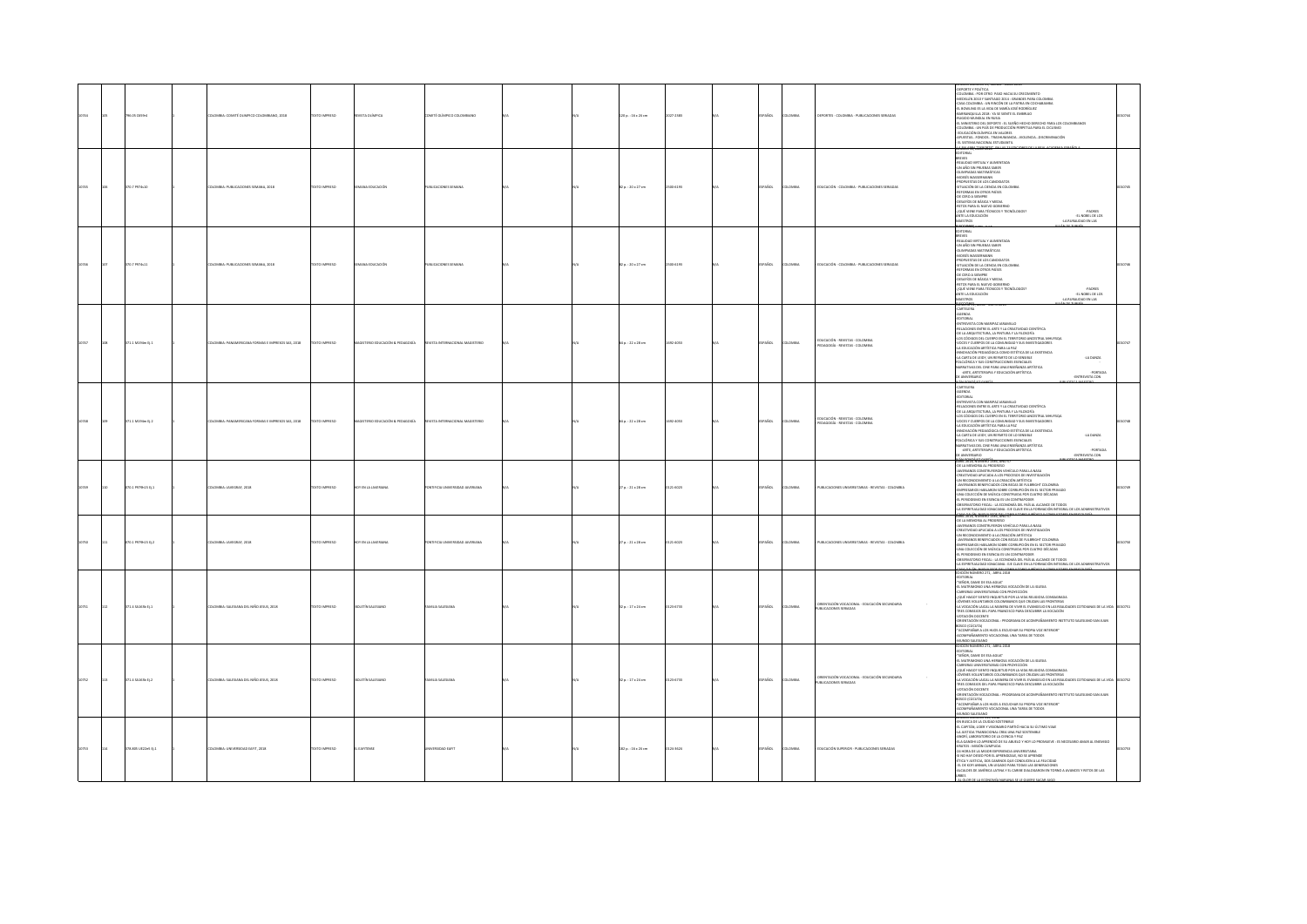|  | 78.805 UE22e5 Ej.2 | LOMBIA: UNIVERSIDAD EAFIT, 2018          | <b>DZERRAI OTX31</b> | EAFITENSE                                                       |                                                                                    |                                                                                            |                                               | 182 p.: 16 x 24 cm  | 24-3624 | <b>AÑOL</b> | LOMBIA       | DUCACIÓN SUPERIOR - PUBLICACIONES SERIADAS                                 | IN BUSCA DE LA CIUDAD SOSTENIBLE<br>CAPITÁN, LIDER Y VISIONARIO PARTIÓ HACIA SU ÚLTIMO VIAJE<br>JUSTICIA TRANSICIONAL CREA UNA PAZ SOSTENIBLE<br>MORÍ, LABORATORIO DE LA CIENCIA Y PAZ<br>ELA GANDHI LO APRENDIÓ DE SU ABUELO Y HOY LO PROMUEVE : ES NECESARIO AMAR AL ENEMIGO<br>KRATOS: MISIÓN CUMPLIDA<br>HORA DE LA MEJOR EXPERIENCIA UNIVERSITARIA<br>II NO HAY DESED POR EL APRENIDEZAJE, NO SE APRENDE<br>TITOR Y JUSTICAR, DOS ENARROS QUE CONDUCEN A LA FELIDIDAD<br>EL DE KOFI ANNAN, UN LEGADO PARA TODAS LAS GENERACIONES<br>N.CALDES DE AMÉRICA LATINA Y EL CARIBE DIALOGARION EN TOR                                                                                                                                                                                                                                                                                                       |  |
|--|--------------------|------------------------------------------|----------------------|-----------------------------------------------------------------|------------------------------------------------------------------------------------|--------------------------------------------------------------------------------------------|-----------------------------------------------|---------------------|---------|-------------|--------------|----------------------------------------------------------------------------|----------------------------------------------------------------------------------------------------------------------------------------------------------------------------------------------------------------------------------------------------------------------------------------------------------------------------------------------------------------------------------------------------------------------------------------------------------------------------------------------------------------------------------------------------------------------------------------------------------------------------------------------------------------------------------------------------------------------------------------------------------------------------------------------------------------------------------------------------------------------------------------------------------|--|
|  | UA11e tj.1         | LOMBIA: PUBLICACIONES VID, 2019          | <b>DESIRAIO DTX:</b> | DIOS DE LITERATURA COLOMBIANA                                   |                                                                                    |                                                                                            |                                               | 16p.: 17 × 24 cm    | 3-4412  | <b>Sm</b>   | <b>OMBIA</b> | RATURA COLOMBIANA - REVISTAS - COLOMBIA                                    | MERO 44, ENERO - JUNIO 2019<br>LOTORIAL<br>NTÍCILOS ARBITRADOS<br>NISMORANDÓN ORGÁNICA Y SOBRENATURAL EN LA CRÍTICA LITERARIA COLOMBIANA DEL SIGLO XX<br>NISMOR SE NACIÓN ORGÁNICA Y SOBRENATURAL EN LA CRÍTICA LITERARIA TOLOMBIANA ESE SIGLO XX<br>RUTOS DE MI TIERRA :<br>A CLAVE PARÓDICO-SATÍRICA : UNA LECTURA DE LO CÓMICO Y LO MARGINADO EN "UTRIA SE<br>ESTAPA", DE JOSÉ FÉLIX FUENMANOR<br>-ECTURA SOCIOCRÍTICA DE EL HOMBRE DE TALARA DE ARTURO ECHEVERRÍ MEJÍA<br>RAFAEL GUTIÉRREZ GIRARDOT : EL GIRO HACIA LOS MARXISMOS<br>BALANDÚ COMO ESPACIO SIMBÓLICO : UNA LECTURA DESDE EL MITO DEL ORIGEN<br>EROTISMO FEMENINO EN LA ANTOLOGÍA ARDORES Y FURORES. RELATOS ERÓTICOS DE ESCRITORAS<br>COLOMBIANAS<br>4.A RÚSCIJEDA DEL SENTIDO DE VIDA EN RELACIÓN CON LOS ESPACIOS EN LA OBRA LOS HOMBRES<br>RVISIBLES DE MARIO MENDOZA<br>-ALGUNOS ASPECTOS DEL TEATRO DE TEMA INDÍGENA EN COLOMBIA |  |
|  | 4.079111 IN37a     | LOMBIA: EDITORIAL INCI, 2010             | XTO IMPRESO          | <b>ERIDA</b>                                                    | <b>ITUTO NACIONAL PARA CIEGOS</b>                                                  |                                                                                            |                                               | Ap.: 21 x 27 cm     | 24-5392 | <b>SOL</b>  | owas         | ECHO SOCIAL - CIEGOS - REVISTAS - COLOMBIA                                 | O 7, NUMERO 13<br>NO 7, NOMENO 11<br>EDITORIAL<br>POLÍTICA PÚBLICA<br>RESTITUCIONAL<br>MESTITUAINA<br>ACADEMIA<br>RESTITUAINTOS LEGALES<br>RESTITUAINTOS LEGALES<br>RESTITUAINTOS LEGALES<br>.<br>TGC1854 INNE                                                                                                                                                                                                                                                                                                                                                                                                                                                                                                                                                                                                                                                                                           |  |
|  | 70.78 (019p tj.1)  | MBIA: IMPRENTA DISTRITAL, 2019           | CTO IMPRESO          | FMO A LA INVESTIGACIÓN E INCHACIÓ<br>UCATIVA EXPERIENCIAS 2018  | <b>KTITITO PARA LA INVESTIGACIÓN FOLICATIVA</b><br>EL DESARROLLO PEDAGÓGICO - IDEP | .<br>FORRES ORTEGA, DIANA CONTANZA ; SEVA.<br>FÁEZ, ANYIE PAOLA.                           | SECRETARÍA DE EDUCACIÓN<br>DEL DISTRITO, 2019 | 176 p. : 16 x 23 cm | 781X    | ÑO.         |              | INVESTIGACIONES - PREMIOS - COLOMBIA                                       | AN LAMA RODUNCON<br>LEGION RICHIONAL LOY COLOMBIANO DE PAZ<br>LEGION RICHIONAL - UNA ETHATECA FENDACION DE COLOMIA PARA LA FINIEÑANZA DE SABERES<br>VOÍGINAS DE LA ESCUELA - UNO E DE LAS CENZAS GRACAS A SU INFELIGENCIA RESIUENTE<br>VOÍ<br><br>ROYECTO SIMONU UNA EXPERIENCIA PARA APRENDER A SER CIUDADANO DEL MUNDO<br>RTEGORÍA INVESTIGACIÓN<br>TO NO SABÍA QUE DON MIGUEL SABÍA TANTO. SABERES ETNOBOTÁNICOS AFROCOLOMBIANOS EN LA<br>LASE DE CIENCIAS NATURALES<br>LANS DE CIENUAS MATUMAES<br>INCIDENCIA DE ESTRATEGIAS PARA EL DESARROLLO DE LA COMPETENCIA CIENTÍFICA - EXPLICACIÓN<br>3E FENÓMENOS EN ESTUDIANTES DE SECUNDARIA DEL COLEGIO BRASILIA USME IED DE BOGOTÁ                                                                                                                                                                                                                      |  |
|  | 00.78 019ptj.2     | <b>ILOMBIA: IMPRENTA DISTRITAL, 2019</b> | EXTO IMPRESO         | MIO A LA INVESTIGACIÓN E INOVACIÓN<br>JCATIVA EXPERIENCIAS 2018 | INSTITUTO PARA LA INVESTIGACIÓN EDUCATIVA<br>Y EL DESARROLLO PEDAGÓGICO - IDEP     | INTES OCHOA, YENNY CONSTANZA<br>TORRES ORTEGA, DIANA CONTANZA ; SILVA<br>PÁEZ, ANYIE PAOLA | DEP, 2019                                     | 176 p.: 16 x 23 cm  | 62-781X | Acc.        | <b>OMBIA</b> | AGOGÍA - INVESTIGACIONES - PREMIOS - COLOMBIA                              | -<br>HVVESTIGANDO   GESTAMOS CULTURA DE PAZÍ TIC-TAC-TEP<br>CATEGORÍA INNOVACIÓN<br>50Y MEJOR PERSONA, SOY COLOMBIANO DE PAZ<br>GADO INDÍGENA : UNA ESTRATEGIA PEDAGÓGICA DE COLONIA PARA LA ENSEÑANZA DE SABERES<br>GENAS EN LA ESCUELA<br>NOISIDAS EN LA ESCUELA<br>4.A OBRA DEL AVE FÉNIX : SURGE DE LAS CENIZAS GRACIAS A SU INTELIGENCIA RESIUENTE<br>-CLAN-DESTINO : CONSTRUYENDO Y LIDERANDO AMIGOS DE LA NATURALEZA EN EL COLEGIO RURAL EI<br>CAM Channel Currier (1990)<br>1970 - Campion Channel Channel Channel Campion, an Currowan del Munico<br>1970 - Channel Channel Channel Channel Marin Samers et indicata al Channel Channel Channel<br>1970 - Channel Channel Channel Ch<br>ISTIGANDO I GESTAMOS CULTURA DE PAZÍ TIC-TAC-TEP<br>U DE 2019, NUMERO 200 - TORRO 155. ANO DE POBLICACION 86                                                                                            |  |
|  | $0.1$ F288-19 Ej.1 | NABLE-MAPCRAF 2010                       | XTO IMPRESO          |                                                                 | nación escercien                                                                   |                                                                                            |                                               | 8p.: 21 x 28 cm     |         |             | was.         | IN CACIONES UNIVERSITABLES . BEVISTAS . COLOMBIA                           | INPORT ANN IN INVESTIGATION TO CONTROL AND A CONSULTANT IN CONTROL AND INTERFERING IN A SUBJECT AND IN INVESTIGATION TO CONTROL AND INTERFERING CONTROL AND INTERFERING CONTROL AND INTERFERING CONTROL AND INTERFERING CONTRO<br>-<br>"NUNCA ES TARDE PARA EMPRENDER"<br>EL RETO DE EDUCAR EN COLOMBIA DESDE LAS HABILIDADES SOCIO EMOCIONALES<br>OMAILM UNITED AIRCREAR ARTZEN<br>SANGRE QUE CORRE POR LAS HISTORIAS CIENTÍFICAS<br>ANOSTICA ERENTE A LOS REZOS DELLA ECREANICON LINEA                                                                                                                                                                                                                                                                                                                                                                                                                 |  |
|  | 0.4811 P979o3 EL1  | CARLL INSTRUDAD IAVERLANA 2019           | OZERNI OTX           |                                                                 | TIECH INNERSDAD IANERANA                                                           |                                                                                            |                                               | 22 p.: 23 x 30 cm   | 4715    | <b>SOL</b>  | OMBA         | VISTAS PSTUDIANTU PS., COLOMBIA - DUBUCACIONES SEBIADAS                    | membre 48, JUNIO - NUOSTO DE 2019<br>-EDITORIAL, MOMENTO HISTÓRICO DE LA CIENCIA QUE REQUIERE DECEDÍO FOCÍFICA<br>-INFORME ESPECIAL, VIRUS DE VACAS PRESENTE EN MUIERES, ACERTIDO SIN RESOLVER<br>-SALIDA DE CAMPO PALMA DE ACEITE Y SO<br><br>PAISAIES CIENTÍFICOS, EL HISTÓRICO ENGIMA DE LA ALTURA DEL SALTO DEL TEQUENDAMA<br>CREACIÓN ARTÍSTICA, MURAL EN BOSA REAFIRMA LA IDENTIDAD MUISCA<br>UELLAS MARYLUZ SE ESCRIBE CON "M" DE MAESTRA<br>NNOVACIÓN (A TU SALUD)<br>ÓVENES QUE INVESTIGAN EN BUSCA DE LOS HUEVOS DE ORO                                                                                                                                                                                                                                                                                                                                                                        |  |
|  | 0.4811 P979p3 Ej.2 | <b>UANA</b> , 2019                       | <b>CERRAN OTX</b>    |                                                                 | <b>RSDAD JAVERAN</b><br>FICIA L                                                    |                                                                                            |                                               | 2 p.: 23 × 30 cm    | 94715   | ŇCK         |              | 15TAS ESTUDIANTILES - COLOMBIA - PUBLICACIONES SERIADAS                    | DINERE QUE AVANOMINATO DE LA CAMBA DE LA COMPANYA PARA CONTENTADO<br>DINERE QUE ADNO "AGOSTO DE 2019" A FOTOGRAFÍA COLOMBIANA PARA CONTENTO.<br>DITORIAL, MOMENTO HISTÓRICO DE LA CIENCIA QUE REQUIERE DECISIÓN POLÍTICA<br>COLUMINA, MARKEN UN RIGINAL DE VALERIAN QUE REQUIRIE DESIGNON PARIDA ESTADO EN MARCEN EL EN MARCEN DE SAN EN MA<br>SELIDA EL CARDO PARIDO EN MATEINAL EN MARCEN EL ARTIFICIA EL EN MARCEN EL EN MARCEN EL EN MARCEN EL CARDO PAR<br><br>000050028456020                                                                                                                                                                                                                                                                                                                                                                                                                      |  |
|  | $71.4$ SA163b Ej.1 | MBIA: ARCA PUBLICIDAD, 2019              | XTO IMPRESO          | LETÍN SALESIAN                                                  |                                                                                    |                                                                                            |                                               | 2 p.: 17 x 24 cm    | 6733    | w.          | owa          | .<br>DRIENTACIÓN VOCACIONAL - EDUCACIÓN SECUNDARIA<br>UBUCACIONES SERIADAS | <b>RENSAJE DEL RECTOR MAYOR</b><br>AMPAGE DEL RECORD MANDE<br>2001 - MARCARE COME MANY AN MARCARE VIOLATION LA SANTEMO DE UN OTSTANO<br>2-A MARCARE COME INDIALES DE MARCARE VIOLATO DE LANA<br>4-A MARCARE CO DE TENDO SALEMANO DE LA REGIÓN DEL ARMAI<br>4-A MARCARE CO DE<br>MUNDO SALESIANO<br>OTICIAS<br>MODIA                                                                                                                                                                                                                                                                                                                                                                                                                                                                                                                                                                                      |  |
|  | 71.4 SA163b Ej.2   | LOMBIA: ARCA PUBLICIDAD, 2019            | <b>DZSRRMI OTX3</b>  | <b>ICLETÍN SALESIANO</b>                                        | MILIA SALESIANA                                                                    |                                                                                            |                                               | 12 p.: 17 x 24 cm   | 23-6733 | AÑOL        | LOMBIA       | ENTACIÓN VOCACIONAL - EDUCACIÓN SECUNDARIA<br>BUCACIONES SERIADAS          | CINTÁN ROMARRO 2745, JONIM JOURN<br>FAN HURANNOS CONO SANTOS<br>EL OPRIMONES CONO SANTOS<br>EL OPREOMENTO DE LA VIDA : UNA RUEVA VÍA PARA VERIFICAR LA SANTIDAD DE UN CRISTIANO<br>LA SANTIDAD CON ESTELO SALESIANO EN LA REGIÓN DEL ARIAR<br>EL SÍNODO SOBRE LOS JÓVENES<br>TODOS PODEMOS SER SANTOS<br>DAMAS SALESIANAS Y SANTIDAD<br>EL AKA SIEMBRA Y MEMORIA<br>AMOR QUE TRASCIENDE LO HUMANO<br>MUNDO SALESIANO<br><b>OTICIAS</b>                                                                                                                                                                                                                                                                                                                                                                                                                                                                   |  |
|  | 00.1 P979h16 Ej.1  | ILOMBIA: JAVEGRAF, 2019                  | <b>EXTO IMPRESO</b>  | Y EN LA JAVERIAN                                                | TIFICIA UNIVERSIDAD JAVERIANA                                                      |                                                                                            |                                               | 27 p. : 22 x 28 cm  | 21-6023 | <b>Scc.</b> | .cMal        | UBLICACIONES UNIVERSITABLAS - REVISTAS - COLOMBIA                          | <b>MORAL ANTIQUE</b><br>SUMARIO<br>LA MAGIA DE LA COPA<br>OS VALORES DE LA CIENCIA SON LOS MISMOS DE LA DEMOCRACIA<br>CUMBRE DE LA MISIÓN DE SABIOS<br>IT COMMER EX A MONDE DE SUGA DE COMPANYA DE MA ARCIÓN ANYAN ESTADO EN EN LA REGIÓN COMPANYA DE MA ARCIÓN COMPANYA DE MA ARCIÓN COMPANYA DE MA ENCICIÓN EN EL CONCILISTO EN CONTRA LA ENFERTA VIA FRONCIDIÓ EN EL CONCILISTO E                                                                                                                                                                                                                                                                                                                                                                                                                                                                                                                     |  |
|  | 070.1 P979h16 Ej.2 | DLOMBIA: JAVEGRAF, 2019                  | DESIRAN OTXET        | OY EN LA JAVERIANA                                              | AWAIRING GAORRIVER UNIVERSITY                                                      |                                                                                            |                                               | 27 p. : 22 x 28 cm  | 21-6023 | <b>AROL</b> | LOMBIA       | PUBLICACIONES UNIVERSITARIAS - REVISTAS - COLOMBIA                         | SIMILAR CAR AND MINIMUM LINE<br>LOW MARKET CAR LA COPA<br>- CAMBRIDGE CAR MINIMUM DE SARRADO DE LA DISPARANCIA CAR<br>- CAMBRIDGE CAR MINIÓN DE SARRO<br>- CAMBRIDGE CAR MINIMUM DE SARRO<br>- CAMBRIDGE CAR MINIMUM DE SARRO DE LA DI<br>SÍ, LEONARDO ESTABA AHÍ<br>SACRAMENTALIDAD EN LA VIDA DE LA COMUNIDAD<br>OS JAVERIANOS QUE LLEVARON EL GANGES AL CINE<br>MTM EL COLECO V.LA LIMITETIVAD                                                                                                                                                                                                                                                                                                                                                                                                                                                                                                        |  |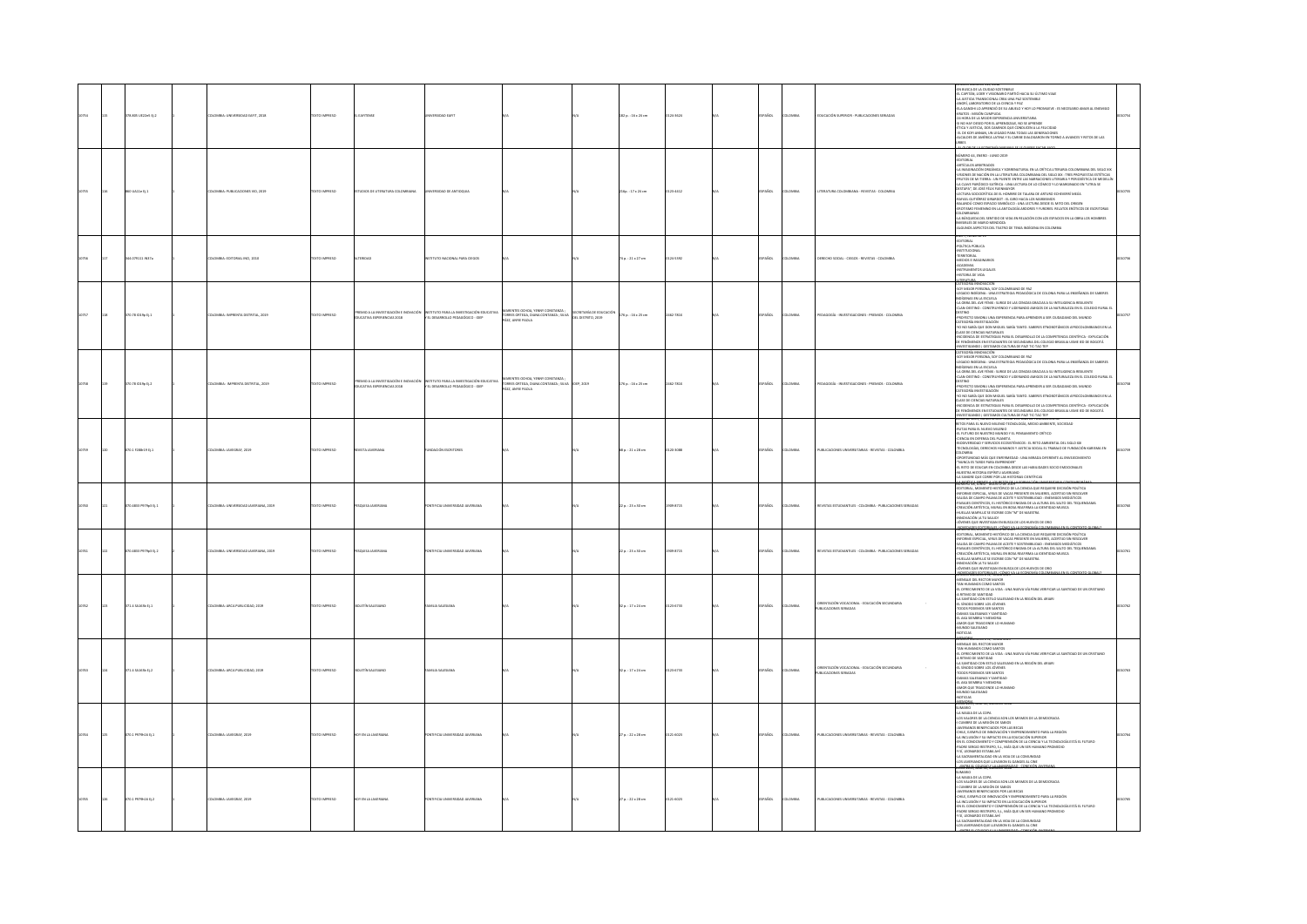|      | 070.1 F288r20 Ej.1 | LOMBIA: JAVEGRAF, 2019                                  | <b>DZSRRMI OTX3</b> | <b>ISTA JAVERIAN</b>                                                                                                                            | NDACIÓN ESCRITORI                                                             |                                       |           | 74 p.: 21 x 28 cm   | 20-3086  | AÑOL           | oway   | UBLICACIONES UNIVERSITARIAS - REVISTAS - COLOMBIA  | JO DE 2019, NÚMERO 856, TOMO 155, AÑO DE PUBLICACIÓN 86<br>NUMBER DE DES SERVITS DE LA MINISTRA Y RECONDENTENTO<br>ARRADAS DEVERSAS DE CONSERVACIÓN<br>-SEXUALIDAD Y DÉNERO : UNA CUESTIÓN IDEOLÓGICA<br>AVANCES Y RETROCESOS EN DERECHOS PARA LA COMUNIDAD LGTB EN COLOMBIA<br>A WARD THE PRESIDENT RESERVED FOR ALL CONDITIONS USE TO COLORED A UNIT IN A SUBSERVED CONDITIONAL CONDITIONAL CONDITIONS IN A SUBSERVED CONDITIONAL CONDITIONAL CONDITIONAL CONDITIONAL CONDITIONAL CONDITIONAL CONDITIONAL C                                                                                                                                                                                                                                                                                                                                                                                                                                                                                              |  |
|------|--------------------|---------------------------------------------------------|---------------------|-------------------------------------------------------------------------------------------------------------------------------------------------|-------------------------------------------------------------------------------|---------------------------------------|-----------|---------------------|----------|----------------|--------|----------------------------------------------------|------------------------------------------------------------------------------------------------------------------------------------------------------------------------------------------------------------------------------------------------------------------------------------------------------------------------------------------------------------------------------------------------------------------------------------------------------------------------------------------------------------------------------------------------------------------------------------------------------------------------------------------------------------------------------------------------------------------------------------------------------------------------------------------------------------------------------------------------------------------------------------------------------------------------------------------------------------------------------------------------------------|--|
|      | 070.1 F288-20 tj.2 | LOMBIA: JAVEGRAF, 202                                   | EXTO IMPRESO        | VISTA JAVERIAN                                                                                                                                  |                                                                               |                                       |           | 74 p. : 21 x 28 cm  | 120-3085 | PAÑOL          | owax   | UBLICACIONES UNI                                   | -ROOD WITH A WARRON DRIVING WITHOUT ANIMAL COMPANY IN CONSULTING THE CONSULTING MARK CONSULTING THE CONSULTING CONSULTING A MANAGEMENT OF THE CONSULTING A MANAGEMENT OF THE CONSULTING A MANAGEMENT OF THE CONSULTING A MANA<br>MODA, SIXO Y COMUNICACIÓN<br>ANO 30, JUNIO 501                                                                                                                                                                                                                                                                                                                                                                                                                                                                                                                                                                                                                                                                                                                            |  |
|      | 34.05 IN62c8 Ej.1  | OMBA: INVIARCO S.A.S., 2019                             | <b>OZSRRAI OTX:</b> | <b>PUTERWORLD COLOMBIA</b>                                                                                                                      | <b>UICO</b>                                                                   |                                       |           | 0 p.: 25 x 35 cm    | 122-2961 | Acc.           | OMBIA  | MPUTADORES - REVISTAS COLOMBIA - SIGLO XX          | OPINIÓN<br>vonamos<br>ACTUALIDAD<br>ESPECIAL: FORO DE LÍDERES EN BARRANQUILLA<br>-ESPECIAL: SECTOR FINANCIERO<br>-INFRAESTRUCTURA                                                                                                                                                                                                                                                                                                                                                                                                                                                                                                                                                                                                                                                                                                                                                                                                                                                                          |  |
|      | 04.05 IN62c8 tj.2  | LOMBIA: INVIARCO S.A.S., 2019                           | EXTO IMPRESO        | PUTERWORLD COLOMBIA                                                                                                                             | ARCO                                                                          |                                       |           | 30 p. : 25 x 35 cm  | 122-2961 | AÑOL           | owax   | MPUTADORES - REVISTAS COLOMBIA - SIGLO XX          | CANALES<br>AÑO 30, JUNIO 501<br>aón<br>mamos<br>-ACTUALIDAD<br>-ESPECIAL: FORO DE LÍDERES EN BARRANQUILLA<br>-ESPECIAL: SECTOR FINANCIERO<br>-INFERASTRUCTURA<br>-INFERANCE                                                                                                                                                                                                                                                                                                                                                                                                                                                                                                                                                                                                                                                                                                                                                                                                                                |  |
|      | LOS IN62c9 Ej.1    | OMBIA: CALLE IMPRESORES, 2019                           | XTO IMPRESO         | <b>PETTEWORLD COLOMBIA</b>                                                                                                                      |                                                                               |                                       |           | 0 p.: 24 x 34 cm    | 22-2961  | AÑOL           | wa.    | <b>DUTADORES, REVISTAS COLOMBIA - SIGLO VI</b>     | CANALIST<br>AND 29, NÚMERO 500 JUNIO 201<br>NIÓN<br>NEITIOS<br>$\begin{array}{r} .017105\\ \begin{array}{r} .017104110A0\\ \begin{array}{r} .01710A110A0\\ \end{array} \end{array} \end{array}$                                                                                                                                                                                                                                                                                                                                                                                                                                                                                                                                                                                                                                                                                                                                                                                                            |  |
| 0271 | 204.05 IN62c9 EL2  | <b>ILOMBIA: CALLE IMPRESORES, 2019</b>                  | OZSRRNI OTXT        | <b>IPUTERWORLD COLOMBIA</b>                                                                                                                     | <b>ARCO</b>                                                                   |                                       |           | 18 p. : 24 x 14 cm  | 122-2961 | <b>SPARIDL</b> | LOMBIA | OMPUTADORES - REVISTAS COLOMBIA - SIGLO XX         | SO 29. NÚMERO 500 JUNIO 20<br>1NIÓN<br>XIBITIOS<br>JTBITIUS<br>CTUALIDAD<br>SPECIAL: 500<br>JEGURIDAD<br>JAPANSTRUCTURE                                                                                                                                                                                                                                                                                                                                                                                                                                                                                                                                                                                                                                                                                                                                                                                                                                                                                    |  |
|      | 070.1 F288r19 Ej.2 | <b>ILOMBIA: JAVEGRAF, 2019</b>                          | DZERRA OTX          |                                                                                                                                                 | NOACIÓN                                                                       |                                       |           | 68 p. : 21 x 28 cm  | 20-3088  | AÑOL           | oway   | UBLICACIONES UNIVERSITARIAS - REVISTAS - COLOMBIA  | <u>TOE 2019, NONDROOMS TOWN 155, AND L</u><br>RETOS PARA EL NUEVO MILENIO TECNOLOGÍA, MEDIO AMBIENTE, SOCIEDAD<br>-RUTAS PARA EL NUEVO MILENIO<br>-EL FUTURO DE NUESTRO MUNDO Y EL PENSAMENTO CRÍTICO<br>-CIENCIA EN DEFENSA DEL PLANETA<br>-BIDON'ENSIDAD Y SERVIDOS ECOSISTÉMICOS : EL RETO AMBIENTAL DEL SIGLO XXI<br>-TECNOLOGÍAS, DERECHOS HUMANOS Y XUSTIGIA SOCIAL EL TRABAJO DE FUNDACIÓN KARISMA EN<br><b>COLORED AS A MANUS IN DISPOSE AND A MARGA DIFERENT A ENVIRONMENTO CONDITIONED AS TANDE A ENTREPARTIE AL ENVIRONMENTO CONDITIONED AS A CONDITION OF A CONDITION OF A CONDITION OF A CONDITION OF A CONDITION OF A CONDITION OF</b>                                                                                                                                                                                                                                                                                                                                                       |  |
|      | 04.05 N62c10 tj.1  | ILOMBIA: INVIARCO S.A.S., 2019                          | <b>DZERNI OTXIT</b> | MPUTERWORLD COLOMBIA                                                                                                                            | ARCO                                                                          |                                       |           | 30 p.: 25 x 35 cm   | 122-2961 | PAÑOL          | LOMBIA | OMPUTADORES - REVISTAS COLOMBIA - SIGLO XX         | AND THE AGASTERS<br>ańsa<br>NOTIBITIOS<br>ACTUALIDAD<br>ESPECIAL: FORO DE INNOVACIÓN : LIFI<br>ESPECIAL: SALUD<br>ESPECIAL : TELECOMUNICACIONES<br>WALES                                                                                                                                                                                                                                                                                                                                                                                                                                                                                                                                                                                                                                                                                                                                                                                                                                                   |  |
|      | 04.05 M62c10 tj.2  | LOMBIA: INVIARCO S.A.S., 2019                           | DZERRA OTX          |                                                                                                                                                 |                                                                               |                                       |           | 30 p. : 25 x 35 cm  | 122-2961 | usce.          | owax   | MPUTADORES - REVISTAS COLOMBIA - SIGLO XX          | 4NO 30, AGOSTO <sup>3</sup><br>NIÓN<br>TIBITIOS<br>NOTIVILIDAD<br>-ESPECIAL: FORO DE INNOVACIÓN : LITI<br>-ESPECIAL: SALUD<br>-ESPECIAL : TELECOMUNICACIONES<br>-CANALES<br>-CANALES                                                                                                                                                                                                                                                                                                                                                                                                                                                                                                                                                                                                                                                                                                                                                                                                                       |  |
|      | 1.1 P979h17 Ej.1   | VISIA: JAVEGRAF, 2019                                   | TO IMPRESO          | $\mathsf{t}\mathsf{N}\mathsf{L}$                                                                                                                |                                                                               |                                       |           | p.: 22 x 28 cm      | 14023    |                |        | <b>BLICACIO</b>                                    | <b>SURGEON - AN ATTENTION PROFILE IN A PROBABLE INVESTIGATION E INFORMATION CONSUMING A SURFACE OF ENCOUNCIL AUTHORITY (ASSAULT) AND A PROPER CONSUMING A SURFACE OF ENCOUNCIL AND AN ARCHITECTORIC INFORMATION CONSUMING A SUR</b><br>OS PRIMEROS "PILOS" JÁVENIANUS PARA EL MUNUO<br>-PINCELADAS DE ALEGRÍA PARA ESCUELAS DE CALI<br>- -EGRESADOS Y LÍDERES DE GESTIÓN HUMANA CONVERSARON SOBRE EMPLEO<br>-IA COMUNIDAD JAVERIANA TIENE AHORA TOTAL ACCESO A LOS LIBROS ELEC<br>munan                                                                                                                                                                                                                                                                                                                                                                                                                                                                                                                    |  |
|      | 070.1 P979h17 Ej.2 | LOMBIA: JAVEGRAF, 2019                                  | <b>DZSRRMI OTX3</b> | Y EN LA JAVER                                                                                                                                   | TIFICIA U                                                                     |                                       |           | 27 p.: 22 x 28 cm   | 121-6023 | PAÑOL          | OMBIA  | PUBLICACIONES UNIVERSITARIAS - REVISTAS - COLOMBIA | MARIO<br>-DE LA LUNA A LA TIERRA<br>ISERGAMÉRICA SE TOMA LA JAVERIANA PARA HABLAR DE INVESTIGACIÓN E INNOVACIÓN<br>-SE LANZÓ EL SERVICIO DE INTELIGENCIA COMPETITIVA PARA INVESTIGADORES JAVERIANOS<br>-<br>EL EMPRENDIMIENTO DEJA HUELLA EN LOS JAVERIANOS<br>-LA JAVERIANA ALREDEDOR DEL MUNDO<br>SA ANTANONY NASARADONA : ESCUELAS DE VERANO<br>-DESTINO INTERNACIONAL : ESCUELAS DE VERANO<br>-CON RITMOS LATINOS DE LA TUNA FEMENINA FUE LA MEIOR EN TENERIFE<br>-BERESHIT, UNA PROPUESTA DE FORMACIÓN BÍBLICA INICIAL<br>$\begin{minipage}{0.9\textwidth} \begin{tabular}{l} \textbf{5.0\textwidth} \textbf{5.0\textwidth} \textbf{5.0\textwidth} \textbf{6.0\textwidth} \textbf{6.0\textwidth} \textbf{6.0\textwidth} \textbf{6.0\textwidth} \textbf{6.0\textwidth} \textbf{6.0\textwidth} \textbf{7.0\textwidth} \textbf{7.0\textwidth} \textbf{8.0\textwidth} \textbf{8.0\textwidth} \textbf{9.0\textwidth} \textbf{9.0\textwidth} \textbf{10.0\textwidth} \textbf{10.0\textwidth} \textbf{10.0\$ |  |
|      | 123.52 D313n       | <b>ILOMBIA: TALLER CREATIVO DE ALEIDA SÁNCHEZ, 2006</b> | DZERNA OTXIT        | A NIÑEZ Y SUS DERECHOS                                                                                                                          | ENSORÍA DEL PUEBLO                                                            |                                       |           | 9p. : 20 x 27 cm    | 109-5597 | AÑOL           | LOMBIA | ERECHOS HUMANOS - CONFLICTO ARMADO - NIÑOS         | INUILE<br>INTRODUCCIÓN<br>ALCANCE DEL ESTUDIO<br>-NUMBER<br>COMPRESSION INTO THE SERVE AND STATE OF A ANGELES<br>CR RESULTANCES<br>ANGELIS MEMORIATION PRIVATE A COMPRENSIÓN DE LA VINCULACIÓN DE NIÑOS, NIÑOS Y<br>AGOLESCENTES AL CONFUCTO ARMADO<br>ANÁLISIS                                                                                                                                                                                                                                                                                                                                                                                                                                                                                                                                                                                                                                                                                                                                            |  |
|      | 70.78 1019a Ej.1   | <b>ILOMBIA: IMPRENTA DISTRITAL, 2018</b>                | <b>CERRIN OTX</b>   | <b>RDAJE INTEGRAL DE LA SEXUALIDAD E</b><br>.<br>LOS CONTEXTOS ESCOLARES : EXPERIENCIAS<br>Y PRÁCTICAS PEDAGÓGICAS DE DOCENTES<br><b>RTALES</b> | UTO PARA LA INVESTIGACIÓN EDUCATIVA<br>EL DESARROLLO PEDAGÓGICO - IDEP        | <b>RNAL, MARINA : NORIEGA, SANDRA</b> | EP, 2019  | 125 p.: 16 x 23 cm  | 462-781X | <b>SPAÑOL</b>  | LOMBIA | EDAGOGÍA - INVESTIGACIONES - PREMIOS - COLOMBIA    | ECONOMICONTS<br>PIESAINANAIN<br>ANTECEDENTES Y FUNDAMENTACIÓN<br>SITUAR LA REFLEXIÓN EN Y DESDE LA ESCUELA<br>PROBILINATIZAR LA CATEDRÍAS CENTRALES DEL ESTUDIO<br>OECONSTRURI Y CONSTRUIT CATEDDRÍAS Y ENFOQUES ADECUADOS PARA SU ABORDAIE EN<br>OECONSTRURI<br>OTEXTO<br>ESTABLECER Y SITUAR LOS ENFOQUES Y PERSPECTIVAS QUE ORIENTAN LA INVESTIGACIÓN<br>KPERIENCIAS Y PRÁCTICAS PEDAGÓGICAS<br>- IDENTIFICACIÓN DE LAS PRÁCTICAS PEDAGÓGICAS                                                                                                                                                                                                                                                                                                                                                                                                                                                                                                                                                           |  |
|      | 370.78 ID19a Ej.2  | LOMBIA: IMPRENTA DISTRITAL, 2018                        | XTO IMPRESO         | ABORDAJE INTEGRAL DE LA SEXUALIDAD EN<br>LOS CONTEXTOS ESCOLARES : EXPERIENCIAS<br>Y PRÁCTICAS PEDAGÓGICAS DE DOCENTES<br>DISTRITALES           | NSTITUTO PARA LA INVESTIGACIÓN EDUCATIVA<br>r el desarrollo pedagógico - IDEP | ERNAL, MARINA ; NORIEGA, SANDRA       | 3EP, 2019 | 125 p. : 16 x 23 cm | 462-781X | AÑOL           | OMBIA  | EDAGOGÍA - INVESTIGACIONES - PREMIOS - COLOMBIA    | <b>LODUCEIÓN</b><br>ITECEDENTES Y FUNDAMENTACIÓN<br>'UAR LA REFLEXIÓN EN Y DESDE LA ESCUELA<br>OBLEMATIZAR LAS CATEORÍAS CENTRALES DEL ESTUDIO<br>CONSTRUIR Y CONSTRUIR CATEGORÍAS Y ENFOQUES ADECUADOS PARA SU ABORDAJE EN<br>NTEXTO<br>TABLECER Y SITUAR LOS ENFOQUES Y PERSPECTIVAS QUE ORIENTAN LA INVESTIGACIÓN<br>PERENCIAS Y PRÁCTICAS PEDAGÓGICAS<br>-IDENTIFICACIÓN DE LAS PRÁCTICAS PEDAGÓGICAS                                                                                                                                                                                                                                                                                                                                                                                                                                                                                                                                                                                                  |  |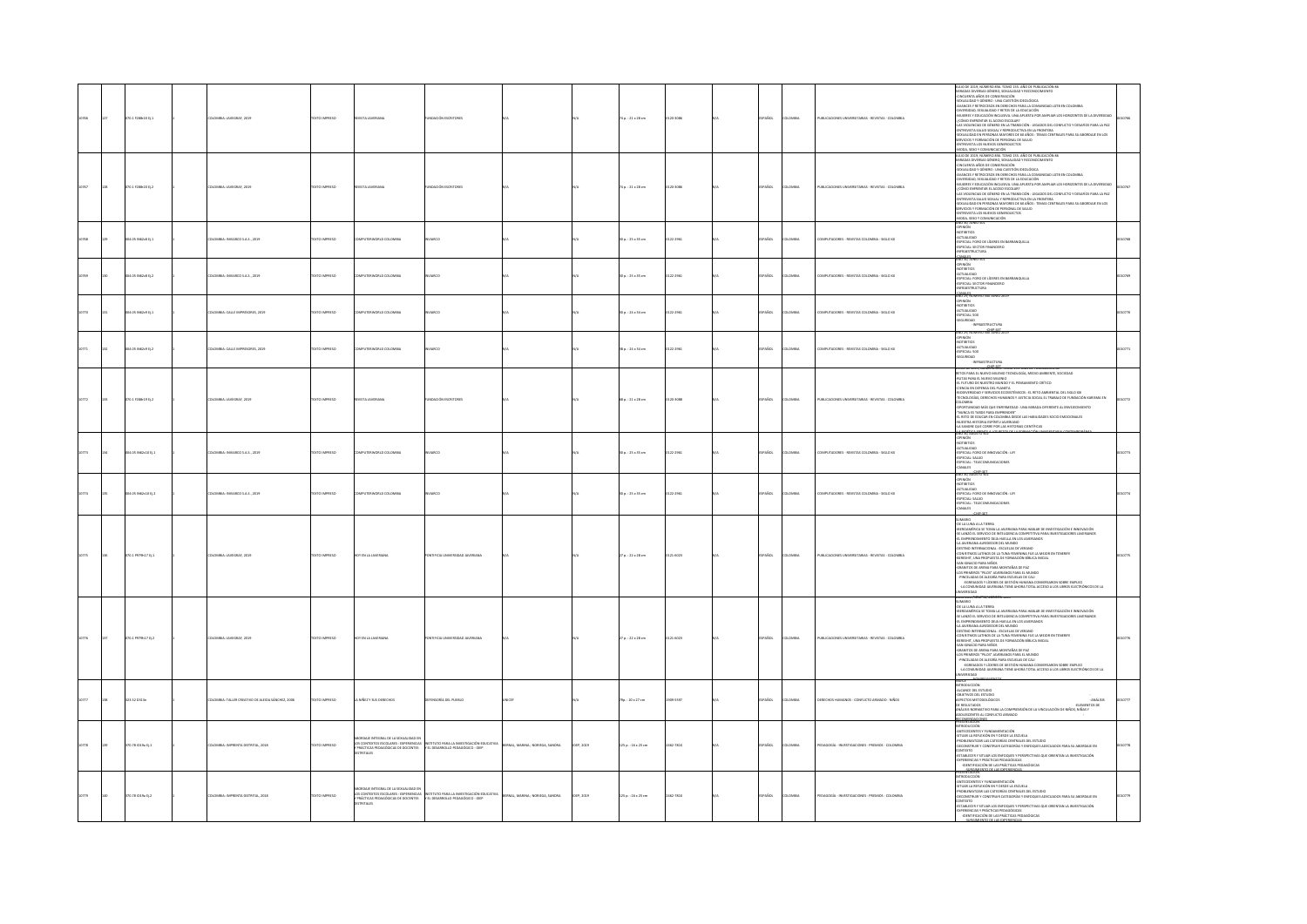|  |    |                      | MBIA: LIBRE EXPRESIÓN CREA<br>WOS, 2015 | <b>CESRRINI OTX</b>   | ISTA ONCOSER - UNA APRO<br>VANA E ÎNTIMA AL CÂNCER | <b>ICTO VISUAL</b>                     |  | p.: 21 x 29 cm          |          |                       | EDICINA - SALUD - PUBLICACIONES SERIADA                                   | <b>EXIMINAL CONSULTANCIAL PARCHIMAL CONSULTANCIAL CELUMATION CONSULTANCIAL CELUMATION CONSULTANCIAL CELUMATION CON<br/> TENDE DE CONSULTANCIA CELUMATION CONSULTANCIA DE CONSULTANCIA (CONSULTANCIA CELUMATION CELUMATION CELUMATION</b>                                                                                                                                                                                                                                                                                                                                                                                                                                                                    |  |
|--|----|----------------------|-----------------------------------------|-----------------------|----------------------------------------------------|----------------------------------------|--|-------------------------|----------|-----------------------|---------------------------------------------------------------------------|-------------------------------------------------------------------------------------------------------------------------------------------------------------------------------------------------------------------------------------------------------------------------------------------------------------------------------------------------------------------------------------------------------------------------------------------------------------------------------------------------------------------------------------------------------------------------------------------------------------------------------------------------------------------------------------------------------------|--|
|  |    | 0.050 US\$4a1 Ej.1   | LOMBIA: LEGIS, 2019                     | O IMPRESO             |                                                    |                                        |  | $5p.:14\times17$ cm     | 45-1233  | wa                    | UBLICACIONES UNIVERSITARIAS - REVISTAS - COLOMBIA                         | PATE AL ASPECTO MÉDICO<br>FORTOGIAL<br>CHADS LA UNIVERSIDAD DEL CARIBEL<br> SOMOS AL UNIVERSION<br>  LA UNUERSIONO SERGIO ARBOLEDA ABRE NUEVO CAMPUS EN BARRANQUILLA<br>  DROULLO SERGISTA<br> DROULLO SERGISTAS, ENTRE LOS MELORES RESULTADOS SABER PRO DE COLOMBIA<br>  108 SERGISTAS, ENTRE LOS MELORES RESULTADOS<br>ARTIVIDAD E INFORMACIÓN<br>FEGIÓN CARIBE-SANTA MARTA<br>UNIBENYES MINISTRA DE MINAS DE ENERGÍA<br>PUBLICACIÓN<br>ACCIONES PARA PROMOVER E<br>-ACCONES PARA PROMOVER DIÁLOGOS Y PARTICIPACIÓN                                                                                                                                                                                       |  |
|  | 43 | 070.050 US\$4a1 Ej.2 | <b>COMBIA: LEGIS, 2019</b>              | <b>DZERRINI GTX31</b> |                                                    | VERSIDAD SERGIO ARBOLEDA               |  | 35 p.: 14 x 17 cm       | 145-1233 | AÑOL<br>oway          | PUBLICACIONES UNIVERSITARIAS - REVISTAS - COLOMBIA                        | EDITORIAL<br>SOMOS LA UNIVERSIDAD DEL CARIBET<br><b>MER PLANO</b><br>FININA PIPERU<br>- LA UNIVERSIDAD SERGIO ARBOLEDA ABRE NUEVO CAMPUS EN BARRANQUILLA<br>ORGULLO SERGISTAS, ENTRE LOS MEJORES RESULTADOS SABER PRO DE COLOMBIA<br>A ACADEMIA<br>- UN VIRAJE HACIA LA DIGITALIZACIÓN<br><b>WDA EN LA U</b><br>- CULTURAL HALL, LA NUEVA FRANJA ARTÍSTICA SE LA SERGIO PARA<br>ATODC<br>REGIÓN CARIBE<br>- BARRANQUILLA, PROFESIONALES SERGISTAS, MOTOR DE<br>HODAMADE INFORMATION<br>REGIÓN CARIBE-SANTA MARTA<br>UNIBELVES MINISTRA DE MINAS DE ENERGÍA<br>PUBLICACIÓN                                                                                                                                   |  |
|  |    | 70.1 F288r21 Ej.1    | LOMBIA: JAVEGRAF, 2019                  | XTO IMPRESO           |                                                    |                                        |  | 74 p. : 21 x 28 cm      | 120-3086 | owau                  | UBLICACIONES UN<br>ARAS - REVISTAS - COLOMBIA                             | PUBLISHER (* 1912)<br>1920 - JAN BRANCH, STANDARD AMERIKANSK BULGOGO I FRANCHISTORIE<br>2012: ARAL ALEXANDRO GORDEN, STANDIS FRANCHISTORIER<br>1920: CALICA MÁR GULGO TUBER (* 1927)<br>1920: FRANCH ALEXANDRO GORDEN (* 1937)<br>1930: FRANC<br>OSARO<br>DESCRIPCIO EN DERARCA LA INFORMACIÓN COMO HERRANDENTA Y ARMA POLÍTICA<br>DÉNOROS UN UNIVER O FORMA A LAS NUEVA EDITIONAL<br>EDCORES : LUFA PERIODÓTICA EN ÉPOCA ELECTORIA.<br>LI DECIDE DE LOS MERIODÓTICA EN ÉPOCA ELECTORIA.<br>N<br>IN PAÍS DIVERSO EN EL QUE LAS MINORÍAS AÚN NO PARTICIPAN<br>XÍTICA JOVEN, UNA APUESTA PARA LAS NUEVAS GENERACIONES<br>NERIANOS EN EL MUNDO POLÍTICA EN LA ACADEMIA LA ESCUELA DE GOBIERNO Y ÉTICA PÚBLICA. |  |
|  |    | 070.1 F288-21 Ej.2   | LOMBIA: JAVEGRAF, 2019                  | OZERNI OTXT           | <b>ISTA INVESIANA</b>                              | MOACUÓN ESCRITORES                     |  | 74 p. : 21 x 28 cm      | 120-3086 | <b>AROL</b><br>LOMBIA | PUBLICACIONES UNIVERSITARIAS - REVISTAS - COLOMBIA                        | POLÍTICA PARA LAS NUEVAS GENERACIONES RETOS Y NUEVAS TECNOLOGÍAS<br>OLÍTICA MÁS ALLÁ DE "LIKES" Y TENDENCIAS<br>NTREVISTA MÁS QUE UNA CUESTIÓN DE IMAGEN<br>CIMPETENTES, INTELIGENTES Y HUMANOS<br>ONSTRUYENDO CIUDADANÍA EN SIETE MINUTOS : DEBATE COMPETITIVO EN LA UNIVERSIDAD DEL<br>CONTRUPING CONSIDERATE IN THE THEORY IS IN AN INCOMENTATION CONSIDERATE AND A SUBSERVATION CONSIDERATION AND A SUBSERVATION CONSIDERATION IN A MANUFOLISTICAL CONSIDERATION CONSIDERATION CONSIDERATION IN A SUBSERVATION CON                                                                                                                                                                                      |  |
|  |    | 4.05 M62c11 tj.1     | LOMBIA: INVIARCO S.A.S., 2019           | XTO IMPRESO           | MPUTERWORLD COLOMBIA                               | MKO                                    |  | 18 p. : 25 x 35 cm      | 122-2961 | AÑOL<br>owa           | MPUTADORES - REVISTAS COLOMBIA - SIGLO XX                                 | OTIBITIOS<br>CTUALIDAD<br>IPECIAL: COMEI                                                                                                                                                                                                                                                                                                                                                                                                                                                                                                                                                                                                                                                                    |  |
|  |    | 04.05 N62:11 Ej.2    | <b>ILOMBIA: INVIARCO S.A.S., 2019</b>   | <b>DZERRINI OTXIT</b> | MPUTERWORLD COLOMBIA                               | O3RAW                                  |  | 18 p.: 25 x 35 cm       | 122-2961 | AÑOL<br>LOMBIA        | MPUTADORES - REVISTAS COLOMBIA - SIGLO XX                                 | ESPECIAL: MAYORISTAS<br>1 -AÑO 30, SEPTIEMBRE<br>PINIÓN<br>IOTIBITIOS<br><b>CTUALIDAD</b><br>PECIAL: COMERCIO<br>PECIAL: MAYORISTAS                                                                                                                                                                                                                                                                                                                                                                                                                                                                                                                                                                         |  |
|  |    | TO 050 UP68o         | LOMBIA: JAVEGRAF., 2011                 | <b>DZERNI OTX3</b>    | GOGÍA Y SABERES                                    | RSIDAD PEDAGÓGICA NACIONAL             |  | 132 p.: 21 x 27 cm      | 21-2494  | <b>AROL</b><br>OMBIA  | UCACIÓN - HISTORIA - PEDAGOGÍA - REVISTAS - COLOMBIA - PUBLICACIONES UNIV | VÚMERO 34, ENERO - JUNIO DE 2011<br>NTENIDO<br><b>TORIAL</b><br><b>PLEXIONES</b><br>LA CÁTEDRA DE ESTUDIOS AFROCOLOMBIANOS COMO PROCESO DIASPÓRICO EN LA ESCUELA<br>.<br>mrtia<br>.<br>AMPAÑAS DE RESISTENCIA Y NECESIDAD DE FORMACIÓN PARA LA GOBERNABILIDAD Y EL<br>NODESARROLLO EN TERRITORIOS ANCESTRALES DE COMUNIDADES NEGRAS/AFROCOLOMBIANAS<br>.<br>Vestigaciones<br>(frocolombiandad y educación : genealogía de un discurso educativo<br>TEMATIZACIÓN DE EXPERIENCIAS<br>A ETNOEDUCACIÓN AFRO "CASA ADENTRO" : UN MODELO POLÍTICO PEDAGÓGICO EN EL PACÍFICO<br>CLOMBANO<br>$-94$                                                                                                                  |  |
|  |    | 71.1 M194m           | RICANA FORMAS E IMPRESOS SAS, 2018      | O IMPRESO             | AIDOGAEIG & WÖISADUIT ORITZ                        |                                        |  | 0 p.: 22 x 28 cm        | 02-4053  | AÑOL<br>LOMBIA        | EDUCACIÓN - REVISTAS - COLOMBIA<br>PEDAGOGÍA - REVISTAS - COLOMBIA        | imerutari<br>Artelera<br>GENDA<br><b>INTOTIAL</b><br>NTREVISTA CON ALEXANDER RUBIO ÁLVAREZ<br><b>XPERIENCIA DISRUPTIVA</b><br>SPACIOS DE APRENDIZAJE AUTOORGANIZADO<br>A SOLUCIÓN DE PROBLEMAS EN AMBIENTES DIGITALES<br>DUCACIÓN EN CASA<br><b>IDÁCTICAS COLABORATIVAS</b><br>STORIA LOCAL, ARGUMENTACIÓN EN LÍNEA Y ENCUENTRO INTERCULTURAL<br>ONECTAR LA EDUCACIÓN SUPERIOR CON EL SECTOR PRODUCTIVO<br><b>ISANDO EN FUTUROS FORMATIVOS</b><br>-ENTREVISTA CON EUZEU CLEMENTINO DE SOUZA<br>-LA GESTIÓN DEL CAMBIO<br>-MOVILIZACIÓN PEDAGÓGICA Y SOCIAL POR LA CAUDAD DE LA EDUCACIÓN                                                                                                                    |  |
|  |    | 42 8295              | MBIA: EDITORIAL GENTE NUEVA, 2013       | <b>DIMPRESO</b>       |                                                    | REVISTA DEL CO<br>DE CALIDAD           |  | .<br>79 p. : 21 x 28 cm |          |                       | IÓN - CALIDAD DE LA EDUCACIÓN - COLOMBI                                   | <b>MONEY CONSIDERATION CONTINUES AND CONSIDER AREA CONSIDERED AND CONSIDER AN ANGELE AND CONSIDER A CONSIDER A CONSIDERATION CONSIDERED AND CONSIDER A CONSIDERATION CONSIDERED AS A CONSIDERATION CONSIDERED AS A CONSIDERATION</b><br>4 A FEDERACIÓN MUNDIAL DE CLUBES, CENTROS Y ASOCIACIONES UNESCO (WFUCA) Y SUS<br>PROPÓSITOS EN LA AUTOEVALUACIÓN, LA CALIDAD EDUCATIVA Y EL MODELO DE DIRECCIÓN DE<br>CALIDAD INTEGRAL<br>A CALIDAD Y LA GESTIÓN ESCOLAR<br>A PROFESIONALIDAD DE LOS EDUCADORES<br><b>NORTH CELLING</b>                                                                                                                                                                             |  |
|  |    | 175 0544             | OMBIA:, 2015                            | TO IMPRESO            |                                                    | FOO HERMANAS MISONERAS DE LA<br>SOLATA |  | $5p.:22\times28$ cm     |          |                       | <b>NTILES - BOLETINES - EDUCACIÓN SEC</b>                                 | <b>KANDAR BERNAMA TATAN DAN UNIT DE DE PARADORES PER EN CHARGAN DE PARADORES PER EN CHARGAN DE PARADORES PER EN C<br/>PARTICULAR DE PARADORES PER EN CONTRA DE PARADORES PER EN CONTRA EN CONTRA DE PARADORES PER EN CONTRA DE PARAD</b>                                                                                                                                                                                                                                                                                                                                                                                                                                                                    |  |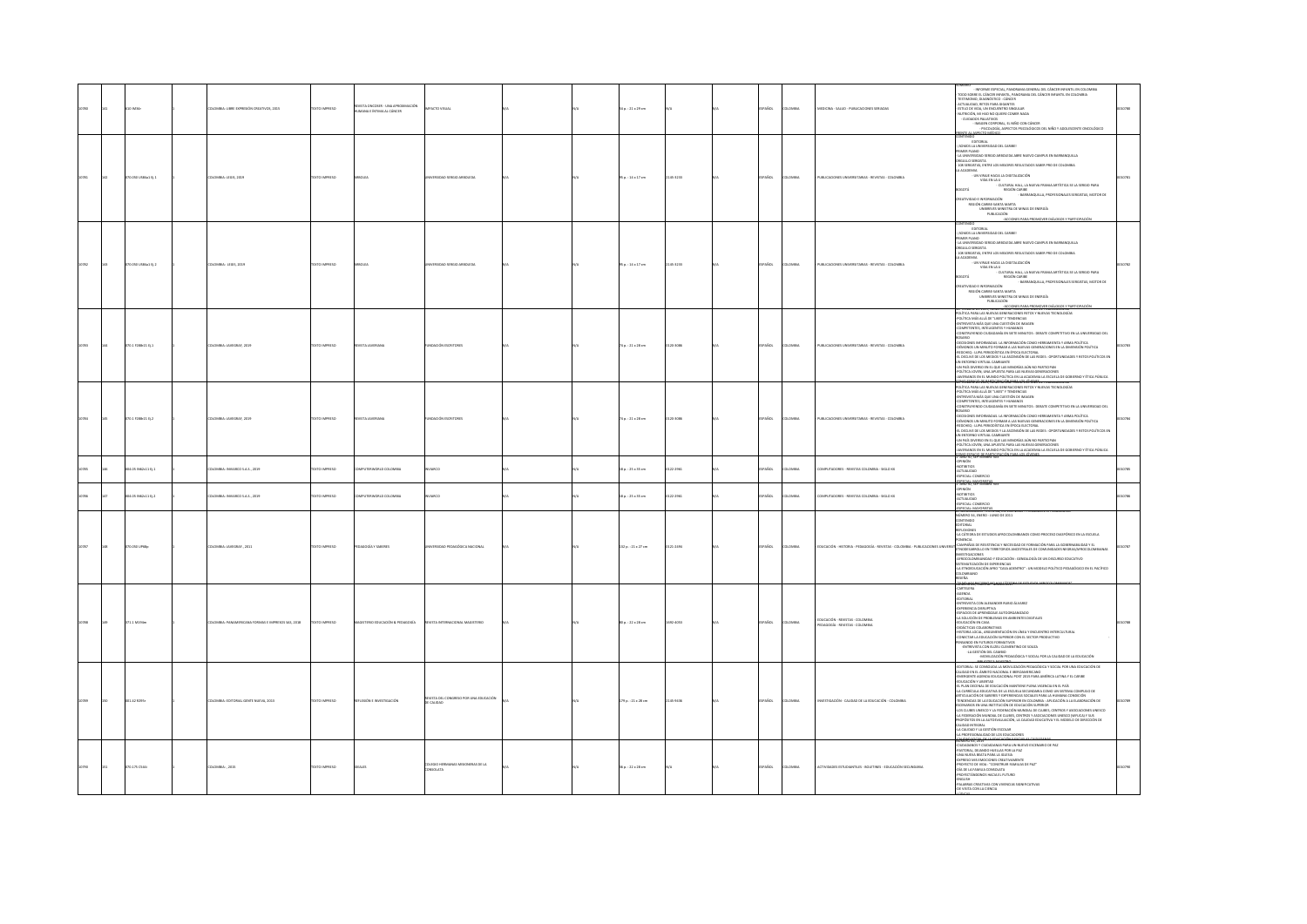|  |                       |                                            |                      |                                                                                    |                                                  |                                         |                          |         |              |                |                                                                                                                                                                | SEPTIEMBRE 2019 - MAYO 2020, NÚMERO 18                                                                                                                                                                                                                                                                                                                                                                                                                                                                                                                                                                                                                                                                                                                                                                                                                                    |  |
|--|-----------------------|--------------------------------------------|----------------------|------------------------------------------------------------------------------------|--------------------------------------------------|-----------------------------------------|--------------------------|---------|--------------|----------------|----------------------------------------------------------------------------------------------------------------------------------------------------------------|---------------------------------------------------------------------------------------------------------------------------------------------------------------------------------------------------------------------------------------------------------------------------------------------------------------------------------------------------------------------------------------------------------------------------------------------------------------------------------------------------------------------------------------------------------------------------------------------------------------------------------------------------------------------------------------------------------------------------------------------------------------------------------------------------------------------------------------------------------------------------|--|
|  | 070.175 UNSB: Ej.1    | OMBIA: UNIVERSIDAD DE LOS ANDES, 2019      | EXTO IMPRESO         | <b>NTACTO</b>                                                                      | ERSIDAD DE LOS ANDES                             |                                         | 2 p.: 24 x 32 cm         | 5-7077  | AÑOL         | LOMBIA         | NGENIERÍA - REVISTAS - COLOMBIA                                                                                                                                | NOS ESCRIBEN<br>- SABÍAS QUE ALEJANDRO GAVIRIA, NUEVO RECTOR DE UNIANDES, FUE COLUMNISTA DE CONTACTO<br>-EDITORIAL, INTELIGENCIA ARTIFICIAL : ¿QUO VADIS?<br>-ESPECIAL MAQUINAS PENSANTES<br>ANÁLISIS, ALGORITMOS PARA LA PLANEACIÓN URBANA DE BOGOTÁ-REGIÓN<br>PROYECTOS, UNA PATENTE PARA ARREGLAR CORAZONES<br>ENTREVISTA CON : ASÍ SON LOS NUEVOS POSGRADOS DE INNOVACIÓN DE INGENIERÍA,<br>ADMINISTRACIÓN Y DISEÑO<br>-ANIVERSARIO 20 AÑOS DE IMAGINE<br>-FOTOLAB, LOS NUEVOS ÓRGANOS DE LOS SENTIDOS<br>-MILIER INGENIERA, CARDUINA PÁRIROS, UNA LÍGER DE LA PROTECCIÓN DE LA NIÑEZ<br>4GUERADO RESTACADO, JUAN ERIANORES<br>- - PROTECTOS EN CURSO, CON DENVIDES<br>- - PROTECTOS EN CURSO, CONDECA LAS INCIATIVAS MÁS RECENTES DE NUESTROS PR                                                                                                                     |  |
|  | 070.175 UNSBc Ej.2    | MBIA: UNIVERSIDAD DE LOS ANDES, 2019       | <b>XTO IMPRESO</b>   | <b>STACTO</b>                                                                      | RSIDAD DE LOS ANDE                               |                                         | 2 p.: 24 x 32 cm         | 15-7077 | .<br>Not     | <b>OMBV</b>    |                                                                                                                                                                | NOS ESCRIBEN<br>ARCS ACTIVITY - ALEXANDERO GAVINAL, NUEVO RECORDE UNIVARIES, FUE COLLAMANTA DE CORTACTO<br>1948/10 QUE - ALEXANDERO GAVINAL, - (4000 DADE)<br>1948/10 QUE - ALEXANDERO ARTESTANTE - (4000 DADE)<br>1949/10 QUE - ALEXANDERO ARTESTANT<br>.<br>AUER INGENERA, CARCUNA PIÑEROS, UNA LÍDER DE LA PROTECCIÓN DE LA NIÑEZ<br>GRESADO DESTACADO: JUAN BENAVIDES<br>-ROYECTOS EN CURSO, CONGECA LAS INICIATIVAS MÁS REGENTES DE NUESTROS PROFESORES<br>ROYECTO Y YO, GANADORES EXPOANDES 2019-1<br>-<br>-<br>KATU - LICTUBRE 2019, NI                                                                                                                                                                                                                                                                                                                            |  |
|  | 10.175 UNSB: EJ.1     | NERVOAD DE LOS ANDES 2019                  | <b>DIMENSIO</b>      |                                                                                    | <b>Shan nr LOS awnrs</b>                         |                                         | $0.124 \times 32$ cm     |         |              | um.            | FRE . REVISTAS . COLONN                                                                                                                                        | RNNU - UK LUBIE AUS, RUMERU 17<br>1905: ESCRIBIN<br>1905: ESCRIBIN - UKANY DE LA ADINTA PRIMERA PROFESORA DE INGENERÍA<br>1917: DIA, JUA INGENIERÍA SOCIALMENTE RESPONSABLE EUMINA BARREAS<br>1917: CAL ULIS FUEDE GIMALDO : INGENIERIO HU<br>"HINTARINSTA" EL BUEN INGENERO SABE COMUNICARSE Y TRABAJAR EN EQUIPO" ENTREVISTA A<br>«NISEN FLÓREZ Y LEO MICIONEGIE»<br>«JANZAMIENTO, REMINISCENCIAS DE INGENERÍA<br>-<br>FOTOLAR, BIOIMPRESORA 3D BIOX<br>-MUJER INGENIERA, MARCELA PERILIA, UNA LÍDER EQUIUBRADA<br>-EGRESADO DESTACADO, ANDRÉS BAQUERIZO<br>-PROYECTOS EN CURSO, CONDIZCA LAS INICIATIVAS MÁS RECIENTES DE NUESTROS PROFESORES -<br>II PROYECTO Y YO, GANADORES EXPOANDES 2018-II<br>2007-3016.exe 2019, Normand 13                                                                                                                                     |  |
|  | 070.175 UNSB: 0.2     | LOMBIA: UNIVERSIDAD DE LOS ANDES, 2019     | <b>DZERNI OTXT</b>   | ONTACTO                                                                            | VERSIDAD DE LOS ANDES                            |                                         | $2a:24 \times 32$ cm     | 15-7077 | PAÑOL        | AIRMOJO        | NGENIERÍA - REVISTAS - COLOMBIA                                                                                                                                | -<br>NOS ESCRIBEN<br>- SABÍAS QUE FANNY DE LA ROTTA : LA PRIMERA PROFESORA DE INGENIERÍA<br>EDITORIAL, UNA INGENIERÍA SOCIALMENTE RESPONSABLE ELIMINA BARRERAS<br>ESPECIAL INGENIERÍA PARA LA ACCESIBILIDAD<br>ANÁLISIS, LUIS FELIPE GIRALDO : INGENIERO HUMANITARIO<br>ANIVERSARIO, 25 AÑOS EN LÍNEA<br>ENTREVISTA "EL BUEN INGENIERO SABE COMUNICARSE Y TRABAJAR EN EQUIPO" ENTREVISTA A<br>WILSON FLOREZ Y LEO MCGONAGLE<br>ANZAMENTO, REMINISCENCIAS DE INGENERÍA<br>-FOTOLAB, BIOIMPRESORA 3D BIOX<br>-MUJER INGENIERA, MARCELA PERILLA, UNA LÍDER EQUILIBRADA<br>CORESADO DESTACADO. ANDRÉS BAQUERIZO<br>UNESNOU UES INFLUIDI, PAURES BINIÇIERIZO<br>- PROYECTOS EN CURSO, CONOZCA LAS INEDATIVAS MÁS RECIENTES DE NUESTROS PROFESORES -<br>II PROYECTO Y YO, GANADORES EXPOANDES 2018-II<br>ATTORNEY SUBJECT PAPER - END TOTAL                                     |  |
|  | 001.405 UP71r         | DMBIA: BUHOS EDITORES LTDA, 2019           | <b>DZERNI OTXT</b>   | REVISTA DE INVESTIGACIÓN, DESARROLLO E<br><b>OVACIÓN</b>                           | NIVERSIDAD PEDAGÓGICA Y TECNOLÓGICA DE<br>LOMBIA |                                         | 00 p. : 21 x 28 cm       | $-1306$ | <b>Acc</b>   | <b>OMBIA</b>   | STIGACIÓN CIENTÍFICA - REVISTAS - COLOMBIA                                                                                                                     | DITORIAL<br>IGILANCIA TECNOLÓGICA E INTELIGENCIA COMPETITIVA PARA EL SECTOR FUNERARIO, CASO "GRUPO<br>"HUMPHON TEDA"<br>GRELISCO DE TONA DE DECISIONES EN MIPHARIS HOTELERAS DE BOYACÁ, COLONIBADO, ONDO "MAGNI<br>-PROCESSO DE RESPONSABILIDAD SOCIAL UNIVERSITABIA : UNA PROPUESTA PARA LAS INSTITUCIONES<br>COLOMBIANAS<br>-GESTIÓN UNIVERSITARIA DE LA INNOVACIÓN -SOCIAL PROMOVIDA DESDE ESPACIOS ACADÉMICOS<br>ELACIONADOS CON EL EMPRENDIMIENTO. LA INVESTIGACIÓN Y LA PROYECCIÓN SOCIAL<br>ANALISIS DE LA APLICACIÓN DE LA GESTIÓN INTEGRAL EN SEIS EMPRESAS COMERCIALES DE TIPO<br>MILIAR EN FLORENCIA, COLOMBIA                                                                                                                                                                                                                                                 |  |
|  | 378.805 UE22x6 EL1    | CONTA-TRAFFICION LARENT                    | DZERNI OTXT          | <b>CALIFORNIA</b>                                                                  | reunan ratif                                     |                                         | 49 p.: 16 x 24 cm        | -3624   | <b>PAÑOL</b> | <b>AIRMOJO</b> | THICACIÓN SHERBIOR - PHRINCACIONES SERIADAS                                                                                                                    | FAMILIAN DI FURNITAC, COCAMIA<br>1990 - EN CARRISTON, COLOMIANO AREA EL COMPARTEN DE COMPARTE DE BOYAL (1990)<br>1990 - BOLOGN MARINER DE SA SERVICIO DE LA SOCIEDAD SU DESTRUCA CARRIS DE SERVICO<br>21 NOVEMBRO - EN SUR LA SERVICIO<br>L COMIENZO DE UNA UNIVERSIDAD SOÑADA<br>UN LUGAR PARA PERMANECERI<br>SEMBLANZA DE MARÍA TERESA URIBE DE HINCAPIÉ<br>MIS CONVERSACIONES CON UNA MAESTRA DE LA VIDA : EL ENCUENTRO CON MARÍA TERESA URIDE<br>UN EAFITENSE, PRESENTE EN LA CONSTRUCCIÓN DE LOS PRINCIPIOS DE ABYAN POR LA EDUCACIÓN<br><b>ÚBLICA</b><br>- UNA MEMORIA IMPRESA DE LA UBERTAD                                                                                                                                                                                                                                                                        |  |
|  | 3.1 IE22n             | 10 AZ SIGLO DEL HOMBRE EDITORES S.A., 2019 | <b>DIMPRESO</b>      |                                                                                    | SIDAD CENTRAL                                    |                                         | $5 p. : 21 \times 28$ cm | 7550    |              |                | CIENCIAS SOCIALES - PUBLICACIONES SERIADAS - COLOMBIA<br>HUMANIDADES - PUBLICACIONES SERIADAS - COLOMBIA<br>PUBLICACIONES UNIVERSITARIAS - REVISTAS - COLOMBIA | IEVISTA DE CIENCIAS SOCIALES - INSTITUTO DE ESTUDIOS SOCIALES CONTEMPORÁNEOS IESCO -<br>DITORIAL<br>SOBRE LA ILUSTRACIÓN DE ESTE NÚMERO<br>NAME AFFINISHE AN ARRONAUGH DE CONOCIMIENTO<br>- HEGEMONÍA EN LA PRODUCCIÓN DE CONOCIMIENTO<br>- SUBJETIVIDAD Y CONOCIMIENTO ENCARNADO                                                                                                                                                                                                                                                                                                                                                                                                                                                                                                                                                                                         |  |
|  | 171.122 SA235r29 Ej.1 | OMBIA: SANTILLANA S.A., 2019               | <b>CESSRONI OTX:</b> |                                                                                    |                                                  |                                         | 52 p. : 21 x 28 cm       | -7036   |              |                | CITACIÓN DOCENTE - COLOMBIA - PUBLICACIONES SERIADAS                                                                                                           | <b>BROCE SOS PE GREGO (20</b><br>TODO EL MUNDO QUIERE "QUANTS"<br>LAS MATEMÁTICAS IMPRESCINDIBLES<br>MATEMÁTICA DE LA COTIDIANIDAD<br>CONECTAR LAS EMOCIONES PARA EL APRENDIZAJE DE LA MATEMÁTICA : EL PODER DE UNA BUENA<br>AIRDTZ<br>EL LENGUAIE DE LAS MATEMÁTICAS EN EL CONTEXTO ESCOLAR<br>LA RELACIÓN LECTURA, MATEMÁTICAS, CONTEXTOS REALES<br>LA IRIACON INCOLADO DE LA AGUERRA DE ARTESTO DE LA IRIGUAL Y MATEMATICA - LA IRIGUAL Y MATEMATICA - LA IRIGUAL<br>1-A IRIANGULA POR PROTECTO LA IRITERACIÓN DE LA IRIGUAL Y MATEMATICA - PAPORADO DE LA IRIGUAL Y MATEMATICA<br>1-A                                                                                                                                                                                                                                                                                 |  |
|  | 371.122 SA235:29 EL2  | DLOMBIA: SANTILLANA S.A., 2019             | DZERNI OTXIT         |                                                                                    |                                                  |                                         | 52 p. : 21 x 28 cm       | 22-7036 | PAÑOL        | LOMBIA         | APACITACIÓN DOCENTE - COLOMBIA - PUBLICACIONES SERIADAS                                                                                                        | <del>ADARYSIN'S, ESÍRUA E</del> N ""CHAMES" - UN SANTAS PARAS EL MARINHA UNIXARIA<br>TODO EL MUNDO QUEER "QUANTS"<br>AMTEMÁTICAS DE LA CONDUNISMENT<br>AMTEMÁTICAS LA SE FANDODINES PARA EL APRENDIZAI E DE LA MATEMÁTICA : EL PODER DE UNA BUENA<br>- CONTCAN LAS IMPODONS PAPA R APPRINDIAN DE LA MATEMÁTICA : EL PODER DE UNA BUEN<br>- EL FEMACIÓN LICTICIA, AMTRAÍNEAS EN EL CONTEXTO ESCADA<br>- EL FEMACIÓN LICTIAN, AMTRAÍNEAS, CONTEXTOS IRALES<br>- EVALUAR INY TRAINANTIAR<br>- EVAL<br><b>PAPIROFLEMA EN LAS CLASES DE MATEMAILLES Y AJEDRÉZ<br/>PAPIROFLEMA EN LAS CLASES DE MATEMÁTICAS Y AJEDRÉZ<br/>EN ENTENDIMIENTO MATEMÁTICO</b><br>NACIDOS PARA LA MATEMÁTICA  SÓLO QUE NO LO SABEMOS : NEUROCIENCIA EDUCACIONAL<br><b>DEUPADOS POR LAS MATES</b><br>DESCUBRIR EL TALENTO EN LAS MATEMÁTICAS                                                          |  |
|  | 378.805 UE22e6 EL2    | COMBIA: UNIVERSIDAD EAFIT, 2019            | DZERNI OTXIT         | <b>FARTHWAY</b>                                                                    | ERSIDAD EAFT                                     |                                         | 49 p.: 16 x 24 cm        | 14-3624 | PAÑOL        | <b>AIRMOJ</b>  | DUCACIÓN SUPERIOR - PUBLICACIONES SERIADAS                                                                                                                     | DICIÓN NÚMERO 116, 2019<br>SI LA UNIVERSIDAD NO ESTÁ AL SERVICIO DE LA SOCIEDAD SU EXISTENCIA CARECE DE SENTIDO<br>EL NUEVO MINISTERIO DEBE LOGRAR QUE EL SECTOR PRIVADO INVIERTA EN CIENCIA Y TECNOLOGÍA<br>STOS SON LOS CENTENNIALS, LA NUEVA GENERACIÓN DE JÓVENES!<br>CIUDAD EDUCADORA Y CIUDADANÍA : RETOS Y COMPROMISOS CONJUNTOS<br>JÓVENES 20/20 LA NUEVA GENERACIÓN DE LIDERAZGO<br>VIVO MUY TRANQUILO CON MIS CONTRADICCIONES". RICARDO SILVA<br>-EL COMIENZO DE UNA UNIVERSIDAD SOÑADA<br>-JUN LUGAR PARA PERMANECERI<br>-SEMBLANZA DE MARÍA TERESA URIBE DE HINCAPIÉ<br>MIS CONVERSACIONES CON UNA MAESTRA DE LA VIDA : EL ENCUENTRO CON MARÍA TERESA URIBE<br>JN EAFITENSE, PRESENTE EN LA CONSTRUCCIÓN DE LOS PRINCIPIOS DE ABITÁN POR LA EDUCACIÓN<br><b>BLICA</b><br>UNA MEMORIA IMPRESA DE LA LIBERTAD<br>OODSTOCK, 1969 : 50 AÑOS DE LA NACIÓN DEL ROCK |  |
|  | 050 85234             | NDA: BERNARD VAN LEER FOUNDATION, 2019     | D. BARBERO           | .<br>ACIO PARA LA INFANCIA 2019 AVANCES<br>N FL DES<br><b>XLO DE LA PR</b><br>MCIA |                                                  | <b>MARCI VAN LEED</b><br>UNDATION, 2019 | 0 p.: 19 x 24 cm         |         |              | ND.            | ACIÓN - PRIMERA INFANCIA - PUBLICACIONES SERIADAS                                                                                                              | LIDERAZGO<br>AMPLIAR LA ESCALA<br>$-$ INNOVACIONES<br>ALCA SCIENT TENA                                                                                                                                                                                                                                                                                                                                                                                                                                                                                                                                                                                                                                                                                                                                                                                                    |  |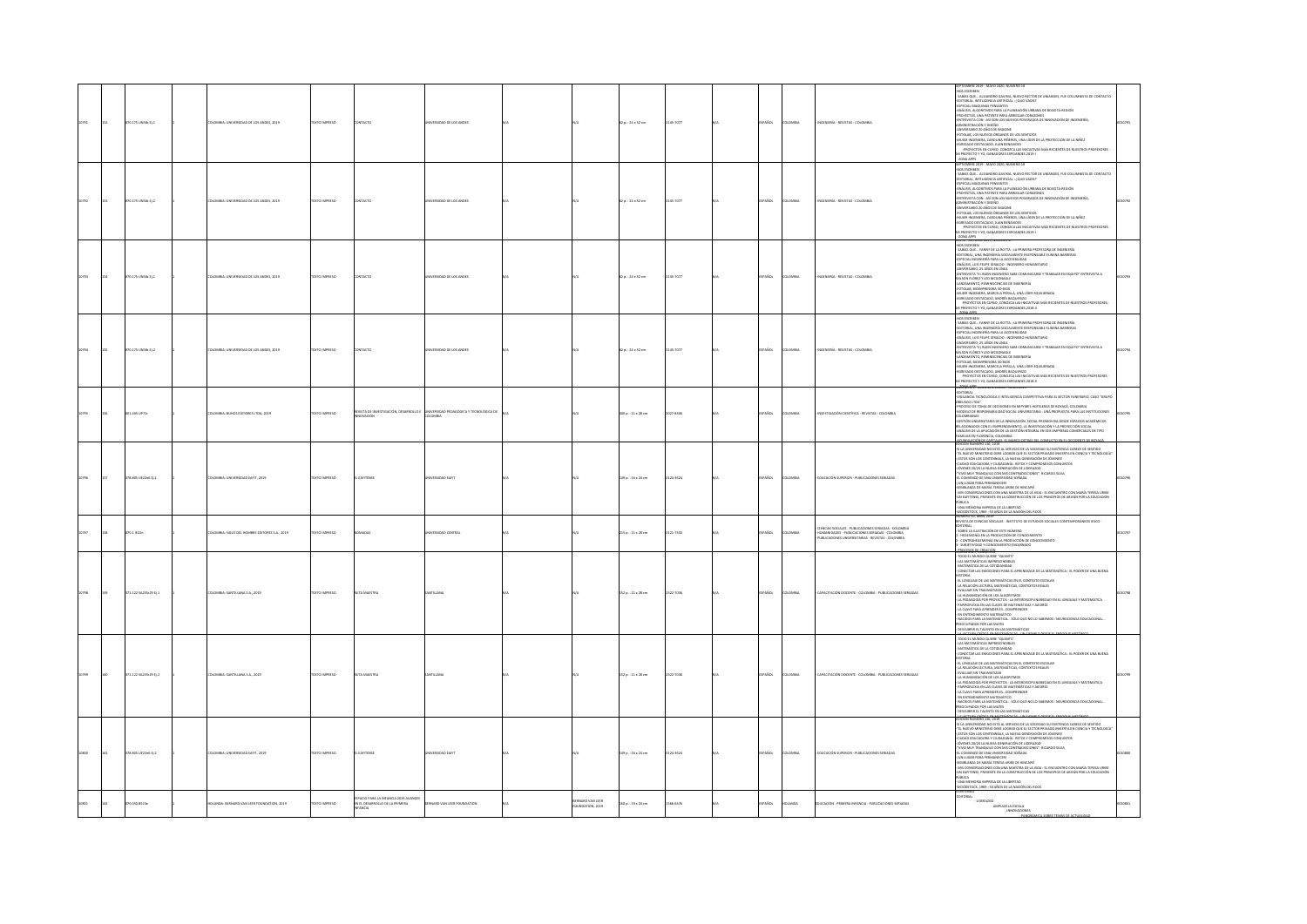|       | 370.7 P974s12 EL1   | PERSONAL PUBLICATIONS SEMANA 2019        | <b>OZSRRAI OTX3T</b> | MANA FOUCACIÓN              | USE CATIONES SEMANA                                             |  | 90a.:20x27cm           | 2500-6193 | SPAÑOL        | <b>COMBIA</b> | EDUCACIÓN - COLOMBIA - PUBLICACIONES SERIADAS              | EDITORIAL<br>EREVES<br>SE LE EXPLICA, REGISTRO CALIFICADO<br>TENDENCIAS, CÁTEDRA AMBIENTAL<br><b>PN DORTAGE FIRECOMES</b><br>OPINIÓN, ÓSCAR SÁNCHEZ<br>-BEGIÓN : EL RETO DE INTEGRAR A LOS NIÑOS VENEZOLANOS<br>ESTUDIAR CON VELAS<br><b>JONES MARK IN CHOCO</b><br>NEWSTA IN ANNOUNCED MORALES VICEPRESIDENTE DE FOMAG<br>INTREVISTA, JAIME ABRIL MORALES VICEPRESIDENTE DE FOMAG<br>INJNEXO, LA EDUCACIÓN DE LOS MIGRANTES<br>OPINIÓN, GERMÁN BARRAGÁN<br>PRIMERA INFANCIA, JEL FIN DE LOS COLEGIOS MIXTOS?<br>PEDAGÓGICA. 15 REFLEXIONES PARA UN PAÍS MÁS EDUCADO<br>TAING SUITE AND A SUITE AND THE SUITE AND TAIL AND TAINING SUITE AND A SUITE AND A SUITE AND TAINING SUITE AND TAINING SUITE AND TAINING SUITE AND TAINING SUITE AND TAINING SUITE AND TAINING SUITE AND TAINING SUITE AND TAI                               |  |
|-------|---------------------|------------------------------------------|----------------------|-----------------------------|-----------------------------------------------------------------|--|------------------------|-----------|---------------|---------------|------------------------------------------------------------|--------------------------------------------------------------------------------------------------------------------------------------------------------------------------------------------------------------------------------------------------------------------------------------------------------------------------------------------------------------------------------------------------------------------------------------------------------------------------------------------------------------------------------------------------------------------------------------------------------------------------------------------------------------------------------------------------------------------------------------------------------------------------------------------------------------------------------------|--|
| 10803 | 70.7 P974s12 Ej.2   | OLOMBIA: PUBLICACIONES SEMANA, 2019      | DZERRINI OTXIT       | ANA EDUCACIÓN               | UBLICACIONES SEMANA                                             |  | 90 p.: 20 x 27 cm      | 2500-6193 | SPAÑOL        | LOMBIA        | EDUCACIÓN - COLOMBIA - PUBLICACIONES SERIADAS              | BREVES<br>SE LE EXPLICA, REGISTRO CALIFICADO<br>-TENDENCIAS, CÁTEDRA AMBIENTAL<br>EN PORTADA, ELECCIONES<br>SAN FUNDING ASSAUGHTS<br>-DEGIÓN : EL RETO DE INTEGRAR A LOS NIÑOS VENEZOLANOS<br>-ESTUDIAR CON VELAS<br><b>ROBOTS MADE IN CHOCO</b><br>ENTREVISTA, JAIME ABRIL MORALES VICEPRESIDENTE DE FOMAG<br>MUNDO, LA EDUCACIÓN DE LOS MIGRANTES<br>-<br>OPINON, GERMÁN BARRAGÁN<br>-PRIMERA INFANCIA, ¿EL FIN DE LOS COLEGIOS MIXTOS?<br>PEDAGÓGICA, 15 REFLEXIONES PARA UN PAÍS MÁS EDUCADO<br>-EDUCACIÓN SUPERIOR, BECAS PARA DEPORTISTAS                                                                                                                                                                                                                                                                                      |  |
|       | 70.4833 P979p4 Ej.1 | COMBIA: UNIVERSIDAD JAVERIANA, 2019      | EXTO IMPRESO         | SQUISA JAVERIANA            | TIFICIA UNIVERSIDAD JAVERIANA                                   |  | 23 p.: 22 x 27 cm      | 1909-8715 | <b>SPAÑOL</b> | LOMBIA        | REVISTAS ESTUDIANTILES - COLOMBIA - PUBLICACIONES SERIADAS | EDITORIAL EL VALOR DE PREGUNTARNOS : CIENCIA, / PARA QUIÉN Y PARA QUÉ?<br>-CUITURINI, EL VINDIN, DE PREGUENTANDES : CUENCHE, CPINA QUEIN T PARA<br>-CUENCIA PROTUNDA, LA VIDA SECRITA DE LOS CHINCHES<br>-PAISAIES CIENTÍFICOS, RIENVENIDOS A LA SELVA<br>-SALIDA DE CAMPO, LOS TRES MOSQUETEROS DE MONTERREY, RO<br>SMAIN NA PARTICULAR Y ASERBÊN PARA FERTI IZAR CULTURU<br>JANKOVACIÓR, BACTERIAS Y ASERBÊN PARA TERTI IZAR DE NOVA AÁS QUE ARONAS Y SABORES<br>JANKERANA CULTINESTRA, VARIELA SILVESTRE EN COLONIERA CULTINESTRA SABORES<br>JANKERAN Y S<br>ARLOS ANDRÉS VERGARA Y LAS VUELTAS QUE DA LA VIDA<br>-NOVEDADES EDITORIALES, LA HEGEMONÍA CULTURAL                                                                                                                                                                   |  |
|       | 0.4833 PS79p4 Ej.2  | LOMBIA: UNIVERSIDAD JAVERIANA, 2019      | EXTO IMPRESO         | <b>JUSA JAVERIANI</b>       | TIFICIA UNIVERSIDAD JAVERIANA                                   |  | 23 p.: 22 x 27 cm      | 909-8715  | SPAÑOL        | LOMBIA        | EVISTAS ESTUDIANTILES - COLOMBIA - PUBLICACIONES SERIADAS  | HIDNA, SUFFIELDER - NOVIEWARE DE 2019<br>EDITORIAL EL VALOR DE PREGUNTARNOS : CIENCIA, / PARA QUIÉN Y PARA QUÉ?<br>TENCIA PROFUNDA, LA VIDA SECRETA DE LOS CHINCHES<br>ASAJES CIENTÍFICOS, BIENVENIDOS A LA SELVA<br>SALIDA DE CAMPO, LOS TRES MOSQUETEROS DE MONTERREY, BOLÍVAR<br>INNOVACIÓN, BACTERIAS Y ASERRÍN PARA FERTILIZAR CULTIVOS<br>-INNUVALIUM, INALIEMAS TASIMINI YAMA TEKI ILILIAN LULLI IVUS<br>-INVESTIGAR EL PAÍS, LA REFORMA TRIBUTARIA QUE NO SE VIO<br>-IAVERIANA CALI INVESTIGA, VAINILLA SILVESTRE EN COLOMBIA, NÁS QUE AROMAS Y SABORES<br>-CIENCIA Y SOCIEDAD,<br>-JOVENES QUE INVESTIGAN.<br>ARLOS ANDRÉS VERGARA Y LAS VUELTAS QUE DA LA VIDA<br>NOVEDADES EDITORIALES, LA HEGEMONÍA CULTURAL :                                                                                                           |  |
|       | 5.144 0425          | LOMBIA: IMPRESIÓN PERIODICAS S.A.S, 2019 | <b>XTO IMPRESO</b>   | VISTA ECOS                  | 1000 DF GENERALIS V ALMIRANTES EN<br>O DE LAS FUERZAS MILITARES |  | $2a : 21 \times 28$ cm | 09-5082   | PAÑOL         | LOMBIA        | <b>RSONAL MILITAR RETIRADO - REVISTAS - COLOMBIA</b>       | UNUM 2.0<br>EDITORIAL COLOMBIA BAJO LA MIRA : "AMENAZAS INTERNAS Y LA SOBERANÍA EN JUEGO"<br>(EJÉRCITO BICENTENEARIO)<br>AGRESIÓN<br>"DISIDENCIAS" Y GUERRAS HÍBRIDAS<br>DECEPCIONES A LA LATA<br>COLOMBIA PIE DE GUERRA<br>VOLVER NUESTRA MIRADA AL PACÍFICO<br><b>VALISTAS</b>                                                                                                                                                                                                                                                                                                                                                                                                                                                                                                                                                     |  |
|       | 70.1 F288r22 Ej.1   | LOMBIA: JAVEGRAF, 2029                   | EXTO IMPRESO         | VISTA JAVERJANA             | <b>NDACIÓN ESCRITORES</b>                                       |  | 74 p. : 21 x 28 cm     | 120-3085  | SPAÑOL        | LOMBIA        | UBLICACIONES UNIVERSITABLAS - REVISTAS - COLOMBIA          | ACIÓN & SERVICIO VOLUNTARIADO, EMPATÍA, SOL<br>TORIAL ACCIONES DE IMPACTO<br>ENTREVISTA SENTIR CON EL OTRO : UN LLAMADO PARA DESTACAR LA HUMANIDAD EN EL SERVICIO<br>ARTE : EL LENGUAJE DE LA FAMILIA AYARA<br>"HEIR EL DESARROLLO CON ORGULLO<br>"TEIRT EL DESARROLLO CON ORGULLO<br>"TERPEL, UN ALIADO DE LA EDUCACIÓN Y LA RECONDIJACIÓN EN COLOMBIA"<br>VOLUNTARIADO EN COLOMBIA : APOSTÁNDOLE A LAS CAUSAS<br>CURADES - LOS NUEVOS ESCENADOS DE LA VIOLENCIA<br>IGINIALIÓN DE LOS RECURSOS Y LUCHA POR LA VIDA EN MONTES DE MARÍA<br>UESTRA HISTORIA LA MIRADA SOCIAL DE LA COMPAÑÍA<br>2006-2014 NURRIA SEPTIDARY 53 NAJER PORT                                                                                                                                                                                                |  |
|       | 70.1 F288-22 tj.2   | <b>ILOMBIA: JAVEGRAF, 2019</b>           | EXTO IMPRESO         | EVISTA JAVERJANA            | MOACIÓN ESCRITORES                                              |  | 74 p. : 21 x 28 cm     | 0120-3085 | SPAÑOL        | <b>LOMBIA</b> | PUBLICACIONES UNIVERSITABIAS - REVISTAS - COLOMBIA         | CACIÓN & SERVICIO VOLUNTARIADO, EMPATÍA, SOLIDARIDAD<br>ITORIAL ACCIONES DE IMPACTO<br>ENTREVISTA SENTIR CON EL OTRO : UN LLAMADO PARA DESTACAR LA HUMANIDAD EN EL SERVICIO<br>-<br>ARTE : EL LENGUAIE DE LA FAMILIA AYARA<br>-TEIER EL DESARROLLO CON ORQULLO<br>-NIDAD MÓVILES : "UN COMPROMISO CON LA VIDA"<br>-TERPEL, UN ALIADO DE LA EDUCACIÓN Y LA RECONCILIACIÓN EN COLOMBIA<br>OLUNTARIADO EN COLOMBIA : APOSTÁNDOLE A LAS CAUSAS<br>IUDADES : LOS NUEVOS ESCENARIOS DE LA VIOLENCIA<br>ROPIACIÓN DE LOS RECURSOS Y LUCHA POR LA VIDA EN MONTES DE MARÍA<br>NUESTRA HISTORIA LA MIRADA SOCIAL DE LA COMPAÑÍA<br><b>CARD BE Nº 408 MAYO 1842 ESTEVADO (PER 1994 MAY</b>                                                                                                                                                      |  |
|       | 4.05 N62c12 tj.1    | <b>ILOMBIA: INVIARCO S.A.S., 2018</b>    | EXTO IMPRESO         | <b>IPUTERWORLD COLOMBIA</b> |                                                                 |  | 14 p. : 25 x 35 cm     | 0122-2961 | PAÑOL         | LOMBIA        | MPUTADORES - REVISTAS COLOMBIA - SIGLO XX                  | OPINIÓN<br><b>contenos</b><br>NOTHERING<br>-FORO LIDERES BARRANQUILLA<br>-ESPECIAL: 50 GRANDES DE LA INDUSTRIA TIC<br>-SEGURIDAD<br>CANALES                                                                                                                                                                                                                                                                                                                                                                                                                                                                                                                                                                                                                                                                                          |  |
|       | 004.05 IN62c12 EL2  | 10MBA: INVARCO S.A.S. 2018               | <b>OZSRRAI OTX3T</b> | OMPUTERWORLD COLOMBIA       | unen.                                                           |  | 34 p. : 25 x 35 cm     | 0122-2061 | SPAÑOL        | <b>COMBIA</b> | THE TADORES . BRISTAS COLOMBIA - SIGLO 130                 | NO 28, N° 488 MAYO 2018<br>PINIÓN<br>NOTIBITIOS<br>ACTUALIDAD<br>-<br>FORO LÍDERES BARRANQUILLA<br>ESPECIAL: 50 GRANDES DE LA INDUSTRIA TIC<br>-SEGURIDAD<br>CANALES                                                                                                                                                                                                                                                                                                                                                                                                                                                                                                                                                                                                                                                                 |  |
|       | 70.050 US\$4a2 Ej.1 | ILOMBIA: INGEGRAF, 2018                  | <b>DZERRI OTXT</b>   |                             | ERSIDAD SERGIO ARBOLEDA                                         |  | 115 p.: 14 x 17 cm     | 145-3233  | PAÑOL         | LOMBIA        | PUBLICACIONES UNIVERSITARIAS - REVISTAS - COLOMBIA         | THE LIST CON 69 OCTUBRE - DICIEMBRE DE 2018<br>CONTENIDO<br>EDITORIAL<br>2018, AÑO DE ORO PARA EL DEPORTE SERGISTA<br>- SAURI, PINANO<br>PRIMER PLANO<br>- LA ESCUELA MAYOR DE DERECHO PRESENTA EL NUEVO COLEGIO DE ABOGADOS SERGISTAS<br>ORGULLO SERGISTA<br>. FL ARORTO FN FMBARAZOS, AVANZADOS - DERSDECTIVAS ILIRÍCAS Y CIENTÍFICAS<br>PODRÁN FORMARSE EN LA PRIMERA CASA DEL JAZZ EN EUROPA Y TOMAR CURSOS EN ESTADOS<br><b>UNIDOS</b><br>TERNACIONALIZACIÓN<br>HOMONDAMING<br>- SERIGISTAS GANANI CONCURSO DE PUBLICIDAD Y REPRESENTARÁN A COLOMBIA EN<br>- UNIBREVES<br>- UNIBREVES<br>- LA SERGIO BARRANQUILLA ABRE PROGRAMA DE FILOSOFÍA Y<br>Maximanes<br>REGIÓN CARIBE-BARRANQUILLA<br>- LA SERGIO COMPROMETIDA CON LAS PERSONAS EN<br>NDICIÓN DE DISCAPACIDAD<br>REGIÓN CARIBE-SANTA MARTA<br><b>CIME IS IDISDISSION</b> |  |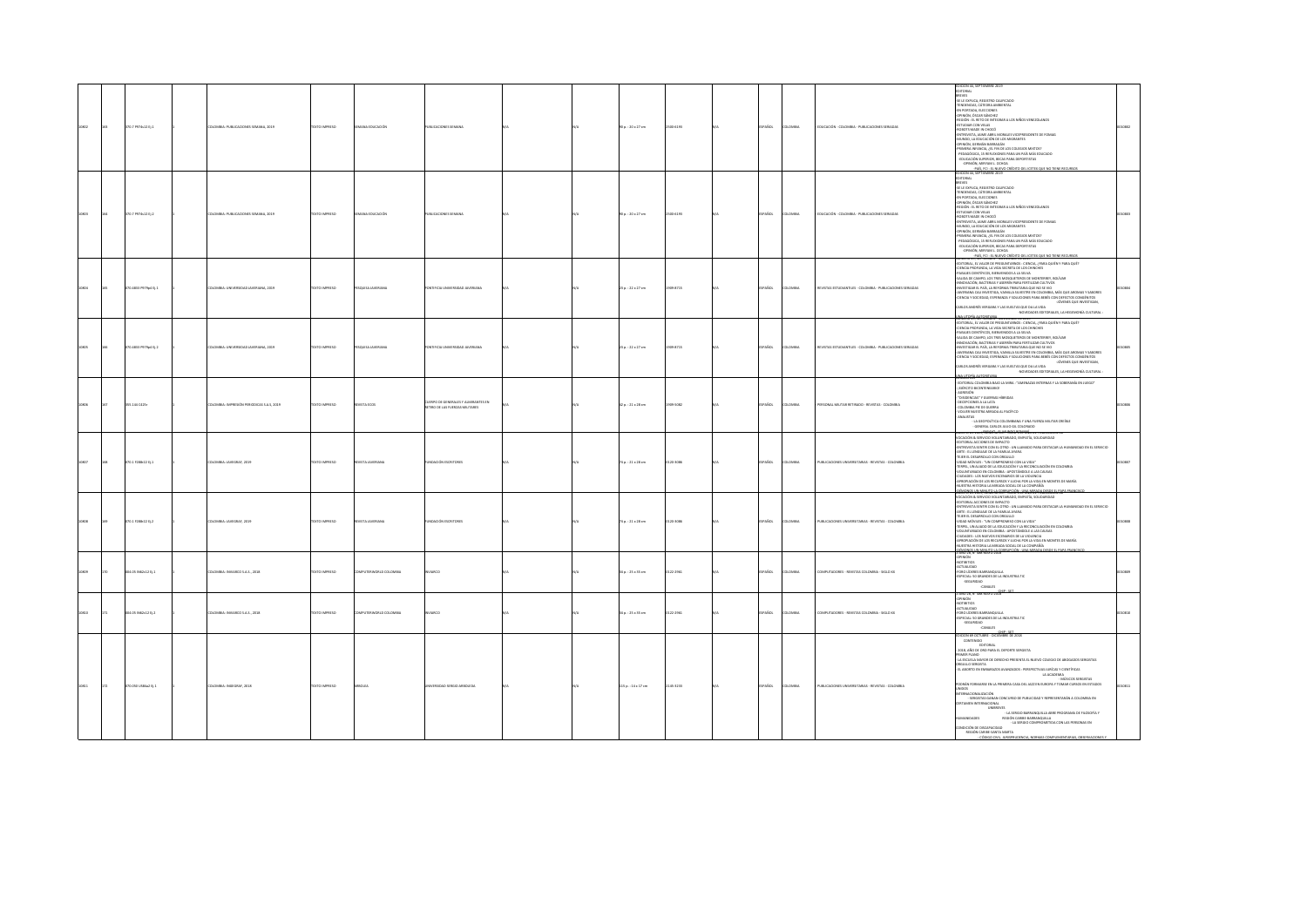|      | .<br>20.050 USB4a2 Ej. |                                               | <b>XTO IMPRESO</b> |                                                                                       |                                                                                |  | 115 p. : 14 x 17 cm      | 145-1233 |                     |                                                   | ON 69 OCTUBRE - DICIEMBRE DE 2018<br>CONTENIDO<br><b>EDITORIAL</b><br>2018, AÑO DE ORO PARA EL DEPORTE SERGISTA<br>PRIMER PLANO<br>- LA ESCUELA MAYOR DE DERECHO PRESENTA EL NUEVO COLEGIO DE ABOGADOS SERGISTAS<br>NGULLO SERGISTA<br>1. ABORTO EN EMBARAZOS AVANZADOS : PERSPECTIVAS JURÍCAS Y CIENTÍFICAS<br>LA ACADEMIA<br>- MÚSICOS SERGISTAS -<br>CORÁN FORMARSE EN LA PRIMERA CASA DEL JAZZ EN EUROPA Y TOMAR CURSOS EN ESTADOS<br><b>POSIN'I INTERNATIONAL COMPANY CONTROL CONTROL CONTROL COMPANY CONTROL CONTROL CONTROL CONTROL CONTROL CONTROL C<br/>CONTROL CONTROL CONTROL CONTROL COMPANY CONTROL CONTROL CONTROL CONTROL CONTROL CONTROL CONTROL CONTROL CONTR</b><br>REGIÓN CARIBE-SANTA MARTA<br><u>- Código Civil, Jurisprude .</u><br>Eptiembre 2019, Año 58, Número 1351                                                                                                                                                                                                             |  |
|------|------------------------|-----------------------------------------------|--------------------|---------------------------------------------------------------------------------------|--------------------------------------------------------------------------------|--|--------------------------|----------|---------------------|---------------------------------------------------|-----------------------------------------------------------------------------------------------------------------------------------------------------------------------------------------------------------------------------------------------------------------------------------------------------------------------------------------------------------------------------------------------------------------------------------------------------------------------------------------------------------------------------------------------------------------------------------------------------------------------------------------------------------------------------------------------------------------------------------------------------------------------------------------------------------------------------------------------------------------------------------------------------------------------------------------------------------------------------------------------------------|--|
|      | 0.1 P979h18 Ej.1       | LOMBIA: JAVEGRAF, 2019                        | CESSRING (STC      |                                                                                       |                                                                                |  | 27 p.: 22 x 28 cm        | 121-6023 |                     | UBLICACIONES UNIVERSITARIAS - REVISTAS - COLOMBIA | <b>OIRANU</b><br>LA VOZ DE LOS ESTUDIANTES<br>ASÍ CELEBRA LA JAVERIANA LA INVESTIGACIÓN<br>LAS INDUSTRIAS CREATIVAS Y CULTURALES EN LA AGENDA ACADÉMICA Y POLÍTICA DEL PAÍS<br>2019 : 70 AÑOS DE COMUNICACIÓN SOCIAL EN LA JAVERJANA<br>DIDASKALIA : 20 AÑOS DE INVESTIGACIÓN TEOLÓGICA<br>DOCTORADO EN CIENCIAS JURÍDICAS CON ALTO IMPACTO INTERNACIONAL<br>A LA CONQUISTA DEL VOTO JOVEN<br>LA VOZ DE LOS JÓVENES EN LA EDUCACIÓN<br>EL INGENIERO QUE HACE REALIDAD EL CUERPO BIÓNICO<br>UN PASO ADELANTE DE LA ENFERMEDAD PULMONAR OBSTRUCTIVA CRÓNICA<br>TRES GRANDES ENCUENTROS DE EGRESADOS<br>- LANZAMIENTO DEL PROYECTO JAVERIANO DE PAZ Y RECONCILIACIÓN<br>- LA SORPRENDENTE BIODIVERSIDAD DE NUESTRA COTIDIANIDAD<br>- LILIAN TORREGROSA, LA MUIER QUE LIDERA LA CIRUGÍA EN COLOMBIA<br>- NOTICIAS CALI<br>$-$ NOTICIAS BOGOTÁ<br>- DEVALUACIÓN : PRESENTE Y FUTURO, CAUSAS Y CONSECUENCIAS<br>- JPDR QUÉ ES IMPORTANTE QUE LOS JÓVENES EJERZAN SU DERECHO A TIEMBRE 2019, AÑO SB, NÚMERO 1351 |  |
|      | 70.1 P979h18 EL2       | LOMBIA: JAVEGRAF, 2029                        | <b>DZERNI OTX3</b> | Y FN 1 & IAVERIAN                                                                     | <b>FICIA LINEATO SCALLANT AVENUE</b>                                           |  | $27a. : 22 \times 28$ cm | 121-6023 | OMBIA               | UBLICACIONES UNIVERSITARIAS - REVISTAS - COLOMBIA | EPTIEMBRE 2019, ANO SII, NUMERO 1351<br>UMARIO<br>LA VOZ DE LOS ESTUDIANTES<br>ASÍ CELEBRA LA JAVERIANA LA INVESTIGACIÓN<br>ASI CELEBRA LA JAVERIANA LA INVESTIGACION<br>LAS INDUSTRIAS CREATIVAS Y CULTURALES EN LA AGENDA ACADÉMICA Y POLÍTICA DEL PAÍS<br>2019 : 70 AÑOS DE COMUNICACIÓN SOCIAL EN LA JAVERIANA<br>DIDASKALIA : 20 AÑOS DE INVESTIGACIÓN TEOLÓGI<br>DOCTORADO EN CIENCIAS JURÍOICAS CON ALTO IMPACTO INTERNACIONAL<br>A LA CONDUISTA DEL VOTO JOVEN<br>LA VOZ DE LOS JÓVENES EN LA EDUCACIÓN<br>UN VUL OU AUTOURI AU DE DE LOUISION DE LOUISION DI DINICO<br>EU INGENIERO QUE HACE REALIDAD EL CUERPO BIÓNICO<br>UN PASO ADELANTE DE LA ENFERMEDAD PULMONAR OBSTRUCTIVA CRÓNICA<br>TRES GRANDES ENCUENTROS DE EGRESADOS<br>- LANZAMIENTO DEL PROYECTO JAVERIANO DE PAZ Y RECONCILIACIÓN - LA SORPRENDENTE BIODIVERSIDAD DE NUESTRA COTIDIANDAD<br>- LILIAN TORREGROSA, LA MUJER QUE LIDERA LA CIRUGÍA EN COLOMBIA<br>NOTICIAS CALL<br>- NOTICIAS BOGOTÁ                                |  |
|      | 04.05 N62c13 tj.1      | <b>ILOMBIA: INVIARCO S.A.S., 2019</b>         | DZERRA OTXIT       | OMPUTERWORLD COLOMBIA                                                                 | <b>ARCO</b>                                                                    |  | 22 p. : 25 x 35 cm       | 122-2961 | ARCC.<br>www        | .<br>OMPUTADORES - REVISTAS COLOMBIA - SIGLO XX   | $\begin{minipage}[t]{. \begin{tabular}{l} \bf 1.0045\footnotesize & \bf 0.0040\footnotesize & \bf 0.0040\footnotesize & \bf 0.0040\footnotesize & \bf 0.0040\footnotesize & \bf 0.0040\footnotesize & \bf 0.0040\footnotesize & \bf 0.0040\footnotesize & \bf 0.0040\footnotesize & \bf 0.0040\footnotesize & \bf 0.0040\footnotesize & \bf 0.0040\footnotesize & \bf 0.0040\footnotesize & \bf 0.0040\footnotesize & \bf 0.0$<br>D 10, OCTUBRE 2019 Nº                                                                                                                                                                                                                                                                                                                                                                                                                                                                                                                                                   |  |
|      | 4.05 N62c13 tj.2       | LOMBIA: INVIARCO S.A.S., 2019                 | TEXTO IMPRESO      | PUTERWORLD COLOMBIA                                                                   |                                                                                |  | 22 p. : 25 x 35 cm       | 22-2961  | <b>Scc.</b><br>wax  | <b>IPUTADORES - REVISTAS COLOMBIA - SIGLO XX</b>  | 1-ANO 30, OCTUBRE 2019 N° 51<br>-OPINIÓN<br>-NOTIBITOS<br>-SEPECIAL: INFRAESTRUCTURA<br>-ESPECIAL: INFRAESTRUCTURA<br>-ESPECIAL: AGRICULTURA<br>-CANALES                                                                                                                                                                                                                                                                                                                                                                                                                                                                                                                                                                                                                                                                                                                                                                                                                                                  |  |
|      | 070.1 F288r23 Ej.1     | ILOMBIA: JAVEGRAF, 2019                       | TEXTO IMPRESO      | <b>EVISTA JAVERIANA</b>                                                               | NOACIÓN ESCRITORES                                                             |  | 82 p.: 21 x 28 cm        | 120-3086 | AÑOL<br>OMBIA       | UBLICACIONES UNIVERSITARIAS - REVISTAS - COLOMBIA | FOR UNA NUEVA ECONOMÍA MODELOS ALTERNATIVOS. IMPACTO SOCIAL. TRANSFORMACIÓN DE<br>ERCADOS<br>EDITORIAL, UNA NUEVA ECONOMÍA CON ESPERANZA<br>FOR UNA NUEVA ECONOMÍA : A PROFÓSITO DE LA CONVOCATORIA DEL PAPA FRANCISCO PARA<br>CAMBIAR LA ECONOMÍA ACTUAL<br>APUNTES SOBRE ECONOMÍA Y DIVERSIDAD EN TIEMPOS DE TRANSICIÓN<br>ENTREVISTA : REDUCIR. RECICLAR Y REUTILIZAR : ECONOMÍA CIRCULAR EN COLOMBIA<br>A SINGULARIDAD DE UNA ÉPOCA BIODEGRADABLE<br>UN NUEVO MUNDO, UN NUEVO MODELO DE DESARROLLO, UNA NUEVA GEOPOLÍTICA<br>PARA UNA ECONOMÍA Y SOCIEDAD MÁS INCLUSIVAS, MÁS PARTICIPACIÓN DE LAS MUJERES<br>INDUSTRIAS CREATIVAS Y CULTURALES : LA ECONOMÍA DE LAS IDEAS<br>CINE : UN NUEVO MOTOR DE LA ECONOMÍA<br>RESPONSABILIDADES DE Y CON LOS CONSUMIDORES                                                                                                                                                                                                                                     |  |
| 0818 | 01.4 0291x9 tj.1       | LOMBIA: GIMNASIO CAMPESTRE, 2019              | EXTO IMPRESO       | ASTROLABIO                                                                            |                                                                                |  | 121 p.: 22 x 28 cm       | 124-2130 | <b>DAÑOL</b>        | WESTIGACIÓN - REVISTAS - COLOMBIA - CIENCIA       | -MURETAN AREN'NYA ELE PERSEN A DISPOSANZA E POLITIANANA.<br>VOLUMEN 18, NOMENO 1, DIENTO - JUNIO 2019<br>- COMPOSICIÓN Y ESTRUCTURA DE LA COMUNIDAD DE PERIFITON EN DOS PUNTOS DE LA CUENCA<br>MEDIA DEL RÍO TEUSACÁ (MUNICIPIO DE LA C<br>SICOQUÍMICAS<br>FISICOQUÍMICAS<br>-DETERMINACIÓN DE LA SECUENCIA NUCLEOTÍDICA DE UN FRAGMENTO DE 960 PARES DE BASES<br>CORRESPONDIENTE A LA REGIÓN 3' DE UN CANDIDATO A GEN PPO EN UCHUVA (PIYYSALIS PERUVIANA<br>.<br>NSTALACIÓN ARTÍSTICA CREADA A PARTIR DE LA PROBLEMÁTICA AMBIENTAL DE LA CUENCA DEL RÍO<br>-REPAIRING MITTER CARGA A PARTIE OLA UNEGLISSICA MISSIONE CARGA CHARGA E LA CONFIGURACIÓN EN CONFIDENCIA EN CONFIDENCIA EN CONFIDENCIA EN CONFIDENCIA EN CONFIDENCIA EN CONFIDENCIA EN CONFIDENCIA EN CONFIDENCIA EL CONFIDEN                                                                                                                                                                                                                 |  |
|      | $1.4$ 6291a9 tj.2      | OMBIA: GIMNASIO CAMPESTRE, 2019               | XTO IMPRESO        |                                                                                       |                                                                                |  | 121 p. : 22 x 28 cm      | 24-2130  | i Soi               | <b>ISTIGACIÓN - REVISTAS - COLOMBIA - CIENCIA</b> | RSICOQUÍMICAS<br>OLTERNINACIÓN DE LA SECUENCIA NUCLEOTÍDICA DE UN FRAGMENTO DE 960 PARES DE BASES<br>CORRESPONDIENTE A LA REGIÓN 3º DE UN CANDIDATO A GEN PPO EN UCHUVA (PHYSALIS PERUV<br>.<br>Nación artística creada a partir de la problemática ambiental de la cuenca del río<br>-SITUALADOR ARTÍFICA CHADA A PARTIR DE LA PRANCIA-DA PERSITADO DE ESTUDANTES<br>TEURACÁ (CURICINAMENTAL)<br>CARACÁ (CURICINAMENTAL PORTE ESTUDANTES DE ESTUDANTES (CURICINALES)<br>CARACTERIZADOR LA ESTURISMO DE MÁDICA EN ADOLESCENT<br>EFECTIS DE UNA ADMIENTATION COMMUNIA ADMIENTACIÓN, COMMUNIDAT PRENSA : LA<br>MPLEMENTACIÓN DEL PAE DURANTE EL AÑO 2018 (PRIMEIRA ÉNTRECA)<br>- L'OCALCERIZACIÓN DE LA COMUNITA<br>- CARACTERIZACIÓN DE LA COMUNIDAL                                                                                                                                                                                                                                                       |  |
|      | 70.1 F288-23 EL2       | COMILA-MATCRAE 2010                           | EXTO IMPRESO       | <b>WSTA INVESIANA</b>                                                                 | <b>NOACIÓN ESCRITORES</b>                                                      |  | 82 p.: 21 x 28 cm        | 20-3085  | Sm.<br><b>CAASU</b> | THE CACIONES UNIVERSITABLES . BEVISTAS . COLOMBIA | NAMENTALES CHARACTER (MANUAL DE CALIFORNES DE CALIFORNES DE CALIFORNES DE CALIFORNES DE CALIFORNES DE CALIFORNES DE CALIFORNES DE CALIFORNES DE CALIFORNES DE CALIFORNES DE CALIFORNES DE CALIFORNES DE CALIFORNES DE CALIFOR<br>THE USE CREATIVES TO CULTURALS : LA ECONOMÍA DE LAS IDEAS<br>-INDUSTRIAS CREATIVAS Y CULTURALES : LA ECONOMÍA DE LAS IDEAS<br>-EISPONSABILIDADES DE Y CON LOS CONSUMIDORES                                                                                                                                                                                                                                                                                                                                                                                                                                                                                                                                                                                               |  |
|      | 0.78 1019p             | LOMBIA: SUBDIRECCIÓN IMPRENTA DISTRITAL, 2015 | EXTO IMPRESO       | PREMIO A LA INVESTIGACIÓN E<br>INNOVACIÓN EDUCATIVA 2013 - 2015 UN<br>ESTADO DEL ARTE | INSTITUTO PARA LA INVESTIGACIÓN EDUCATIVA<br>Y EL DESARROLLO PEDAGÓGICO - IDEP |  | .<br>222 p. : 16 x 23 cm |          |                     | AGOGÍA - INVESTIGACIONES - PREMIOS - COLOMBIA     | ESENTACIÓN<br>PRESIDENCIA<br>EL COMO EL MONTOCARO CORRULA VIGICA LA TRANSVESALIDAD<br>CAMBOS EL CORDANO FUEDICIA VIGICA LA TRANSVESALIDAD<br>CAMBOS EL CORDONA VIGITORO DE VIGITARIS ROCUROS<br>CAMBOS EL CORCITENDO EN EVA CORRENDA EN INSTITUCIÓN E IN                                                                                                                                                                                                                                                                                                                                                                                                                                                                                                                                                                                                                                                                                                                                                  |  |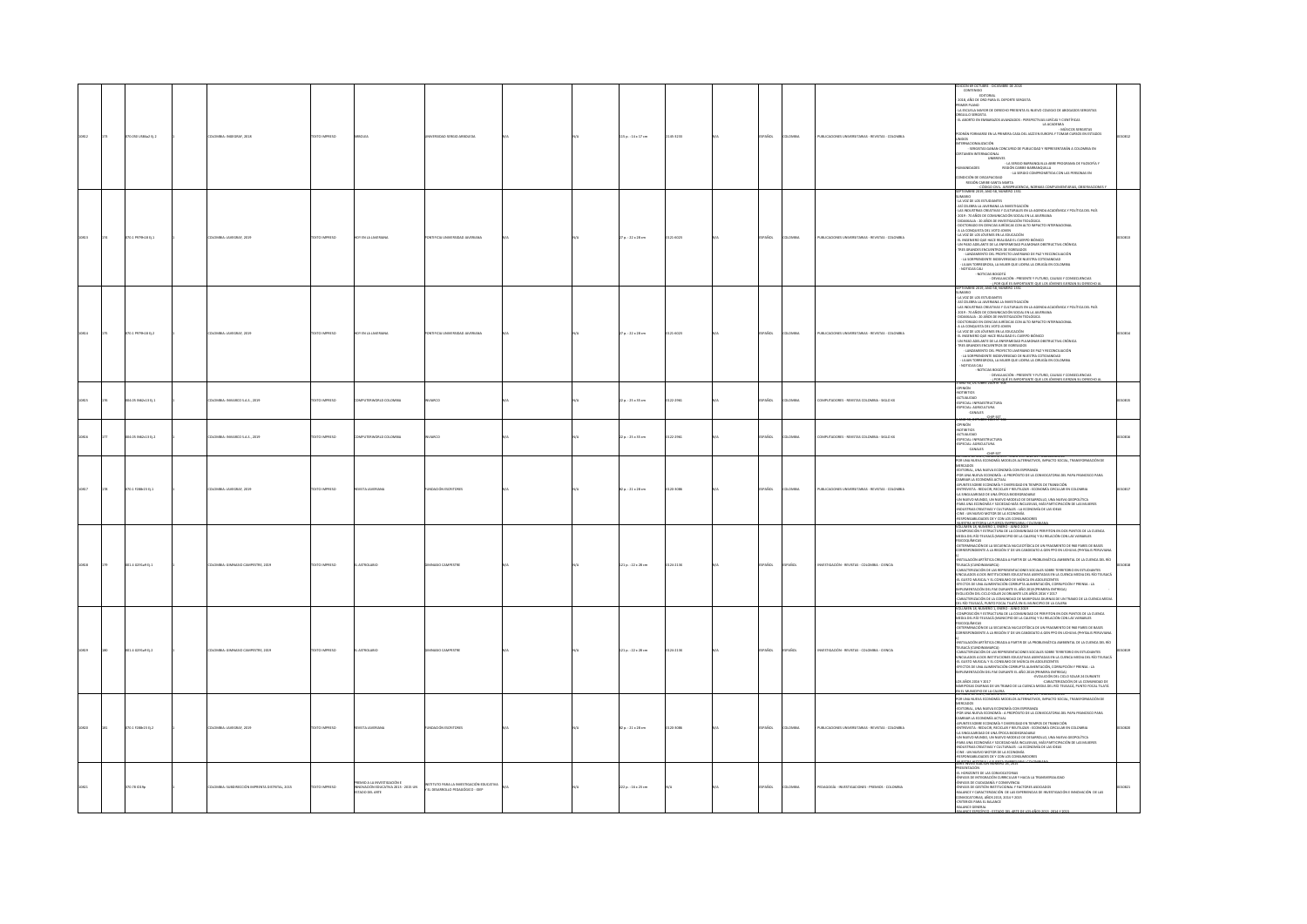|       | 110411-             | MBIA: IMPRENTA UNIVERSIDAD DE ANTIOQUIA, 2015   | <b>DO BARBERO</b>  | AGENDA CULTURAL ALMA MATER         | PUDAD DE ANTIQUIA             |  | 18 p. : 21 x 27 cm     | Loana    |              |               | <b>ERSIDAD DE ANTIQQUIA - PUBLICACIONES SERIADAS</b>                  | II IURINA: TRAININAIGEITEK<br>105 200 AÑOS DE LA CARATA DE JAMAICA<br>KORTAR DE LI AMAICA: SU VIGISITOA HOY<br>KS HUELLAS CONTINENTALES DE SIMON BOLIVAR EN BALDOMERO SANIN CANO. A PROPÓSITO DE LOS<br>KS HUELLAS CONTINENTALES DE SIMON<br>AÑOS DE LA CARTA DE JAMAICA<br>N EXTENSIÓN CULTURAL<br><b>NOGRÁMATE, 2016, NUMBRO BU</b>                                                                                                                                                                                                                                                                                                                                                                                    |  |
|-------|---------------------|-------------------------------------------------|--------------------|------------------------------------|-------------------------------|--|------------------------|----------|--------------|---------------|-----------------------------------------------------------------------|--------------------------------------------------------------------------------------------------------------------------------------------------------------------------------------------------------------------------------------------------------------------------------------------------------------------------------------------------------------------------------------------------------------------------------------------------------------------------------------------------------------------------------------------------------------------------------------------------------------------------------------------------------------------------------------------------------------------------|--|
| 10823 | 171.1 C394r19 Ej.1  | ACC 242 202100511 1244001 12440014444 44504     | CONSIGN CITY       | ORIGINAL MICHAELMATCH              | CIRCULATION ISSUED AND AVERES |  | 93 p.: 21 x 28 cm      | 23.4051  | <b>A</b> SCr | Change        | .<br>Ducación - Revistas - Colombia<br>Edagogía - Revistas - Colombia | ANDE FANN DE AUNA MONDAD AUF ANNER<br>INTREVISTA CON JULIAN DE ZUBIRA SAMPER<br>J. DERECHO A UNA EDUCACIÓN DE CALIDAD, CON EQUIDAD PARA TODOS<br>A LECTURA CRÍTICA COMO UN DERECHO DE APRENDIZAJE<br>LA MELIONA ANIMA COMPO ON DANCON DE APPARIMADOR.<br>LOS GRUPOS INTERACTIVOS Y EL CUMA ESCOCAR<br>EL DERECHO DE LOS NIÑOS A LEER Y A DESPRITAR DE LOS LIBROS Y LA CULTURA<br>EL NIÑO: SUS DERECHOS DE APRENDIZAIE Y SU DESARROLLO<br>L'HINU: SUS DERECRUS DE MAYRINDUMENT SU DESMINUILLO<br>ERECHIO A PERSAR LA COMUNICACIÓN<br>ERECHIOS BÁSICOS DE APRENDIZAIE Y EL CURRÍCULO<br>IDÁCTICA DE LA EDUCACIÓN TÉCNICA UN SABER EN CONSTRUCCIÓN<br>OGOTÁ CONTARA CON LA RED DE FORMACIÓN DE MAESTROS MÁS GRANDE DEL PAÍS |  |
| 10824 | 171.1 C394r19 tj.2  | OMBIA: PANAMERICANA FORMAS E IMPRESOS SAS, 2016 | DZERRA OTX:        | MAGISTERIO<br>VISTA INTERNACIONAL  | PERATIVA EDITORIAL MAGISTERIO |  | 13 p. : 21 x 28 cm     | 02-4053  | AÑOL         | <b>MAGIN</b>  | EDUCACIÓN - REVISTAS - COLOMBIA<br>PEDAGOGÍA - REVISTAS - COLOMBIA    | Methode se sentromensist<br>VEREVISTA CON JULIAN DE ZUBIRA SAMPER<br>. DERECHO A UNA EDUCACIÓN DE CALIDAD, CON EQUIDAD PARA TODOS<br>LECTURA CRÍTICA COMO UN DERECHO DE APRENDIZAJE<br>35 GRUPOS INTERACTIVOS Y EL CLIMA ESCOLAR<br>DERECHO DE LOS NIÑOS A LEER Y A DISFRUTAR DE LOS LIBROS Y LA CULTURA<br>IL NIÑO: SUS DERECHOS DE APRENDIZAJE Y SU DESARROLLO<br>erecho a persar la comunicación<br>Erechos básicos de aprendizale y el currículo<br>IDÁCTICA DE LA EDUCACIÓN TÉCNICA UN SABER EN CONSTRUCCIÓN<br>GOTÁ CONTARA CON LA RED DE FORMACIÓN DE MAESTROS MÁS GRANDE DEL PAÍS<br>TORDADES MULTIMETRA DE CÁLCULO MATEMÁTICO PARA MIÑOS C                                                                      |  |
|       | 9.056 C565r Ej.1    | MBIA: CANALES INSTITUCIONALES, 2016             | TO IMPRESO         |                                    |                               |  | 5 p. : 21 x 28 cm      | 14819    | AÑOL         | wav           | DUCACIÓN - COLOMBIA - PUBLICACIONES SERIADAS                          | $\begin{split} &\underbrace{\textbf{AGD}}_{\textbf{G}(\textbf{X},\textbf{X})} \textbf{G}_{\textbf{G}(\textbf{X},\textbf{X})} \textbf{G}_{\textbf{G}(\textbf{X},\textbf{X})} \textbf{G}_{\textbf{G}(\textbf{X},\textbf{X})} \textbf{G}_{\textbf{G}(\textbf{X},\textbf{X})} \textbf{G}_{\textbf{G}(\textbf{X},\textbf{X})} \textbf{G}_{\textbf{G}(\textbf{X},\textbf{X})} \textbf{G}_{\textbf{G}(\textbf{X},\textbf{X})} \textbf{G}_{\textbf$<br>01365, 10000400**                                                                                                                                                                                                                                                         |  |
| 10826 | 179.056 C565r Ej.2  | LOMBIA: CANALES INSTITUCIONALES, 2016           | EXTO IMPRESO       | <b>PROMISO Y CREC</b><br>EDUCATIVO | <b>MALES INST</b>             |  | 5 p.: 21 x 28 cm       | 004819   | AÑOL         | OMBIA         | DUCACIÓN - COLOMBIA - PUBLICACIONES SERIADAS                          | .<br>CON TODOS A APRENDER, HABRA MÁS CALIDAD EDUCATIVA<br>PROGRAMA DEL ESTADO PARA ALIMENTAR A LOS ESTUDIANTES<br>ER PILO ES UNA GRAN OPORTUNIDAD<br>RUEBAS QUE MIDEN LA CALIDAD EDUCATIVA NACIONAL<br>ÍA EN EL PAÍS APORTO AL MEJORAMENTO DE LA ENSEÑANZA<br>HORA ESTUDIAR ES MÁS FACIL CON LAS OPORTUNIDADES ESTATALES<br>L VALLE DEL CAUCA SE ANOTA UN 10 EN EDUCACIÓN<br>A TECNOLOGÍA SE FORTALECE EN CUNDINAMARCA<br>A EDUCACIÓN CON CAIDAD ES EL SOSTÉN DEL POSCONFLICTO<br>UNIVERSIDAD A FAVOR DEL MEDIO AMBIENTE<br>SENA, UNA INSTITUCIÓN COMPROMETIDA CON EL PAÍS<br>ESTEAS IMPORTATIVAS                                                                                                                        |  |
|       | $0.7$ PS74s3 tj.1   | MBIA: PUBLICACIONES SEMANA, 2016                | TO IMPRESO         |                                    | LICACIONES SEMAN              |  | 6 p. : 21 x 27 cm      |          | vio          |               | <b>JUCACIÓN - COLOMBIA - PUBLIC</b>                                   | SEMANA EDUCACIÓN EXPUCA<br>N MONTA NOONGAN NAFWAN<br>JPINIÓN NACIONAL<br>UEGUE Y APRENDA<br>1450 A PASO PARA ESTUDIAR EN EL EXTERIOR<br>ANN CHARL QUE AN GUINNE ANN ENDER<br>NYTREVISTA ANDREAS SCHLEICHER<br>IDUCACIÓN EN ARGENTINA: LA GRAN DEUDA ES EL APRENDIZAIE<br>O HAY ESPACIO PARA TANTOS UNIVERSITARIOS<br>ROFES DE OFICIO<br>UNNOO EL PROFESOR ES LA VÍCTIMA DEL MATONEO<br>IN EL PESO DE UNA GRAN CIUDAD                                                                                                                                                                                                                                                                                                     |  |
|       | 7974s3 t12          | MINA: PUBLICACIONES SEN<br>ANA, 2016            |                    |                                    | LICACIONES SEMAN              |  | $p. : 21 \times 27$ cm |          |              |               | <b>JUCACIÓN - COLOR</b>                                               | <b>SHOWARY - MARK THE MAN WAS CONSUMED AND A SHOWARY CONSULTANCE AND A SHOWARY CONSULTANCE AND A SHOWARY CONSULTANCE AND A SHOWARY CONSULTANCE AND A SHOWARY CONSULTANCE AND A SHOWARY CONSULTANCE AND A SHOWARY CONSULTANCE AND</b>                                                                                                                                                                                                                                                                                                                                                                                                                                                                                     |  |
|       | 070-4833 PS79p5 EL1 | COMBIA: UNIVERSIDAD JAVERIANA, 2019             | OZSRRNI OTX3       | SQUISA JAVERIANA                   | AMAIRSON GAOSTEN MORE         |  | 23a.:22x27cm           | 909-8715 | ANDL.        | <b>AIRMOJ</b> | WASTAS ESTUDIANTILES - COLOMBIA - PUBLICACIONES SERIADAS              | MEKO 50. DICIEMBRE 2019 - FEBRERO 202<br><b>STORIAL LA DIVULGACIÓN CIENTÍFICA. UN MOTOR QUE GENERA VÍNCULOS</b><br>ENCIA Y SOCIEDAD<br>FME ESPECIAL 50 EDICIONES DE PESQUISA JAVERIANA EN LOS HOGARES COLOMBIANOS<br>UNA NUEVA ERA DE CIENCIA EN COLOMBIA?<br>ALORAR LAS ARTES PARA TRANSFORMAR LA ACADEMIA<br>NOVACIÓN, "LA CIENCIA NO FRACASA"<br>S HISTORIAS MÁS LEÍDAS DE PESQUISA IAVERIANA<br><b>MARCH SCREENING AND TEMPERO AND</b>                                                                                                                                                                                                                                                                               |  |
|       | 270.4833 PS79p5 EL2 | DLOMBIA: UNIVERSIDAD JAVERIANA, 2019            | <b>OZSRRAI OTX</b> | SQUISA JAVERIANA                   | AMAINAL GACIERNIA ADRILI      |  | 23a.:22x27cm           | 009-8715 | AÑOL         | oway          | EVISTAS ESTUDIANTILES - COLOMBIA - PUBLICACIONES SERIADAS             | UMERU SU, UKJEMBRE ZUIV - FEBRERU ZUZU<br>IDITORIAL, LA DIVULGACIÓN CIENTÍFICA, UN MOTOR QUE GENERA VÍNCULOS<br>GAGIOOZY ADMIC<br>UNA NUEVA ERA DE CIENCIA EN COLOMBIA?<br>ALORAR LAS ARTES PARA TRANSFORMAR LA ACADEMIA<br>.<br>Inovación, "La ciencia no fracasa"<br>IS historias más leídas de pesquisa javernana.<br>NA VIDA SOBRE EL RÍO: JAVIER MALDONADO (1977-201)                                                                                                                                                                                                                                                                                                                                               |  |
|       | 1.050 USB4a2 Ej.1   | OMBIA: INGEGRAF, 2019                           |                    |                                    |                               |  | $5p.:14*17$ cm         | 5-3233   |              |               | <b>JELICACIONES UN</b><br>SITARIAS - REVISTAS - COLOMBIA              | $\begin{minipage}[t]{0.9\textwidth} {\small \textbf{R} \textbf{R} \textbf{R} \textbf{R} \textbf{R} \textbf{R} \textbf{R} \textbf{R} \textbf{R} \textbf{R} \textbf{R} \textbf{R} \textbf{R} \textbf{R} \textbf{R} \textbf{R} \textbf{R} \textbf{R} \textbf{R} \textbf{R} \textbf{R} \textbf{R} \textbf{R} \textbf{R} \textbf{R} \textbf{R} \textbf{R} \textbf{R} \textbf{R} \textbf{R} \textbf{R} \textbf{R} \textbf{R} \textbf{$<br>del que se privó colombia<br>Alvario gómes hurtado : 100 años del hombre de la cultura .<br>La academia<br>A ALAMARICAN PORTALECER EL ECOSISTEMA DEL CONOCMENTO DIGITAL<br>- GOODLE Y LA SERGIO<br>- DEPORTE SERGISTA<br>- LI FÚTBOL EN LA SERGIO SIGUE MACENDO                      |  |
|       | 1.050 USB4a2 tj.2   | MBIA: INGEGRAF, 2019                            |                    |                                    | <b>STOCK ABOVED</b>           |  | p.: 14 × 17 cm         | 45-3233  |              |               | <b>JELICACIONES</b><br><b>BIAS</b> , <b>BEVISTAS</b> , COLOMBIA       | <b>DICION 12 NOTEL - HANG LO - LO</b><br>CONTENIDO<br>MIRANDO HACIA EL FUTURO<br>-MIMARIO MAGA IL TUTURO<br>PRIMER PAMO DI TRES CARDINALES DE MONTENCIANA LE ATA CALIDAD MATTEMARIO Y SE<br>CARRIBO CRITINA LA ACENDRA DO 2001 DI CONDIDERA LOS PARTES DE CARRIBO DE MONTENIO DE CARRIBO DE CARRIBO MATTEM<br>CARRIBO C<br>del que se privó colombia<br>Alvario gómes hurtado : 100 años del hombre de la cultura .<br>La academia<br>LACADEMIA<br>GOOGLE Y LA SERGIO<br>BAJARÁN PARA FORTALECER EL ECOSISTEMA DEL CONOCIMIENTO DIGITAL<br>MA DEL CONGUMIENTO DIGITAL<br>DEPORTE SERGISTA<br>- EL FÚTBOL EN LA SERGIO SIGUE HACIENDO                                                                                     |  |
|       | 178.805 UE22e7 Ej.1 | OLOMBIA: UNIVERSIDAD EAFIT, 2019                | <b>XTO IMPRESO</b> | AFITENSE                           |                               |  | 148 p.: 16 x 24 cm     | 124-3624 | PAÑOL        | LOMBU         | DUCACIÓN SUPERIOR - PUBLICACIONES SERIADAS                            | EDELLÍN, CUNA DE LA AVIACIÓN COMERCIAL EN COLOMBIA!<br><b>INSTERIES CONFIDENTIAL CONFIDENCIAL CONTAINS AND CONFIDENTIAL CONFIDENCIAL CONFIDENCIAL CONFIDENCIAL CONFIDENTIAL CONFIDENTIAL CONFIDENTIAL CONFIDENTIAL CONFIDENTIAL CONFIDENTIAL CONFIDENTIAL CONFIDENTIAL CONFIDENTIAL CO</b>                                                                                                                                                                                                                                                                                                                                                                                                                               |  |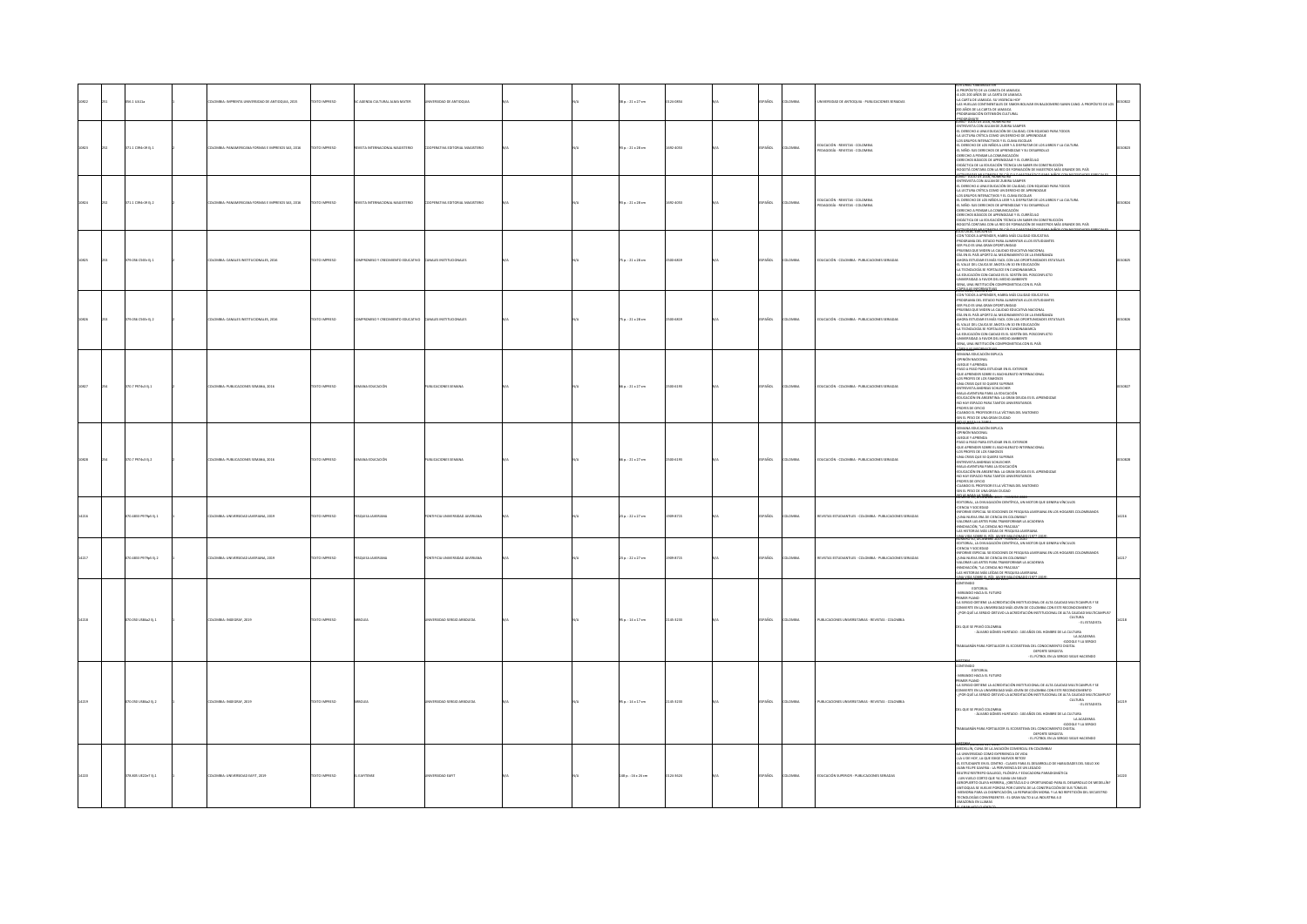| ra.aos urzzez tj. 2 | OMBIA: UNIVERSIDAD EAFIT, 2019                    | <b>CERRAN OTX</b>  | EAFTENSE                                                   |                                        |  | 148 p. : 16 x 24 cm    | 24-3624    | .<br>Viol<br><b>WEIA</b>       | UCACIÓN SUPERIOR - PUBLICACIONES SERIADAS                                                                                                             | IDIO CHINE IN 11, 2011<br>ARCHIVECHI I ANNO CHINE COMERCIA EN COLONIAL DE MARCHES EN 1610 AVIATO CHINE EN CARACTER<br>4.1 EUROPE DE LONG EST REVONS CHINE PARA EL COMERCIA DE MARCHES EN 1610 AVIATO CHINE EN CARACTER DE LONG ANNO<br>CRAENSPOCKABIO 274. JULIU - UK KANNE 2                                                                                                                                                                                                                                                                                                                                                                                                                      |  |
|---------------------|---------------------------------------------------|--------------------|------------------------------------------------------------|----------------------------------------|--|------------------------|------------|--------------------------------|-------------------------------------------------------------------------------------------------------------------------------------------------------|----------------------------------------------------------------------------------------------------------------------------------------------------------------------------------------------------------------------------------------------------------------------------------------------------------------------------------------------------------------------------------------------------------------------------------------------------------------------------------------------------------------------------------------------------------------------------------------------------------------------------------------------------------------------------------------------------|--|
| 0.44 UE22r5         | DLOMBIA: EAFIT, 2019                              | OZSRRNI OTX        | TIRA3 GAGIZININU ATZVJ                                     | PUDAD FAET                             |  | 133 p.: 21 x 28 cm     | 120-341X   | PAÑOL<br><b>AIRMOJ</b>         | PUBLICACIONES UNIVERSITARIAS - REVISTAS - COLOMBIA - CIENCIA                                                                                          | <b>DITORIAL</b><br>EDITURNA<br>-ENTREVISTA, LA EDUCACIÓN TIENE LA VIRTUD DE HACER ENTENDER EL VALOR DE LA RAZÓN<br>-TECNOLOGÍAS CONVERGENTES E INDUSTRAS 4.0<br>-DATENTES, EART YA SUMA 48 PATENTES<br>-PATENTES, EART YA SUMA 48 PATENTES<br>DPINIÓN, LA CREACIÓN COMO UNA FORMA DE INVESTIGACIÓN<br>.<br>INIVERSIDAD DE LOS NIÑOS, LA EXPLORACIÓN, ESCUELA PARA LOS CIENTÍFICOS DEL FUTURO<br>PRIMIOS Y RECONDCIMIENTOS, CHALLENGERS DE SUPERCÓMPUTO : EL ESPÍRITU CORRE MEJOR QUE<br>COMPUTADOR<br>PROVECTOS DE INVESTIGACIÓN, MÚSICA PARA VOLVER A VIVIR EN PAZ<br>IGRESADOS EN LA CIENCIA, UN MATEMÁTICO CON PERFIL SOCIAL<br>BURNERMENT AUTO                                                 |  |
| 378.19 AS\$15p2     | DLOMBIA: EDITORIAL KIMPRES LTDA, 2019             | OZSRRNI OTX3       | PENSAMIENTO UNIVERSITARIO<br>AGIV AJ ADDT ARA TODA LA VIDA | CUN                                    |  | $40a.:21 \times 28 cm$ | 124-1541   | PAÑOL<br>AIRMOJO               | EDUCACIÓN SUPERIOR                                                                                                                                    | ONTENIDO<br>REAFIRMAR LA MISIÓN FORMATIVA DE LA UNIVERSIDAD<br>UNA APUESTA POR LA FORMACIÓN PARA TODA LA VIDA<br>NUEVAS DINÁMICAS QUE ESTÁN IMPULSANDO LA TRANSFO<br>MACIÓN I NEVERSTABIA<br><b>EXPERIENCIAS DIRECTIVAS</b><br>PERSPECTIVAS DE EMPLEO DE LA OCDE 2019, EL FUTURO DEL TRABAJO<br>I OS RETOS DE LA ASOCIATIVIDAD PARA EL FUTURO DE LA EDUCACIÓN SUPERIOR.<br>PERSPECTIVA RECTORAL<br>NOVEDADES DE LA ASOCIACIÓN<br>ERU 38. UNUEAVERE 2016 - FE                                                                                                                                                                                                                                       |  |
| 70.4811 PS79c6      | DLOMBIA: CASA EDITORIAL EL TIEMPO, 2016           | <b>DZERNI OTXE</b> | PESQUISA JAVERIANA                                         | <b>INTIFICIA UNIVERSIDAD JAVERIANA</b> |  | 19 p.: 23 x 30 cm      | 009-8715   | <b>PAROL</b><br><b>AIRMOJO</b> | REVISTAS ESTUDIANTILES - COLOMBIA - PUBLICACIONES SERIADAS                                                                                            | NUMERO 38, DULEMBRE 2016 - FEBRERO 2017<br>4.05 DIEZ AÑOS DE PESQUISA<br>4.A VEJEZ, ASUNTO DE TODAS LAS EDADES<br>-JUSTICIA TRANSICIONAL : LAS VÍCTIMAS EN EL CENTRO<br>.<br>SRANO A GRANO : UN RETRATO DE LA INFORMALIDAD<br>EL PAÍS VISTO Y NARRADO A TRAVÉS DE CROMOS<br><b>USTAVO PEREA : INSACIABLE DESEO DE APRENDER</b><br><br>GUSTAVO KATTAN : CONVERSAR CON LA NATURALEZA PARA APRENDER A CONOCERLA<br>EL ROSTRO DE LA INFANCIA EN EL VALLE DEL CAUCA<br>ILTIMAS PUBLICACIONES DE LA EDITORIAL PONTIFICIA UNIVERSIDAD JAVERIANA<br>-CONOZEA LAS<br><b>SENTACION</b>                                                                                                                       |  |
| 17.021 OC15         | LOMBIA: PANAMERICANA FORMAS E IMPRESOS S.A., 2014 | O23RWI OTX         | CADORES DE OENCIA Y TECNOLOGÍA                             | OMBIANO DE CIENCIA Y<br>NOLOGÍA        |  | 206 p.: 17 x 24 cm     | 23-0720    | PAÑOL<br>LOMBIA                | DICADORES CIENTÍFICOS<br><b>VESTIGACIÓN CIENTÍFICA</b>                                                                                                | INFORMACIÓN DE REFERENCIA<br>INVERSIÓN EN ACTIVIDADES DE CIENCIA, TECNOLOGÍA E INNOVACIÓN<br>ORMACIÓN CIENTÍFICA Y TECNOLÓGICA<br>CAPACIDADES NACIONALES DE CIENCIA Y TECNOLOGÍA<br>INDICADORES PRODUCIDOS POR COLOENCIAS<br>INDICADORES PRODUCIDOS POR EL OCYT<br>RODUCCIÓN BIBLIOGRÁFICA<br>-TítuLos<br>DE PROPIEDAD INDUSTRIAL<br>-INNOVACIÓN EN EL<br>-<br>Departa<br>DMINISTRATIVO DE CIENCIA, TECNOLOGÍA E INNOVACIÓN COLCIENCIAS<br>-DEPARTAMENTO                                                                                                                                                                                                                                           |  |
| 378.005 (C15e1 E) 2 | KOMBIA: EDITORIAL LEGIS, 2011                     | DZERRIO INTE       | DUCACIÓN & DESARROLLO REVISTA<br>TITUCIONAL DEL ICETEX     |                                        |  | 82 p.: 22 x 28 cm      | 027-9450   | <b>ACC</b><br><b>AIRMOJ</b>    | DUCACIÓN SUPERIOR - COLOMBIA - PUBLICACIONES SERIADAS<br><b>JUTICA EDUCATIVA</b><br>DESARROLLO EDUCATIVO<br>OVITADUCA OTICIA<br>LIDAD DE LA EDUCACIÓN | dulaliun superiur eie de la rentabliliau \$0000.<br>Educación superior llave maestra de la movilidad social<br>REDUCIR LA POBREZA A 10% PARA 2025<br>ENTREVISTA A LA PRESIDENTA DEL ICETEX<br>EDUCACIÓN Y CIENCIA, LAS VARIABLES CON MÁS PESO EN LA COMPETIVIDAD<br>APOYOS QUE CAMBIAN LAS EXPECTATIVAS SOBRE EL FUTURO<br>GECAS INTERNACIONALES<br>CERES: EDUCACIÓN CERCANA, PERTINENTE Y RENTABLE<br>PARADIGMAS DE LA EDUCACIÓN<br>RENDICIÓN DE CUENTAS DEL ICETEX<br>EDUCAR: LA MEJOR FORMA DE COMBATIR LA POBREZA<br><b>BISTINGWENEETS</b>                                                                                                                                                     |  |
| 004.05 IN62c14 tj.1 | LOMBA: INVARCO S.A.S., 2019                       | O23R9001 OTX       | PUTERWORLD COLOMBIA                                        | uxo                                    |  | 30 p.: 25 x 35 cm      | 22-2961    | AÑOL<br>AIGMOJ                 | MPUTADORES - REVISTAS COLOMBIA - SIGLO XX                                                                                                             | <b>contemps</b><br>ACTUALIDAD<br>PREMIO SOLUCIÓN INFORMÁTICA - CW 30 AÑOS<br><b>SEGURIDAD</b><br>ANALES                                                                                                                                                                                                                                                                                                                                                                                                                                                                                                                                                                                            |  |
| 04.05 IN62c14 EL2   | DLOMBIA: INVIARCO S.A.S., 2019                    | OZSRRNI OTX        | <b>IPUTERWORLD COLOMBIA</b>                                | uco                                    |  | 30 p.: 25 x 35 cm      | 22-2961    | <b>AROL</b><br>LOMBIA          | IPUTADORES - REVISTAS COLOMBIA - SIGLO XX                                                                                                             | -CHIP-SET<br>AND 30, NOVIEMBRE 2019 N' 505<br>OPINION<br>NOTIBITIOS<br>-NU (HINTAG)<br>-ACTUALIDAD<br>-PREMIO SOLUCIÓN INFORMÁTICA - CW 30 AÑOS<br>-SEGURIDAD<br>WALES<br>AÑO 30, FEBRERO 2020 2019 Nº 50                                                                                                                                                                                                                                                                                                                                                                                                                                                                                          |  |
| 4.05 N62c15 Ej.1    | MBIA: INVIARCO S.A.S., 2019                       | XTO IMPRESO        | JTERWORLD COLOMBIA                                         | uxo                                    |  | 8 p. : 25 x 35 cm      | 2-2961     | AÑOL                           | UTADORES - REVISTAS COLOMBIA - SIGLO XX                                                                                                               | -<br>OPINIÓN<br>ACTUALIDAD<br>ESPECIAL - ELECTRÓNICA DE CONS<br>HP-SET                                                                                                                                                                                                                                                                                                                                                                                                                                                                                                                                                                                                                             |  |
| 04.05 IN62-15 EL2   | LOMBIA: INVIARCO S.A.S., 2019                     | OZSRRNI OTX        | PUTERWORLD COLOMBIA                                        | <b>ARCO</b>                            |  | 18 p.: 25 x 35 cm      | 22-2961    | <b>AROL</b><br><b>OMBIA</b>    | PUTADORES - REVISTAS COLOMBIA - SIGLO XX                                                                                                              | -OPINIÓN<br>-NOTIBITIOS<br><b>COLLAGE</b>                                                                                                                                                                                                                                                                                                                                                                                                                                                                                                                                                                                                                                                          |  |
| 4.05 N62c16 Ej.1    | MBIA: INVIARCO S.A.S., 2019                       | TO IMPRESO         | TENNORIO COLOMBIA                                          | usco                                   |  | 0 p. : 25 x 35 cm      | $2 - 2961$ | vio                            | CRES - REVISTAS COLOMBIA - SIGLO XX                                                                                                                   | 45PECIAL - ELECTRÓNICA DE CONSUMO<br>AÑO 30, DICIEMBRE 2019-ENERO 2020 2019 Nº 1<br>WÓBING<br>NOTIBITIOS<br>CTUALIDAD<br>OIR:                                                                                                                                                                                                                                                                                                                                                                                                                                                                                                                                                                      |  |
| 105 N62:16 E12      | CONTA-MARGARETTY & STRACT                         | CONSIGN CITY       | <b>IN ITEMPER DI COLOMBIA</b>                              | ARCO                                   |  | 10 p.: 25 x 35 cm      | 23,2051    | PAÑOL<br>numa                  | MELITARIORES - BEVISTAS COLOMBIA - SIGLO XX                                                                                                           | 45PECIAL - TENDENCIAS 2020<br>AÑO 30, DICIEMBRE 2029-ENERO 2020 2019 Nº 506<br>-OPINIÓN<br>-NOTIBITIOS<br>-ACTUALIDAD                                                                                                                                                                                                                                                                                                                                                                                                                                                                                                                                                                              |  |
| 0.7 P974s13 Ej.1    | MILA: PUBLICACIONES SEMANA, 2019                  | O23R9001 OTX       | <b>DUCACIÓN</b>                                            | ANA IDEAS QUE LIDERAN                  |  | 97 p.: 20 x 27 cm      | 24-5473    | AÑOL<br>LOMBIA                 | JATURA - COLOMBIA - PUBLICACIONES SERIADAS - CIENCIA - INVESTIGACIÓN                                                                                  | -ESPECIAL - TENDE<br>EDICIÓN ESPECIAL<br>PUEBLOS INDÍGENAS SU VOZ CUENTA<br>CAPÍTULO 1 EL SABER DE ANTIOQUIA<br>EDITORIAL<br>OE FRENTE A LOS INDÍGENAS<br>-SUMAR Y TEJER<br>-MI TECHO ES MI RESGUARDO<br><b>CUIDAR EL TERRITORIO</b><br>SIN HAMBRE EN LA SELVA<br>-DIÁLOGO DE SABERES<br>UN CAMBIO DULCE<br>ORO PURO<br>CAPÍTULO 2 PAÍS ANCESTRAL<br>VER LA AMAZONÍA DESDE OCCIDENTE<br>LA VOZ DE LA SABIDURÍA<br><b>AXXAUG</b><br>-cite<br><b>DESOBEDIENTE</b><br>CIENCIA LA<br><b>ISPRACIÓN DE HUMBOLTD</b><br>-ENGICLOPEDIA DE LA VIDA<br>SOCIEDAD DEL CONOCIMIENTO<br>-cuttwo<br>LIMPIO<br>UN BUEN NEGOCIO<br>-CONSERVAR :<br>-PEQUEÑOS<br>-ESTA ES LA RUTA<br>VESTIGADORES<br>COMIENZA EN LAS |  |
| $0.7$ P974s13 Ej.2  | OMBIA: PUBLICACIONES SEMANA, 2019                 | DZERNI OTX3        | <b>ANA EDUCACIÓN</b>                                       | ANA IDEAS QUE LIDERA                   |  | 7 p.: 20 x 27 cm       | 24-5473    | PAÑOL<br>AIGMOJ                | CULTURA - COLOMBIA - PUBLICACIONES SERIADAS - CIENCIA - INVEST<br><b>DGACIÓN</b>                                                                      | INVESTIGADORES<br>INCIDENTES<br>PORTUGAL EN CARRE DE ANTIOQUA<br>CAPÍTULO : EL SABER DE ANTIOQUA<br>CAPÍTULO : EL SABER DE ANTIOQUA<br>GALINAN TITER<br>CAPITULO :<br>CARRE EN AL TRESIDADO<br>CARRE EN AL TRESIDADORES<br>CAPÍTULO : EL SABER D<br>EDITORIAL<br><b>AXXAUG</b><br>$\frac{\text{CME}}{\text{CEMGIA LA}}$<br>DESOBEDIENTE<br>INSPIRACIÓN DE HUMBOLTD<br>-ENCICLOPEDIA DE LA VIDA<br>OCIEDAD DEL CONOCIMIENTO<br>-cutwo<br>LIMPIO<br>UN BUEN NEGOCIO<br>-CONSERVAR :<br>$-$ PEQUEÑOS<br>-ESTA ES LA RUTA<br><b>WESTIGADORES</b>                                                                                                                                                       |  |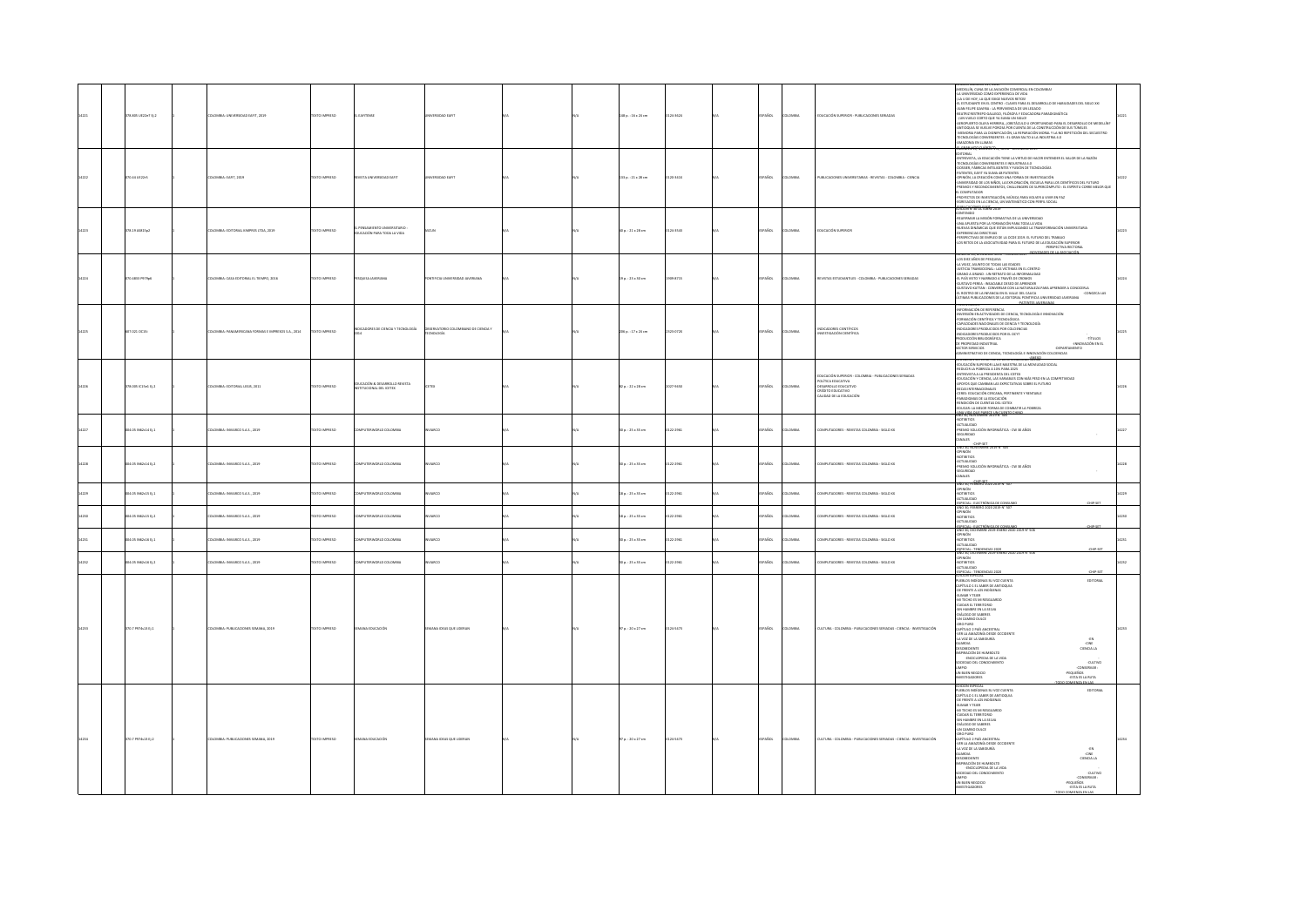| 71.122 SA235r30 tj.1 | <b>ILOMBIA: SANTILLANA S.A., 2015</b> | <b>XTO IMPRESO</b> |                        |                                      |  | 60 p. : 21 x 28 cm     | 22-7036 |             | OMBI         | PACITACIÓN DOCENTE - COLOMBIA - PUBLICACIONES SERIADAS | A EDUCACIÓN DE LOS NIÑOS Y JÓVENES QUE TRANSFORMARÁN EL MUNDO<br>A NECESIDAD DE ENTENDER UNA NUEVA GENERACIÓN<br>A ESCUELA PARA LA GENERACIÓN DEL MUNDO NUEVO<br>CÓMO FORMAR EN LA PREGUNTA, EN LA BÚSQUEDA Y EN LA INDAGACIÓN?<br>OMAR PARTIDO<br>DUCAR PARA LA SABIDURÍA : EL RETO FUNDAMENTAL<br>EDUCAR PARA AS AMBIDINA (I. RETO UNIDAMENTA<br>"COOPERATIVAN" TU PRÁCTICA EDCENTE : LA IMPLEMENTACIÓN DEL APRENDIZAE COOPERATIVO<br>YE RUSCAN CUENDAMING GEOMALES PRIVA ARREGIAR EL MUNDO<br>TELIRIDO SHÁNSS<br>CONSIDANTO CUARES E CAUSAN                                                                                                                                                                                                                                                                                                                                                                                                                                               |  |
|----------------------|---------------------------------------|--------------------|------------------------|--------------------------------------|--|------------------------|---------|-------------|--------------|--------------------------------------------------------|----------------------------------------------------------------------------------------------------------------------------------------------------------------------------------------------------------------------------------------------------------------------------------------------------------------------------------------------------------------------------------------------------------------------------------------------------------------------------------------------------------------------------------------------------------------------------------------------------------------------------------------------------------------------------------------------------------------------------------------------------------------------------------------------------------------------------------------------------------------------------------------------------------------------------------------------------------------------------------------------|--|
| 71.122 SA235r30 tj.2 | MBIA: SANTILLANA S.A., 2019           | <b>CTO IMPRESO</b> |                        |                                      |  | 0 p. : 21 x 28 cm      | 2-7036  |             |              | ACITACIÓN DOCENTE - COLOMBIA - PUBLICACIONES SERIADAS  | REPARAR A LOS MAESTROS PARA FORMAR CIUDADANOS DEL SIGLO 21<br>LA GRAN NECESIDAD DE EDUCAR EN EMOCIONES Y EN RESPONSABILIDAD<br>VA MORETAGIA DORAJA COMM<br>LA EDUCACIÓN DE LOS NIÑOS Y JÓVENES QUE TRANSFORMARÁN EL MUNDO<br>A NECESIDAD DE ENTENDER UNA NUEVA GENERACIÓN<br>LA ESCUELA PARA LA GENERACIÓN DEL MUNDO NUEVO<br>CÓMO FORMAR EN LA PREGUNTA, EN LA BÚSQUEDA Y EN LA INDAGACIÓN?<br>OMAR PARTIDO<br>DUCAR PARA LA SABIDURÍA : EL RETO FUNDAMENTAL<br>EDGAR PARA IA AMBURAN EL RETO UNIGAMENTAL<br>CONTENENTAL PER EL RESOLUCIÓN EL ARMENIENTACIÓN DEL APRINDIDAR CODEFINITION<br>"CONTENENTAL "IU PROCESA DOCENTAL" IA MULHAR IA MUNDO<br>CHARACHA IDENSA CORANDES DE ARMENIA EL MUNDO<br>CULTA<br>A GRAN NECESIDAD DE EDUCAR EN EMOCIONES Y EN RESPONSABILIDAD                                                                                                                                                                                                                  |  |
| 070.1 F288r24        | ILOMBIA: JAVEGRAF, 2020               | EXTO IMPRESO       | VISTA JAVERIAN         | NDACIÓN ESCRITORES                   |  | 0 p.: 21 x 28 cm       | 20-3086 | Acc         | OMBI         | UBLICACIONES UNIVERSITABIAS - REVISTAS - COLOMBIA      | E <del>NCTEBAENO DE 2021, NORMAD 1851 TOINU 1951 NINTOE POBOCAZION 87</del><br>COÓN EN LA ESPERANZA : UNA PROPUESTA PARA ENFRENTAR EL DIFÍCIL ESCENARIO DE LA CRISIS<br><b>BENTA</b><br>A TEOLOGÍA HABLA DE ECOLOGÍA. HABLA DE LA CASA COMÚN<br>HI INNANIM IMMA MANERA DE PROTEGER EL MEDIO AMBIENTE<br>EDITOLOGÍA, OTRA MANERA DE PROTEGER EL MEDIO AMBIENTE<br>EMPO DE ACTUAR, BALANCE DE LA CUMBRE DEL CLIMA 2019<br>L'CAMBIO CLIMÁTICO Y SUS EFECTOS EN LOS ARREGIFES CORALINOS<br>LLEGÓ EL FIN DE LOS PLÁSTICOS DE UN SOLO USO?<br>LAGUA EN COLOMBIA : RETOS Y DESAFÍOS PARA LA GESTIÓN INTEGRAL, CONSERVACIÓN Y USOS DEI<br>L'HADINA INDIA<br>DE L'ESTATO DE DE DESIGNA DE L'ANNIS ANNO LA GALINAR RIVER<br>JR L'ESTATO DE DE DESIGNA DE L'ANNIS ANNIS<br>RACORG : UN DEBATE CON MÚLTIPLES CARAS<br>RACORG : UN DEBATE CON MÚLTIPLES CARAS<br>NUA L'ARPIA DE VUELTA AL OR<br>.<br>WEMBEE-DICIEMBEE 2019, AÑO 58, NÚMERO 135                                                            |  |
| 070.1 P979h19 D.1    | DLOMBIA: JAVEGRAF, 2019               | OZERNI OTXT        | <b>TEN LA JAVERIAN</b> | <b>TIFICIA UNIVERSIDAD JAVERIANA</b> |  | $50.121 \times 28$ cm. | 21-6023 | <b>AROL</b> | LOMBIA       | PUBLICACIONES UNIVERSITARIAS - REVISTAS - COLOMBIA     | <b>DIRAMI</b><br><b>IEMPO DE EXPECTATIVAS</b><br>RULLO DE NAVIOAD<br>-ARMINDO EN MAYORO<br>4 ACCIDENTAL PRODUCTO DE VIDEO E DE PÁS<br>4 ACCIDENTAL EN ENGUESTA DE MARCA EL PAÍS<br>4 ACCIDENTAL EN ARCADE DE MARCA EL EN ENTRE EN EL PARTE DE LA COMUNICACIÓN<br>4 AC PROPOSICIONATS EL LA VOLTICIA MARCA EL PA<br>US DE POSSO E DINO SÍMBOLO PRATIVO UNITIRE.<br>4 TRICOLOR CONO SÍMBOLO PATRIO<br>ONOCER A LOS JÓVENES DE HOY, COMPONENTE CLAVE PARA EL ACOMPAÑAMIENTO<br>-CONVOLUTION IN THE SAME COOPERATION INTO A CONTRACT MANAGEMENT COOPERATION IN THE SAME AND THE SAME AND THE SAME AND THE SAME AND THE SAME AND THE SAME AND THE SAME AND THE SAME AND THE SAME AND THE SAME AND THE SAME AND<br><b>SGUERRA SAMPER</b><br>SOMETIME ARRANGEMENT IN CHARGE THE MAIL AND THE MAIL AND A SOLUTION ASSOCIATES AND A MOTION SOCIAL ARRANGEMENT<br>CAMBRO VIOLA ALOS ESTUDIOS LITERARIOS EN COLOMBIA<br>ARCHOLOGICA ALOS ESTUDIOS ALES ARRANGEMENTAL LATINA - UNA SOC                   |  |
| 070.1 P979h19 D.2    | DLOMBIA: JAVEGRAF, 2019               | OZERNI OTXT        | <b>TEN LA JAVERIAN</b> | TIFICIA UNIVERSIDAD JAVERIANA        |  | $50.121 \times 28$ cm. | 21-6023 | asm         | <b>OMBA</b>  | PUBLICACIONES UNIVERSITARIAS - REVISTAS - COLOMBIA     | <b>DIRAM</b><br><b>EMPO DE EXPECTATIVAS</b><br>TEINFO DE EDECENTIVAS<br>ARRULLO DE NAVIDAD<br>ARRULLO DE NAVIDAD<br>ARRULLO DE NAVIDAD<br>ARRULLO DE NAVIDA DE SARCIONE NAVITADARIO DE SARCIO :<br>A UN TRADO DE LA ARRUCHICADA NAVITADARIO<br>CARDONIER, NEUNA DECADA DE SERVIDO JAVIDARIO<br>CAR<br>OS DESAFÍOS ÉTICOS DE LA ECONOMÍA DIGITAL<br>A TRICOLOR COMO SÍMBOLO PATRIO<br>GUERRA SAMPER<br>$\begin{array}{c} 50\,\text{A}\text{R}\text{C}\text{S}\\ -\text{NOT} \text{A}\text{C}\text{TC} \text{L}\text{S}\text{B}\text{C}\text{G}\text{O}\text{T}\text{\AA}\\ \text{A}\text{C}\text{TC} \text{L}\text{S}\text{B}\text{C}\text{G}\text{O}\text{T}\text{\AA} \end{array}$<br>MBRAMIENTOS<br>NDO VIDA A LOS ESTUDIOS LITERARIOS EN COLOMBIA<br>NOTICIAS BOGOTÁ (NECESSADA EL CONTRADO DE CARDINA EL CONTRADO DE EN ENTRE EL CONTRADO DE ENTRE EL CONTRADO DE<br>AMÓVILLON Y SE TRANSFORMA - 41. SÍNICO AMANÓMICO REONAURA EN CONTRADO DE ENTRE EL CONTRADO DE ENTRE EN ENTRE E<br>C |  |
| 00.1 P979h20 Ej.1    | DLOMBIA: JAVEGRAF, 2019               | TO IMPERSO         |                        |                                      |  | $5p.:21 \times 28$ cm  | 21-6023 | <b>Sm</b>   | <b>DMBIA</b> | PUBLICACIONES UNIVERSITARIAS - REVISTAS - COLOMBIA     | OCTUBIE 2029, ANO 38, NUMERO 1352<br>2010ARD - MARINARY DE MARINARCO DE HOT<br>- ARDEAR PARA LOS JAVEBANCOS DE HOT<br>- ARDEAR PARA LOS JAVEBANCOS DE HOT<br>- A ARVIBIANA ESTRENÓ ZEMANA DE INBOUACIÓN Y EMPRENDIMENTO<br>- A ARVIBIANA ESTR<br>EL RETO DE LA EDUCACION INCLUSIVA<br>LA TRIPRA DEL SOL NACIENTE EN LA JAVERIANA<br>LA FACULTAD DE CIENCIAS POLÍTICAS Y RELACIONES INTERNACIONALES CELEBRÓ SUS PRIMEROS<br>JNCO LUSTROS<br>ANONIZADO EL CARDENAL NEWMAN<br>OE MOSCAS Y DE ÁNGELES, GANADOR DEL PREMIO NACIONAL DE POESÍA<br>OMENAJE A UNA HERMANDAD FRUCTÍFERA<br>-UNA DISTRICIÓN AL SER JAVERIANO<br>-JAVERIANO APOYA JAVERIANO<br>-HÉROES DE LA RECONCILIACIÓN<br>-HÉROES DE LA RECONCILIACIÓN<br>-EL ARTE COMO HERRAMIENTA DE PAZ, PERDÓN Y RECONCILIACIÓN<br>-NOMERAMIENTOS<br>-NOTICIAS CALI<br>-NOTICIAS BOGOTÁ<br>-<br>SALUD MENTAL : UN PROJ<br>CTUBRE 2019, AÑO 58, NÚMERO 1352                                                                                     |  |
| 00.1 P979620 EL2     | <b>ILOMBIA: JAVEGRAF, 2019</b>        | OZERNI OTX         | Y FN I A IAVFEIAN      | FICIA LINIVERSITAD IAMERIANA         |  | $n: 21 \times 28$ cm   | 14021   |             | <b>DMBA</b>  | PUBLICACIONES UNIVERSITARIAS - REVISTAS - COLOMBIA     | CYLIMIEN 2003, AND 25, NOMENDO 1323<br>- JOHN CHARLES MARINARY STATISTIC STATISTICS CON LA INVESTIGACIÓN<br>- ANA CONTRANAIS<br>- ANA CONTRA CHARLES MARINARY CONTCITION CON 1 A INVESTIGACIÓN<br>- A MICHAEL DE LA ISLACACIÓN INCLUINA<br>-<br>VCO LUSTROS<br>NNONIZADO EL CARDENAL NEWMAN<br>TE MOSCAS Y DE ÁNGELES, GANADOR DEL PREMIO NACIONAL DE POESÍA<br>OMENAJE A UNA HERMANDAD FRUCTÍFERA<br>UNIDINAL A UNA RISTINGUÃO ARAS EN JAVERANO<br>- HAVERARIO APOYA JAVERRANO : 12 AÑOS DE SERVICID A LA COMUNIDAD<br>-HÉROES DE LA RECONCILIACIÓN<br>-EL ARTE COMO HERRAMENTA DE PAZ, PERDÓN Y RECONCILIACIÓN<br>-EL ARTE COMO HERRAMENTA DE                                                                                                                                                                                                                                                                                                                                              |  |
| $0.1$ F288-25 Ej.1   | OMBIA: JAVEGRAF, 2019                 |                    |                        | MCIÓN ESCI                           |  | $p. : 21 \times 28$ cm |         |             |              | UBLICACIONES UNIVERSE<br>- REVISTAS - COLOMBIA         | OYECTO PAÍS BICENTENARIO, MIRADAS AL FUTURO, PROFECCIONES<br>XTORIAL DESDE EL PASADO MIRAMOS AL FUTURO<br>-LA LUCHA<br>INTRA LA CORRUPCIÓN DESDE UNA NUEVA ACTITUD<br>AMBIOS, RETOS Y OPORTUNIDADES PARA COLOMBIA<br>QUÉ SIGNIFICA LA INDEPENDENCIA HOY PARA LA INMENSA<br>DIVERSIDAD DE COLOMBIANOS A 200<br>ROIS CRIMINAL CONVERTION IN INVESTIGATION INTO A COMPROMING A COMPROMING A COMPROMING INTO A COMPROMING IN THE<br>LITERATURE VE EL FUTURO DE LA PAC EN COLONIEM ARMÍTICO (PORTUGAL)<br>JAMEN DONDER VA LA TORIA FACÍN COLONIEMANA<br>CI<br>NOR DE LA INVESTIGACIÓN<br>NAINO A LA OPTIMIZACIÓN EN LA ASIGNACIÓN DE RIESGOS. ANÁLISIS DE LA ESTRUCTURACIÓN DE<br>OCIACIONES PÚBLICO-PRIVADAS EN COLOMBIA<br>GUA : RECURSO INTEGRADOR Y DE CONOCIMIENTO<br>STORIA HISTORIA ENTRE TENDENCIAS<br>NUESTRA<br>-DÉMONOS UN MINUTO<br><b>OYECTARNOS AL FUTURO</b><br>-FIDELIZACIÓN EN UNIVERSIDADES EN                                                                                  |  |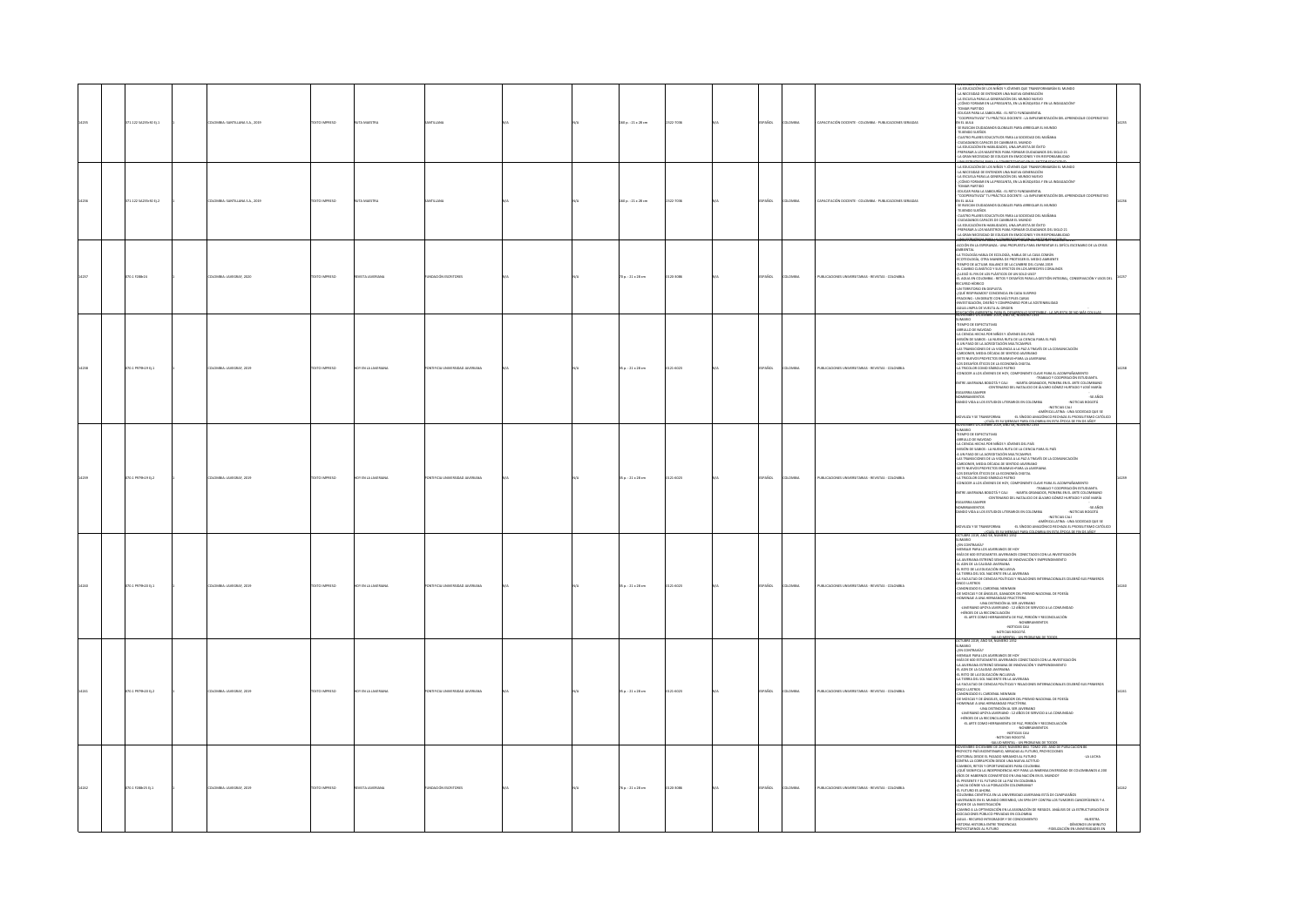|       | 070.1 F288r25 Ej.2 | COLOMBIA: JAVEGRAF, 2019             | TEXTO IMPRESO | REVISTA JAVERIANA         | UNDACIÓN ESCRITORES     |  | 76 p. : 21 x 28 cm  | 0120-3086 | SPAÑOL         | <b>COLOMBIA</b> | PUBLICACIONES UNIVERSITARIAS - REVISTAS - COLOMBIA                 | CVIEMBRE-DICIEMBRE DE 2019, NÚMERO 860. TOMO 155. AÑO DE PUBLICACIÓN 86<br>ROYECTO PAÍS BICENTENARIO, MIRADAS AL FUTURO, PROYECCIONES<br>CRITORIAL DESDE EL PASADO MIRAMOS AL FUTURO<br>-LA LUCHA<br>CONTRA LA CORRUPCIÓN DESDE UNA NUEVA ACTITUD<br>CAMBIOS, RETOS Y OPORTUNIDADES PARA COLOMBIA<br>QUÉ SIGNIFICA LA INDEPENDENCIA HOY PARA LA INMENSA DIVERSIDAD DE COLOMBIANOS A 200<br>100MJM TE HARD AND ARRESTED FOR THE MARKED FOR ARREST AND A 200<br>EL PRESENTE Y EL FUTURO DE LA PAZ EN COLOMBIA<br>HACIA DÓNDE VA LA POBLACIÓN COLOMBIANA?<br>EL FUTURO ES AHORA<br>COLOMBIA CIENTÍFICA EN LA UNIVERSIDAD JAVERIANA ESTÁ DE CUMPLEAÑOS<br>IAVERIANOS EN EL MUNDO DREEMBIO, UN SPIN OFF CONTRA LOS TUMORES CANCERÍGENOS Y A<br>MODARES WAS A 190 BOARD<br>CAMBO A LA OPTRACIACIÓN EN LA ASIGNACIÓN DE BIFSCOS, ANÁLISIS DE LA ESTBLICTURACIÓN DE<br>ASOCIACIONES DÚBLICO-DEIVADAS EN COLOMBIA<br>AGUA : RECURSO INTEGRADOR Y DE CONOCIMIENTO<br>AUTORAL<br>HISTORIA HISTORIA ENTRE TENDENCIAS<br>-DÉMONOS UN MINUTO<br>JUDITI CACLON EN UNIVERSIDADES EN<br>ORIGINAL APPARTMENT |  |
|-------|--------------------|--------------------------------------|---------------|---------------------------|-------------------------|--|---------------------|-----------|----------------|-----------------|--------------------------------------------------------------------|--------------------------------------------------------------------------------------------------------------------------------------------------------------------------------------------------------------------------------------------------------------------------------------------------------------------------------------------------------------------------------------------------------------------------------------------------------------------------------------------------------------------------------------------------------------------------------------------------------------------------------------------------------------------------------------------------------------------------------------------------------------------------------------------------------------------------------------------------------------------------------------------------------------------------------------------------------------------------------------------------------------------------------------------------------------------------------------------|--|
| 14244 | 370.7 P974s14 EL1  | COLOMBIA: PUBLICACIONES SEMANA, 2019 | DZERRA OTXIT  | SEMANA EDUCACIÓN          | PUBLICACIONES SEMANA    |  | 50 p. : 20 x 27 cm  | 2500-6193 | <b>ESPAÑOL</b> | COLOMBIA        | EDUCACIÓN - COLOMBIA - PUBLICACIONES SERIADAS                      | DITORIAL<br><b>PRIVER</b><br>TOME NOTA, LECCIONES DE LA MEJOR PROFESORA DEL MUNDO<br>5E LE EXPLICA, ACUERDO ENTRE ESTUDIANTES Y EL GOBIERNO NACIONAL<br><b>PORTADA, CAMBIO EXTREMO</b><br>MUNDO, ¿ENTRE LA DISCRIMINACIÓN Y LA DIVESIDAD?<br>-OPINIÓN, GAUTIER MIGNOT<br>ESPECIAL CLE2019<br>PEDAGÓGICA, LAS FAMILIAS QUE PERDIERON LA FE EN LAS ESCUELAS<br>OPINIÓN, ÓSCAR SÁNCHEZ<br>PRIMERA INFANCIA, ESTUDIANTES CON HABILIDADES ESPECIALES<br>DUCACIÓN SUPERIOR, CONVALIDACIÓN DE TÍTULOS EN EL EXTERIOR<br>REGIÓN, LA MÚSICA LLANERA TAMBIÉN SE CANTA EN SIKUANI<br>-CIFRA, PRESUPUESTO DE EDUCACIÓN 2020<br>PINIÓN, CARLOS HERNANDO FORERO                                                                                                                                                                                                                                                                                                                                                                                                                                          |  |
|       | 370.7 P974s14 Ej.2 | COLOMBIA: PUBLICACIONES SEMANA, 2019 | DZERRI OTXIT  | SEMANA EDUCACIÓN          | UBLICACIONES SEMANA     |  | 90 p.: 20 x 27 cm   | 2500-6193 | SPAÑOL         | COLOMBIA        | EDUCACIÓN - COLOMBIA - PUBLICACIONES SERIADAS                      | <b>ITORIAL</b><br>TOME NOTA, LECCIONES DE LA MEJOR PROFESORA DEL MUNDO<br>5E LE EXPLICA, ACUERDO ENTRE ESTUDIANTES Y EL GOBIERNO NACIONAL<br><b>PORTADA, CAMBIO EXTREMO</b><br>MUNDO, ¿ENTRE LA DISCRIMINACIÓN Y LA DIVESIDAD?<br>-OPINIÓN, GAUTIER MIGNOT<br>ESPECIAL CLE2019<br>EDAGÓGICA, LAS FAMILIAS QUE PERDIERON LA FE EN LAS ESCUELAS<br>OPINIÓN, ÓSCAR SÁNCHEZ<br>RIMERA INFANCIA, ESTUDIANTES CON HABILIDADES ESPECIALES<br>EDUCACIÓN SUPERIOR, CONVALIDACIÓN DE TÍTULOS EN EL EXTERIOR<br>EGIÓN, LA MÚSICA LLANERA TAMBIÉN SE CANTA EN SIKUANI<br>-CIFRA, PRESUPUESTO DE EDUCACIÓN 2020<br>PINIÓN, CARLOS HERNANDO FORERO                                                                                                                                                                                                                                                                                                                                                                                                                                                       |  |
|       | 070.44 UE22r6 Ej.1 | COLOMBIA: EARTT, 2019                | DZERNI OTXIT  | REVISTA UNIVERSIDAD EARIT | <b>INVERSIDAD EAFIT</b> |  | 133 p.: 21 x 28 cm  | 0120-341X | SPAÑOL         | COLOMBIA        | PUBLICACIONES UNIVERSITARIAS - REVISTAS - COLOMBIA - CIENCIA       | <b>STORIAL</b><br>ENTREVISTA, LA EDUCACIÓN TIENE LA VIRTUD DE HACER ENTENDER EL VALOR DE LA RAZÓN<br>PATENTES, EAFIT YA SUMA 48 PATENTES<br>-DOSSIER.<br>ABRICAS INTELIGENTES Y FUSIÓN DE TECNOLOGÍAS<br>PROYECTOS DE INVESTIGACIÓN, MÚSICA PARA VOLVER A VIVIR EN PAZ<br>-OPINON, LA<br>REACIÓN COMO UNA FORMA DE INVESTIGACIÓN<br>UNIVERSIDAD DE LOS NIÑOS, LA EXPLORACIÓN, ESCUELA PARA LOS CIENTÍFICOS DEL FUTURO<br>PREMIOS Y RECONOCIMIENTOS, CHALLENGERS DE SUPERCÓMPUTO : EL ESPÍRITU CORRE MEJOR QUE<br>EL COMPUTADOR<br>EGRESADOS EN LA CIENCIA, UN MATEMÁTICO CON PERFIL SOCIAL<br><b>ITURN ST, MANHO 174, JULIO - DICEMBRE 2019</b>                                                                                                                                                                                                                                                                                                                                                                                                                                            |  |
|       | 070.44 UE22r6 Ej.2 | COLOMBIA: EAFIT, 2019                | DZERNI OTXIT  | REVISTA UNIVERSIDAD EART  | <b>INVERSIDAD EAFIT</b> |  | 133 p. : 21 x 28 cm | 0120-341X | <b>ESPAÑOL</b> | <b>COLOMBIA</b> | PUBLICACIONES UNIVERSITABLAS - REVISTAS - COLOMBIA - CIENCIA       | <b>ICTORIAL</b><br>ENTREVISTA, LA EDUCACIÓN TIENE LA VIRTUD DE HACER ENTENDER EL VALOR DE LA RAZÓN<br>PATENTES, EAFIT YA SUMA 48 PATENTES<br>-DOSSIER,<br>ABRICAS INTELIGENTES Y FUSIÓN DE TECNOLOGÍAS<br>PROYECTOS DE INVESTIGACIÓN, MÚSICA PARA VOLVER A VIVIR EN PAZ<br>-OPINIÓN, LA<br>CREACIÓN COMO UNA FORMA DE INVESTIGACIÓN<br>UNIVERSIDAD DE LOS NIÑOS, LA EXPLORACIÓN, ESCUELA PARA LOS CIENTÍFICOS DEL FUTURO<br>PREMIOS Y RECONOCIMIENTOS, CHALLENGERS DE SUPERCÓMPUTO : EL ESPÍRITU CORRE MEJOR QUE<br>L COMPUTADOR<br>EGRESADOS EN LA CIENCIA, UN MATEMÁTICO CON PERFIL SOCIAL<br><b>GRUGO'SEVALA!! Tunno de 2019 vocumen</b>                                                                                                                                                                                                                                                                                                                                                                                                                                                |  |
|       | 370.5 (019e BL1)   | COLOMBIA: IDEP, 2019                 | DZERNAI OTXIT | EDUCACIÓN Y CIUDAD        |                         |  | 183 p. : 21 x 22 cm | 123-0425  | SPAÑOL         | <b>COLOMBIA</b> | EDUCACIÓN - REVISTAS - COLOMBIA<br>EDAGOGÍA - REVISTAS - COLOMBIA  | ER MAESTROS Y MAESTRAS HOY<br><b>PRESENTACIÓN</b><br>EL SER MAESTRO EXIGE UNA POLÍTICA INTEGRAL<br>CALIDAD EDUCATIVA: UNA MIRADA A LA ESCUELA Y AL MAESTRO EN COLOMBIA<br>INTERPELACIONES CONTEMPORÁNEAS DESDE LA DOCUMENTACIÓN NARRATIVA<br>-MAESTROS Y MAESTRAS CON VOZ<br>FLAMATODO DE HISTORIA EN EL CAMBO INTELECTUAL<br>-SER MAESTRA, UN PROCESO EN CONSTANTE CONSTRUCCIÓN<br>EVALUACIÓN DE IMPACTO DEL PROGRAMA DE FORMACIÓN DOCENTE EN BOGO TÁ<br>MAESTRO CONTEMPORÁNEO EN COLOMBIA: CONDICIONES Y CONFIGURACIONES<br>DEVENIR MÚLTIPLE Y SURREAL : REFLEXIONES SOBRE LA FORMACIÓN ESTÉTICA DE MAESTROS DE                                                                                                                                                                                                                                                                                                                                                                                                                                                                          |  |
|       | 370.5 ID19e Ej.2   | COLOMBIA: IDEP, 2019                 | DZSRRMI OTX3T | EDUCACIÓN Y CIUDAD        |                         |  | 183 p.: 21 x 22 cm  | 123-0425  | SPAÑOL         | COLOMBIA        | EDUCACIÓN - REVISTAS - COLOMBIA<br>PEDAGOGÍA - REVISTAS - COLOMBIA | <b>CALIFORNIA</b><br>SER MAESTROS Y MAESTRAS HOY<br>PRESENTACIÓN<br>-EL SER MAESTRO EXIGE UNA POLÍTICA INTEGRAL<br>CALIDAD EDUCATIVA: UNA MIRADA A LA ESCUELA Y AL MAESTRO EN COLOMBIA<br>INTERPELACIONES CONTEMPORÁNEAS DESDE LA DOCUMENTACIÓN NARRATIVA<br>-MAESTROS Y MAESTRAS CON VOZ<br>EL MAESTRO DE HISTORIA EN EL CAMPO INTELECTUAL<br>SER MAESTRA, UN PROCESO EN CONSTANTE CONSTRUCCIÓN<br>VALUACIÓN DE IMPACTO DEL PROGRAMA DE FORMACIÓN DOCENTE EN BOGO TÁ<br>MAESTRO CONTEMPORÁNEO EN COLOMBIA: CONDICIONES Y CONFIGURACIONES<br>OEVENIR MÚLTIPLE Y SURREAL : REFLEXIONES SOBRE LA FORMACIÓN ESTÉTICA DE MAESTROS DE                                                                                                                                                                                                                                                                                                                                                                                                                                                           |  |